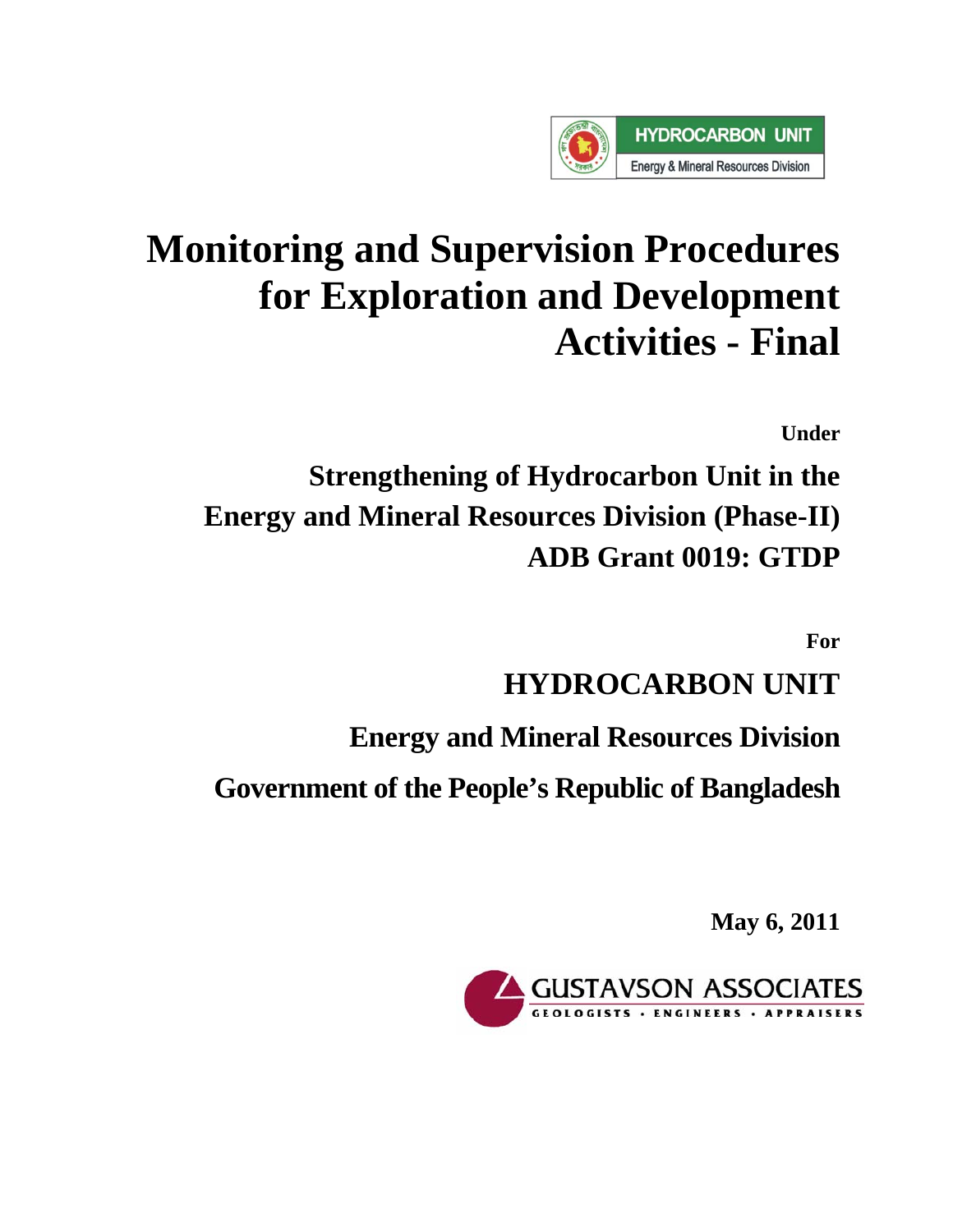

# **Monitoring and Supervision Procedures for Exploration and Development Activities -** *Revised*

**Under** 

**Strengthening of Hydrocarbon Unit in the Energy and Mineral Resources Division (Phase-II) ADB Grant 0019: GTDP**

**For** 

**HYDROCARBON UNIT** 

**Energy and Mineral Resources Division** 

**Government of the People's Republic of Bangladesh**

**May 6, 2011** 

**Submitted by:** 

Dr. Mark Cronshaw, Team Leader

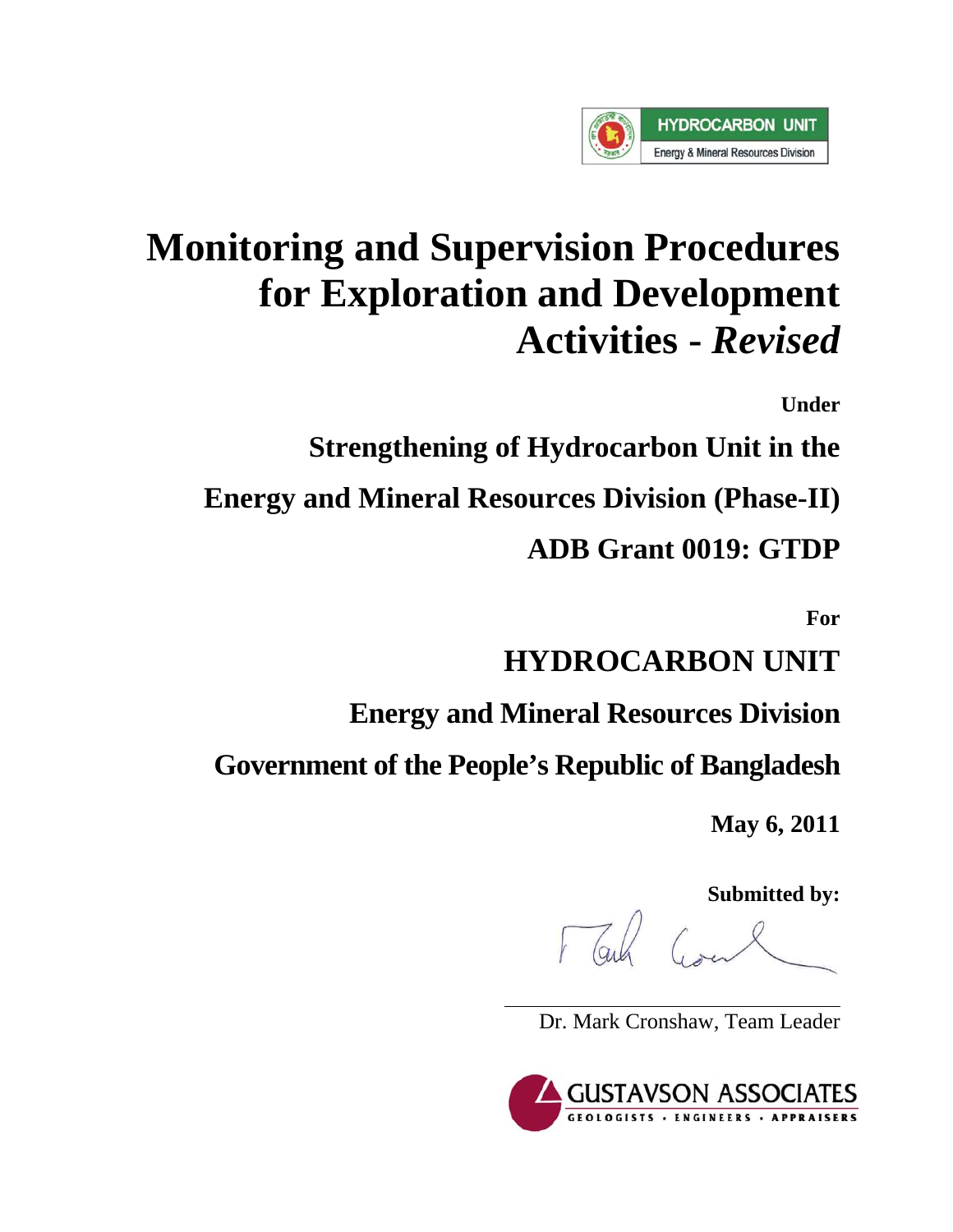# **TABLE OF CONTENTS**

| $\mathbf{1}$ |                                                                     |  |
|--------------|---------------------------------------------------------------------|--|
| 2            |                                                                     |  |
|              |                                                                     |  |
|              |                                                                     |  |
| 3            |                                                                     |  |
|              |                                                                     |  |
|              |                                                                     |  |
|              |                                                                     |  |
|              |                                                                     |  |
|              |                                                                     |  |
|              | 3.2.1 Historical Evolution of Petroleum Agreements in Bangladesh 10 |  |
|              |                                                                     |  |
|              |                                                                     |  |
|              |                                                                     |  |
|              |                                                                     |  |
|              |                                                                     |  |
| 4            |                                                                     |  |
|              |                                                                     |  |
|              |                                                                     |  |
|              |                                                                     |  |
|              | 4.4 HYDROCARBON UNIT'S PSC MONITORING EXPERIENCE 33                 |  |
|              | 4.5 MONITORING AND SUPERVISION OF THE BAPEX/NIKO RESOURCES JOINT    |  |
|              |                                                                     |  |
| 5            | SURVEY OF BEST PRACTICES IN MONITORING AND SUPERVISION  39          |  |
|              |                                                                     |  |
|              |                                                                     |  |
|              |                                                                     |  |
|              |                                                                     |  |
|              |                                                                     |  |
|              |                                                                     |  |
|              |                                                                     |  |
|              |                                                                     |  |
|              |                                                                     |  |
|              |                                                                     |  |
|              |                                                                     |  |
|              |                                                                     |  |
|              |                                                                     |  |
|              |                                                                     |  |
|              |                                                                     |  |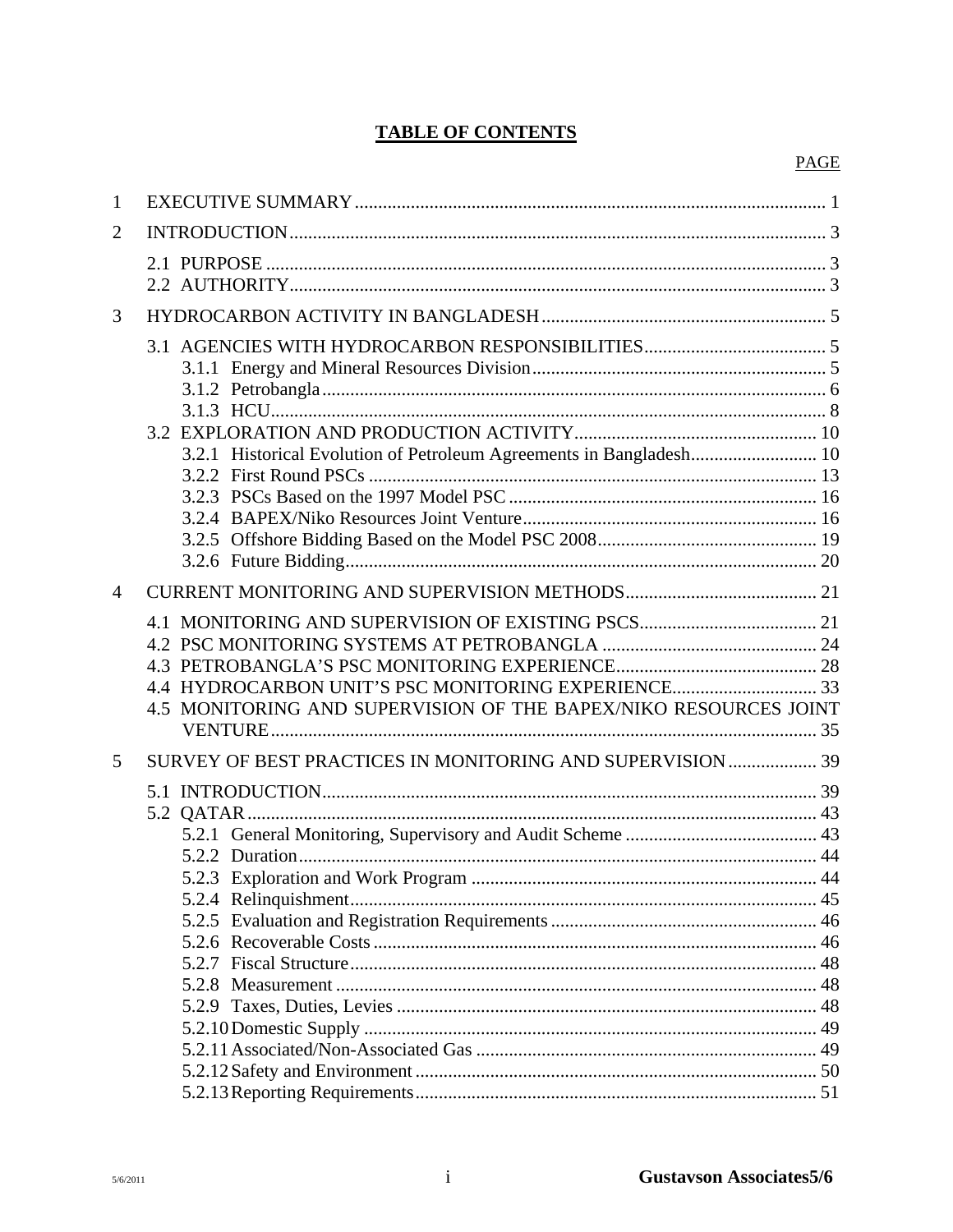|   | 5.6 SUGGESTED BEST PRACTICE STANDARDS FOR BANGLADESH  70  |  |
|---|-----------------------------------------------------------|--|
|   |                                                           |  |
|   |                                                           |  |
|   |                                                           |  |
|   |                                                           |  |
|   |                                                           |  |
|   |                                                           |  |
|   |                                                           |  |
|   |                                                           |  |
|   |                                                           |  |
|   |                                                           |  |
|   |                                                           |  |
|   |                                                           |  |
|   |                                                           |  |
|   |                                                           |  |
|   |                                                           |  |
|   |                                                           |  |
|   |                                                           |  |
|   |                                                           |  |
| 6 | MONITORING AND SUPERVISION RECOMMENDATIONS FOR PREVIOUSLY |  |
|   |                                                           |  |
|   |                                                           |  |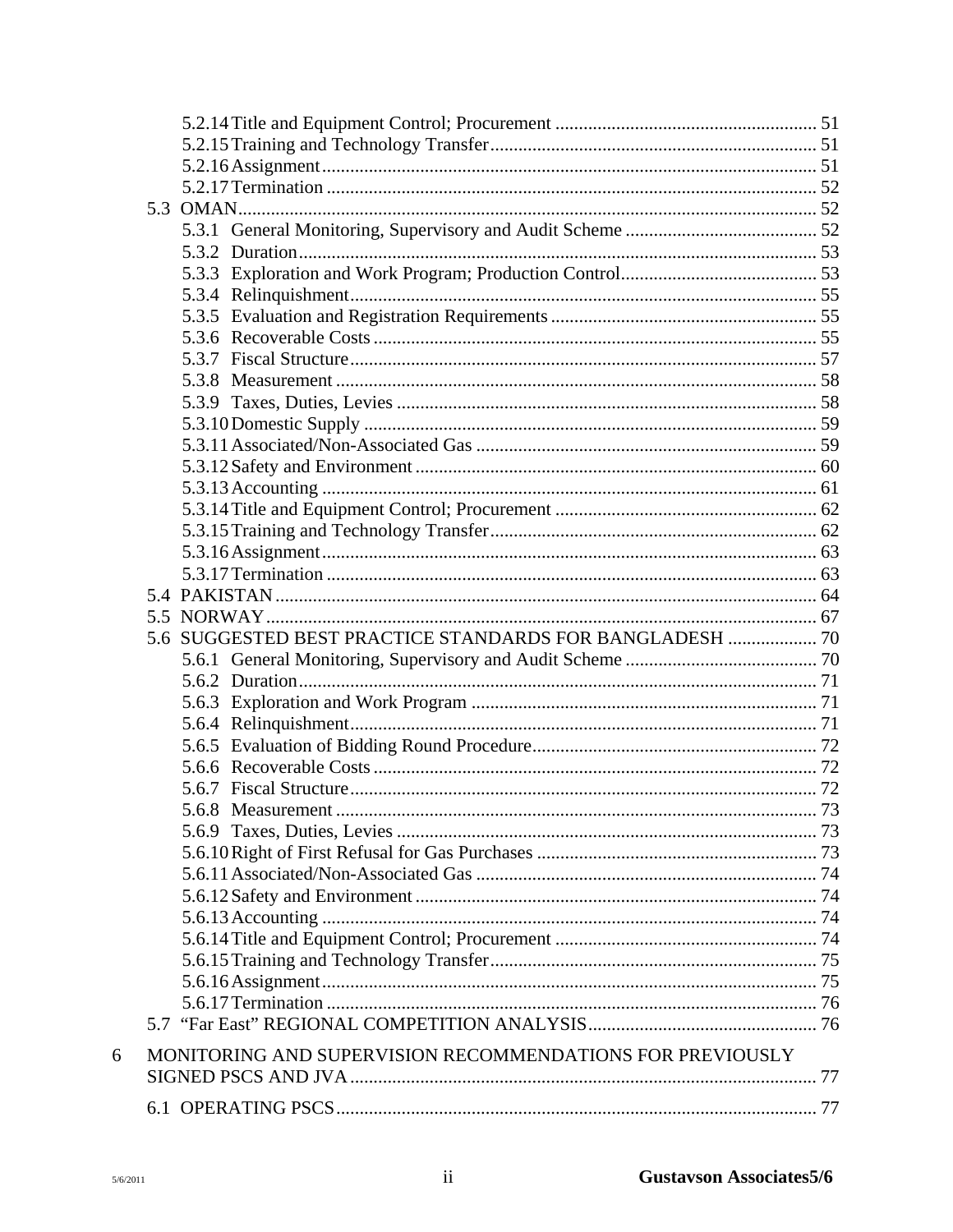| 7  | RECOMMENDED MONITORING AND SUPERVISION METHODS FOR THE 2008 |     |
|----|-------------------------------------------------------------|-----|
| 8  |                                                             |     |
|    |                                                             |     |
| 9  |                                                             |     |
| 10 | 9.3 ALLEVIATION OPPORTUNITIES WITH PSC AMENDMENTS  93       |     |
|    |                                                             |     |
| 11 |                                                             |     |
|    | 11.2SUGGESTED FUTURE PROJECTS BASED ON RECOMMENDATIONS  107 | 101 |

APPENDIX A Gas Price Subsidy

APPENDIX B Occidental/Unocal/Chevron Arbitration Details

APPENDIX C Suggestions for Monitoring PSCs based on 2008 Model PSC

APPENDIX D Regional Comparison of PSCs: Bangladesh, Pakistan, Malaysia and India.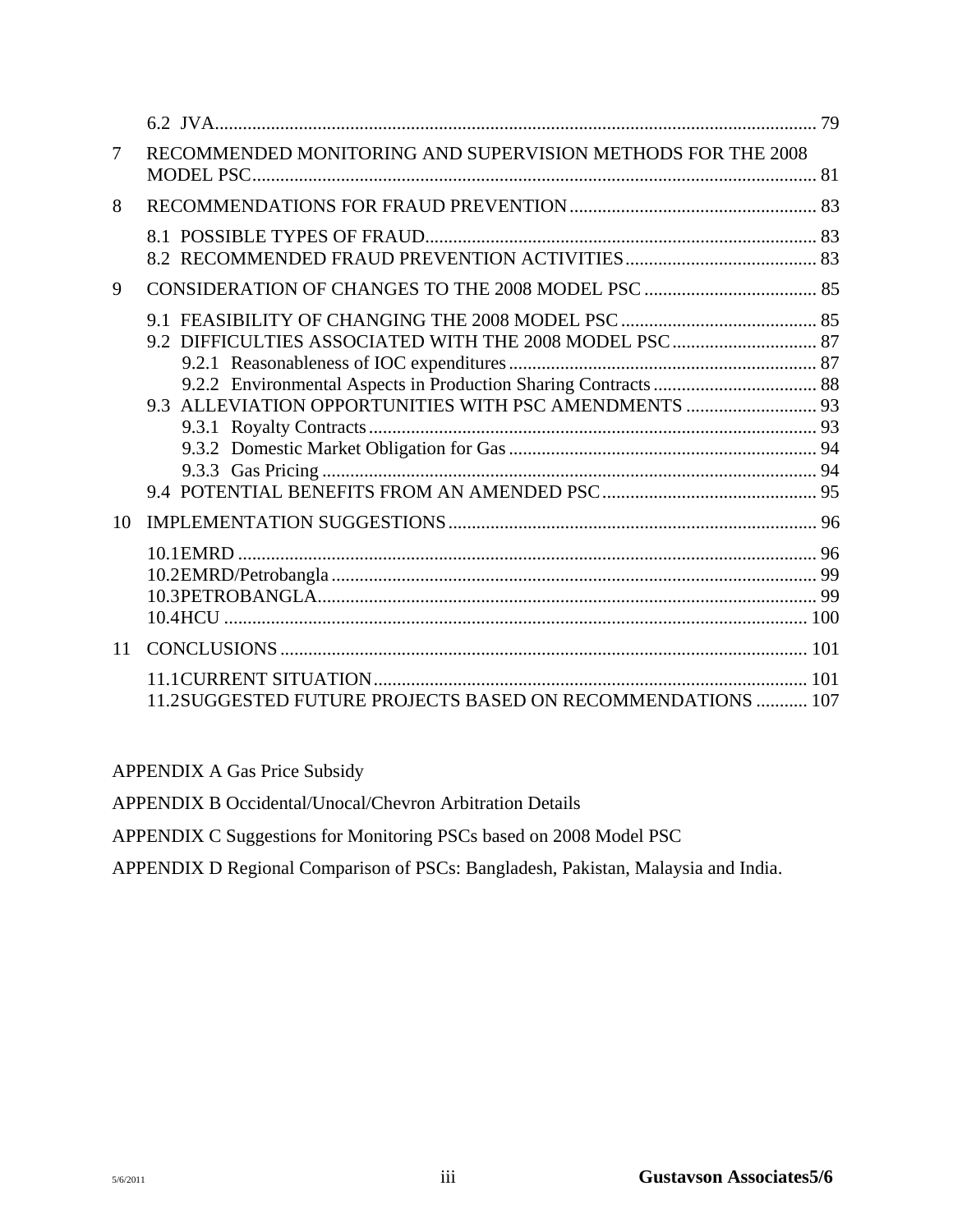# **LIST OF TABLES**

|  | <b>PAGE</b> |
|--|-------------|
|  |             |
|  |             |
|  |             |
|  |             |
|  |             |
|  |             |
|  |             |
|  |             |
|  |             |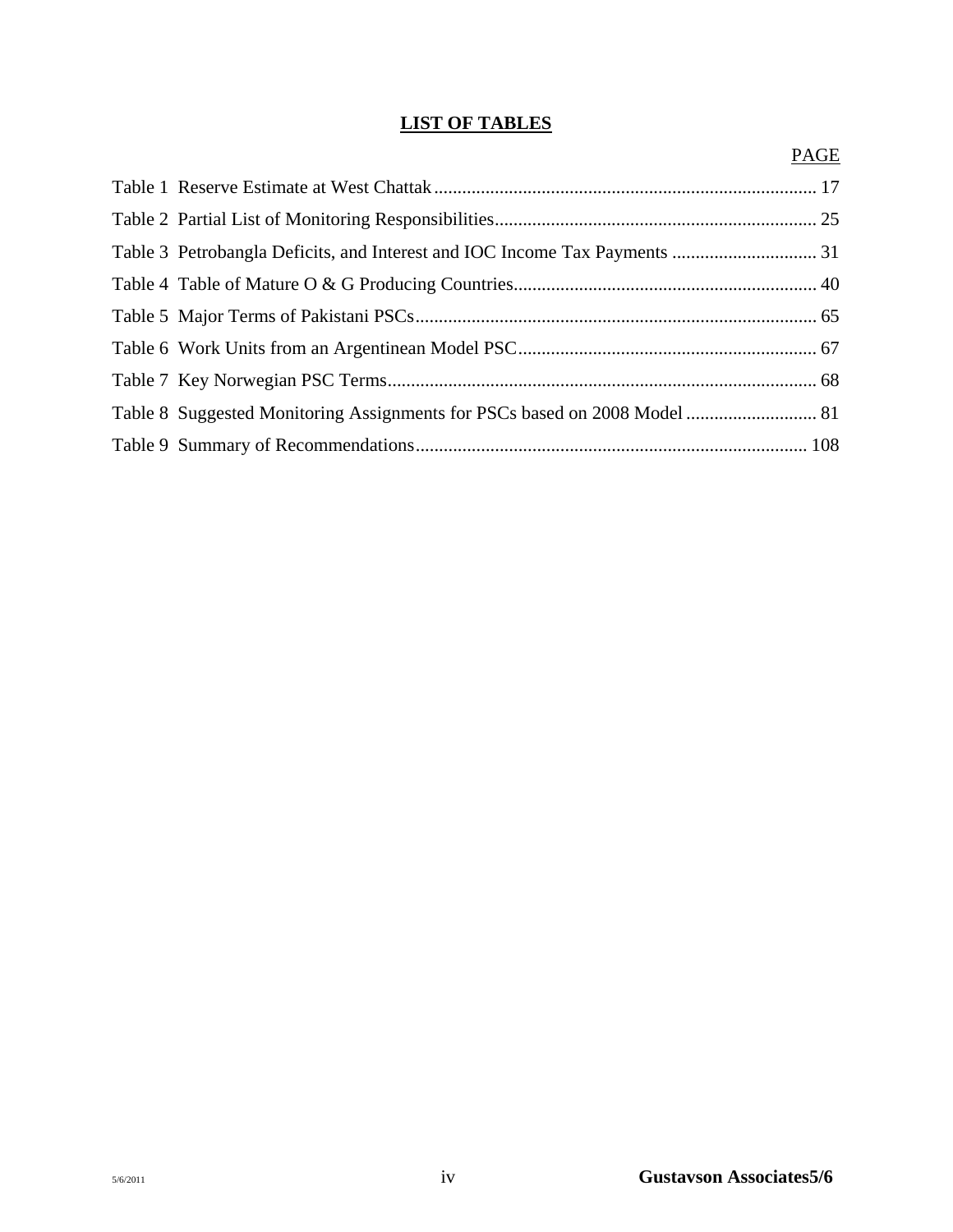# **ABBREVIATIONS**

| <b>ADB</b>                                                                        | <b>Asian Development Bank</b>                        |  |  |
|-----------------------------------------------------------------------------------|------------------------------------------------------|--|--|
| <b>AERC</b>                                                                       | Audit Exceptions Resolution committee of Petrobangla |  |  |
| <b>BAPEX</b>                                                                      | <b>Bangladesh Exploration Company</b>                |  |  |
| <b>BCF</b>                                                                        | <b>Billion Cubic Feet</b>                            |  |  |
| <b>BERC</b>                                                                       | <b>Bangladesh Energy Regulatory Commission</b>       |  |  |
| <b>BGSL</b><br>Bakhrabad Gas Systems LTD.                                         |                                                      |  |  |
| <b>Bureau of Mineral Development</b><br><b>BMD</b>                                |                                                      |  |  |
| <b>Bangladesh Mineral Exploration and Development Corporation</b><br><b>BMEDC</b> |                                                      |  |  |
| <b>BMOGC</b><br>Bangladesh Mineral, Oil, and Gas Corporation                      |                                                      |  |  |
| <b>BMOGC</b>                                                                      | <b>Bangladesh Oil and Gas Corporation</b>            |  |  |
| <b>BODC</b>                                                                       | Bengal Oil Development Co.                           |  |  |
| <b>BOE</b>                                                                        | <b>Barrels of Oil Equivalent</b>                     |  |  |
| <b>CIF</b>                                                                        | Cost, Insurance, Freight                             |  |  |
| <b>DGPC</b>                                                                       | Directorate General of Petroleum Concessions         |  |  |
| <b>DS</b>                                                                         | Deep Sea                                             |  |  |
| <b>EIA</b><br><b>Environment Impact Assessment</b>                                |                                                      |  |  |
| Energy and Mineral Resource Division of the Ministry of Power<br><b>EMRD</b>      |                                                      |  |  |
| <b>FMD</b><br>Financial Management Division of the Directorate of Finance         |                                                      |  |  |
| <b>FOB</b>                                                                        | Free On Board                                        |  |  |
| $G$ & $G$<br>Geological and Geophysical survey                                    |                                                      |  |  |
| <b>GPSA</b>                                                                       | Gas Purchase and Sales Agreement                     |  |  |
| <b>GTCL</b>                                                                       | <b>Gas and Transmission Company</b>                  |  |  |
| <b>HCU</b>                                                                        | Hydrocarbon Unit                                     |  |  |
| <b>HSFO</b>                                                                       | High Sulphur Fuel Oil                                |  |  |
| <b>ICISD</b>                                                                      | <b>International Center for Investment Disputes</b>  |  |  |
| <b>IOC</b>                                                                        | <b>International Oil Company</b>                     |  |  |
| <b>JMC</b>                                                                        | Joint Management Committee                           |  |  |
| <b>JRC</b>                                                                        | <b>Joint Review Committee</b>                        |  |  |
| <b>LAN</b>                                                                        | <b>Local Area Network</b>                            |  |  |
| <b>LNG</b>                                                                        | Liquefied Natural Gas                                |  |  |
| <b>MCF</b>                                                                        | Millions of Cubic Feet                               |  |  |
| <b>MMBOE</b>                                                                      | Millions of Barrels of Oil Equivalent                |  |  |
| <b>MOU</b>                                                                        | Memorandum of Understanding                          |  |  |
| <b>MPE</b>                                                                        | Ministry of Petroleum and Energy                     |  |  |
| <b>MPEMR</b>                                                                      | Ministry of Power, Energy, and Mineral Resources     |  |  |
| <b>MRMEW</b>                                                                      | Municipalities and Environment and Water Resources   |  |  |
| <b>NOC</b>                                                                        | National Oil Company                                 |  |  |
| <b>OGRA</b>                                                                       | Oil and Gas regulatory Authority                     |  |  |
| <b>PCD</b>                                                                        | Petroleum Concession Division of Petrobangla         |  |  |
| <b>PDO</b>                                                                        | Petroleum Development Oman                           |  |  |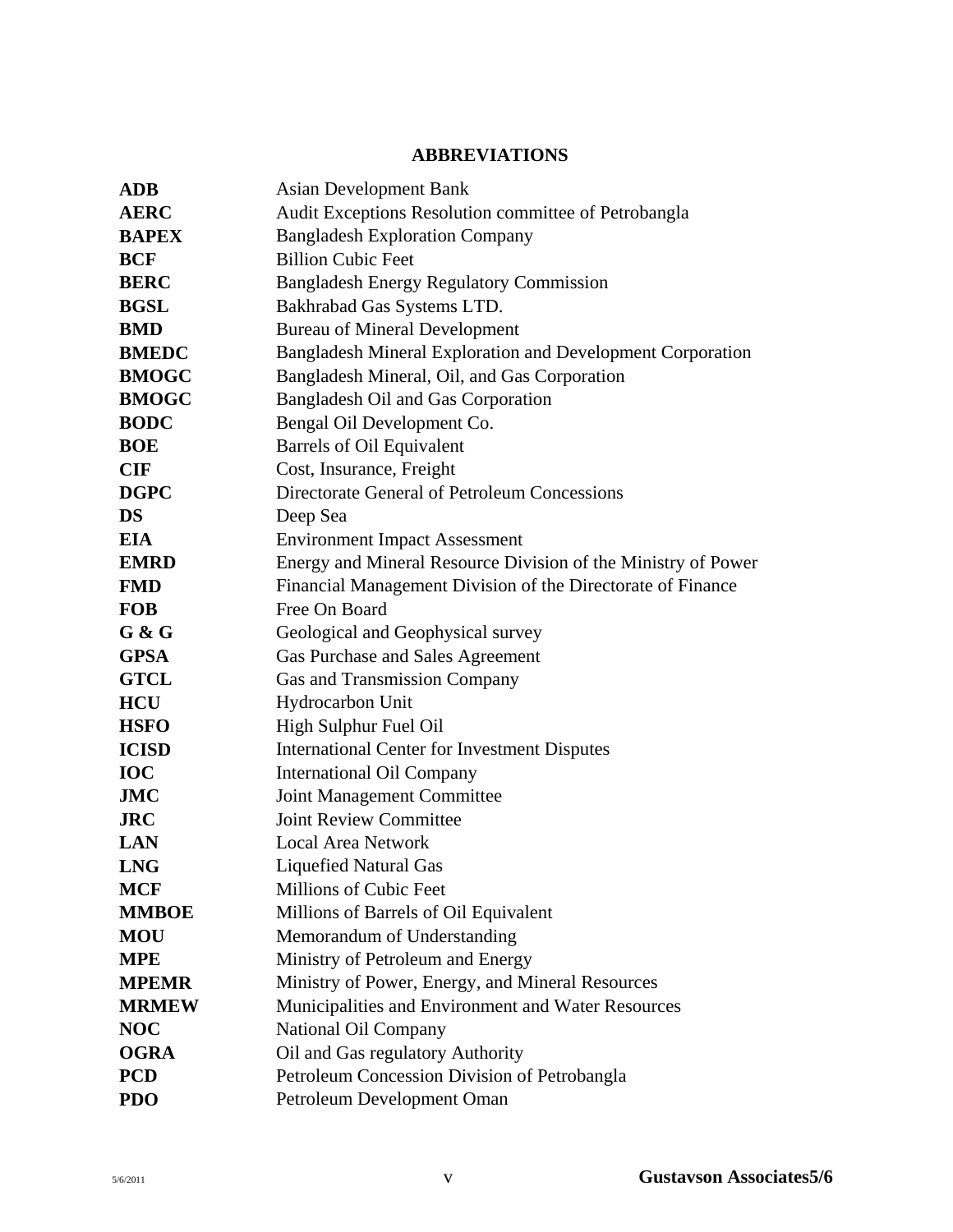| Pakistan Petroleum LTD.                                 |  |  |
|---------------------------------------------------------|--|--|
| <b>Production Sharing Contract</b>                      |  |  |
| Qatari Riyal                                            |  |  |
| Ratio of cumulative receipts to cumulative expenditures |  |  |
| Supreme Council for the Environment and Water Resources |  |  |
| <b>Supplementary Duty</b>                               |  |  |
| <b>Shallow Sea</b>                                      |  |  |
| Strengths, Weaknesses, Opportunities, Threats           |  |  |
| Technical and Financial committee of Petrobangla        |  |  |
| Bangladesh Taka                                         |  |  |
| Value added Tax                                         |  |  |
| Work Program and Budget                                 |  |  |
| <b>Work Units</b>                                       |  |  |
|                                                         |  |  |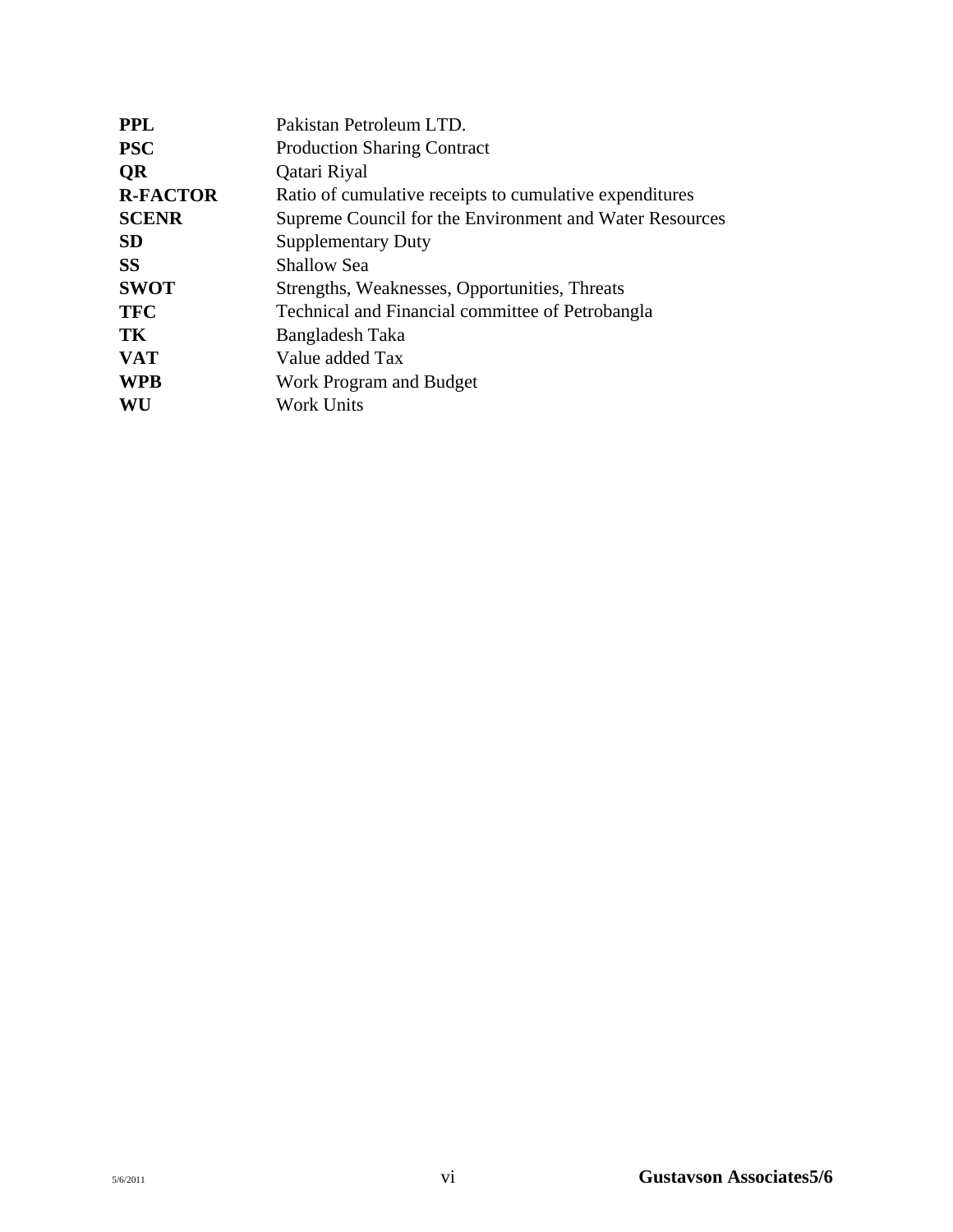#### **1 EXECUTIVE SUMMARY**

*This revision of the report incorporates comments received from the Hydrocarbon Unit and Petrobangla, which were based on the previous report version dated Dec. 23, 2010.* 

Gas production has increased impressively in Bangladesh, from 392 BCF in 2002 to 704 BCF in 2009-10. The majority of this gas is produced by international oil companies (IOCs), predominantly operating under production sharing contracts (PSCs) that were awarded in four rounds of negotiations and bidding. There is also one joint venture agreement (JVA) between Niko Resources and Bapex. In addition, Petrobangla companies conduct their own exploration, development, and production, and also are the sole purchasers of gas produced by the IOCs.

Besides conducting its own E&P activity, Petrobangla is the main agency for the award, monitoring and supervision of PSCs. In these regulatory roles, Petrobangla has defended an arbitration case concerning gas tariffs that saved about \$240 million, and has uncovered a total of \$80 million in non-allowable costs that IOCs had included as part of the PSC cost recovery provisions.

Petrobangla faces challenges: 1) it operates at a deficit because the price that it receives for gas sales to end-users is low compared to the price that it pays IOCs. The government provides Petrobangla with funds to compensate for the low end-user price. However, Petrobangla has been required to pay interest to the IOCs because of delayed payments for gas. 2) It is not current in its audits of PSCs. 3) There are multi-year delays between the announcement of successful PSC bidders and the signing of finalized PSCs.

Both Petrobangla and the Hydrocarbon Unit (HCU) have several vacant staff positions. The vacancies at Petrobangla may be a partial cause of the delays in auditing of existing PSCs and finalization of new PSCs.

This report describes current PSC monitoring and supervisory activities, and makes recommendations for improvement. Changes are suggested for both the HCU and Petrobangla.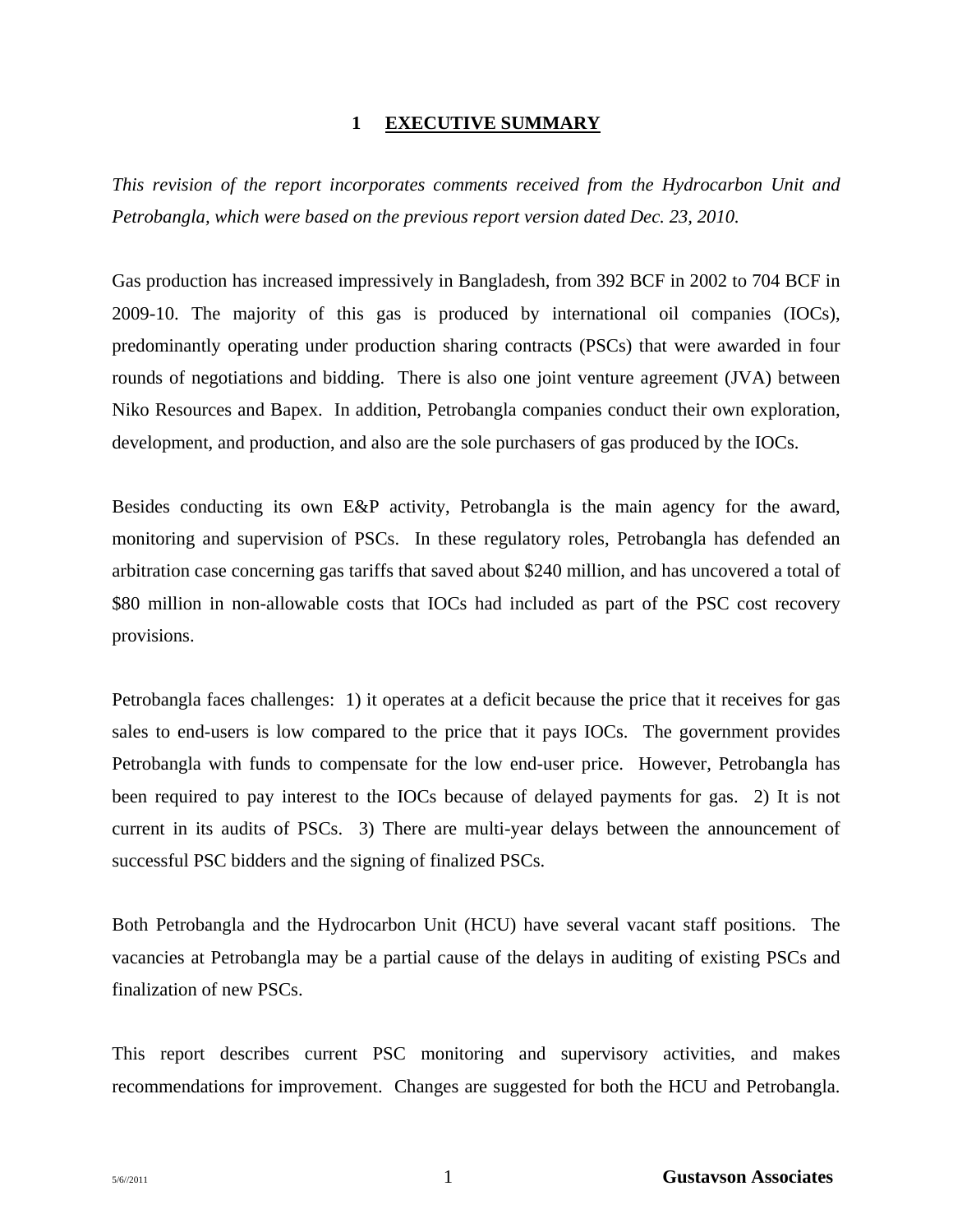In addition, the report contains suggestions for possible changes to the model PSC based on best practices determined from a review of PSCs in other countries. Finally, the report recommends the formation of a drafting committee between EMRD, Petrobangla, the HCU, and other stakeholders to develop a specific checklist of monitoring activities that can be undertaken according to the 2008 Model PSC, and to draft upstream regulations for the oil & gas industry. This is a step towards enabling Petrobangla to become a highly regarded national oil company, such as Statoil or Petrobras<sup>1</sup>, while leaving more of the hydrocarbon regulatory activities to be carried out by the HCU.

l

<sup>&</sup>lt;sup>1</sup> Petrobras is actually a publicly traded company whose majority shareholder is the government of Brazil.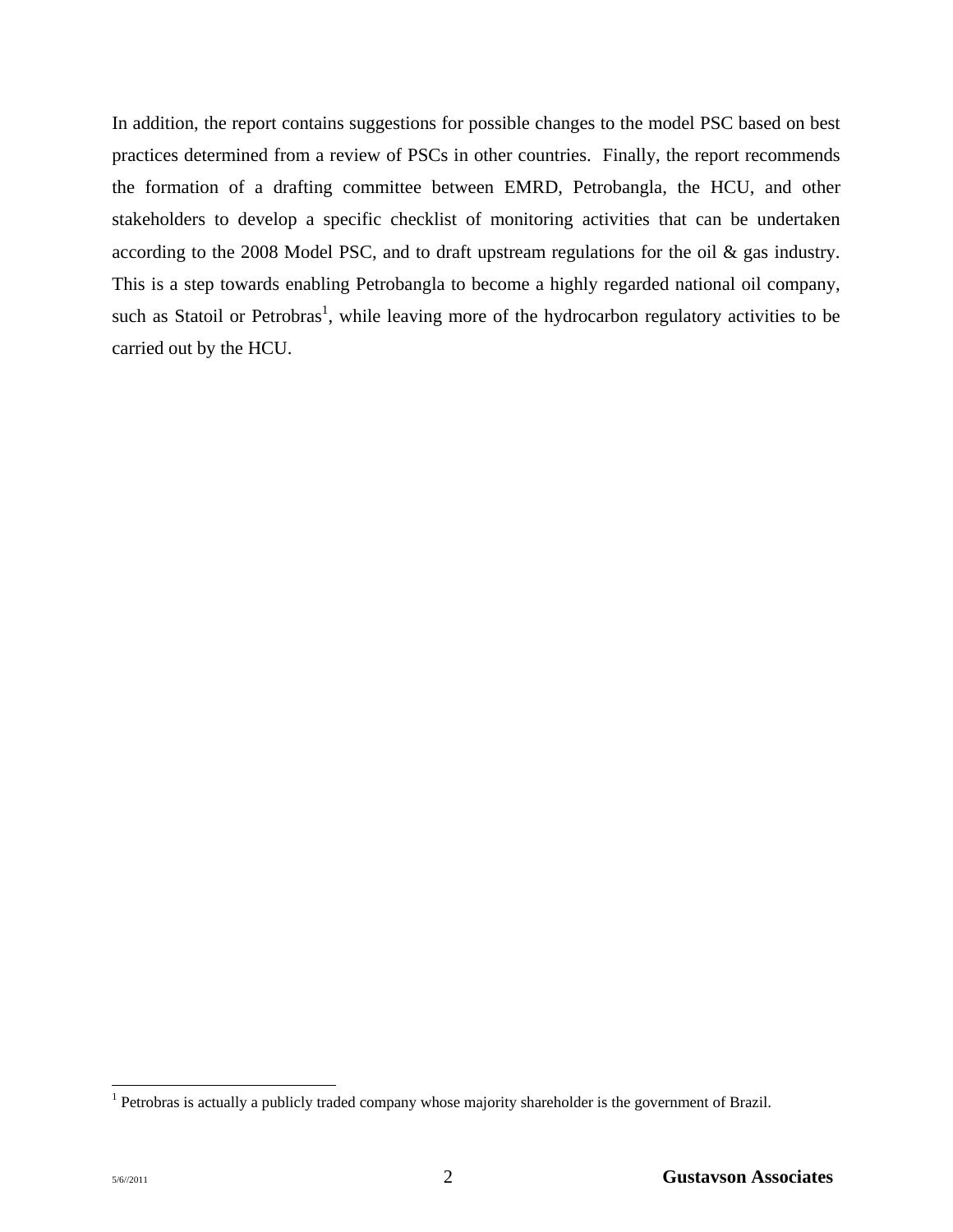#### **2 INTRODUCTION**

#### 2.1 PURPOSE

This Monitoring Report is the third report in the ADB-funded project to strengthen the Hydrocarbon Unit (HCU). The first report, the Inception report, described the background and scope of work for the project. The second report, the Summary Report, provided a summary of the hydrocarbon situation in Bangladesh. This report provides additional background information and discusses monitoring and supervision of PSCs in Bangladesh. Section 3 describes hydrocarbon activity in Bangladesh: the government agencies, and exploration and production activity. Section 4 discusses current methods used for monitoring and supervision of PSCs. Section 5 is a survey of best practices in monitoring and supervision. Section 6 contains recommendations for previously signed PSCs and for the one joint venture agreement in Bangladesh. Section 7 makes recommendations for monitoring and supervision that are allowed under the 2008 Model PSC. Section 8 discusses possible PSC fraud and methods for its prevention. Section 9 discusses possible changes to the latest 2008 Model PSC. Section 10 has suggestions for implementation of the report's findings, and Section 11 contains conclusions.

There are four appendices. Appendix A discusses the existing gas price subsidy that exists in Bangladesh, under which end-users of natural gas pay a lower price than Petrobangla pays for its gas purchases. Appendix B contains details of the recently completed arbitration with Chevron concerning a 4% gas tariff. Appendix C has a detailed list of monitoring activities that are allowed according to the 2008 Model PSC, broken out according to the articles of that PSC. Appendix D compares key terms of PSCs in Bangladesh, Pakistan, Malaysia, and India.

#### 2.2 AUTHORITY

International consulting services are being provided by Gustavson Associates in order to assist the HCU with monitoring and supervision of PSCs and other contracts. Specifically, Gustavson is assisting the HCU in performing appropriate technical follow-up and auditing of the activities of the operators working under PSCs and other contracts (JVA, etc.) for oil and gas exploration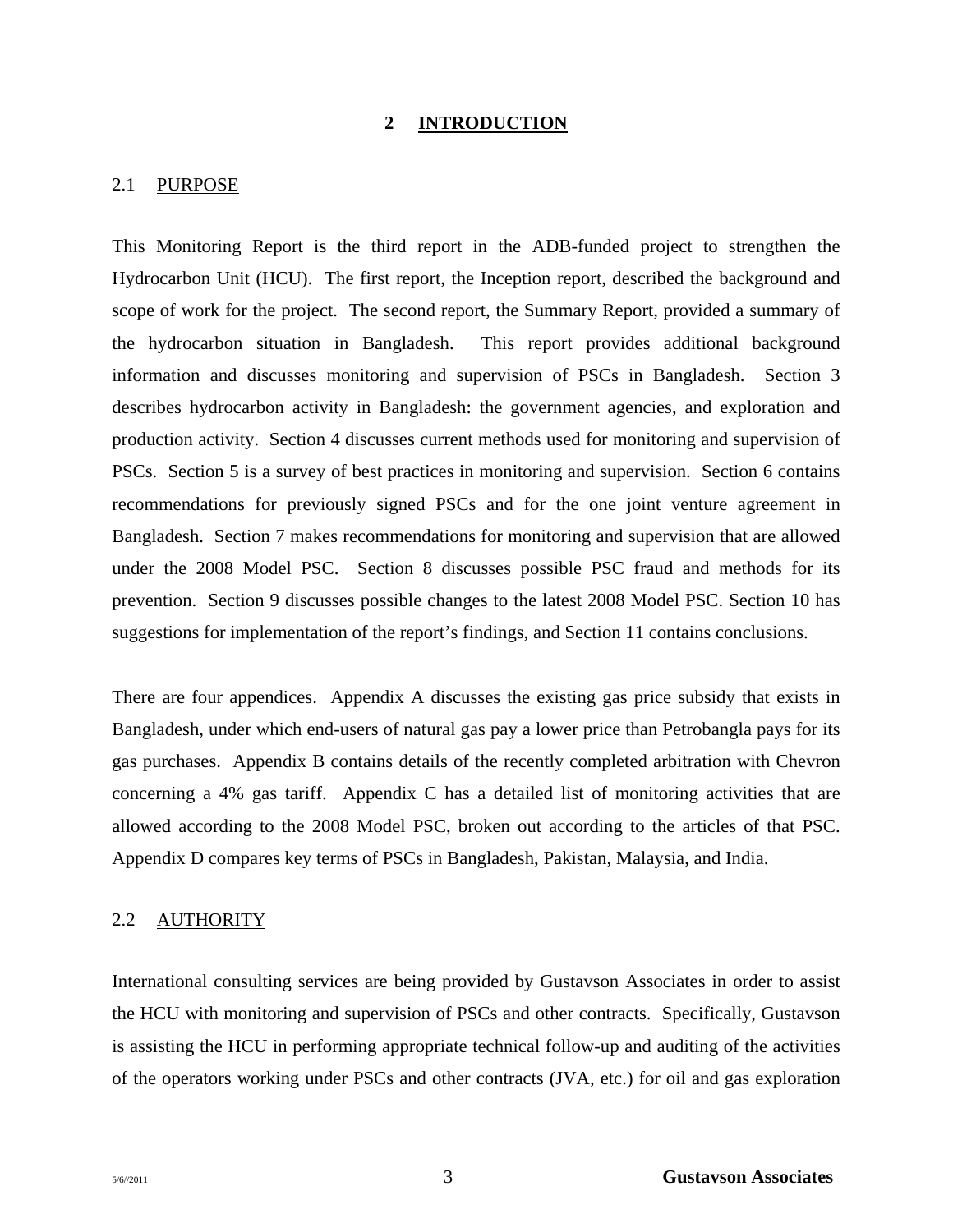and production in Bangladesh. Assistance will also be provided so that the HCU can ensure adherence with the legislation and the contracts and to establish its position to provide views, comments, and suggestions on different issues arising from time to time on contract management. Gustavson was awarded the contract on February 28, 2010 and is performing the services under a Lump Sum Contract funded through a grant agreement with the Asian Development Bank.

The Executing Agency is the HCU in the Energy & Mineral Resources Division of the Ministry of Power, Energy & Mineral Resources. The HCU has assigned staff as counterparts to the Gustavson team to assist in achieving the objectives of the project. We gratefully acknowledge the support of the Director General of the HCU, Engineer Anwar Hossain Khan, and his staff.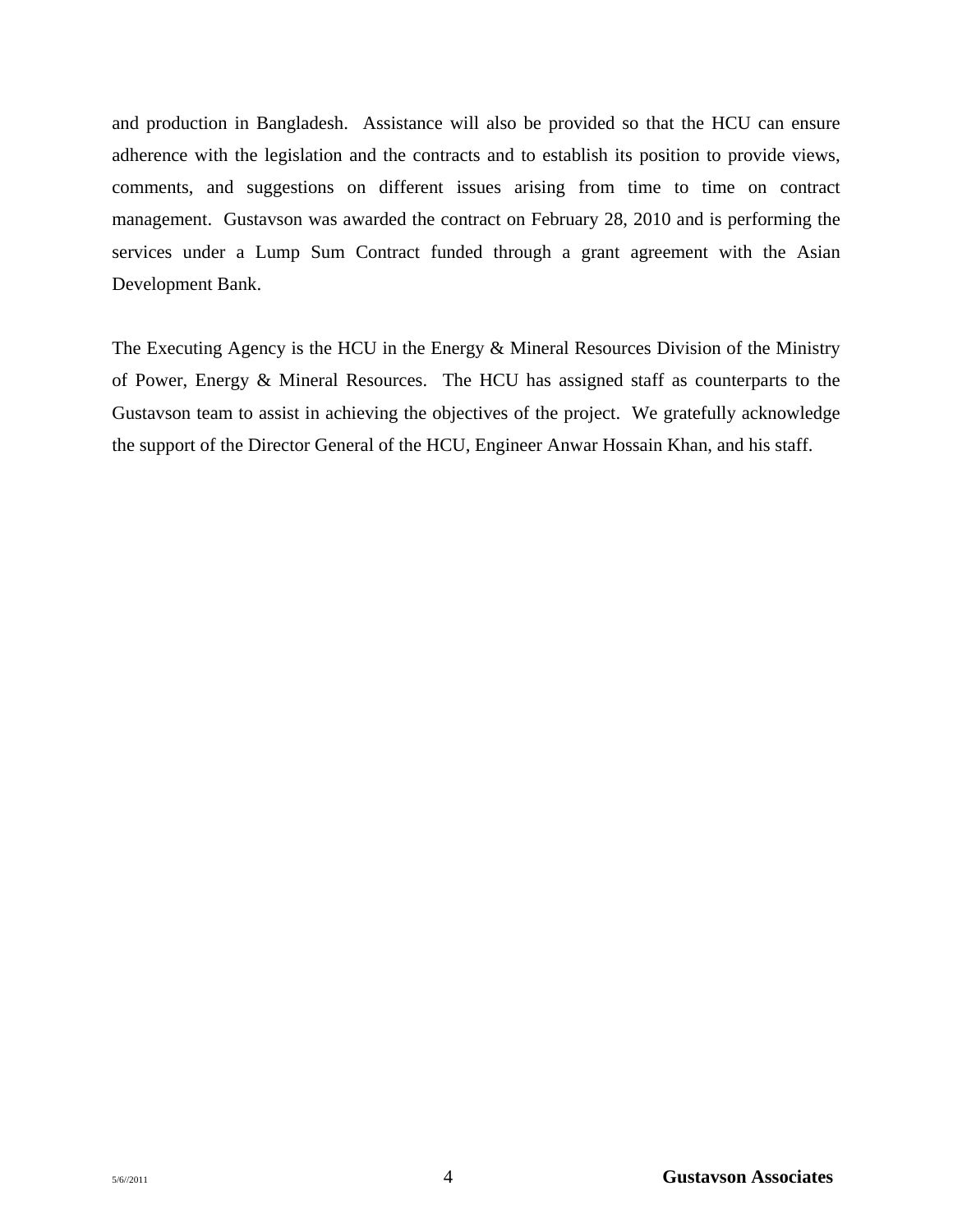#### **3 HYDROCARBON ACTIVITY IN BANGLADESH**

#### 3.1 AGENCIES WITH HYDROCARBON RESPONSIBILITIES

There are three agencies with hydrocarbon responsibilities in Bangladesh. The Energy and Mineral Resources Division (EMRD) is part of the Ministry of Power, Energy and Mineral Resources (MPEMR). The EMRD oversees Petrobangla. Petrobangla is the national oil company, with both operational and regulatory functions. The Hydrocarbon Unit supports the EMRD. This sub-section provides information about each of these three agencies.

#### 3.1.1 Energy and Mineral Resources Division

The Energy and Mineral Resources Division (EMRD) is one of two divisions of the MPEMR. It executes general policy related to oil, gas and mineral resources of the country for their efficient and eco-friendly use, and ensures responsible economic development. The EMRD supervises and monitors the activities of all the organizations, offices, institutes and companies working in the exploration, development, production, refining, transporting and distribution activities related to oil, gas and minerals. The EMRD represents the "government" as specified in the Bangladesh Petroleum Act. The functions of the Energy and Mineral Resources Division (EMRD) are<sup>2</sup>:

- (a) All policies and matters relating to Petroleum, Natural gas, and Mineral Resources.
- (b) Policy relating to mineral resources under the Petroleum and Petroleum products.
- (c) General Policy (Regulating and Development) relating to Petroleum, Gas and Mineral Resources (other than radioactive and nuclear fuels).
- (d) Subjects mentioned in the Petroleum Act, 1974 (XVI of 1974) and Bangladesh Oil, Gas and Mineral Ordinance (Ordinance No. XI of 1986) where the Government is concerned.
- (e) Subjects mentioned in the Bangladesh Mineral Exploration and Development Corporation Order, 1972 (Presidents Order No. 120 of 1972) now merged with Bangladesh Oil, Gas and Mineral Corporation, where the Government is concerned.
- (f) Administration, Planning, Programming and Policy relating to the Geological Survey.

l

<sup>&</sup>lt;sup>2</sup> http://www.energysector-bpi.org.bd/energyhome.htm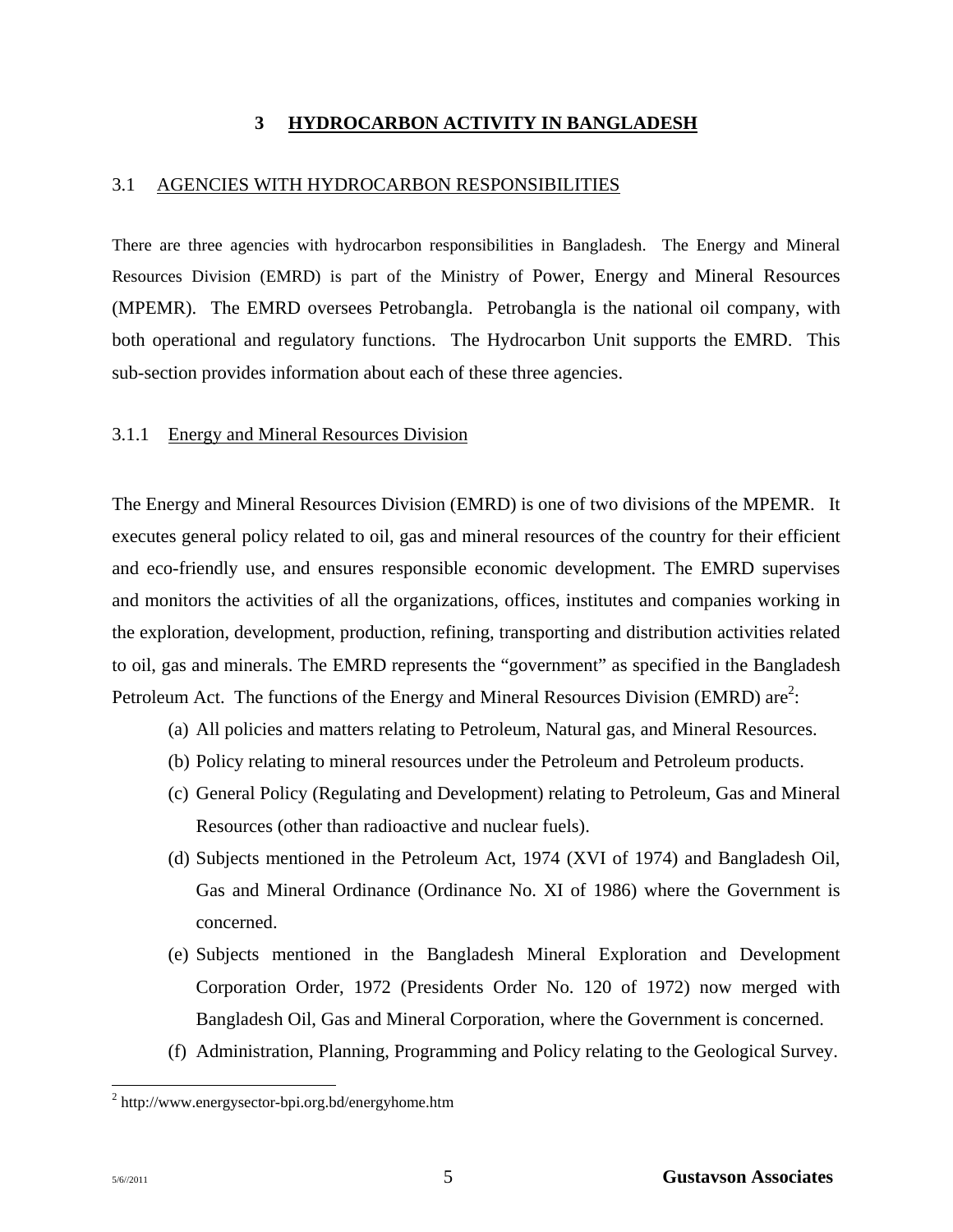- (g) Administrative and control of Geological Survey of Bangladesh, Bureau of Mineral Development, Department of Explosives, Bangladesh Petroleum Institute, Bangladesh Oil, Gas and Mineral Corporation and Bangladesh Petroleum Corporation.
- (h) Any other matters relating to:-
	- (i) Bangladesh Petroleum Corporation,
	- (ii) Bangladesh Oil, Gas and Mineral Corporation,
	- (iii) Department of Geological Survey of Bangladesh,
	- (iv) Department of Explosives,
	- (v) Bangladesh Petroleum Institute,
	- (vi) Bureau of Mineral Development.
- (i) All laws on subjects allotted to this Division.
- (j) Preparation of budgets, all administrative matters and control of financial matters of the Division and subordinate Depts./Corporations/Offices etc.
- (k) Inquiries and statistics on any of the subjects allotted to this Division.
- (l) Fees in respect of the subjects allotted to this Division except fees taken in courts.
- (m) Liaison with international organizations and matters relating to treaties and agreements in respect of oil, gas and minerals.

#### 3.1.2 Petrobangla

Since its establishment, Petrobangla has gone through different reforms at different times:

- i. Bangladesh Mineral, Oil and Gas Corporation (BMOGC) was created through the President's Order # 27 on March 26, 1972 which covered the exploration and development of the oil, gas and mineral resources of the country.
- ii. The minerals operation of the Corporation was segregated and vested with a new organization, Bangladesh Mineral Exploration and Development Corporation (BMEDC) through President's Order # 120 of September 27, 1972.
- iii. The reconstituted Bangladesh Oil and Gas Corporation (BOGC) was short-named Petrobangla through Ordinance # XV of August 22, 1974. Through the repeal of Ordinance # LXX of 1974, the Oil and Gas Development Corporation was abolished, and all its asset and liabilities was vested to Petrobangla.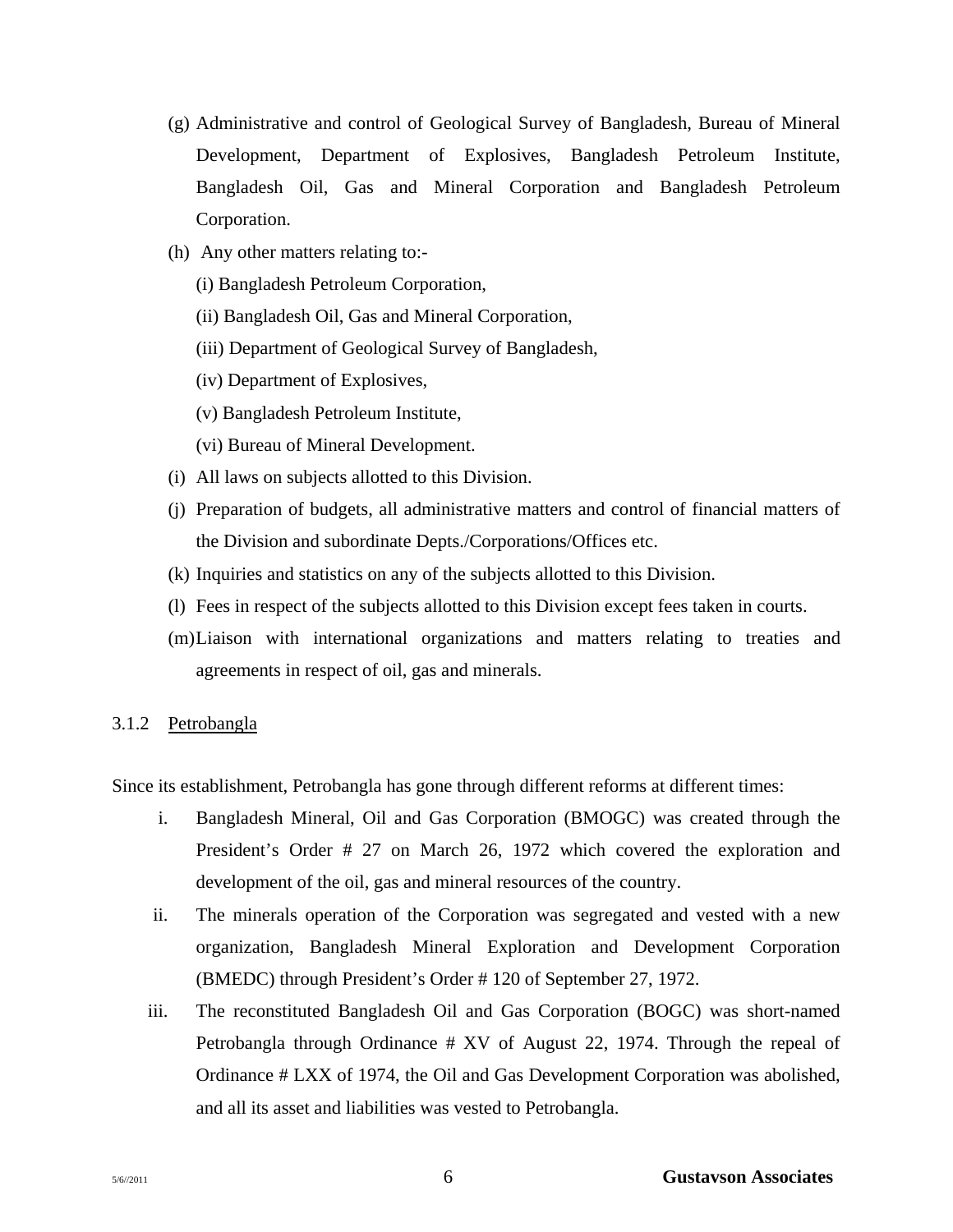- iv. BOGC and BMEDC were merged into a single entity under the name "Bangladesh Oil, Gas and Mineral Corporation (BOGMC)" by Ordinance # XXI dated April 11, 1985.
- v. In a partial modification of the Ordinance by Act # 11 of February 1989, the Corporation was short-named Petrobangla and given the authority to hold the shares of companies dealing in oil, gas, and mineral exploration and development<sup>3</sup>.

According to the Bangladesh Petroleum Act dated August 27, 1974, the government has entrusted Petrobangla to:

- enter into Production Sharing Contracts (PSCs) with International Oil Companies (IOCs) for exploration and development of oil and gas.
- supervise, monitor and coordinate the activities under the signed  $PSCs<sup>4</sup>$ .

Petrobangla has been carrying out these functions since implementation of the Act. Petrobangla also conducts their responsibilities via BAPEX, BGFCL, SGFL, GTCL, Titas Gas, BGSL, Karnafuly Gas, WESGAS, etc.

The Bangladesh Oil, Gas and Mineral Corporation Ordinance, 1985 [Ordinance No. XXI of 1985] states that:

- (1) The functions of the corporation are<sup>5</sup>:
	- i. To undertake research in the field of oil, gas, and minerals.
	- ii. To prepare and implement programmes for the exploration and development of oil, gas and mineral resources.
	- iii. To produce and sell oil, gas and mineral resources.
	- iv. To perform other such functions as the Government may, from time to time, assign to the Corporation.
- (2) Without prejudice to the generality of the foregoing provisions, the Corporation shall in particular, have power
	- i. To undertake research for alternative use of natural gas;

l <sup>3</sup> Annual Report 2009, Petrobangla

<sup>4</sup> Annual Report 2009 Petrobangla

<sup>5</sup> http://bdlaws.minlaw.gov.bd/pdf\_part.php?act\_name=&vol=&id=683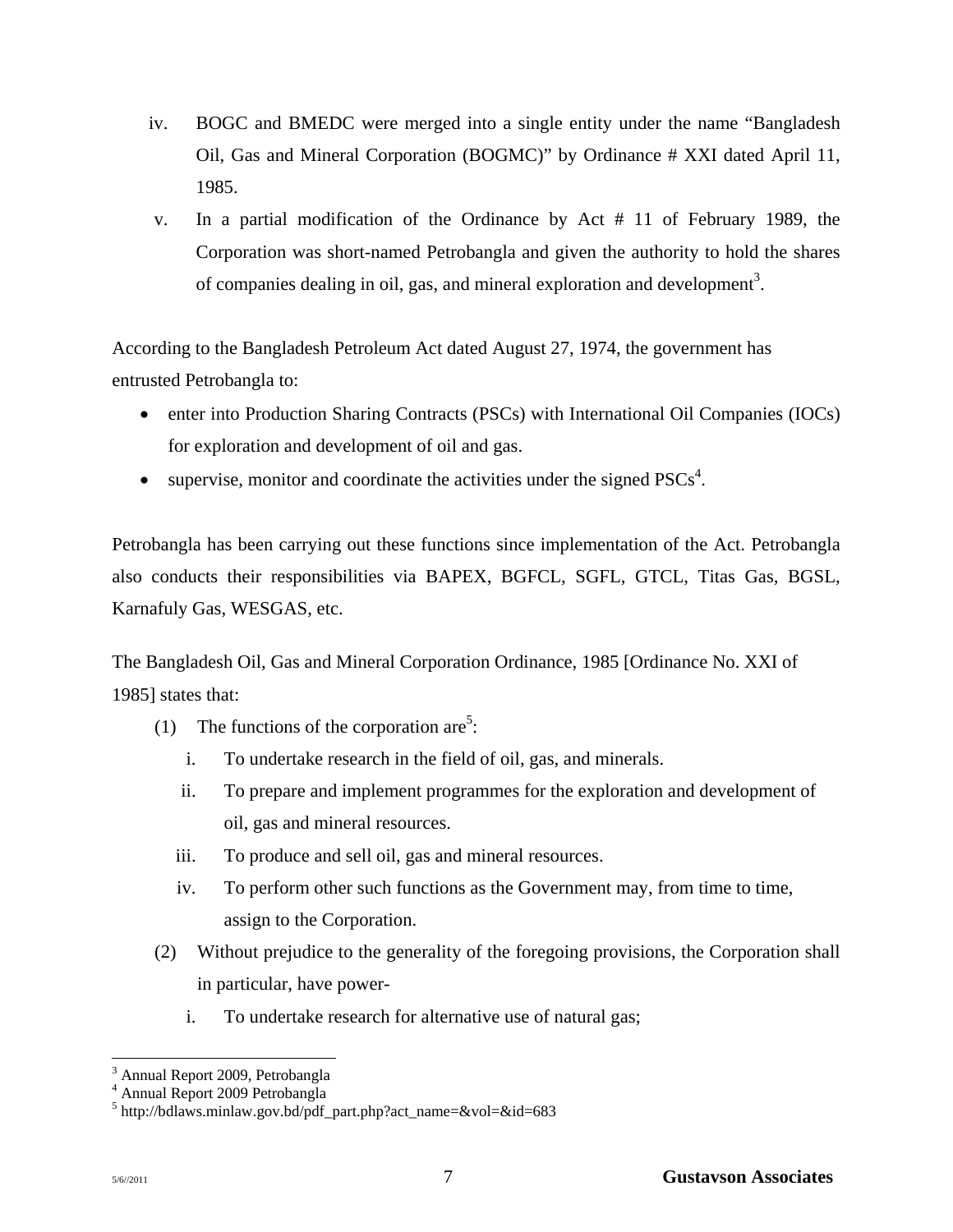- ii. To carry out geological, geophysical, and other surveys for the exploration and development of oil, gas and mineral resources;
- iii. To carry out drilling and other prospecting operations to prove and estimate the reserves of oil, gas, and mineral resources and collect all data required for adopting the most suitable extraction and mining method;
- iv. To set up mining industries and to continue production and sale of the mined commodities;
- v. To plan, promote and develop cement industries in the country;
- vi. To take up, execute and operate any project on mining and mineral development;
- vii. To contribute towards the cost of any studies, experiments or technical research connected with the functions of the corporation and undertaken or done in the interest of the Corporation by any other person, body or agency;
- viii. To undertake, assist or encourage the collection, maintenance and publication of statistics, bulletins and monographs.

# 3.1.3 HCU

The EMRD has accentuated the need to assume new responsibilities, given developments in the petroleum sector including the arrival of foreign operating companies under production sharing contracts (PSCs), and an increasing commercial role for Petrobangla. Its new responsibilities include petroleum resource assessment at regular intervals, functions relating to planning and monitoring of PSC activities, associated tasks of data management, and formulation of a national depletion policy.

In response to these needs, the government established the Hydrocarbon Unit (HCU) in the MPEMR to (i) implement government policies and upstream regulations for the petroleum sector, and (ii) promote and supervise private sector activities in the petroleum sector<sup>6</sup>. The Natural Resources Wing of EMRD was renamed as the HCU on November 3, 1994.

l

<sup>6</sup> http://www.energysector-bpi.org.bd/energyhome.htm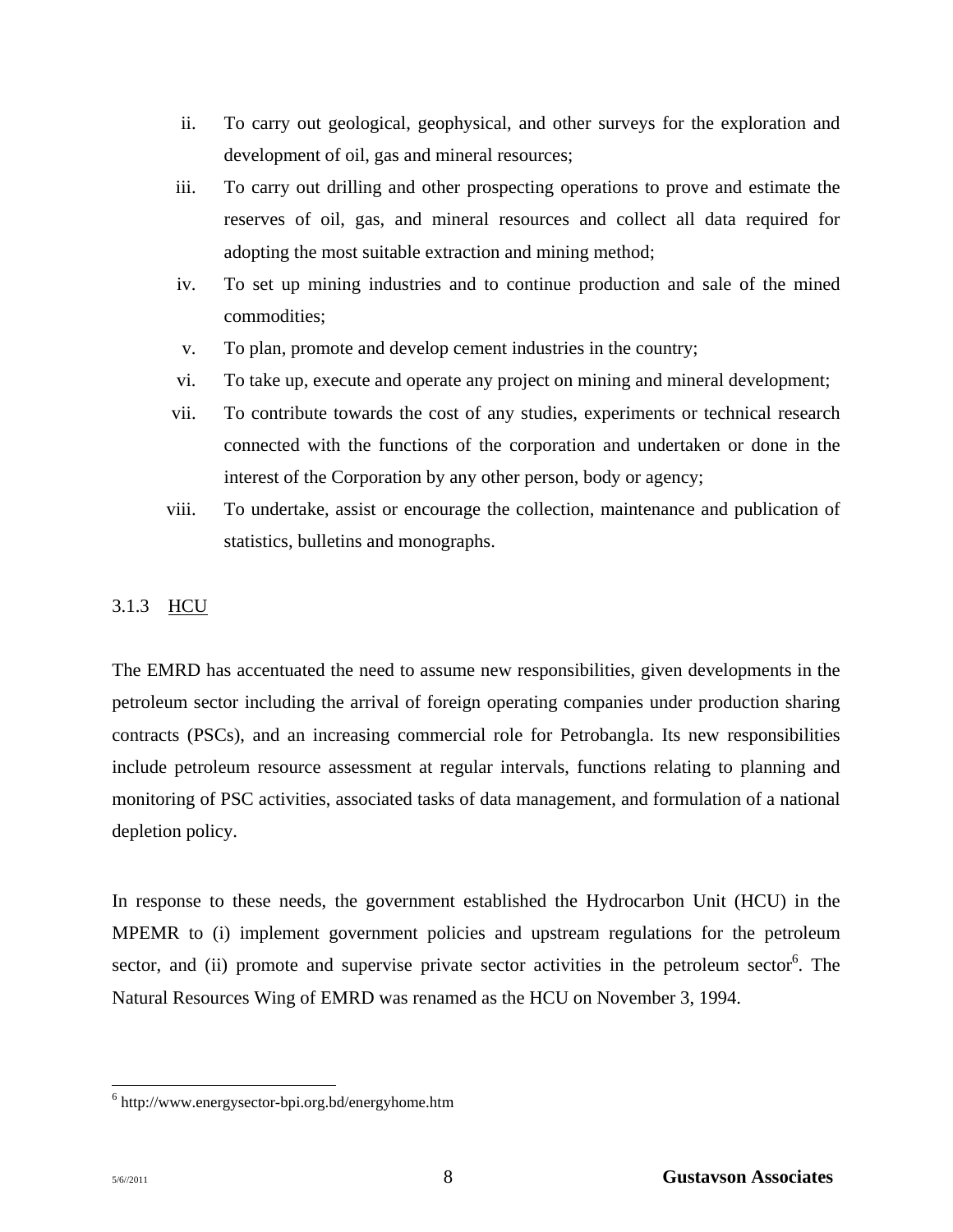The work plan of the HCU contains the following components:-

- i. Institutional model (establishment of the HCU, and defining its roles and responsibilities).
- ii. Monitoring and supervision of PSC activities (attending JRC/JMC meetings, monitoring major activities of PSCs, and reporting to the ministry).
- iii. Petroleum policy and management (such as conducting an optimal gas utilization study, formulation of exploration and field development plans).
- iv. Resource assessment (including establishment of a classification system for resources, reserve estimation and resource assessment).
- v. Data management (establishment of an energy sector mini data bank, development of a cost data base etc.)
- vi. Training and technology transfer.
- vii. Institutional co-operation between the HCU and the Norwegian Petroleum Directorate.

The Energy and Mineral Resources Division entrusted the HCU to perform the following functions<sup>7</sup>:

- (a) To act as the technical arm of the EMRD.
- (b) To support EMRD prior to finalizing PSCs.
- (c) To advise EMRD concerning PSC negotiations.
- (d) To participate in the Joint Review Committee (JRC) and Joint Management Committee (JMC), and submit reports to the EMRD.
- (e) To carry out the following responsibilities related to upstream regulations:
	- (1) Formulate exploration policy;
	- (2) Update gas reserve and resource estimates at regular intervals;
	- (3) Manage an energy database;
	- (4) Monitor exploration and development activities under PSCs and report to EMRD at regular intervals;

l 7 Ministry of Finance (Finance Division)/B.N:6/Energy:-1/2006/115 dated 11-06-2006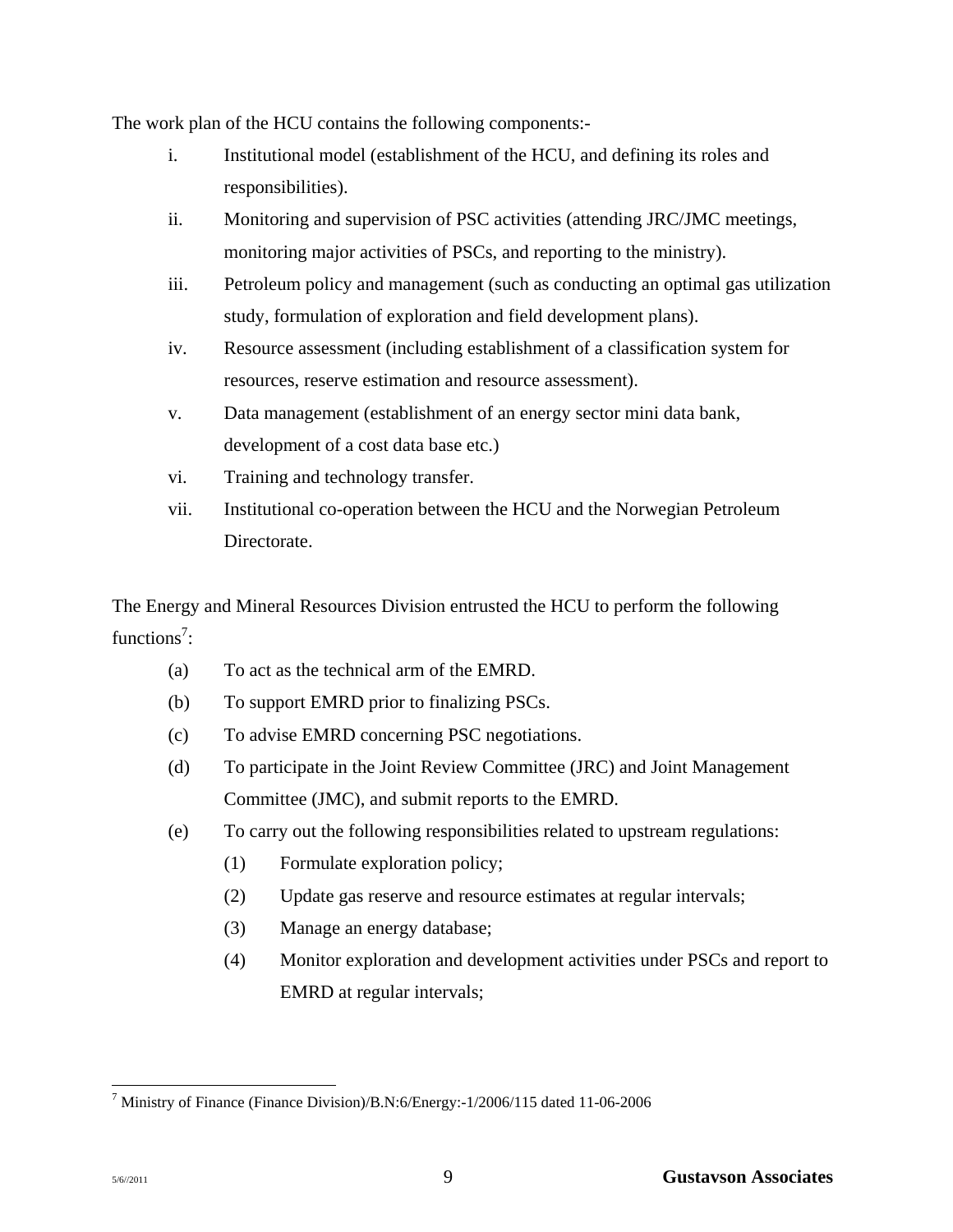- (5) Prepare domestic and regional gas demand forecasts and market analyses;
- (6) Manage production and depletion of natural gas.
- (f) To perform any other task assigned by EMRD.

#### 3.2 EXPLORATION AND PRODUCTION ACTIVITY

#### 3.2.1 Historical Evolution of Petroleum Agreements in Bangladesh

Until 1964 petroleum exploration was conducted by international oil companies. Shell and Pakistan Petroleum Ltd (PPL), a subsidiary of Burmah Oil and STANVAC were engaged in petroleum exploration. Shell and PPL discovered six gas fields (Titas, Habiganj, Rashidpur, Bakhrabad, Chattak and Sylhet (Haripur) and started production in 1961 from Sylhet and Chattack gas fields. Six years later Shell started production from Titas and Habiganj. From 1964 state participation in petroleum exploration started with technical assistance from the former USSR.

Bangladesh inherited a concession system of petroleum agreements from Pakistan. A comprehensive policy review was conducted after Bangladesh's independence. In 1973, the government started setting up a new legal framework to encourage rapid exploration and development of natural gas and oil, and to safeguard the national interest. The government also took initiatives for the development of a national capacity in the oil and gas sector, with assistance from international companies.

The first PSC in the world was introduced in 1966 in Indonesia, inspired by the sharing of agricultural production under a share-cropping system. A PSC is usually carried out with the government through its National Oil Company. There are three basic elements in a PSC: (i) cost recovery, (ii) production sharing and (iii) income tax. In a PSC system, the operator is a contractor and works under the supervision of a State Enterprise (National Oil Company). Contractors assume all financial risks. All assets accrue to the state enterprise. Allowable costs are recovered out of production, with annual upper limits on the amount of production dedicated to covering costs. In 1974, as a newly independent country, the government of Bangladesh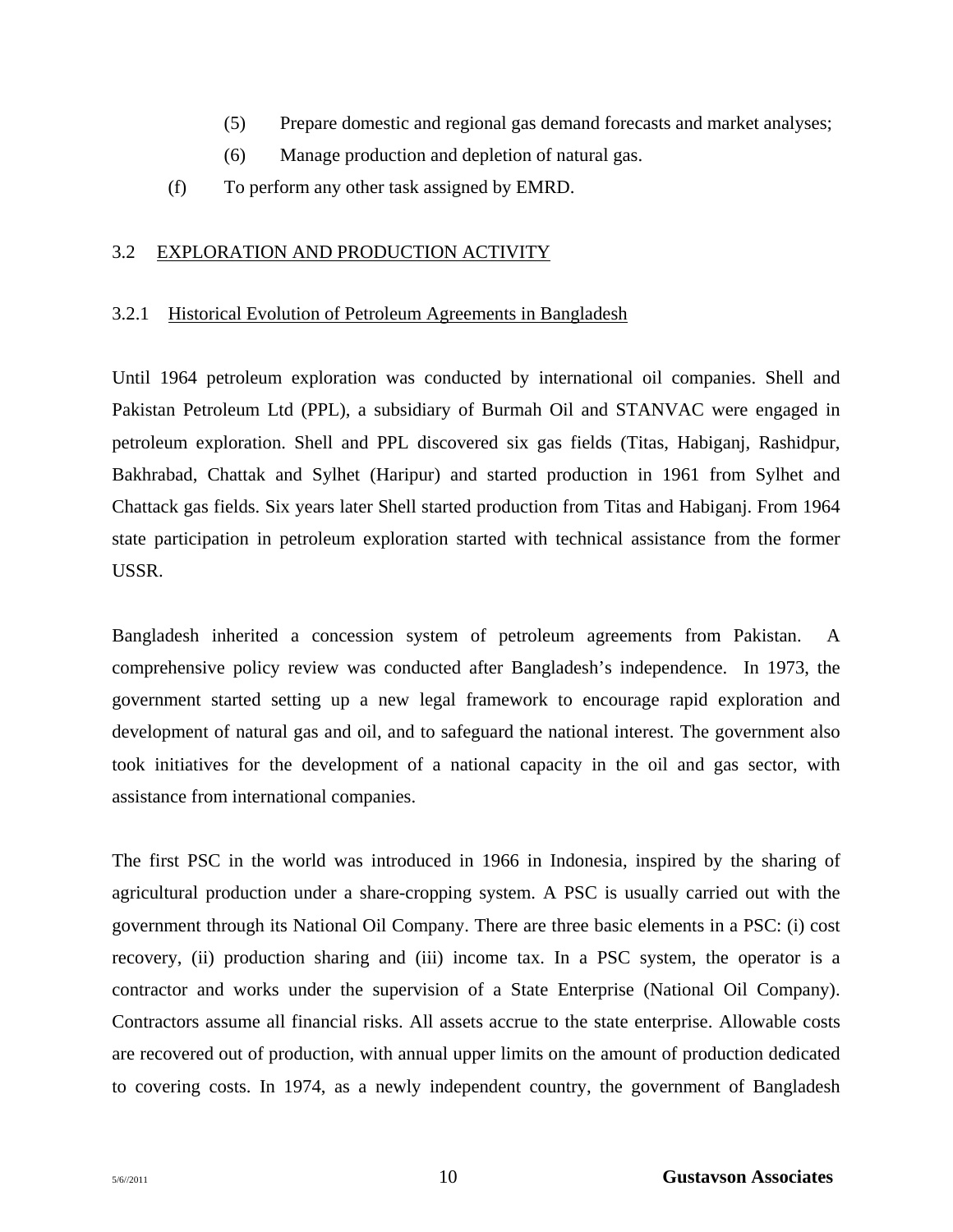thought of a PSC system administered by its state enterprise as a symbol of power and authority. It decided to adopt a PSC system, after studying the reported successes of Indonesia, Malaysia, Egypt, China, and India.

In 1974, the government invited bids from international oil companies for exploration and development of petroleum in the country under established criteria and ground rules. The bids submitted were evaluated on a 40-point scale, ten points for each of four criteria: financial capability, technical capacity, experience, and work programme. A selected number of qualified companies were invited to negotiate on the basis of the model PSC and seven contracts were concluded for offshore exploration and development. PSCs were signed with Atlantic Richfield, Union Oil of California (later renamed UNOCAL) and Ashland of the USA, Canadian Superior Oil (CSO), and Ina-Naftaplin of Europe, and Bengal Oil Development Co. (BODC), a Japanese company. UNOCAL discovered an offshore gas reservoir at Kutubdia but under some economic considerations, the company did not start its exploitation<sup>8</sup>.

Bengal Oil Development Co. drilled 3 wells during 1976-78 in the Bay of Bengal. INA-Naftaplin from Zagreb drilled 2 exploratory wells (BINA 1 and BINA 2) in the offshore area during the later part of the 1970's. Both were dry holes. Union Oil (Current UNOCAL) discovered a small offshore gas field, but it is still a non-commercial discovery.

In 1981, Shell Oil signed a PSC contract to explore for hydrocarbon in part of the Chittagong Hill Tracts area. After acquisition and evaluation of seismic and surface data, the company drilled their first exploration well (Sitapahar 1) in the Sitapahar anticline. This well turned out to be a dry hole. Shell also had another commitment well to drill and requested Petrobangla for a concession of Block 23, located on the extreme northwest of the country. Geologically this well is part of the Tarai Basin, which extends into Nepal. Petrobangla agreed to Shell's request and Shell commenced drilling Salbanhat well 1 which was also a dry hole.

In 1986, Petrobangla discovered oil below known gas sands in Sylhet (Haripur) structure. Following the oil discovery the area (within Block 13) including the oil pool and a mapped

<sup>&</sup>lt;sup>8</sup> The Banglapaedia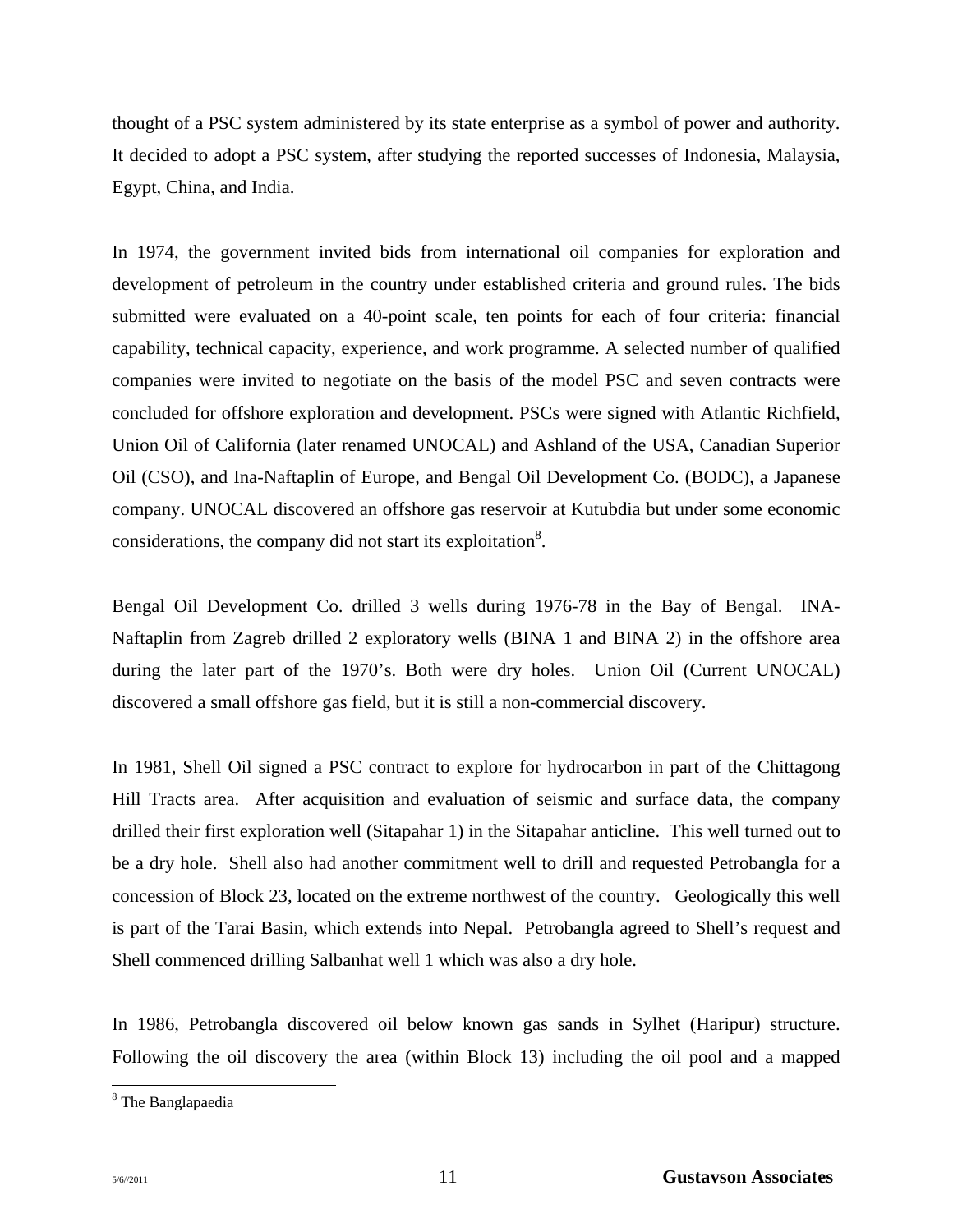prospect (Jalalabad) was awarded to Scimitar Oil. Scimitar's effort to appraise the oil discovery was unsuccessful. The company drilled a well (Surma 1 and 1a) and the result was not encouraging. They drilled the Jalalabad prospect and discovered gas.

In December 1987, a PSC for Block 13 was signed with Scimitar. The company drilled three wells and discovered the Jalalabad Gas Field. However, production from this field was delayed for many years. Petrobangla served an arbitration notice to Scimitar for non-fulfillment of its obligations as an operator. Petrobangla won the arbitration, and the PSC with Scimitar was terminated in 1991.

A review of the policy and legal framework carried out under the World Bank's Petroleum Exploration Promotion Programme in 1987 pointed out that there were bright prospects for gas exploration in Bangladesh. A new model PSC was formulated in 1988 to encourage exploration for gas, and to ensure that the price for gas would have parity with the market price for fuel oil.

Following the World Bank's recommendations, Bangladesh Petroleum Exploration Co. (BAPEX) was created by abolishing the Exploration Directorate of Petrobangla. BAPEX was created as an exploration company without a production function. Years later it was converted into an E and P company.

The Petroleum Policy was approved on July 18, 1993. In 1994, a seminar cum round table conference was held in Houston to attract International Oil Companies (IOCs). MOUs were signed with a few IOCs, which subsequently resulted in the signing of six PSCs for 8 Blocks: 3 offshore (Blocks 16, 17 and 18), and 5 onshore (Blocks 12, 13 / 14, 15, and 22). These six PSCs were finalized during 1994-1997<sup>9</sup>. They are commonly known as the first round of bidding (signifying the first batch of PSCs that were signed after approval of the Petroleum Policy). There was no competitive bidding for selection of the IOCs. The terms of these first round PSCs were determined through negotiation from 1993 to 1997. The Model PSC was not available forpublic information. An expatriate consultant, Mr. John Stickley, assisted the government team during the negotiations, by assessing different PSC proposals.

l

 $9^9$  The four year period for finalizing PSC negotiations is long compared to international norms.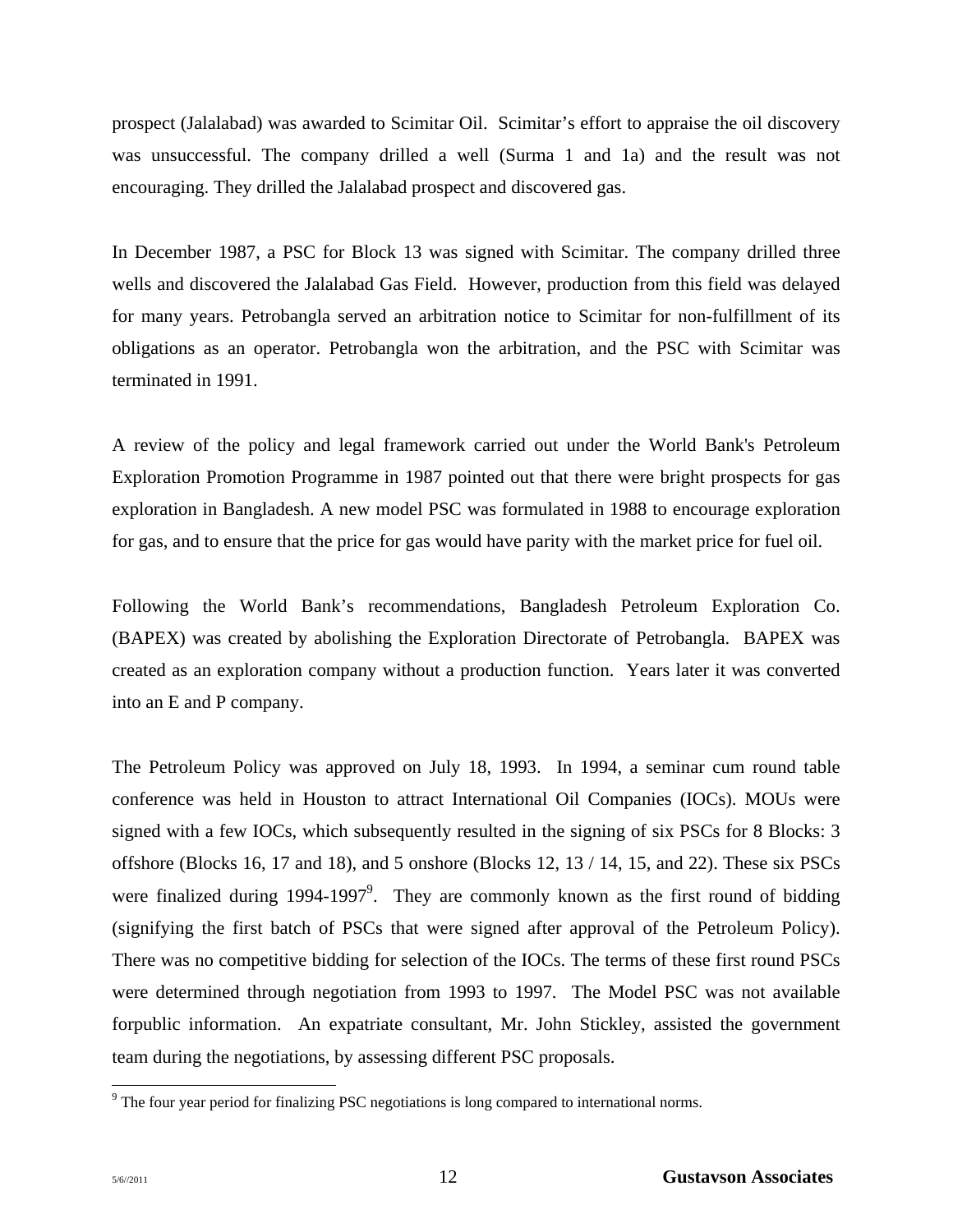There was public criticism for allocating the already discovered Jalalabad gas field in Block 13 to Occidental Exploration through a negotiation process. This criticism did not get momentum. Allocation of the field was justified by explaining that it was done with reference to objective (v) of the Petroleum Policy: "to consider development of gas fields through private sector, as a part of government's privatization policy".

The Model Production Sharing Contract-1997 was approved by the Cabinet on March 1, 1997. The model PSC was published by Petrobangla, and made available for public information. A formal bidding process (commonly known as second round bidding) was launched and road shows were organized in London and Houston in March and April 1997. Gustavson Associates of Boulder, CO USA acted as the consultant/promoter for these seminars. Bidding closed on July 15, 1997. 37 bids were received from 23 different companies, both majors and independents. Arthur Andersen of USA provided technical and financial skills to assist the Bangladesh bid evaluation and negotiation team. Four PSCs were awarded for four onshore blocks (Blocks 5, 7, 9 & 10) in 2001. A specific feature was introduced during the negotiation of this bidding round; BAPEX was made a partner in all PSCs with a 10% carried interest.

Gas production is the primary activity in each of these blocks. For each PSC, all gas is sold to Petrobangla under the terms of separate Gas Purchase and Sales Agreements (GPSA). The GPSAs mainly deal with the allocation of daily, maximum, and annual contract quantities of gas, Take-or-Pay volumes of gas, sales sas quality, and delivery points. Gas field development activities start after GPSA signing.

We now provide a summary of the activities that have occurred on the various blocks.

#### 3.2.2 First Round PSCs

#### **Blocks #12 and #13/14**

These blocks are now operating under two separate PSC contracts, with Chevron as the operator. The blocks were signed on January 11, 1995 with Occidental of Bangladesh, a corporation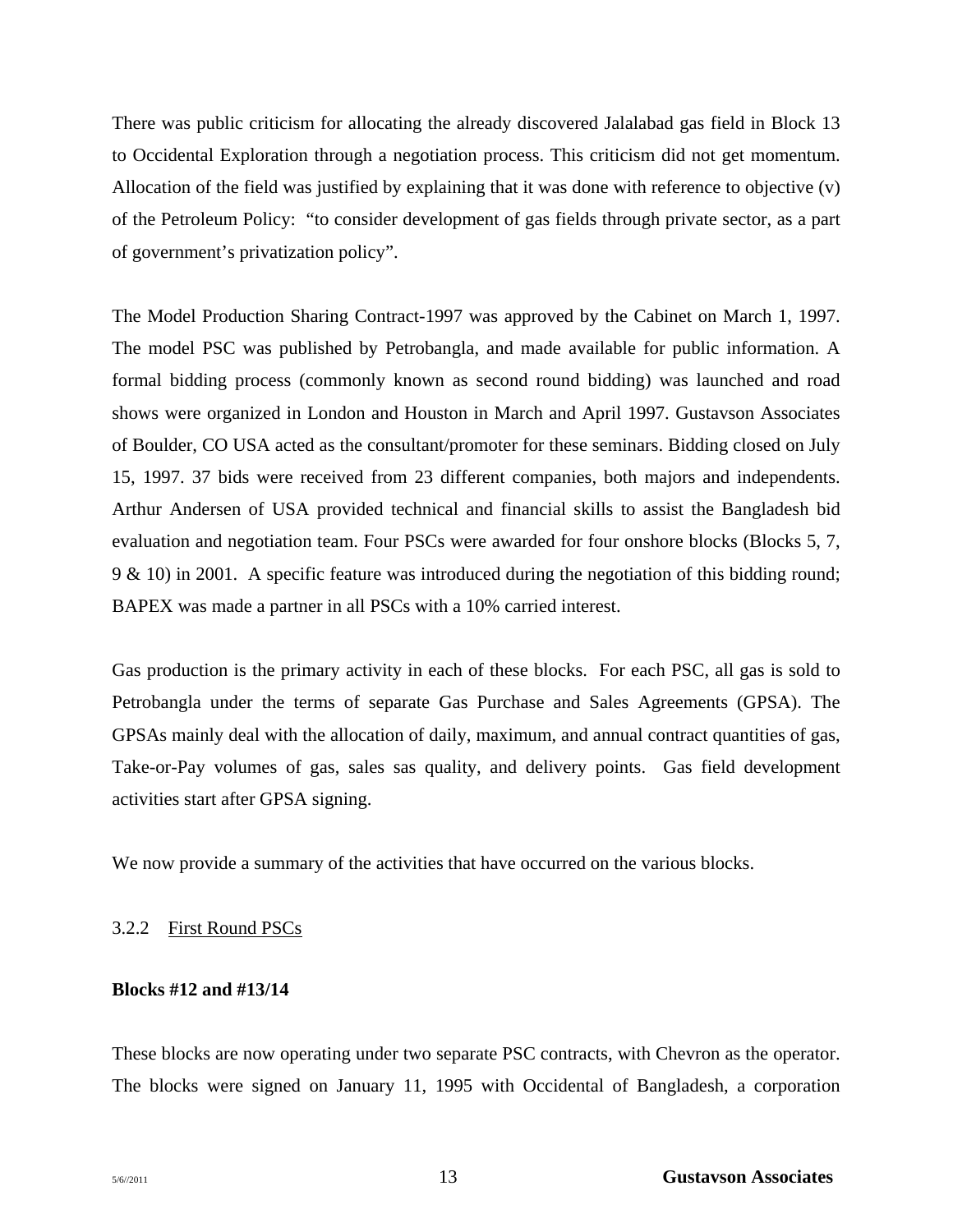organized under the laws of Bermuda, with its head office at 1200 Discovery Drive, Bakersfield, California, U.S.A. Unocal acquired the blocks from Occidental in 1999. Chevron acquired the entire Unocal company in 2005. Chevron Bangladesh is the current operator of three gas field production areas, while the rest of the block areas have been relinquished.

The terms and conditions of these PSC contracts are identical in nature except that in Block#13 the already discovered Jalalabad gas field, with an area of 63.8 Sq. Km., was included for appraisal and development. Petrobangla was entitled to participate in cost recovery for the Jalalabad field, up to an amount of \$22,603,000 based on the audited accounts of actual expenditures by Petrobangla's previous contractor, Scimitar Exploration Ltd.. The terms of the production sharing for the contractor and Petrobangla were as follows:

- 1. Contractor will receive seventy-five percent(75%) of the cost recovery petroleum allocated for cost recovery.
- 2. Petrobangla will receive twenty-five percent(25%) of the cost recovery petroleum allocated for cost recovery.
- 3. A higher profit share was allocated to Petrobangla upon the start of production from the Jalalabad field.

There was also another 234 sq.km. area, called the Moulavy Bazar Area, that included an identified drillable prospect. A higher profit share was allocated to Petrobangla for this area.

#### **Block #16**

This block covers Chittagong, Manpura, Hatia, Sandip and adjacent regions in the Bay of Bengal. The ownership of the block is Cairn Energy Sangu Field Ltd.(37.5%), Santos Bangladesh Ltd(37.5%), and Halliburton Brown and Root(25%).

The Sangu gas field was discovered in 1996. Commercial production started on June 12, 1998 after drilling 4 more wells, installation of an unmanned platform, laying 45km. of 30" marine pipeline, and installation of a 250 mmcfd process plant with two trains. All of this field development was done on a Fast Track Program, completed within 18 months.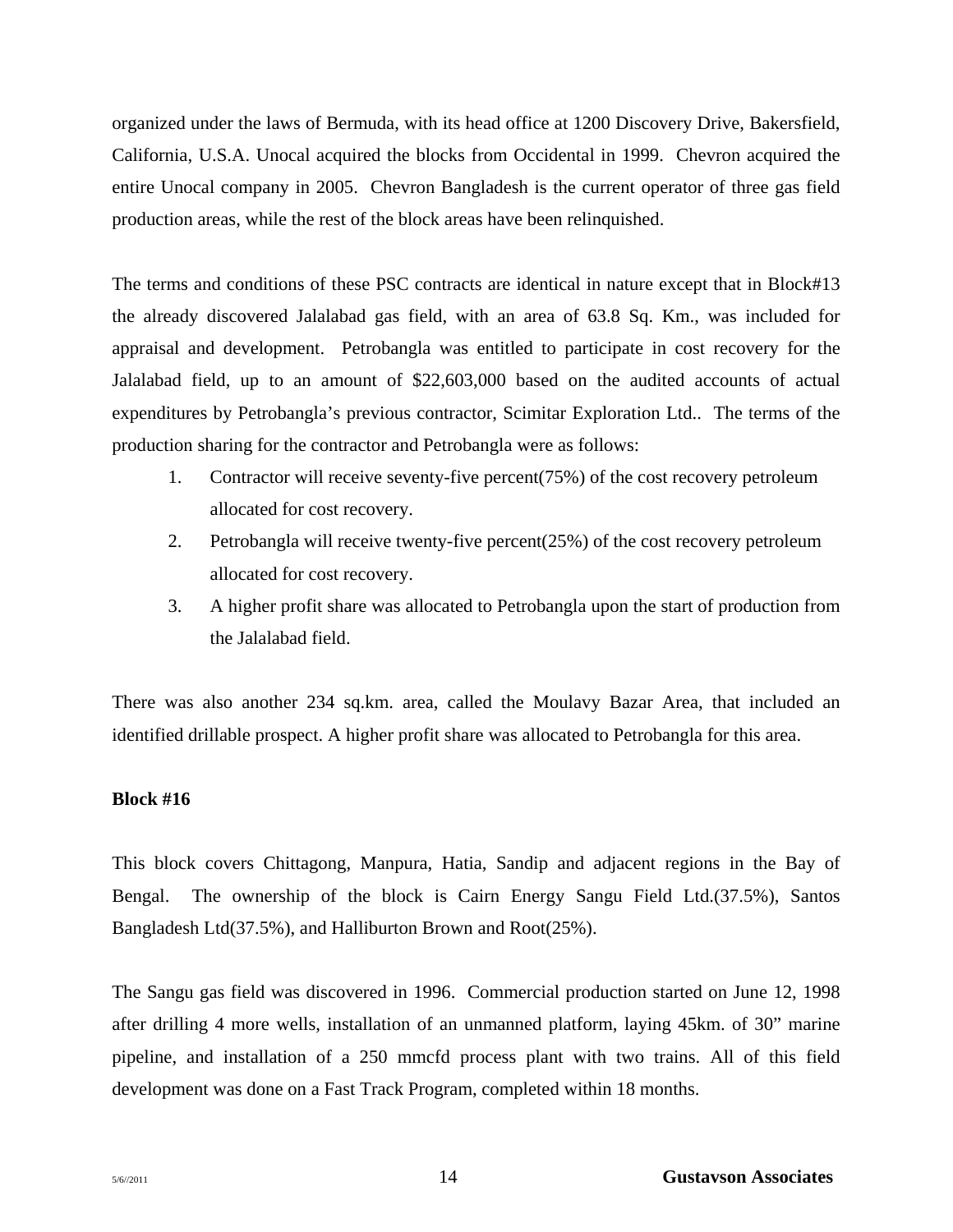The recoverable reserves (2P) of the field were estimated to be 456 BCF, of which about 442 BCF has already been produced. Several programs have been undertaken to maintain production into 2011, including well intervention and addition of compressors. A detailed list of activity on the block is shown below.

| Period          | Activity                                                                                                    |
|-----------------|-------------------------------------------------------------------------------------------------------------|
| 05-05-1994 to   | Marine Seismic: 1874.795 km                                                                                 |
| 04-05-1997      | Onshore Seismic: 760.425 km                                                                                 |
|                 | Processed acquired seismic data                                                                             |
|                 | Gravity Survey: 2543.635 km                                                                                 |
|                 | Drilling:                                                                                                   |
|                 | Sangu#1 exploratory well 1995/96 (gas discovery)                                                            |
|                 | Sangu#2 Appraisal well 1996(gas show)                                                                       |
| $05-05-1997$ to | Transition zone seismic: 489.325 km                                                                         |
| 04-05-1999      | Drilling:                                                                                                   |
|                 | 1997: Sangu#3,4,5,6 appraisal and development wells                                                         |
|                 | 1998: Sonadia#1 exploration well(gas show)                                                                  |
| 05-05-1999 to   | Drilling                                                                                                    |
| 04-05-2001      | south Sangu#1 step-out appraisal well                                                                       |
|                 | south Sangu#2 relief well                                                                                   |
| June2005        | Sangu field phase-II development                                                                            |
|                 | Drill Sangu #7,8,9 development wells                                                                        |
| 2006-07         | Sangu field phase-III development,                                                                          |
|                 | Drilling Sangu#10 and south Sangu#3 development wells                                                       |
| 2007-10         | Magnama and Hatia Exploration                                                                               |
|                 | Drilled two wells (Magnama#1 and Hatia#1) with gas shows in in the intervals of 2873m                       |
|                 | to 3050m and 3764m to 3820m respectively.                                                                   |
|                 | 2 April 2008 JMC meeting: A proposal for a 3D seismic survey and for proper well<br>-                       |
|                 | location and also to delineate structural extension of these two gas shows was approved.                    |
|                 | 03-07-2008: Cairn Energy proposed to have option to sell their portion of gas to third<br>$\qquad \qquad -$ |
|                 | party buyers in the local market before commencing the 3D seismic survey.                                   |
|                 | 24-06-2009 JMC meeting: Government agreed in principal to this proposal and                                 |
|                 | Petrobangla has approved their 3D seismic program.                                                          |
|                 | A draft Amendment Agreement is almost complete; finalization was expected by                                |
|                 | September 2010.                                                                                             |

# **Relinquished Blocks**

Block 15 was relinquished by Cairn Energy in 2005 after it had drilled three exploratory wells without finding any commercial discoveries. Block 22 was awarded to a US firm, United Meridian Corporation. They subsequently assigned the block to Ocean Energy. The PSC was terminated due to non-fulfillment of the work program.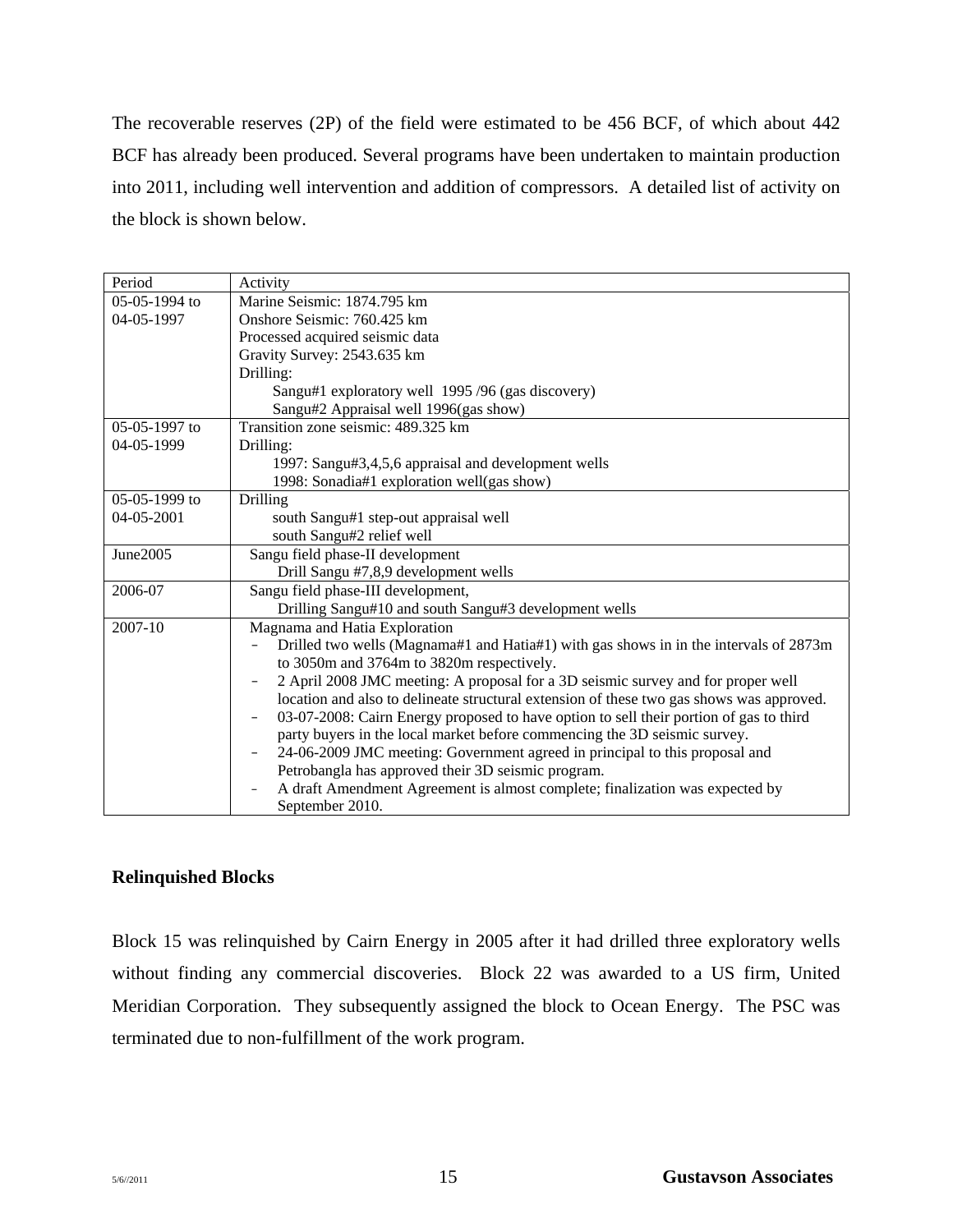#### 3.2.3 PSCs Based on the 1997 Model PSC

There are two currently active PSCs based on the Model PSC-1997. Block 7 is now operated by Chevron Bangladesh and Block 9 is operated by Tullow Oil with the partnership of NIKO and BAPEX. Exploration and appraisal programs have been completed on Block 9. It is now in the production phase, with gas being produced from the Bangura gas field.

Chevron Bangladesh Block Seven Ltd. is now in the exploration phase for Block 7. A seismic survey was just completed in this year's weather window. Chevron has identified a drillable exploratory prospect on an island called "Kajla" near Golachipa Upozilla of the Patuakhali District in the southern coastal area of Bangladesh. The well is planned to spud during the first quarter of 2011.

Blocks 5 and 10 were also based on the Model PSC-1997. They were relinquished by Cairn Energy Plc. These blocks were surveyed by geophysical methods. The operator found no economical prospects for drilling, and served a notice of relinquishment. Hence the blocks are currently open. The wells drilled in the reliquished areas have been plugged and abandoned. Unused drilling materials have been handed over to Petrobangla, consistent with PSC requirements.

#### 3.2.4 BAPEX/Niko Resources Joint Venture

The BAPEX/Niko Joint Venture Agreement (JVA), is the only petroleum agreement implemented under a joint venture contract in Bangladesh. This JVA has generated considerable controversy. As a result, no further joint venture agreements have been issued. A chronological development of the JVA is presented below.

NIKO participated in the second bidding round in 1997 for a PSC in Block 9, but was technically disqualified. Later, NIKO became a partner of the Block 9 PSC through assignment.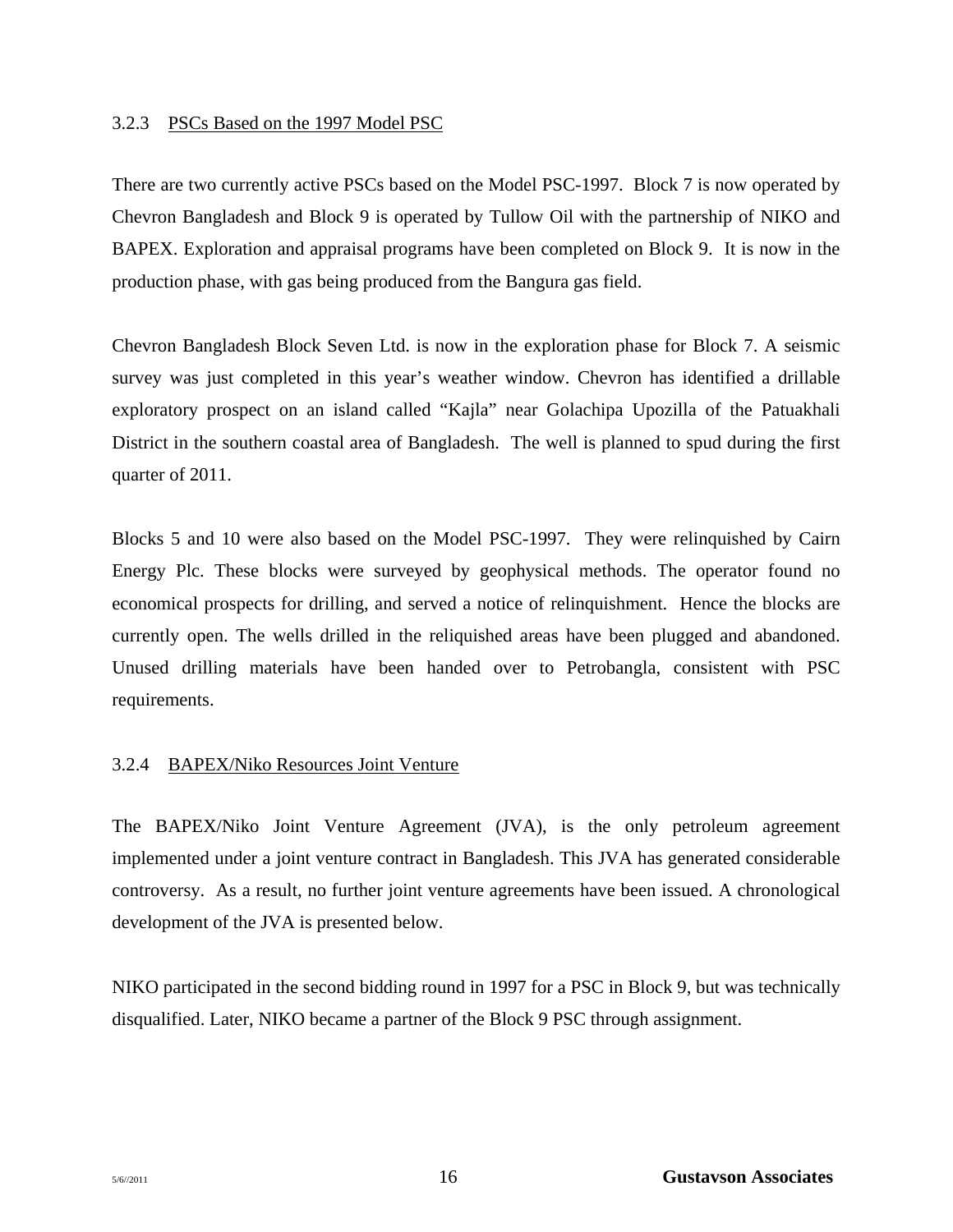NIKO made a request to the EMRD for development of some non-producing gas fields (Chattak, Fenchuganj, Bianibazar, Kamta) under a joint venture program, describing them as marginal gas fields. The EMRD asked Petrobangla to consider NIKO's Joint Venture Proposal. A joint venture agreement was to be signed before signing the MOU with NIKO. A Swiss Challenge Procedure<sup>10</sup> was to be considered before finalizing the contract.

An agreement between Bangladesh Petroleum Exploration and Production Company (BAPEX) and NIKO titled "Framework of understanding for the study for development and production of hydrocarbon for non-producing marginal gas fields for Chattak, Feni and Kamta" was signed in August 1999. In compliance with the agreement, a joint study was conducted in 1999 to evaluate the Chattak Gas Field along with Feni and Kamta whose production had been suspended previously.

The study report entitled 'Bangladesh Marginal Field Evaluation: Chattak, Feni and Kamta' was submitted in April 2000. The reserve estimated for Chattak West are shown in **Error! Reference source not found.**.

| Reserve category   Proved   Probable   Possible |     |     |  |
|-------------------------------------------------|-----|-----|--|
|                                                 | 265 | 209 |  |

**Table 1 Reserve Estimate at West Chattak**

The resources at Chattak East were estimated to be at least 124 BCF with a 90 percent probability, and at least 219 BCF with a 50 percent probability.

A draft Joint Venture Agreement (JVA) was discussed at different levels of BAPEX and Petrobangla. They decided to exclude the Chattak East exploration prospect from the JVA, and to allow other bidders to participate in bidding by adopting the method of Swiss Challenge prior to execution of a JVA and fixing of the wellhead price of gas.

l

 $10$  A Swiss Challenge procedure occurs after an initial offer is received. Subsequent bidders have a chance to make improved offers, with full information about the initial offer.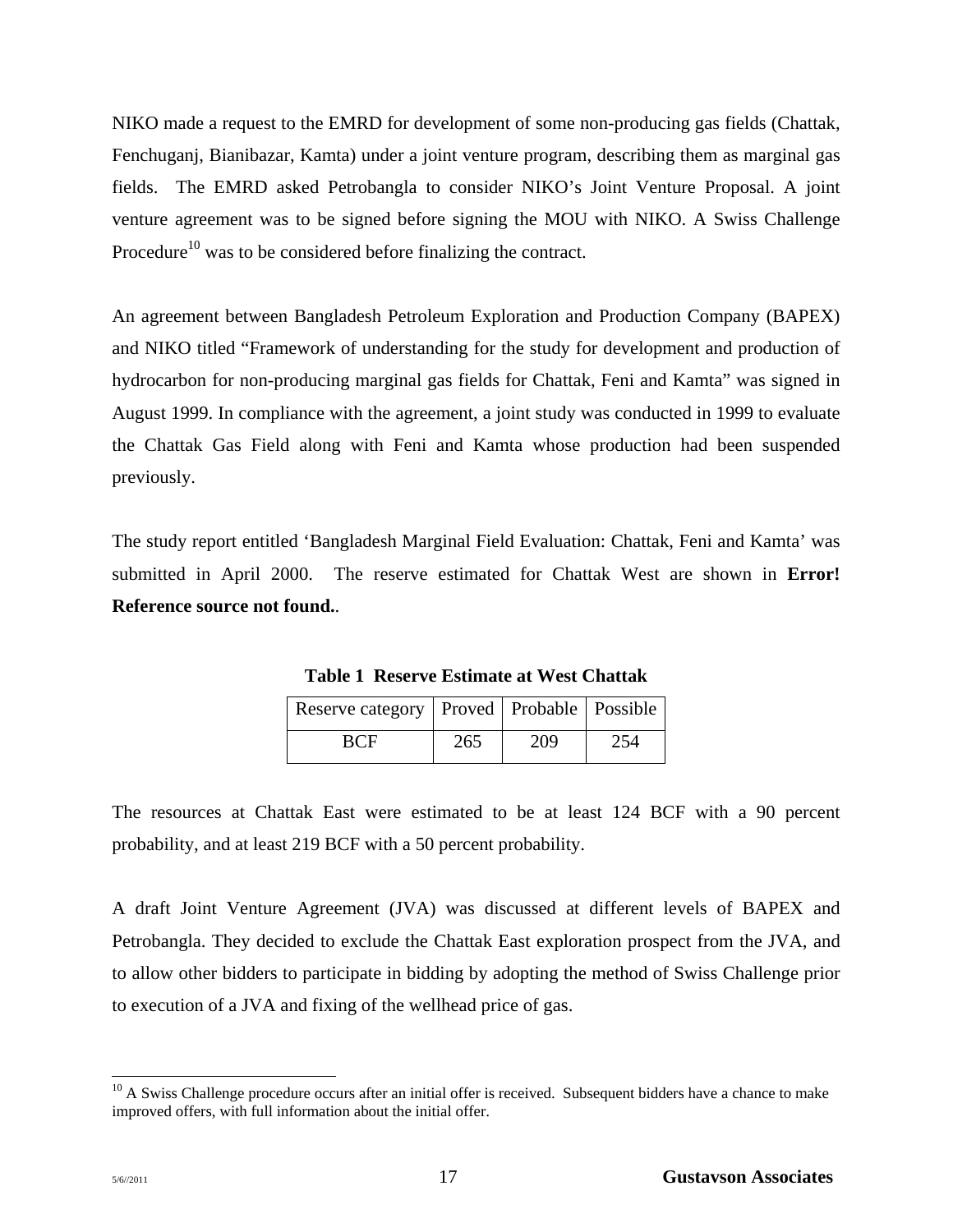In the meantime EMRD developed a PROCEDURE entitled "Procedure for Development of Marginal/Abandoned Gas Field" that was submitted to the Prime Minister on June 6, 2001 and approved on June 14, 2001. Clause 3 of the PROCEDURE states that in order to declare any gas field as marginal Petrobangla was required to constitute a Technical Committee:

- to evaluate the status of all gas fields on the basis of geological, geo-physical and engineering data, production history, cost effectiveness, size of the fields, remaining reserves, well deliverability, cost of production, access to pipeline and market.
- to determine which gas fields may be considered as marginal/abandoned.
- to send the recommendations to the government (EMRD) for approval.

Clause 10 states that the Chattak, Kamta and Feni gas fields were deemed to have been declared marginal/abandoned gas fields, and the negotiations/discussion conducted to date with approval accorded by the Government in 1999, were deemed to have been in compliance with the PROCEDURE. A summary of the draft Joint Venture Agreement was approved by the then Prime Minister on March 18, 2003.

Petrobangla/BAPEX opined that the approval specifically did not include Chattak East because it was a prospect, not a discovered field, and therefore it should not be included in the JVA. However, on the basis of a legal opinion with reference to the coordinates included for the Chattak field in the previously signed Framework of Understanding, the JVA was finally approved by the Petrobangla Board on July 22, 2003, including Chattak East.

The Joint Venture Agreement (JVA) between BAPEX and NIKO was formally signed on October 16, 2003. The JVA has not proceeded smoothly. NIKO started supplying gas to the national gas pipeline from the Feni Gas Field starting in November 2004 without a Gas Purchase and Sales Agreement (GPSA). NIKO was paid a lump-sum payment of US\$ 4 million by Petrobangla against the gas to be supplied. A GPSA was signed with Petrobangla on December 27, 2006 without fixing the wellhead price of gas. Subsequently, the wellhead price was fixed at US\$ 1.75/mcf.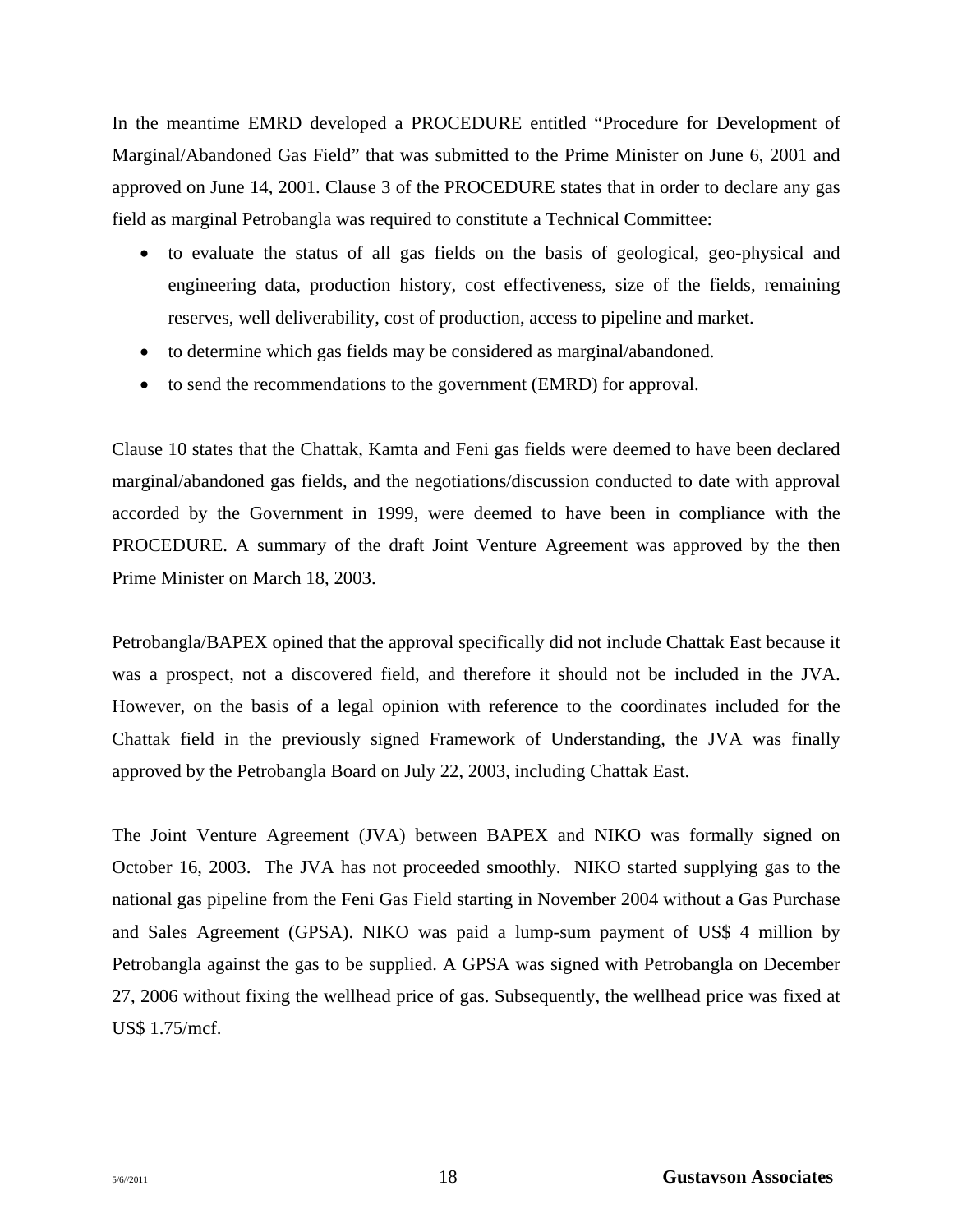NIKO started drilling in Chattak (West) at Tangratila in the Doarabazar upazila of the Sunamgonj District on December 31, 2004 without approval of the Joint Management Committee (JMC) as required by the JVA. A blowout occurred on January 7, 2005 and a second blowout occurred on June 24, 2005. Subsequent legal action is discussed below.

#### 3.2.5 Offshore Bidding Based on the Model PSC 2008

On February 24, 2008, Petrobangla announced an offshore bidding round for 28 offshore blocks, with 8 shallow sea (SS) blocks located North of 20 degree latitude (referred to as Type-A blocks), and 20 deep sea (DS) blocks located South of 20 degree latitude (Type-B blocks). The average size of the Type-A shallow sea blocks was 6,000 sq. km. with a maximum water depth of 200m. The average size of the Type-B- deep sea blocks was 3,300 sq. km. with a maximum water depth of 2000m. The bidding process closed on May 7, 2008.

The following bid criteria were declared for the bid round:

- i. To be technically qualified for selection, the bidder (at least one member in the case of a joint venture) was required to operate offshore acreage, with offshore daily production of at least 25,000 BOE.
- ii. A bid not confirming commitment to the Mandatory Work Program might be rejected.
- iii. The bidders were required to commit at least one exploratory well<sup>11</sup> in the Initial Exploration Period for the Type - A blocks. Otherwise, the bid was liable to be rejected.
- iv. A bid would be liable for rejection if it contained any conditions, assumptions and/or deviations which were inconsistent or not in compliance with the contract terms.
- v. For a bid to be valid, the bidding company or consortium was required to purchase the Promotional Package before the bid closing date.
- vi. The government could also take into account the past performance of bidders including their track record in respect of court cases. On the basis of this or any other consideration, the Government could accept or reject any or all bids.

l

 $11$  This requirement was likely unattractive to potential bidders, who might determine that an exploration well was not warranted based on geological and geophysical studies.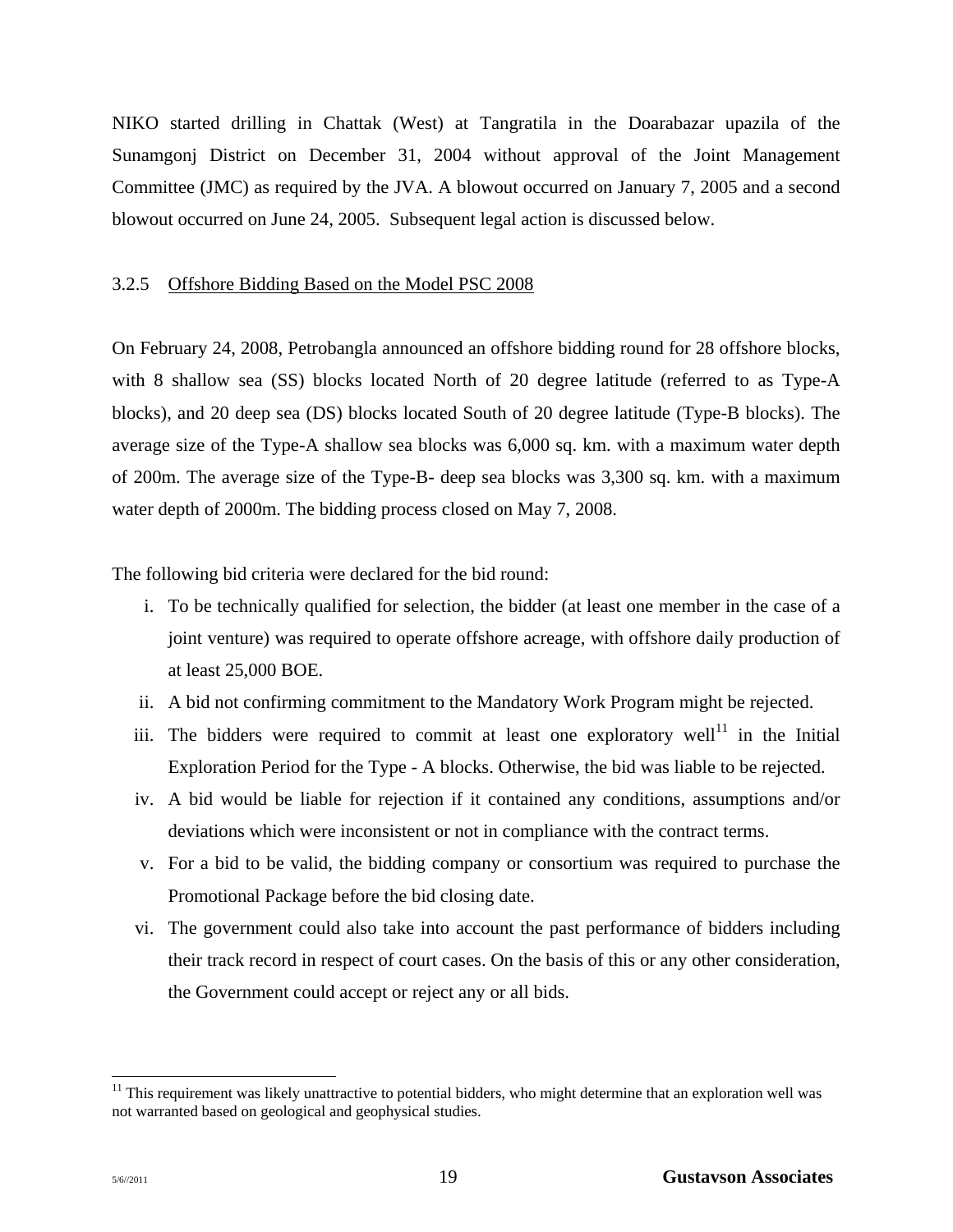The following criteria were declared for evaluation of bids:

- Biddable Work Program: [30 marks]: Seismic Survey, Wells, Other Surveys (Geochemical, Seabed Sampling, Gravity, Magnetic, Sea bed mapping etc.), Bank Guarantee.
- Fiscal Package: [70 marks]: Percentage of Profit Petroleum Allocation: Biddable from the minimum level for each tranche as per PSC Article 14.6. A bidder offering a higher profit petroleum share for the government would be more favorably evaluated.

Seven companies submitted bids for 15 blocks. On the basis of the declared criteria, the evaluation committee recommended two international oil companies (US-based Conoco-Phillips and the Irish company Tullow) for 9 blocks. Because of maritime disputes with neighboring countries concerning some blocks, the Cabinet Committee on economic affairs approved the award of only three offshore blocks to the two companies: one shallow sea block (SS-08-05) to Tullow and two deep sea blocks (DS-08-10 and DS-08-11) to Conoco-Phillips. Discussions were held with the IOCs, and the process of final agreement was completed in October 2010.

# 3.2.6 Future Bidding

The High Court of Bangladesh vacated an injunction on onshore bidding on November 17, 2009, and Petrobangla is planning to open up 17 Blocks for the next round of bidding. The bidding may be made on the basis of the 2008 Model PSC, or a revised version.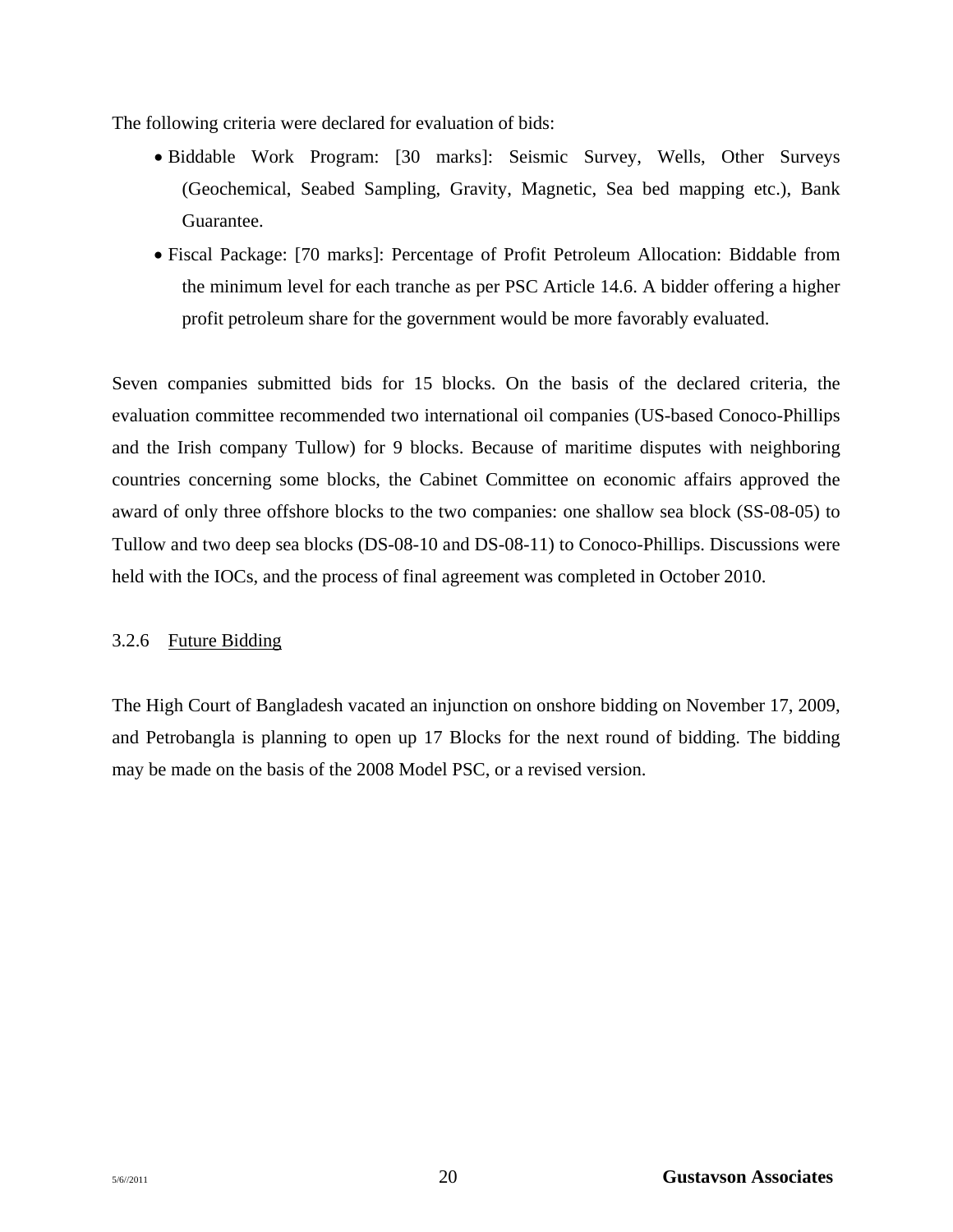### **4 CURRENT MONITORING AND SUPERVISION METHODS**

This section provides a description of current monitoring and supervision methods. It also discusses the two agencies that are responsible for the monitoring and supervision of PSCs (Petrobangla and the Hydrocarbon Unit), and describes their monitoring and supervisory responsibilities and endeavors.

# 4.1 MONITORING AND SUPERVISION OF EXISTING PSCS

The PSCs signed in Blocks #12, 13/14, 15 and 16 include several provisions for monitoring and supervision. (The monitoring and supervisory methods of PSCs signed based on model PSC-1997 are generally similar.) Monitoring provisions are included in the following articles:

- Scope (Articles-2.2, 2.3 and 2.4);
- Contract Terms (Article-4);
- Relinquishment (Article-5);
- Minimum Exploration Work Obligation (Article-6);
- Discovery, Appraisal and Determination of Commercial Discovery (Article-8);
- Ancillary Rights of Contractors (Articles-9);
- Contractor's Obligations (Article-10);
- Assistance by Petrobangla and Government(Article-11);
- Joint Management Committee(JMC-Article-12);
- Accounting Procedure.

The general structure of these PSCs is as follows:

- 1) Minimum exploration obligation (7years)- First 3 years, and two optional two year extensions (for a total extension of four years).
- 2) The appraisal phase starts when Petroleum is encountered in an exploratory well. Within 90 days the Contractor shall notify Petrobangla whether it will undertake appraisal of a discovery, and specify the time frame, not exceeding 3 years, within which the appraisal program shall be completed.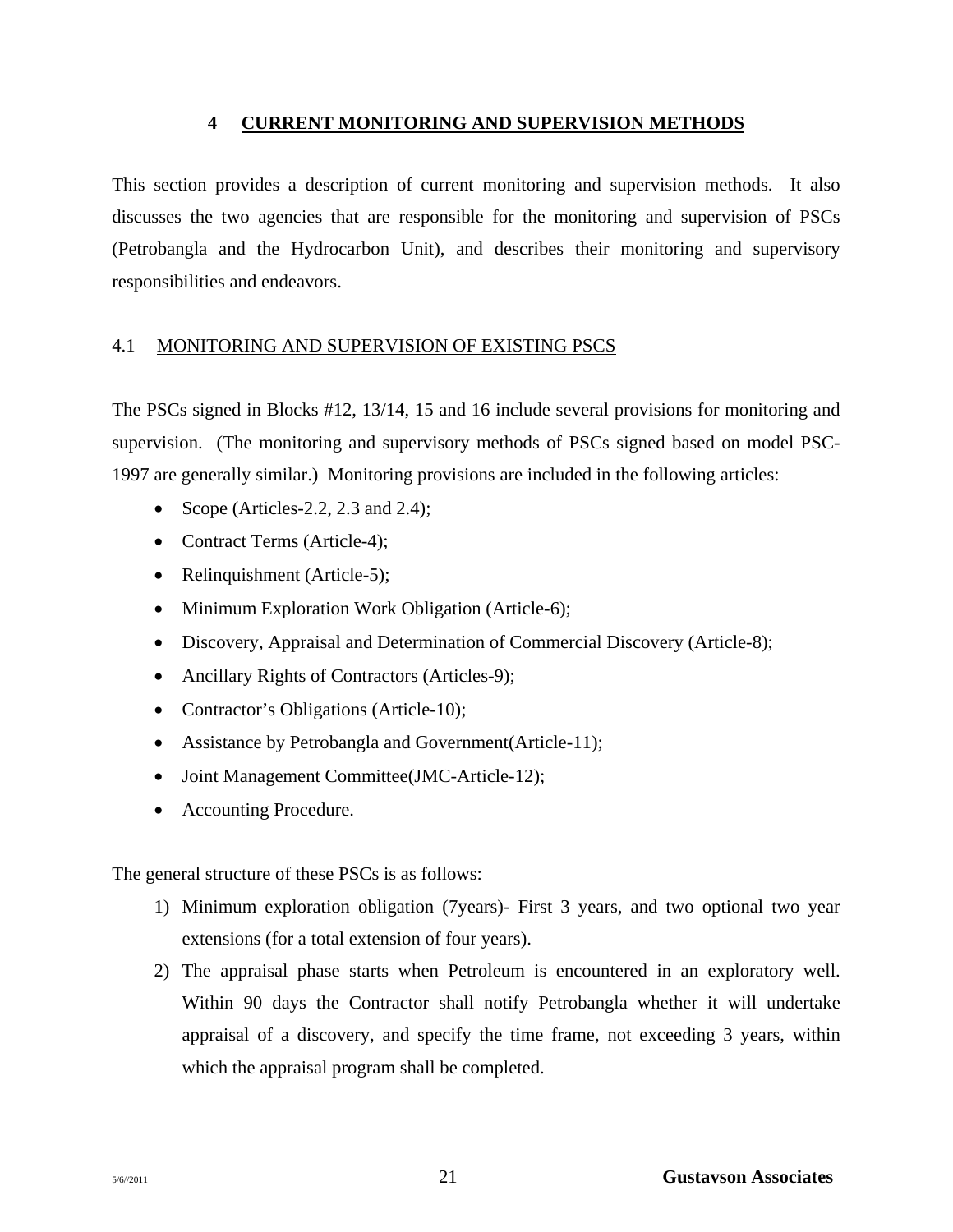- 3) If the contractor declares that the discovery is commercial, it shall submit an evaluation report with a proposed development plan for approval, designating the production area. The development plan shall be deemed approved if no written objections are delivered to the contractor by Petrobangla within 45 days from the submission.
- 4) An Accounting Procedure is annexed to the PSC with articles related to cost and expenditure, cost centers, valuation of materials, receipts, non-recoverable costs, inventories and inventory statements, production statements, and cost recovery statements.
- 5) Within 30 days after the signing of the contract a Joint Review Committee (JRC) will be established (see details below).
- 6) The JRC mainly reviews the exploration and appraisal work program and the budget of the Contractor. Following review by the JRC, the Contractor shall make such revisions as Contractor deems appropriate and shall submit the work program and budget to Petrobangla for approval
- 7) Within 90 days after signing the PSC, the Contractor shall submit a detailed outline of an Accounting System including: i) a comprehensive charts of accounts, ii) an organization chart showing recording and reporting functions and iii) a manual to be used in implementing this Accounting Procedure.
- 8) Within 90 days after the signing PSC, Contractor shall furnish to Petrobangla the procurement procedures to be followed by Contractor for obtaining materials, equipment and services.
- 9) Within 30 days after the date of declaration of the first commercial discovery a Joint Management Committee (JMC) will be established (see details below).
- 10) Once Petrobangla approves a development plan for a commercial discovery, the PSC enters into the production period. The JMC oversees this period. The functions and obligations of the JMC can be summarized as follows:
	- A quorum for transaction of business by the JMC shall be at least four members.
	- Decisions and recommendations of the JMC must be unanimous.
	- If the JMC is unable to reach unanimous agreemeent, then the matter shall be promptly presented to the Secretary of the EMRD for consultation.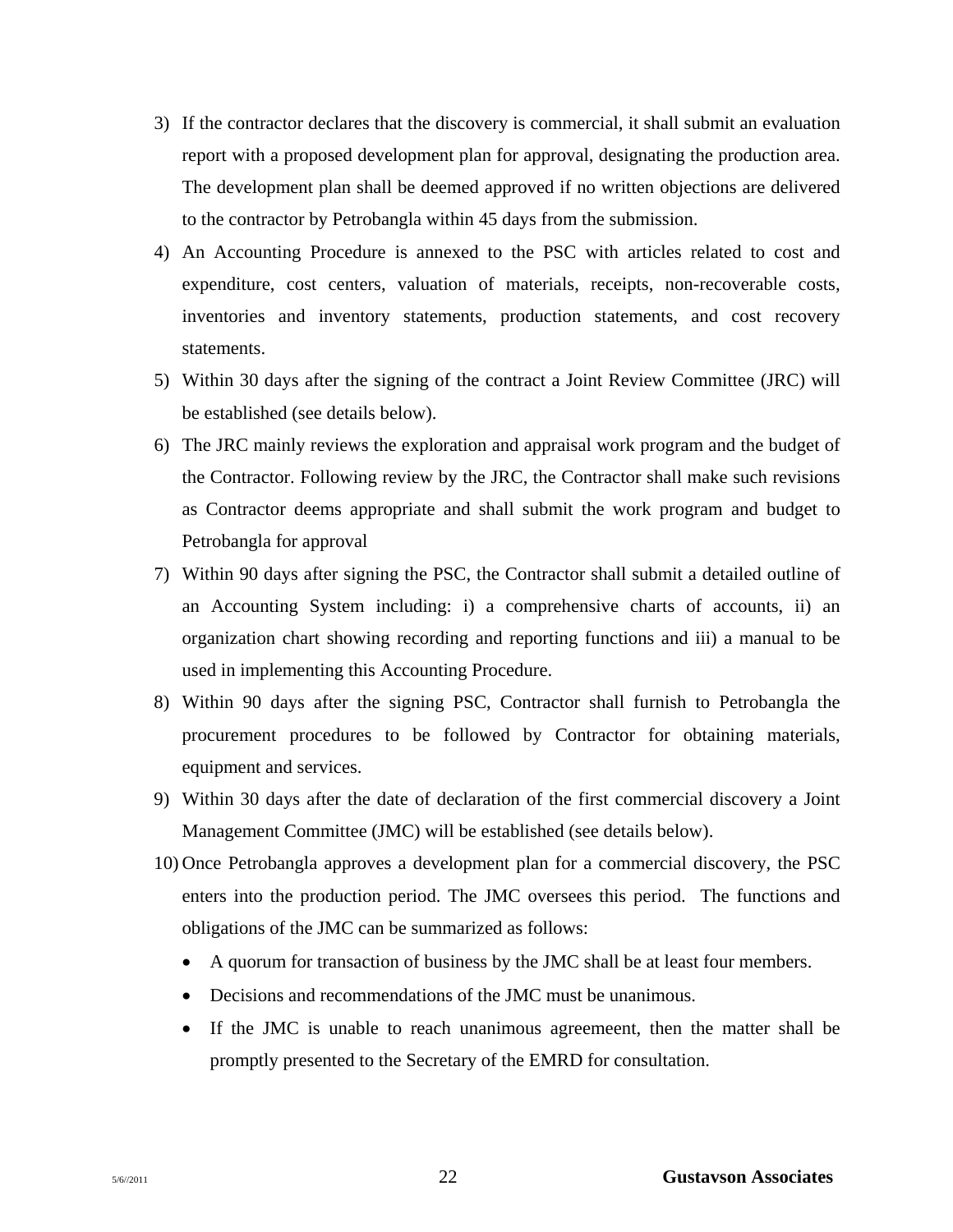- The opinion of the Secretary shall be used to assist the JMC to arrive at a unanimous decision.
- An ordinary meeting of the JMC must be held in Dhaka at least once every calendar quarter and must deal with following matters, making appropriate decisions and recommendations:
	- i. all works programs, budget and other reports and proposal required by contractor to be submitted to Petrobangla;
	- ii. progress of contractor's work;
	- iii. contractor's statements, books of account, financial reporting and audit, required by specific articles of the accounting procedure;
	- iv. contractor's proposed production levels;
	- v. terms of contracts with subcontractors and performance of subcontractors' work;
	- vi. any major problems arising in petroleum operation;
	- vii. appointment of auditors;
- viii. any loan agreement for development;
- ix. such additional subjects as may be requested by either party.

Operators follow the terms and conditions of a GPSA and continue gas production from their respective gas fields according to the gas quantities specified by Petrobangla for delivery to market. Petrobangla also monitors and supervises IOC gas production in accordance with the GPSA. Generally, monthly gas volumes of the Operator are certified by the Gas Transmision Company(GTCL) and Bakhrabad Gas System Ltd.(BGSL) since gas custody transfer occurs in the franchise areas of these two companies. Periodical checking of gas quality and calibration of gas sales meters is carried out by a team of technical personnel from Petrobangla and its companies. On receipt of this certification from GTCL and BGSL, the Financial Management Division (FMD) of the Directorate of Finance, makes payment to the IOCs based on invoices prepared in accordance with the respective GPSAs and PSCs.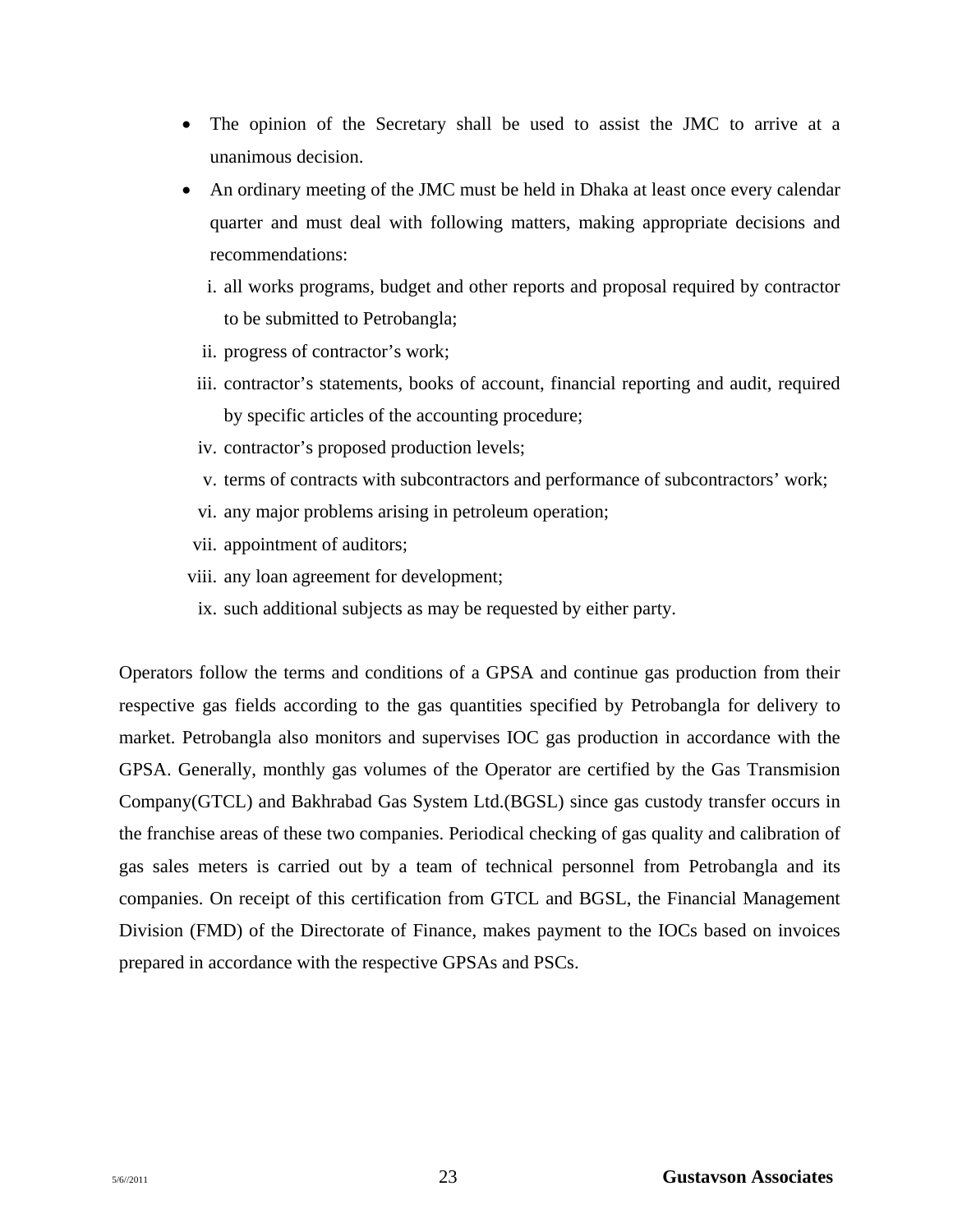#### 4.2 PSC MONITORING SYSTEMS AT PETROBANGLA

Petrobangla has been involved in the monitoring of all PSCs. At present, Petrobangla monitors five PSCs covering six blocks. In line with the past legacy of Concession type agreements carried out during the Pakistan period, the Petroleum Concession Division (PCD) of Petrobangla was responsible for the management of PSCs made from 1994 to 2001. Due to the increased work load of managing IOC activities, Petrobangla established the Directorate of Production Sharing Contracts (PSC) in 2003. The Director (PSC) Petrobangla is the IOC's contact point. All IOC communications and activities are channeled through the Director (PSC). Three divisions report to the Director (PSC): the Contract Division, the Exploration Division, and the Development and Production Division. All financial matters relating to PSCs are managed by the Financial Management Division (FMD), which is part of the Finance Directorate.

The Contract Division is responsible for PSC bidding, assessment of bid documents, negotiation and signing of the contracts. The Exploration Division is responsible for the technical and financial aspects during the exploration phase. It conducts technical evaluation of proposals, assessment of budget proposals requiring approval by the Joint Review Committee (JRC). Any non-technical issues that come out at this phase are referred back to the Contract Division. Activities of the Development and Production Division commence with the commercial discovery of hydrocarbons. The FMD is responsible for making all financial transactions with the IOCs and maintaining their accounts. Technical and financial proposals submitted for the development of fields are scrutinized and sent for the approval of Joint Management Committee (JMC). Data obtained during the exploration and production phases are preserved in Petrobangla for future use.

Petrobangla coordinates the formation of a JRC after the signing of a PSC. It initiates the process of its implementation. The JRC oversees activities until successful discovery of hydrocarbons. The JRC consists of 8 members: one from government, three from Petrobangla, and four from the contractor. The Chairman of the JRC is designated by Petrobangla from among its appointed members (Article 6.8, MPSC 2008). The JRC reviews and makes recommendations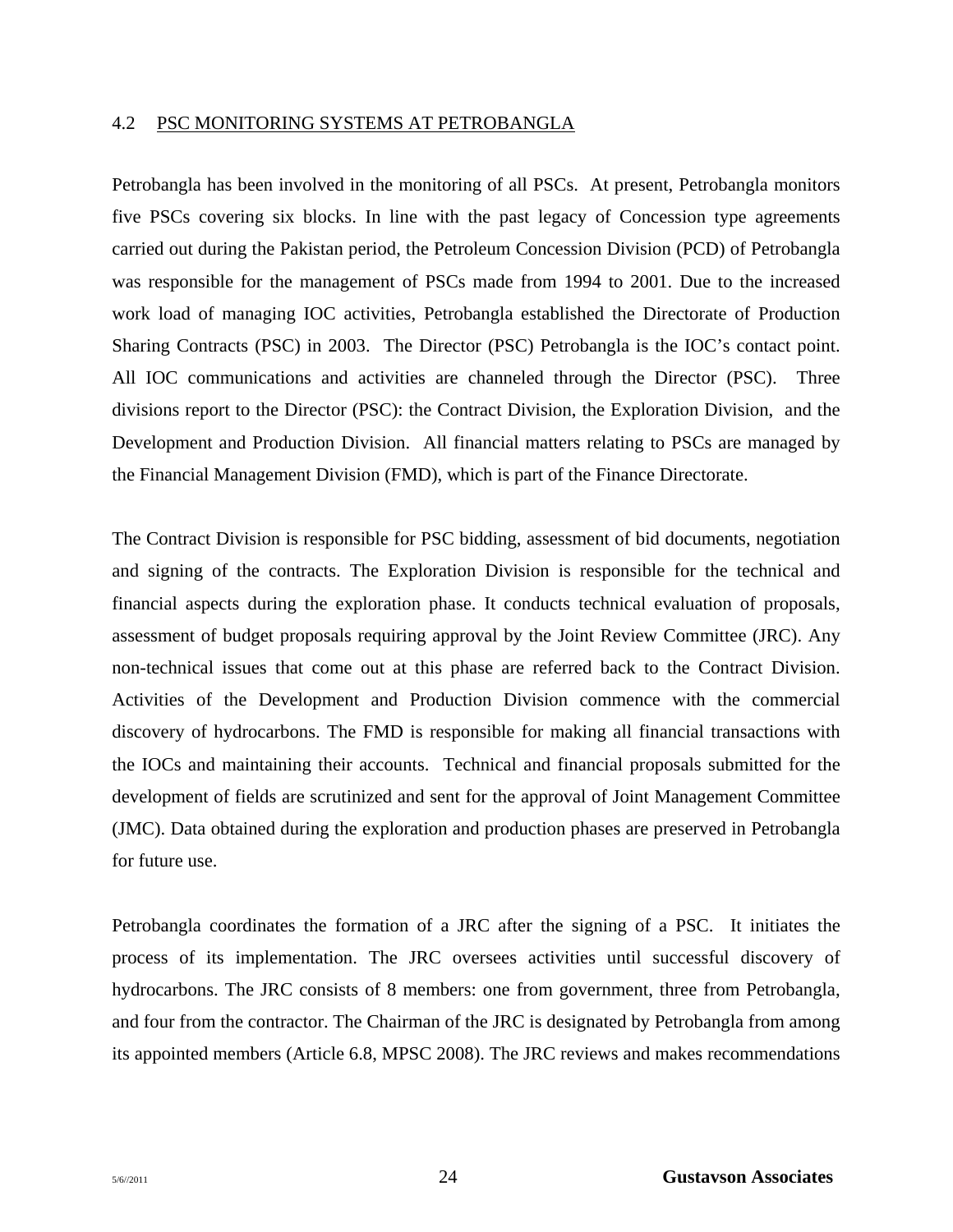on the proposed work program and budget that is submitted by the contractor in each year of the exploration period.

Within 30 days after the date of declaration of the first commercial discovery, a JMC is established by the government, Petrobangla, and the contractor. The JMC consists of 8 members: one from government, three from Petrobangla, and four from the contractor. The Chairman of the JMC is designated by Petrobangla from its appointed members. Additional representatives of each party may attend the meetings of the JMC as observers or alternate members (Article 12, MPSC 2008). The functional responsibilities of the JMC are:

- Review all Work Programs, Budgets and other reports and proposals submitted by the Contractor to Petrobangla
- Monitor the progress of the Contractor's work
- Address any problems arising in Petroleum Operations
- Appoint auditors
- Create loan agreements for the Development Plan
- Review the annual personnel plan of the Operator.

Generally Petrobangla is represented on the JRC and JMC by three Petrobangla Directors, while a Deputy Secretary of EMRD represents the Government. The most senior Petrobangla Director is designated as the Chairman. The relevant functional divisions of Petrobangla provide technical support to assist the JRC and JMC. Senior officials of different divisions of Petrobangla participate in JRC and JMC meetings as observers.

In addition to their functional responsibilities, each of the divisions is responsible for continuous monitoring of one or more IOCs. Table 2 shows a partial list of the assignment of IOCs to the divisions.

| <b>Petrobangla Division</b>                   | <b>Assigned IOCs</b>   <b>Blocks</b> |                    |
|-----------------------------------------------|--------------------------------------|--------------------|
| <b>Exploration Division</b>                   | Tullow                               | 9, BAPEX-NIKO JVA  |
| Development and Production Division   Chevron |                                      | $7,12$ and $13/14$ |
| <b>Contract Division</b>                      | Cairn/Santos                         | 16                 |
| <b>Financial Management Division</b>          | All <b>IOCs</b>                      | All Blocks         |

**Table 2 Partial List of Monitoring Responsibilities**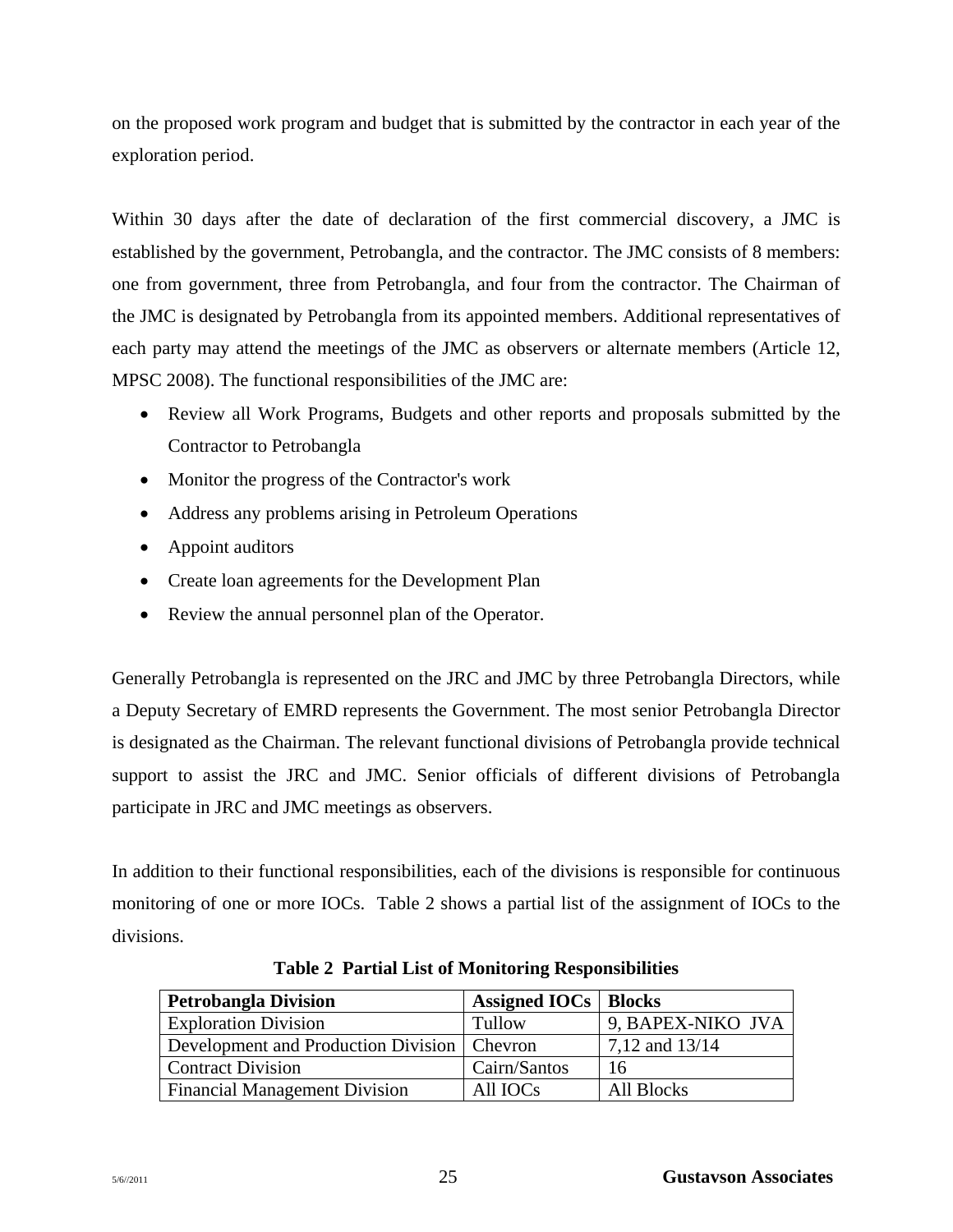Petrobangla undertakes the following activities for the monitoring of PSCs.

- 1. Each desk of a Division, maintains a repository of all IOC documents on communication and technical records. Documents from the repository are forwarded to other offices/agencies/Ministries through the Director (PSC) and Chairman, Petrobangla for administration of the Contract.
- 2. There is also an in-house Petrobangla technical and financial committee(TFC) for each signed PSC. This committee consists of engineering, drilling, geology, geophysics, finance and accounting personnel of Petrobangla and its companies. The TFC is headed by a General Manager, not necessarily from the PSC Directorate but possibly from another Directorate. The formation and functioning of the TFC is an internal Petrobangla arrangement, not related to any PSC provisions.
- 3. When an IOC submits its annual or appraisal or development work programs and budgets or any program for petroleum operation in accordance with PSC, then the respective desk routes it to the respective TFC.
- 4. The TFC committee scrutinizes the IOC's proposed work program and budget. Members of the TFC carry out extensive discussion among themselves, match and check with other IOC work programs and budget figures, and submit a report with recommendations. The Director (PSC) discusses the TFC report with the other Petrobangla members of the JRC or JMC before the formal JRC/JMC meetings.
- 5. Whenever an Appraisal Plan or Development Plan is submitted to Petrobangla in accordance with PSC provisions, it is extensively reviewed/examined/analysed by the TFC and also by the Directors. Then it discussed in the formal JRC/JMC for the establishment of a consensus. Afterwards the PSC Directorate presents the issue/recommendation to the Petrobangla Board. The resolution of the Petrobangla Board is then sent to Energy Ministry for their consent. Petrobangla must complete this process within the time allocated in the PSC, otherwise the contractor's proposal is deemed to be automatically approved, according to the PSC terms.
- 6. The TFC meets with IOC technical and financial staff to develop a better understanding of their submittals before any formal meetings of the JRC or JMC.
- 7. Petrobangla's TFC members are also present in the formal JRC/JMC meeting and participate in the deliberations.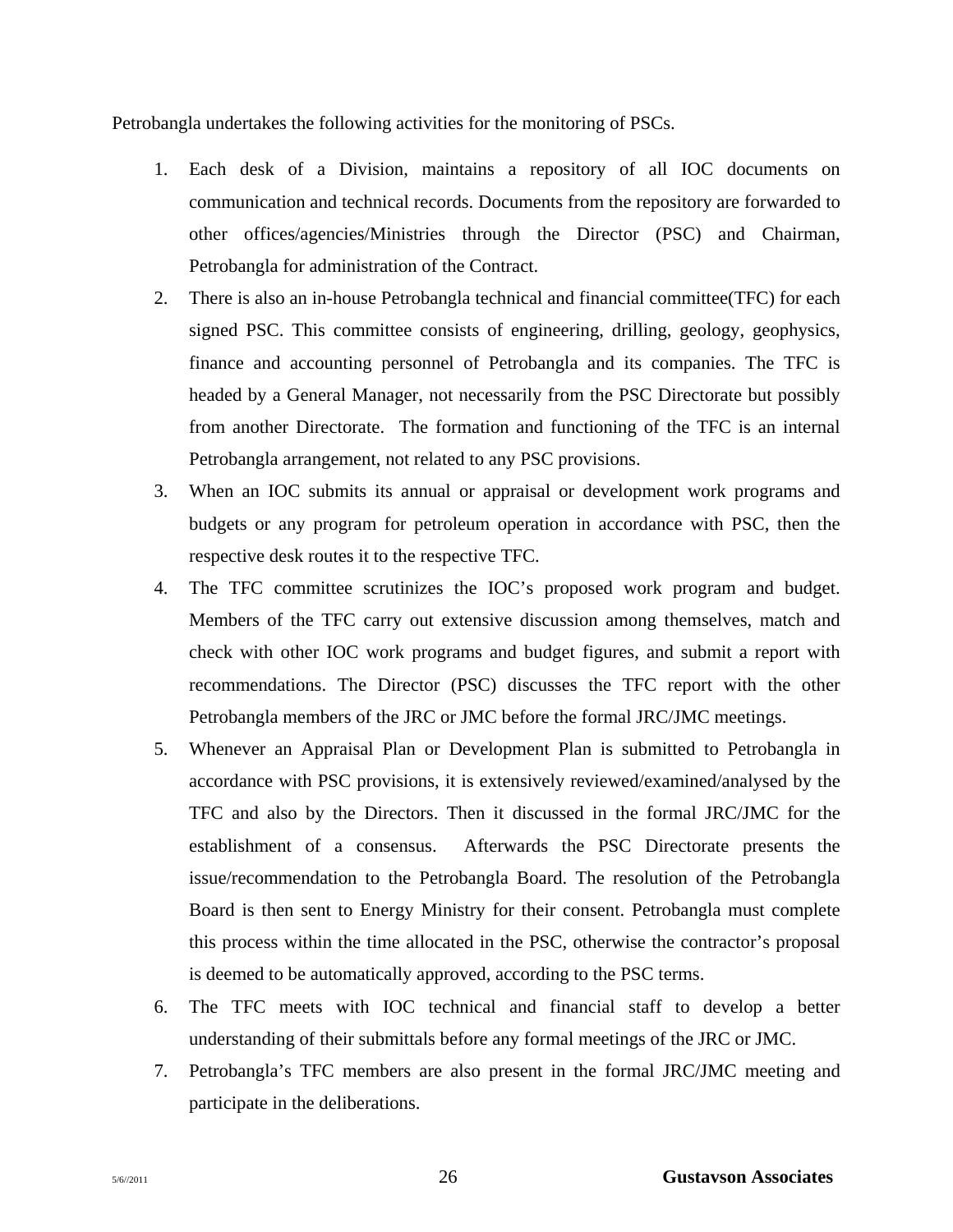- 8. Petrobangla deputes officials/representatives for monitoring during the execution of IOC's work program. There is no such provision in the PSC for monitoring of IOC seismic surveys or drilling programs.
- 9. Petrobangla monitors seismic surveys and drilling operations by sending people to the sites. Mostly Bapex geologists, geophysicists, and/or drillers are sent on a roster basis during IOC seismic surveys or drilling. They follow the IOC's rules, regulations and HSE proceedures. They do not have decision-making authority, but remain present as observers.
- 10. Petrobangla also forms another technical committee (separate from the TFC) to scrutinize and analyze reserve estimates submitted by the IOC. This committee is headed by a technical Director with technical personnel from the reservoir study cell, Bapex and the PSC Directorate.

The Financial Management Division (FMD) is responsible for dealing with the financial matters of PSCs. The functional responsibilities of the FMD are as follows:

- (i) works as members of TFCs,
- (ii) scrutinize the invoices received by the IOCs and arrange for their payments through the Accounts Division of Petrobangla,
- (iii) carryout financial audits of IOCs' accounts.

The FMD constitutes a separate team for auditing the accounts of each PSC and submits Annual Audit Reports for approval by Petrobangla. The FMD audit team consists of members from the FMD at Petrobangla, and the three other divisions related to PSCs. Due to a shortage of manpower and expertise it has been unable to carry out up to date audits. For example, currently there are only 8 people working in FMD, although 18 positions are approved. Up to September 2010, FMD has completed audit reports up to the year 2007 and year 2008 is near completion. As per accounting procedure Petrobangla gets 24 months to check the audited accounts of the IOCs and prepare audit reports. Mechanically the FMD teams are typically placed in the IOCs offices on a daily to weekly basis. Most of the IOCs have established separate rooms with duplicates of all files for the purposes of auditor use. IOCs report that auditors are present in that room on a regular basis, and will at irregular intervals produce a report with audit exceptions.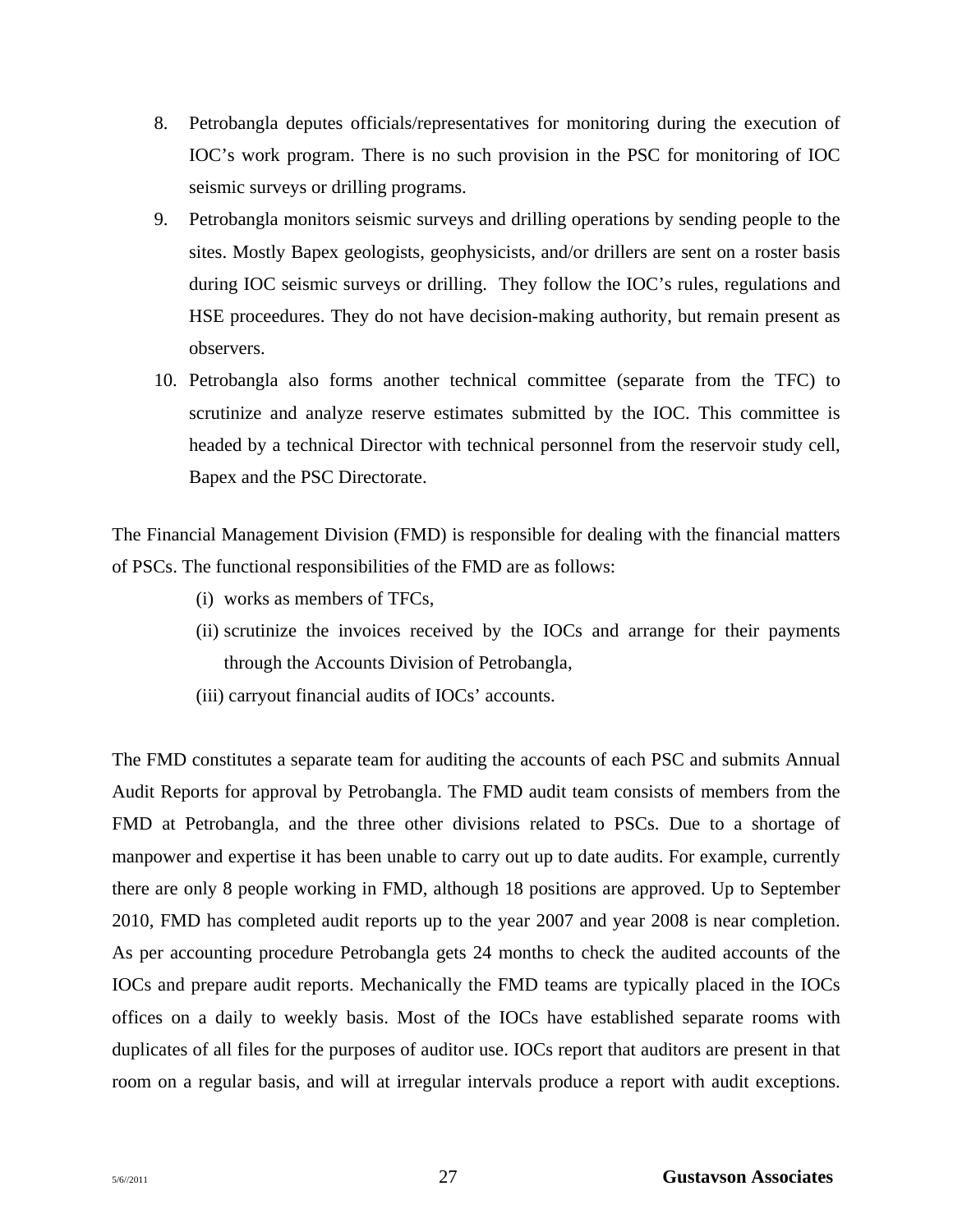Those exceptions are usually addressed and or answered with little follow up after that from Petrobangla.

The Audit Exception Resolution Committee (AERC) of Petrobangla discusses audit objections made by the IOCs concerning the approved Audit. The AERC provides a very important monitoring function for Petrobangla. At present, the Senior GM, Accounts is the convener of the AERC; the other members are GM, FMD; GM, Contract; GM, Production; GM, Finance; DGM, FMD. The exact composition of the AERC may vary from PSC to PSC. It is reported that AERC has completed the resolution of audit objections on accounts of the following three IOCs (Cairn, Chevron and Tullow) through the 2006 financial year. The objection resolution process for the 2007 financial year is in progress. Timely resolution of disputes has been hindered both by a shortage of manpower at Petrobangla and by delays in getting responses from the IOCs.

#### 4.3 PETROBANGLA'S PSC MONITORING EXPERIENCE

Some observations on Petrobangla's experiences in the monitoring of the PSCs are presented below based on a SWOT analysis. It would be possible to supplement this analysis by studying the minutes of JRC and JMC meetings to provide a systematic assessment of Petrobangla's experiences in monitoring. Such a time-consuming study is considered beyond the scope of the present work.

# Strengths

There are several examples that demonstrate how Petrobangla has been successful at monitoring PSCs.

- 1) In 1991, Petrobangla won an arbitration case (ICSID Case No. ARB/92/2 dated 5 April, 1994) against Scimitar at the International Center for Settlement of Investment Disputes (ICSID).
- 2) Petrobangla signed six PSCs during the first negotiation round in 1993 to 1997 and four during the second bidding round from 1997 to 2001. Petrobangla engaged consultants in both cases to assist with the evaluation of bid documents and negotiations. During the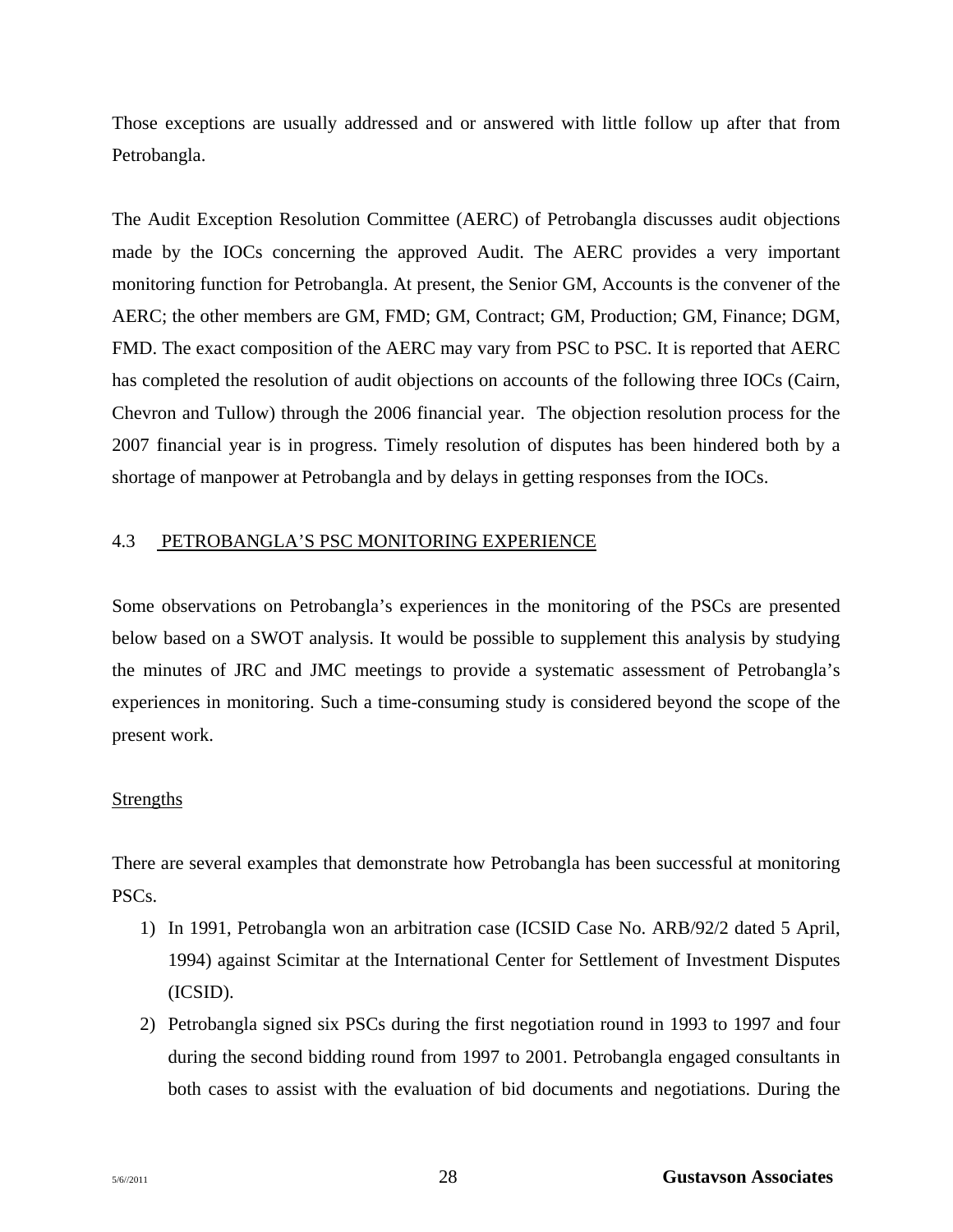2008 offshore bidding round, Petrobangla completed the bid evaluation and negotiations by themselves. This reflects positive achievements of the professionals of Petrobangla.

3) Petrobangla won a lengthy arbitration case (ICSID Case No. ARB/06/10 dated May 17, 2010) against Chevron concerning a gas transportation tariff. According to the terms of the GPSA, Petrobangla had deducted a 4% tariff from its gas payments. Unocal Bangladesh filed a dispute concerning this deduction at the International Center for Settlement of Investment Disputes (ICSID) on March 17, 2006. Chevron became a party to the case when it merged with Unocal in August 2005. The claim was US\$ 15.7 million at the time of the initial application. By 2009, the claim amount was reported to have increased to about US\$ 40 million. The life-time claim for the three GPSAs for the Jalalabad, Maulabibazar, and Bibiyana fields that were all part of the case has been reported as US\$ 240 million. The claim was rejected by ICSID in an award dated May 17, 2010. Details of the dispute are presented in Appendix B.

Petrobangla was firm in its decision to deduct a 4% tariff for the supply of gas from the Jalalabad field, starting in 1999. This tariff was also subsequently applied to gas from the Maulabibazar and Bibiyana gas fields. Persistently continuing its decision for 11 years, and winning the arbitration proceedings against Chevron in 2010 is evidence of Petrobangla's strength in managing PSCs.

4) Through a systematic auditing of different PSC accounts, Petrobangla's audit teams have identified a large number of audit objections and listed them in their respective annual audit reports for resolution by the appropriate authority. The AERC team has been successful in resolution of US\$ 60 million with Cairn Energy for the period 1996-2004 and US\$ 20 million with Chevron. Consequently these amounts of money have not been allowed in cost recovery for Block 15.

#### Weaknesses

1) A court order, based on an employee complaint related to promotion, has prevented Petrobangla from recruiting professionals for the last five years. As a result, there is a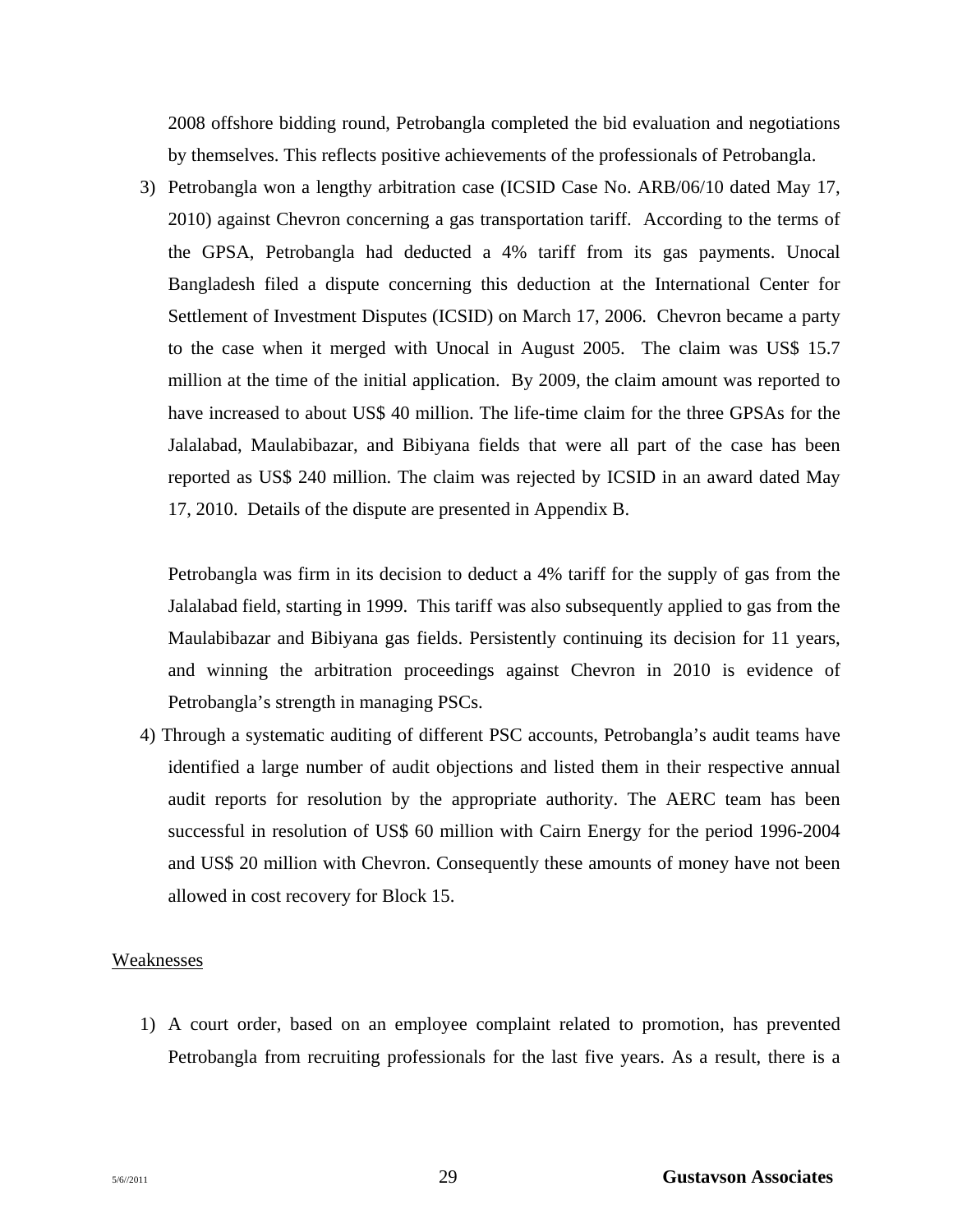shortage of professional staff in almost all of its units. This shortage has affected the quality of monitoring activities.

- 2) Petrobangla faces continuing financial difficulties by acting as the sole buyer of IOC gas, due to a non-transparent method of fixing consumer prices for natural gas, and because the government did not allow for an increase in natural gas prices. Petrobangla's deficits and its payment of interest and income tax paid on behalf of the IOCs from 1998 through 2009 are shown in Table 3. The table also shows amounts paid to Petrobangla by the government via the price deficit fund, in order to subsidize end-users of natural gas.
- 3) While the Chevron, Scimitar, and Niko Joint Venture arbitrations were positive victories for Petrobangla, and provide proof that current monitoring is working on a base level, these should serve as spring boards for earlier identification of problems. International perception of the Chevron arbitration is that Bangladesh has an unpredictable system, even if it is technically legal. Instead of risking such a perception, Bangladesh should focus on finding problems early and resolving them through other mechanisms instead of arbitration. For instance, if an additional downstream tax may be an issue, it should be addressed in the negotiation of the PSC or later in discussion of the pipeline construction, gathering system, or other construction. If it cannot be handled in the preliminary stages, the focus should be to address the issue in mediation or by third party opinion. Arbitration should be viewed as a last resort, and monitoring activities should focus on early stage identification; not identification when the issue is aggravated. While in some cases the attitude of the IOC or NOC make it impossible to avoid arbitration, a more vigilant approach will catch problems before they are subject to costly arbitration proceedings.
- 4) Professional manpower is also a problem, as hands on experience in exploration, production and operations among the officers of Petrobangla is deficient. Experience in exploration and production can often be earned by working for BAPEX, BGFCL and SGFL, but retention issues make this rarely the case. Frequently when Petrobangla is reviewing data submitted by IOCs it must pull employees from BAPEX, BGFCL etc. to aid in the review. It should be the objective of Petrobangla not only to increase staff, but also train personnel up to the necessary professional levels.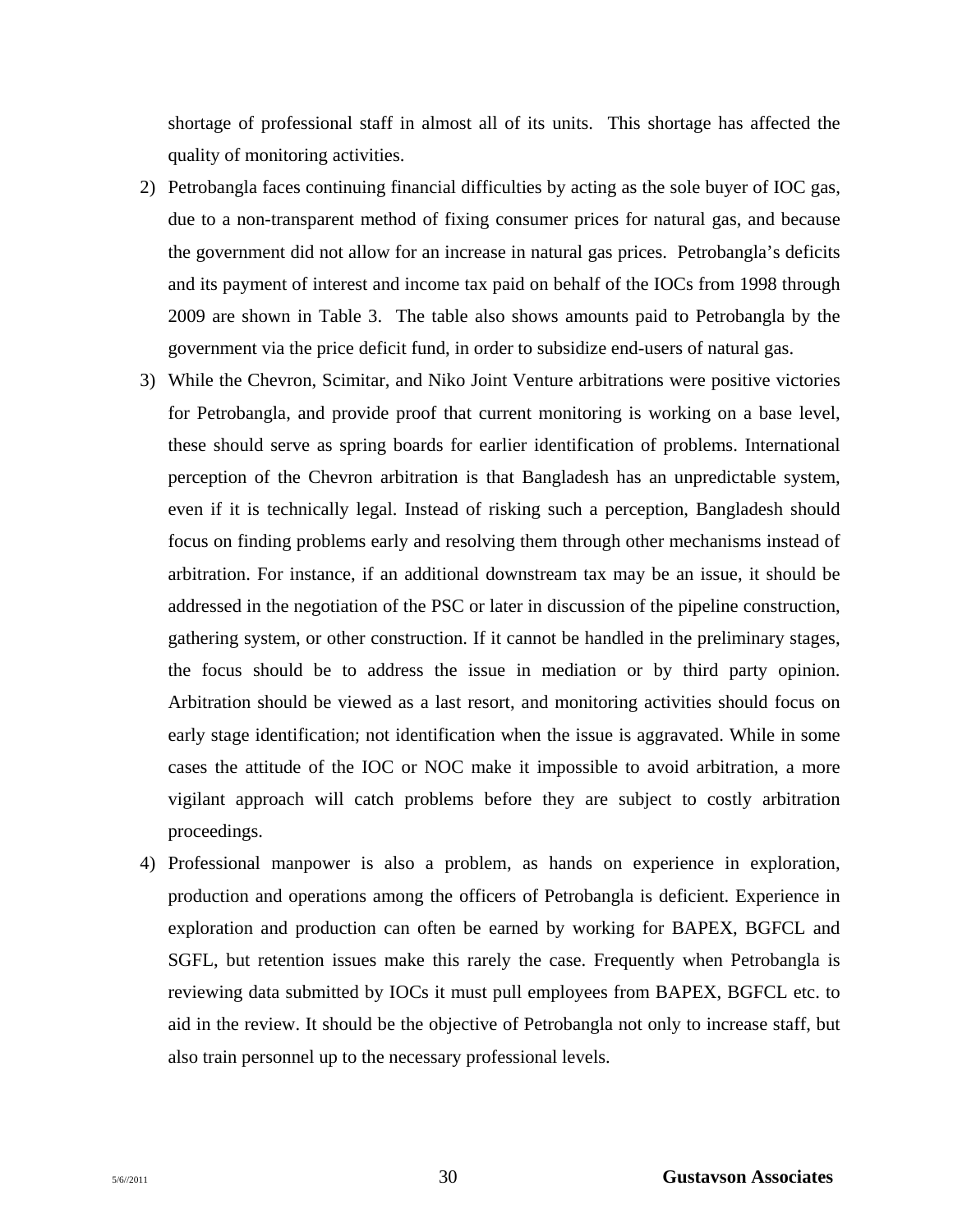| Year         | <b>Operating</b> | <b>Interest</b> | <b>Income</b> | <b>Previous</b> | <b>Price</b>   | <b>Net Deficit</b> |
|--------------|------------------|-----------------|---------------|-----------------|----------------|--------------------|
|              | Loss/(Profit)    | <b>Expense</b>  | Tax           | Years           | <b>Deficit</b> |                    |
|              |                  |                 |               | Adjustment      | Fund           |                    |
|              | $\overline{2}$   | 3               | 4             | 5               | 6              | 7                  |
| 1998-99      | $-372.1$         | $-4.9$          | 0             |                 | 832.2          | 455.2              |
| 1999-00      | $-2672.2$        | $-37.6$         | 0             |                 | 1420.7         | $-1289.1$          |
| 2000-01      | $-3901.5$        | $-98.6$         | 0             |                 | 2694.4         | $-1305.7$          |
| 2001-02      | $-5340.8$        | $-104.2$        | 0             |                 | 3259.1         | $-2185.9$          |
| 2002-03      | $-4113.4$        | $-123.9$        | 0             |                 | 3707.6         | $-529.7$           |
| 2003-04      | $-230.5$         | $-71$           | $-145.9$      |                 | 3854.6         | 3407.2             |
| 2004-05      | $-1750.8$        | $-59.4$         | $-1026.1$     | -707.9          | 4148.3         | 604.1              |
| 2005-06      | $-3817.9$        | $-145.8$        | $-584.9$      |                 | 4333.5         | $-215.1$           |
| 2006-07      | $-2225.4$        | $\mathbf{0}$    | $-1484.7$     |                 | 5316           | 1605.9             |
| 2007-08      | $-8150.4$        | $-12.5$         | $-1551.3$     |                 | 7113.4         | $-2600.8$          |
| 2008-09      | 4323.18          | $-47.6$         | $-3081.9$     |                 | 9542.2         | 10735.88           |
| <b>Total</b> | $-28251.82$      | $-705.5$        | $-7874.8$     | $-707.9$        | 46222          | 8681.98            |

**Table 3 Petrobangla Deficits, and Interest and IOC Income Tax Payments** 

**Tk. Million** File: HCU-Gustavson-10.xls

The table indicates the following:

- (i) From 1998-99 to 2007-2008, Petrobangla incurred operational losses in every year (column 2). This has occurred because the amount of revenue from selling gas at low end-user prices was less than the amount paid to IOCs for cost recovery and their share of profit gas. Petrobangla had an operating profit in 2008-2009, for the first time in years.
- (ii) In every year, from 1998-99 to 2008-2009, except for 2006-07, Petrobangla was required to pay interest to the IOCs due to delays in making timely payments for their gas. This indicates that Petrobangla was in a weak financial position.
- (iii) Starting from 2003-2004, Petrobangla has experienced an increased financial burden due to payment of the IOCs' income tax. In 2003-2004, the payment made for income tax was Tk. 145.9 million. This increased more than twenty times to Tk. 3081.9 million in 2008-2009 as a result of a substantial increase in IOC profits.
- (iv) The government pays Petrobangla a subsidy, called a price deficit margin in order to enable low prices for gas end-users. It must make such payments because Petrobangla pays a higher price<sup>12</sup> for its gas than it receives from gas sales. Column 6 shows the annual payments made to Petrobangla by the government according to the price deficit

l

<sup>&</sup>lt;sup>12</sup> This situation cannot be ameliorated by lowering the price paid to IOCs for gas. For existing fields, GPSAs are in place. If lower prices were proposed for new fields, then IOCs would have less incentive to invest in Bangladesh.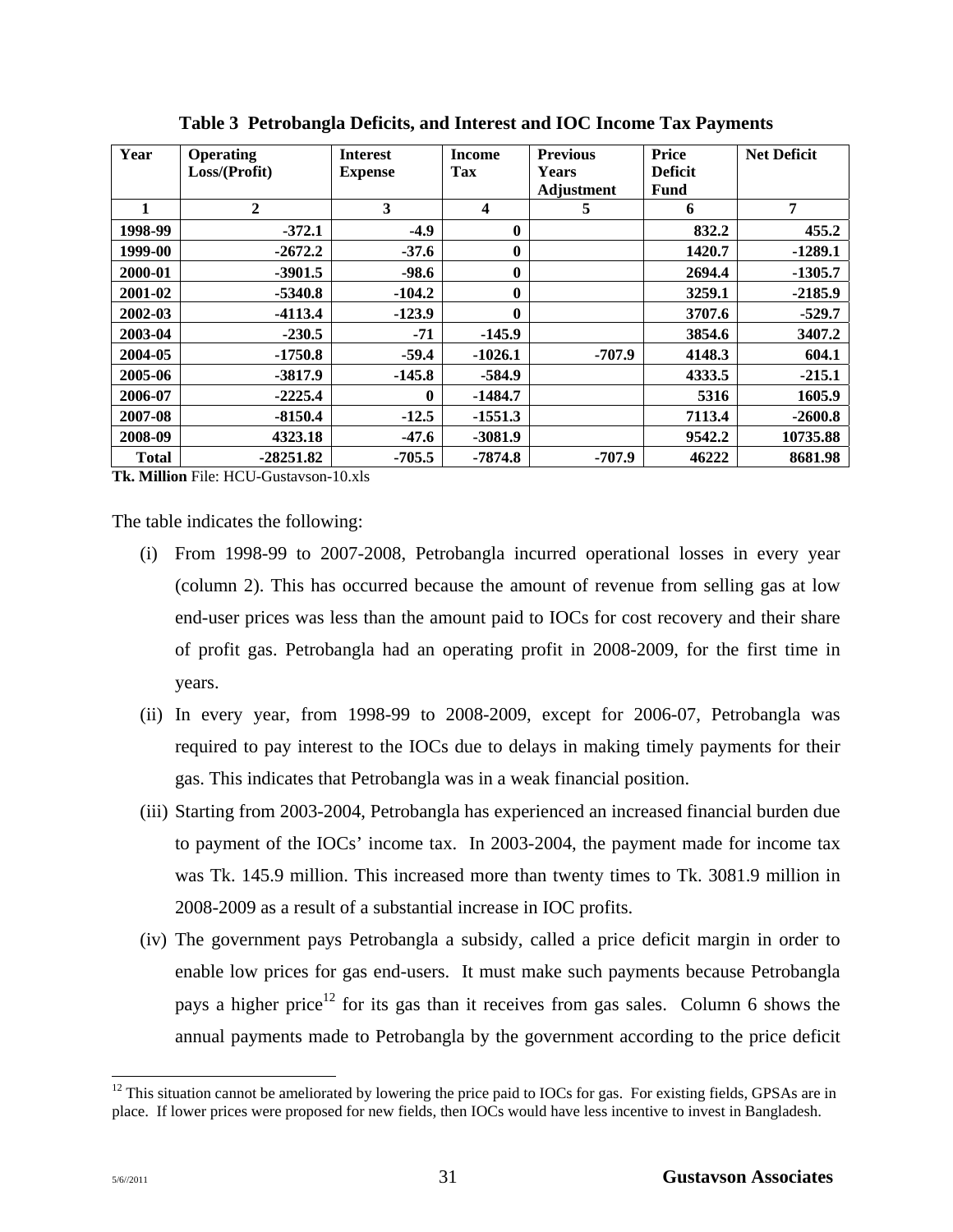fund. This fund covers losses incurred by Petrobangla as a result of selling gas at low end-user prices, relative to the prices that it pays for  $\text{gas}^{13}$ . Even with this fund, Petrobangla experienced net deficits in almost all years. A notable exception is 2008- 09, when Petrobangla had a sizeable positive income, large enough so that they earned a total positive income over the whole period from 1998-99 through 2008-2009.

#### **Opportunities**

There is good potential for Petrobangla to realize financial gains through appropriate monitoring of IOCs activities. Petrobangla believes that its PSC monitoring activities are hindered by a lack of staff. It should document this belief, demonstrating how additional staff would improve its monitoring ability, and quantify the financial benefits that would arise as a result. Qualified professionals engaged in PSC monitoring should be chosen directly by the PSC Directorate. He should delegate responsibilities to people with relevant skill sets using a matrix type management structure to ensure the PSC are monitored by people from all functional areas.

#### **Threats**

If the quality of monitoring activities suffers due to a lack of appropriate policy and administrative measures, then the country may not realize the optimal financial benefit from its PSCs.

IOCs may find it unattractive to make further investments in Bangladesh. Bangladesh is gasprone. IOCs generally prefer to find oil, rather than gas. Furthermore, the price of gas in Bangladesh is low compared to the price in some other parts of the world, although it is comparable to the price in India. Administrative delays and delays in payment for gas are not attractive to IOCs. It is unknown whether the IOCs perceive Petrobangla's interest payments to be adequate compensation for payment delays.

l

<sup>&</sup>lt;sup>13</sup> During this period, the IOCs pressured Petrobangla and the government to allow the export of gas to alleviate the financial losses.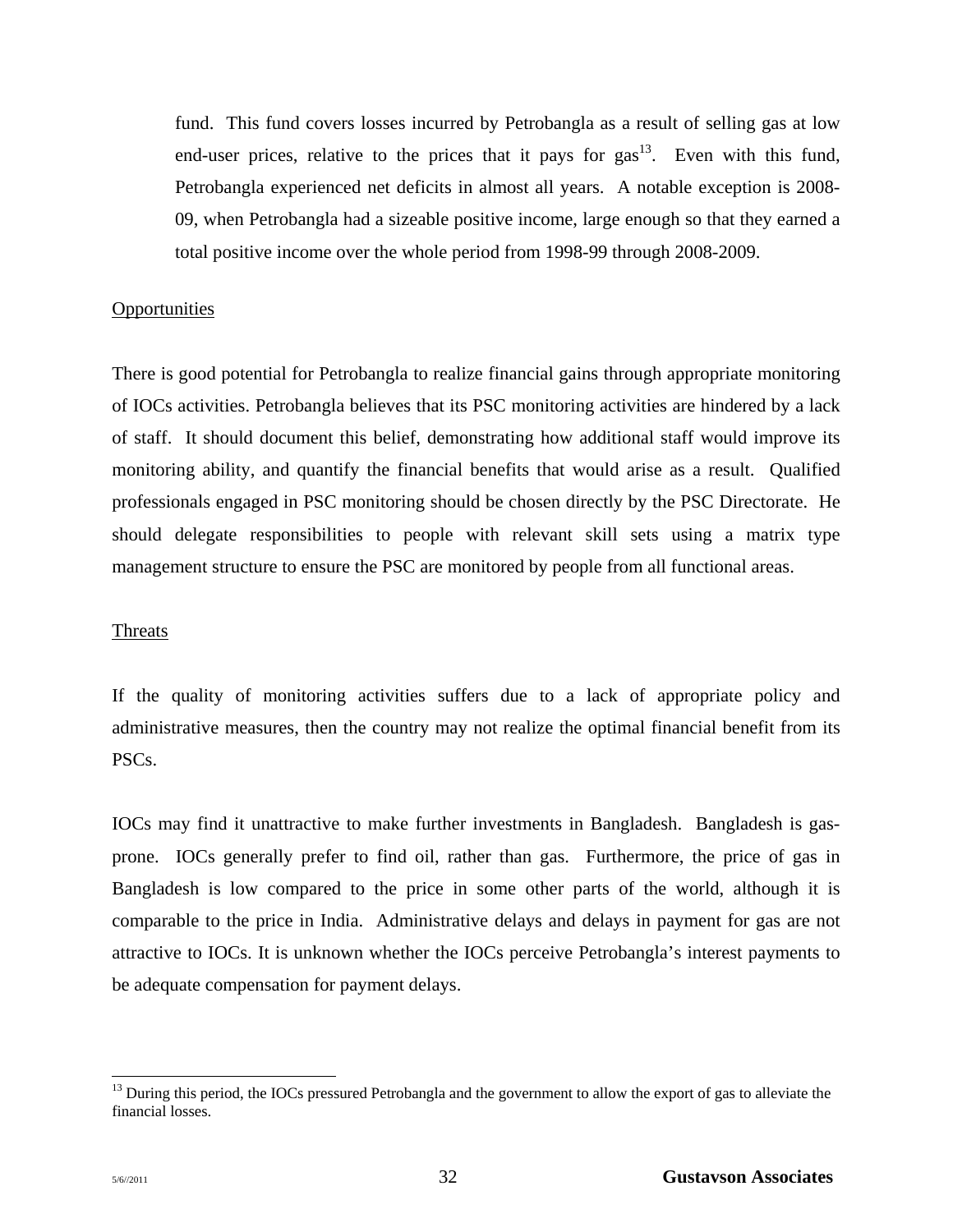#### 4.4 HYDROCARBON UNIT'S PSC MONITORING EXPERIENCE

As per directives of the EMRD, a representative of the HCU has participated in different JRC and JMC meetings and reported their observations to the EMRD. HCU representatives (consultants and deputed professionals) of HCU have made good and constructive observations for consideration of the government. For example, HCU meeting notes include the following comments:

"Prior to meeting, no working paper was enclosed with notice of JMC/JRC meeting for which it becomes difficult for the observer to follow the discussions. During discussions with the Chairman of JMC it was found that the observation was true and was rectified subsequent meetings".

"It appears that before the formal meeting, both the parties informally discussed to narrow down the differences which helped to take quick decision in the formal JRC meeting. It seems to be a good sign".

A SWOT analysis of the HCU's experiences with the monitoring of PSCs is presented below.

## Strengths

The HCU has brought attention to the issue of regulating the upstream oil  $\&$  gas industry in Bangladesh, and made positive policy suggestions to the EMRD. In addition to policy suggestions, the establishment of the Unit has also facilitated a discussion on the necessary training of Ministry personnel moving forward.

The HCU has also brought the attention of the international banking community to Bangladesh, yielding a number of positive studies commissioned by those institutions. These technical and policy related reports have helped the HCU establish itself as an advisory body to the EMRD.

The HCU has facilitated an increase in organizational communication between HCU, EMRD and Petrobangla. In recent meeting it was clear that due to communication between the organizations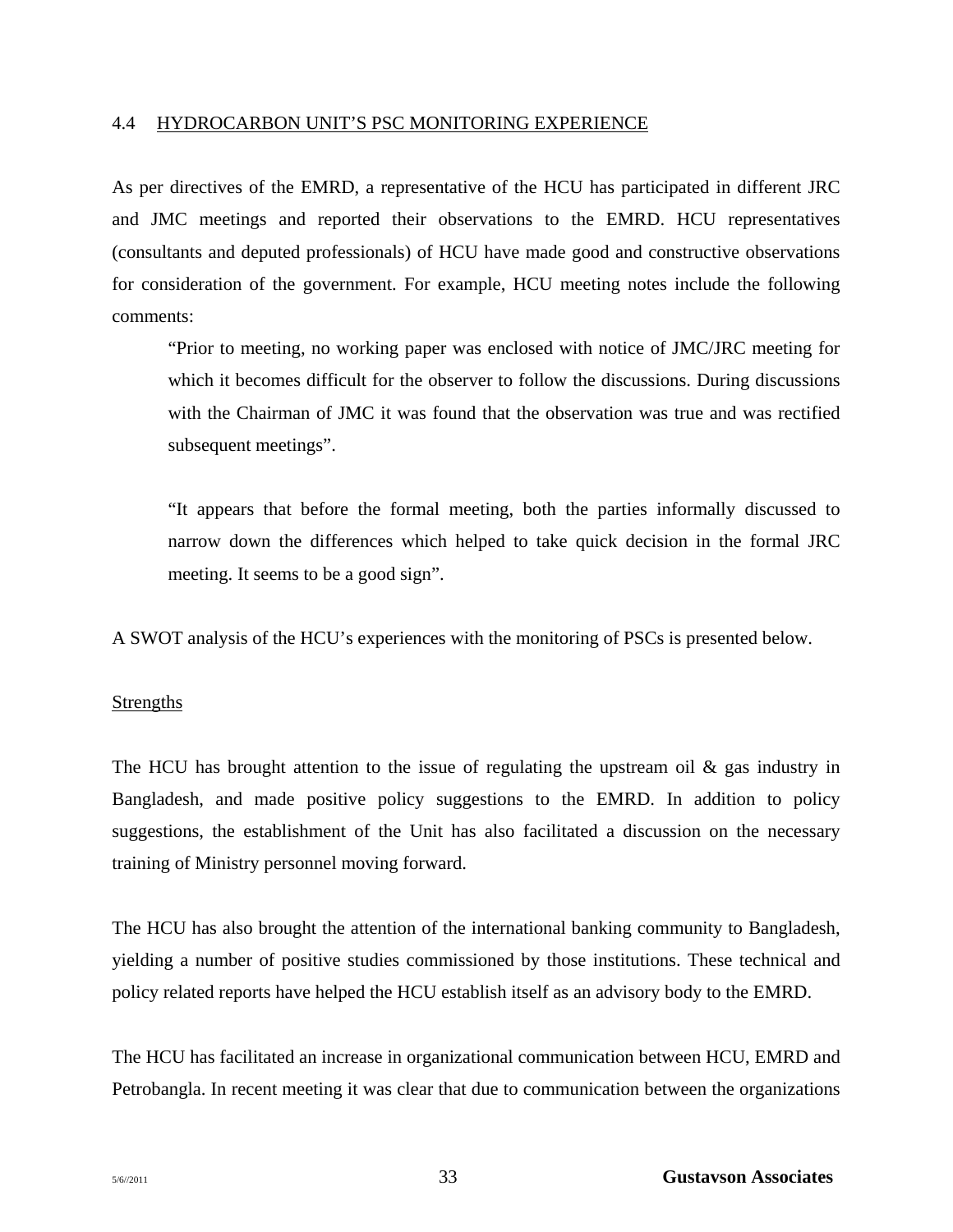that the Director of PSC's was now on board with the idea of having upstream regulations. This seems to be a natural result of communication and cooperation between the government and Petrobangla.

## Weakness

In 1994, the Natural Resources Wing of EMRD was declared as the Hydrocarbon Unit. It was entrusted to act as the technical arm of EMRD, and assigned various responsibilities with reference to administering PSCs. The HCU is deemed as a government organization. To date the Hydrocarbon Unit has not achieved an efficient system of assisting EMRD in administering PSCs.

For the last 12 years, the HCU has been operated as a project of EMRD. It was manned by temporary consultants and staff recruited directly as well as permanent staff of Petrobangla and EMRD employed on deputation.

## **Opportunity**

EMRD has assigned many important responsibilities to the HCU for better management of PSCs on behalf of the government and the time seems to be ripe to begin drafting regulations and producing regular reports.

## Threat

The approved organogram of HCU allows for the following professional staff for the monitoring of PSCs under the leadership of the Director General:

- Director (Exploration and Operation)
- Deputy Director (Exploration and Operation)
- Assistant Director (Exploration)
- Assistant Director (Reservoir)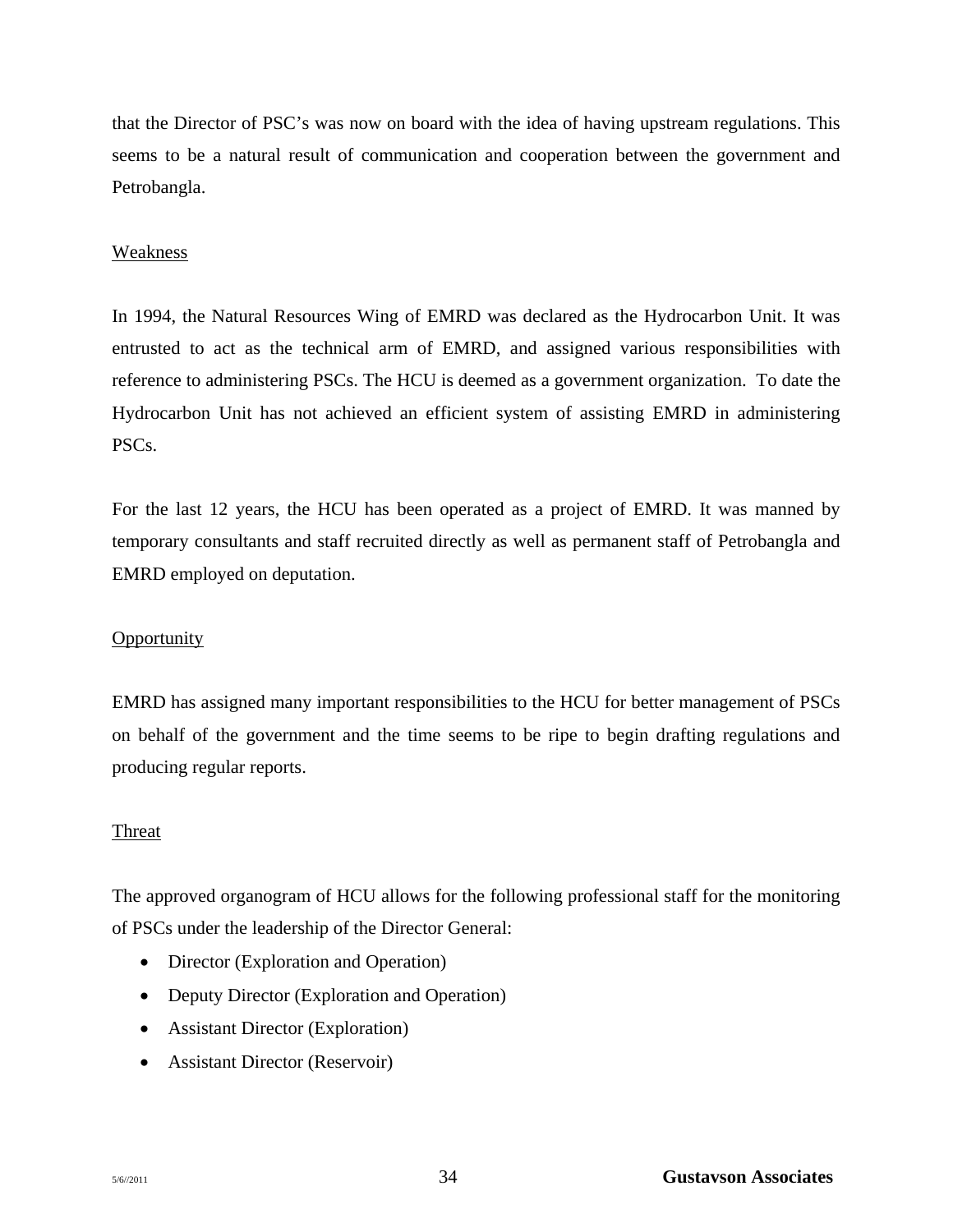Considering the number of PSCs now in operation and those in the process of approval, the total number of professionals seems to be inadequate. In recognizing the positive contribution that close monitoring of PSCs can make for the country, increased and appropriate staffing to further strengthen the Exploration and Production unit of the HCU should be considered.

In 2008, the government approved the Hydrocarbon unit as a permanent set up within the EMRD and its Organorgram is waiting for approval. The HCU has not yet recruited its professional staff on a permanent basis. As a result the HCU has not accumulated adequate institutional capability. If the recruiting of permanent staff is not made on an urgent basis, the HCU may not be able to fulfill its assigned responsibilities.

# 4.5 MONITORING AND SUPERVISION OF THE BAPEX/NIKO RESOURCES JOINT VENTURE

#### **Contents of the Joint Venture Agreement (JVA)**

The Joint Venture Agreement (JVA) document consists of 28 Articles and 4 Annexures. The articles are similar to those of the articles of the Model PSC except article 23, dealing with Investment Recovery and Allocation of Petroleum Production. The 4 Annexures are: (a) Framework of understanding, (b) Study report, (c) PROCEDURE, (d) Examples of the calculation of the Investment Multiple. Article 7 of the JVA states that "This agreement together with the Annexes constitute the Entire Agreement with respect to the subject matter hereof and hereby cancels and supersedes any and all prior oral or written agreements or understandings between the Parties. This agreement may be varied or amended only by the mutual consent of the Parties in writing".

#### **Blowouts**

NIKO started drilling in Chattak (West) at Tangratila in the Doarabazar Upazila of the Sunamgonj District on December 31, 2004 without approval of the Joint Management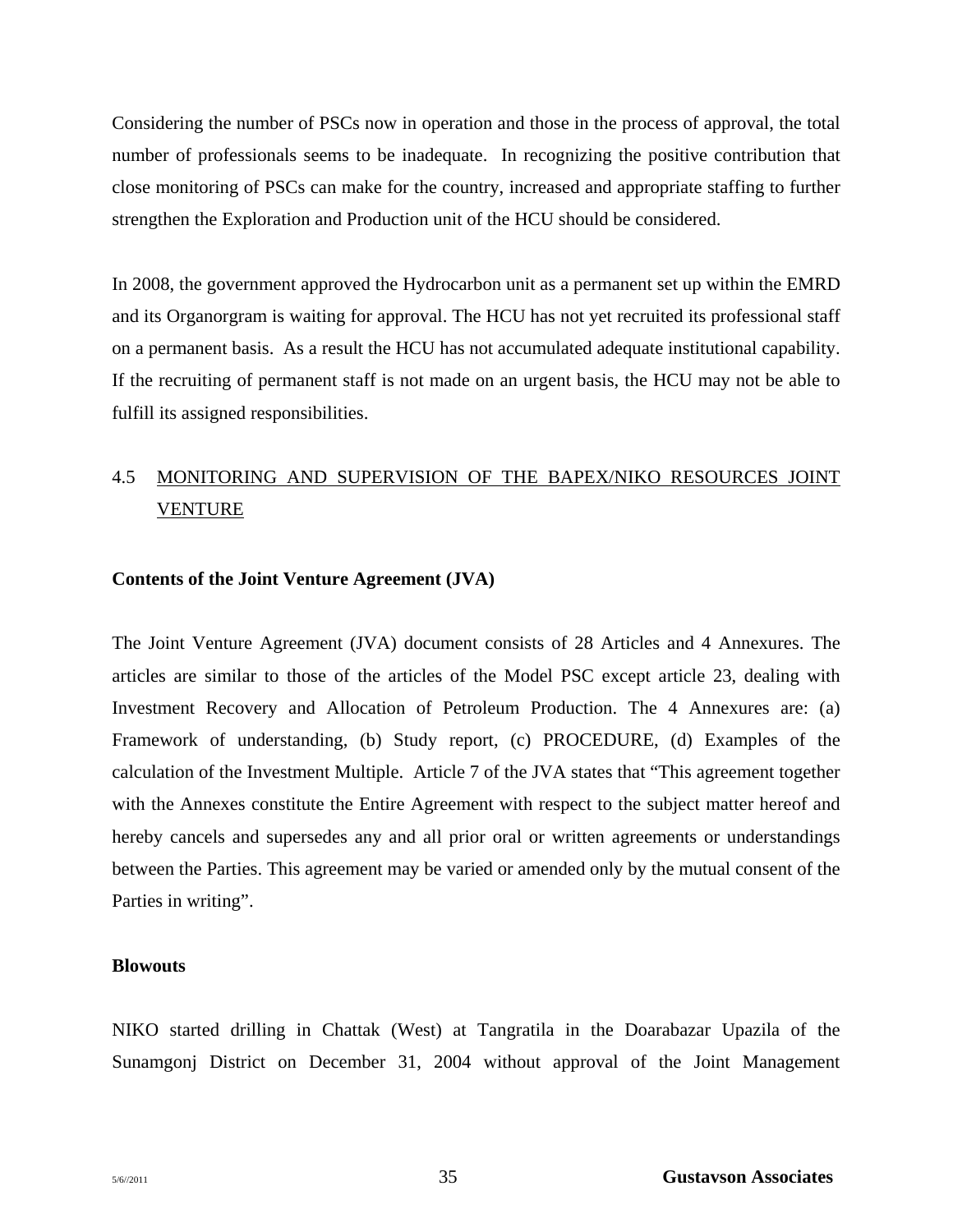Committee (JMC) as required by the JVA. A blowout occurred on January 7, 2005, and a second blowout occurred on June 24, 2005.

The Government formed a number of enquiry committees to assign responsibilities for the two blowouts and to assess the resources damages (natural gas and other resources). All the committees held NIKO responsible for the blowouts, and for not carrying out drilling operations diligently as warranted by the Petroleum Act. The committees recommended requesting compensation from NIKO for the loss of resources.

Accordingly on May 27, 2008 Petrobangla served a notice demanding justice upon NIKO for payment of an amount of Tk. 7,465 million (about US\$ 108 million at the then current exchange rate). NIKO failed to comply with the notice. At this point, Petrobangla filed a Money Suit against NIKO in the Court of Joint District Judge, Sylhet for realizing the compensation for losses.

#### **Writ Petition against JVA**

As mentioned above, two blowouts occurred at Chattak West on 7 January and 24 June, 2005, during drilling operations by NIKO. There were public discussions in the media to claim compensation for environmental damages. On  $24<sup>th</sup>$  August, 2005, four non-government organizations (Bangladesh Environmental Lawyers Association (BELA), Ain-o-Salish Kendra, Bangladesh Legal Aid Services Trust and Adhikar) served notice upon relevant government officials demanding justice and called upon them to take appropriate steps for the recovery of damages from NIKO. Having received no satisfactory reply, BELA filed a writ petition to the High Court and obtained Rule Nisi on 12 September, 2005, to declare the JVA illegal and recover compensation for the losses. The Honorable Court passed an interim order on 12 September, 2005 and Petrobangla could not make any payment to NIKO as per terms of GPSA.

The Honorable High Court passed judgment on November 11, 2009. The writ petition was partially allowed to the extent of recovery compensation from NIKO. However, legality of the JVA was upheld. NIKO was directed to pay the compensation money as per the decisions to be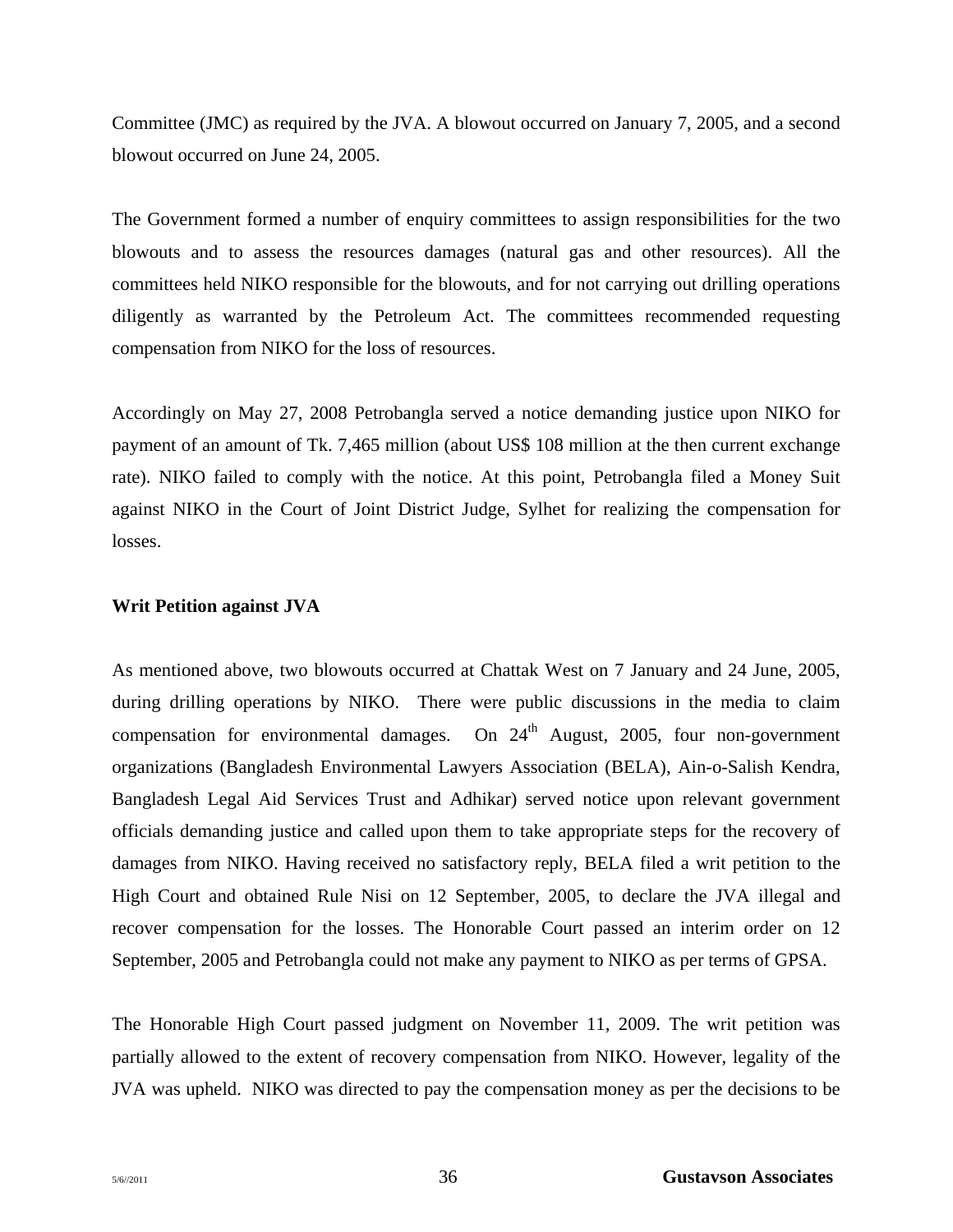taken in the Money Suit pending in the Court of the Joint District Judge or as per mutual agreement among the parties. Petrobangla was restrained from making any payment to NIKO until disposal of the Money Suit or amicable settlement amongst the parties, whichever was earlier.

## **NIKO's Follow up Actions**

NIKO stopped the supply of gas from the Feni gas field in April 2010. NIKO asserted that the total value of delivered gas up to April, 2010 was US\$ 31.3 million of which US\$ 4 million was paid as a lump-sum in 2005.

NIKO is reported to have filed two arbitration suits at the International Center for Settlement of Investment Disputes (ICSID Case No. ARB/10/11, ICSID Case No. ARB/10/18). In the first arbitration suit in May 2010, NIKO has sought a decision from the ICSID on whether NIKO alone is supposed to pay the compensation for the two blowouts under the JVA with BAPEX, and whether Tk. 7,460 million compensation claimed by Petrobangla is realistic. In the second arbitration suit in June 2010, NIKO claimed the outstanding bill for the sale of gas from the Feni gas field.

## **Observations on the BAPEX-NIKO JVA**

1) The JVA was signed without transferring the ownership of the Feni and Chattak gas fields to BAPEX. Statement 14 of the preamble of the BAPEX-NIKO JVA states that "BAPEX warrants that it has acquired from Petrobangla and the government the requisite approvals to executive this JVA. The responsibilities and obligations of Petrobangla and the government in all relevant Articles, Annexures and Amendments under this JVA have been assigned to BAPEX". However, the JVA was signed on 16 October, 2003; and on that day BAPEX did not own the Feni and Chattak gas fields. They were owned by BGFCL and SGFL, respectively. Petrobangla initiated the process to transfer the ownership of the Feni and Chattak gas fields to BAPEX on 15 January, 2004. Article 24.9 of the JVA states that "Debt liabilities US\$1.0 million shall be paid to BGFCL out of the sales process of JVA over a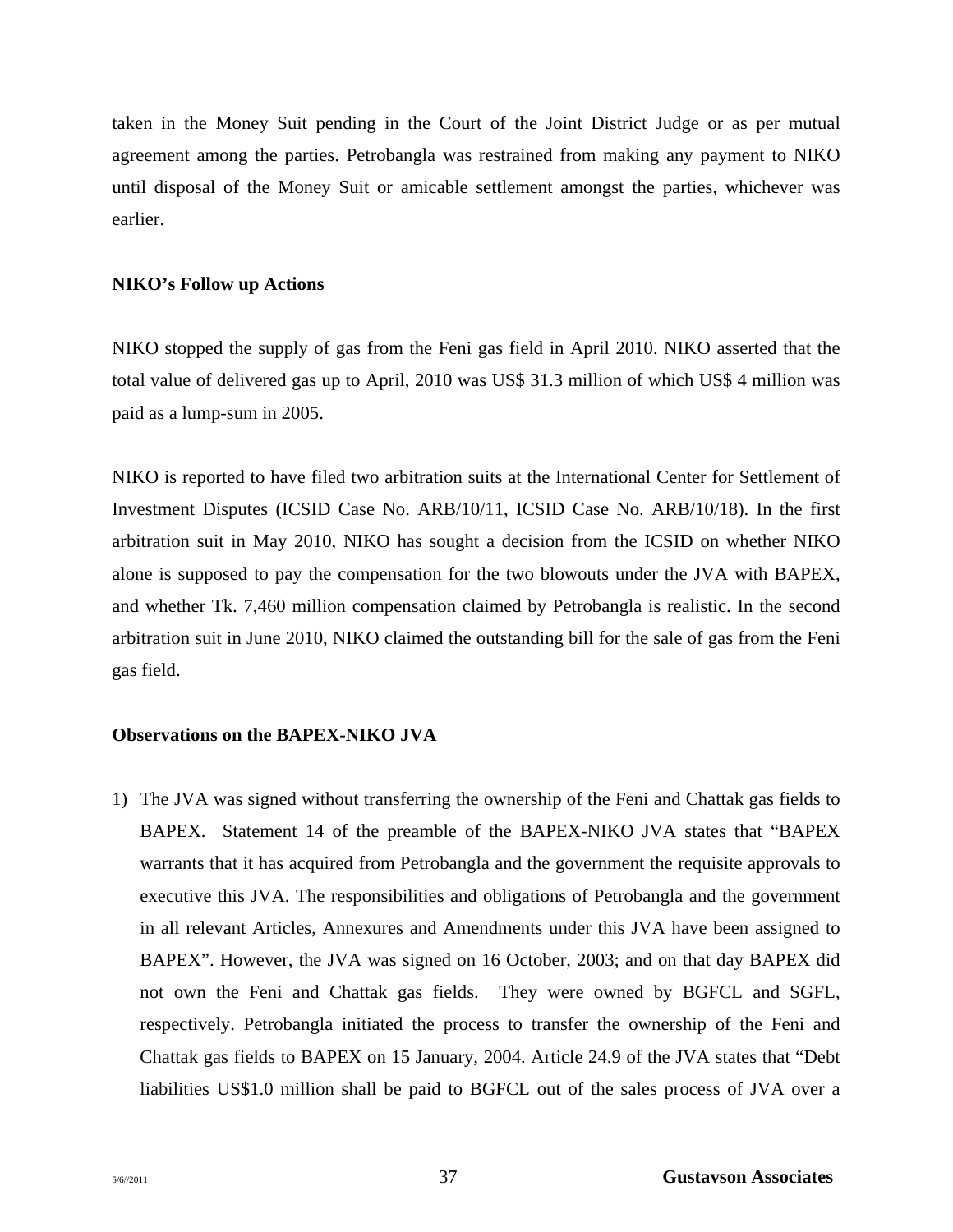period of seventeen years". Article 24.8 of JVA states that "Debt liabilities US\$2.0 million shall be paid to BGFCL out of the sales process of JVA over a period of seventeen years". BAPEX, BGFCL and SGFL are three independent companies of Petrobangla established under the Company's Act 1994. As per Company's Act, transfer of Feni and Chattak gas fields to BAPEX with the compensation of US\$1.0 million and US\$2.0 million respectively required prior approval of their respect Management Boards.

2) NIKO took an independent decision to start drilling at Chattak without approval from the  $JMC<sup>14</sup>$ . Two blowouts made the whole process more complicated and ultimately made the JVA inoperable.

l

<sup>&</sup>lt;sup>14</sup> Joint Management Committee (JMC) of BAPEX-NIKO JVA consists of members from BAPEX and NIKO. Its composition is different from the JMCs of the PSCs operated by the IOCs.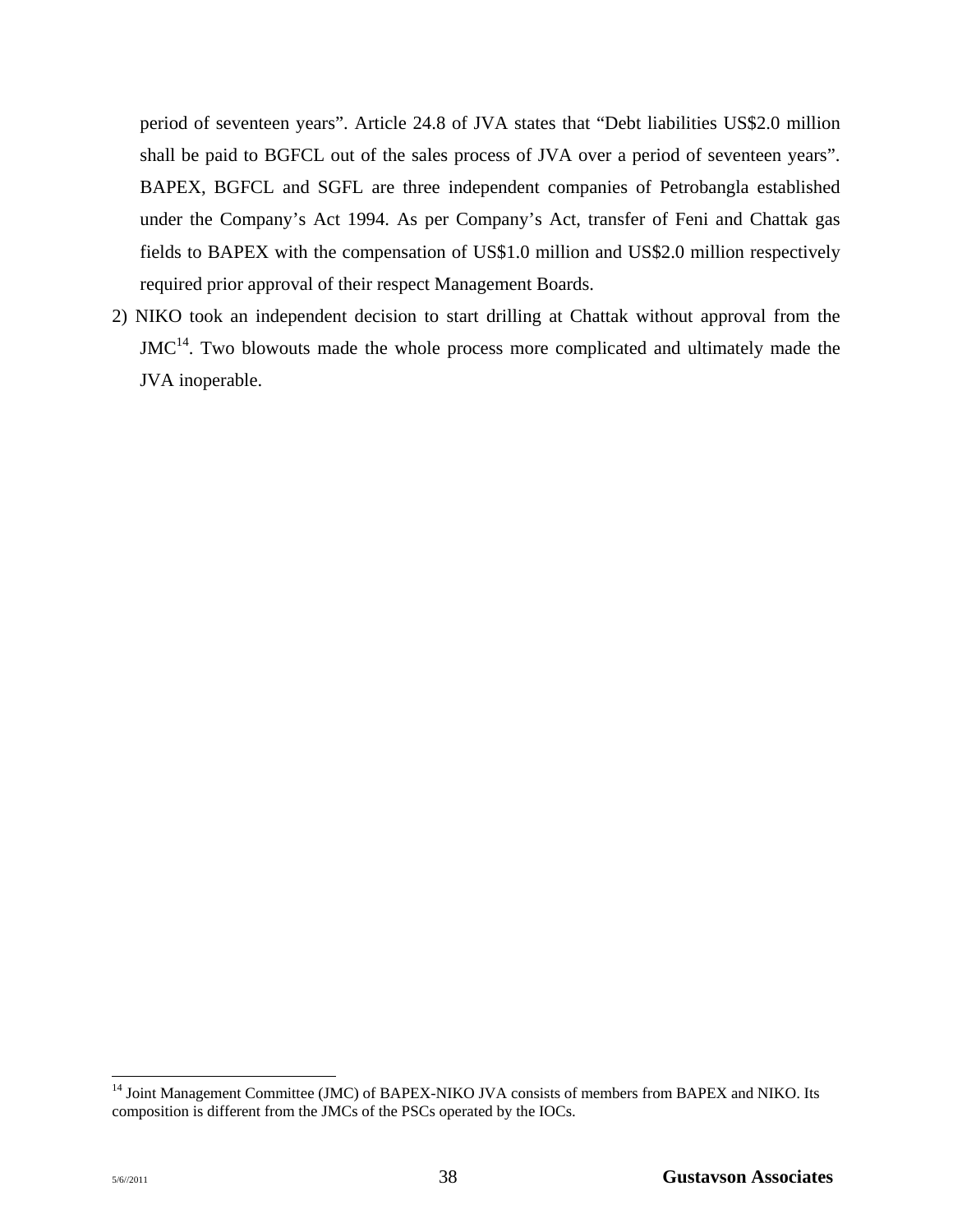## **5 SURVEY OF BEST PRACTICES IN MONITORING AND SUPERVISION**

#### 5.1 INTRODUCTION

It can be helpful to learn from the experiences of others, as a means of determining so-called best-practices. This section describes how certain other countries manage PSCs. These findings are synthesized into some recommendations in Section 5.6 and a "Far East" regional analysis in Section 5.7.

The range of management structures and contract types across the international petroleum industry is diverse. We have prepared a short list of countries that have used best practices to both their advantage and also to the advantage of investing companies. The short list is based on a review of relevant literature and industry surveys about countries that conduct the most efficient systems. In surveying a number of industry officials, the following four areas were the primary criteria:

- ‐ Financial benefit to the host country.
- ‐ Financial benefit to the investing company.
- ‐ Efficient administration over the life of the project.
- ‐ Absence of significant deterrents to investment.

In addition to those four areas, the study focused on countries where oil and gas development is considered mature, and yet has garnered a great deal of interest from the international community. Bangladesh is a mature producing country and its fiscal system should be designed to attract investors who are not averse to the reality that the most obvious prospects have already been taken. On first cut the following countries were chosen for possible review: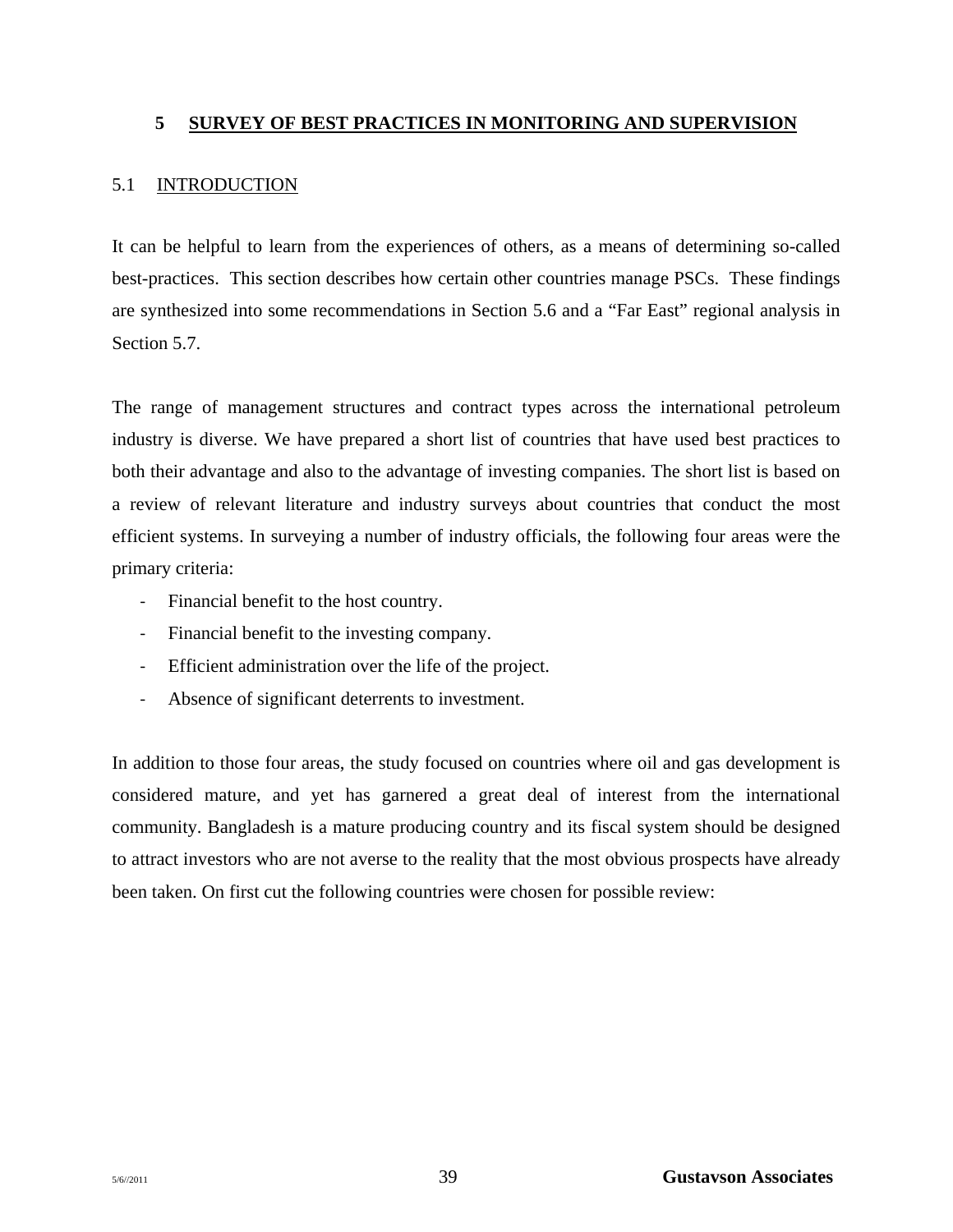| Country     | <b>Fiscal Regime</b>                                                                 | <b>Contract Type</b> | <b>Bonuses/ Other Payments</b> | <b>State Participation</b> |
|-------------|--------------------------------------------------------------------------------------|----------------------|--------------------------------|----------------------------|
| Angola      | Angola - 2008 Model PSA<br>Terms Offshore (Shelf & Deep<br>Water less than 1000m)    | <b>PSA</b>           | $S^*$ , $T^*$ , $F^*$          | 65%                        |
| Angola      | Angola - 2008 Model PSA<br>Terms Offshore (Ultra Deep<br>Water more than 1000m)      | <b>PSA</b>           | $S^*$ , $T^*$ , $F^*$          | 20%                        |
| Angola      | Angola - 2008 Model PSA<br>Terms Onshore                                             | <b>PSA</b>           | $S^*, T^*, F^*$                | 50%                        |
| Bangladesh  | Bangladesh - 3rd Bid Round<br>Model PSC Terms Offshore<br>greater than 200m          | <b>PSA</b>           | $D^*, P^*, T^*, F^*$           | None                       |
| Bangladesh  | Bangladesh - 3rd Bid Round<br>Model PSC Terms Offshore less<br>than 200m             | <b>PSA</b>           | $D^*, P^*, T^*, F^*$           | 10%                        |
| Bangladesh  | Bangladesh - 3rd Bid Round<br>Model PSC Terms Onshore                                | <b>PSA</b>           | $D^*, P^*, T^*, F^*$           | None                       |
| Colombia    | Colombia - 2010 ANH Acreage<br>Deep Water greater than 300m                          | R/T                  | $T, F^*$                       | None                       |
| Colombia    | Colombia - 2010 ANH Acreage<br>On- & Off-shore less than 300m                        | R/T                  | $T, F^*$                       | None                       |
| India       | India - NELP IX PSC Offshore<br>greater than 400m                                    | <b>PSA</b>           | None                           | None                       |
| India       | India - NELP IX PSC Offshore<br>less than 400m                                       | <b>PSA</b>           | None                           | None                       |
| India       | India - NELP IX PSC Onshore                                                          | <b>PSA</b>           | None                           | None                       |
| Malaysia    | Malaysia - 1997 Model<br><b>Revenue-Cost PSC Terms</b>                               | <b>PSA</b>           | $T^*$                          | 40%*                       |
| New Zealand | New Zealand - 2005 Minerals<br>Programme Incentives                                  | R/T                  | None                           | None                       |
| Norway      | Norway - Royalty Tax Terms                                                           | R/T                  | None                           | 0.2                        |
| Oman        | Oman - 2006 Model PSA                                                                | <b>PSA</b>           | $S^*$ , $D^*$ , $T^*$          | 0.2                        |
| Pakistan    | Pakistan - 2009 Petroleum<br>Policy Concession Terms<br>Onshore                      | R/T                  | $P, T^*, F^*$                  | None                       |
| Pakistan    | Pakistan - 2009 Petroleum<br>Policy PSA Terms Offshore less<br>than 200m             | PSA                  | $P, T^*, F^*$                  | None                       |
| Pakistan    | Pakistan - 2009 Petroleum<br>Policy PSA Terms Deep Water<br>200m-1000m               | <b>PSA</b>           | $P, T^*, F^*$                  | None                       |
| Pakistan    | Pakistan - 2009 Petroleum<br>Policy PSA Terms Ultra Deep<br>Water greater than 1000m | <b>PSA</b>           | $P, T^*, F^*$                  | None                       |
| Qatar       | Oatar - Late 1990s PSA Terms                                                         | <b>PSA</b>           | $S^*$ , $P^*$                  | None                       |

# **Table 4 Table of Mature O & G Producing Countries**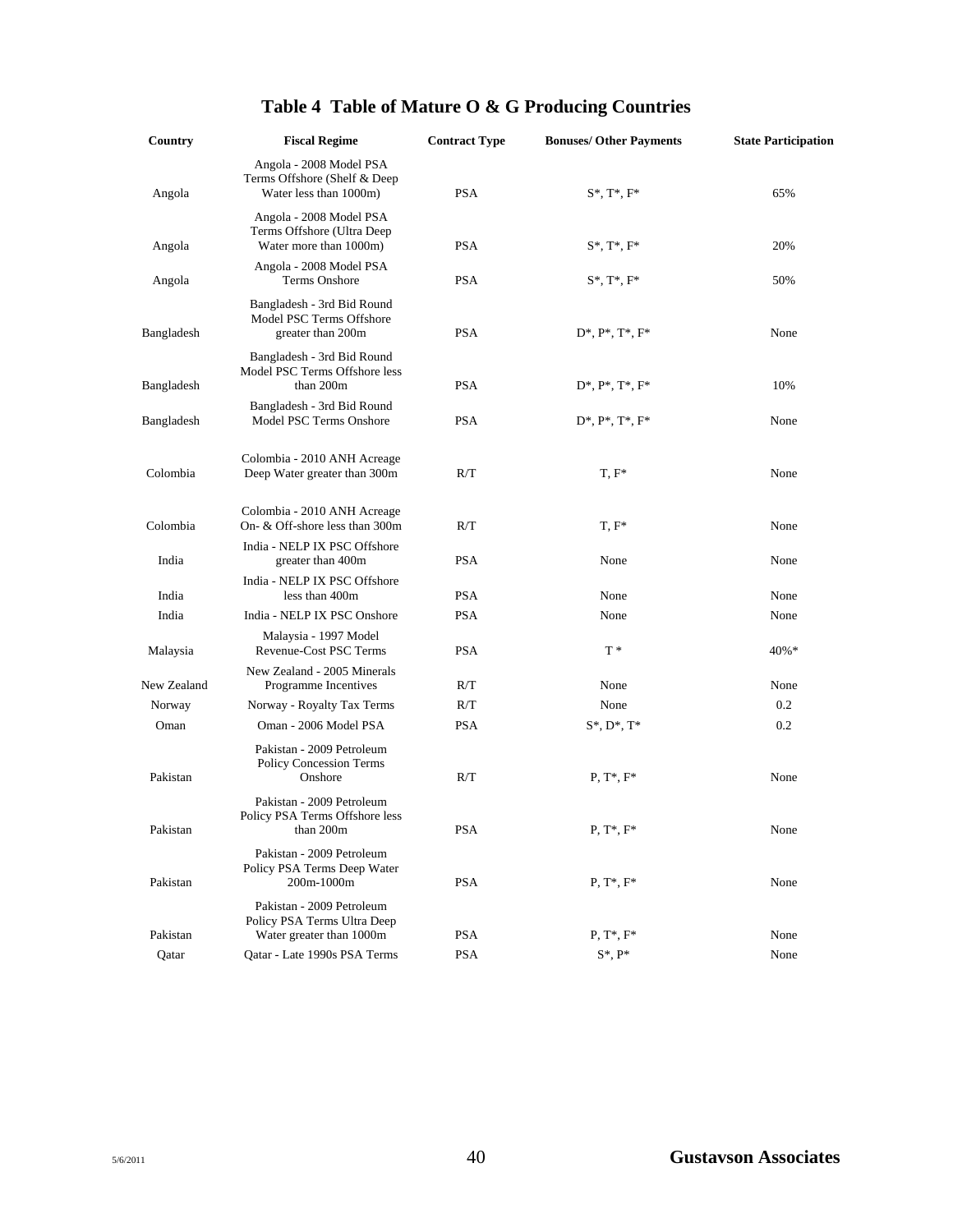# **Table 4 Table of Mature O & G Producing Countries, Cont'd**

| Country     | <b>Royalty</b>                                                               | <b>Cost Recovery/Tax</b><br><b>Depreciation</b>                                                                                                                | <b>Cost Recovery Ceiling</b>                | <b>Contractor Profit Share</b>              |
|-------------|------------------------------------------------------------------------------|----------------------------------------------------------------------------------------------------------------------------------------------------------------|---------------------------------------------|---------------------------------------------|
| Angola      | None                                                                         | $CRC$ (4 yrs; 10% uplift)<br>TAX $(N/A)$                                                                                                                       | 50% of PDN (rising to<br>65% after 5 years) | 70% - 10%                                   |
| Angola      | None                                                                         | $CRC$ (4 yrs; 20% uplift)<br>TAX(N/A)                                                                                                                          | 50% of PDN (rising to<br>65% after 5 years) | 70% - 20%                                   |
| Angola      | None                                                                         | $CRC$ (4 yrs; 10% uplift)<br>TAX $(N/A)$<br>CRC (XPS) TAX                                                                                                      | 50% of PDN (rising to<br>65% after 5 years) | $60\% - 10\%$                               |
| Bangladesh  | None                                                                         | (Intangible: XPS $& 10$<br>yrs; Tangible: 30% db)<br>CRC (XPS) TAX                                                                                             | 55% of PDN                                  | 50% - 25%                                   |
| Bangladesh  | None                                                                         | (Intangible: XPS $& 10$<br>yrs; Tangible: 30% db)<br>CRC (XPS) TAX                                                                                             | 55% of PDN                                  | 45% - 20%                                   |
| Bangladesh  | None                                                                         | (Intangible: XPS & 10<br>yrs; Tangible: 30% db)                                                                                                                | 55% of PDN                                  | 45% - 20%                                   |
| Colombia    | Oil: 8% - 25%; Gas: 4.8%<br>$-15%$                                           | TAX (Intangible: 5yrs;<br>Tangible: 10 yrs)                                                                                                                    | N/A                                         | N/A                                         |
| Colombia    | Oil: 8% - 25%; Gas: 6.4%<br>$-20%$                                           | TAX (Intangible: 5yrs;<br>Tangible: 10 yrs)<br>CRC (XPS) TAX                                                                                                   | N/A                                         | N/A                                         |
| India       | 10% (5% years 1 - 7)                                                         | (Exploration: Pre-prd - 10<br>yrs, Post-prd - XPS;<br>Development: Intangible:<br>Pre-prd - 10 yrs, Post-prd<br>- XPS; Tangible: 15% db)<br>CRC (XPS) TAX      | $100\% *$ of PDN                            | $90\% - 40\% *$                             |
| India       | 10%                                                                          | (Exploration: Pre-prd - 10<br>yrs, Post-prd - XPS;<br>Development: Intangible:<br>Pre-prd - 10 yrs, Post-prd<br>- XPS; Tangible: 15% db)<br>CRC (XPS) TAX      | $100\% *$ of PDN                            | $90\% - 40\% *$                             |
| India       | Oil: 12.5%; Gas: 10%                                                         | (Exploration: Pre-prd - 10)<br>yrs, Post-prd - XPS;<br>Development: Intangible:<br>Pre-prd - 10 yrs, Post-prd<br>- XPS; Tangible: 15% db)                      | $100\% *$ of PDN                            | $90\% - 40\% *$                             |
| Malaysia    | 10%                                                                          | CRC (XPS) TAX<br>(Exploration: 6 yrs (25%)<br>year 1, 15% years 2-6);<br>Development: Platform:<br>10 yrs; Other: $10$ yrs<br>(28% year 1, 8% years 2 -<br>10) | 70% - 30% of PDN                            | Excess CRC: 80% - 20%;<br>Profit: 80% - 10% |
| New Zealand | The greater of Oil 5%<br>(Gas 1%) of gross<br>revenue or 15%* net<br>revenue | TAX(7yrs)                                                                                                                                                      | N/A                                         | N/A                                         |
| Norway      | None                                                                         | TAX $&$ SPT (6 yrs)                                                                                                                                            | N/A                                         | N/A                                         |
| Oman        | None                                                                         | $CRC$ (XPS)* TAX (N/A)                                                                                                                                         | Oil $(40\%)^*$ Gas $(60\%)^*$<br>of PDN     | Oil: 22% - 20%*; Gas:<br>$30\% *$           |
| Pakistan    | 12.50%                                                                       | TAX (Intangible: 10 yrs;<br>Tangible: 15% db (50% in<br>year(1)                                                                                                | N/A                                         | N/A                                         |
| Pakistan    | $0\% - 12.5\%$                                                               | CRC (XPS) TAX<br>(Intangible: 4 yrs;<br>Tangible: 20% db (50% in<br>year(1)                                                                                    | 85% of PDN                                  | Oil: 80% -20%; Gas: 90%<br>$-20%$           |
| Pakistan    | $0\% - 12.5\%$                                                               | CRC (XPS) TAX<br>(Intangible: 4 yrs;<br>Tangible: 20% db (50% in<br>year(1)<br>CRC (XPS) TAX                                                                   | 85% of PDN                                  | 95% - 30%                                   |
| Pakistan    | $0\% - 12.5\%$                                                               | (Intangible: 4 yrs;<br>Tangible: 20% db (50% in<br>year $1)$ )                                                                                                 | 85% of PDN                                  | $95\% - 40\%$                               |
| Qatar       | None                                                                         | $CRC$ (4 yrs)*                                                                                                                                                 | $40\% - 50\% * of PDN$                      | 35% - 10%*                                  |

5/6/2011 41 **Gustavson Associates**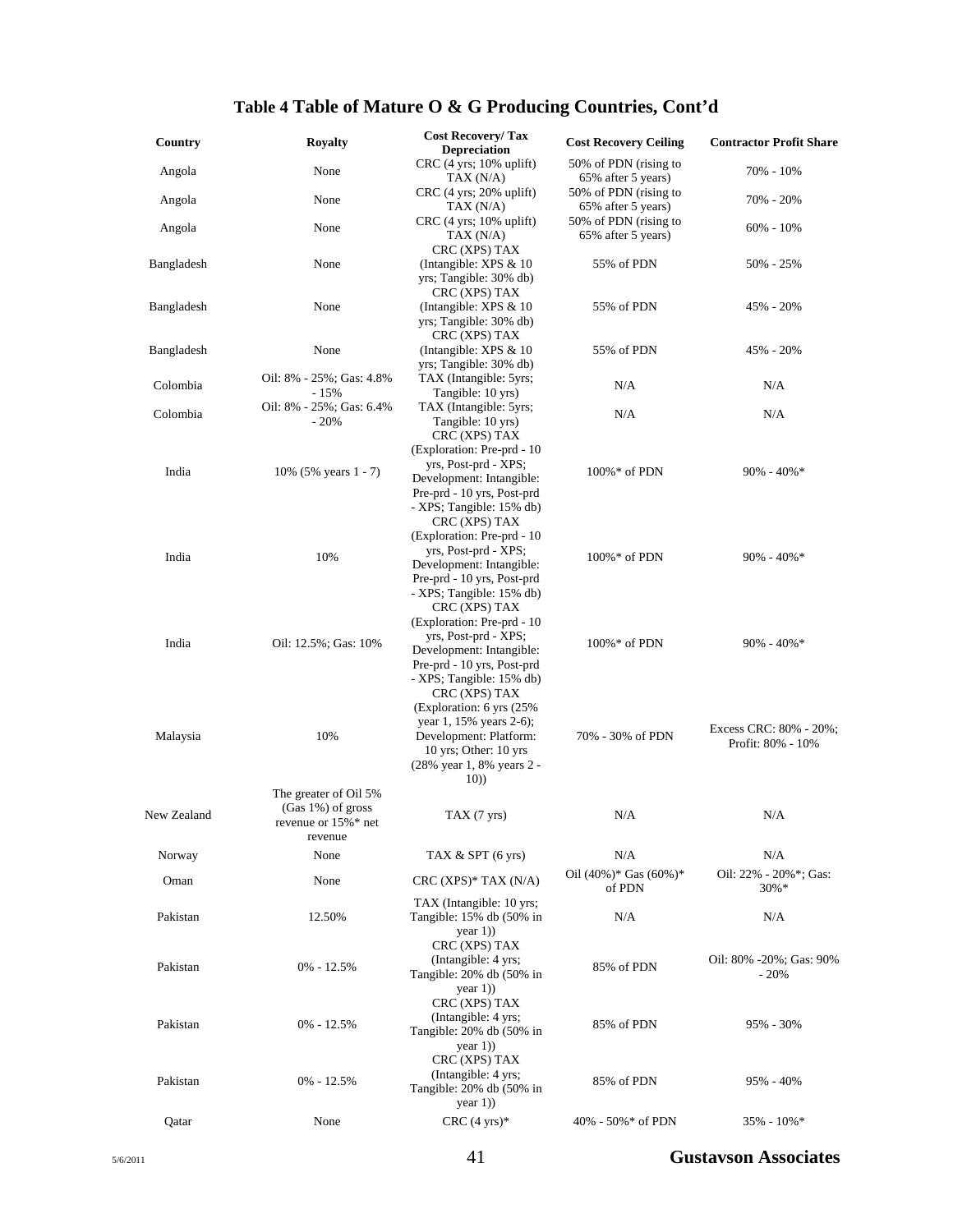# **Table 4 Table of Mature O & G Producing Countries, Cont'd**

| Country                  | <b>Income Tax Rate</b>                                                                                                             | <b>Additional Taxes</b>                                                                                                                                                                                       |
|--------------------------|------------------------------------------------------------------------------------------------------------------------------------|---------------------------------------------------------------------------------------------------------------------------------------------------------------------------------------------------------------|
| Country                  | <b>Income Tax Rate</b>                                                                                                             | <b>Additional Taxes</b>                                                                                                                                                                                       |
| Angola                   | 50%                                                                                                                                | None                                                                                                                                                                                                          |
| Angola                   | 50%                                                                                                                                | None                                                                                                                                                                                                          |
| Angola<br>Bangladesh     | 50%<br>37.5% DA (lesser of 15% gross<br>revenue or 50% taxable income)                                                             | Price Cap Excess Fee (100% of profit oil in excess of adjusted<br>base price of US\$45/bbl)<br>DSO (80% of profit oil @ 85% market price; 100% of gas<br>production @ 99% marker price); WTH (15%)            |
| Bangladesh<br>Bangladesh | 37.5% DA (lesser of 15% gross<br>revenue or 50% taxable income)<br>37.5% DA (lesser of 15% gross<br>revenue or 50% taxable income) | DSO (80% of profit oil @ 85% market price; 100% of gas<br>production @ 93.75% marker price); WTH (15%)<br>DSO (80% of profit oil @ 85% market price; 100% of gas<br>production @ 75% marker price); WTH (15%) |
| Colombia                 | 33%                                                                                                                                | APT (30%-50%)                                                                                                                                                                                                 |
| Colombia                 | 33%                                                                                                                                | APT (30%-50%)                                                                                                                                                                                                 |
| India                    | 42.23% (7-year holiday)                                                                                                            | MAT (15.83625%)                                                                                                                                                                                               |
| India                    | $42.23\%$ (7-year holiday)                                                                                                         | MAT (15.83625%)                                                                                                                                                                                               |
| India                    | $42.23\%$ (7-year holiday)                                                                                                         | MAT (15.83625%)                                                                                                                                                                                               |
| Malaysia<br><b>New</b>   | 38%                                                                                                                                | CESS (0.5%); Oil Export (10%); Excess Profit Payments (70%)                                                                                                                                                   |
| Zealand                  | 30%                                                                                                                                | None                                                                                                                                                                                                          |
| Norway                   | 28%                                                                                                                                | Carbon Dioxide (US\$3.40/MCF); SPT (50%)                                                                                                                                                                      |
| Oman                     | <b>PBS</b>                                                                                                                         | None                                                                                                                                                                                                          |
| Pakistan                 | 40% DA (lesser of 15% gross revenue<br>or 50% taxable income)<br>40% DA (lesser of 15% gross revenue                               | Windfall Levy (50%); Import Duty (5%*-15%); WTH (8.75%)*                                                                                                                                                      |
| Pakistan                 | or 50% taxable income)<br>40% DA (lesser of 15% gross revenue                                                                      | Windfall Levy (50%); Import Duty (5%*-15%); WTH (8.75%)*                                                                                                                                                      |
| Pakistan                 | or 50% taxable income)<br>40% DA (lesser of 15% gross revenue                                                                      | Windfall Levy (50%); Import Duty (5%*-15%); WTH (8.75%)*                                                                                                                                                      |
| Pakistan                 | or 50% taxable income)                                                                                                             | Windfall Levy (50%); Import Duty (5%*-15%); WTH (8.75%)*                                                                                                                                                      |
| Qatar                    | <b>PBS</b>                                                                                                                         | None                                                                                                                                                                                                          |

(Source: IHS Energy)

\*D – Discovery

- P Production S – Signing
- 
- T Training F – First Production R/T – Royalty/Taxes CRC– Cost Recovery Calculation XPS- Multiple of Production Share DA- Depreciation Adjusted PBS- Preferential Bidding System DSO- Domestic Sales Obligation APT- Additional Profits Tax SPT- Supplemental Profits Tax WTH- Withholding Tax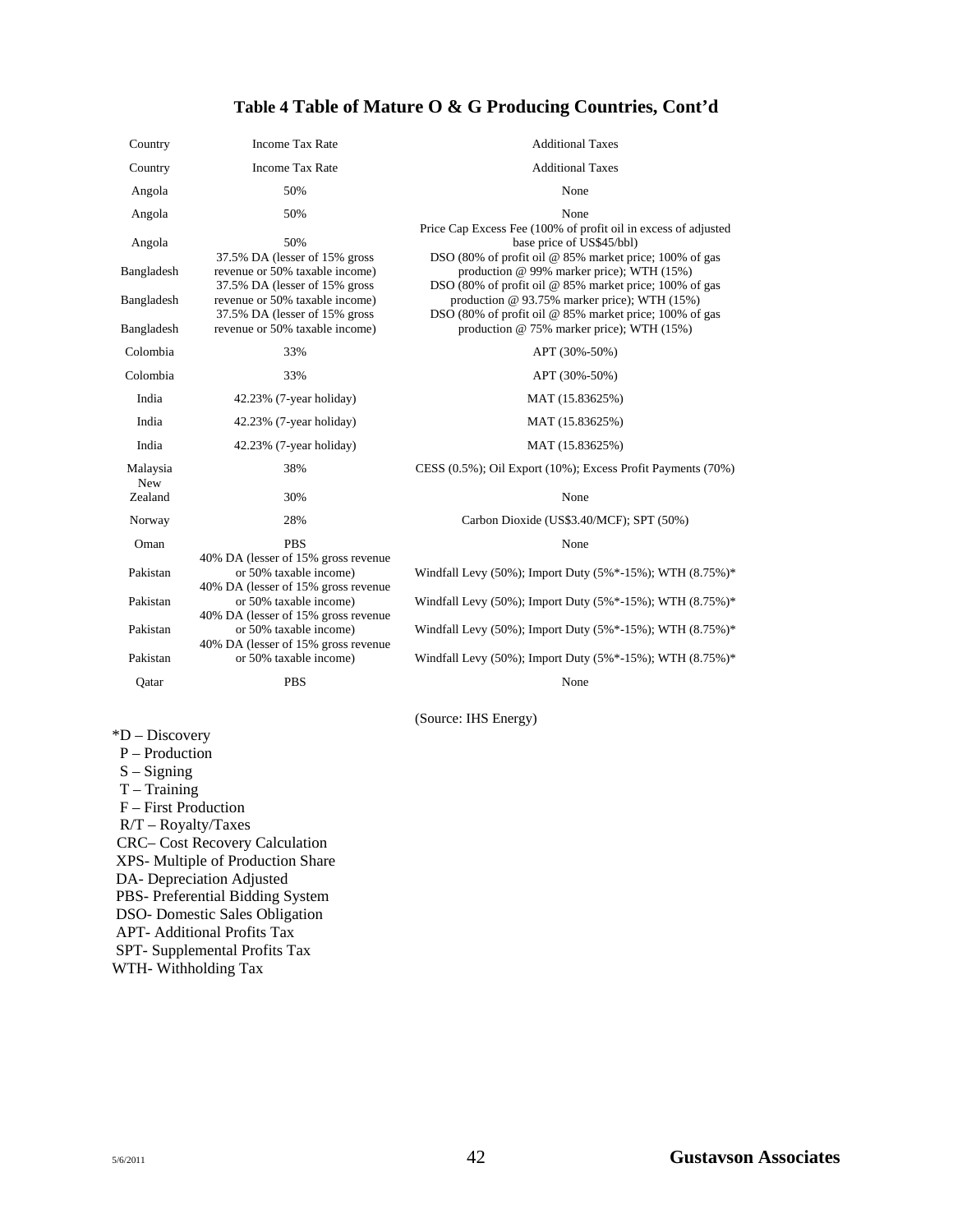Qatar, Oman, Pakistan and Norway were selected for primary international best practice review after determining that they are most similar in resource maturity to Bangladesh. To narrow the scope of review, only the most important provisions subject to monitoring and supervision were examined. A large emphasis was also placed on organizational structure, as countries with the best practices have a strong regulatory support system to aid the main agencies.

This section will begin with examinations of Qatar and Oman to illustrate the type of provisions that are the building blocks to an efficiently run petroleum business. This is supplemented by summaries of the fiscal systems of Pakistan and Norway that are presented in Table 4.

Finally, the Bangladesh system is compared with the most appealing attributes of Qatar, Oman, Pakistan and Norway. Suggestions for strengthening and simplifying PSC monitoring are included.

Following the sections illustrating international best practices in countries with a mature resource base, a more regional analysis was developed, comparing Bangladesh with other "Far East" countries and pointing out advantages and deficiencies. This regional comparison should be viewed with a great deal of urgency, as the problems directly impact successful block offerings. Adherence to international best practice however can be done more organically, as it will take quite some time to develop into a system akin to Malaysia or Pakistan.

# 5.2  $QATAR$ <sup>15</sup>

# 5.2.1 General Monitoring, Supervisory and Audit Scheme

A management committee composed of an equal number of representatives appointed by Qatar Petroleum and by the contractor must be formed after signature of the contract. In recent contracts the committee is composed of six members. One of Qatar Petroleum's representatives acts as chairman of the committee. The management committee is given the following obligations:

 $\overline{a}$ 

<sup>&</sup>lt;sup>15</sup> Research summarized from the most recent model contract and multiple sources including IHS Energy.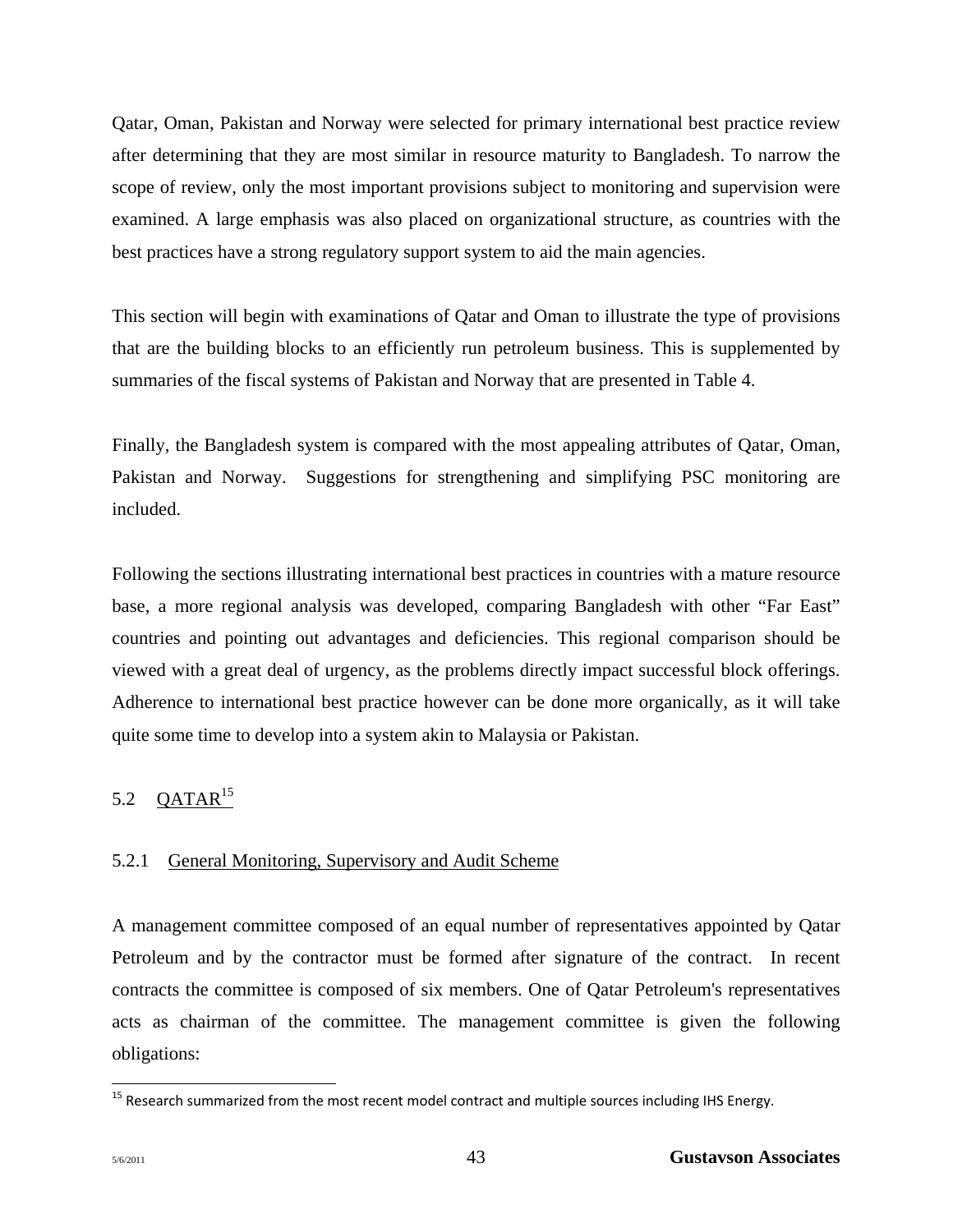- ‐ annual work programs and budgets;
- ‐ quarterly updates of annual work programs and budgets;
- ‐ appraisal programs and budgets;
- development plans;
- methods for measuring production; and
- ‐ tariffs for services of the contractor/its affiliates.

Voting provisions are a matter for negotiation. In recent contracts, decisions are made by a majority, with the chairman casting a tie-breaking vote after an agreed period related to the recovery of contractor investment. Recently signed contracts linked the tie-breaker to the Rfactor. The R-factor is the ratio of the contractor's cumulative receipts to its cumulative expenditures. The contractor's view prevails if the R-factor is less than one, and Qatar Petroleum's view prevailing if it is more than one.

Regulatory supervision is performed primarily by the Department of Petroleum of the Ministry of Energy and Industry.

# 5.2.2 Duration

The 1980s model contract specifies that the overall duration of the contract is 25 years, including the exploration period. Subsequent signed contracts are understood to provide that at least one year before expiry the contractor may request an extension of one or more 5- year periods which the government must not unreasonably refuse. Some late 1990s contracts provided that any extensions would be "on such terms and conditions as the parties may agree".

# 5.2.3 Exploration and Work Program

Exploration obligations are agreed in each contract. Typically work commitments are defined in some detail, including specific target zones and well depths for drilling. Fulfillment of exploration obligations is measured by the performance of work commitments. Failure to fulfill the obligations results in the value of unfulfilled exploration work under the performance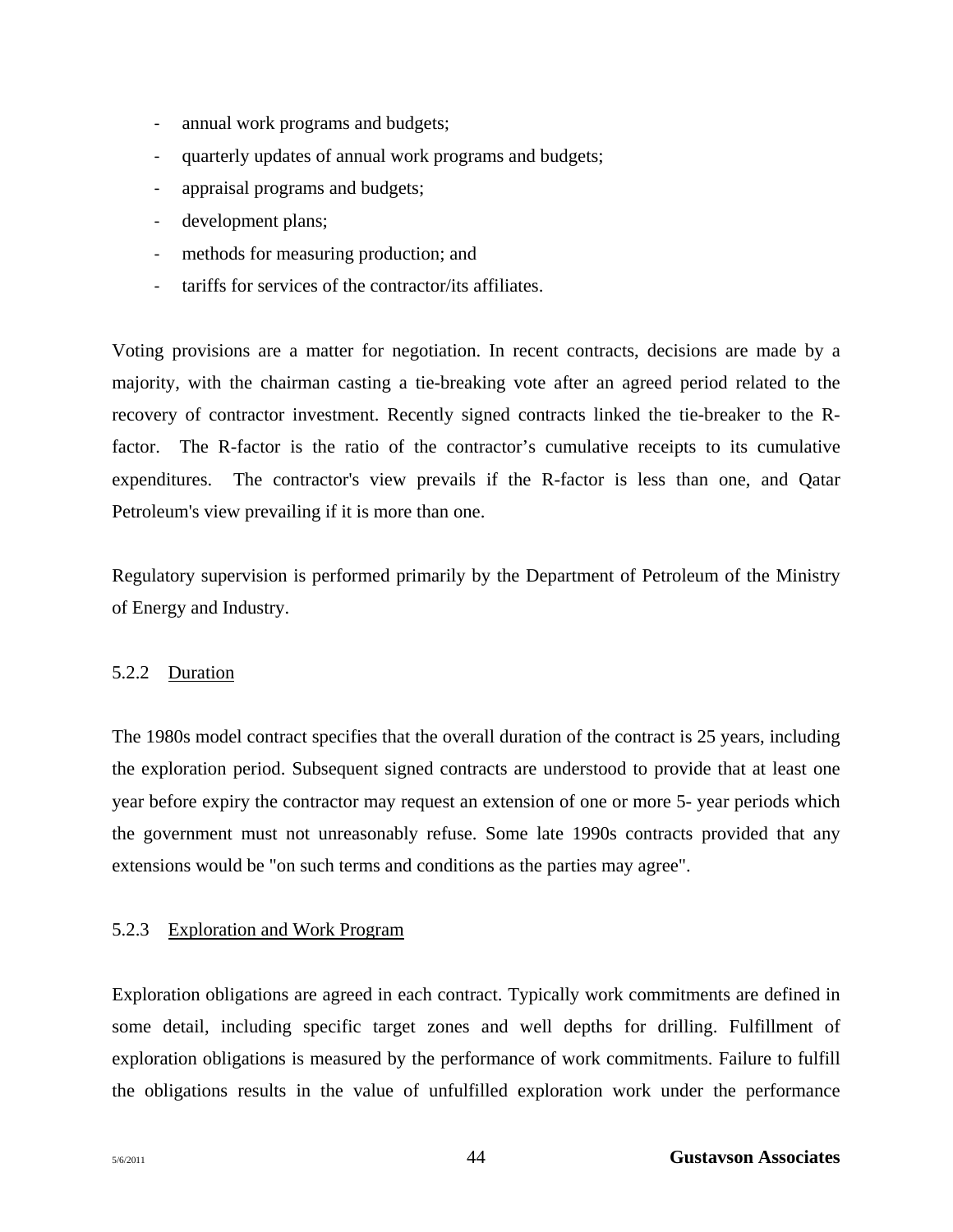guarantee being forfeited. Work carried out during any phase in excess of the minimum work program is credited against the contractor's work commitments for the subsequent exploration phase.

The contractor must submit annual work programs and budgets to the management committee for approval. Recent contracts have included the definition of when approval is deemed to have been given and methods for making revisions.

Exclusive production rights are conferred by a PSC upon a commercial discovery, whereupon the production period commences. There is no specific definition of a production area in the model contract although the contractor is permitted to retain the area of a commercial discovery when the exploration period expires.

## 5.2.4 Relinquishment

Recent contracts have provided for 20% to be relinquished at the end of each phase, including but not limited to the exploration phase, extension phases and shortly before the development phase. Areas relinquished must be of a size and shape that permits petroleum operations to be conducted. At the end of the exploration period the contractor may only retain the following areas:

- discovery areas in which appraisal is in progress;
- ‐ development areas; and
- ‐ producing areas, if any.

Contracts also require the contractor to relinquish a discovery of non-associated gas if it has not submitted a development plan within an agreed period*.* The contractor may elect not to proceed to the next exploration phase by giving notice prior to or on the date of expiry.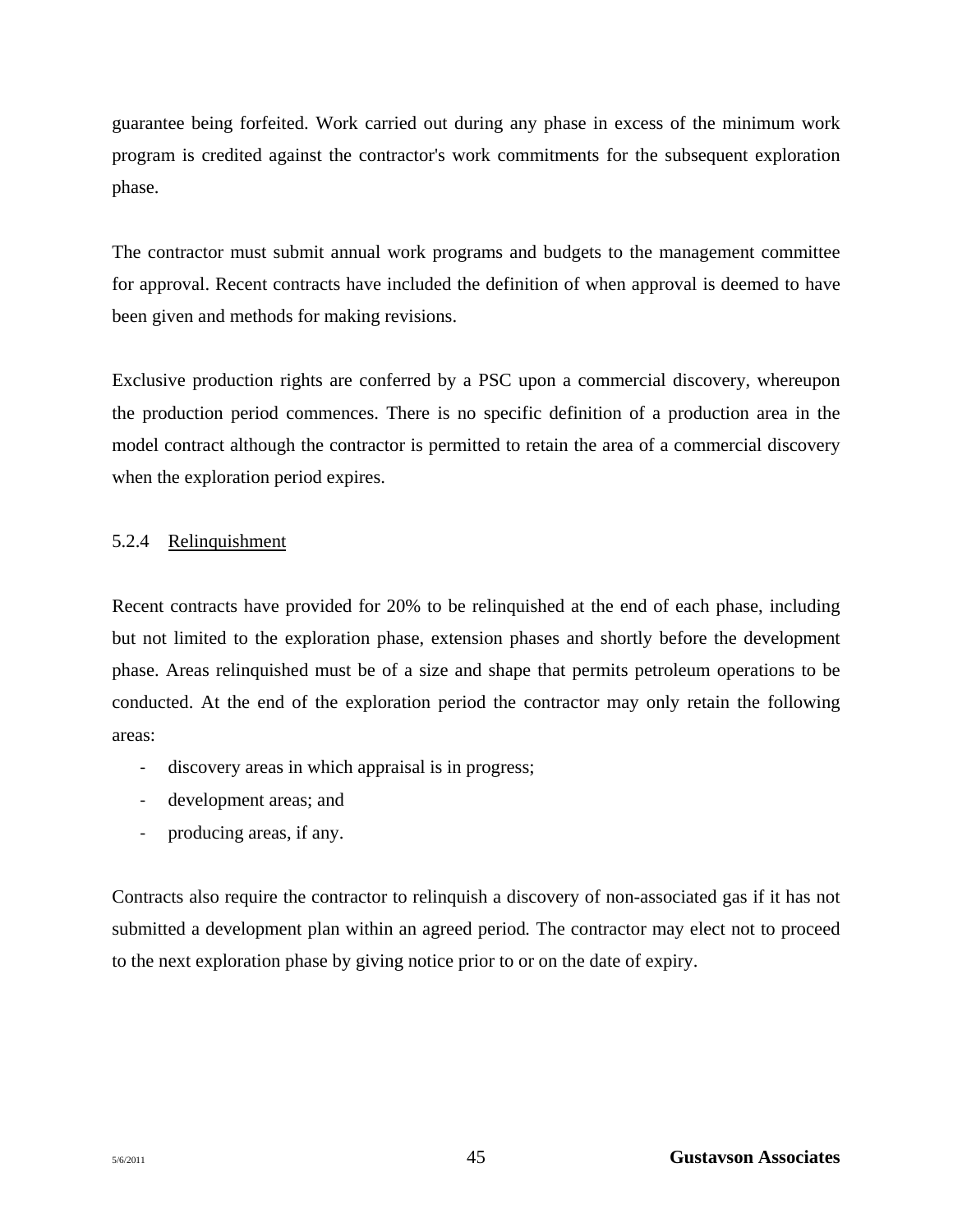#### 5.2.5 Evaluation and Registration Requirements

There is no specific provision regarding the notification of discoveries and subsequent requirements. A discovery date is defined as the date on which activities relating to the discovery well were suspended. Actual signed contracts provide that within an agreed period from the date of discovery the contractor must submit an appraisal program to the management committee for its approval. After approval, the appraisal work must be completed within an agreed period. If the contractor considers a discovery to be commercial, it must notify the government and submit a development plan to the management committee.

#### 5.2.6 Recoverable Costs

Petroleum costs are defined as all expenditures made and costs incurred by the contractor in conducting petroleum operations and directly related thereto. Some of the cost recoverable items include:

- ‐ labor;
- ‐ materials;
- ‐ transportation of employees and material;
- ‐ buildings;
- ‐ services;
- ‐ damages and losses borne by the contractor other than those arising from risks which the
- ‐ contractor has elected not to insure against;
- ‐ legal expenses;
- ‐ taxes paid in relation to petroleum operations;
- ‐ insurance costs;
- ‐ general and administrative expenses directly related to operations.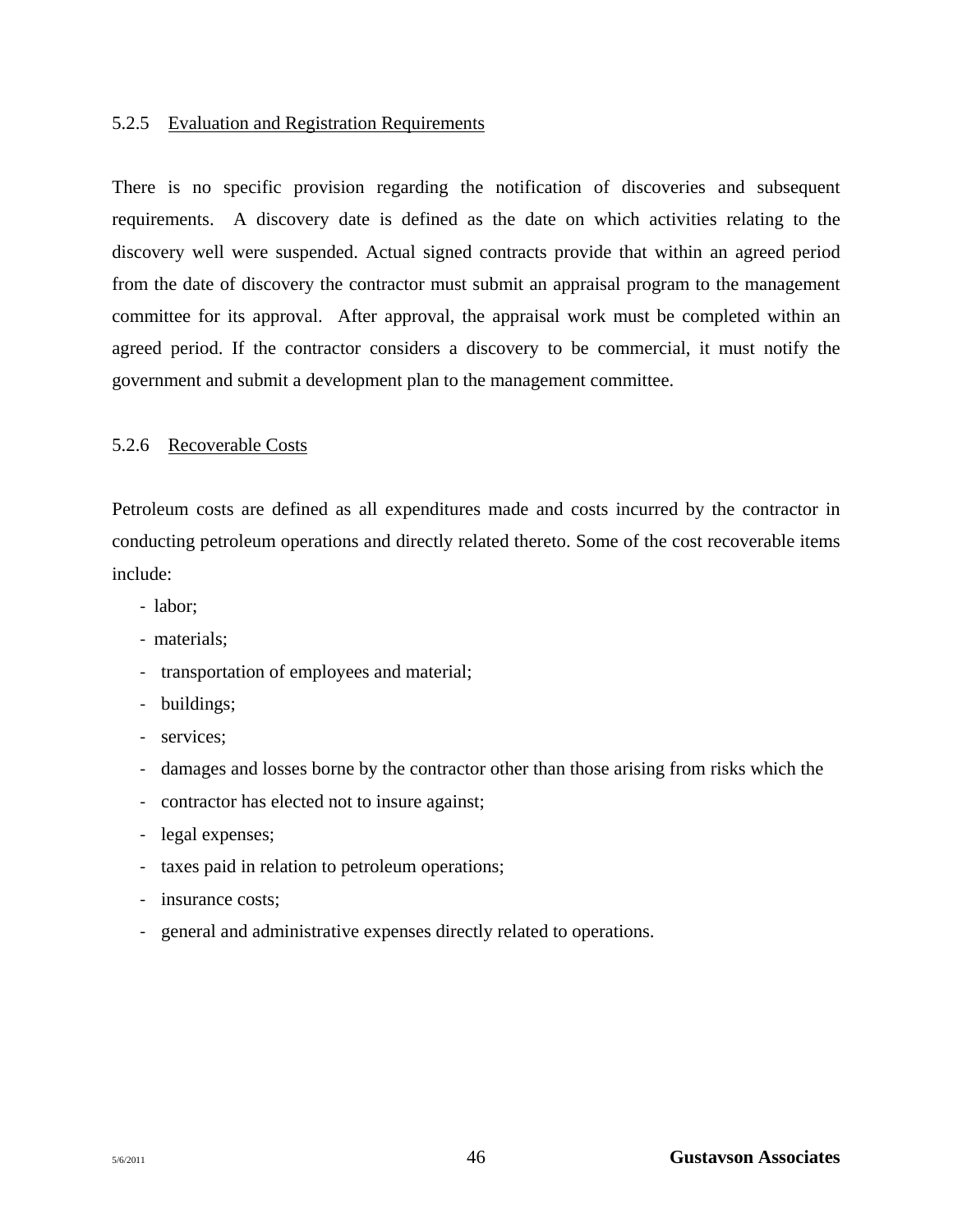The contractor's administrative overheads outside Qatar may be included at a rate expressed as a negotiable percentage of the following cost items:

- ‐ 2% of exploration expenditure;
- ‐ 2% of development expenditure; and
- ‐ 0% (zero) of operating costs.

Recent contracts do not specifically address the issue of recovery of decommissioning and abandonment costs, although current international practice is for the contractor to contribute to an abandonment fund during the producing lifetime of the field. Such costs are generally treated as operating costs under the contract and thus recoverable as petroleum operations costs.

Cost recovery is subject to a negotiated ceiling. The cost recovery ceiling has indicatively been in a range between 30% and 50% of hydrocarbon production, although exceptions to this are understood to exist. A different ceiling may apply to non-associated gas. Contracts in the late 1990s included a cost recovery ceiling based on an "R" factor where "R" is the ratio, at the end of the preceding quarter, of the contractor's cumulative revenue (cost recovery, excess cost recovery, and profit share) to the contractor's cumulative expenditures. In such cases the cost recovery ceiling is believed to be around 50% when the "R" factor is less than or equal to one (i.e. contractor's payback) and around 40% when the "R" factor exceeds one. All cost recovery accounting is carried out on a quarterly basis.

Un-recovered costs in any accounting period may be carried forward until fully recovered, but not beyond the termination of the contract.

The remaining balance between the production available for cost recovery and that actually taken by the contractor for cost recovery, if any, is shared between the contractor and the state at a negotiated rate (Profit Oil).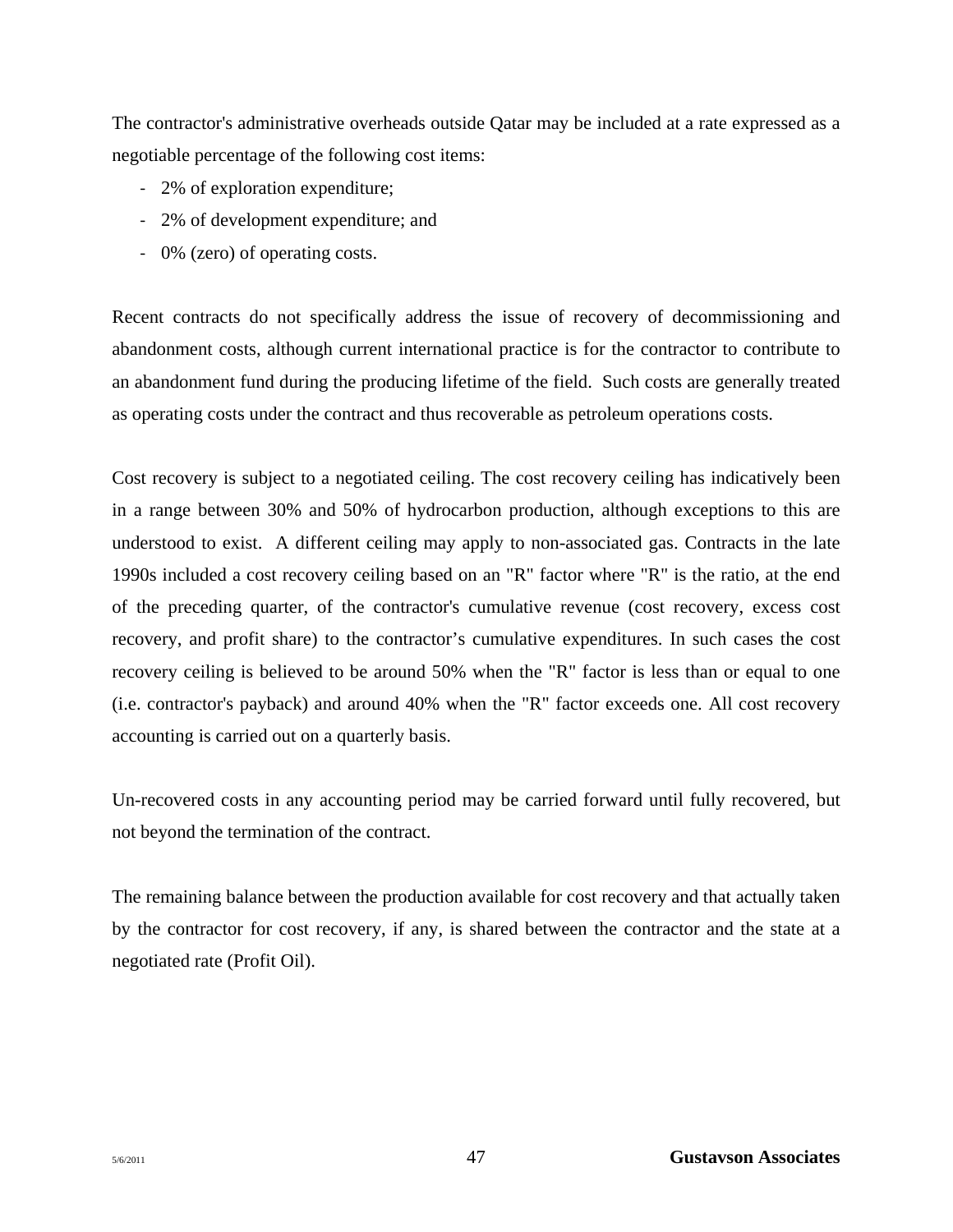#### 5.2.7 Fiscal Structure

Production net of cost recovery is shared at negotiated rates. In most recent contracts it has been shared based on an incremental sliding scale, based either on the average daily production or on an "R" factor where "R" is the ratio, at the end of the preceding quarter, of the contractor's cumulative revenue to the contractor's cumulative expenditures, including bonuses.

#### 5.2.8 Measurement

Crude oil production is valued for each quarter at the weighted average price FOB realized for arm's length sales either by the government or the contractor, whichever is higher. Actual signed contracts provide that adjustments may be made to reflect different qualities of crudes, and in the case of CIF sales, deductions will be made for transport and insurance charges to calculate the FOB point of export price. If the sale of crude oil by either the government or the contractor is not available for any month(s) in any quarter, an assessed level of price for such month(s) will be used to determine the average price for said quarter, taking into account the price achieved by the other party. If no sales have been made in a quarter the price may be determined through mutual agreement.

#### 5.2.9 Taxes, Duties, Levies

The contractor is subject to Qatar income tax law and its requirements with respect to the filing of income tax declarations, the assessment of income tax, and the keeping of records for review by authorized persons. Recent contracts require the contractor to send copies of tax declarations to the government. Although the contractor is liable to pay income tax, its liability is discharged on its behalf by the government. The generally applicable income tax rate is progressive with a maximum of 35% for taxable incomes exceeding Qatari riyals (QR) 5,000,000.

During the term of the contract, the contractor is expressly exempted from any other taxes, royalties, levies, excises or fees in relation to its petroleum operations under the agreement with the exception of customs duties under applicable legislation.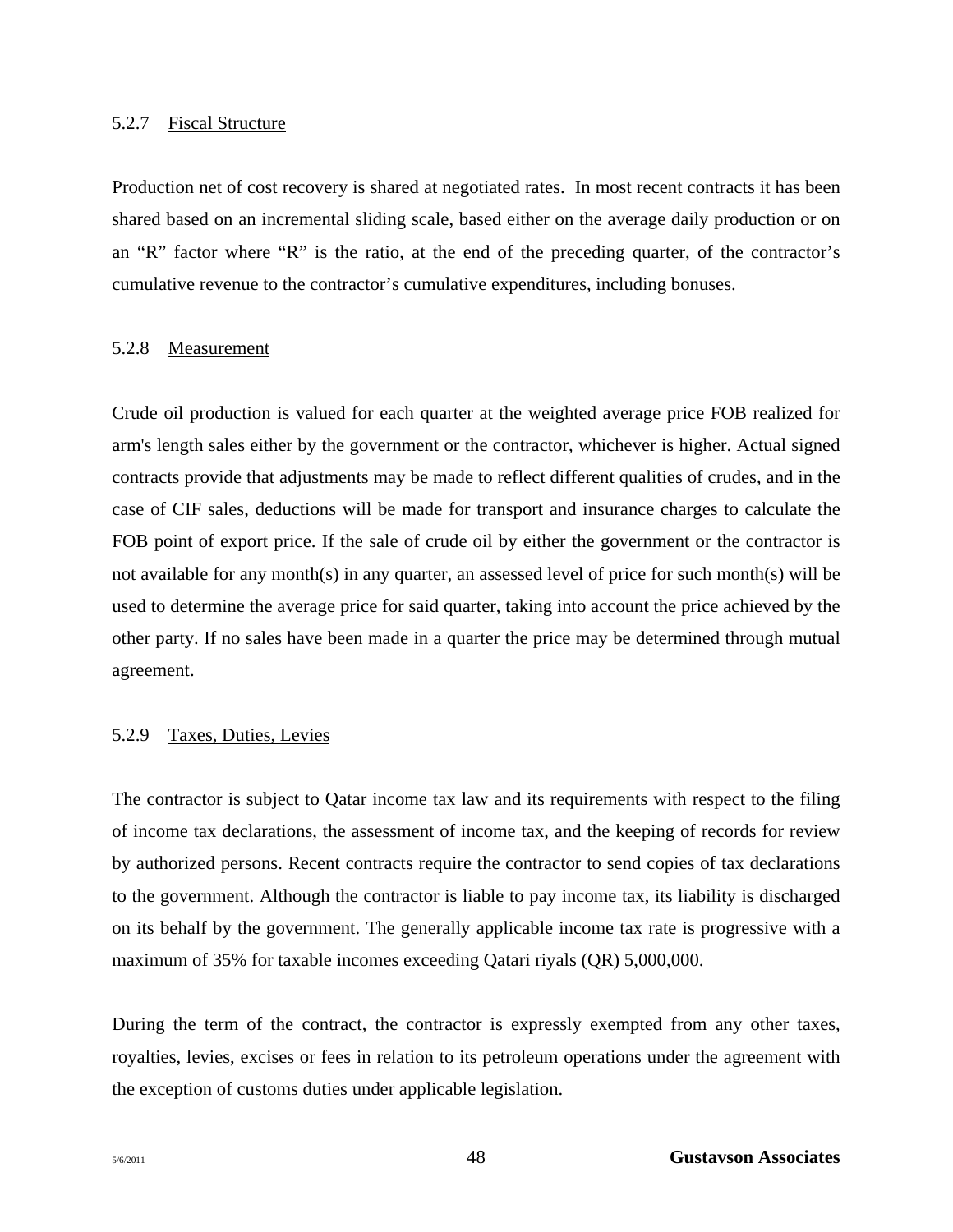Fiscal stabilization is provided by means of tax exemptions under the contract and payment of the contractor's income tax liability by the state. In addition, signed contracts generally provide that, if the laws and regulations in force on the effective date of the contract, in particular the customs laws are changed and result in a significant change to the economic position of the contractor, the parties will meet to restore the equilibrium. However, there is no guaranteed fiscal stabilization in any extension to the contract period.

## 5.2.10 Domestic Supply

The contractor has the right to take in kind and export or otherwise dispose of the share of crude oil to which it is entitled. At least some contracts are silent on the disposal of natural gas. There is no domestic supply obligation for crude oil or gas. There are no requirements for emergency supply.

## 5.2.11 Associated/Non-Associated Gas

Associated gas must be conserved to the greatest possible extent, including use in operations, and may only be flared to the extent which is consistent with good petroleum industry practice.

Excess gas which the contractor does not intend to dispose of must be delivered to the separation point by the contractor where title passes to Qatar Petroleum. Qatar Petroleum has responsibility for gas from the point of delivery but may require the contractor to install gas gathering facilities, the cost of which is recoverable by the contractor.

If the contractor determines that a discovery of non-associated gas is commercial it must deliver a development plan to Qatar Petroleum within an agreed number of years of the discovery. Failure to submit a development plan results in rights to the discovery being relinquished to Qatar Petroleum.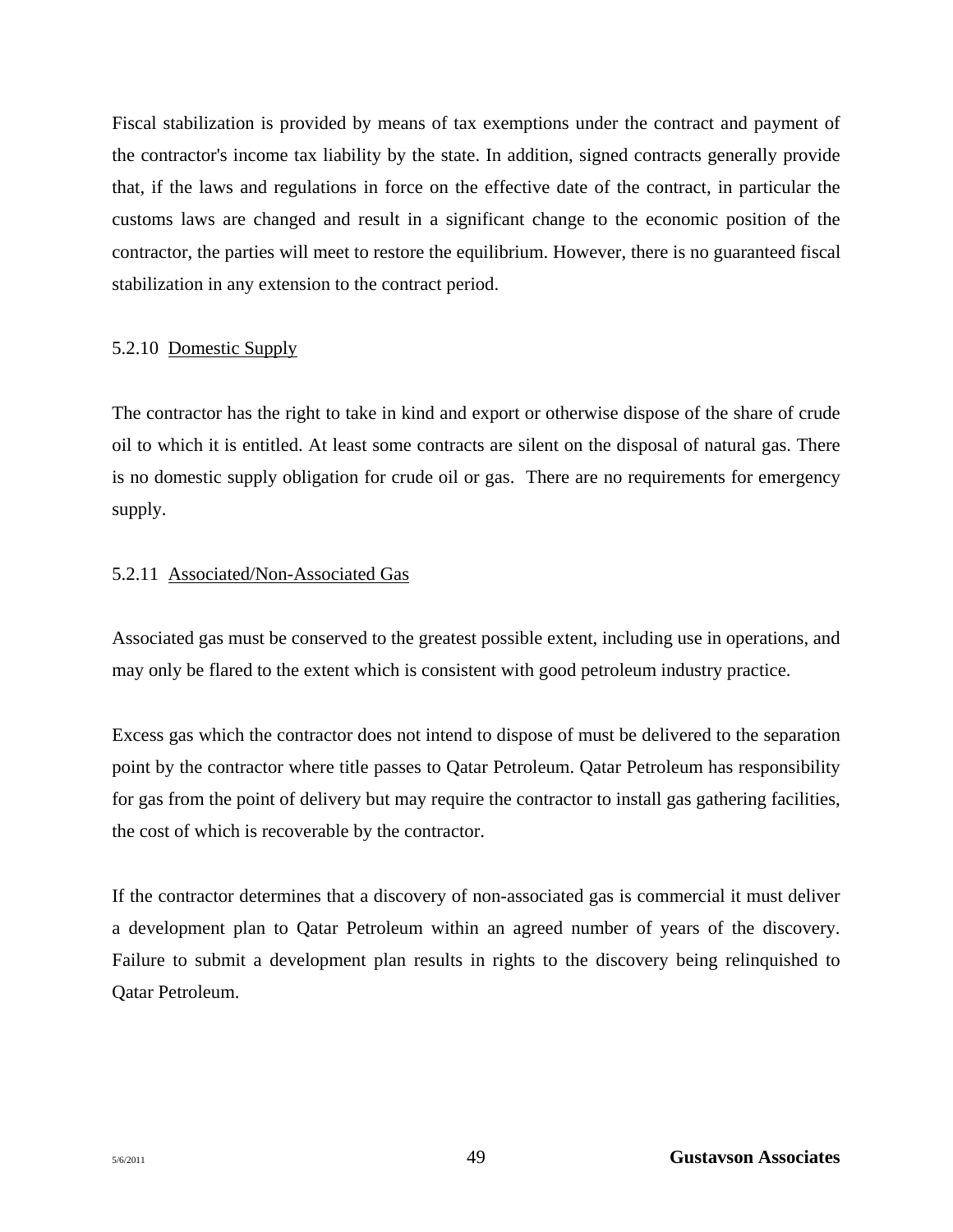#### 5.2.12 Safety and Environment

The Supreme Council for the Environment and Natural Reserves (SCENR) has wide ranging responsibility for all matters relating to environmental protection. These are set out in *Article 3*  of *Decree Law No. 11* and include:

- setting environmental policies;
- devising plans for and supervising the implementation of those policies;
- ‐ preparing and following-up the implementation of new environmental legislation;
- ‐ evaluating environmental impact assessments for public and private sector, basic development projects and providing its opinion to the relevant national authority prior to project-approval;
- identifying environmental contamination and deterioration and working with other state organizations to study and solve such problems;
- representing the state in connection with international environmental agreements.

Also important is the Environment Department with responsibilities that include:

- establishing principles for environmental impact assessments;
- ‐ the evaluation and approval of environmental impact assessments;
- ‐ conducting studies on environmental pollution, its effect and methods to combat it;
- ‐ supervising and enforcing compliance with environmental laws; and
- ‐ preparing emergency response plans and taking measures to combat environmental disasters.

A full environmental impact assessment (EIA) is required for all major development projects and environmental clearance must be obtained for each project. According to EIA policy, SCENR conducts regular inspections during the project construction stage to ensure that the conditions attached to the environmental clearance are satisfied. The environmental clearance may be withdrawn if the conditions are not fully complied with.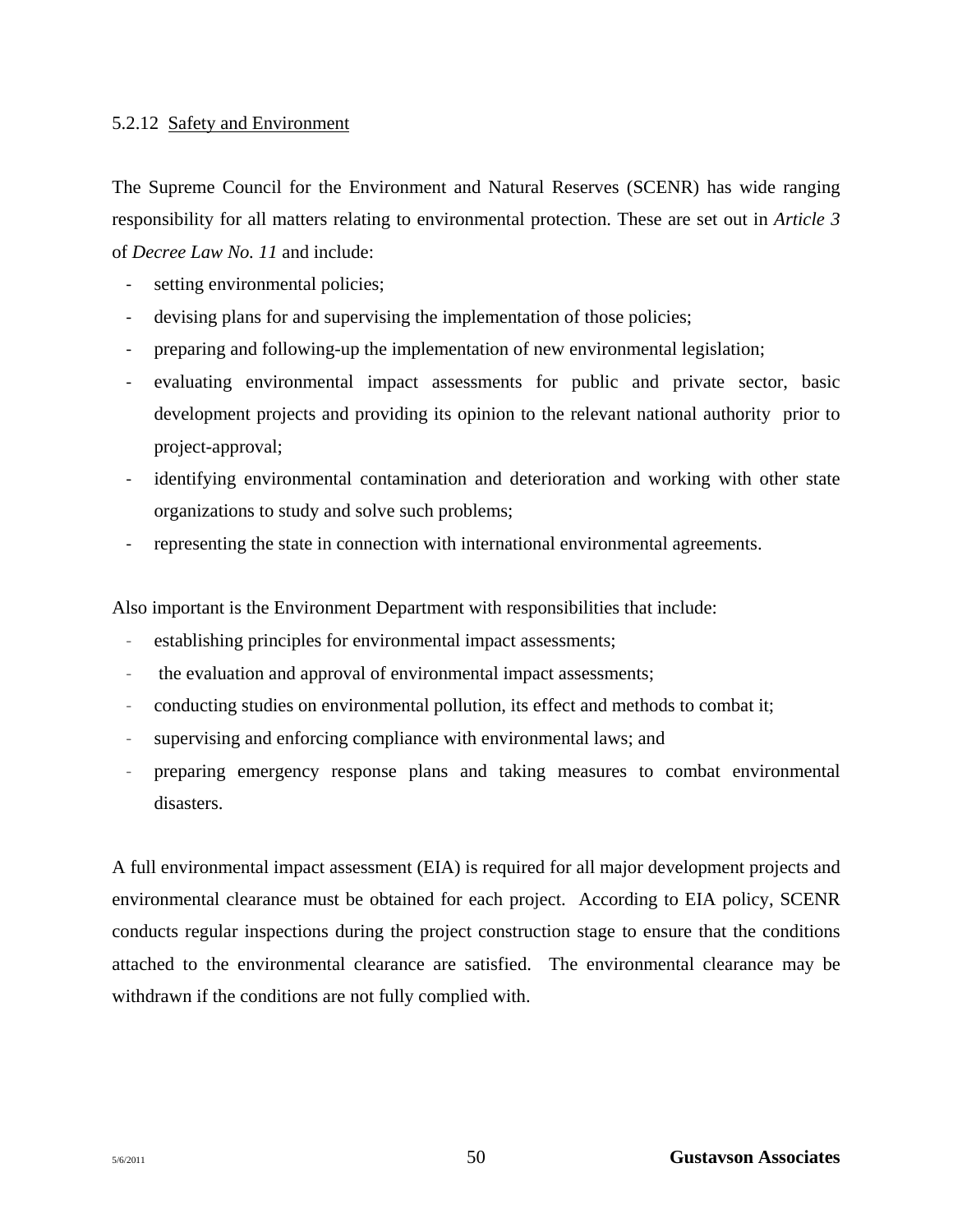#### 5.2.13 Reporting Requirements

Signed contracts provide that copies of all data obtained by the contractor in petroleum operations must be submitted to Qatar Petroleum.

#### 5.2.14 Title and Equipment Control; Procurement

A procurement committee may be established to advise the management committee. However, other than a requirement to give preference to Qatari goods and services, there are no specific contractual provisions relating to procurement procedures and obligations.

The contractor obtains title to its contractual share of crude oil and non-associated gas at the delivery point as defined in the contract, usually the outlet flange of a storage tank or vessel or the inlet flange of the export tanker. As long as the oil or gas remains in the contract area, title continues to rest with the government.

Qatar Petroleum assumes title to fixed and movable assets acquired for petroleum operations when the contractor has recovered the costs of acquisition or on termination of the contract if that is earlier.

## 5.2.15 Training and Technology Transfer

Recent contracts have required the contractor to give priority to Qatari nationals in employment, as well as preparing training and education programs for nationals. Training costs are recoverable.

## 5.2.16 Assignment

Recent contracts provide that the contractor may assign the whole or a part of its interest in the contract to an affiliate subject to it guaranteeing the performance of the assignee. Any other assignment may only be made with the approval of the government.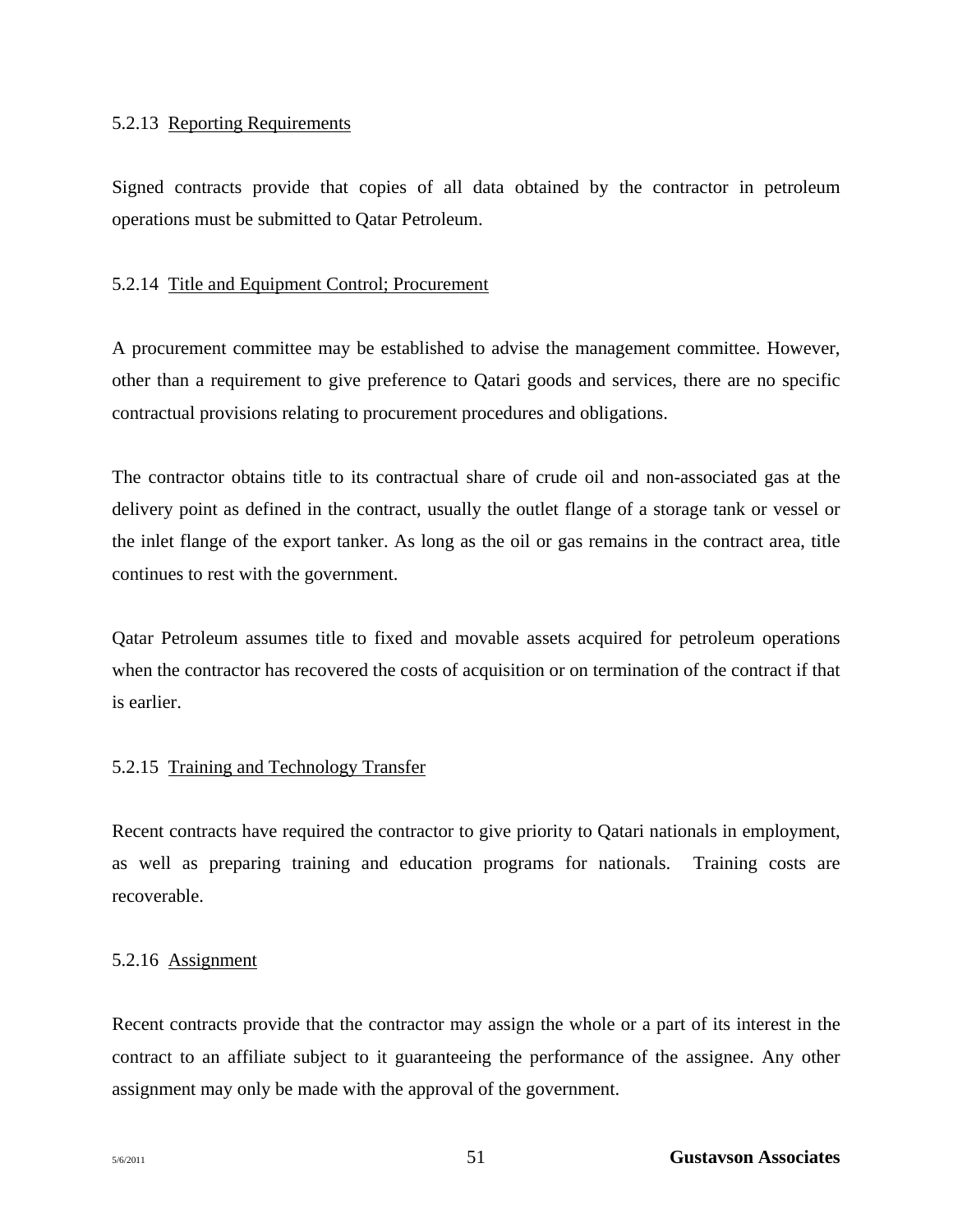# 5.2.17 Termination

Recent contracts empower the government to terminate a contract if the contractor fails to:

- deliver the bank/parent company guarantees when required
- make any payment when due
- ‐ fulfill any of its obligations, or
- ‐ comply with the provisions of any arbitration award or expert determination.

# 5.3  $OMAN^{16}$

## 5.3.1 General Monitoring, Supervisory and Audit Scheme

The Model Contract provides that the contractor shall conduct all operations pursuant to the general policy guidance and under the general supervision and control of a "Management Committee". Further, the management committee shall always endeavor to arrive amicably at mutually acceptable policies and decisions based on sound principles and prudent oilfield practices with the intent not to frustrate the purposes of the PSC.

The 2006 model contract specifies the composition and voting rules of the committee prior to and after a commercial discovery. Prior to a commercial discovery the contractor and the government are represented by four and three members respectively and voting is on a majority basis. After a commercial discovery, the government maintains three representatives while the number of contractor representatives drops to two.

After a commercial discovery, unanimity is required to approve the following:

- work programs and budgets;
- determination of allowable production and production rates;
- determination of production areas;
- relinquishment decisions;
- ‐ rules and procedures of the management committee; and
- any modification of or matters relating to the above.

 $\overline{a}$ 

 $16$  Research summarized from the most recent model contract and multiple sources including IHS Energy.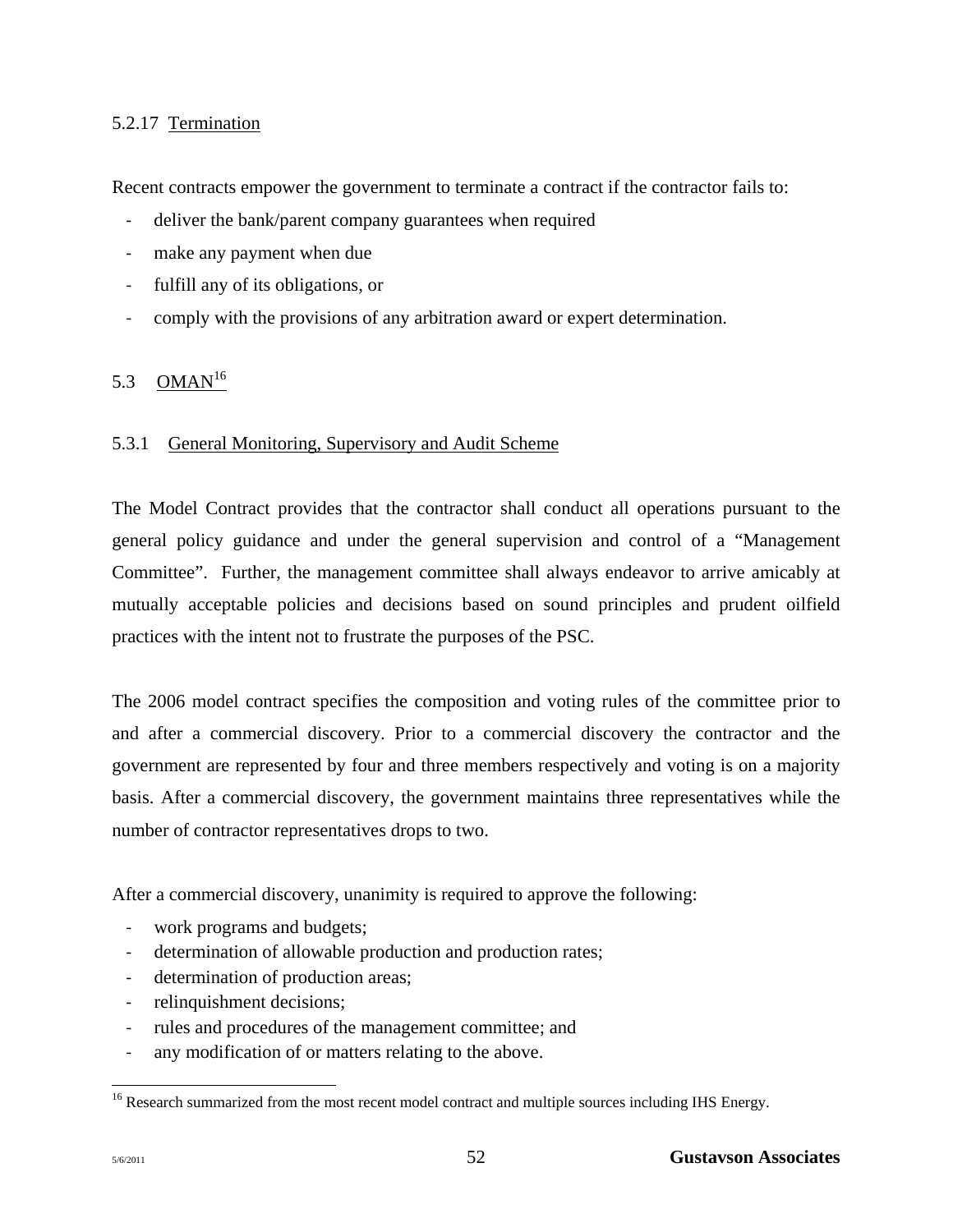If unanimity cannot be reached on any of the foregoing matters after two meetings of the committee, then the matter may be referred to arbitration as provided for in the contract. For all other matters, voting remains on a majority basis. At least two members of each party must be present for there to be a quorum of the management committee. All meetings are held in Muscat, Oman or any other location agreed upon between the parties.

#### 5.3.2 Duration

The exploration period comprises an initial period (negotiable, but typically of 2 to 4 years) and up to two extensions (negotiable, but typically of 1.5 to 3 years each) as agreed in the PSC. Recent contracts have had three phases totaling 6 to 9 years. In terms of the 2006 model contract, the contractor must pay a negotiable bonus for every extension of the exploration period. A further one-off bonus is payable upon making any commercial discovery.

In the event of a commercial discovery, the term may be extended for 30 years from the discovery date. If petroleum is being produced at the end of thirty years, the contractor may seek a ten year extension, subject to mutual agreement on the extension terms, which shall be no less favorable than those offered to other oil companies operating within Oman.

#### 5.3.3 Exploration and Work Program; Production Control

Minimum work and expenditure obligations are negotiable and linked to each phase of the exploration period. The 2006 model contract provides for seismic and drilling obligations in the initial phase. It also requires at least one exploration well to be drilled in each extension phase. Failure to complete commitments results in the contractor being required to pay the shortfall in expenditure to the government. Excess expenditure in any phase may be credited forward to a subsequent phase.

As soon as practicable after the date of the PSC and thereafter at least one month prior to the beginning of each year, the contractor must prepare and present a Work Program and Budget (WPB) to the Management Committee for its approval. The WPB must set forth in reasonable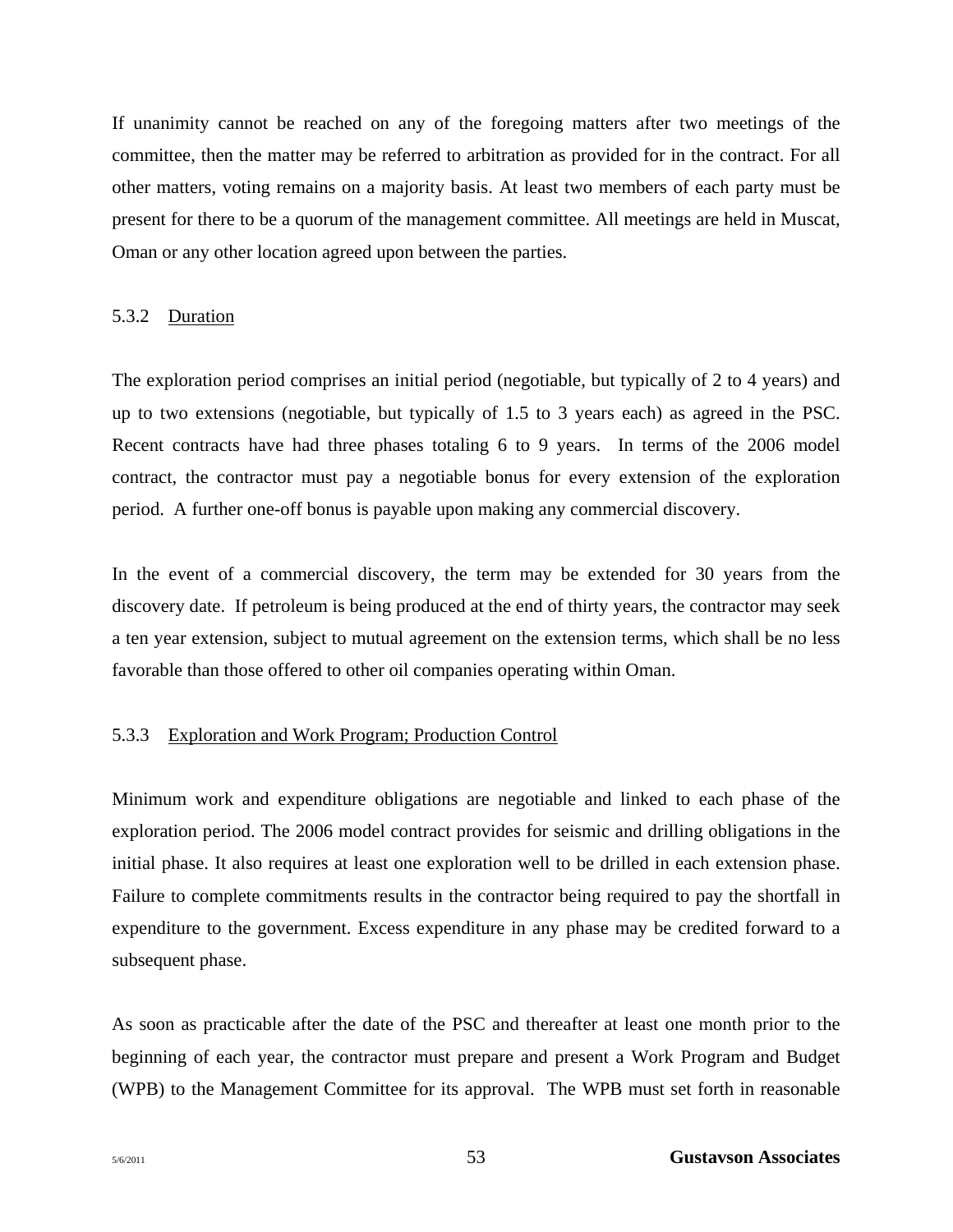detail the operations which the Company proposes to carry out during the following year and showing its best estimate of the total exploration and development expenditures and operating costs of such operations.

The Management Committee has the right to review and approve each WPB based upon prudent oilfield practice, and may make revisions as it deems advisable. As soon as possible after receipt of the Management Committee's proposed revisions, the contractor must either notify the Management Committee that the Work Program and Budget has been revised as proposed by the Management Committee, or call for a meeting of the Management Committee for the purpose of arriving at a mutually acceptable Work Program and Budget.

The contractor must use all reasonable efforts to implement each approved Work Program and Budget in a diligent, efficient and workmanlike manner. However, it is expressly recognized that the contractor may revise and modify details of an approved Work Program and Budget as may be required by the circumstances or as it may appear advisable in the light of the results of exploration, appraisal, development and/or production activities. Any major change in a Work Program and Budget resulting in an increase in expenditures exceeding ten percent (10%) requires the prior approval of the Management Committee.

The Management Committee also has production control rights. Prior to first commercial disposal of petroleum, the contractor must submit production plans and feasibility studies for a five-year period to the management committee. The latter decides the production targets over this period taking into account the studies submitted. The exercise is repeated annually thereafter. In addition, the contractor must propose annual production rates for each type and grade of petroleum on an annual basis for approval of the committee. Once approved, the contractor must try to attain the approved production rates but will not be held liable if production falls short of or exceeds approved levels despite its reasonable efforts.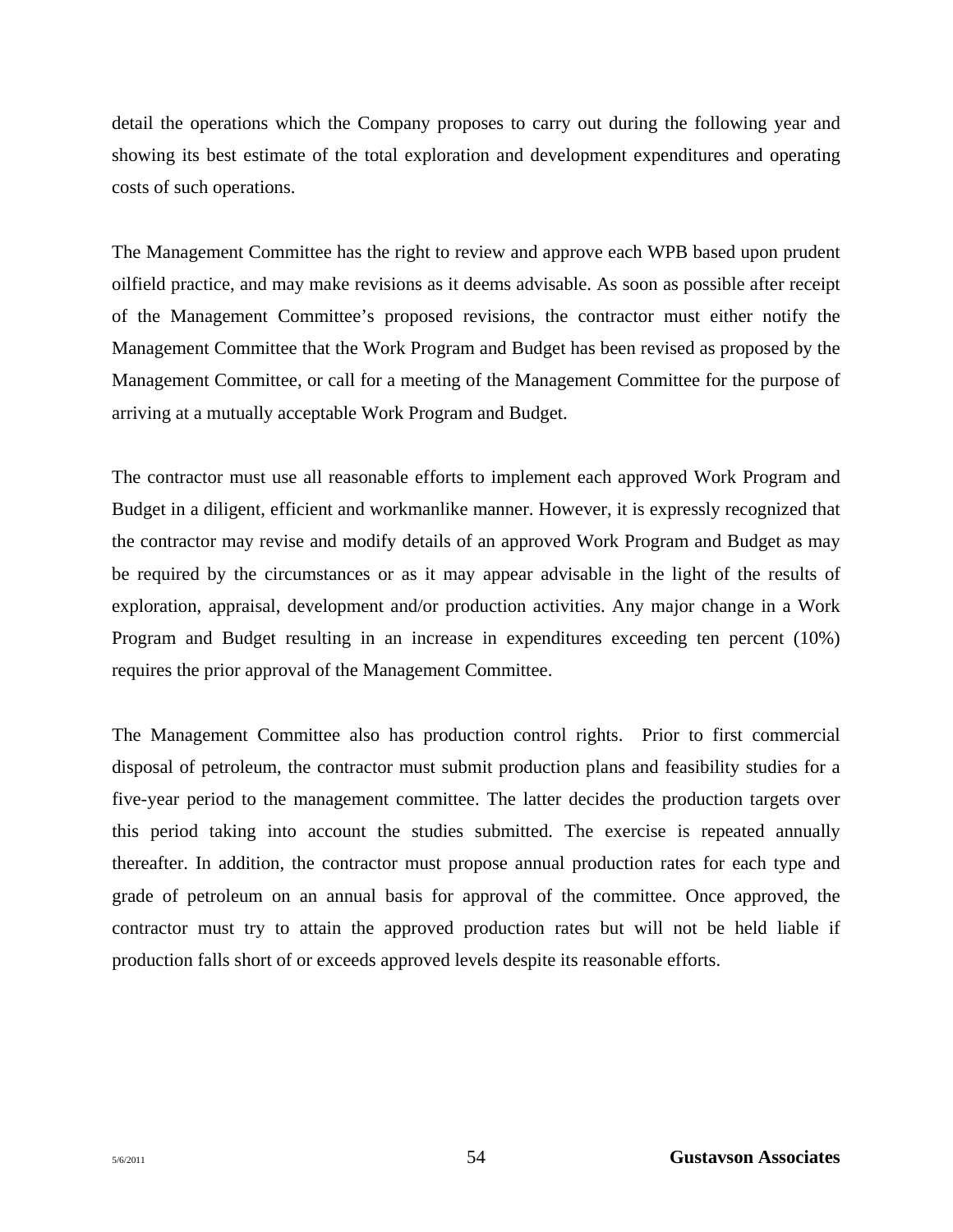# 5.3.4 Relinquishment

Relinquishments are mandatory at the end of each exploration phase with the amount negotiable (typically 25%). Relinquished areas must be of a sufficient size and convenient shape to allow for further exploration. The entire contract area must be relinquished if at the end of the exploration period if no commercial discovery has been made.

The contractor may relinquish the whole or any part of the contract area at any time, provided that it has fulfilled its expenditure obligations and paid bonuses and rents due. Partial relinquishments may be credited towards mandatory relinquishments.

## 5.3.5 Evaluation and Registration Requirements

The contractor must keep the government notified of all major developments concerning operations. There are no specific procedures set out concerning notification of a discovery and subsequent steps.

The 2006 model contract makes no provision for submission and approval of an appraisal program. The annual work program and budget would, however, contain the details of appraisal proposals and must receive unanimous approval from the management committee.

## 5.3.6 Recoverable Costs

The following costs may be recovered under the contract:

- ‐ all "fair and reasonable" costs and expenses directly or indirectly related to activities under the contract. Fair and reasonable costs are defined as those which represent competitive terms and conditions for comparable arm's length deals. This includes costs for the transportation of petroleum to the point of export;
- ‐ costs and expenditures incurred in employing subcontractors. These costs may include overhead expenses charged by the subcontractor;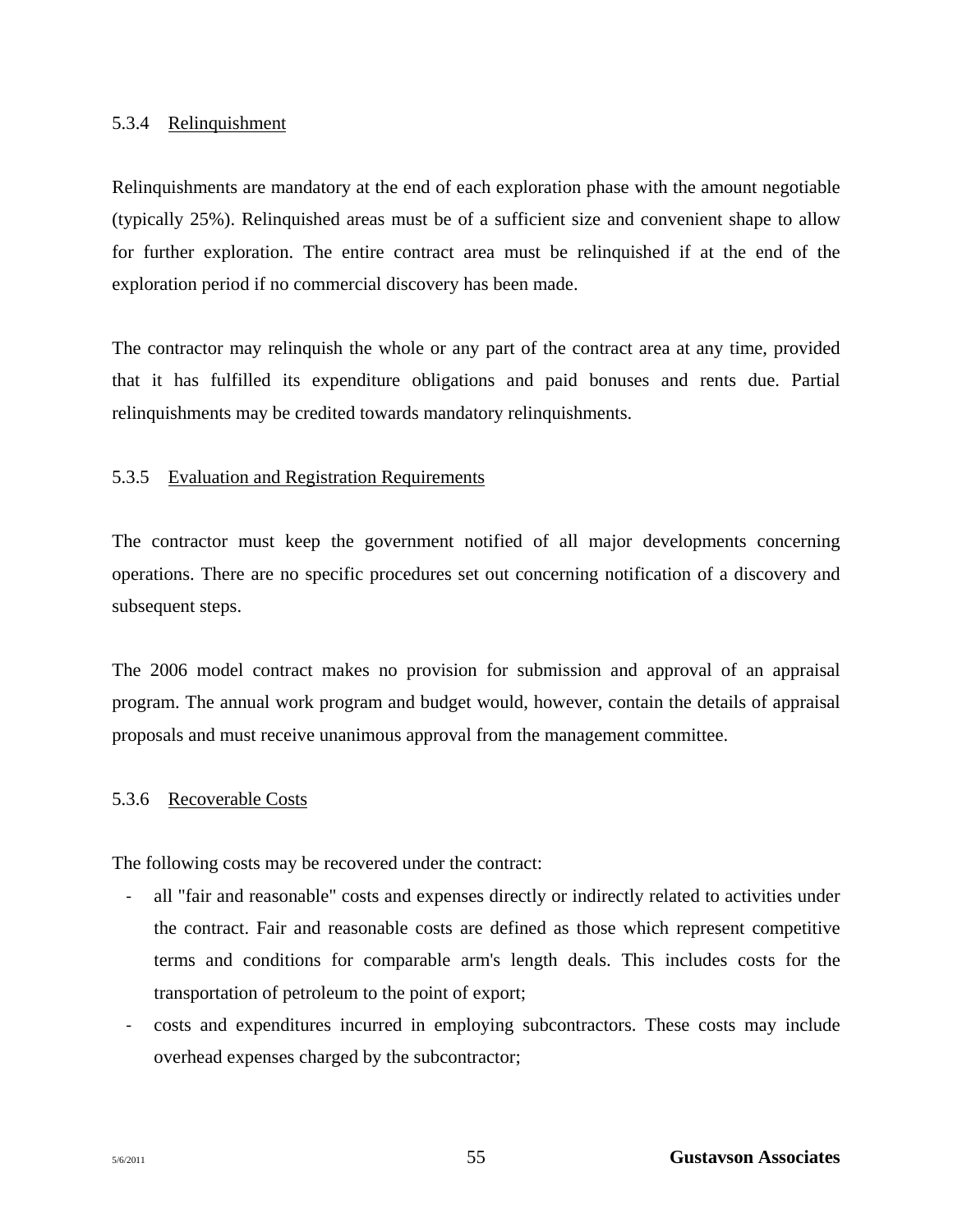- ‐ acquisition costs and rentals for material, equipment and supplies, and construction costs of facilities as long as costs are competitive with costs charged for similar materials and services in the domestic market of Oman, including customs duties, transportation, insurance and installation costs, but excluding any mark-up or commission which may be payable to the contractor;
- ‐ the monthly service fee of 100 Omani riyals; and
- estimated cost of abandonment.

The 2006 model contract does not contain an accounting annex, specifying recoverable costs in greater detail.

Prior to the Funding Commencement Date (as defined below), the contractor must include an abandonment plan in its work program and budgets in accordance with good oilfield practices and update the abandonment plan annually. After the Funding Commencement Date, the contractor must open (and maintain) an interest bearing account with an international bank of good standing which has been approved by the Management Committee. The contractor must fund such account on an annual, cost recoverable, pro rata basis within 30 days of the approval of each relevant work program and budget during the period from the Funding Commencement Date until the earlier of: (a) the date of the production of all petroleum reserves; or (b) the expiration of the contract. The contractor must only apply the proceeds from the abandonment fund in accordance with the final Management Committee approved abandonment plan which must be approved no later than 90 days prior to the earlier of (a) or (b) above.

Costs may be recovered from production net of petroleum used in operations, subject to a negotiable annual ceiling. Separate ceilings apply to crude oil, condensate, associated gas and non-associated gas. Contracts in the 1980s included ceilings of around 25% to 35%. Recent contracts are likely to have higher ceilings (on the order of 40%). Un-recovered costs may be carried forward to subsequent years until fully recovered.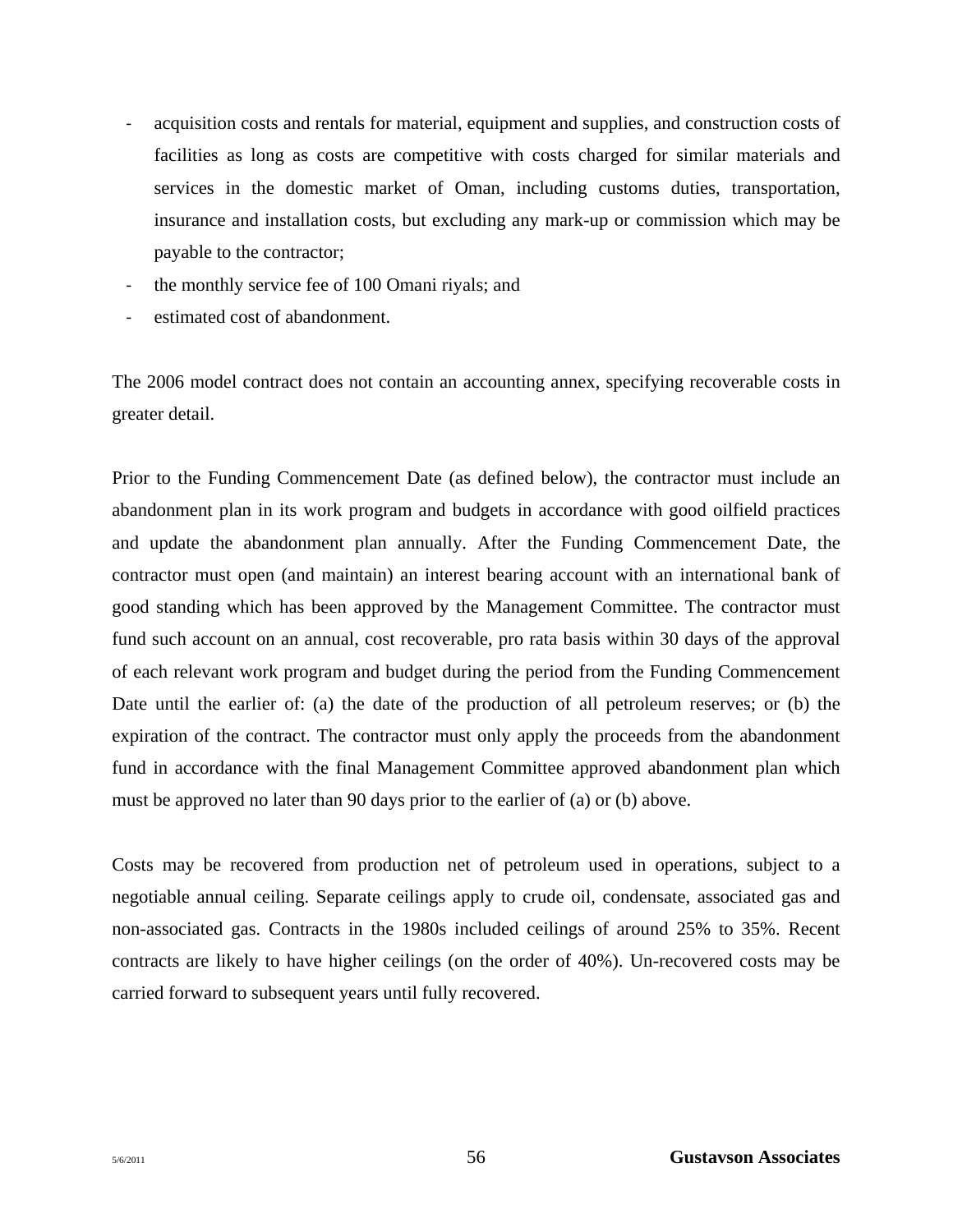## 5.3.7 Fiscal Structure

The Omani petroleum fiscal regime is based on production sharing and includes the following main elements:

- negotiable bonuses are payable at signature, contract extension and discovery;
- negotiable annual training fee;
- ‐ cost recovery from a negotiable percentage of gross production;
- ‐ profit sharing at negotiable rates linked to a sliding scale of production;
- ‐ the contractor's income tax liability is discharged by the government out of its share of profit petroleum;
- ‐ the contractor is exempt from all other taxes and levies including import duties; and
- ‐ the 2006 model contract includes the provision for direct financial state participation.

Petroleum remaining after cost recovery is shared between the contractor and the government at negotiable rates usually linked to an incremental sliding scale. Separate rates apply to crude oil, condensate, associated gas and non-associated gas. In the 2004 and 2006 model contracts, crude oil is shared based on a two-tier rate basis, condensate on a two-tier rate basis; and associated gas and non-associated gas on a fixed percentage basis.

Recently signed contract provide for a contractor share of crude oil of 20% up to 10,000 barrels of oil per day; 17.5% from 10,000 - 20,000 barrels of oil per day; and 16.5%, thereafter.

The contractor must also pay a negotiable annual rental in US dollars at a fixed rate until the year in which a commercial discovery is made. The amount of annual rental is negotiable; rentals have been in the region of US\$100,000 a year. Annual rentals are non-recoverable costs under the contract.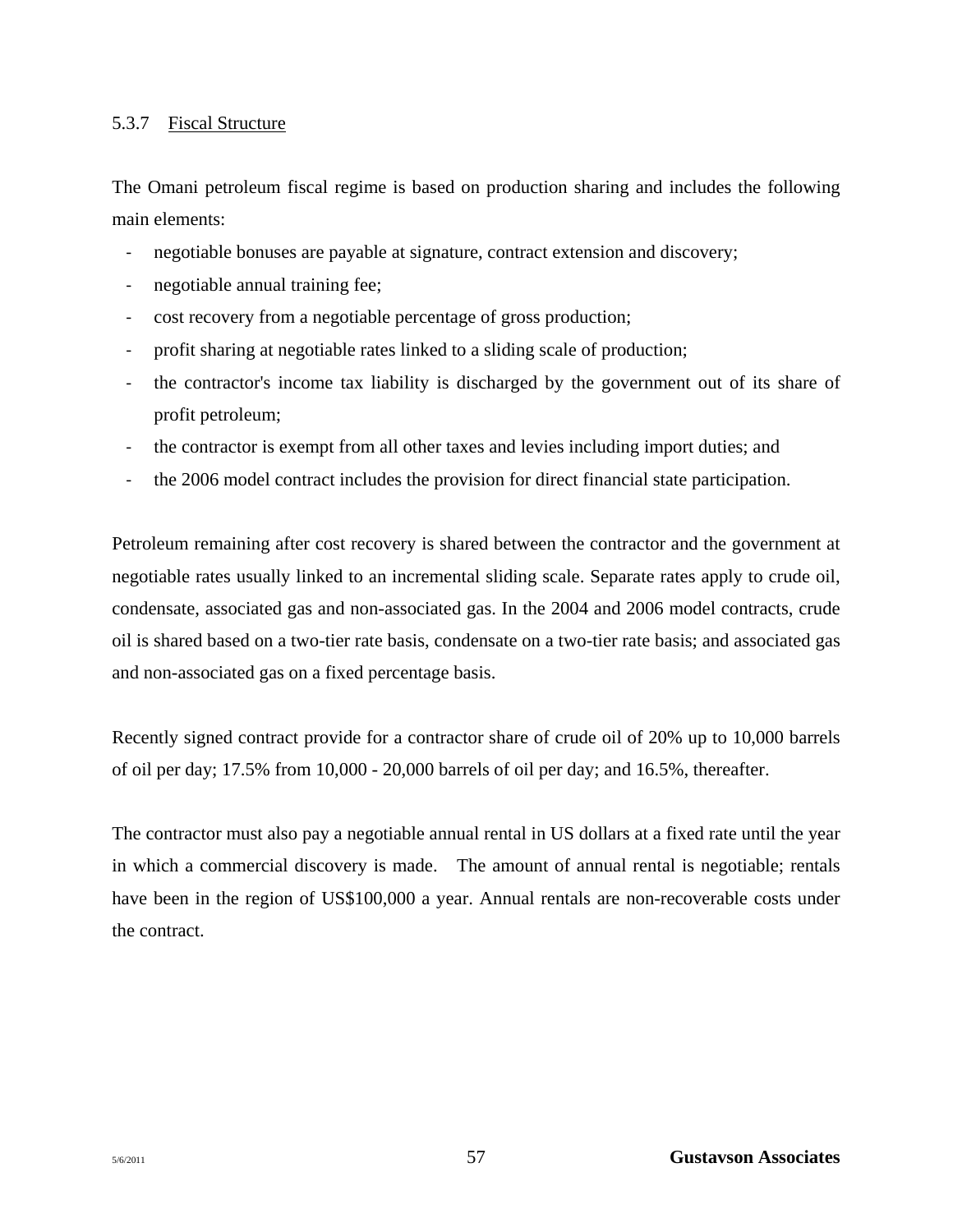#### 5.3.8 Measurement

Crude oil is valued at the market price for production sharing purposes. This is defined as the price generally obtained by the government from its long-term customers for crude oil/condensate.

#### 5.3.9 Taxes, Duties, Levies

Although the contractor is liable for income tax under *Decree No. 47 on Company Income Tax* of 1981 and *Decree No. 77 on Profit Tax* of 1989, as amended, the 2006 model contract provides that the government will discharge the contractor's income tax liability from its profit share. The fiscal regime does not include royalty. Although a royalty of 20% exists under tax legislation of 1976, the 2006 model contract explicitly provides that there is no royalty payable by the contractor to the government in respect of its operations under the contract.

Taxable income is subject to a special 55% tax rate for the petroleum industry. The general corporate tax rate is effectively 30%.

The contractor is exempt from all taxes (including tanker tax), royalties, levies, export duties and fees other than those specified in the contract (i.e. income tax, bonuses and rentals). However, for the period commencing on the effective date and ending three years after the date of commercial production the contractor is required to pay custom duties on all its imports and submit a quarterly claim to the Ministry of Oil and Gas for reimbursement. The contractor is liable for import duties. General customs duties are currently 5% to 100% with most items being 5%.

The contractor is exempt from any withholding tax levied on dividends. However, the contractor is liable to deduct and pay to the Secretariat General for Taxation withholding tax in respect of any payments as per the *Law of Income Tax on Companies* whenever applicable. The general dividend withholding tax rate is 10%.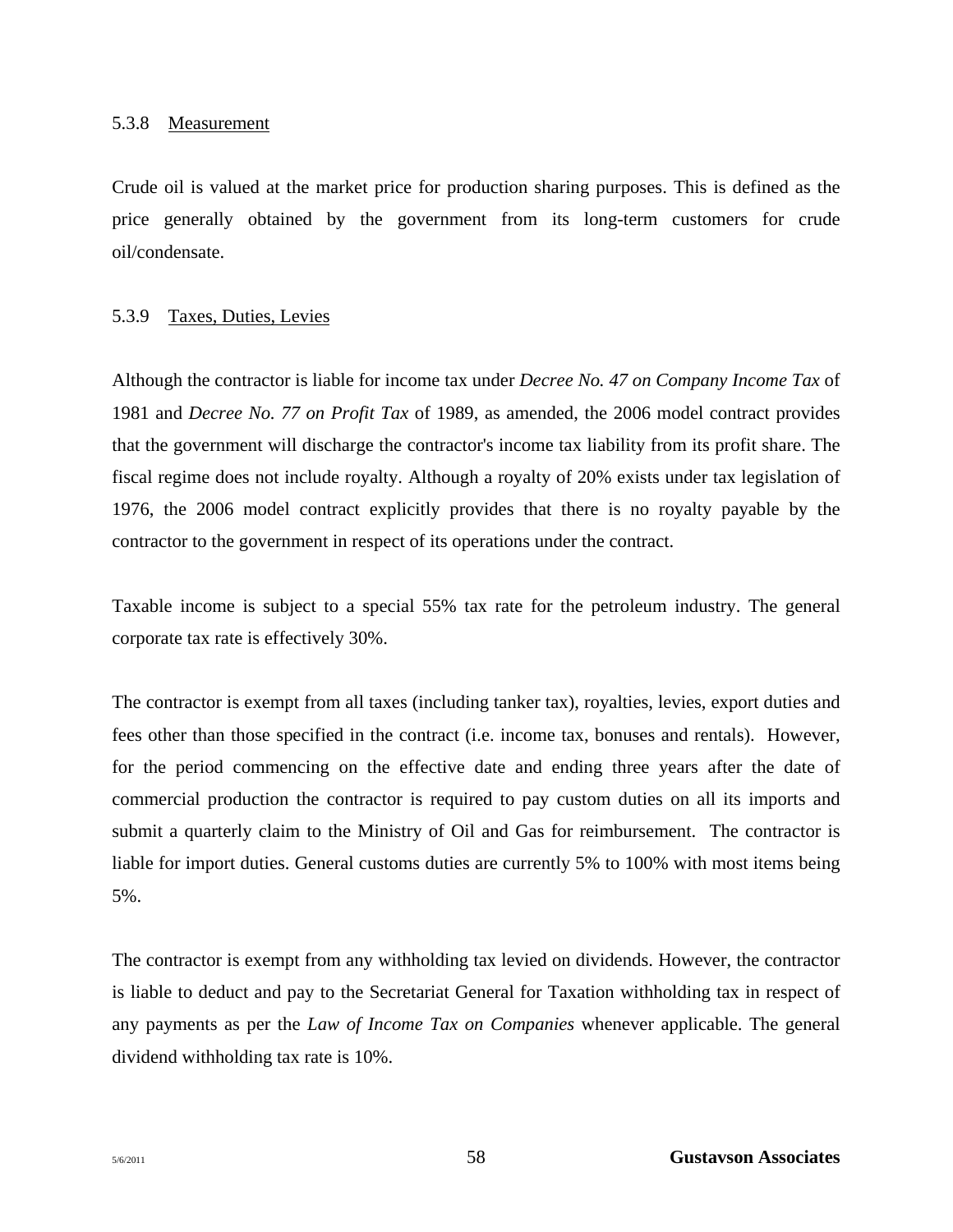#### 5.3.10 Domestic Supply

Subject to any restrictions imposed on exports to specified countries, the contractor may freely export and dispose of its share of petroleum. It is exempted from any tanker or other export taxes or related charges. If a license is required for the export of petroleum, the government will obtain such license on behalf of the contractor free of costs or any charges. Exports of gas are subject to the government's annual domestic requirement.

There is no obligation to supply crude oil to the domestic market. In the case of non-associated gas, the government may specify annual quantities to be delivered for domestic use. There is no provision in the 2006 model contract or in the petroleum legislation regarding requisition or emergency supply of petroleum.

#### 5.3.11 Associated/Non-Associated Gas

The contractor may use associated gas for pressure maintenance, gas lift and other oilfield operations. The government is entitled to take gas in excess of such requirements free of charge and utilize such gas at its own cost and sole risk provided this does not interfere with the contractor's operations. The contractor may elect to participate in the gathering, transmission, sale or disposal of excess gas within four months of receiving notice from the government that it wishes to take excess gas. The parties must discuss any proposals to deliver and sell associated gas. If the contractor elects to participate in the sale of associated gas the contractor may recover costs of processing facilities, gathering and transmission pipelines and related facilities subject to the cost recovery ceiling specified for associated gas.

Within a reasonable period after a discovery of non-associated gas, the contractor must determine whether it is commercial. A commercial discovery is defined as a 'discovery declared commercial' by the contractor after taking into account the government's annual domestic gas requirements. If the contractor considers the discovery to be commercial, it may dispose of its share of such gas subject to the government's annual domestic gas requirement and any agreement entered into for joint commercialization. If the contractor considers the discovery to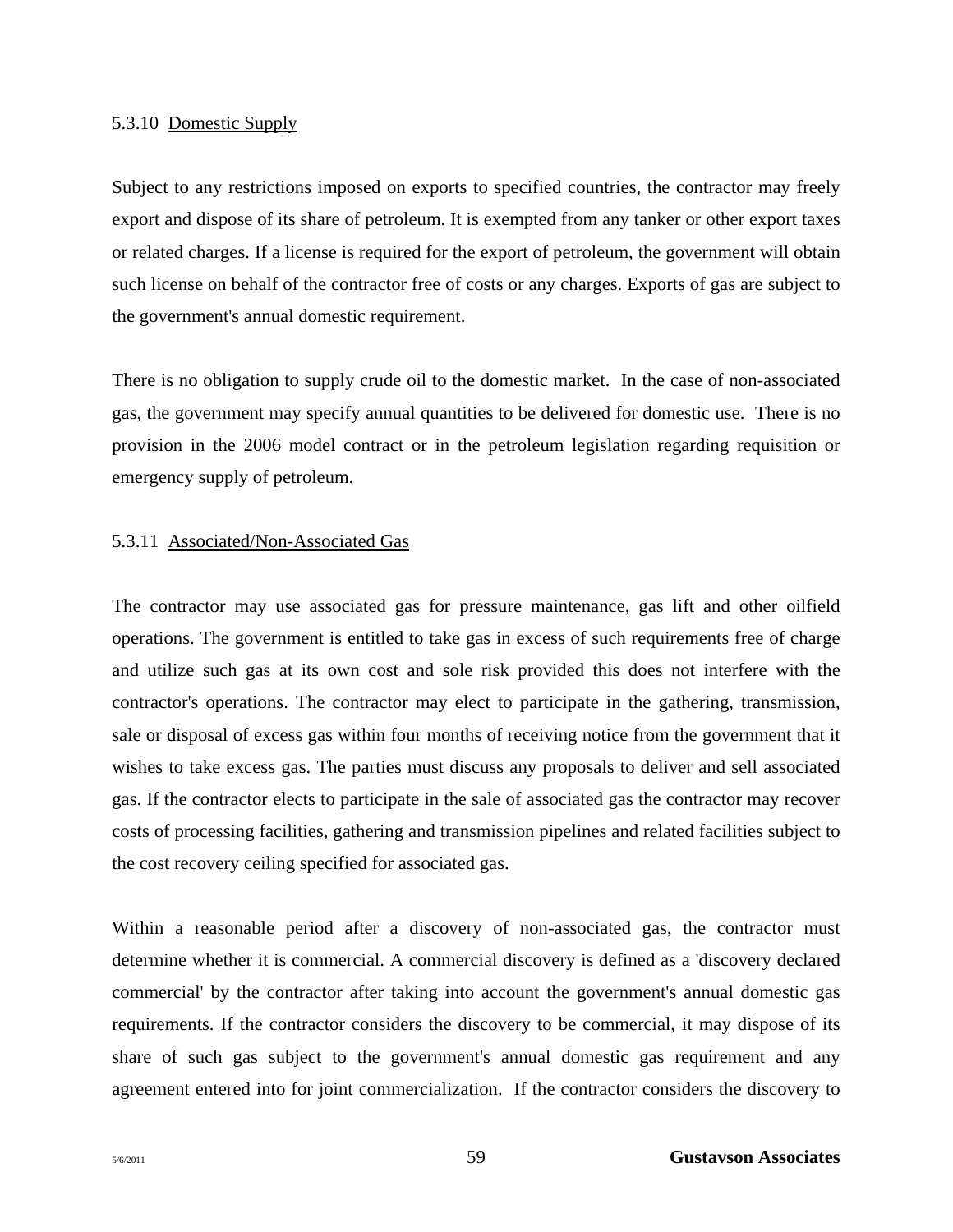be non-commercial, it loses all rights to the discovery and the government is free to develop it at its own cost and risk, provided, however, that it does not interfere with any other operations of the contractor.

Non-associated gas may not be used in operations as long as associated gas is available, even though it may require treatment and compressing to be used in operations.

#### 5.3.12 Safety and Environment

Environmental regulation falls under the responsibility of the Ministry of Regional Municipalities and Environment and Water Resources (MRMEW). Under the MRMEW, the Directorate of Environmental Planning and permits administers permitting procedures that apply to all projects undertaken in Oman.

The contractor's main environmental duties are specified in environmental legislation and permitting procedures. All operations must be preceded by submission of an Environmental Impact Assessment (EIA), leading to the issue of an Environmental Permit. Air emissions and operational discharges are subjects of specific regulation setting limits for all industrial sources. The contractor must also abide by the National Oil Spill Contingency Plan that was issued by the Ministry of Regional Municipalities and Environment in 1995.

The liability provisions of the 2006 model contract encompass liability for environmental damage. The contractor accepts liability for wrongful or negligent acts and omissions, including those of its subcontractors, which result in damage to the property or personnel of the government or third parties. The contractor must at all times indemnify the government against any resulting claims by third parties. Under the 2006 model contract*,* the contractor is specifically not liable for indirect or consequential damages.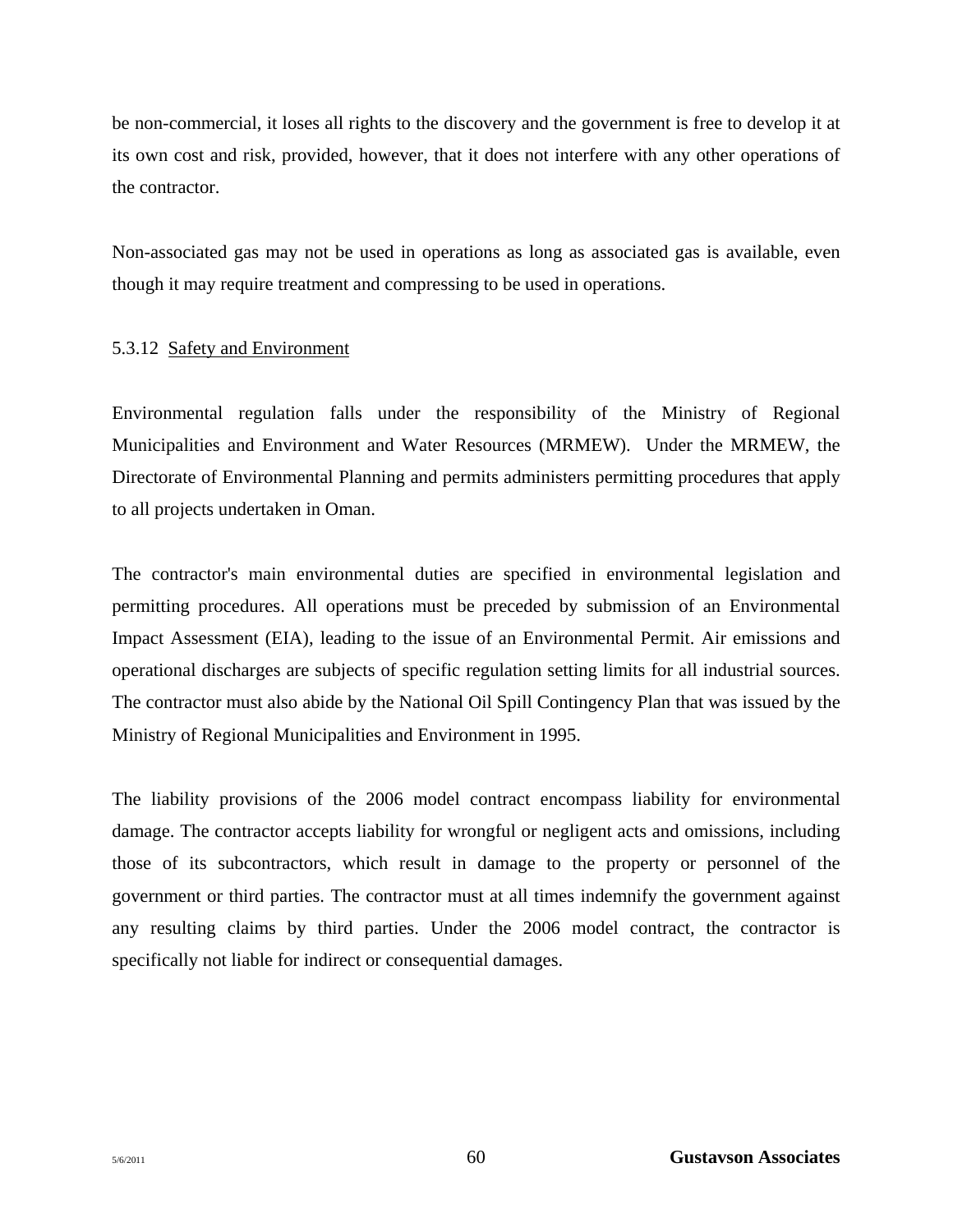#### 5.3.13 Accounting

The contractor must keep the Government currently advised of all major development regarding operations under the PSC. All data including but not limited to well logs, maps, magnetic tapes, description of cores and other geological and geophysical information obtained by the contractor and all geological, technical, financial and economic reports, studies and analyses prepared by the contractor are the property of the government. The contractor is required to deliver to the government, as they become available, two copies plus a digital format of all of the above except magnetic tapes which shall be delivered only if requested. All processed geophysical information shall be submitted on transparent dimensionally stable material such as "Mylar" or equivalent. Other processed data larger than legal size paper shall be submitted, one copy on Mylar and one black-line copy.

The contractor must maintain adequate financial accounting books, records and registers concerning its activities under the PSC in accordance with accounting practices generally accepted in the petroleum industry, and the government, and the government has the right to receive a copy, certified by a representative of the contractor that it conforms to the original, of any books, records and registers, the original copy of which is not kept within the Sultanate of Oman.

Duly authorized representatives and auditors of the government have the right at all reasonable times to have access to and to inspect, test and audit the works, equipment, operations and financial books, records and registers of the contractor relating to its activities for the two years immediately preceding under the PSC, including the transportation and marketing of Petroleum. The contractor must furnish to the duly authorized representatives and auditors of the government who effect the inspection, testing or audit, all necessary assistance and adequate facilities for the proper discharge of their duties.

Within forty-five (45) days after the end of each quarter, the contractor must prepare and deliver a quarterly progress report to the government which shall contain a narrative report of activities during such quarter under this Agreement and financial reports for such quarter, including a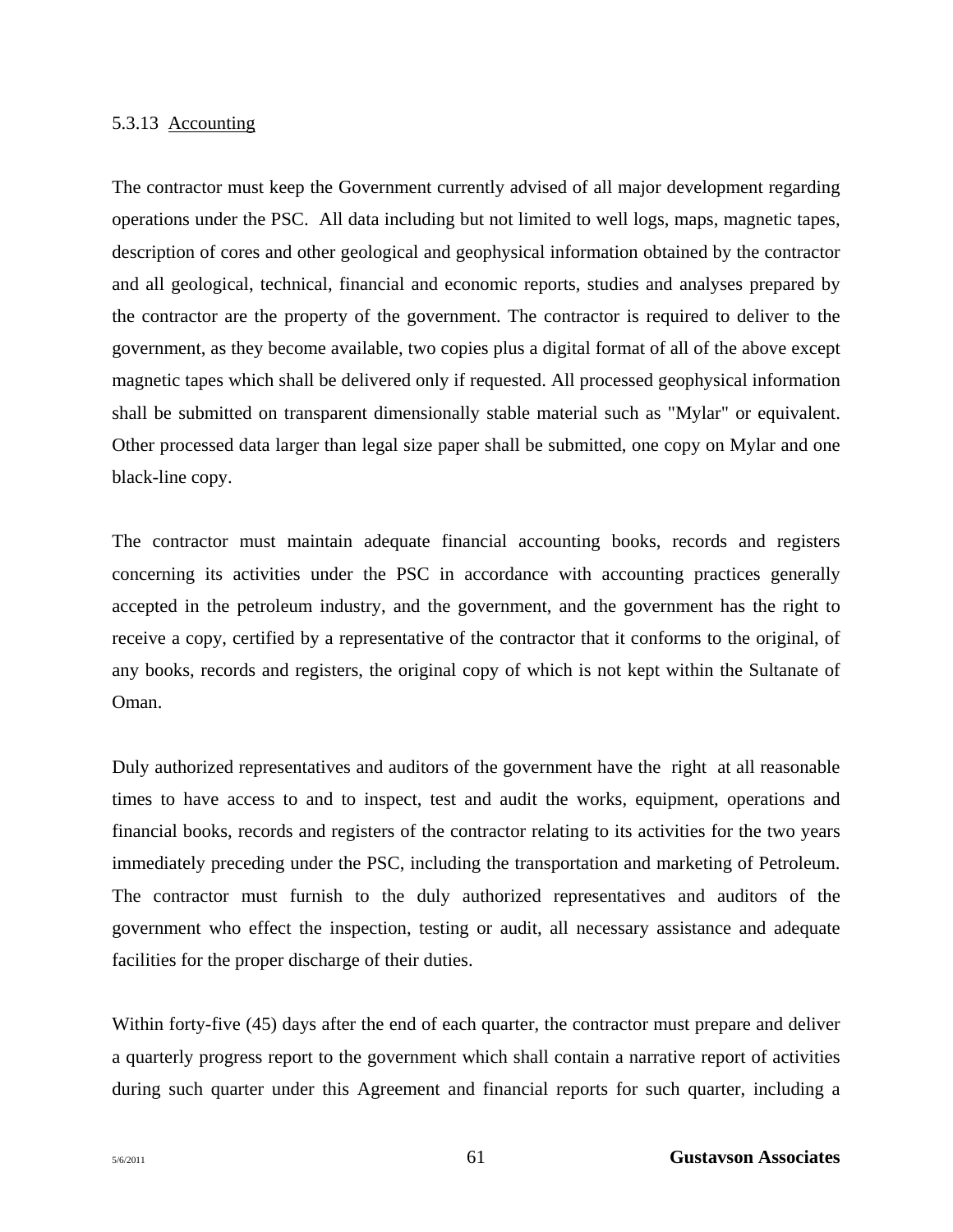statement of recoverable costs. Financial statements included in quarterly progress reports need not be audited.

Within four (4) months after the end of each calendar year, the contractor must prepare and deliver to the government an annual report and financial statements which shall consolidate the information contained in the quarterly progress reports furnished in respect of such calendar year. The financial statements included in the annual report must be prepared in accordance with the accounting principles generally accepted in the petroleum industry and must be audited and reported upon in conformity with such principles by an internationally recognized firm of professional accountants mutually agreed upon by the parties.

#### 5.3.14 Title and Equipment Control; Procurement

The contractor has the sole right and obligation to acquire the equipment and supplies required for its operations. In the acquisition of equipment and supplies the contractor must give preference to articles made or produced in the Sultanate of Oman, provided said articles as compared to similar articles of foreign origin, can be acquired on equally advantageous conditions with due regard to their quality, price and availability at that time and in the quantities required, and their suitability for the purposes for which they are intended.

Title to movable and fixed assets purchased, or constructed by the contractor in the Sultanate of Oman and title to movable assets imported into the Sultanate of Oman in connection with its operations are transferred automatically to the government at the end of the calendar year when its total cost has been recovered by the contractor, or in the event of the termination of the PSC, whichever first occurs. The contractor can, however, have the exclusive use free of charge of such machinery and equipment for its operations so long as it may require.

#### 5.3.15 Training and Technology Transfer

From the effective date of the contract, the contractor must pay the government a negotiated annual amount for training purposes. Training costs incurred are not a recoverable cost.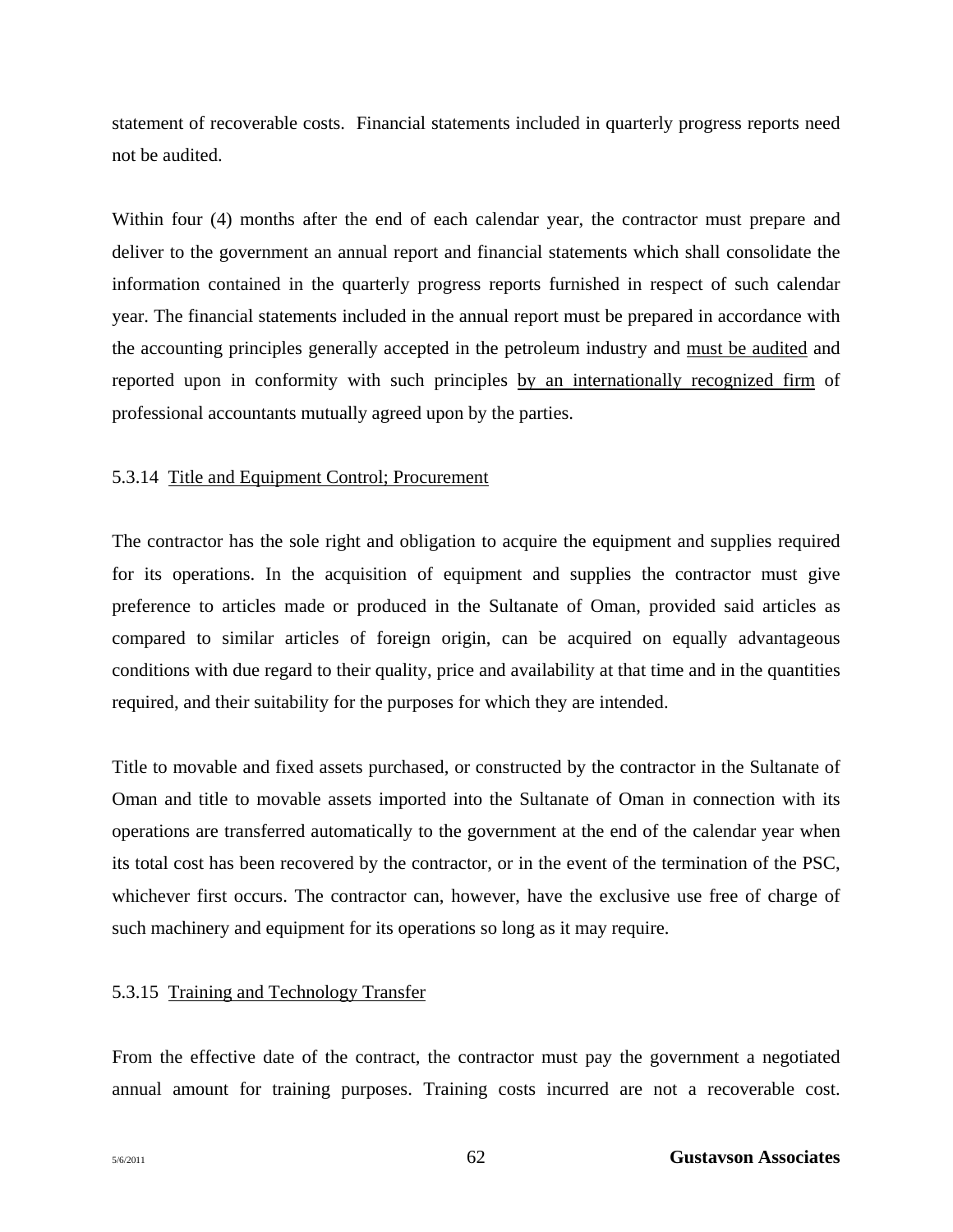Preference must be given to employing Omani nationals provided that they have, in the contractor's opinion, the necessary experience and qualifications.

 It appears that the government attaches considerable importance to indigenization issues. Within Petroleum Development Oman (PDO), the number of Omani nationals increased from 54% in 1988 to 77% in 1998 as part of an "Omanization Program" which was agreed in 1988 between PDO and the Ministry. Since August 2000, employers must pay 7% of a foreign worker's basic salary to a vocational training fund for Omanis, and 8% of an Omanis' basic salary to a social security fund.

#### 5.3.16 Assignment

The contractor may assign any part of its rights and interests under the contract. Any assignment to affiliated companies must be notified as soon as the assignment has been made. The prior written consent of the government must be obtained for an assignment to non-affiliated companies. The assignor will be relieved of its obligations only to the extent that they have been assumed by the assignee.

## 5.3.17 Termination

A contract may be revoked by the government if the contractor fails to comply with its obligations under the contract. In particular, the contract may be revoked on the following grounds: default in payment of any sum due to the government within 30 days after the contractor has been notified by the government that such payment has become due under the contract; intentional and material overstatement of recoverable costs; and a material breach whereby contractor fails to carry out its obligations. The severe termination penalty for intentional and material overstatement of costs is appropriate to incentivize truth-telling on the contractor's part. However, careful auditing may be required to identify the overstatement, and it might be challenging to prove that a material overstatement was intentional.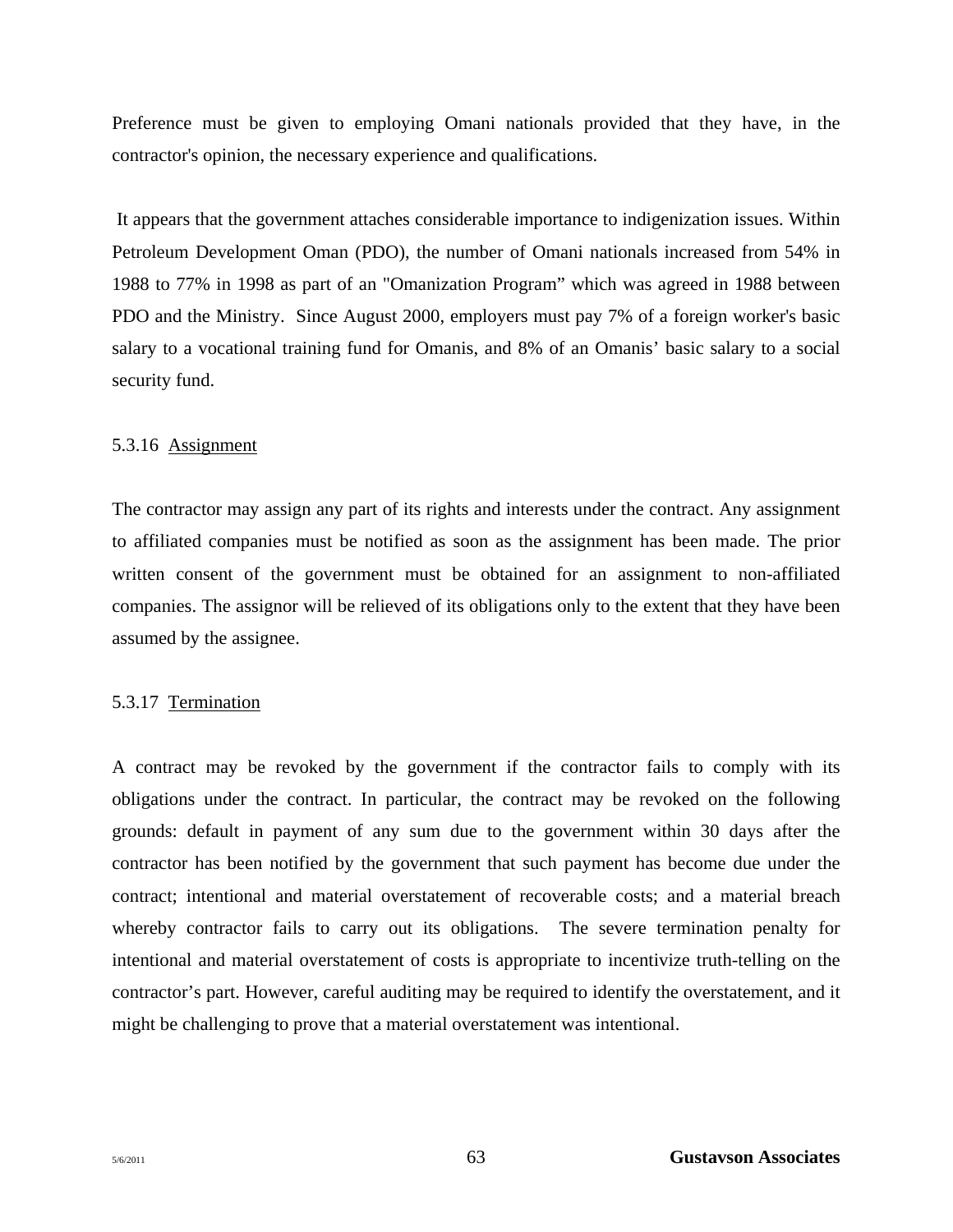The government must inform the contractor of the grounds for revocation and give it 30 days to remedy the breach or default. Any dispute relating to an alleged default or the remedying of a default may be referred to arbitration as provided for in the contract.

# 5.4 PAKISTAN<sup>17</sup>

Pakistan was examined because the system varies slightly from that of a traditional all inclusive production sharing contract. The multi-phase system includes both permits and licenses in the early stages, resulting in a Production Sharing Agreement later in the process. This system aids in the efficient administration of contracts, since all issues do not have to be determined in advance. Table 5 outlines the major contracts terms in Pakistan, with a special emphasis on monitoring and supervisory related items.

An effective element of the PSC and licensing system in Pakistan is their use of Work Units. A work unit is defined as "measuring the compliance with the minimum work obligation under an agreement. Work Units are defined in terms of kilometers of seismic or numbers of exploration wells drilled." While the system in Pakistan limits Work Units to 3D seismic, 2D seismic and wells drilled, a country can create units for a much larger array of activities. It has not been possible to find details of the Pakistani Work Units. An example of an extensive work unit system (from one of Argentina's model contracts) is shown in Table 6.

 $\overline{a}$  $17$  Research summarized from the most recent model contract and multiple sources including IHS Energy.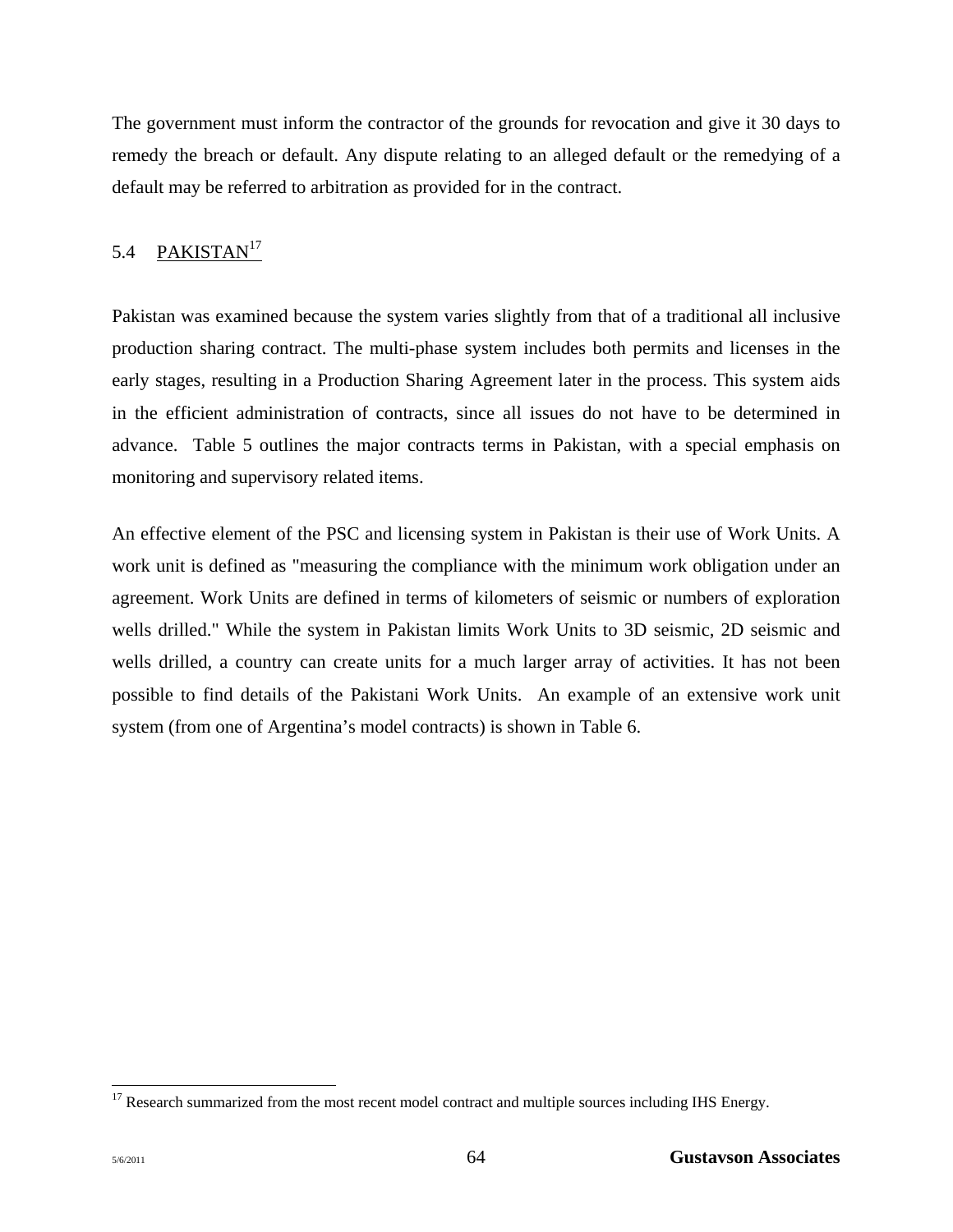# **Table 5 Major Terms of Pakistani PSCs**

| <b>Monitoring and Supervision</b><br><b>Procedures</b> | <b>Description of Current Activity</b>                                                                                                                                                                                                                                                                                                                                                                                                                                                                                                                                                                      |
|--------------------------------------------------------|-------------------------------------------------------------------------------------------------------------------------------------------------------------------------------------------------------------------------------------------------------------------------------------------------------------------------------------------------------------------------------------------------------------------------------------------------------------------------------------------------------------------------------------------------------------------------------------------------------------|
| Duration                                               | 1. Initial Exploration- 3-5 years.<br>2. Appraisal Phase-1-2 years.                                                                                                                                                                                                                                                                                                                                                                                                                                                                                                                                         |
|                                                        | 3. Development and Production Lease- 25 years.                                                                                                                                                                                                                                                                                                                                                                                                                                                                                                                                                              |
|                                                        | 4. Extension Phase to Exploration- 5 years.                                                                                                                                                                                                                                                                                                                                                                                                                                                                                                                                                                 |
|                                                        |                                                                                                                                                                                                                                                                                                                                                                                                                                                                                                                                                                                                             |
| <b>Exploration and Work Program</b>                    | 1. Instead of close monitoring of exploration activities, work obligations are<br>measured in units. If a company completes the unit they will have satisfied their<br>obligation. (km of seismic, and wells).<br>2. Management committee makes the majority of decisions and is composed of 2<br>Pakistan connected individuals, and 3 officials from the investing company.<br>3. Work programs and budgets are approved by the Management Committee                                                                                                                                                      |
|                                                        | annually.<br>4. The Management Committee has control over the production levels and<br>general operational planning. The Government has no control over production<br>levels.<br>5. Despite the broad authority of the Management Committee the Directorate                                                                                                                                                                                                                                                                                                                                                 |
|                                                        | General of Petroleum Concession (DGPC) has broad authority to inspect,<br>monitor, and supervise work programs, drilling issues, abandonment and<br>reclamation.                                                                                                                                                                                                                                                                                                                                                                                                                                            |
|                                                        | 6. Submission of a work plan to the government must be diligently reviewed,<br>and covers the following issues; health, safety, construction, operations,<br>environment, storage and transportation.                                                                                                                                                                                                                                                                                                                                                                                                       |
| Relinquishment                                         | 1. 20% after initial exploration term.                                                                                                                                                                                                                                                                                                                                                                                                                                                                                                                                                                      |
|                                                        | 2. 30% after initial extension period.                                                                                                                                                                                                                                                                                                                                                                                                                                                                                                                                                                      |
|                                                        | 3. 30% after second extension period.                                                                                                                                                                                                                                                                                                                                                                                                                                                                                                                                                                       |
|                                                        | 4. Shape of the relinquishment is determined by consultation with the DGPC by                                                                                                                                                                                                                                                                                                                                                                                                                                                                                                                               |
|                                                        | the operator.                                                                                                                                                                                                                                                                                                                                                                                                                                                                                                                                                                                               |
| <b>Evaluation and Registration</b>                     | 1. Contract negotiated by the DGPC, and contract with Government Holdings,                                                                                                                                                                                                                                                                                                                                                                                                                                                                                                                                  |
| Requirements                                           | Ltd.<br>2. Companies may apply for open blocks at any time, or submit an application in                                                                                                                                                                                                                                                                                                                                                                                                                                                                                                                     |
|                                                        | response to a call for bids. However, for unsolicited bids the government                                                                                                                                                                                                                                                                                                                                                                                                                                                                                                                                   |
|                                                        | requests competing bids and then grants the block to the highest bidder.                                                                                                                                                                                                                                                                                                                                                                                                                                                                                                                                    |
|                                                        | 3. Registration of a "branch" office is required for all companies investing in                                                                                                                                                                                                                                                                                                                                                                                                                                                                                                                             |
|                                                        | Pakistan.                                                                                                                                                                                                                                                                                                                                                                                                                                                                                                                                                                                                   |
|                                                        | 4. A bank guarantee or bond is required for the minimum work commitment                                                                                                                                                                                                                                                                                                                                                                                                                                                                                                                                     |
|                                                        | negotiated in the contract.                                                                                                                                                                                                                                                                                                                                                                                                                                                                                                                                                                                 |
| Recoverable Costs                                      | 1.100% of costs recoverable up to 85% of the gross revenue.                                                                                                                                                                                                                                                                                                                                                                                                                                                                                                                                                 |
|                                                        | 2. Costs must be approved in the work plan by the management committee, but<br>generally everything is approved unless expressly excluded in the PSA.                                                                                                                                                                                                                                                                                                                                                                                                                                                       |
| <b>Fiscal Structure</b>                                | 1. Combination of concession agreements and production sharing agreements.<br>2. Typical government participation is a 5% carried interest before a commercial<br>discovery is made and 15-25% after pay out.<br>3. Reconnaissance Permit (Non Exclusive), Petroleum Exploration License<br>(Exclusive and Typically Accompanies by Production Sharing Agreement).<br>4. Production bonus ranging from approximately US \$1-7 million.<br>5. Rental payments at approximately \$10 per sq. km.<br>6. Royalty that is deductible, simply a mechanism to ensure early project cash<br>flow to the government. |
|                                                        | 7. Tiered Production Sharing - 0-100 MMBOE- 80% in favor of contractor.<br>>1200 MMBOE-80% in favor of Pakistan, and mid-range levels are staggered<br>every 100 to 400 MMBOE.                                                                                                                                                                                                                                                                                                                                                                                                                              |
| Measurement                                            | 1. Handled by the Oil and Gas Regulatory Authority along with transportation                                                                                                                                                                                                                                                                                                                                                                                                                                                                                                                                |
|                                                        | issues.                                                                                                                                                                                                                                                                                                                                                                                                                                                                                                                                                                                                     |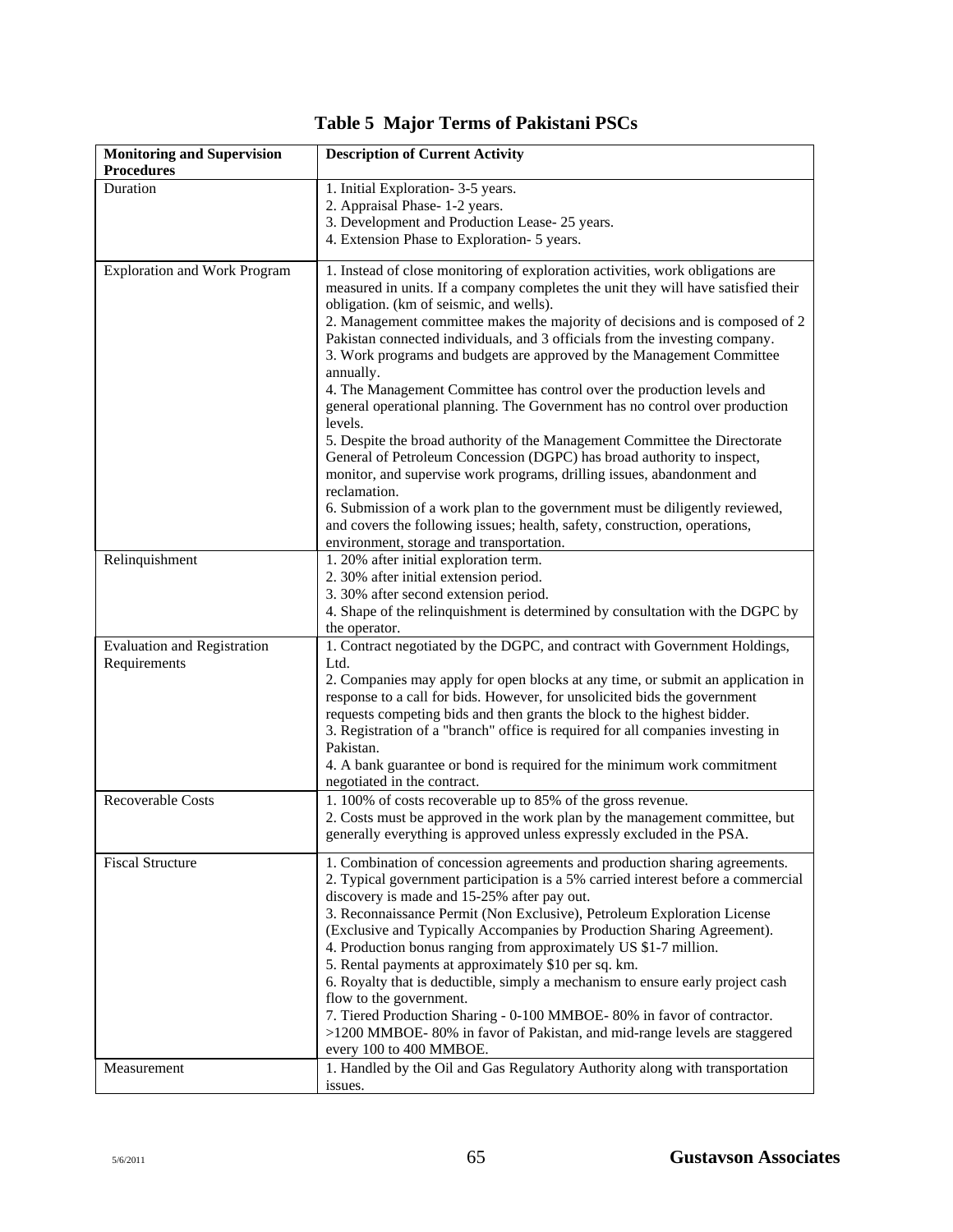| Taxes, Duties, Levies         | 1. Income Tax (35-55%)<br>2. Dividend Withholdings Tax (15%)<br>3. Windfall levy for products sold above market price.                                                                                                                                                                                                                                                                                                                                   |
|-------------------------------|----------------------------------------------------------------------------------------------------------------------------------------------------------------------------------------------------------------------------------------------------------------------------------------------------------------------------------------------------------------------------------------------------------------------------------------------------------|
| <b>Domestic Supply</b>        | 1. See Associated Gas.<br>2. For oil three months' notice, price determined by arms -length or regulated<br>price, and capped at 40% of the production.                                                                                                                                                                                                                                                                                                  |
| <b>Associated Gas</b>         | 1. Must be re-injected.<br>2. Pakistan may require associated gas be delivered to local market under two<br>pricing schemes a) arms-length value b) regulated value in certain markets.                                                                                                                                                                                                                                                                  |
| Safety and Environment        | 1. The Federal Environmental Protection Agency together with provincial<br>agencies in charge of environmental matters as they pertain to the petroleum<br>industry.<br>2. Ministry of Labor and Manpower controls safety issues in the petroleum<br>industry.<br>3. Project in sensitive areas may be subject to an Environmental Impact<br>Statement, and Initial Environmental Examination as well as local<br>environmental permitting requirements. |
| Accounting                    | Controlled by the Management Committee.                                                                                                                                                                                                                                                                                                                                                                                                                  |
| Title and Equipment Control   | 1. Pakistan can take title to permanent facilities and related equipment at the end<br>of their use.                                                                                                                                                                                                                                                                                                                                                     |
| Purchasing and Procurement    | 1. Preference must be given to Pakistani goods. Annual report required to review<br>the success of Pakistani good utilization.                                                                                                                                                                                                                                                                                                                           |
| Training, Technology Transfer | 1. Employment plans must be approved by the Management Committee.<br>2. Very small training fee levied each year for minimum training requirements.<br>3. The DGPC has the power to require a certain amount of Pakistani<br>employment on any project. The ultimate number is determined in a consultation<br>process with the Operator.                                                                                                                |
| Assignment                    | 1. Requires written consent on the part of the government.<br>2. Requires a report on technical capability of assignee, statement of effect on<br>operations, a commitment that assignee assume all rights, privileges and<br>obligations, and proof of incorporation in a country not hostile to Pakistan.                                                                                                                                              |
| Termination                   | 1. Pakistan may revoke contracts for companies in the following situations.<br>Failure to make payments, failure to pay arbitration awards, providing false<br>information, extraction of unauthorized minerals, breach, and several financial<br>issues.<br>2. Contractor may surrender on 90 days-notice.                                                                                                                                              |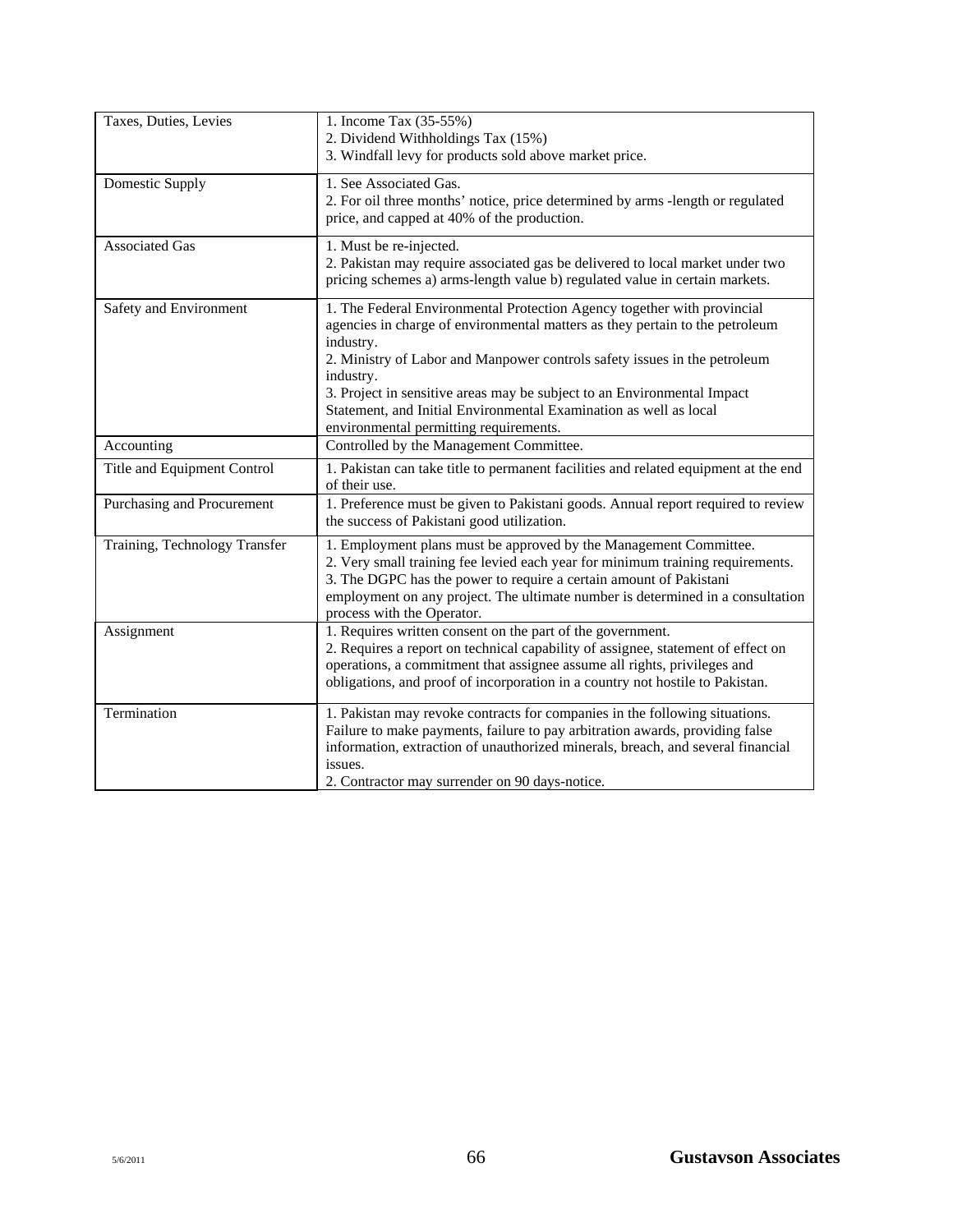| <b>Exploration Operations</b> | <b>Onshore</b> | <b>Offshore</b> |
|-------------------------------|----------------|-----------------|
| km seismic reprocessed        | $0.05$ WU      | 0.03 WU         |
| km magnetic survey            | $0.006$ WU     | $0.006$ WU      |
| km gravimetry                 | $0.05$ WU      | $0.05$ WU       |
| km 2D seismic shot            | 1 WU           | 0.16 WU         |
| $km2$ 3D seismic shot         | 4 WU           | 3 WU            |
| wells to:                     |                |                 |
| $1,000$ metres                | 210 WU         | 600 WU          |
| $2,000$ metres                | 300 WU         | 1,000 WU        |
| 3,000 metres                  | 620 WU         | 2,100 WU        |
| 4,000 metres                  | 1,110 WU       | 4,000 WU        |
| 5,000 metres                  | 1,700 WU       | 6,100 WU        |
| $6,000$ metres                | 2,800 WU       | 8,300 WU        |

**Table 6 Work Units from an Argentinean Model PSC** 

\*Source: IHS Energy.

\* A typical exploration contract requires the completion of at least 2000 WU's.

Work units provide a certain degree of flexibility in a contractor's exploration program. This flexibility is attractive for the contractors, and is likely to increase the success of overall exploration activity.

# 5.5 NORWAY<sup>18</sup>

The Norwegian system of Licensing is by far the most efficient and effective system in the international petroleum business. Its emphasis on qualified producers and decreased intervention on the part of the government would be a good model for promoting investment in Bangladesh. While the general operational control has been removed, the Norwegian system still keeps issues such as conservation of resources, the environment, health and safety in check by its sophisticated regulatory framework. Terms are summarized in Table 7.

 $\overline{\phantom{a}}$ 

 $^{18}$  Research summarized from recent contracts and multiple sources including IHS Energy.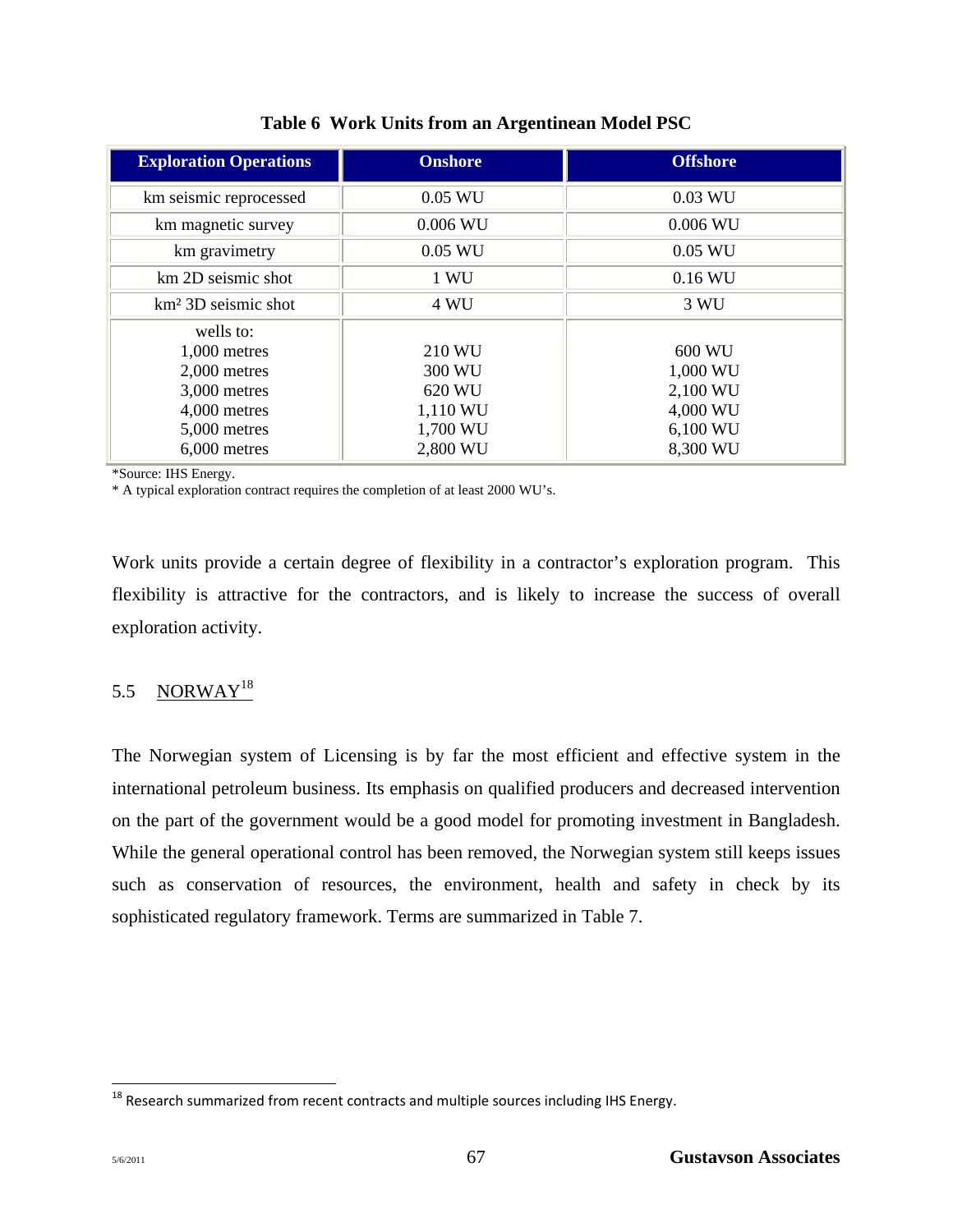| <b>Monitoring and</b>                          | <b>Description of Current Activity</b>                                                                                                                                                                                                                                                                                                           |
|------------------------------------------------|--------------------------------------------------------------------------------------------------------------------------------------------------------------------------------------------------------------------------------------------------------------------------------------------------------------------------------------------------|
| <b>Supervision</b>                             |                                                                                                                                                                                                                                                                                                                                                  |
| <b>Procedures</b>                              |                                                                                                                                                                                                                                                                                                                                                  |
| Duration                                       | 1. Exploration License- 3 years                                                                                                                                                                                                                                                                                                                  |
|                                                | 2. Production License- 10 years                                                                                                                                                                                                                                                                                                                  |
|                                                | 3. Extension of Production License- 30-50 years                                                                                                                                                                                                                                                                                                  |
| <b>Exploration and Work</b><br>Program         | 1. Controlled by the issuance of licenses, and then a joint operating agreement establishes<br>the relationship between the various parties involved.<br>2. The Joint Operating Agreement management committee is completely separate from the                                                                                                   |
|                                                | government, despite government right to involvement by establishing a share of the project.<br>3. On June 1 each year a brief overview of economics and yearly targets must be submitted<br>for review by the management committee.                                                                                                              |
|                                                | 4. Norway sets budget years where the budget and work plan must be approved by<br>December of that year, the work plan is good for a period of three years.                                                                                                                                                                                      |
|                                                | 5. The Ministry of Petroleum and Energy (MPE) has the power to demand increased<br>production, or other methods which may maximize the recovery of reserves in an efficient<br>manner.                                                                                                                                                           |
|                                                | 6. A Development plan is required and must be approved by the MPE. However, requests<br>for changes are limited to resource recovery and social considerations.<br>7. Typical exploration work programs include reprocessing 2D seismic, 3D seismic                                                                                              |
|                                                | acquisition and the drilling of one well.<br>8. Content of Plan for Development and Operation-Economics, Resource Analysis,<br>Technical and Safety, Commercial, Environmental, Location of Installments,                                                                                                                                        |
|                                                | Transportation Plan, and Remediation Plan.                                                                                                                                                                                                                                                                                                       |
| Relinquishment                                 | 1.50% after an initial license period, with a minimum retained area of 100 sq. km.<br>2. Norwegian Petroleum Directorate approves the size and shape of the areas, and decides<br>if waiving the requirement is prudent.                                                                                                                         |
| Evaluation and<br>Registration<br>Requirements | 1. All but specifically excluded activities are managed via the Norwegian Petroleum<br>Directorate and The Ministry of Petroleum and Energy.<br>2. Bidding includes both bid rounds and open areas. Norway solicits nomination of blocks<br>on a regular basis.                                                                                  |
|                                                | 3. Until recently, the only method of combined bidding was result of the Norwegians<br>electing several parties to take the block on a joint basis; however industry pressure has<br>resulted in Norway's accepting joint bidding arrangements.<br>4. Establishment of a local joint stock company is a required prerequisite to being granted a |
|                                                | license.<br>5. Bonding is not required.<br>6. Operators can be pre-qualified before the bidding process begins so that bids are not                                                                                                                                                                                                              |
|                                                | submitted that clearly fall outside Norwegian operator minimum standards.<br>7. Despite requirements that a work program, an exploration program and a budget must be<br>submitted, Norway expressly removes itself from the determination of commerciality.                                                                                     |
| Recoverable Costs                              | Cost recovery principles are not present in the Norwegian system.                                                                                                                                                                                                                                                                                |
| <b>Fiscal Structure</b>                        | 1.50% initial government participation standard (not carried), increasing with the level of<br>production. However government participation is determined by the quality of the acreage.                                                                                                                                                         |
|                                                | (Range of 3-70%)<br>2. Broken into several different types of licensing rounds, namely exploration, seismic and<br>production. This compartmentalization allows companies to exit the project if the<br>economics are not attractive.                                                                                                            |
|                                                | 3. Depending on the age of the project, yearly rental of 30k NOK to 130k NOK is<br>mandatory.                                                                                                                                                                                                                                                    |
|                                                | 4. Taxes- income tax 28%, dividend withholding 25%, other profits tax and special<br>petroleum taxes which are a bundle of smaller taxes.                                                                                                                                                                                                        |

# **Table 7 Key Norwegian PSC Terms**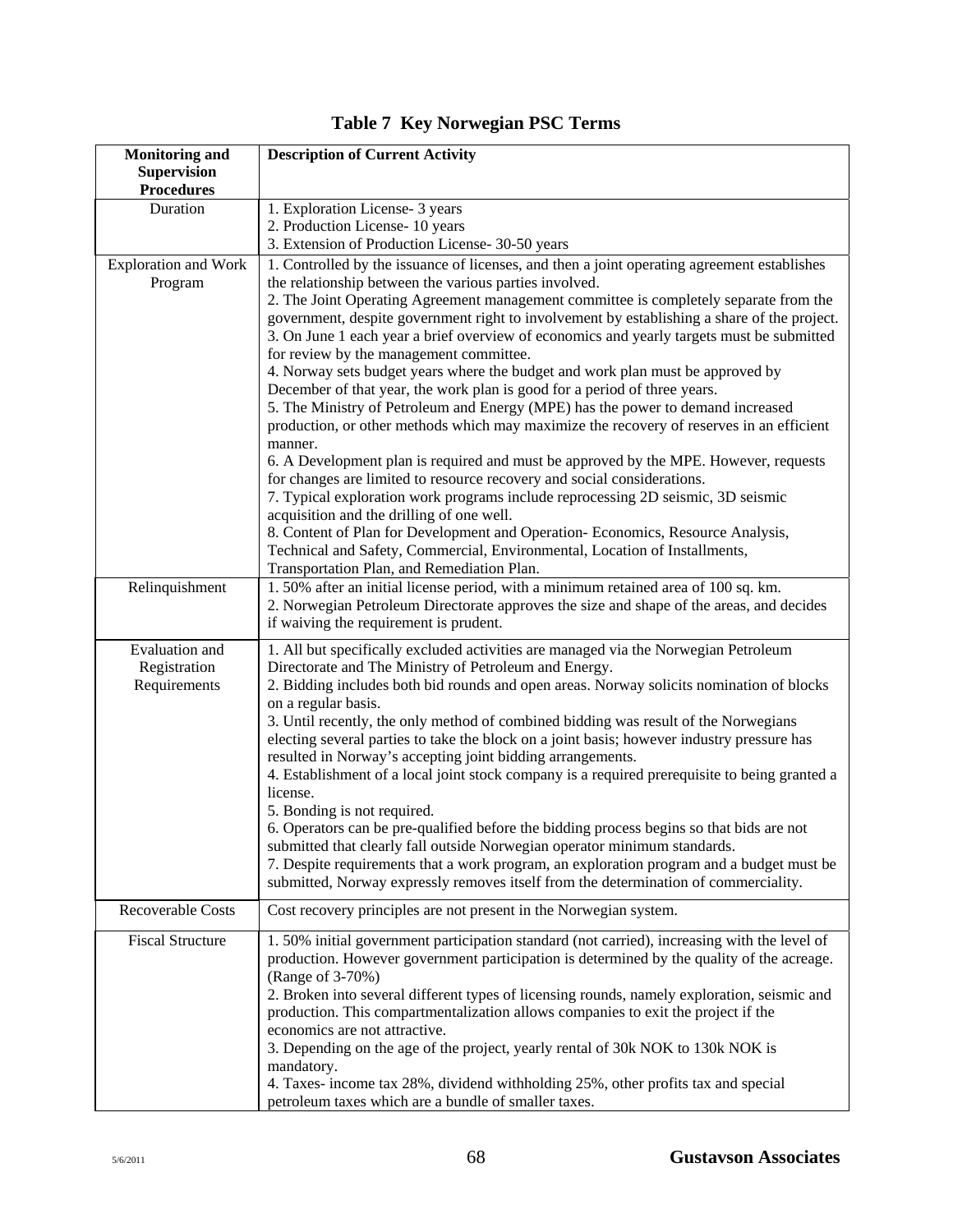| Measurement                                      | Standard international measurement systems are used.                                                                                                                                                                                                                                                                                                                                                                                                |
|--------------------------------------------------|-----------------------------------------------------------------------------------------------------------------------------------------------------------------------------------------------------------------------------------------------------------------------------------------------------------------------------------------------------------------------------------------------------------------------------------------------------|
| Taxes, Duties, Levies                            | See Fiscal Structure.                                                                                                                                                                                                                                                                                                                                                                                                                               |
| Domestic Supply                                  | The government may demand that licensee delivers petroleum from its production to satisfy<br>national demand, and provide transportation to the Norwegian mainland. In such a case the<br>government decides to whom the petroleum is to be delivered. The licensee must be paid a<br>price determined in the same way as the price that forms the basis for the calculation of the<br>royalty payment, plus transportation costs.                  |
| <b>Associated Gas</b>                            | 1. May be used in petroleum operation as needed.<br>2. Flaring if strictly regulated, and CO2 emissions are taxed.                                                                                                                                                                                                                                                                                                                                  |
| Safety and<br>Environment                        | 1. Monitoring of safety and emergency response is performed by a separate directorate.<br>2. Safety and environmental issues are required items to accompany the bid.                                                                                                                                                                                                                                                                               |
| Accounting                                       | Conducted according to joint operating agreement.                                                                                                                                                                                                                                                                                                                                                                                                   |
| Title and Equipment<br>Control                   | 1. Title of oil, gas and condensate is transferred from the working interest owner at the<br>wellhead.<br>2. Fixed facilities may stay in the hands of the government, but all movable property<br>remains in the hands of the international oil company.                                                                                                                                                                                           |
| Purchasing and<br>Procurement                    | Unregulated.                                                                                                                                                                                                                                                                                                                                                                                                                                        |
| Training, Technology<br>Transfer                 | 1. The Ministry of Petroleum and Energy (MPE) has the right to require that the licensee<br>provide training to the National Petroleum Directorate and other Norwegian authorities.<br>2. The licensee must also ensure that all personnel working with the project are properly<br>trained and have the necessary qualifications.                                                                                                                  |
| Assignment                                       | 1. Consent from MPE either in the case of license transfer, or transfer of shares in company<br>holding the license.<br>2. The MPE reviews the transfer, but no special document requirement is present on the<br>part of the operator.                                                                                                                                                                                                             |
| Termination                                      | 1. Licenses can be terminated by MPE in the case of persistent breach, bankruptcy on the<br>part of the license holder, and weakening of the security or bond in place.<br>2. Surrender by the operator can occur on 3 months -notice, but may require the fulfillment<br>of any outstanding license obligations.                                                                                                                                   |
| Misc. Monitoring and<br><b>Supervision Items</b> | 1. In some circumstances the maintenance of permits is required, and they are issued and<br>monitored by the State Pollution Control Authority.<br>2. On abandonment the MPE reviews documents submitted regarding technical, safety and<br>environmental concerns of winding down. The government then can decide to take over the<br>facilities permanently, temporarily or alternatively request a disposal solution from the<br>license holder. |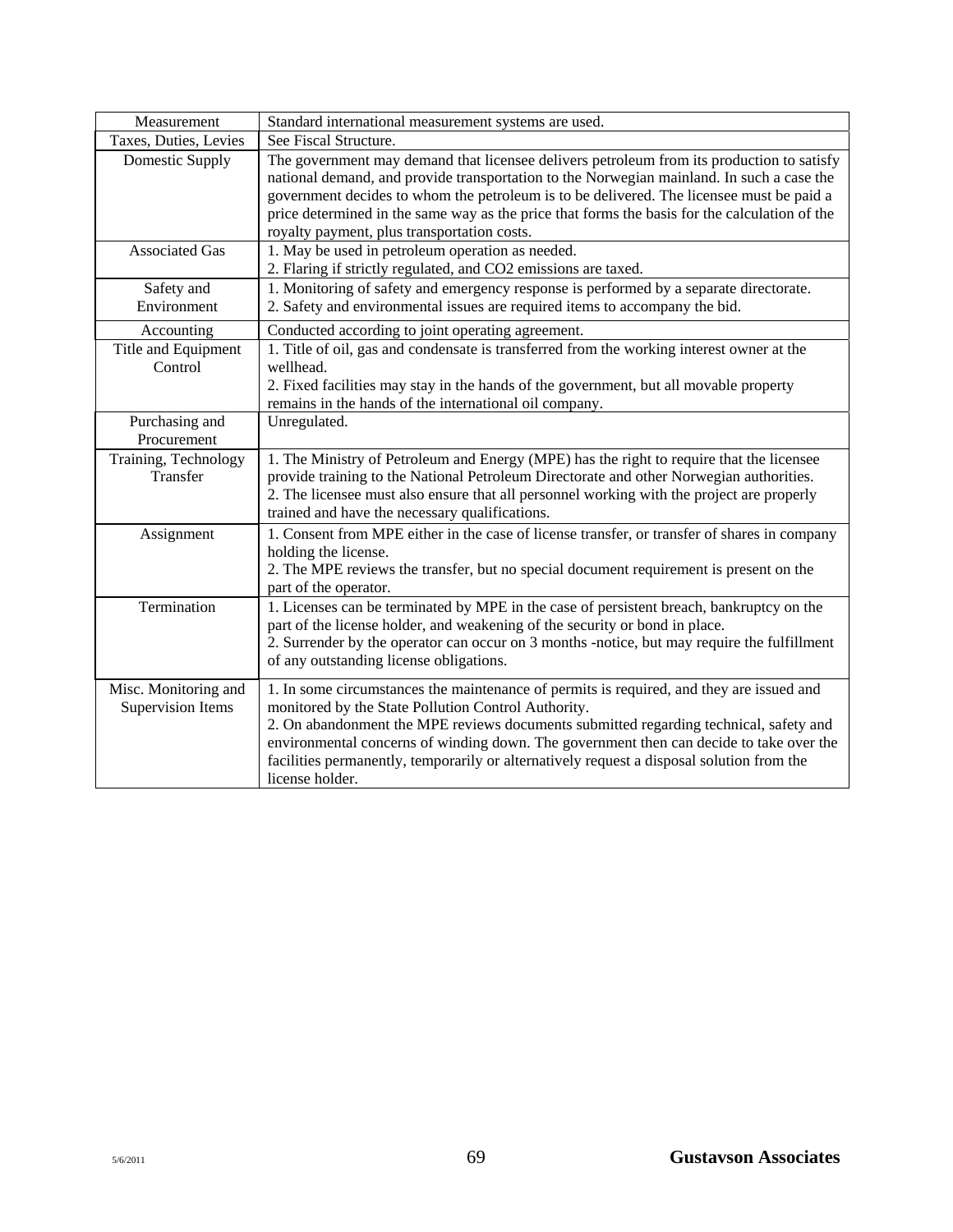## 5.6 SUGGESTED BEST PRACTICE STANDARDS FOR BANGLADESH

## 5.6.1 General Monitoring, Supervisory and Audit Scheme

Below are three general Monitoring and Supervising recommendations. Recommendations for the Auditing Scheme and structure will be addressed in this reports next deliverable.

Recommendation #1- The government/Petrobangla should strongly consider staying away from a controlling position on the Joint Management Committee. The current model allows an equal division between contractor and country, and to maximize investment potential should be changed to a 4 to 3 ratio similar to that of Oman. This is also the recommendation with regards to the Joint Review Committee. To promote investment, the contractor should retain control throughout the project. In the event that an equal representation of the management committee is required, the shift from 4 to 3, to 4 to 4 should not occur until after commerciality. This transfer of power should only take place in the event that Bangladesh feels its resource potential requires significant promotion to attract investors.

Recommendation #2- Focus as many resources as possible on understanding and effectively monitoring the development plan. The development plan is the one portion of the project where international oil companies expect government intervention, so Bangladesh should exert as much time and effort here as possible. Petrobangla should consider both hiring outside consulting and engineering firms to review the development plan alongside them, as well as demand training programs, with collaboration on the part of several employees in the process of constructing the development plan. Having a Petrobangla employee who understands preparation issues can help the JMC members immensely in their final review.

Recommendation #3- Currently the responsibilities of all divisions under the PSC Directorate are the same. This is causing a technical inefficiency in the ability to effectively monitor and supervise the PSC. Each division is responsible for monitoring all phases of the PSC from exploration to abandonment. In order to vacate this technical inefficiency, it is recommended that the Government create a single contact point for each firm operating under a PSC. The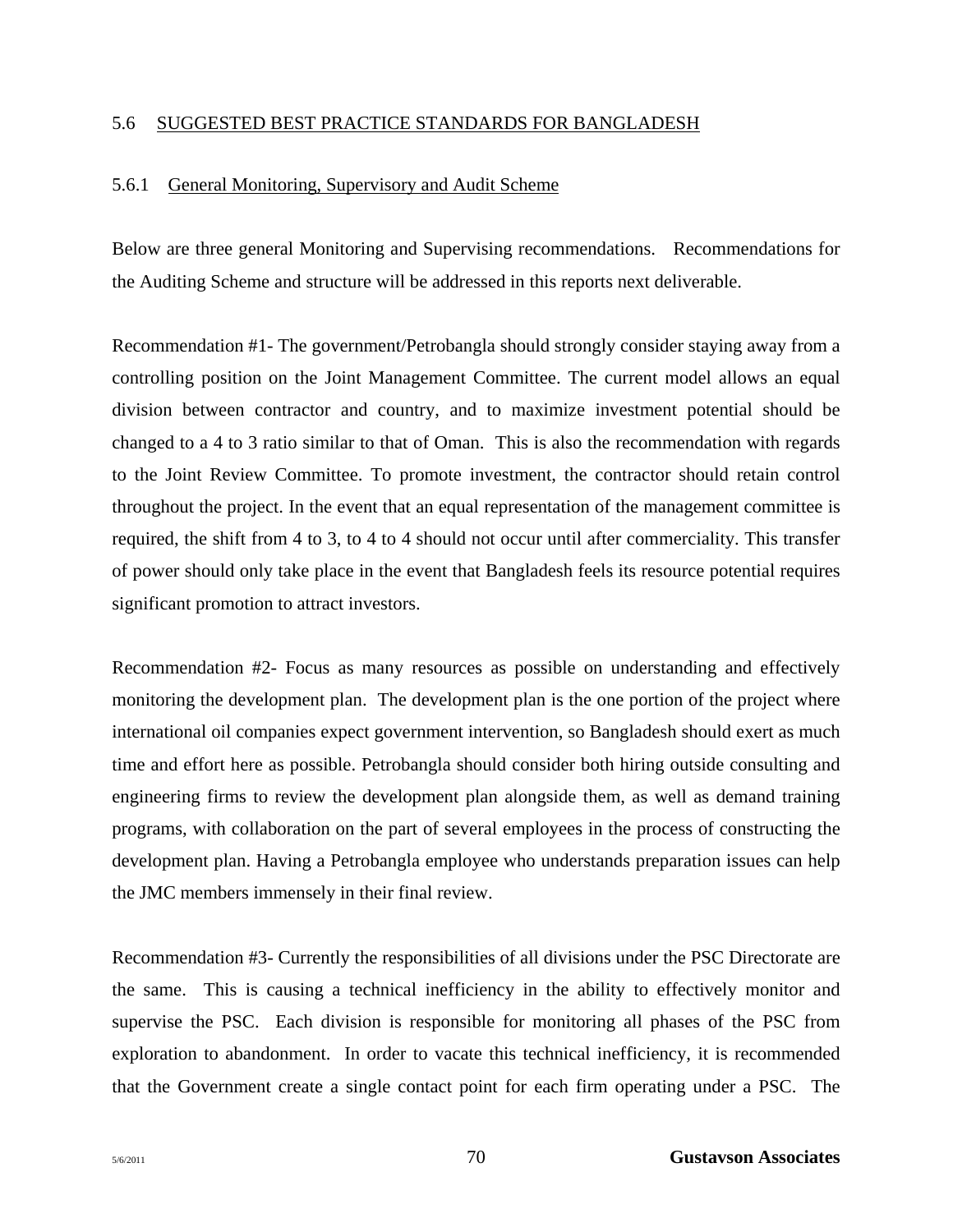contact point should then delegate monitoring responsibilities to deputies represented by each department under the PSC Directorate. This way the representative departments will only be monitoring an individual firms PSC terms in the area of their expertise. Responsibilities could be further delegated between Petrobangla and the HCU holding the contact point responsible for coordinating all proposals and documents received from the IOC. Delegating through a single contact point will allow the IOC to submit documents and proposals to one person, relieving the disruption caused by filing proposals and documents to two different agencies.

#### 5.6.2 Duration

The Durations of the various obligations are appropriate. However, the time between discovery, appraisal well, and actual production could be extended to facilitate ease of operations.

### 5.6.3 Exploration and Work Program

Instead of a static system based on a certain level of required interpretation and the drilling of one well, Bangladesh should consider adopting a system where fulfillment of the work program is measured in Units or based primarily on negotiation. This common model used in multiple countries reviewed above allows much greater flexibility, and is easy to manage considering its wide scale use internationally. The system used by Qatar or Pakistan can simply be copied and adapted to any issues that are unique to Bangladesh. This should provide flexibility in the work program for projects that only require reprocessing of seismic or other non-drilling related activities. Requiring a well in the model may impose a requirement that is not actually necessary and may discourage investment.

#### 5.6.4 Relinquishment

Consider revising relinquishment requirements to match the internationally accepted standards. While 25% is the current standard, decreasing the required relinquishment to 20% with an option to retain all acreage on approval is more attractive.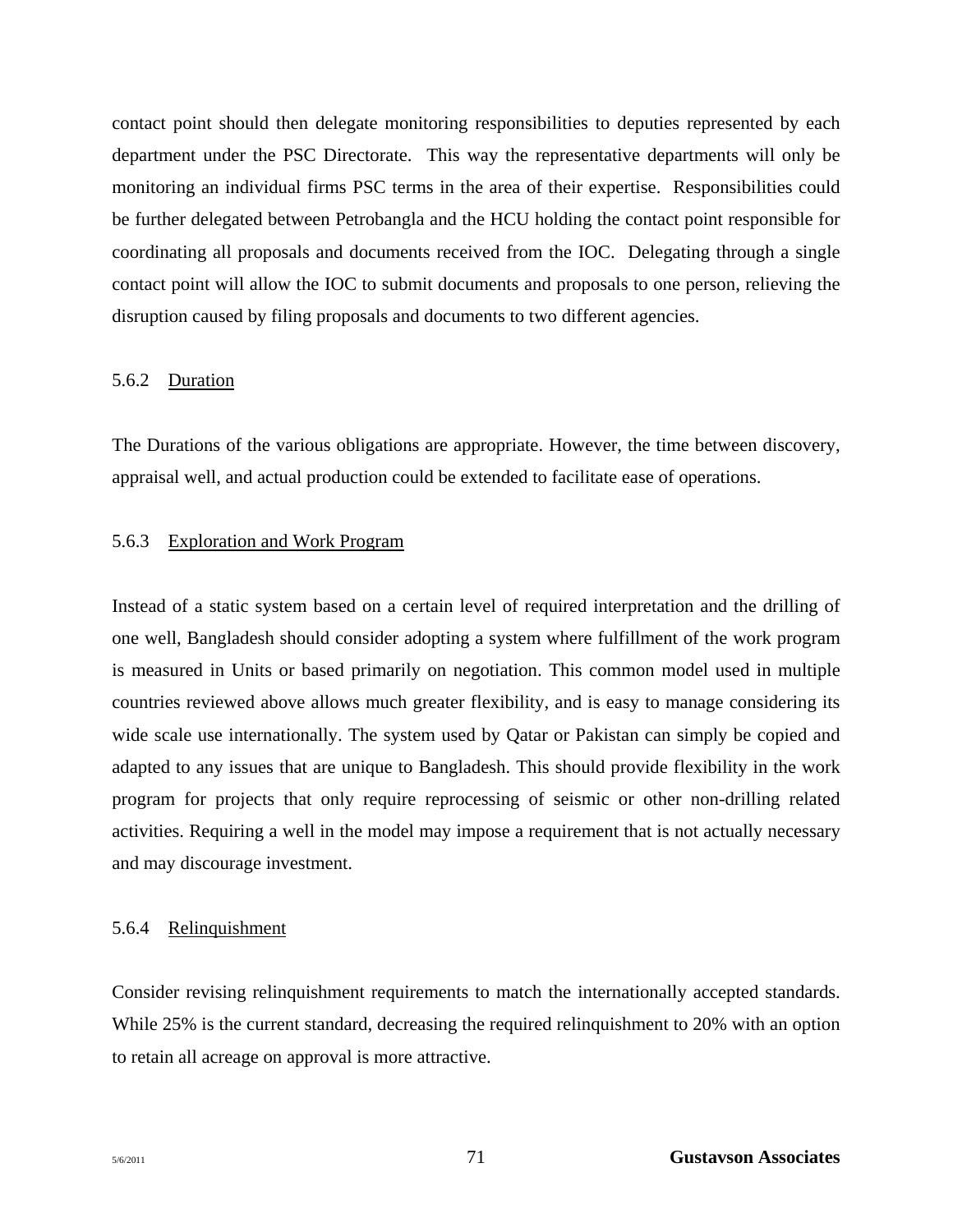#### 5.6.5 Evaluation of Bidding Round Procedure

Consider expanding the bid round system to include a general invitation to bid on all open blocks. In the event that an unsolicited bid is received, that specific block can be offered for competitive bidding to see if other companies are interested. This competitive bidding after unsolicited offers has greatly increased transparency in Pakistan, and would likely do the same in Bangladesh. The justification for such an approach is that opening an unsolicited bid to the public tests the market to ensure the price offered is fair.

#### 5.6.6 Recoverable Costs

Cost recovery provisions and practices are already in line with international best practices.

## 5.6.7 Fiscal Structure

Recommendation #1- Consider the creation of a licensing scheme which can be inclusive or exclusive of the PSC. In the event that an exclusive Reconnaissance License is adopted, companies should be allowed to retain data interpretation for a reasonable time to keep it confidential. This retention should include a period in which even the government is not allowed a copy. In the event that exclusive exploration licenses are adopted they should be confidential, but the government should also be free to look at data interpretation.

Recommendation #2- Consider modifying the tiered production sharing scheme regularly based on the international oil and gas market. For instance the currently depressed nature of gas should allow the international oil company a break for investing. In the current market the stated seven levels of reduced production share are likely a bit onerous (especially compared to its regional competitors). However, the high price of oil should warrant the contractor paying a premium for its development and therefore justifying more tranches.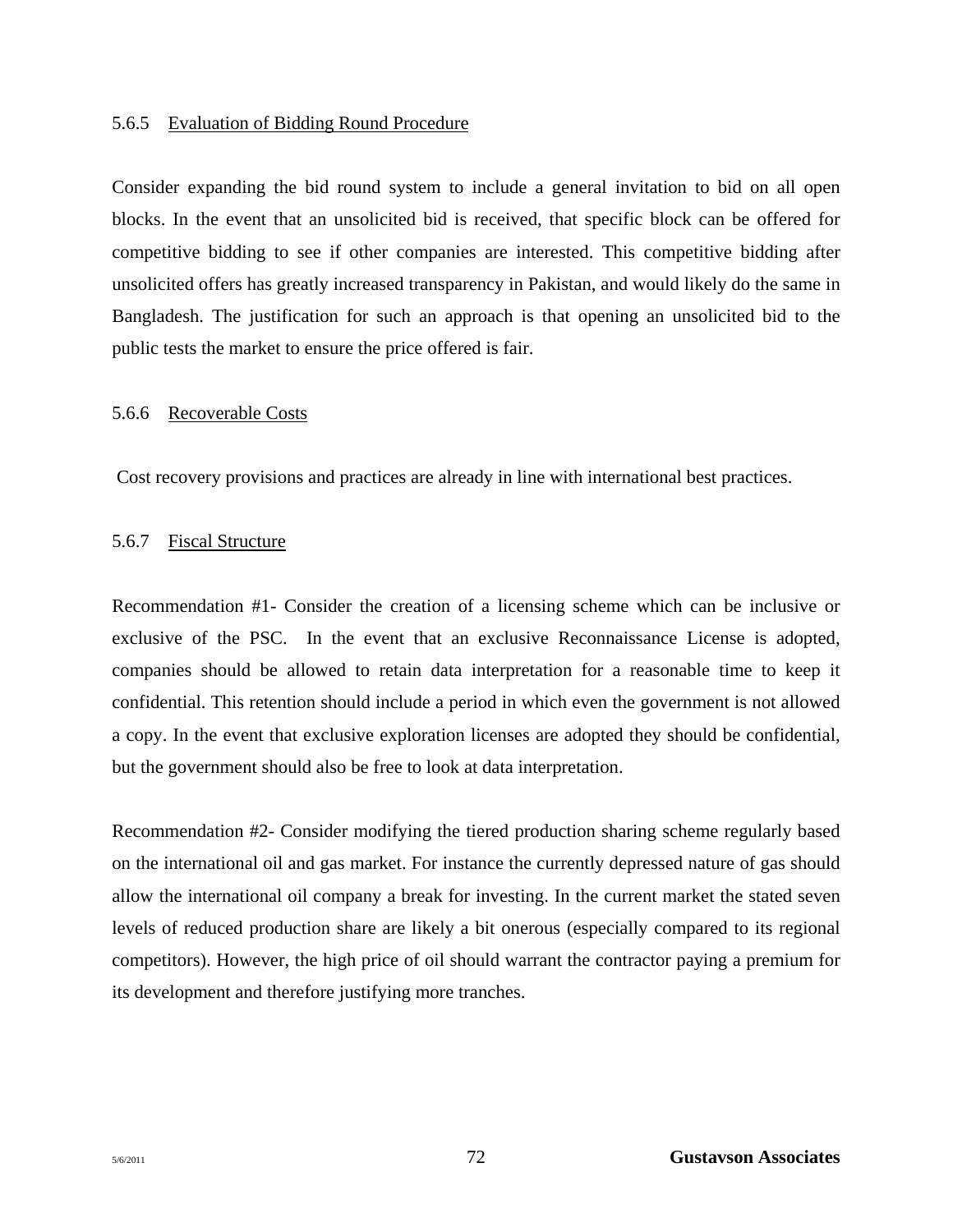#### 5.6.8 Measurement

Measurement standards appear to be in line with international practice.

#### 5.6.9 Taxes, Duties, Levies

Recommendation #1- The primary concern regarding taxes should be the way they are structured. Work with the investing companies to ensure that the tax regime applied to their contract will fit that which can be written off against their home income or corporate tax regime. This should be an openly advertised negotiable option.

Recommendation #2- Bangladesh should consider reviewing income tax payments from IOC's to ensure actual payments are accurate and in accordance with the PSC.

Recommendation #3- The Dividend Withholdings tax rate appears reasonable according to international standards.

#### 5.6.10 Right of First Refusal for Gas Purchases

Typically, rights of first refusal to buy gas are capped at around 40% according to international practice, and are rarely used. However, since domestic supply is one of the most important issues to the Bangladesh Government, these two items should be reviewed by an economist for the purpose of contract balance. First, is the suggested price for domestic supply competitive with other markets that the producer may have access to? Second, do the fiscal benefits given to the producer in the rest of the contract accommodate for this very strict domestic market provision? In practice, many of the typical encumbrances beyond production share would likely be inappropriate in this contract. Bangladesh should be especially careful with charging extra bonuses, multiple categories of taxes, ring fencing (article 14.3), etc. so that the IOCs will still find it attractive to invest in Bangladesh.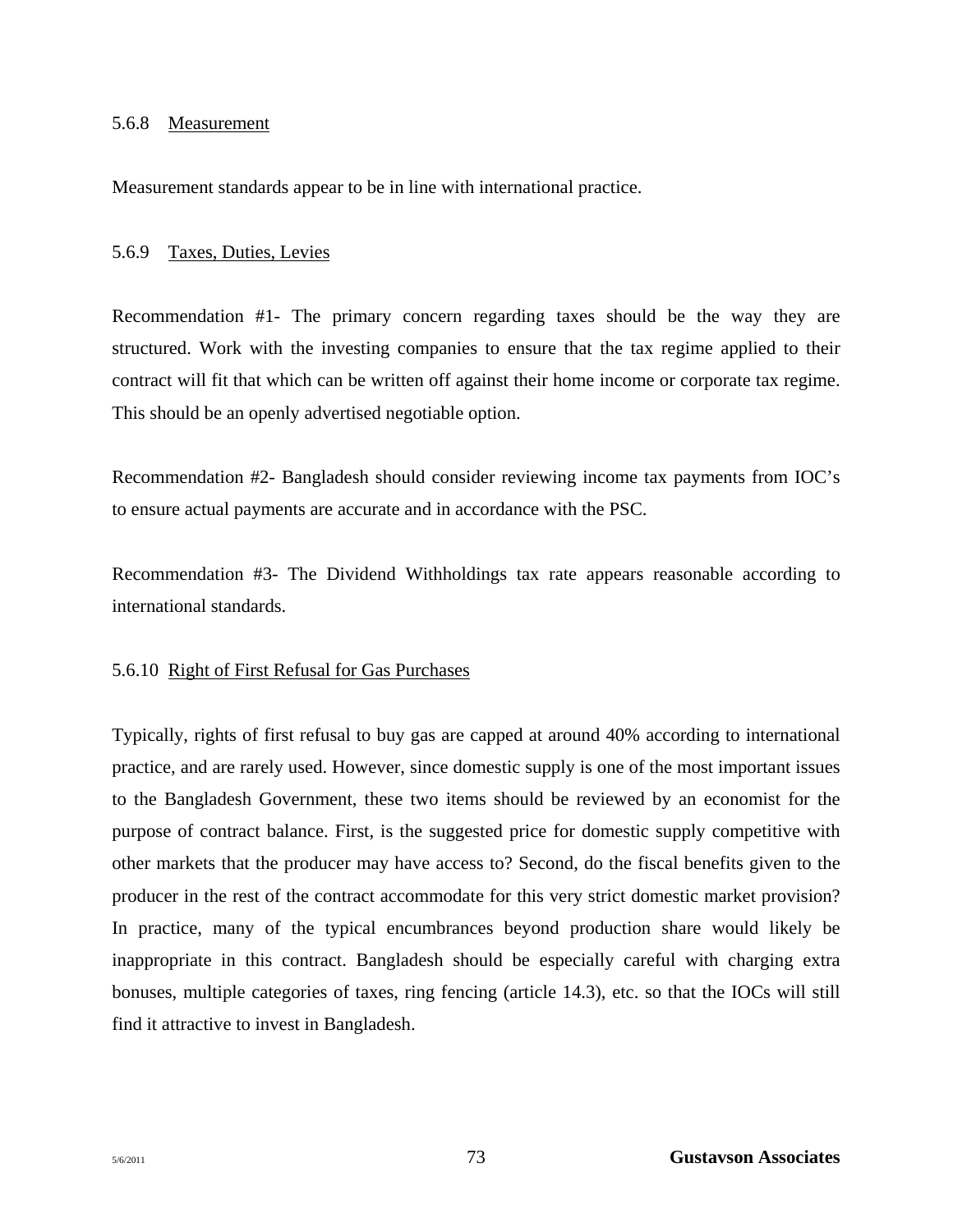## 5.6.11 Associated/Non-Associated Gas

Recommendation #1- Based on domestic supply concerns, all associated gas should be delivered to market rather than re-injected, unless the producer can show a demonstrated benefit to reinjection. Depending on the project this may bring additional gas to market which is desperately needed.

Recommendation #2- Petrobangla and the Government should have a very aggressive incentive program related to bringing non-associated gas to market. Long time frames for gas utilization studies should be allowed, approximately 4-10 years. Incentives should be offered for companies that decide to develop a non-associated gas project even if they are only marginally economic. Some examples of incentives are tax waivers, an increased production share, waiver of bonuses or even government capital contributions.

# 5.6.12 Safety and Environment

The environmental provisions of the PSC are in line with international standards. However, there has been substantial worldwide review of environmental regulations in the light of the 2010 Deepwater Horizon incident in the Gulf of Mexico.

# 5.6.13 Accounting

Streamline the reporting requirements and standardize summary documents for better large scale project review. The general goal of Petrobangla accounting staff should be reduction of documents, and an increase in the understanding of fundamental fiscal issues.

# 5.6.14 Title and Equipment Control; Procurement

So long as items that are transferred to the control of Petrobangla have been paid for via cost recovery, it is acceptable international practice to take title to those items. The language that title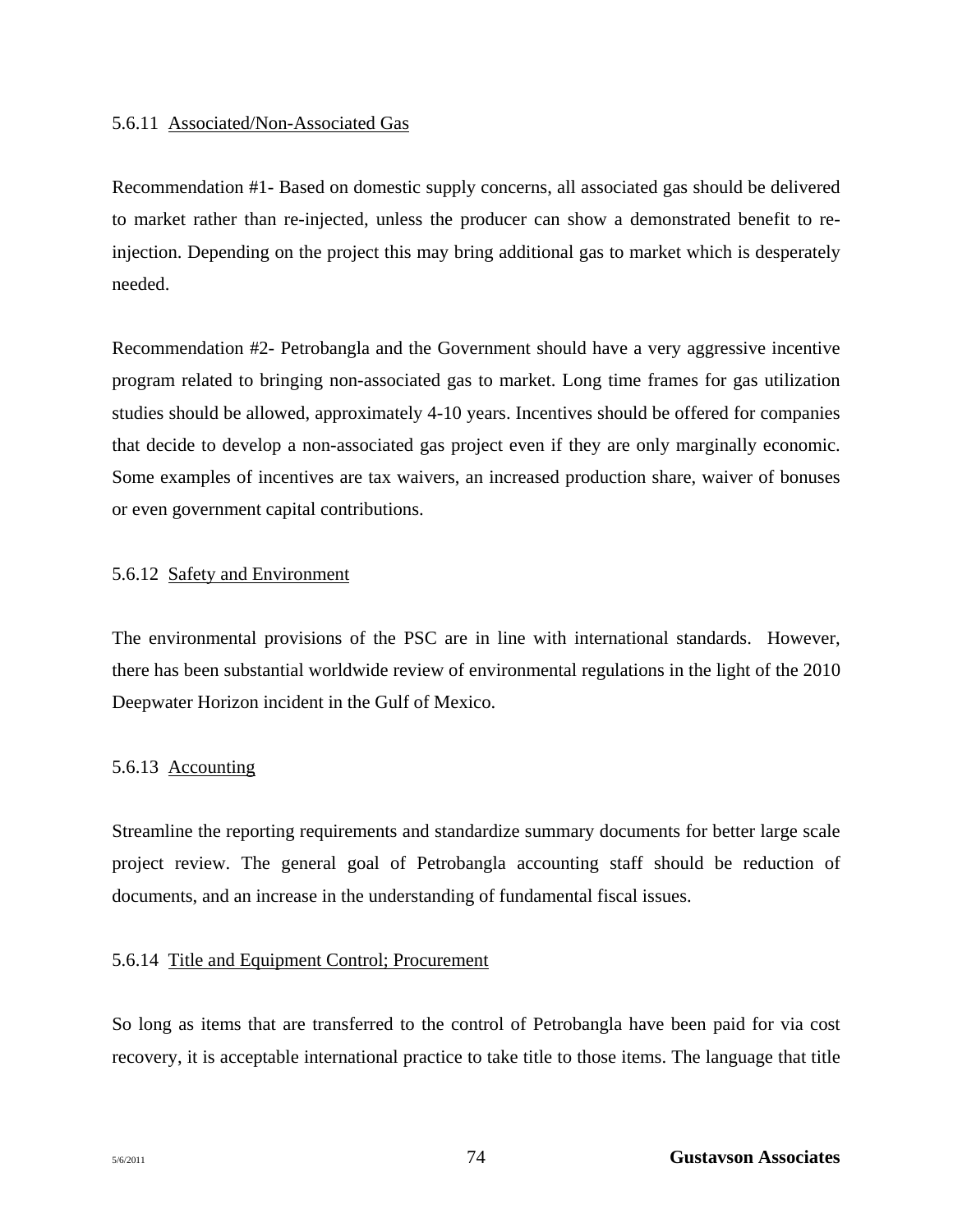is passed to Petrobangla on purchase of land might create a scenario somewhat stricter than international standards.

## 5.6.15 Training and Technology Transfer

Recommendation #1- Petrobangla should insist that several employees be implanted in the Contractor's offices to learn the process of project development and execution. Special emphasis should be placed on the creation and maintenance of the development plan. This training should require an employee to stay with Petrobangla for at least 5-10 years, or a typical project life cycle. Structurally, the emphasis should be on contractor sponsored training rather than the collection of fees for the purpose of conducting training. While a detailed analysis of this has not been provided in this report, Oman has successfully increased the level of domestic participation in projects to 75%. Bangladesh should set more aggressive long-term goals for Bangladesh employment minimums, and establish programs to achieve those long term goals.

Recommendation #2- Bangladesh should consider adding new taxes on expatriate employees and Bangladeshis working for IOCs based primarily on a model similar to Oman. A higher tax on those employees creates more revenue for training Bangla personnel. All the tax money should be directly reinvested in training and Bangladesh should avoid the temptation of placing it in the country's general fund.

Recommendation #3- Bangladesh should consider requiring educational training for its technical and non-technical staff as a requirement in the PSC. Similar to Pakistan, companies could sponsor Petrobangla employees to attend premier international petroleum courses of study at major universities.

# 5.6.16 Assignment

The current contract is consistent with international practice.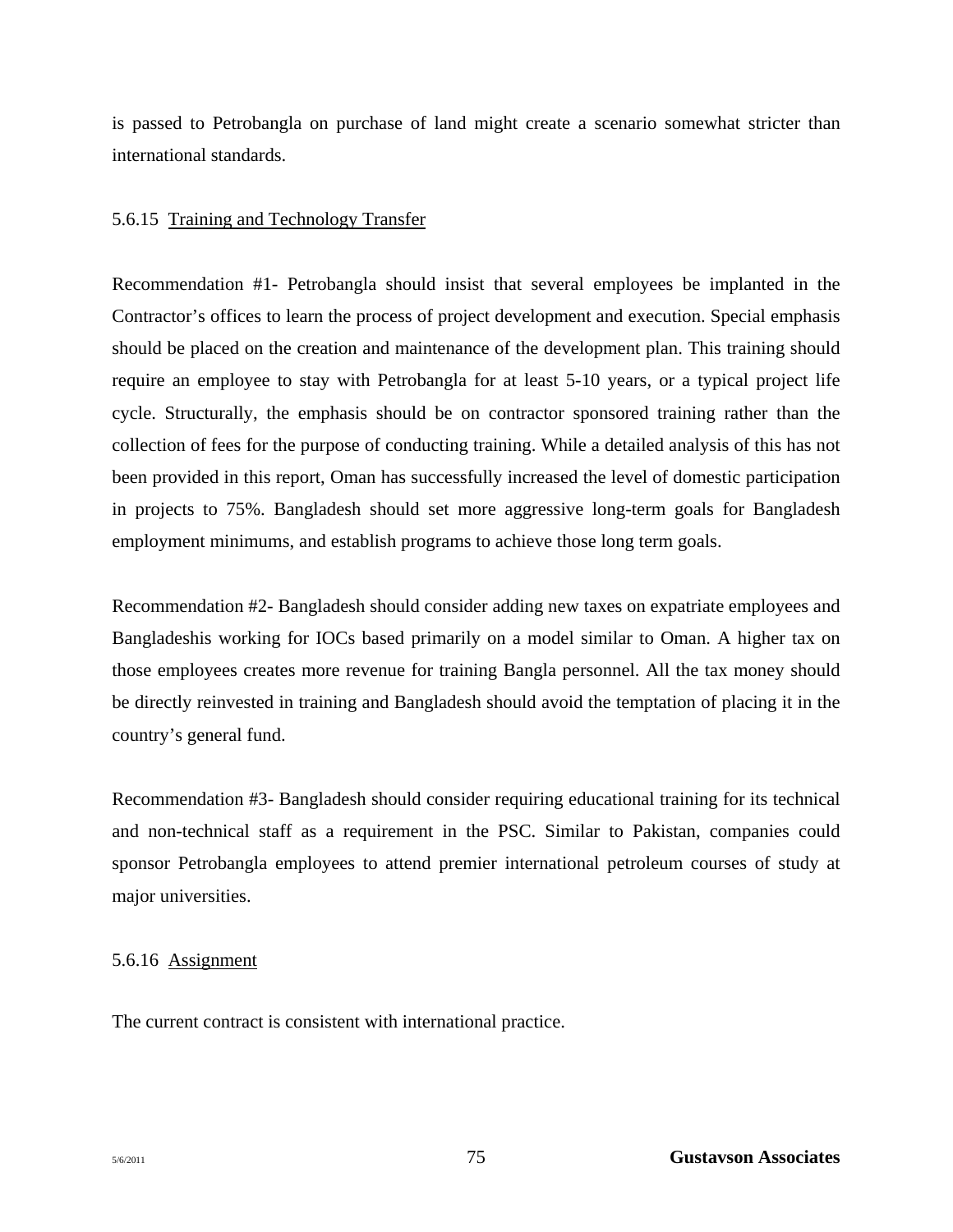# 5.6.17 Termination

The current contract is consistent with international practice and requires no change on this element.

# 5.7 "FAR EAST" REGIONAL COMPETITION ANALYSIS

To supplement the findings covering international best practice standards, Gustavson Associates has also conducted an extensive analysis of the regional competition in "Southeast Asia" and "South Asia". To facilitate this comparison, Gustavson reviewed and compared the petroleum fiscal systems of Bangladesh, Pakistan, Malaysia and India. As a general conclusion the Bangladesh contract was found to be competitive on most items except export potential, gas price and domestic supply obligations. Due to the large burden that price controls place on the IOCs compared to free export and pricing in the three other countries reviewed, it will remain Gustavson's recommendation to offset that undesirable portion of the contract in other sections of the PSC. This can be achieved by commissioning an economic model to determine how much income tax, production share, or other important economic factors should be adjusted to remain competitive.

A comparison of the key PSC terms in the four countries is presented in Appendix D.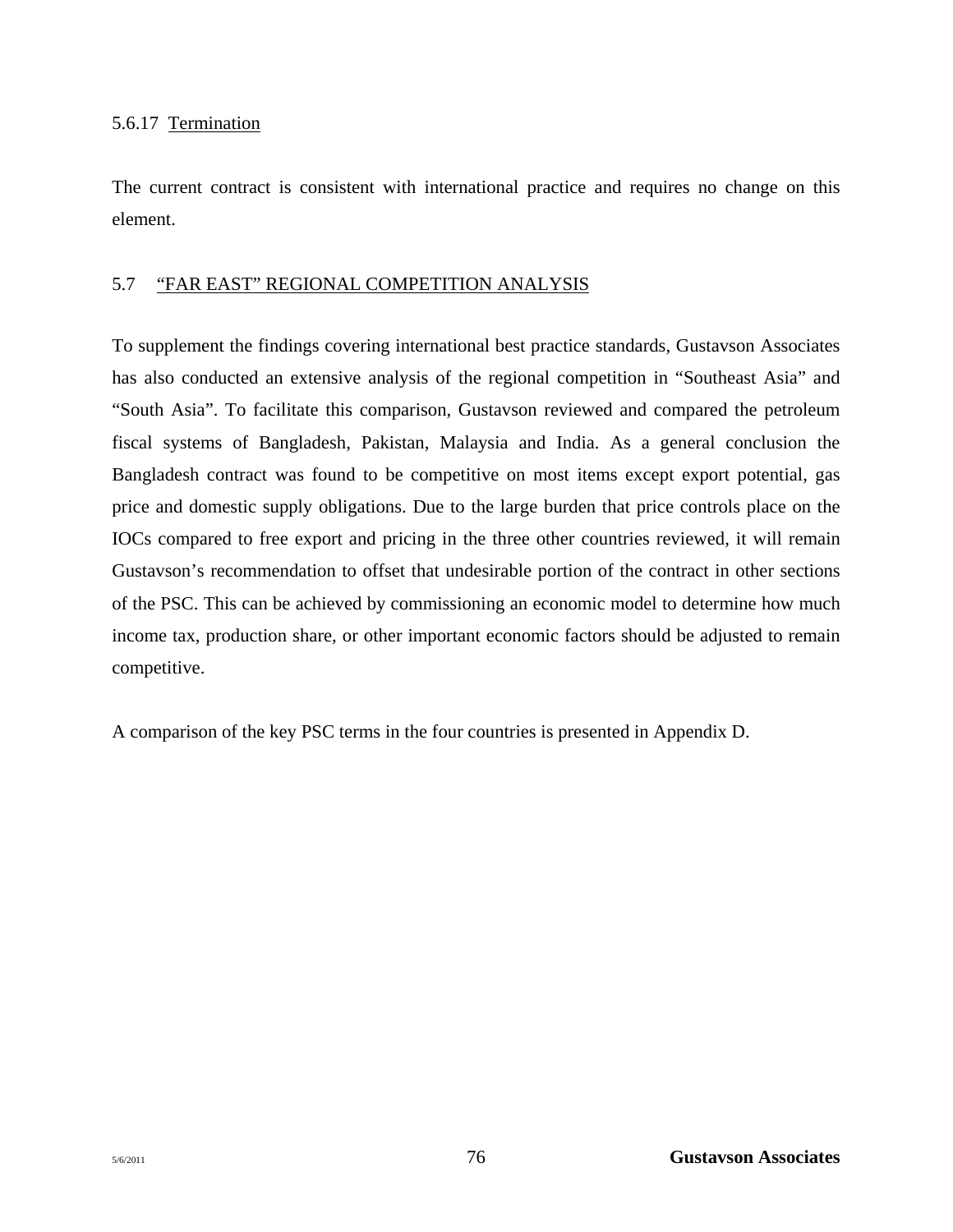# **6 MONITORING AND SUPERVISION RECOMMENDATIONS FOR PREVIOUSLY SIGNED PSCS AND JVA**

## 6.1 OPERATING PSCS

The Directorate of production sharing contracts (PSC) was created within Petrobangla to enhance implementation and administration of PSCs, but no formal procedure for PSC monitoring and supervision has been developed. Moreover, PSC finance, accounting and auditing activities are not under the domain of the PSC Directorate. The following steps are recommended for improvement of the monitoring and supervision of previously signed PSCs.

- 1) General
	- a. Formulate a method for monitoring and supervision of PSCs activities and present it immediately to the relevant JRC/JMC for approval
	- b. Draft upstream regulations in the oil  $\&$  gas sector.
- 2) Staffing/Personnel
	- a. Realign the directorates within Petrobangla to ensure that all company review teams have adequate expertise to review projects. For instance all teams should have technical, financial, legal and operational experts.
	- b. Create a dedicated audit team for reviewing the accounting and procurement procedures and manuals of the PSC contractors. Update the team's knowledge with regular training. This will avoid misunderstanding and confusion about governmental financial and budget practices, and improve interaction with IOCs
	- c. Develop the skills and technical abilities of Petrobangla personnel through regular training. Keep pace with advances made in oil industry practices.
- 3) Financial
	- a. An agreed accounting and financial procedure and auditing process should be developed and implemented, based on discussions with the PSC contractors. A common understanding of the terms "estimate" and "budget" should be developed through discussions and knowledge sharing between the personnel of Petrobangla and IOCs. Discussions should consider previous experiences.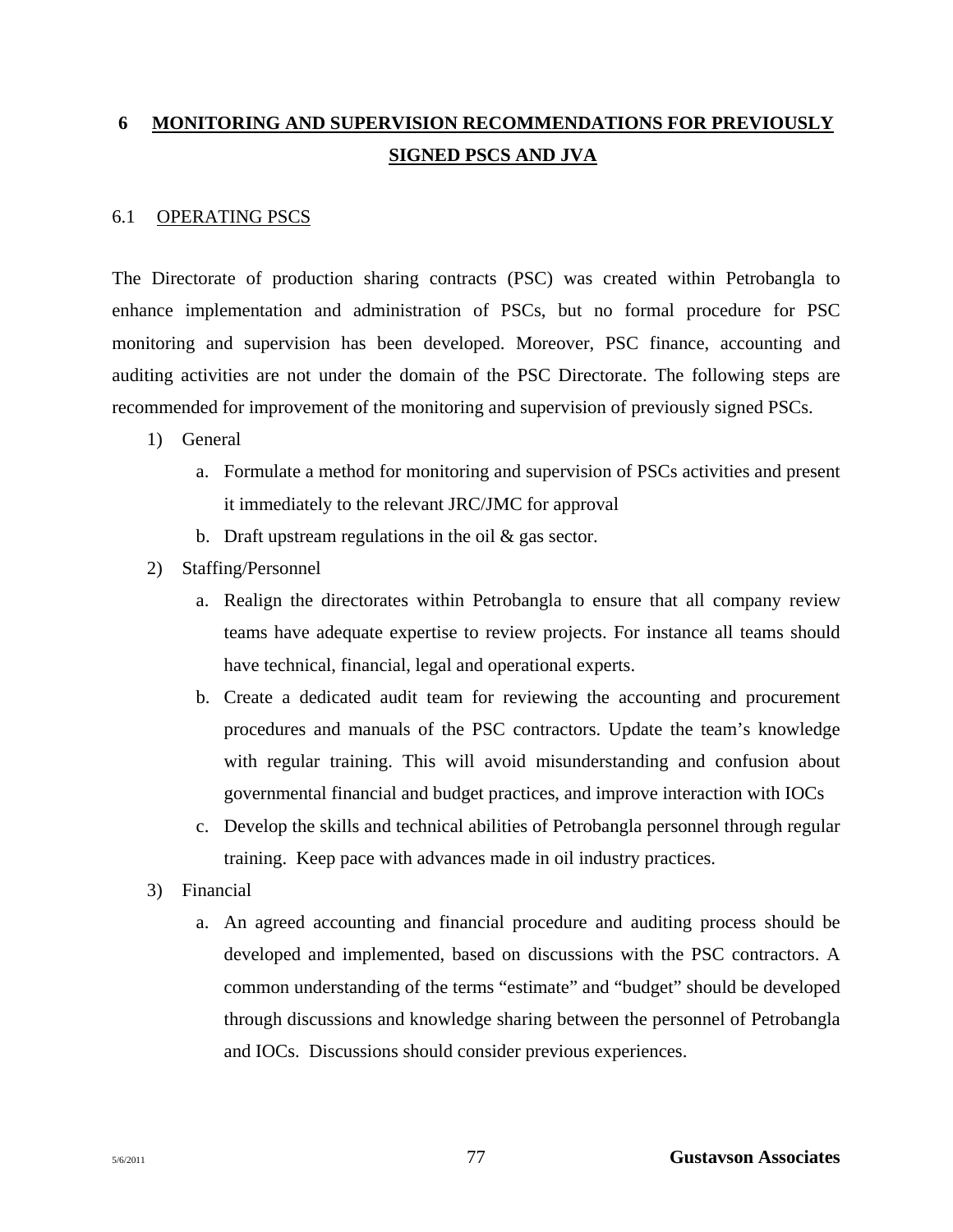- 4) Collaboration
	- a. The PSC Work Program and Budget(WP&B) submittal should be supported by adequate details and attachments.
	- b. The JRC/JMC should be more vibrant and active in dealing with petroleum operations – it should be proactive rather than reactive in reaching for unanimous decisions.
	- c. Each meeting of JRC/JMC should have a constructive and conclusive result. Any unresolved issues should immediately be referred to the Secretary, Ministry of Energy and Mineral Resources for a decision in order to avoid delays due to pending/unresolved issues.
	- d. Petrobangla and IOCs should cooperate and work in an open-minded and transparent manner. PSCs should be read by spirit, not by language.
- 5) IT
	- a. Use computer models to effectively monitor and simulate the operational and financial performance of PSC contractors.
	- b. Establish a computerized PSC data bank, as recommended several years ago. Replace current manual data handling by use of a LAN and WAN with an adequate server capacity. Currently, there is an operating LAN in Petrobangla Building. However, an exclusive LAN/WAN is highly recommended for PSC Directorate to preserve data security.
	- c. Petrobangla offices should have internet access to review petroleum industry vendor websites, for the purpose of updating and verifying petroleum operation materials prices.
	- d. Computer based file and data sharing over the internet or through a WAN linking PSC contractors and the PSC Directorate would be a great breakthrough. This will create a good working relationship with IOCs. It will have multifaceted advantages for both the parties and achieving this stage, both sides should have more or less the same level of technological skill. Imagine that an IOC's Dhaka office and PSC Director of Petrobangla's office are receiving/communicating/sharing with real time petroleum operational activities, whether it is a Geological and Geo-physical (G&G) survey or drilling or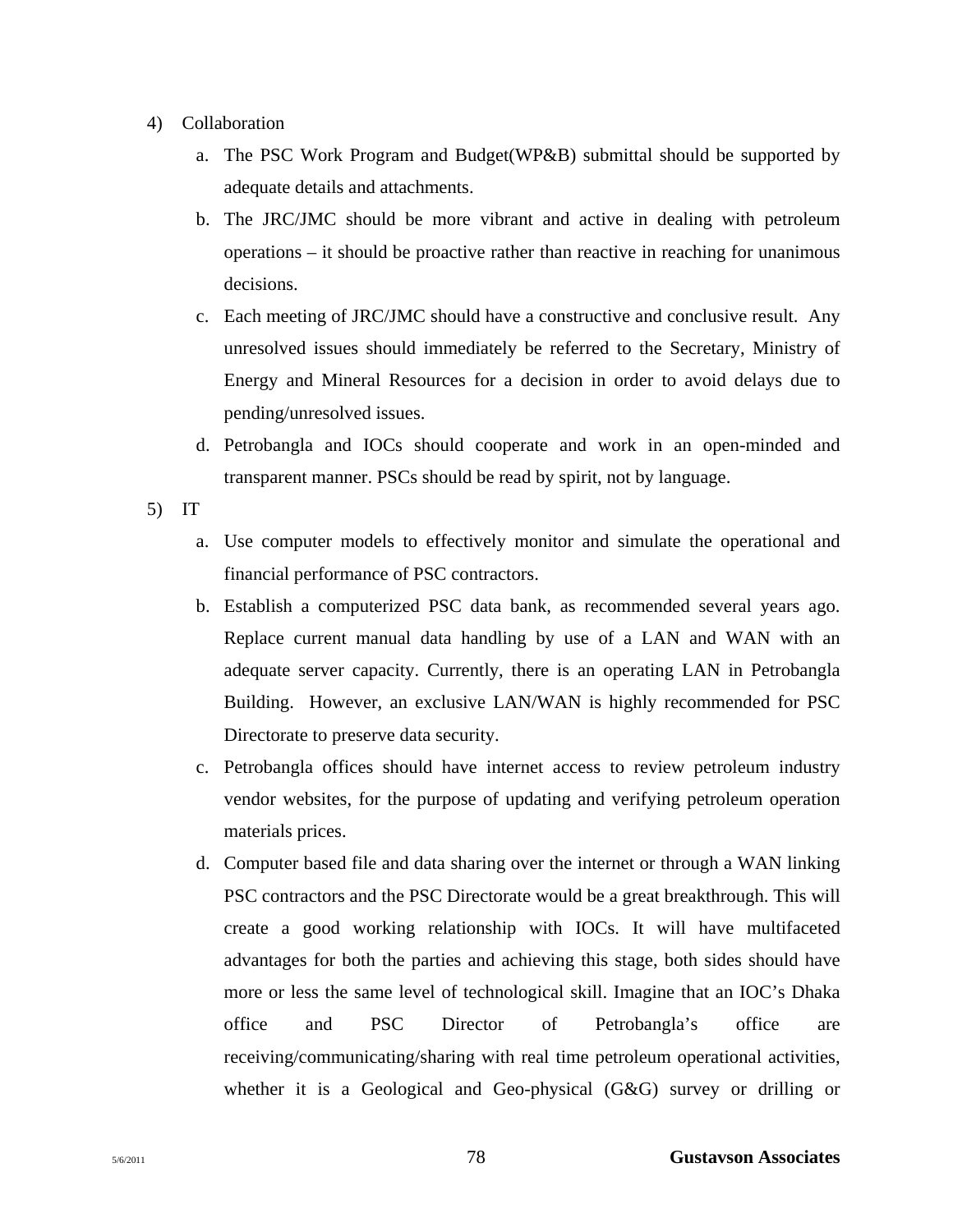production operations - anything and everything of the whole Petroleum Operation.

6.2 JVA

# **Observations on Future Joint Venture Projects for Marginal Gas Field Development**

1) A "PROCEDURE<sup>19</sup>" to consider JVAs for Marginal/Abandoned Gas Fields was approved on June 14, 2001. The PROCEDURE required Petrobangla to form a technical committee to evaluate all gas fields. Petrobangla has not yet constituted this committee.

2) There is a need for a study to assess the impacts of different parameters identified in the approved "PROCEDURE". One area of interest is gas pricing. The "PROCEDURE" suggests that the cost of production of gas should be considered as a factor in assessing the marginality of a gas field. Under existing practice, the government has fixed the wellhead price of gas produced by BAPEX at Tk. 25/mcf and that produced by BGFCL and SGFL at Tk. 7/mcf. As per law, gases produced by the three national gas companies are required to pay a Supplementary Duty (SD) and VAT @ 122%. Generally, the current cost of gas production by national companies from new gas fields varies between Tk. 30-50/mcf, although it may be as high as Tk. 100/mcf in difficult locations. The combination of a low wellhead price together with SD and VAT payments means that the national gas companies suffer a financial loss when they produce gas from new wells. Moreover, consumers bear the high cost of SD and VAT imposed on national gas. For example, if the gas production cost is Tk. 100/mcf, then the consumer price of the gas (including SD and VAT) will be Tk. 222/mcf. Hence, national gas companies do not have any financial incentive to undertake gas development projects in comparatively difficult locations. As a result, such gas fields automatically become financially marginal.

 $\overline{\phantom{a}}$ <sup>19</sup> "PROCEDURE"- means a document approved by the highest authority with reference to the BAPEX-NIKO JVA.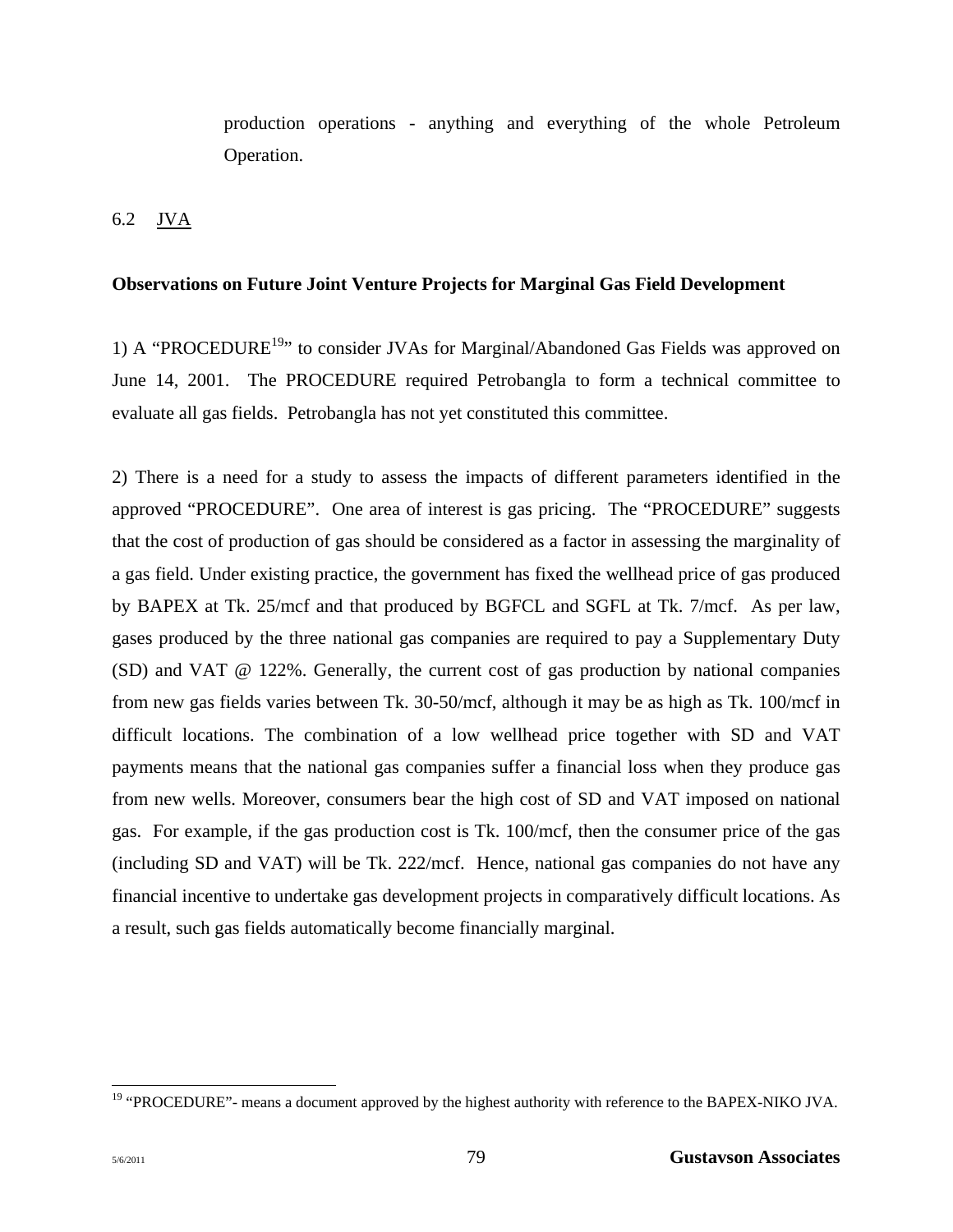## **Recommendation for Future Consideration**

At present three suits regarding the BAPEX-NIKO JVA are pending: a decision of money suit for compensation in a local Court, and two arbitration suits at International Center for Settlement of Investment Disputes (ICSID Case No. ARB/10/11, ICSID Case No. ARB/10/18). Marginal gas fields may not be considered in the future. Instead Petrobangla may consider formulating an abandonment policy for the gas fields.

# **Future Joint Venture Policy for Private Sector Participation**

A draft "Joint Venture Policy for Private Sector Participation in Energy Sector of Bangladesh" was completed in December 2009. The draft will be sent to EMRD for the government approval. The draft proposes that the following categories of project should be developed under joint ventures.

- i. Exploration, production, transmission and distribution of natural gas and its by-products.
- ii. Petro-chemical complex (condensate/NGL based) projects and associated power stations.
- iii. Exploration, development, production and distribution of coal.
- iv. Coal fired power plants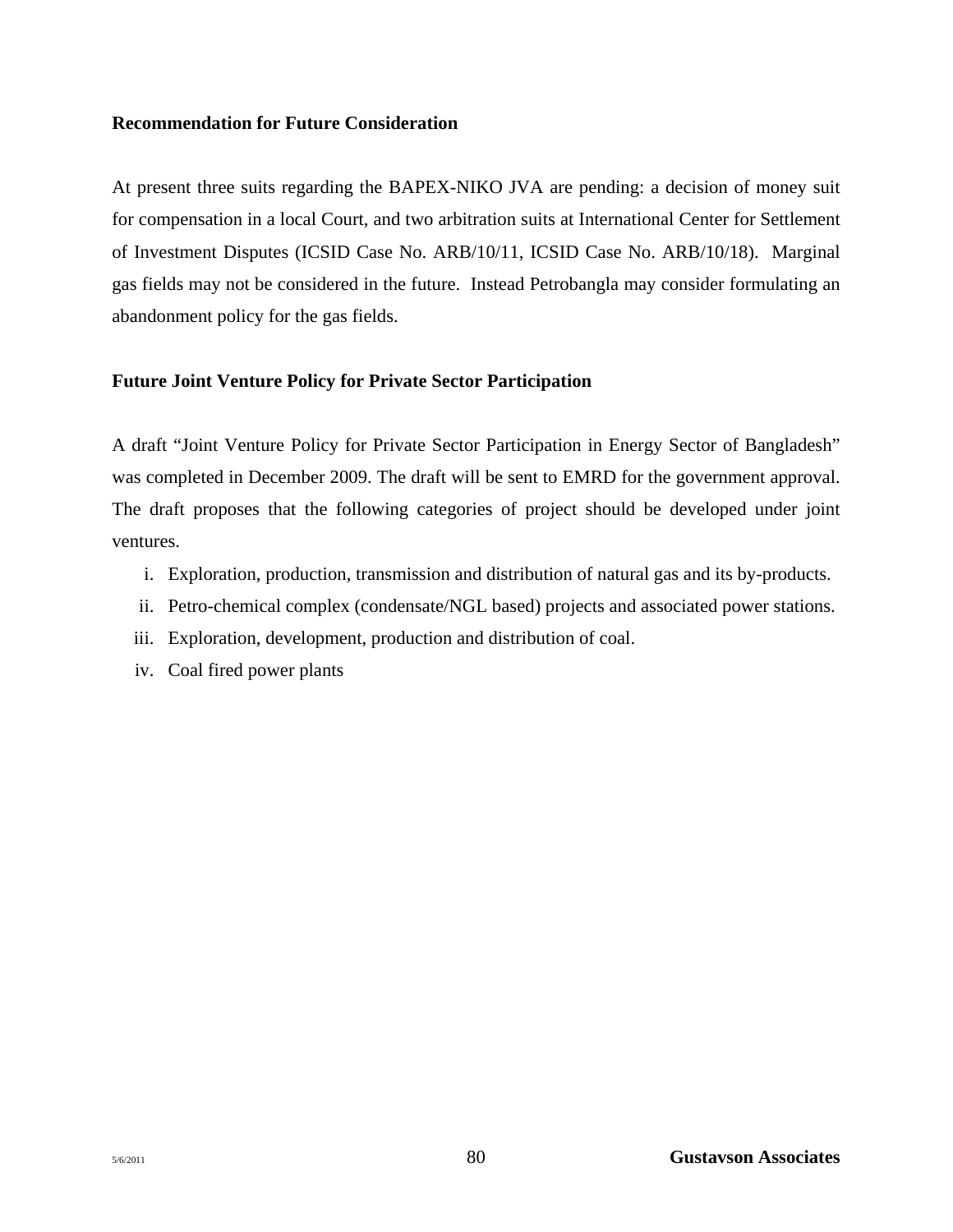# **7 RECOMMENDED MONITORING AND SUPERVISION METHODS FOR THE 2008 MODEL PSC**

The 2008 Model PSC contains 35 articles and 5 annexes. The articles and annexes provide a large number of opportunities for the monitoring of PSC activities. Table 8 contains a list of the articles that involve monitoring, and also a suggestion for which agency might be responsible for the associated monitoring activity. There are certain articles for which the assignment of responsibility is not clear. Four of the articles refer to the Government. Petrobangla could act as the Government's representative. There are several articles where a responsible party is not explicitly mentioned. Either Petrobangla or the Hydrocarbon Unit could undertake the corresponding monitoring.

| Agency                                              | <b>2008 Model PSC Articles</b>                                                                                                                                                                                                                                                                                                                                                                                                                                                                                                                                                                                                                                                                                                                              |
|-----------------------------------------------------|-------------------------------------------------------------------------------------------------------------------------------------------------------------------------------------------------------------------------------------------------------------------------------------------------------------------------------------------------------------------------------------------------------------------------------------------------------------------------------------------------------------------------------------------------------------------------------------------------------------------------------------------------------------------------------------------------------------------------------------------------------------|
| <b>PB</b>                                           | 2.4, 3.1, 3.2, 4, 5.1, 5.4, 5.5, 6.7, 6.9, 7.5, 7.7, 8.1, 8.12, 8.13, 8.2, 8.3, 8.4, 8.7,<br>8.8, 8.9, 10.10, 10.11, 10.18, 10.19, 10.20, 10.21, 10.22, 10.25, 10.26, 10.9,<br>11.5, 12, 13.1, 13.7, 14, 15, 16.5, 17, 18.2, 18.3, 18.4, 18.5, 18.6, 19.5, 20.1,<br>20.4, 20.6, 21.1, 21.2, 21.3, 21.4, 22.1, 22.2, 22.5, 23.1, 23.2, 23.3, 23.4, 23.5,<br>23.6, 23.7, 24.9, 25.1, 26.1, 26.11, 26.12, 26.13, 26.2, 26.5, 26.6, 27, 28.1,<br>28.2, 28.3, 32.2, 33.1, 33.4, 33.5, 34.1, 34.4, 34.5, 35, 10.12a, 10.12b, 10.13a,<br>10.13b, 10.13c, 10.24a, 10.24b, 10.24c, 10.24d, 10.24e, 13.2 - 13.4, 2.7<br>Emergency, 20.2 & 20.3, 24.1 to 24.6, 24.7 & 24.8, 25.2 to 25.10, 33.2 to<br>33.3, 34.2 & 34.3, 7.1 & 7.2, 7.3 & 7.4, 8.10a, 8.10b, 8.5 & 8.6 |
| PB/Gov                                              | 10.17, 32.3, 32.4, 32.5                                                                                                                                                                                                                                                                                                                                                                                                                                                                                                                                                                                                                                                                                                                                     |
| <b>PB/HCU</b>                                       | 5.2, 5.3, 5.6, 5.7, 6.10, 6.1, 6.11, 6.12, 6.2, 6.3, 6.4, 6.5, 10.1, 10.14, 10.15,<br>10.2, 10.4, 10.5, 10.6, 10.7, 10.8, 13.5, 16.1, 16.4, 20.5, 22.4, 22.7, 22.8,<br>10.13d, 10.23c, 2.7 Non-Emergency, 6.8a, 8.10c                                                                                                                                                                                                                                                                                                                                                                                                                                                                                                                                       |
| HCU/PB/Ministry of<br><b>Environment and Forest</b> | 10.23a                                                                                                                                                                                                                                                                                                                                                                                                                                                                                                                                                                                                                                                                                                                                                      |
| Bangladesh income tax<br>agency                     | $19.3 - 19.7$                                                                                                                                                                                                                                                                                                                                                                                                                                                                                                                                                                                                                                                                                                                                               |

**Table 8 Suggested Monitoring Assignments for PSCs based on 2008 Model**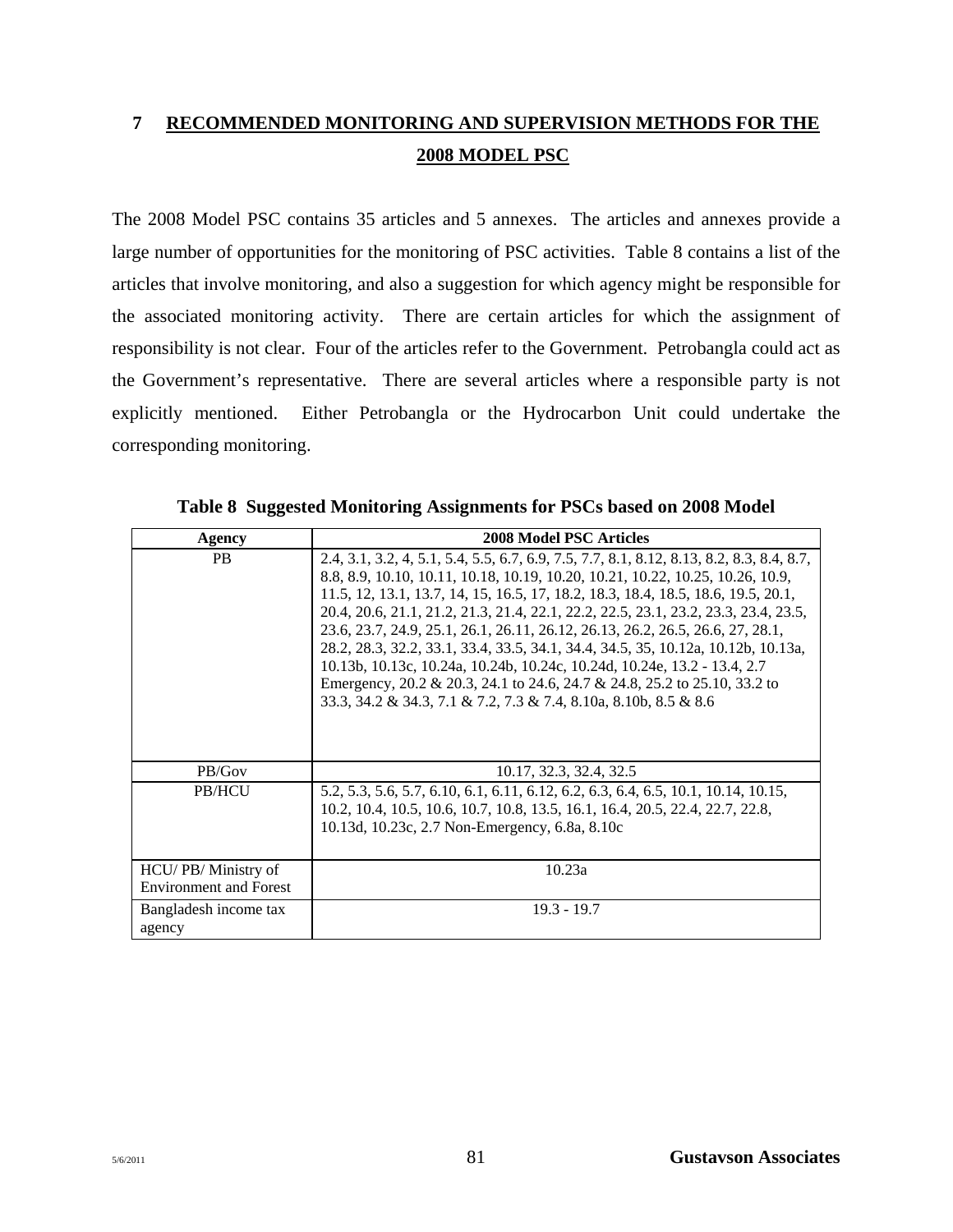It is recommended that a small committee be assembled with representatives from EMRD, Petrobangla and the HCU to go over the suggested assignments in this table. An appendix to this report provides an article-by-article list of activities that are specified according to the 2008 Model PSC. This will be useful for the work of the committee. The suggested goals of the committee are as follows:

- 1. Develop agreement about the exact monitoring that is possible and/or required according to the 2008 Model PSC, using the appendix as a guide.
- 2. Develop a schedule and checklist for the monitoring activities that will occur.
- 3. Agree on an assignment of responsibility for each of the monitoring tasks that will be carried out.

This exercise is likely to reveal redundancy in certain monitoring provisions of the PSC. In this case, the committee may make recommendations for amendments to the PSC that will facilitate its implementation and reduce the burden of complying with the terms of the PSC both for the contractor and for the government agencies.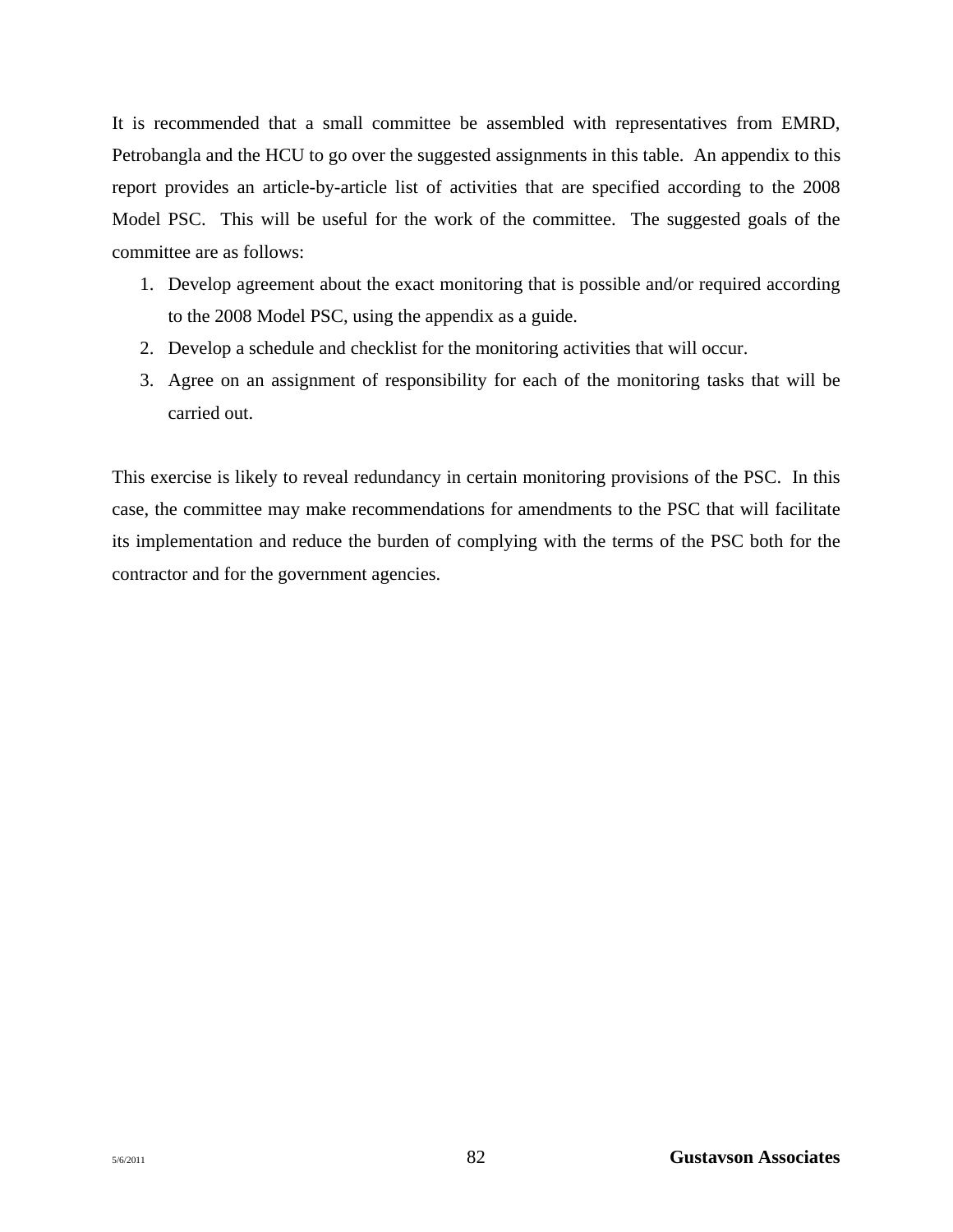# **8 RECOMMENDATIONS FOR FRAUD PREVENTION**

# 8.1 POSSIBLE TYPES OF FRAUD

There is the possibility of fraudulent activity with any contract, including PSCs. It is important to consider how such fraud might occur in order to implement mitigation measures that can limit its occurrence. Several possible types of PSC fraud are listed below:

- 1. Overstate actual expenditures, so there is additional cost recovery
- 2. Conduct less testing than reported, so reported costs are over-stated
- 3. Do more exploration and testing than is really necessary, with payments being made to a subsidiary, or with payments from vendor to contractor
- 4. Sell less gas than is reported. (Can mitigate against by use of multiple gas meters, one on each side of delivery point.)
- 5. Purchase excess inventory of supplies, report costs, but resell inventory for other purposes
- 6. Fraudulent invoices (over-stated prices or quantities). Requires collusion with vendor.
- 7. Payoffs to local officials with false accounting.
- 8. Contractor over-reports actual number of wells and facilities

# 8.2 RECOMMENDED FRAUD PREVENTION ACTIVITIES

The following list provides activities that can be implemented to reduce the occurrence of fraudulent activity.

- 1. Do due diligence on invoices, e.g., call to ensure that vendor exists
- 2. Instill company loyalty, that may mitigate against individual profit motive
- 3. Pay better than average wage to employees, so that loss of employment is unattractive for employees.
- 4. Create and check cost database to ensure that costs and cost ratios are reasonable
- 5. Perform auditing and sampling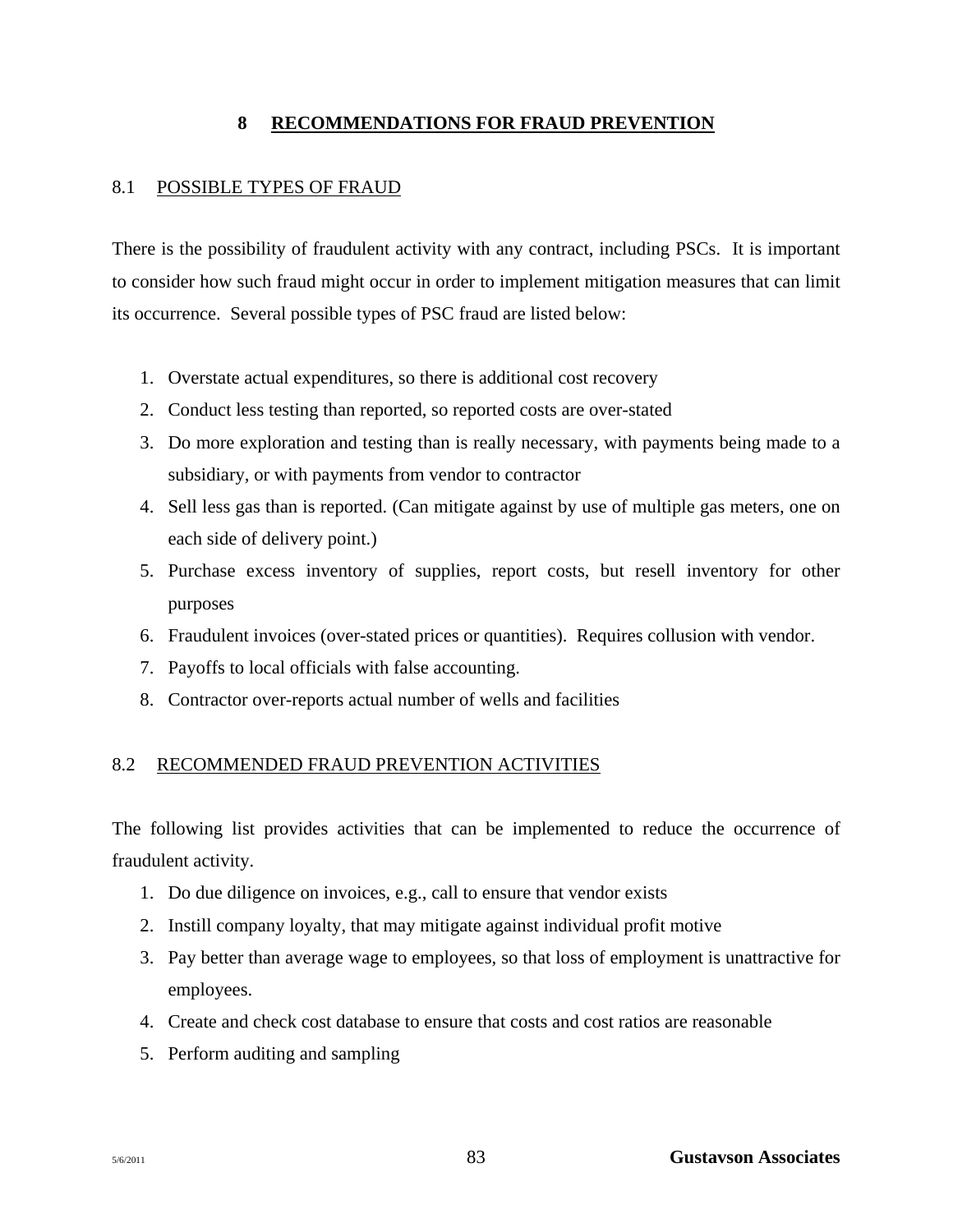- 6. Consider an electronic clearing house for all purchasing activities. This facilitates auditing. (Need mitigation against electronic fraud.)
- 7. Create a task force with HCU, Petrobangla and Dept. of Revenue/Finance to develop and implement on-going fraud detection
- 8. Technical auditing of facilities
- 9. Geological and engineering review of fields to ensure appropriate development activities. Will result in improved skills at HCU and/or Petrobangla.
- 10. Use Benford's law<sup>20</sup> for accounting data

The auditing report which will be delivered later as part of this project will devote attention to these and other mitigation measures.

l

 $20$  Benford's law is a method for detecting irregularities in numerical data. See http://en.wikipedia.org/wiki/Benford%27s\_law for information.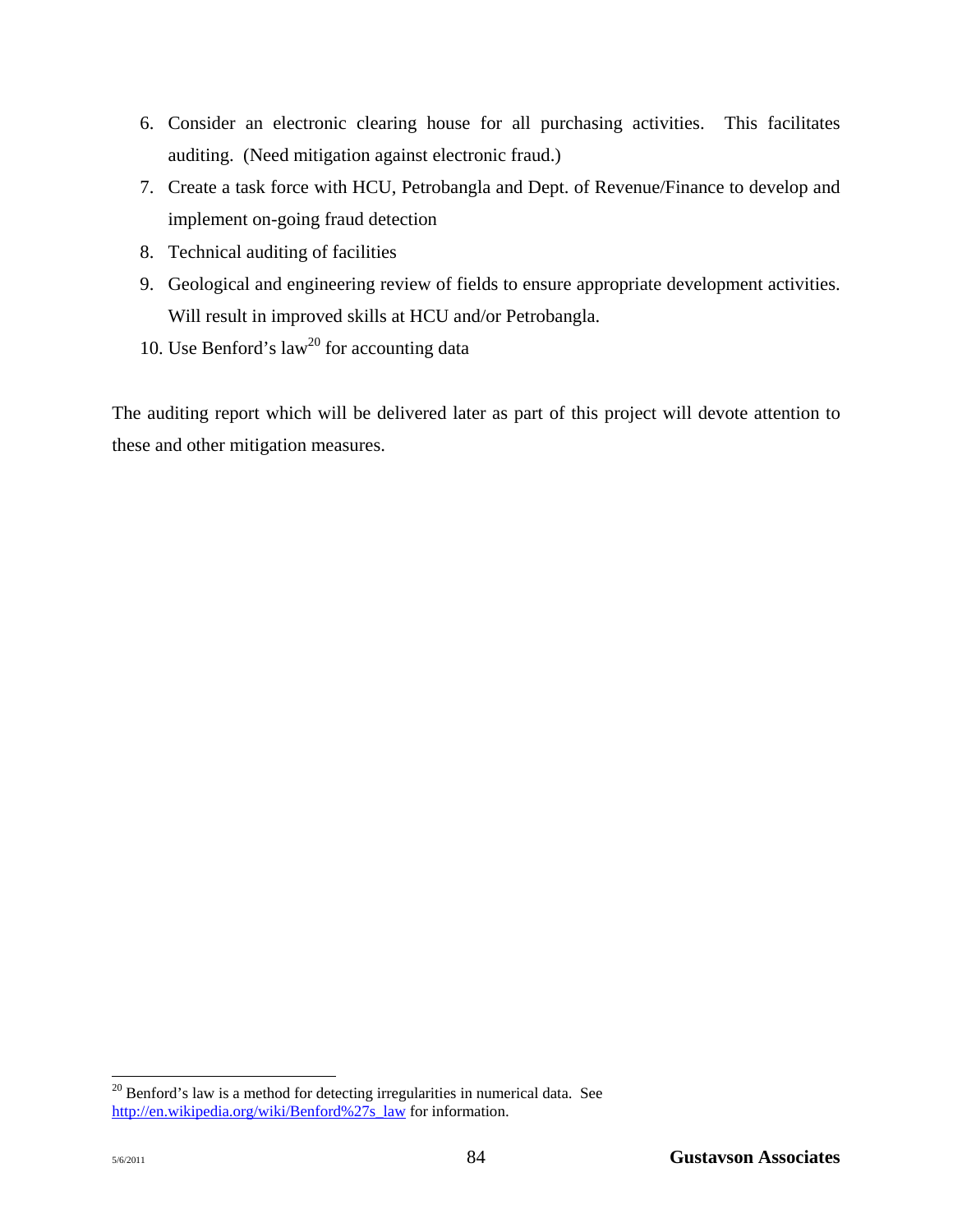# **9 CONSIDERATION OF CHANGES TO THE 2008 MODEL PSC**

## 9.1 FEASIBILITY OF CHANGING THE 2008 MODEL PSC

In order to consider possible changes to the Model PSC 2008, it is necessary to understand the legal and institutional aspects of formulation, revision and approval of PSCs.

## **Legal Status of PSC**

When approved by the Cabinet, a Draft Model PSC becomes the rules of the Petroleum Act. A PSC is an operational document to implement petroleum agreement under the Bangladesh Petroleum Act, 1974. Article 11 of the Act states that the government may make rules concerning the Act by notification in the official gazette. Legally a PSC represents the rules of the Petroleum Act and therefore it should be published in the official gazette. The exploration, development, and extraction of different type of mineral resources in Bangladesh, other than hydrocarbon resources, are governed by the Mines and Minerals (control and development) Act, 1992, and corresponding Mines and Mineral Rules 1968 (revised). Rules are periodically revised according to necessity, and the revised portions are published in the gazette. Bureau of Mineral Development (BMD) is the regulatory body, issues initial exploration license for identification of minerals and final lease for development of minerals with the approval of the government. In the case of hydrocarbon exploration and development, Petrobangla is carrying out tasks similar to the BMD.

Although PSC systems have been used in Bangladesh since 1974; a Model Production Sharing Contract was first published by Petrobangla in March 1997. The Model Production Sharing Contract 2008 was published in February 2008 as part of the offshore bidding round. Similar to the Mines and Mineral Rules, the Model Production Sharing Contract should have been published by the government (EMRD) through official gazette, according to law.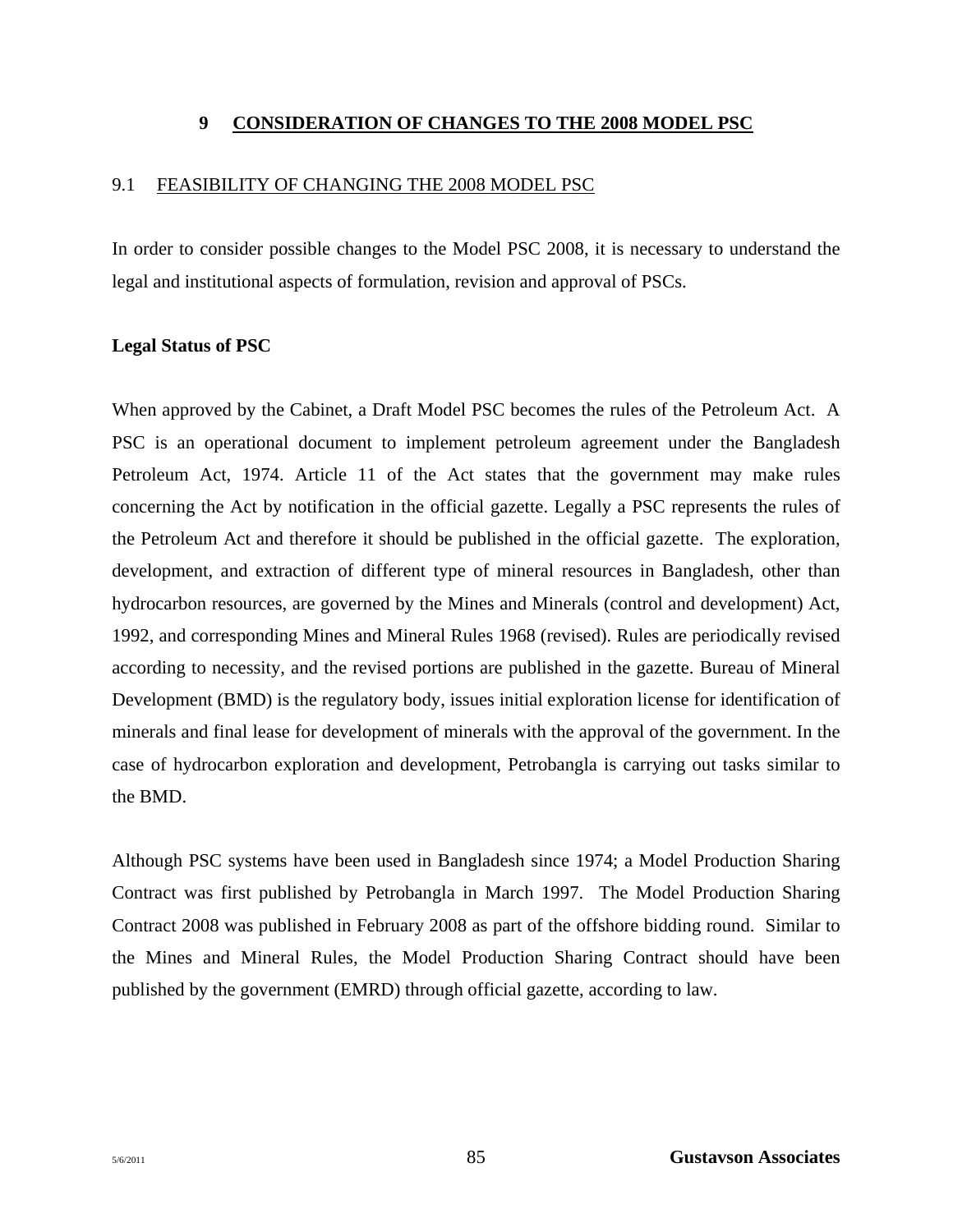### **Process of Revision of Model PSC 1997**

Before considering any revision of the current Model PSC 2008 it is appropriate to know the process through which the previous PSC (Model PSC 1997) was revised. Two committees, one at the level of Petrobangla and the other an Inter-Ministerial Committee were involved in the preparation of the draft final version of the 2008 Model PSC. In 2005, Petrobangla formed a Committee to revise the Model PSC 1997. The committee intensively interacted with those Petrobangla professionals who were directly involved with the management of previous and ongoing PSCs.

During discussions it was reported that there were differences in the language of the same article in different previously signed PSCs. In order to avoid confusion and future litigation, the committee decided that the revised Model PSC would allow bidders only to fill in blanks with specific numbers, while the language of the Model PSC would have to be kept unchanged during negotiation and at the time of final signing.

Completion of the revised PSC was delayed, because the government considered carrying out seismic surveys in the offshore area before going for bidding. In April 2006, the government decided to carry out hydrocarbon exploration in the offshore area through a previously practiced block-bidding process. Successful bidders would be expected to carry out seismic surveys in their respective allocated blocks.

The Model PSC revision committee of Petrobangla was reactivated in 2007. The committee studied the Model PSCs of India, Pakistan, Vietnam, Malaysia, Trinidad and E. Timor and prepared an updated version of draft Model PSC. The committee had discussions with the legal experts of Dr. Kamal Hossain and Associates. In the next stage an international legal expert Dr. Pedro Van Meurs was engaged as a consultant and further modifications were made according to his advice.

The draft version of the Model PSC prepared by the Petrobangla committee was sent to EMRD for approval. An inter-ministerial committee headed by the Secretary EMRD finalized the draft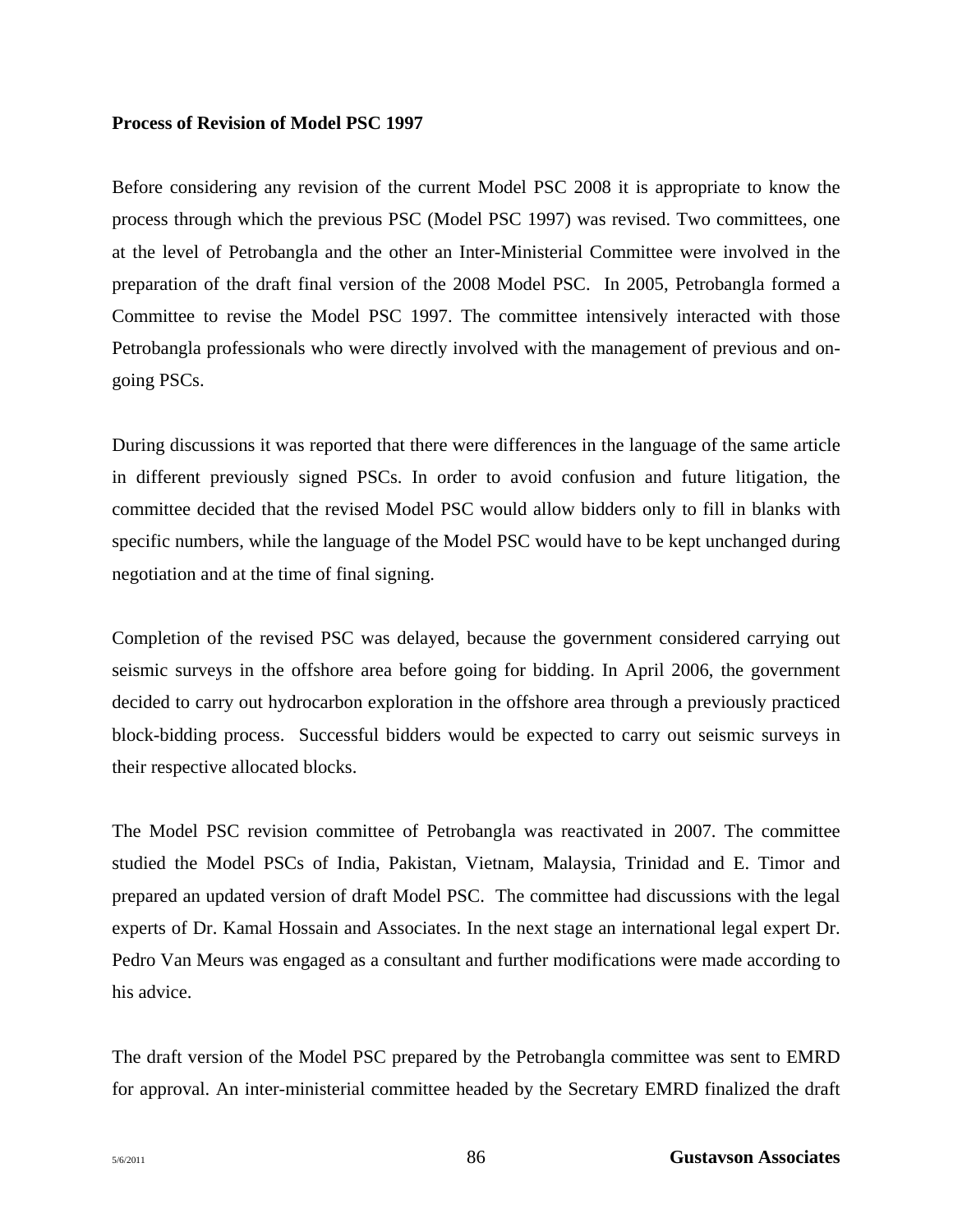for submission to the cabinet for approval. The cabinet approved the Model PSC 2008 on February 5, 2008, becoming an operational document according to the Bangladesh Petroleum Act 1974. The 2008 Model PSC was offered for bidding on February 24, 2008 and bidding was closed on May 7, 2008. A similar method will need to be followed for any future revisions of the Model PSC.

## 9.2 DIFFICULTIES ASSOCIATED WITH THE 2008 MODEL PSC

## 9.2.1 Reasonableness of IOC expenditures

Expenditures made or incurred by any IOC for the purpose of petroleum operations are generally taken as a cost. But, when this expense is tagged with the words "resonable expenditure" then questions arise as to qualifying and justifying the expenditure, and who will do so? And it opens up the scope for dispute issues and other complications in managing PSC contracts.

To avoid this, one should be straightforward in articulating the clause and mention it very simply and clearly the requirement of documents for petroleum operation to justify its expenditure. In Model PSC-2008 Article 2.7 is a new version, where resonableness of work and expenditure has been written as – "In the event of emergency or extraordinary circumstances....". Some of the phrasing of this Article has been borrowed from Article-6.12 of Model PSC-1997, where resonableness of expenditure has not been mentioned.

So, it is better to avoid this sort of qualified word, instead it may be advisable to mention, -if any operator is made any mess in the contract area or to environment or to any assets, etc. Contractor's obligation is to bring back it as it were, etc. and at no cost to Government or cost incurred should not be cost recoverable.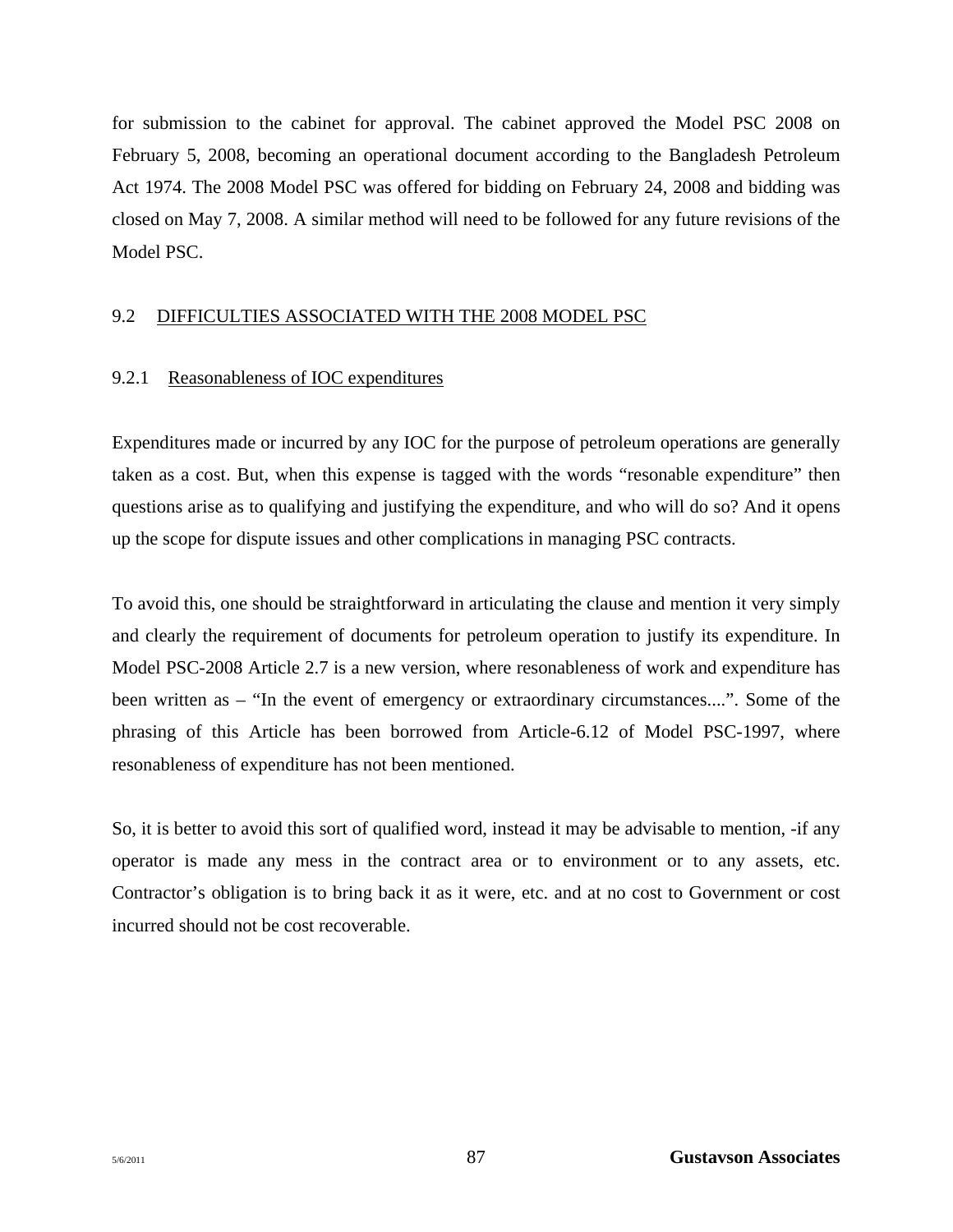#### 9.2.2 Environmental Aspects in Production Sharing Contracts

Exploration and production of hydrocarbons is a risky undertaking. They involve many different technologies operated by a group of persons having expertise in different disciplines of science and technology. Coordinated actions are necessary for safe operation and efficient management of E&P activities. Even then, accidents may occur due to failures of machines and operating personnel for various reasons such as lack of communication or human error. Accidents can cause huge losses of human life, wealth, properties and/or resources. Environmental safe guards highlighted in different legal documents and Production Sharing Contracts (PSC) are presented below.

As per Article 143(1) (a) of the Constitution of Bangladesh, all minerals and other things of value underlying any land of Bangladesh is the property of the Republic. It is mentioned in Article 6(2)(C) of the Bangladesh Petroleum Act 1974 that persons engaged in petroleum operations shall, in carrying on such operation in any area prevent damage to petroleum bearing strata in whether adjacent to the area or not. The Environmental Conservation Act 1995 (with subsequent revisions) and The Environmental Conservation Rules 1997 have provided sufficient scope and compensatory measures<sup>21</sup> to consider environmental damages that may occur during hydrocarbon exploration and production. However, in the Act the definition of the word "environment" means the inter-relationship existing between water, air, soil and physical property and their relationship with human beings, other animals, plants and micro-organisms. It does not include sub-surface hydrocarbon resources. An expert legal opinion should be sought to include damage to gas reserves in the Environmental Conservation Rules 1997.

 $\overline{\phantom{a}}$ 

<sup>&</sup>lt;sup>21</sup> Non compliance of Environmental Conservation Act 1995, may result imprisonment not exceeding 10 years or fine not exceeding Tk. 1 million or both.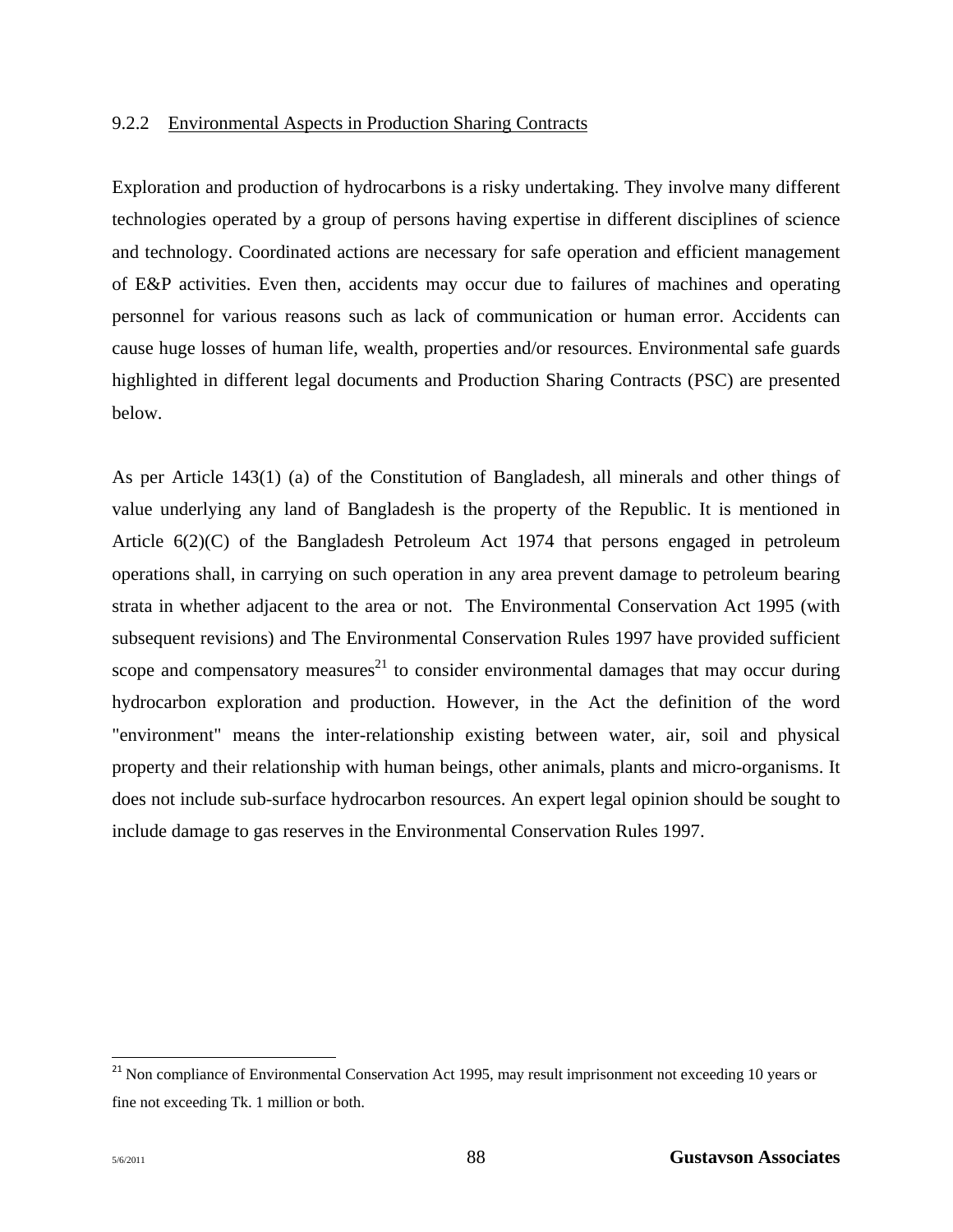Study of different PSCs and the BAPEX-NIKO JVA indicates that the legal aspects identified in the Petroleum Act have been incorporated in the different Petroleum Agreements signed between 1994 and 2006. Three accidents occurred during this period at the time of drilling exploration wells, summarized below:

#### **(a) Moulavibazar Well # 1 Blowout on 15 June 1997**

Occidental Exploration of Bangladesh Ltd. (Oxy) started drilling the Moulavibazar Well # 1 located in Block 14 on June 4, 1997. It is reported that on 15 June, 1997 at 1:45 AM a blowout occurred which destroyed the drilling rigs, other equipment and accessories, and caused damage to surrounding properties and reserves. EMRD constituted an enquiry committee on 3 July, 1997. The committee submitted the report on 11 July, 1997. The committee report was not made available to the public. There has been lot of discussions in print and electronic media about the colossal loss of national wealth due to blowout. It is reported that the IOC (Oxy) signed a Supplementary Agreement with Petrobangla on 25 November, 1998 where it was agreed to increase Petrobangla's share of profit natural gas by 5% (thereby decreasing contractor's share of profit by 5%). The contractor waived its right to recover Moulavibazar Well # 1 Blowout cost. It is also reported that the concerned IOC has repaired the damages of physical properties of the surrounding organizations. There was no public statement by Petrobangla and government that what percentage of total damage of the blowout has been compensated by the supplementary agreement. Every year the civil society members organize protest on 15 June to get due compensation from the IOC (Occidental/Unocal/Chevron).

#### **(b) Two Blowouts at Chattak (West) on 7 January, 2005 and 24 June, 2005**

A Joint Venture Agreement (JVA) between BAPEX and NIKO was signed on October, 2003 for the development of Feni and Chattak gas fields. NIKO started supplying gas to the national gas pipeline from the Feni Gas Field starting from November 2004. NIKO started drilling in Chattak (West) at a place called Tangratila in Doarabazar upazila of the Sunamgonj District, starting from 31 December, 2004 without the approval of Joint Management Committee (JMC) as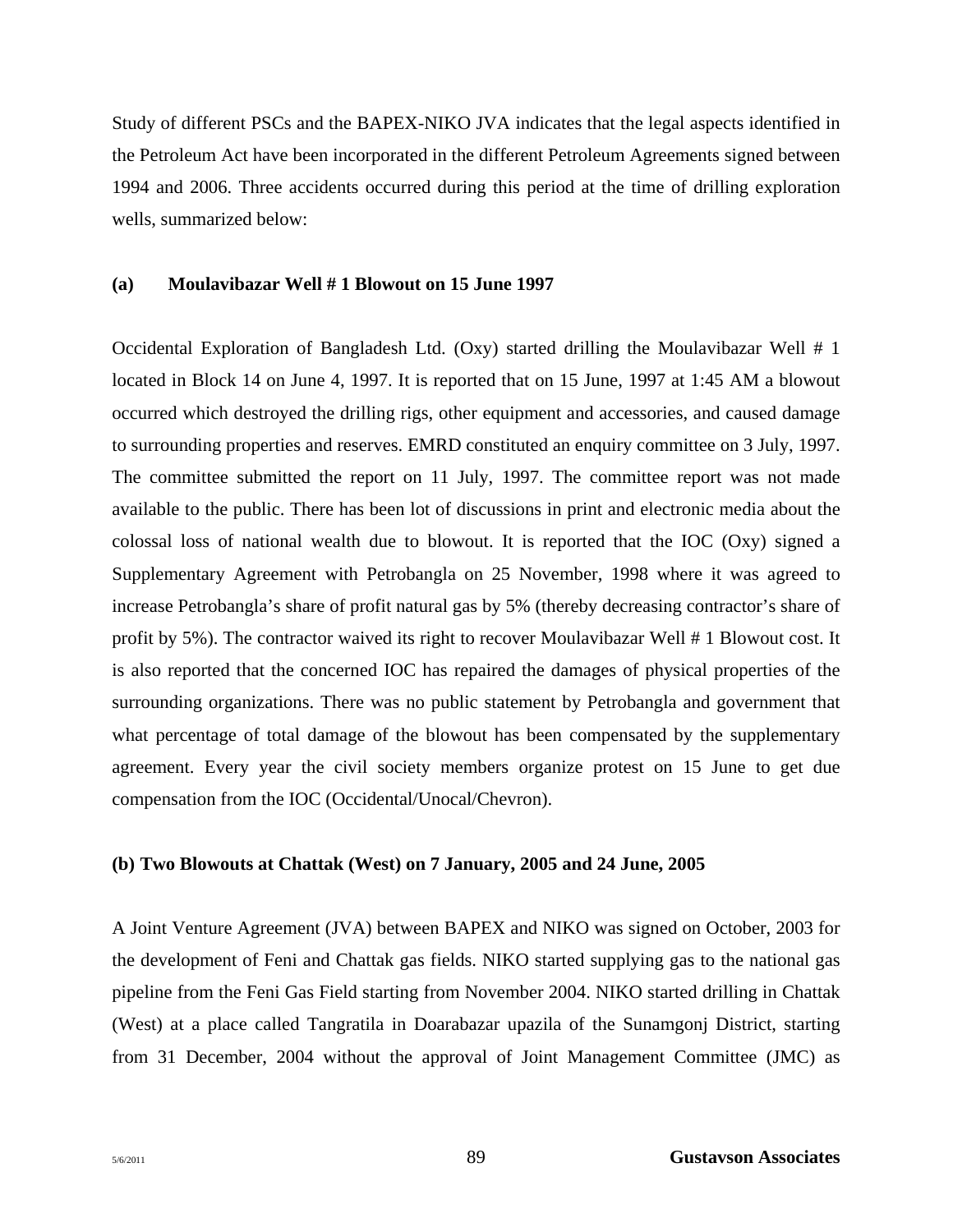required by JVA. A blowout occurred on 7 January, 2005 and a second blowout occurred on 24 June, 2005.

## **(c) Environmental Issues in Model Production Sharing Contracts (PSC) 2008**

Petrobangla initiated the process of an offshore bidding round in February 2008 under MPSC 2008. Final decisions on selected PSCs are in process. Environmental damages caused due to blowout occurred in the coastal area of the USA on the evening of 20 April, 2010 in Macondo Well operated by BP has drawn global attention to look into the environmental compensation aspects of offshore hydrocarbon operations. In this context it is apprehended that any accidental blowout occurring in offshore areas of Bangladesh would also affect the coastal areas of the neighboring countries. There is a need to pay serious attention to the environmental issues in the Model PSC 2008. In particular, Article 10.27 should be made more specific to include a loss of gas reserves. Such revision will have to be made by legal expert(s) considering various issues mentioned in the Environment Conservation Act 1995, the Environmental Conservation Rules 1997 and the Bangladesh Petroleum Act 1974.

### (**d) Regional Analysis of Environmental Provisions**

Given the heightened concern regarding blowouts and other accidents in the fall out of Macondo, a comparison of the environmental clauses of Malaysia, India, Pakistan and Bangladesh was conducted. Starting with Malaysia, the environmental regulations in the PSC itself seem to be the most relaxed. The extent of its mention in the Malaysia contract is merely a reference to good oilfield practices and a number of required environmental reports. Thus no comparison can be drawn from the Malaysia contract to that of Bangladesh.

In contrast, the environmental provisions found in Pakistan and India are extensive. To avoid duplication of similar language, the following clauses from the Indian contract were highlighted as a go by for possible additions to the Bangladesh contract: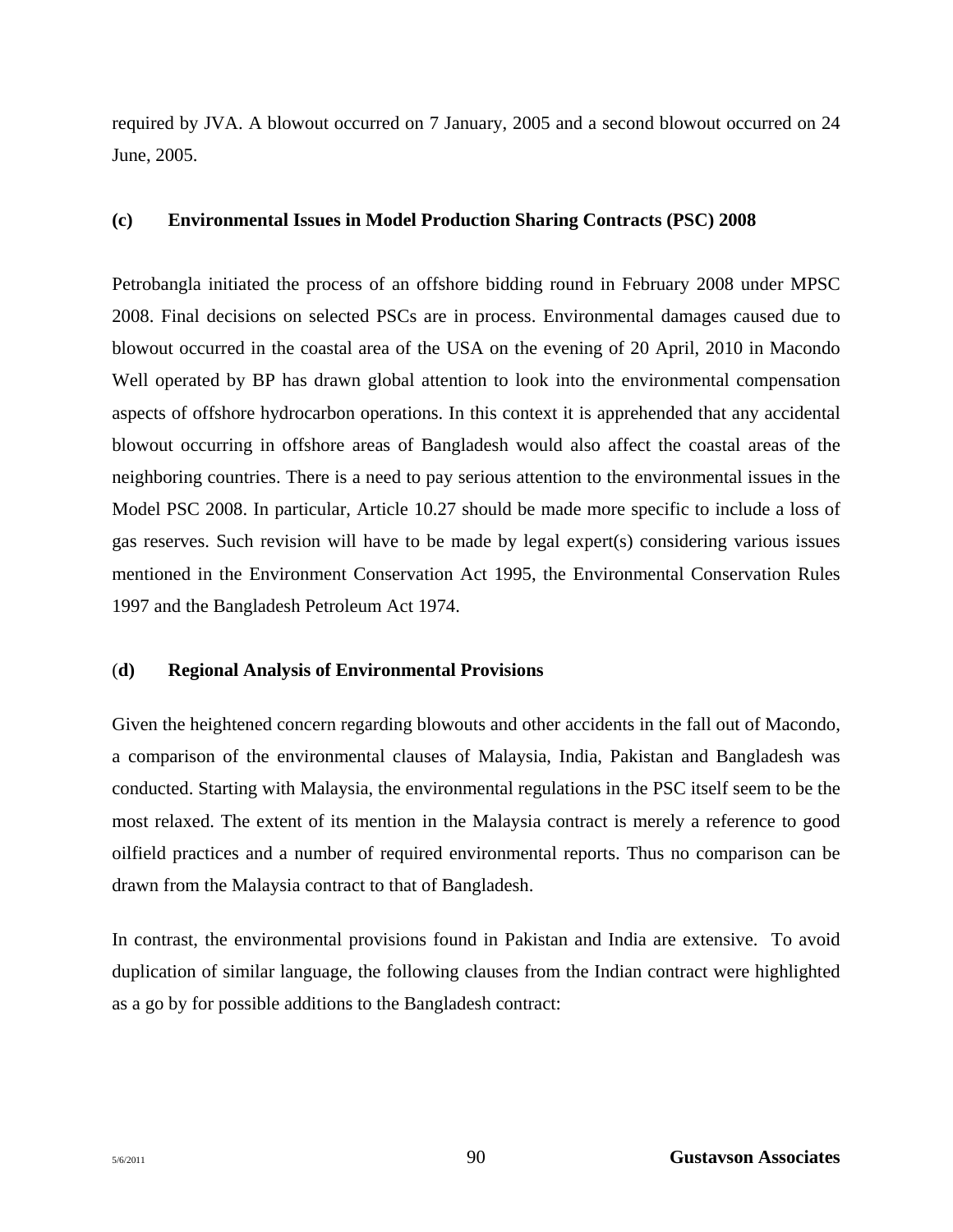14. 1 (i) prevent Environmental Damage and, where some adverse impact on the environment is unavoidable, to minimize such damage and the consequential effects thereof on property and people;

14.1 (ii) ensure adequate compensation for injury to persons or damage to property caused by the effect of Petroleum Operations; and

14.2 If the Contractor fails to comply with the provisions of paragraph (b)(i) of Article 14.1 or contravenes any relevant law, and such failure or contravention results in any Environmental Damage, the Contractor shall forthwith take all necessary and reasonable measures to remedy the failure and the effects thereof.

14.5.3 The studies mentioned in Article 14.5 above shall contain proposed environmental guidelines to be followed in order to minimize Environmental Damage and shall include, but not be limited to, the following, to the extent appropriate to the respective study taking into account the phase of operations to which the study relates :

1) blowout prevention plan;

14.7.1 In the event of an emergency, accident, Oil spill or fire arising from Petroleum Operations affecting the environment, the Contractor shall forthwith notify the Government and shall promptly implement the relevant contingency plan and perform such Site Restoration as may be necessary in accordance with modern oilfield and petroleum industry practices.

14.7.2 In the event of any other emergency or accident arising from the Petroleum Operations affecting the environment, the Contractor shall take such action as may be prudent and necessary in accordance with modern oilfield and petroleum industry practices in such circumstances.

14.8 In the event that the Contractor fails to comply with any of the terms contained in Article 14.7 within a period specified by the Government, the Government, after giving the Contractor reasonable notice in the circumstances, may take any action which may be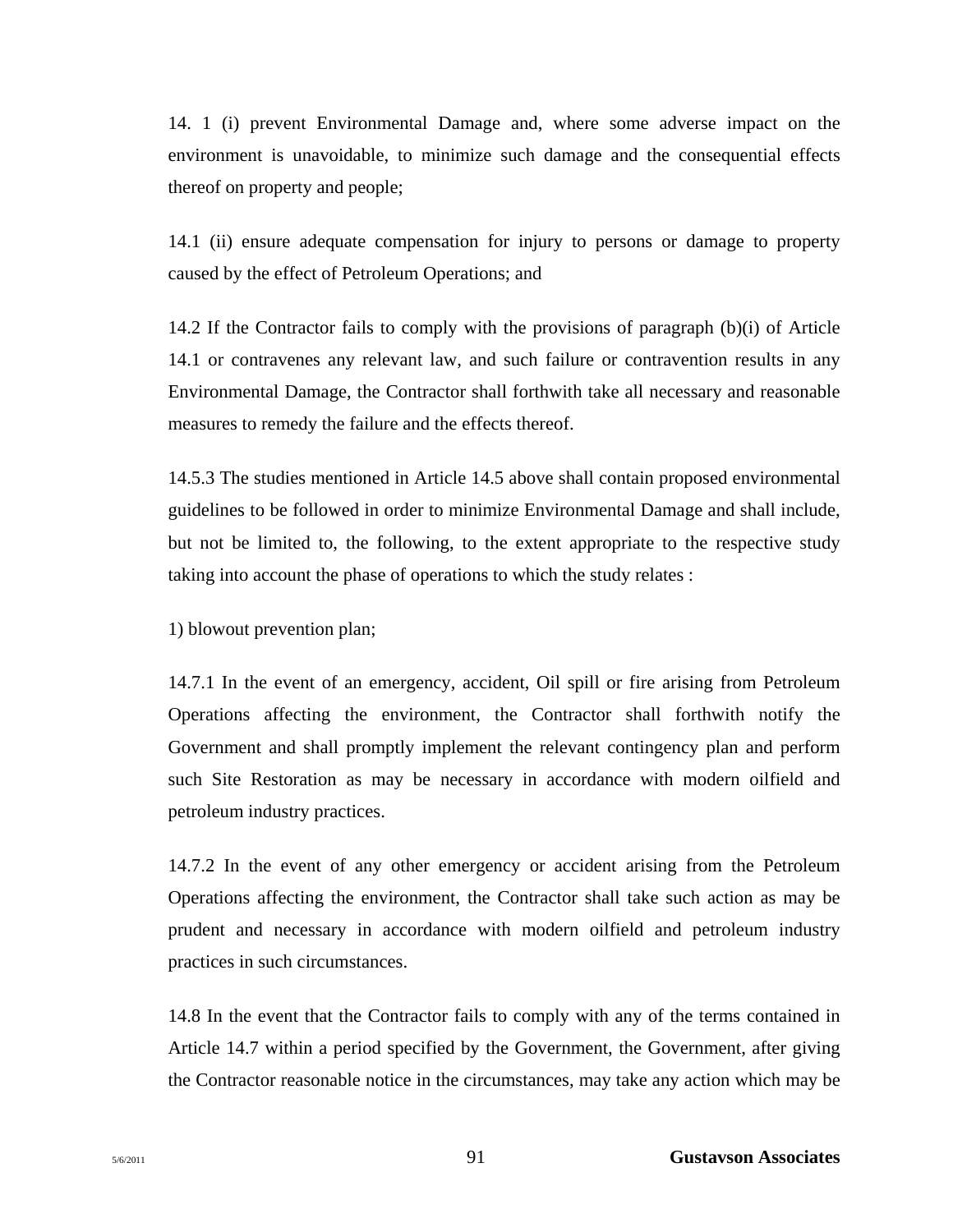necessary to ensure compliance with such terms and to recover from the Contractor, immediately after having taken such action, all costs and expenditures incurred in connection with such action together with such interest as may be determined in accordance with Section 1.7 of Appendix C of this Contract.

While both contracts have additional provisions covering reporting, clean up, remediation, etc.; the above clauses emphasize how to deal with a sudden event or accident. The overriding theme is accountability to engage in a quick response and compensation for actual damages. The Bangladesh contract addressed these primary objectives but only in the context of other provisions. For instance in the development plan section, environmental contingencies are supposed to be considered. Similarly environmental reports and assessments are required, but no general provisions are included to indicate what actions the government expects to be taken in the event of a disaster. Additionally the only section which suggests there may be a remedy for a accident is in the "contract's obligations" section, but it is vague as to when it is applied and overly broad in that it could require much larger damages than are usual in the context for a unexpected but normal accident (like a blowout).. Thus in order to ensure clarity, a separate section for environmental protection and accident should be created, following the basic guidelines outlined below.

The following general aims should be embraced to avoid the several unusual inconsistencies and omissions compared to Bangladesh's regional competitors.

- Create a separate section in the PSC for environment and accidents.
- Provisions regarding compensation for blowouts or other accidents should be limited to only actual gas lost and actual damages, not punitive (punishment) or consequential type damages.
- Focus should be on measures to remedy the accident according to standard oilfield practices. This focus should be accompanied by specific procedures.
- Require a blowout prevention plan.
- Tighten up notification standards, making all accidents immediately reportable to Petrobangla.
- For any reporting, clean up, remediation, or other standard environmental clauses, condense current language into one concise section on the environment.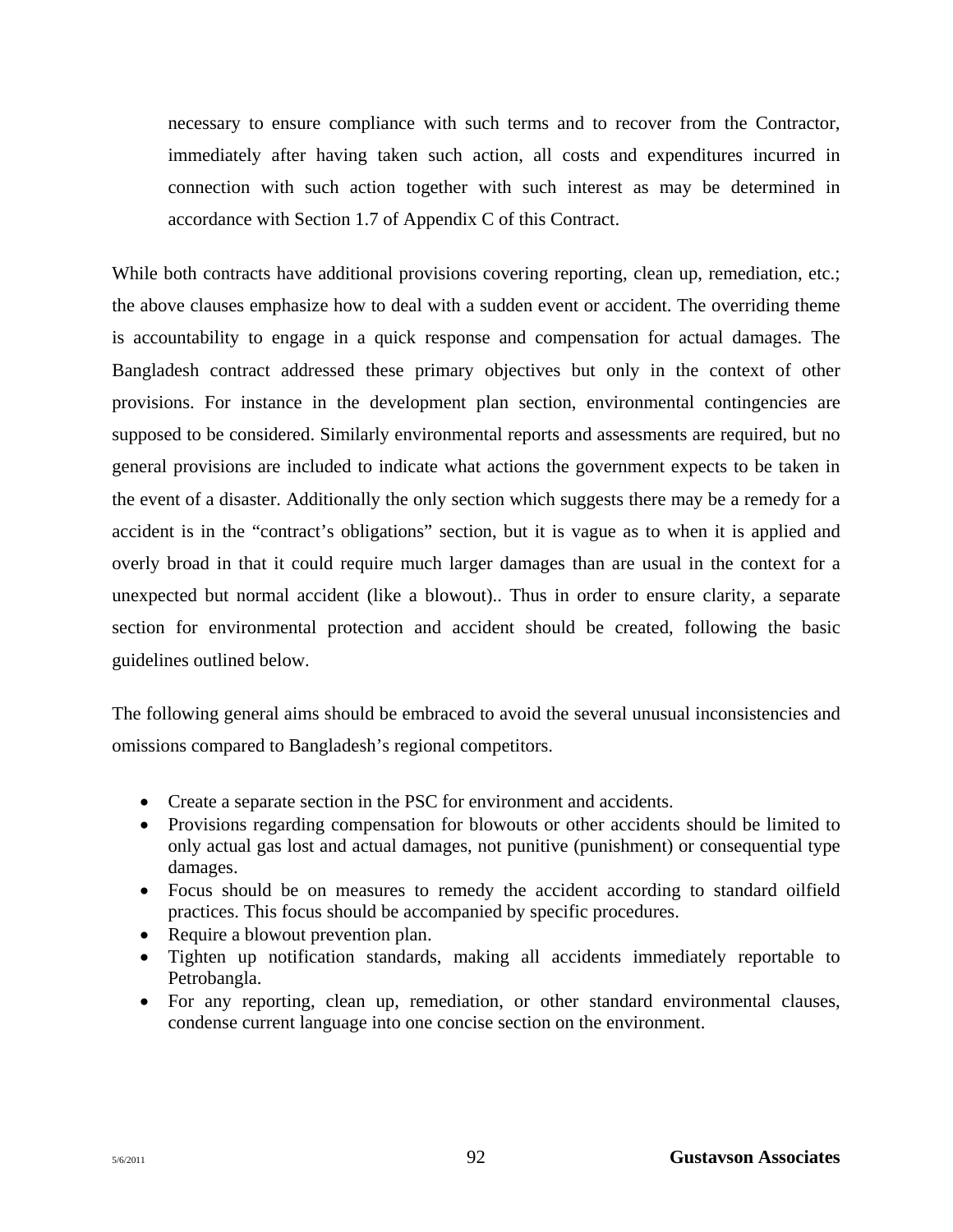#### 9.3 ALLEVIATION OPPORTUNITIES WITH PSC AMENDMENTS

#### 9.3.1 Royalty Contracts

Verification of the cost recovery aspect of PSCs is challenging. Since operators are entitled to recover costs according to a PSC, they may not exercise the highest standards of care with regard to making expenditures. Audits are necessary for costs that are included by the contractor. Disputes about the legitimacy of costs are commonplace. There is a standing committee for resolution of such disputes.

There is an alternative form of contract that avoids the need for the government to consider the operator's costs. With a royalty contract, the operator pays the government a percentage of the value of the hydrocarbon that is produced, or alternatively, at the government's discretion, provides the government with that percentage of the production in kind. Such a payment is not directly dependent on any of the contractor's costs, providing that the hydrocarbon price is based on market value.

Such royalty contracts are commonly used in the United States. The royalty payments may supplemented with bonus payments, based on contract signing, production targets, or other measurable events.

It is important to establish an appropriate level for the royalty. Competitive bidding amongst IOCs can be used to establish the level. The government can protect itself by establishing a minimum acceptable royalty rate.

There is a downside of royalties. The contractor may find it uneconomical to continue production in the later stages of a field's life, given the royalty payments and other operating costs that are large compared to the value of dwindling production. This problem can be obviated by implementing a sliding scale royalty, in which the royalty rate declines as the production rate decreases.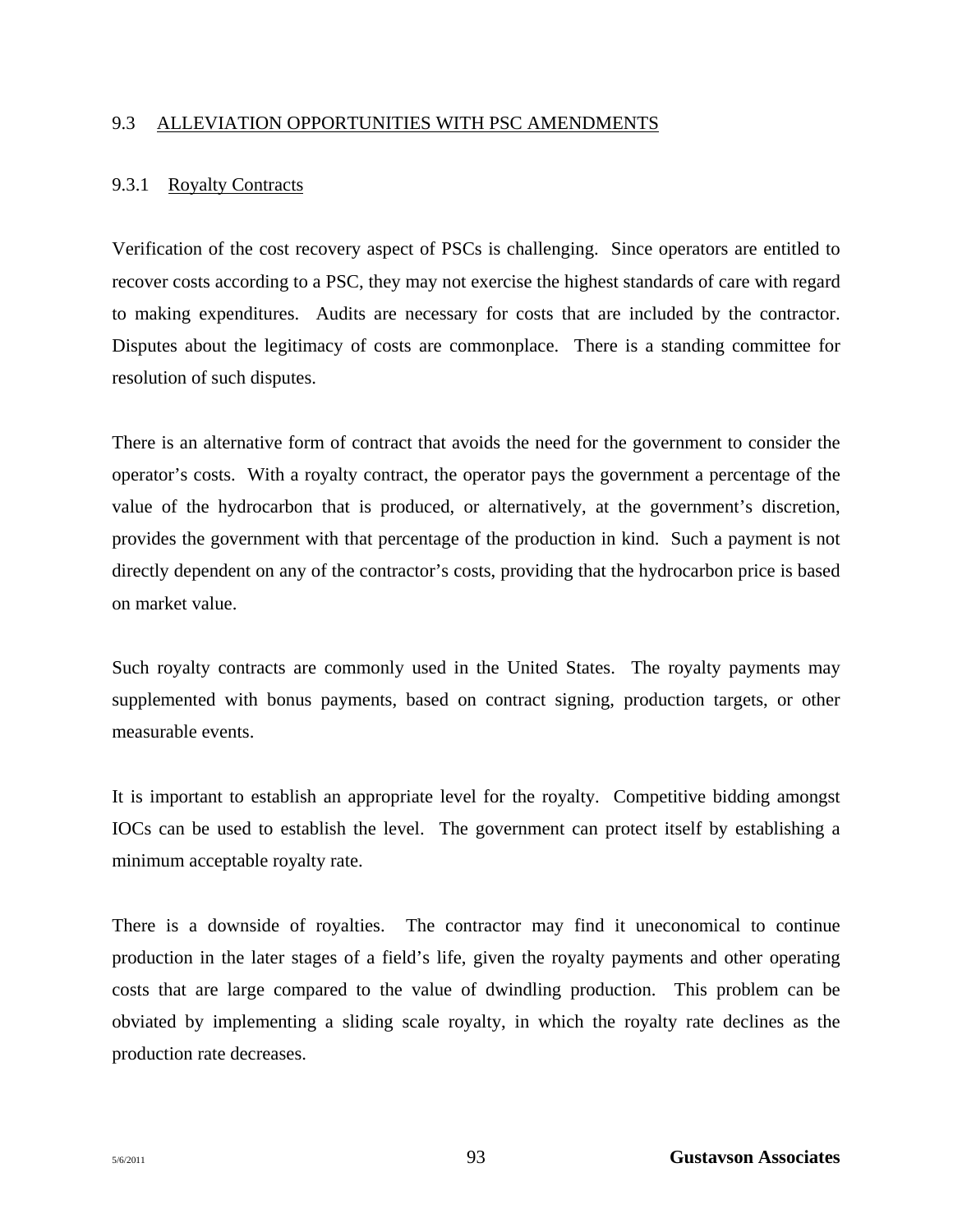There is another potential issue with introducing a royalty contract. Professionals working in Petrobangla and other decision makers involved with the management of the energy sector are familiar with the existing PSC type of petroleum agreement. In this context, it may not be acceptable to introduce a different type of agreement. However, management of a royalty contract should be simpler than a PSC, so such a change should be possible with training of relevant monitoring staff.

# 9.3.2 Domestic Market Obligation for Gas

As per Articles 15.5.1 to 15.6 there is provision to export gas in the form of LNG subject to government's first right of refusal. Conditional export provision was included in the PSC at a time there was uncertainty of domestic gas market. At present the situation has completely changed. The government is seriously considering import of natural gas in the form of LNG to mitigate shortage of gas. The import price of gas in the form of LNG may be as high as US\$ 15/mcf.

In future model PSCs domestic provision of natural gas should be included similar to the provision of domestic requirement of oil mentioned in Article 24.1 of Model PSC 2008 of Bangladesh or similar to provision described in Articles (21.11-21.31) of NELP, VIII 2009 of India.

# 9.3.3 Gas Pricing

In Model PSC 2008, the price of natural gas is indexed to the FOB price of HSFO at Singapore. The price of gas could be specified directly in terms of \$/mcf, as is done in India and Pakistan. This issue may be explored in a future Model PSC.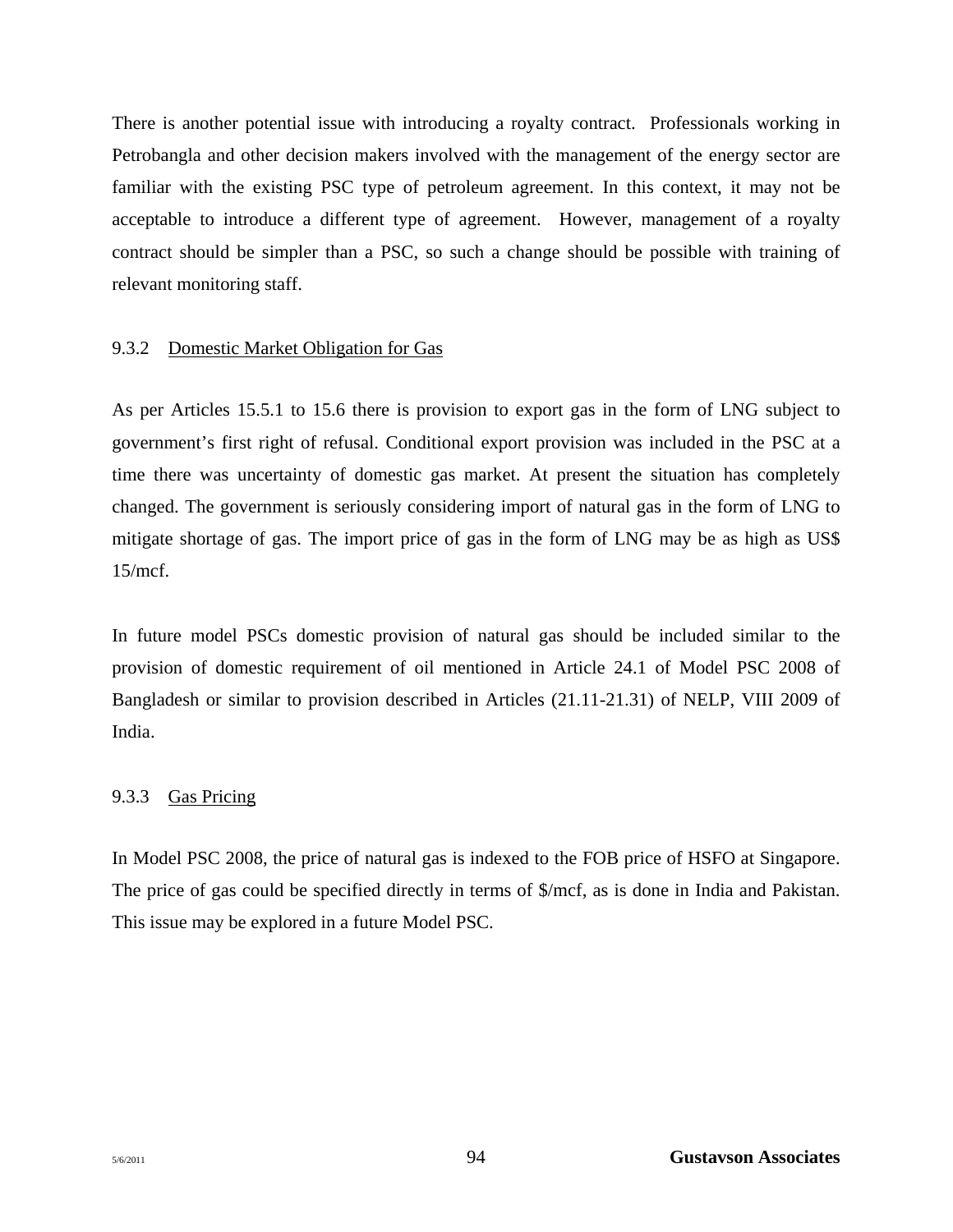## 9.4 POTENTIAL BENEFITS FROM AN AMENDED PSC

Making necessary revisions to the PSC will ultimately make petroleum operations in Bangladesh far more attractive. Benefits from a revised PSC could be:

- i. Facilitate administration of PSCs
- ii. Reduce potential for fraud
- iii. Reduce bureaucracy and regulatory uncertainty for IOCs

Along with these benefits it is essential to run a Discounted Cash Flow Analysis to determine if investing in Bangladesh is attractive to IOC's. Without this analysis it is not readily identifiable whether seemingly competitive terms in regional PSC's will be attractive enough to draw bids due to poor gas pricing in Bangladesh.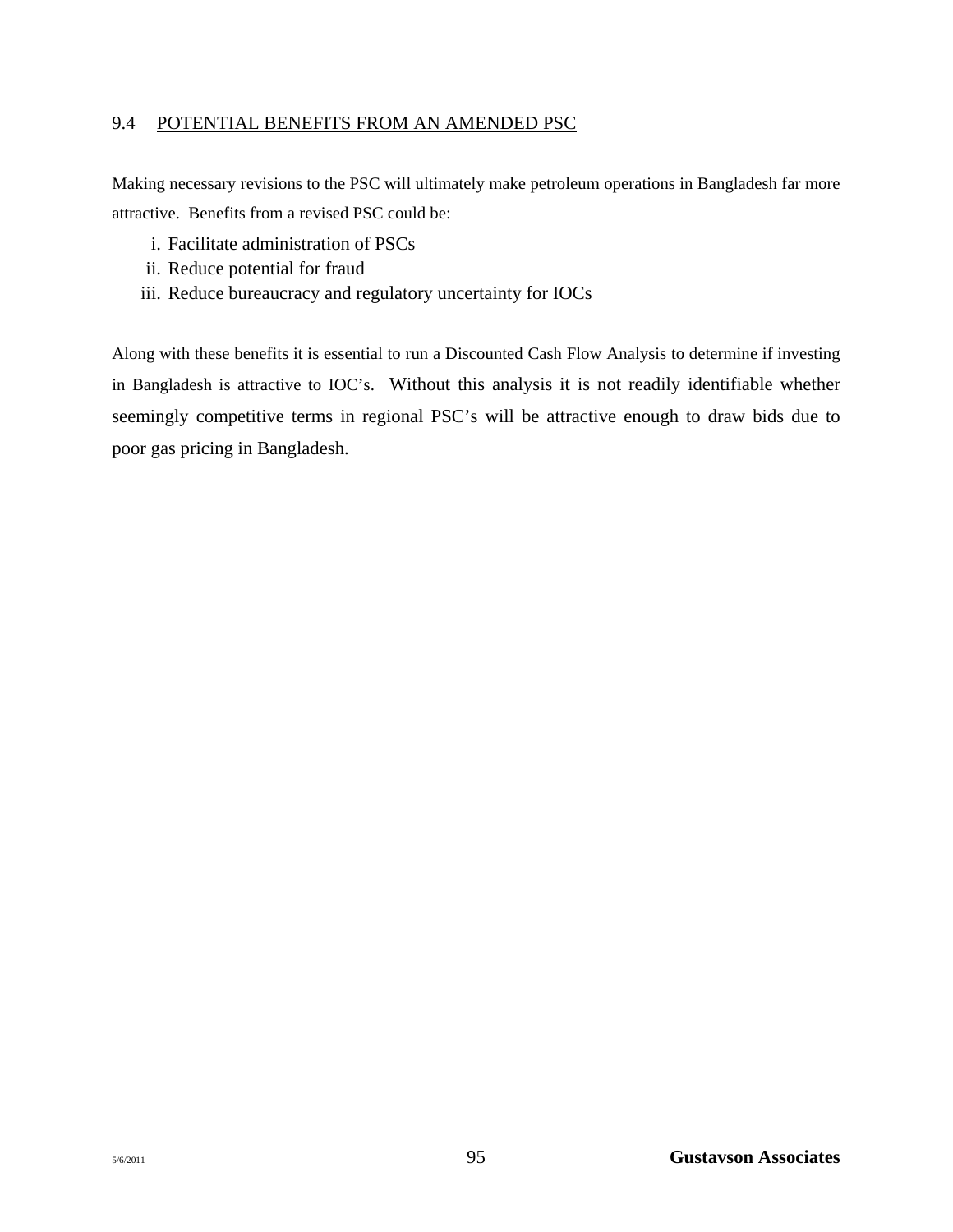#### **10 IMPLEMENTATION SUGGESTIONS**

## 10.1 EMRD

- (i) Government (EMRD) should make it a policy to publish the approved Model PSC in official gazette as per the requirement of the Bangladesh Petroleum Act, 1974 (Article 11). It has been mentioned in Article 11 of the Petroleum Act that the Government may, by notification in the official Gazette, make rules for carrying out the purposes of this Act. Approved Model PSCs are rules for operation of the Petroleum Act. Uploading of approved Model PSC 2008 on Petrobangla's website does not satisfy the legal requirement of the Petroleum Act (Article 11). It is obligatory for EMRD to publish Model PSCs in the official gazette.
- (ii) Starting from exploration step, supply of natural gas and petroleum to the transmission/ transportation system is termed as upstream activities. As per Petroleum Act, Petrobangla has been carrying the responsibility of management of PSCs on behalf of the government (EMRD).

As per BOGMC Ordinance, 1985 Petrobangla has been carrying the responsibilities of exploration and production of oil and gas through different production companies and supplying of produce gas up to transmission level. Wellhead prices of gas produced by the IOCs are decided in their respective PSCs. Wellhead price of natural gas produced by the three national gas production companies (BAPEX, BGFCL, SGFL) by the government.

In Pakistan, the Oil and Gas Regulatory Authority (OGRA) acts as both an upstream and downstream regulator. As upstream regulator the authority annually documents the wellhead price of gas of all the producing fields owned by National Oil Companies (NOCs) and International Oil Companies (IOCs) in the gazette. There is wide variation of the wellhead price of gas produced in different fields due to variation of the contractual parameters. As per government's policy directive OGRA also documents in the gazette a single Weighted Average Cost of Gas (WACOG) annually. This is subsequently used by the two vertically integrated gas transmission and distribution companies (Sui Southern Gas Company Ltd. and Sui Northern Gas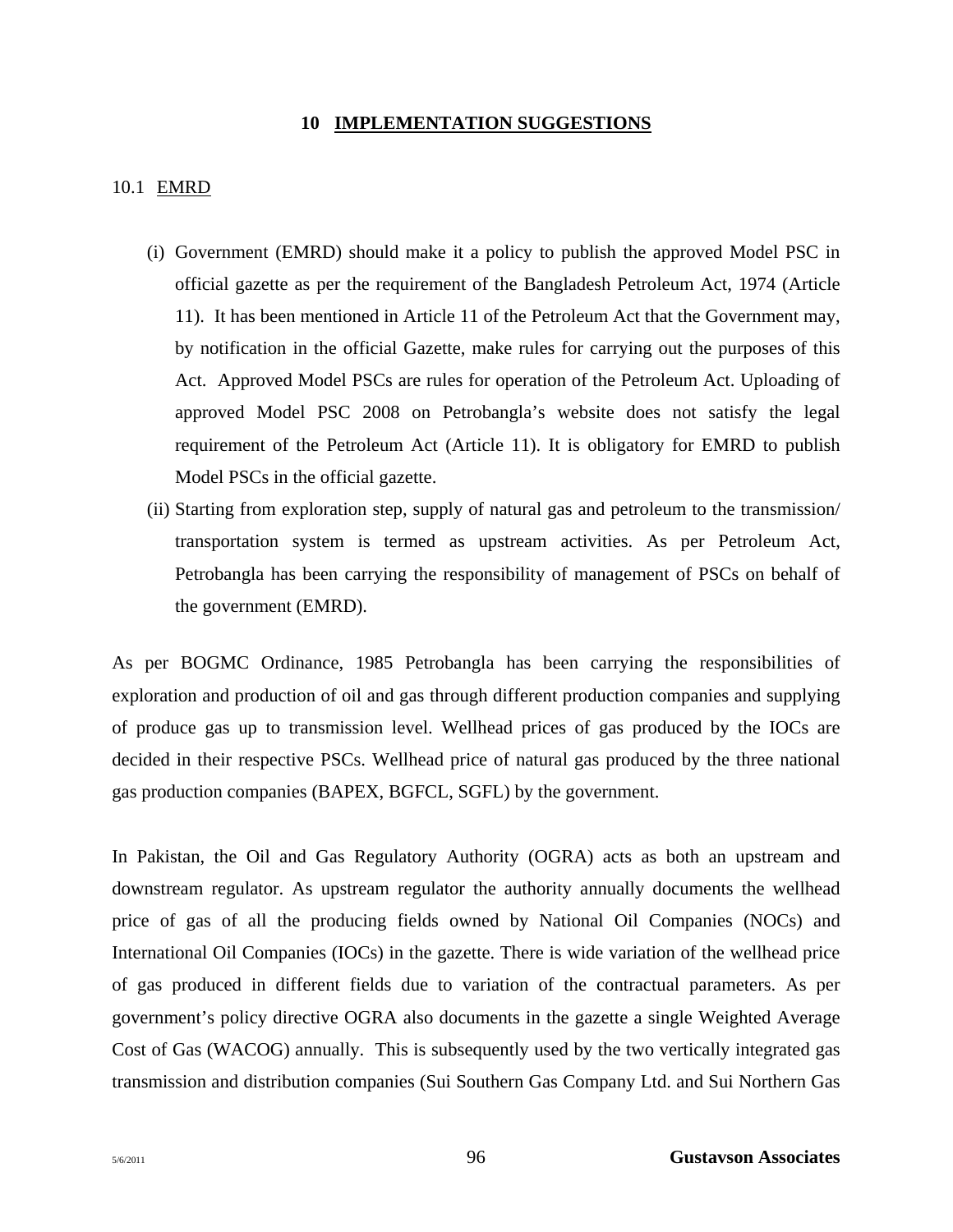Pipelines Ltd.) for computation of revenue requirement. OGRA as the downstream regulator assesses various parameters used by the two utilities for computation of revenue requirement and consumers price of gas.

In Bangladesh as per BERC Act 2003, the commission is responsible for fixing the consumers gas tariffs. Consumer gas tariffs consist of production/purchase costs of gas plus transmission and distribution tariffs (computed by BERC) and government taxes fixed by NBR as per law. BERC has been designated as the Downstream Regulator. During a recent hearing at BERC, the Commission opined that there is no legal basis to call Petrobangla as the upstream regulator of natural gas.

*Government (EMRD) should declare a regulator for the upstream activities and assign them with the responsibility of notifying one weighted average wellhead price for national gas and one weighted average wellhead price for IOC's gas and publish them in the official gazette. As per the Finance Act: there is SD & VAT on national gas and no SD & VAT on the gas produced by the IOCs. This is why in Bangladesh it will be necessary to notify two values of the average wellhead price of gas. In the subsequent stage these two values of average wellhead price of gas can be used for computation of revenue requirements by the gas transmission and distribution companies; which will be assessed by the downstream regulator, BERC. This decision will facilitate in fixing consumers level tariffs of natural gas in a transparent manner, which it is now lacking.* 

(iii) EMRD should notify the responsibilities of Petrobangla and HCU with reference to the management of IOCs' activities by assessing their respective capabilities.

(iv) Sometimes it is suggested that as Petrobangla is involved with exploration and production of oil and gas (through its companies), there may be conflict of interest between Petrobangla and the IOCs. Three national gas production companies (BAPEX, BGFCL, SGFL) work as independent companies and governed by their respective management board. The government (EMRD) has assigned different gas fields to the three national gas production companies; therefore, there is at least a possibility for Petrobangla to be in direct conflict with the IOCs. As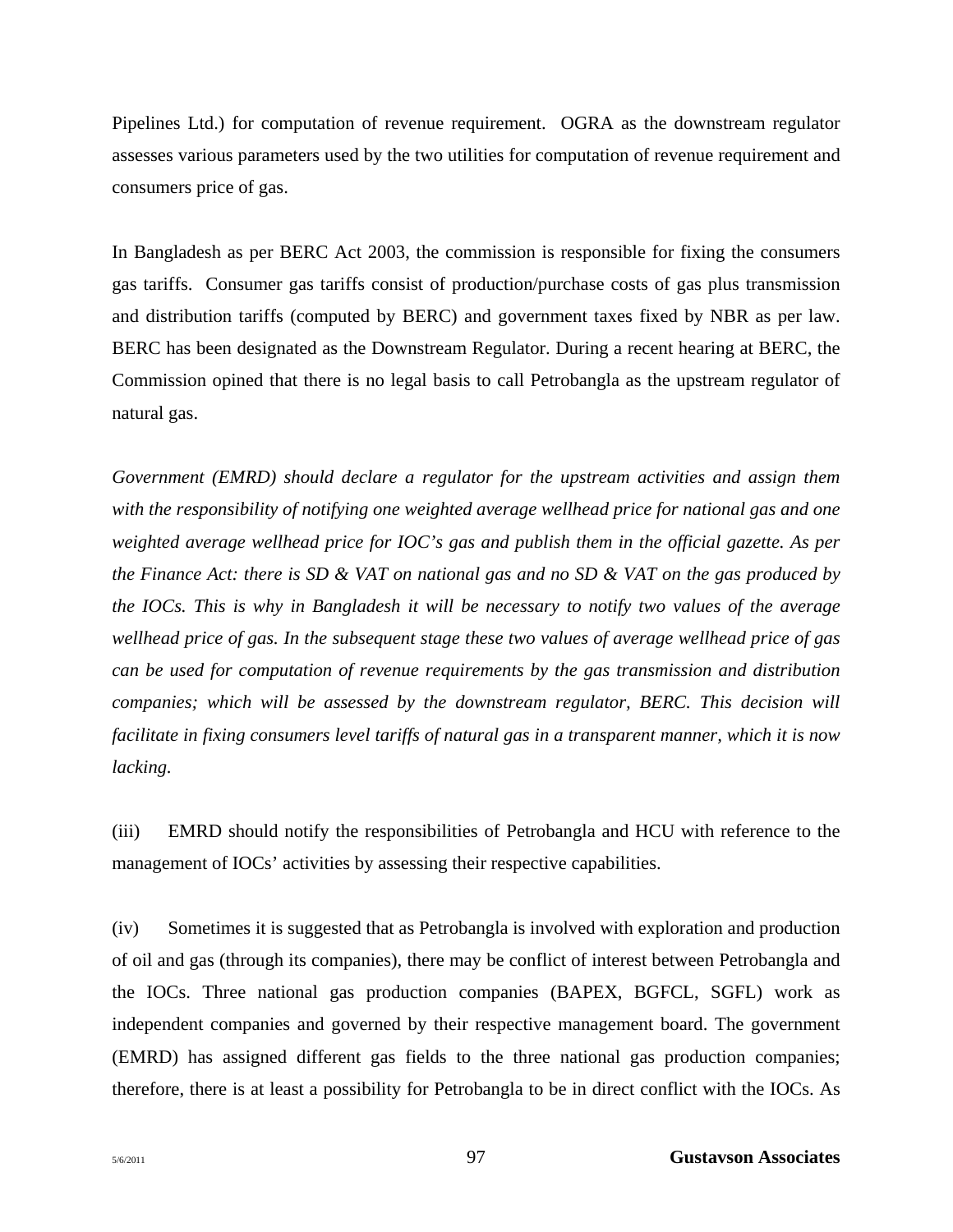per government decision, Petrobangla has fixed a very nominal wellhead price of gas for the three national gas production companies arbitrarily<sup>22</sup>. Moreover, gas produced by national gas production companies is required to pay government taxes<sup>23</sup>  $\omega$  122.22% of the price of gas. Because of these decisions national gas production companies are in difficulties with the IOCs.

It has been discussed that with a large number of professionals<sup>24</sup> having long experience of working in gas sector, Petrobangla is finding it difficult to monitor the activities of the IOCs properly.

In India, Pakistan and Thailand there are separate directorates of Oil and Gas directly under the ministry to administer the IOCs activities. These organizations have been carrying out these activities for a long time. There is no parallel organization in Bangladesh.

Unless the HCU is institutionalized by recruiting of permanent staff it may not be able to fulfill the assigned responsibilities.

 (v) It has been reported during first ever tariff order for consumer level gas tariff of BERC, that all the Petrobangla companies involved with production, transmission and distribution of natural gas are operating profitably. On the other hand, Petrobangla is having deficits by acting as the single buyer of gas purchased from the IOCs.

*The Government (EMRD) should pay serious attention to solve Petrobangla's deficit problem by introducing transparent methods for the computation of gas tariffs and the distribution of gas revenue. It should also allow BERC to determine the tariff for natural gas delivered to consumers according to an economic rationale.* 

l

 $^{22}$  The wellhead price of gas produced by BAPEX is Tk. 25/mcf and by BGFCL and SGFL is Tk. 7/mcf

 $23$  Supplementary Duty and Value Added Tax

 $24$  In total 559 posts in Petrobangla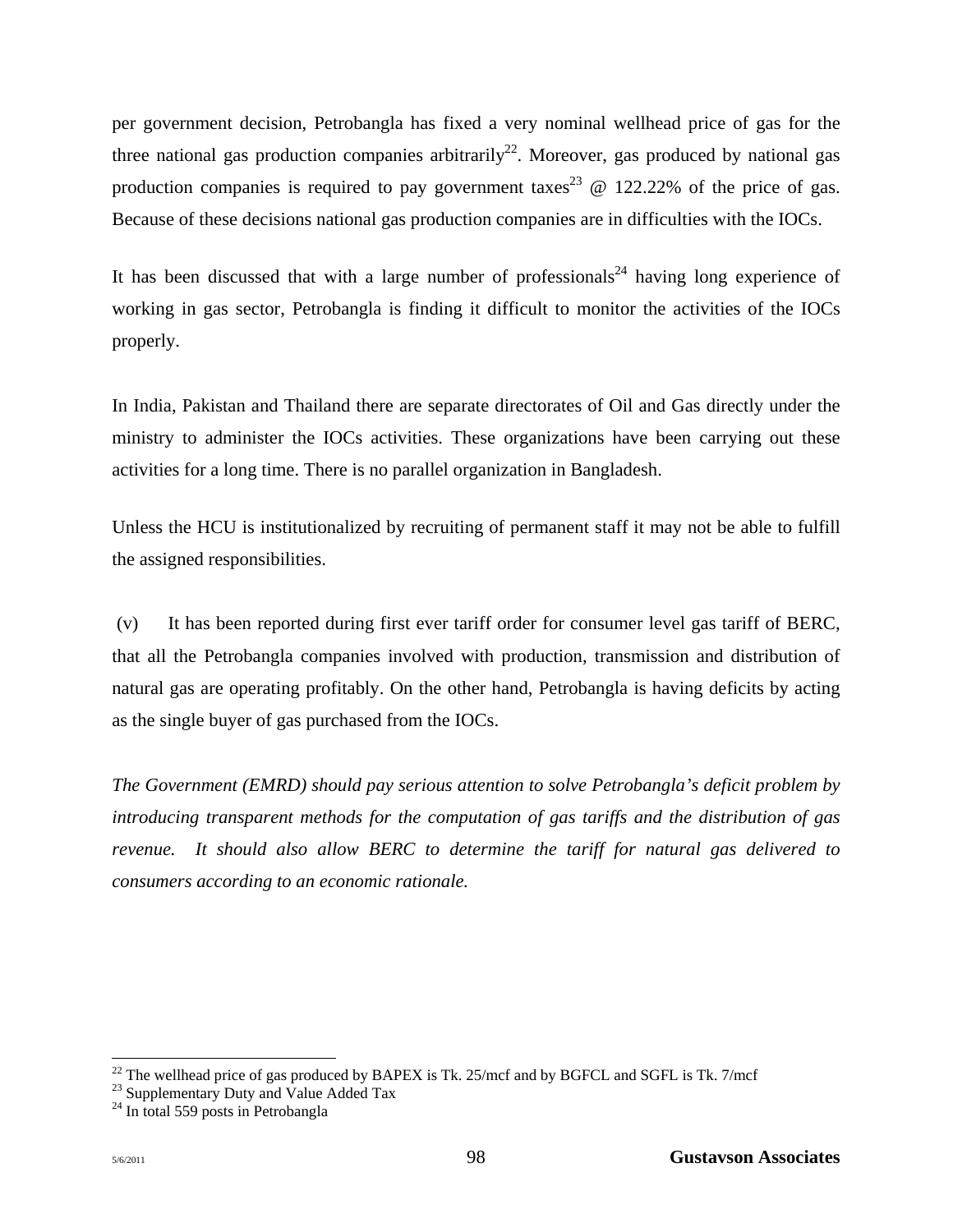#### 10.2 EMRD/PETROBANGLA

(i) Professionals working in Petrobangla and the decision makers involved with the management of the energy sector have become familiar with the management of PSC type petroleum agreements. In this context it may not be acceptable to re-introduce Concession Type Agreements.

(ii) Petrobangla has achieved notable success by saving US\$ 80 million through the audit resolution process with Cairn in Block 16. By winning Chevron's arbitration case at ICSID, Petrobangla saved payment of US\$ 240 million to Chevron during the life cycle of the three Blocks (12, 13 & 14).

Petrobangla being a state-owned enterprise meets its operational expenses from the service charge provided by the operating companies. It does not get any incentive for better financial performance. Different companies under Petrobangla are governed by the Company's Act 1994. At present as per Labor Law 2006, employees working in those Petrobangla companies get a bonus based on 5% of the annual profit of the respective companies. The government should consider giving a financial incentive to Petrobangla employees similar to the employees of the companies in recognition of their good work.

### 10.3 PETROBANGLA

(i) Revision of the Model PSC should be considered by Petrobangla on a continuing basis. For the purpose Petrobangla should form a standing committee under the convenorship of the Director (PSC) for revision of Model PSC. The standing committee should periodically review the experiences of monitoring existing PSCs and consider corrective measures accordingly for future revision.

(ii) Realign the directorates within Petrobangla to ensure that all company review teams have adequate expertise to review projects. For instance all teams should have technical, financial, legal and operational experts.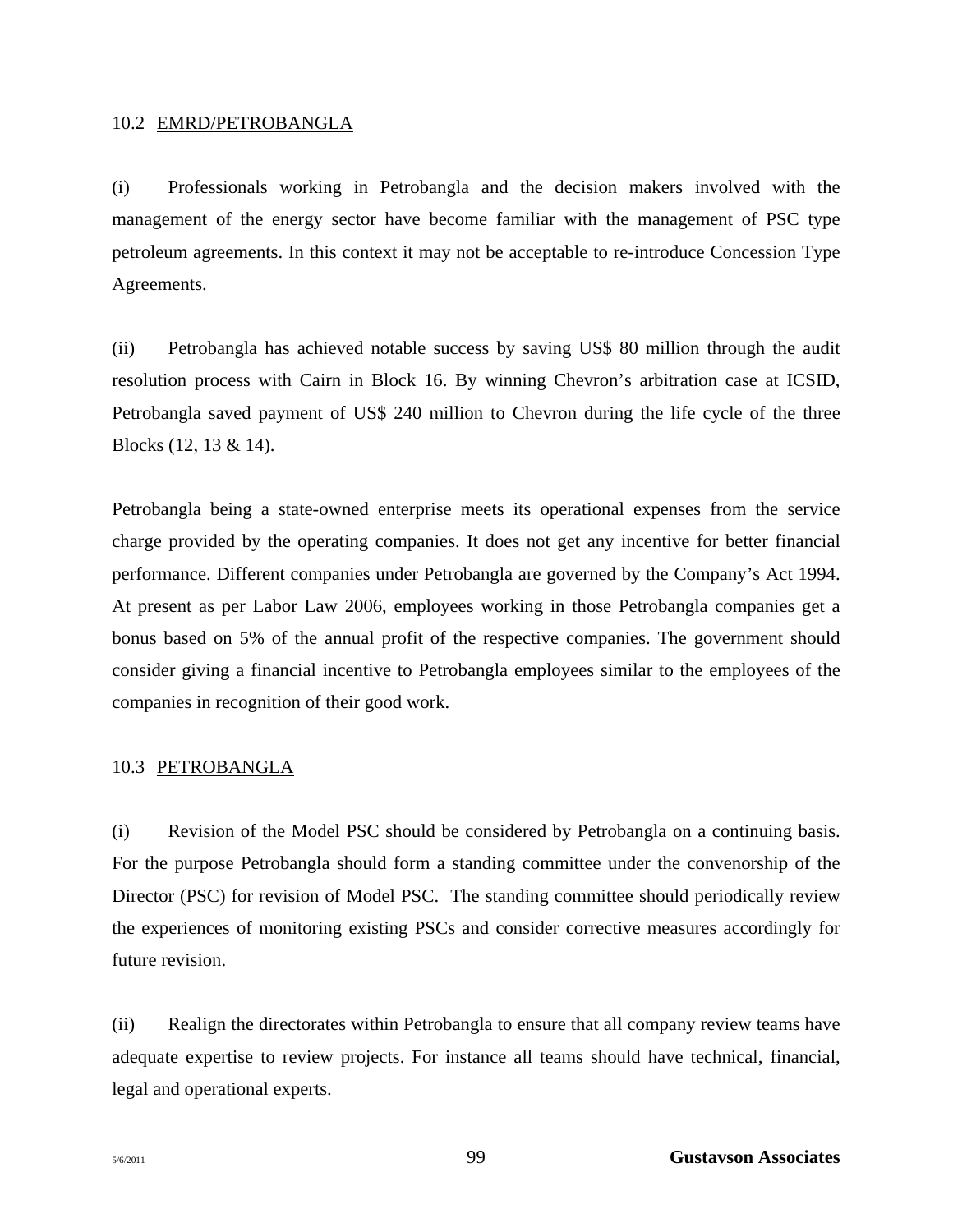(iii) Petrobangla should install standard software used in Petroleum Industries for monitoring and financial management of the PSCs relevant personnel should be trained to handle the software system affectively.

(iv) Petrobangla should consider recruitment of professionals on a regular basis.

(v) Petrobangla should consider organizing trainings, workshops in order to develop capable manpower for future management of the PSCs.

(vi) Petrobangla should consider organizing seminars in order to develop human resources for future management of the PSCs and to create awareness about PSC activities.

# 10.4 HCU

Necessary actions should be taken to recruit approved staffs of HCU urgently for strengthening its capabilities.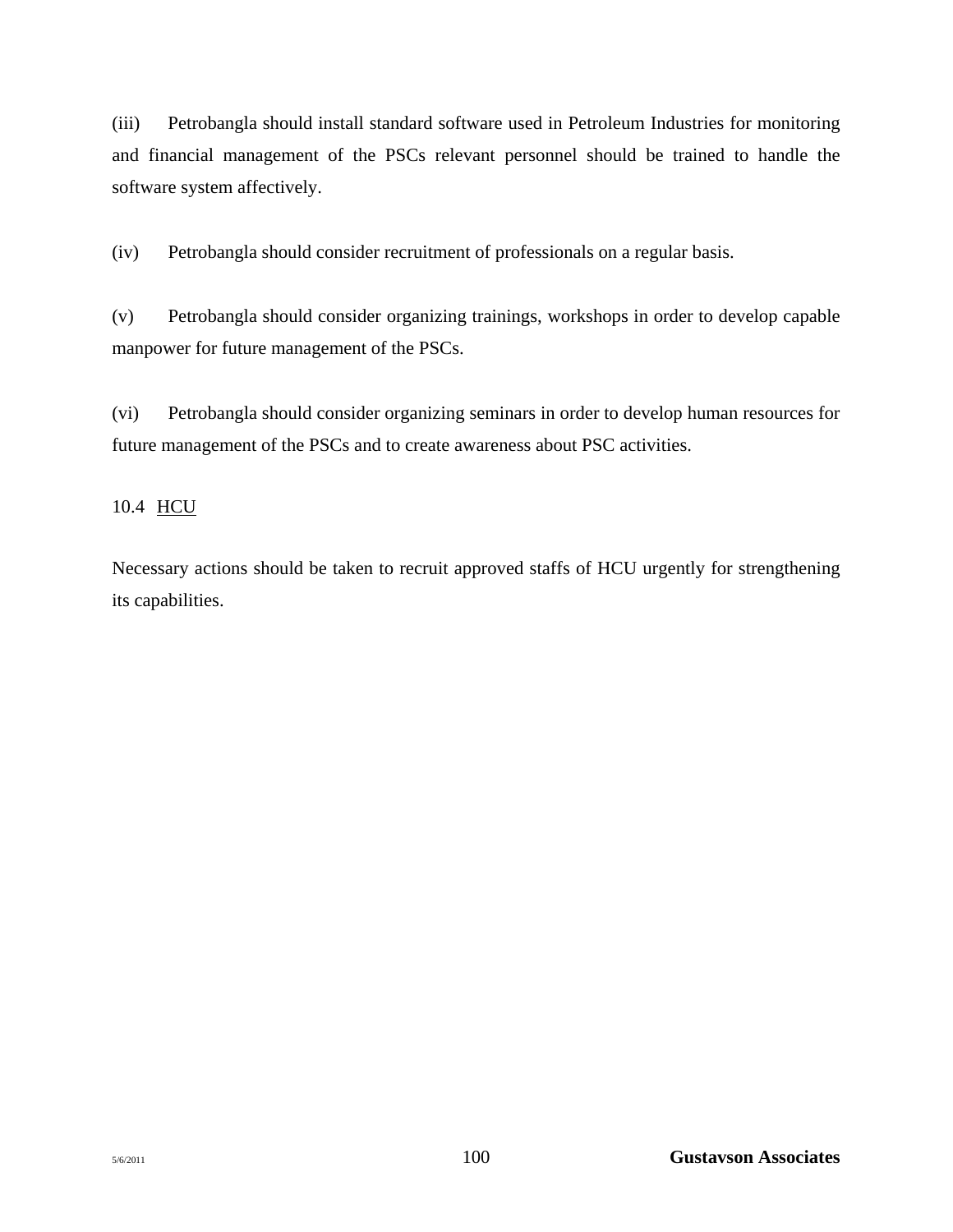#### **11 CONCLUSIONS**

#### 11.1 CURRENT SITUATION

The current hydrocarbon and PSC situation in Bangladesh may be summarized in terms of a SWOT analysis:

#### Strengths

- Gas production increased from 392 BCF in 2002 to 654 BCF in 2009
- There have been 4 rounds of PSC awards
- Niko and Bapex entered into a JVA
- 4 IOCs are currently operating in Bangladesh
- Petrobangla companies produced almost half of country's gas supply in April 2010
- Petrobangla successfully defended an arbitration case concerning gas tariffs worth about \$240 million, that was filed by Chevron's predecessor company, Unocal
- Petrobangla audits of Cairn and Chevron reduced recoverable costs by \$60 million and \$20 million respectively

#### Weaknesses

- There are long delays in finalizing PSCs
- Petrobangla incurs financial losses, since it pays more for gas purchases than it receives from gas sales. The Government pays a subsidy to Petrobangla to compensate for the losses
- Petrobangla makes interest payments to IOCs because it is unable to make timely payments for natural gas purchases
- Petrobangla is not current in its auditing of IOC PSCs. It has audited IOC accounts through 2007.
- Petrobangla is hindered by the lack of experienced professionals.
- Petrobangla spent 4 years in the Chevron arbitration proceedings.
- Petrobangla may have a conflict of interest with IOC's due to the exploration and production activities preformed by its subsidiary companies.

#### **Opportunities**

- Attract IOCs to explore for and develop hydrocarbons in Bangladesh
- Improve the technical capabilities of Petrobangla and the HCU
- Petrobangla may consider making investments outside Bangladesh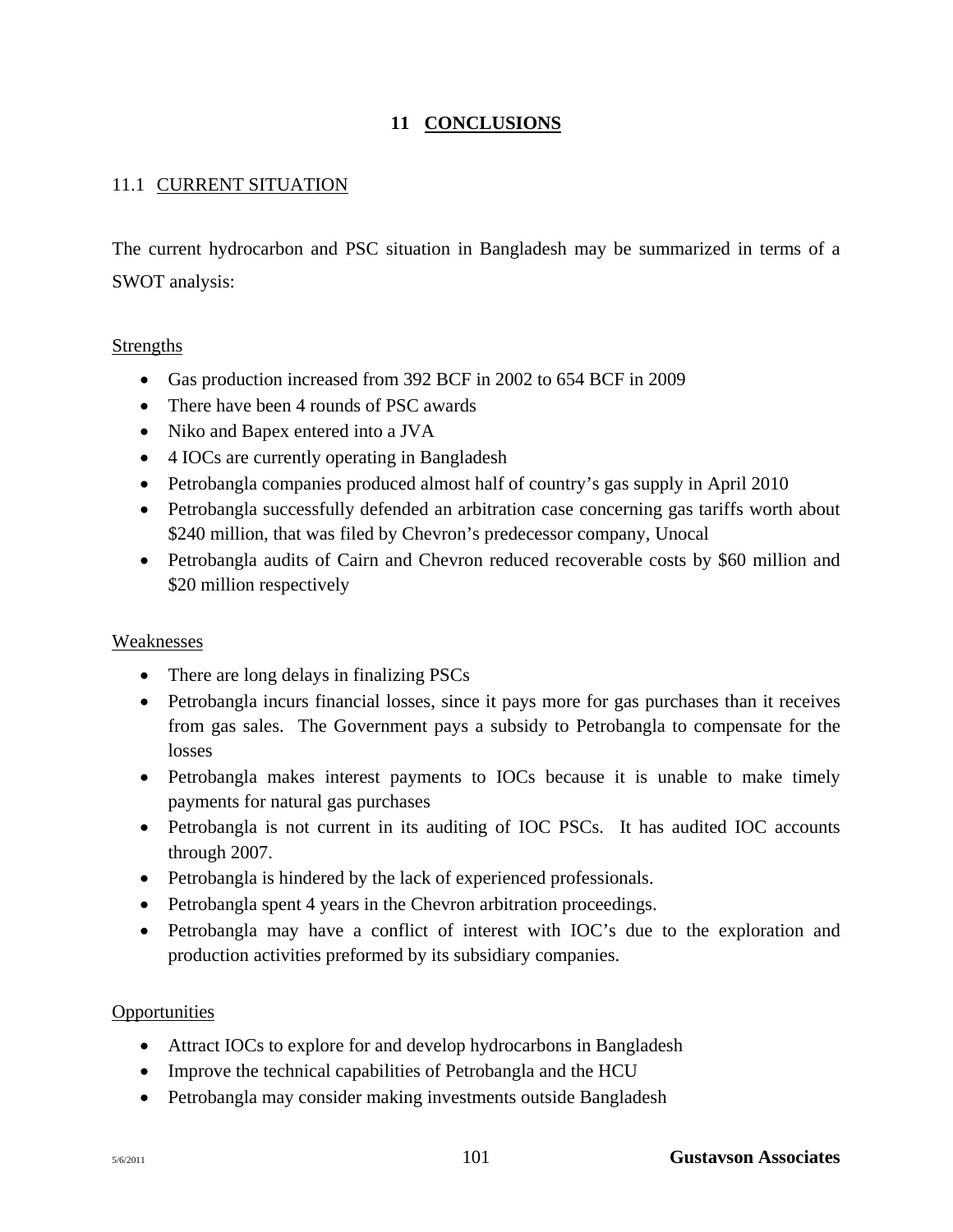- Streamline the current activities and bureaucracy related to monitoring and supervision of PSCs
- Reduce delays between the announcement of successful bids and signing of PSCs
- Develop a discounted cash flow analysis to determine whether the PSC is attractive to potential IOC's.

#### Threats

- Gas reserves in Bangladesh are dwindling, which may result in curtailed supplies
- IOCs might find it unattractive to do more business in Bangladesh due to
	- o Gas prone area, rather than oil
	- o Delays in awarding PSCs
	- o Propensity for litigation/arbitration
	- o Severe penalties for environmental violations

#### **Petrobangla**

The following activities might be considered at Petrobangla in order to improve PSC monitoring and supervision:

- Establish a standing committee to regularly consider revisions to the Model PSC
- Realign the directorates within Petrobangla to ensure that all company review teams have adequate expertise to review projects. For instance all teams should have technical, financial, legal and operational experts.
- Establish whether employee shortages are hampering performance, and if so recruit and train accordingly
- Organize trainings (foreign and local) and workshops about technical issues, PSCs, and management skills to develop the capabilities of Petrobangla staff, and to prepare them for future management roles

#### **HCU**

It is often difficult to implement changes in policy or regulations in any context. To improve the monitoring of petroleum activities in Bangladesh, the HCU must use the current structure as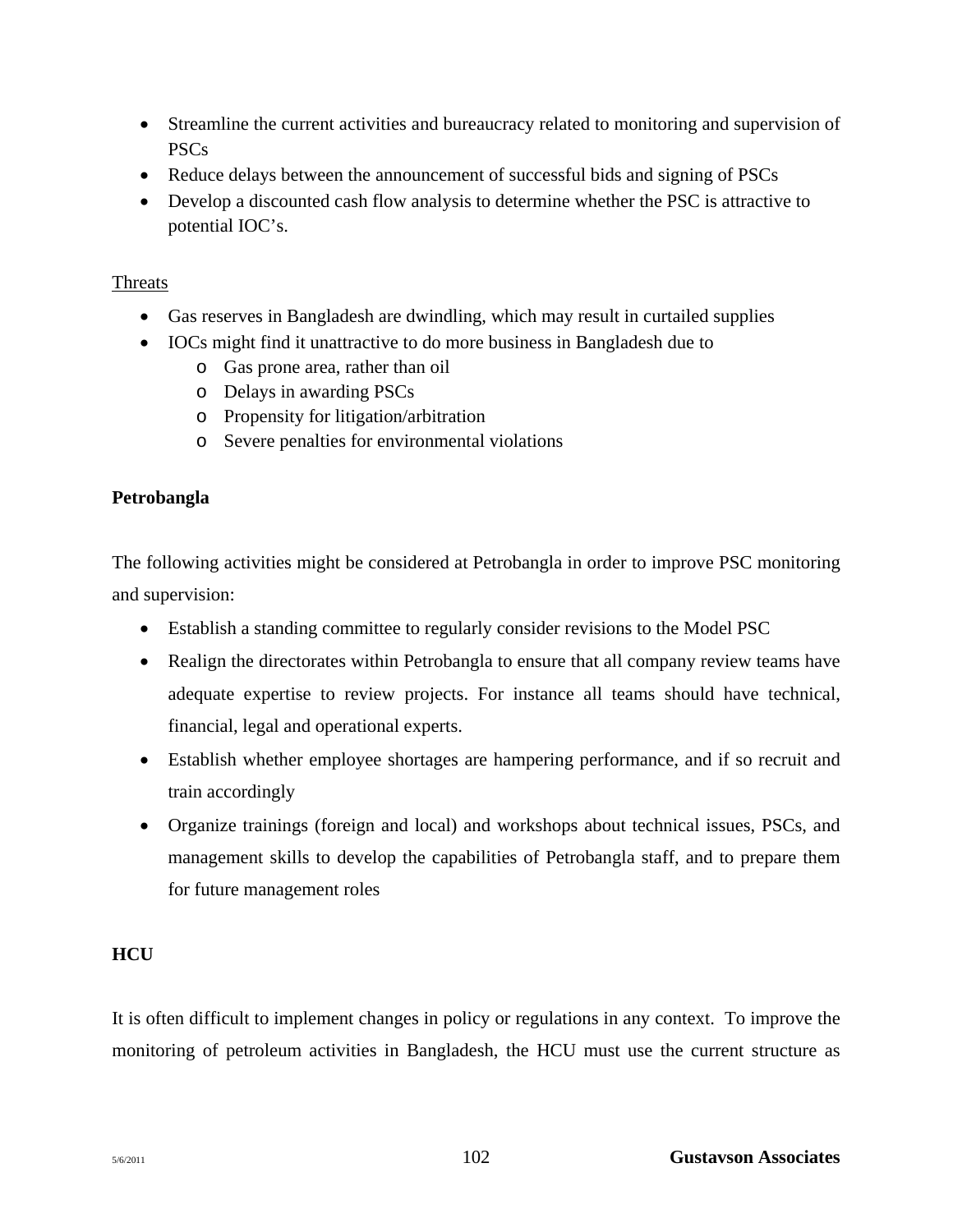much as is possible. Since many of the functions of the EMRD are broad, the HCU should look primarily to the following provisions to begin its effort to facilitate change:

- 1. EMRD's general powers to oversee policies relating to the petroleum, natural gas and mineral resources.
- 2. EMRD's general power to regulate and develop the petroleum industry in Bangladesh.
- 3. EMRD's authority to supervise the execution of the list of legislation and statutes for the petroleum sector.

Acting through the authority of EMRD to request general responsibilities will lay the groundwork for making specific changes. For example if the HCU decides to increase its presence in facilitating the approval, review and monitoring process for pending PSCs, it must have EMRD support. With this support, the HCU and EMRD can meet with Petrobangla to determine how the proposed changes will best assist Petrobangla in both the short term and the long term. Ideally, all parties will agree, and an interagency memorandum of understanding can be signed. It is important that all three agencies sign on to such an agreement, as it will prevent duplicative efforts that could slow down the system.

The efforts by the HCU and the proposed task force should focus on areas where Petrobangla can benefit from assistance from the HCU. Although perhaps politically sensitive, the recent experience of Pakistan may provide useful guidance for sharing responsibilities between Petrobangla and the  $HCU^{25}$ . Their experience suggests the following:

- 1. Of utmost importance is the creation of a petroleum prospects database.
- 2. Of secondary importance is the increased involvement of the HCU in the pre-contract signing administrative process. HCU should relieve the significant burden placed on Petrobangla in the approval process, but not duplicate their efforts. Focus should be placed on shortening the time between announcement of the successful bids and approval of PSCs.

l <sup>25</sup> This is based on discussions with Arif Muhammad, a former employee of the national oil company of Pakistan, who was active in reforming Pakistan's oil and gas sector.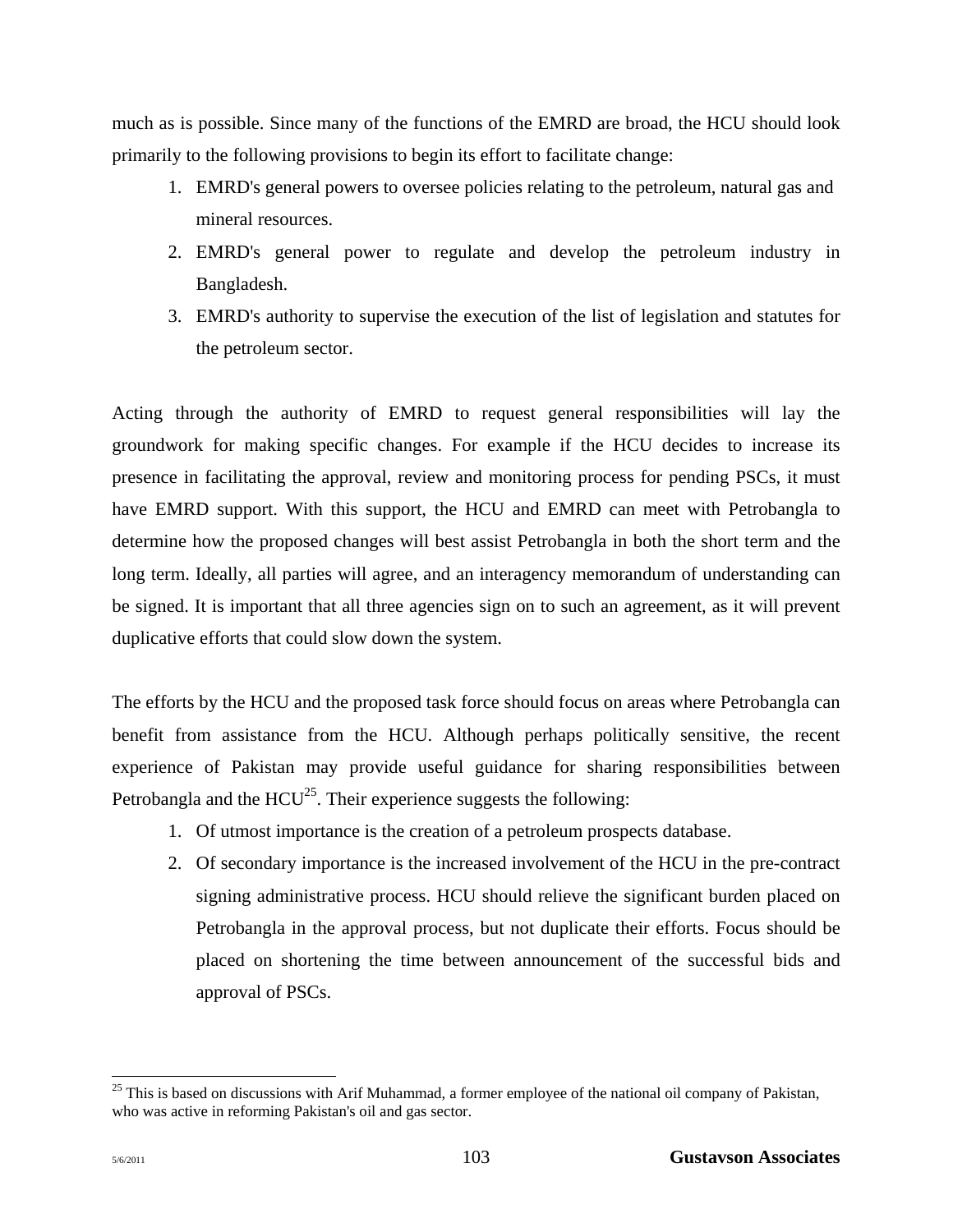3. Efforts should be made in the long term to increase the HCU's general regulatory authority, so that Petrobangla can transition into a company that actively invests in Bangladesh and also makes acquisitions outside Bangladesh. This model will make Petrobangla a premier international oil company, and at the same time ensure increased supply after domestic fields run dry.

With those recommendations in mind the HCU should focus on relationship building with Petrobangla, and identifying its core responsibilities. This report places the responsibilities of research, promotion, exploration, development, surveying, petroleum business formation, petroleum business management, supervision and monitoring in the hands of Petrobangla. With those core responsibilities identified, it seems to make sense that the core responsibility of Petrobangla is to act as the primary petroleum business facilitator in Bangladesh. While monitoring and supervision and regulatory-like language are included in the Petroleum Act, such language seems to be somewhat secondary to Petrobangla's responsibility to run an efficient business. Therefore, the HCU should openly encourage Petrobangla to return to a structure that focuses on its core responsibility as the primary petroleum business in Bangladesh, and to alleviate some of its burden by agreeing to let the HCU handle more of the PSC monitoring and supervision. The following benefits would likely result:

- 1. Decreased institutional stress on Petrobangla to handle all activities, even those seemingly assigned to the government.
- 2. Additional time for Petrobangla to work with companies interested in Bangladesh, thus increasing the possibility of additional supply.
- 3. Ability of Petrobangla to build its legitimacy as an international oil company. Petrobangla is far more likely to be successful in bidding in other countries if it is not perceived as an arm of the state. Statoil, Sonatrach, and Petrobras have been extremely successful for this reason. Given Petrobangla's expertise in development, there is no reason that it cannot establish itself outside Bangladesh.
- 4. Remedy the poor ranking in industry investment appeal surveys. Bangladesh currently ranks in the bottom 5% in investment appeal in a broad range of categories. Adding responsibility to the HCU would be seen as a positive step towards aligning their system with international standards. The process took 15 years to perfect in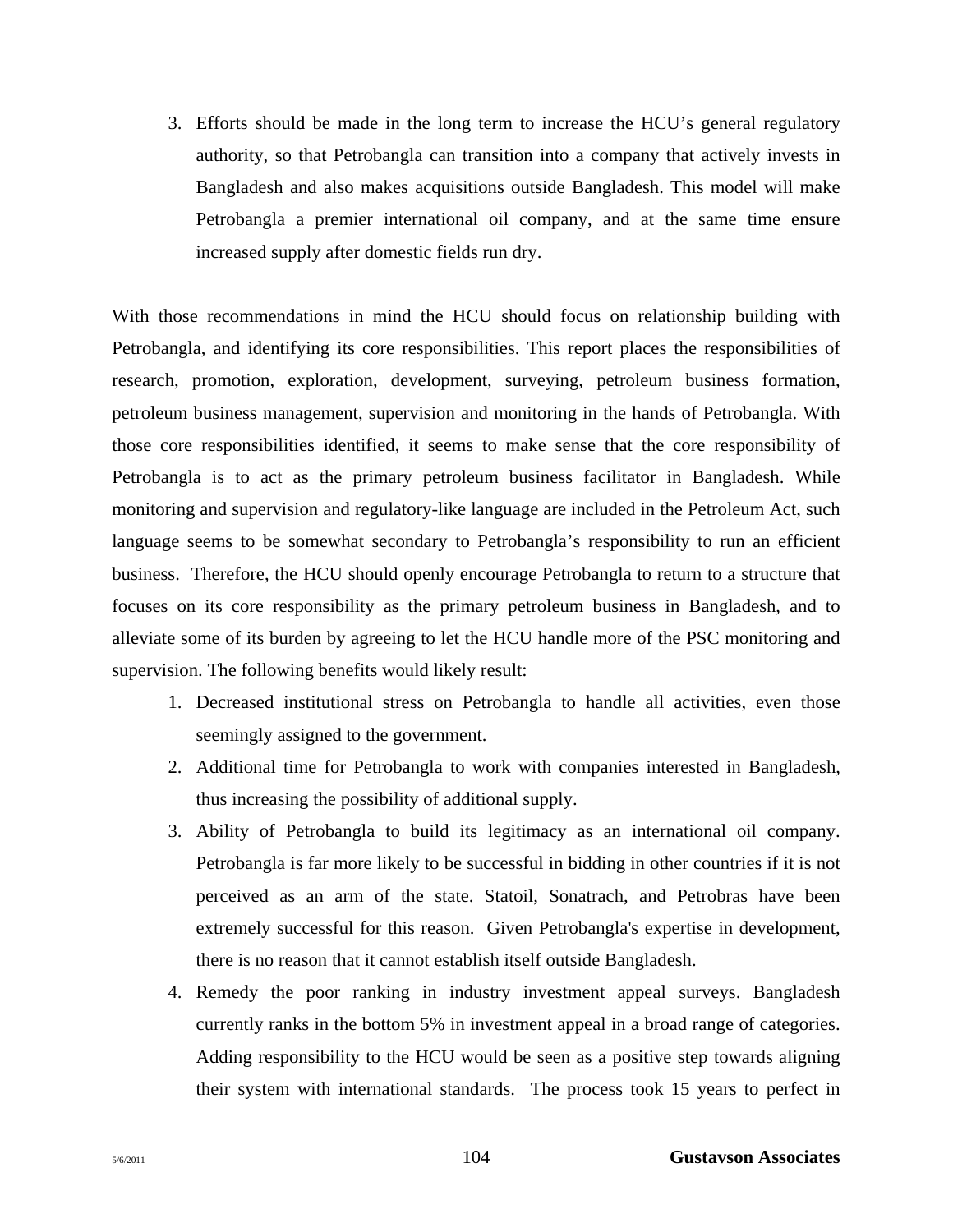Pakistan, but its rank on investment appeal indexes has drastically increased, and "interested" IOCs report that Pakistani systems seem easy to work with.

5. Finally, allowing the HCU to alleviate the pre-contract award administrative burdens will drastically decrease the time it takes to approve PSCs. Since Petrobangla has a currently large workload with current companies, HCU can commit more of its time to contract approval. The current PSC approval time is approximately 3 years according to in country consultants, a time frame that is considered very long by international standards. It is interesting to compare Bangladesh and Angola, a similarly situated petroleum state trying to attract investors. By the time a contract is approved in Bangladesh, an IOC working in Angola would likely have completed its first and second exploration work obligations. This is something that can be easily remedied in the short term, and would not infringe upon any of Petrobangla's core responsibilities.

We recommend that HCU should have the following core responsibilities:

- 1. Assist in the negotiation of PSCs and finalizing PSCs before signature.
- 2. Participate in policy discussions and suggest changes, along with conducting third party studies to that end.
- 3. Monitor and supervise PSCs by participation in JRCs and JMCs, and report its findings to the EMRD. It is then EMRD's responsibility to suggest any changes or action.
- 4. Data Management, including especially the maintenance of the national database of petroleum prospects.
- 5. Manage the drafting and enforcement of upstream oil & gas regulation.

There is an important distinction between active and passive roles that the HCU should understand. As an active player the HCU should be involved in facilitating pre-contract signature administration, speed up the process or approval, help with promotion and assist with drafting upstream oil & gas regulations. As a passive player HCU should observe post-signature PSC activities and make reports to the EMRD for possible enforcement. These observations will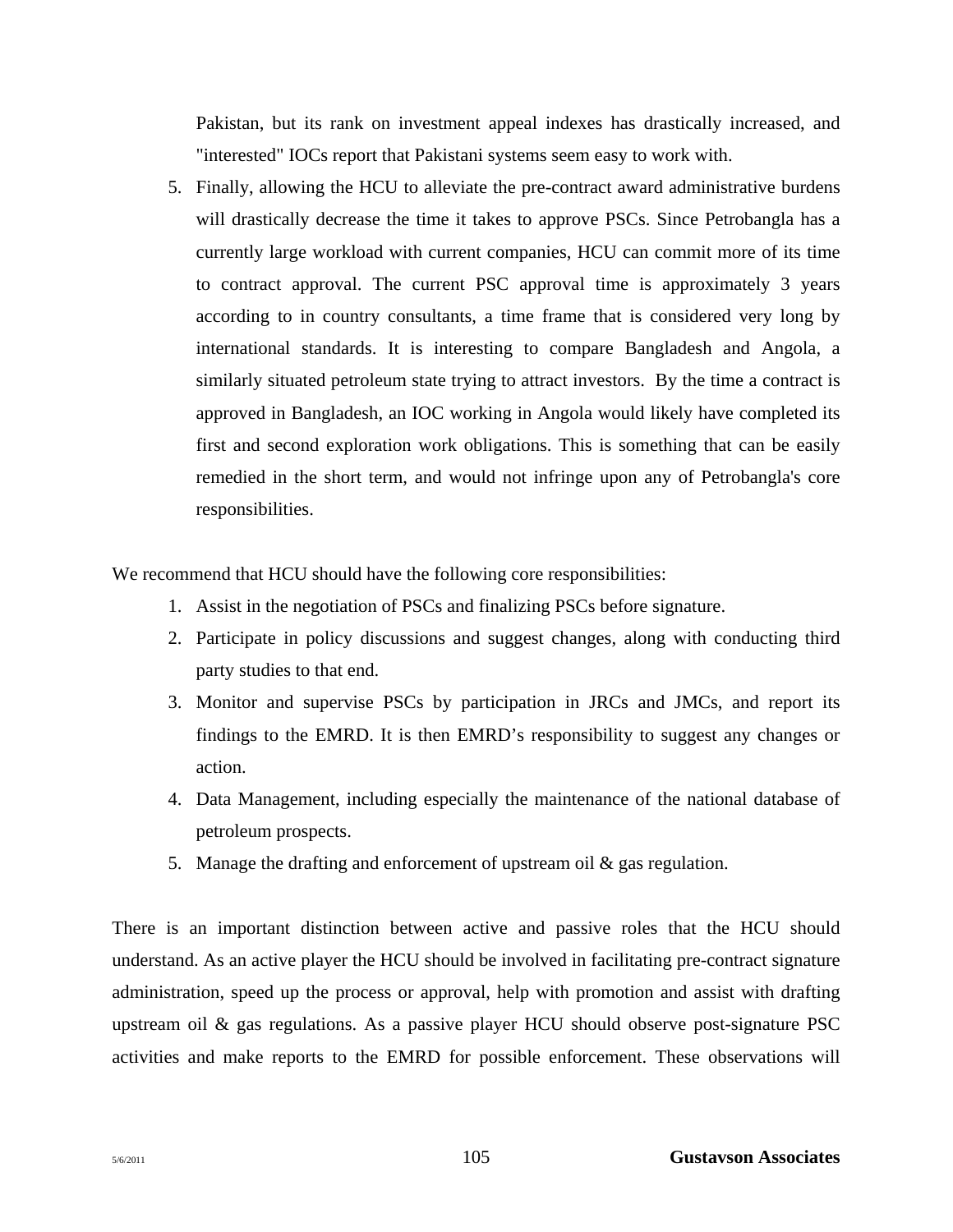ultimately include full monitoring and supervision of all PSC activities in the regulatory context. The HCU should defer to the EMRD for decisions concerning possible implementation.

#### **Committee on Drafting Upstream Oil & Gas Regulations**

We recommend that a committee be established with representatives from the EMRD, Petrobangla, the HCU and other impacted institutions to accomplish two tasks:

- Develop a monitoring/supervisory checklist with an assignment of responsibilities, using Appendix C of this report as a starting point.
- Draft regulations for the upstream oil  $\&$  gas industry in Bangladesh.

To achieve cooperation between the various agencies in Bangladesh, it is our proposal to have an inter-agency drafting committee facilitate communication and create a memorandum of understanding on how HCU, EMRD and Petrobangla will work together. Such a committee has been used in other contexts for resolving issues as complicated as border disputes or as simple as shared responsibilities between two friendly agencies. The following members should be present at the proposed drafting committee:

- 1. Director General of the HCU.
- 2. Director PSC Petrobangla.
- 3. Director Finance Petrobangla.
- 4. Head Ministry Official of the EMRD.

Participation of these parties is essential to the success of this mediation/committee because they represent the full scope of stakeholders in the current regulatory structure of the oil and gas business in Bangladesh. They may decide to include others also. The following initial steps are recommended for the drafting committee<sup>26</sup>:

- a. Meeting hosted by HCU.
- b. Meeting hosted by EMRD.
- c. Meeting hosted by Petrobangla.

l

 $26$  This is based on consultation with the Federal Mediation and Conciliation Service (FMCS), a renowned mediation lawyer at Dewey LeBoeuf, and a renowned mediation lawyer at Crowell Moring.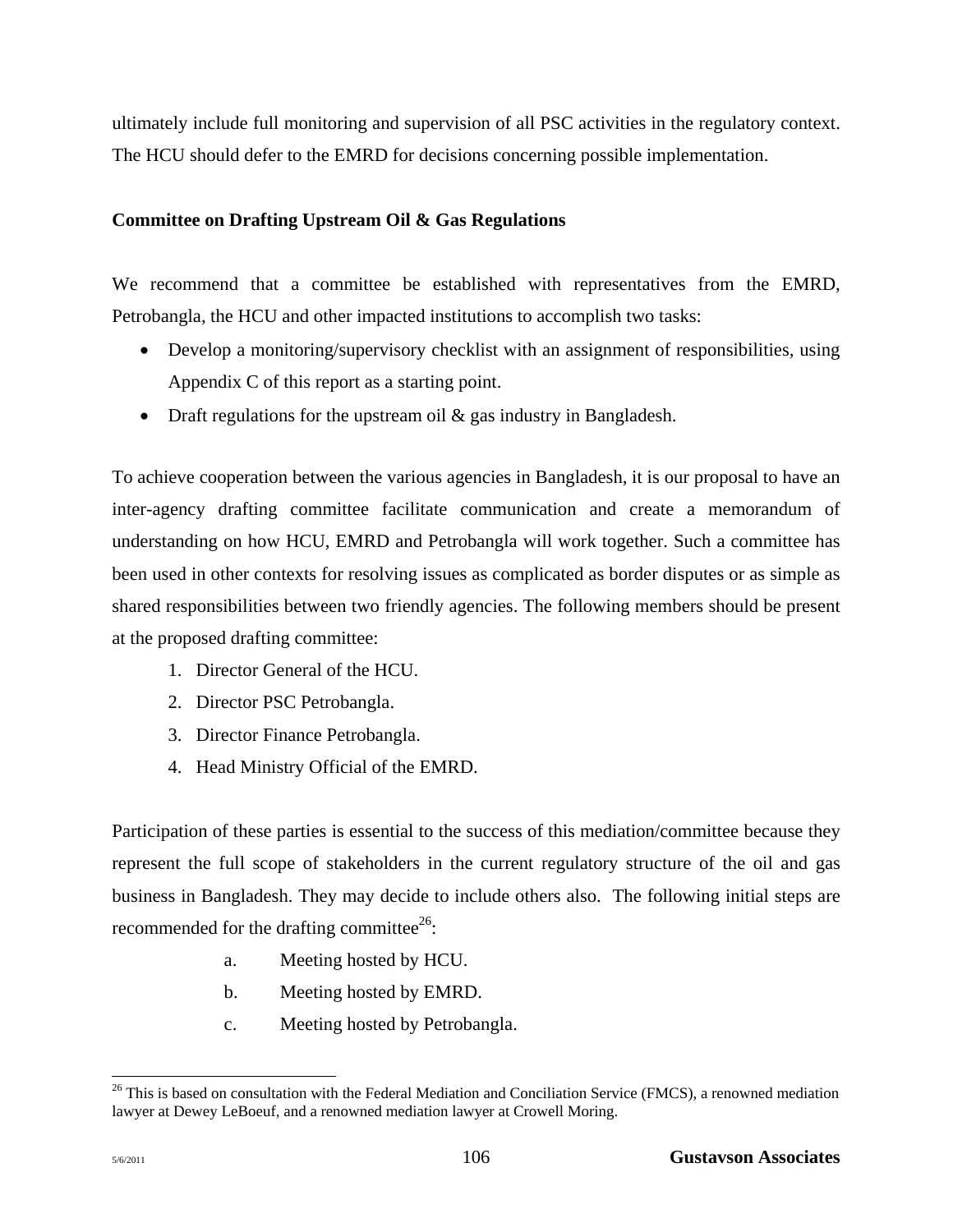- d. Determine Division of Responsibilities.
- e. Kick off meeting to determine scope of regulations.
- f. Draft Upstream Oil & Regulations.
- g. Review of Draft Upstream Oil & Gas Regulations.
- h. Finalize Upstream Oil & Gas Regulations.

The above schedule for meetings related to shared responsibilities and draft regulations are merely a mechanism to get the important parties to the table. Each meeting should be held in intervals of no less than 3 months, so the issue of writing upstream regulations is always fresh. At meeting e., an international consultant should be present who then writes the regulations over a 3-6 month period for review at meeting g. A similar process was funded by the ADB in Afghanistan, and the Afghans successfully passed legislation including the upstream oil, gas and mining regulations drafted. The Gustavson team worked directly on that project.

#### 11.2 SUGGESTED FUTURE PROJECTS BASED ON RECOMMENDATIONS

To sum up the findings above, the following projects would help Bangladesh move towards what is suggested based on both international and regional competition. The projects would take practical action rather than observational reporting, and the end result would be a backbone for regulatory administration and a stronger understanding of economic models to aid future block negotiations. The suggested projects include:

- 1) Draft Upstream Oil & Gas Regulations- International and Local Team
- 2) Construct an Economic Model of the PSC to determine sensitivities.
- 3) Set up a facilitated rulemaking committee, directed by international consultants experienced in facilitating the transition into a regulatory structure.

Additional recommendations are summarized in **Error! Reference source not found.**.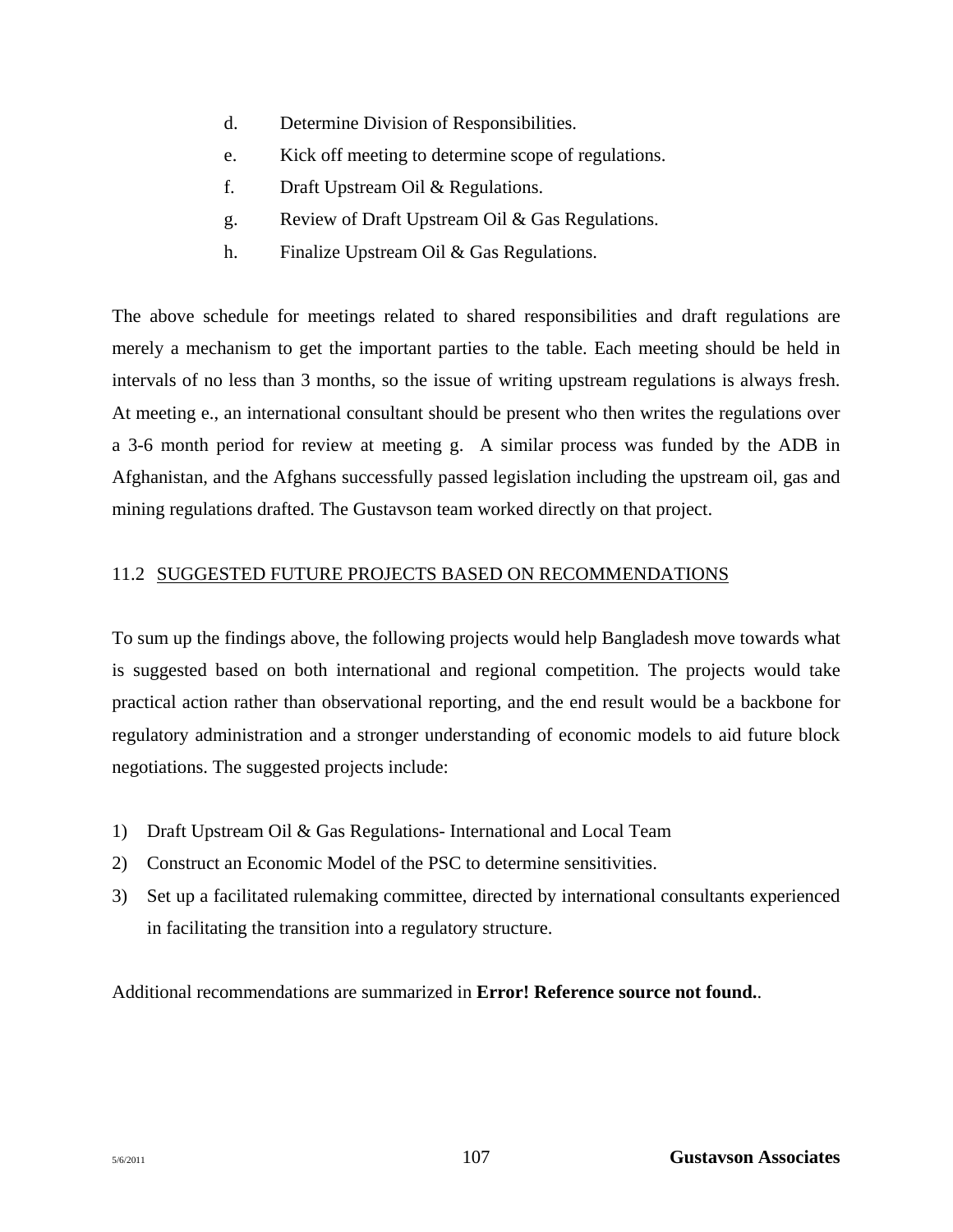| $\#$           | <b>RECOMMENDATION</b>                                                                                                                                                                                                                                                    | <b>JUSTIFICATION</b>                                                                                                                                                                                                                                                                                                   |
|----------------|--------------------------------------------------------------------------------------------------------------------------------------------------------------------------------------------------------------------------------------------------------------------------|------------------------------------------------------------------------------------------------------------------------------------------------------------------------------------------------------------------------------------------------------------------------------------------------------------------------|
|                |                                                                                                                                                                                                                                                                          | <b>IMPORTANT</b>                                                                                                                                                                                                                                                                                                       |
| 1              | Prepare a checklist of PSC monitoring and<br>supervising activities, and determine who is<br>responsible and when the activities must be<br>completed.                                                                                                                   | A checklist will ensure the timely execution of monitoring<br>and supervision activities. This checklist should be<br>prepared with reference to the suggestions in appendix C<br>of this report.                                                                                                                      |
| $\overline{2}$ | Petrobangla should document its belief that PSC<br>monitoring is hindered by lack of staff.                                                                                                                                                                              | There is opportunity to realize financial gains through<br>appropriate monitoring activity. If additional staff is<br>required, then these gains can be realized.                                                                                                                                                      |
| 3              | The Government needs a Discounted Cash Flow<br>Analysis Tool to determine if investing in<br>Bangladesh is attractive to IOCs                                                                                                                                            | Without conducting this analysis it is not readily<br>identifiable whether the Bangladesh PSC terms will be<br>attractive enough to draw bids for future bid rounds.                                                                                                                                                   |
| $\overline{4}$ | The Government should maintain a single contact<br>point for each IOC. The contact point should then<br>delegate monitoring responsibilities to deputies<br>representing each department under the PSC<br>Directorate.                                                   | The single contact person can delegate specific tasks to<br>departments with appropriate expertise.                                                                                                                                                                                                                    |
|                |                                                                                                                                                                                                                                                                          | <b>DESIRABLE</b>                                                                                                                                                                                                                                                                                                       |
| 5              | The government/Petrobangla should not insist on<br>having a controlling position on the Joint<br>Management Committee (JMC) and Joint Review<br>Committee (JRC).                                                                                                         | Allowing the Contractor to maintain control of these<br>committees will encourage investment in Bangladesh.                                                                                                                                                                                                            |
| 6              | Improve the understanding of development plans<br>for each field and effectively monitor<br>implementation. Petrobangla should consider<br>hiring outside consulting and engineering firms to<br>review the development plans, and train<br>Petrobangla/HCU personnel.   | Contractors expect Government intervention in this phase,<br>so Petrobangla should scrutinize this phase carefully. The<br>JMC will benefit by having Petrobangla/HCU employees<br>who have a detailed understanding of the development<br>plans.                                                                      |
| $\tau$         | Streamline the PSC reporting requirements and<br>standardize summary documents for better project<br>review.                                                                                                                                                             | Streamlining the reporting requirements will make<br>monitoring less time consuming.                                                                                                                                                                                                                                   |
| $\,8\,$        | Instead of an exploration work program system<br>based on a certain level of required interpretation<br>and the drilling of one exploration well,<br>Bangladesh should consider adopting a system<br>where fulfillment of the program is measured in<br>Units.           | Work units make the program more flexible. Requiring<br>the drilling of an exploratory well in every block may<br>impose a requirement that is not necessary, and may<br>discourage investment.                                                                                                                        |
| 9              | Consider revising relinquishment requirements to<br>match internationally accepted standards.                                                                                                                                                                            | 25 % of the original contract area is to be relinquished at<br>the end of the $4m$ contract year. An additional 25% must<br>be relinquished by the end of the $7th$ contract year.<br>Decreasing the required relinquishment to 20% with an<br>option to retain all acreage on approval is more attractive<br>to IOCs. |
| 10             | Consider expanding the bid round system to<br>include a general invitation to bid on all open<br>blocks. In the event that an unsolicited bid is<br>received, that specific block can be offered for<br>competitive bidding to see if other companies are<br>interested. | Opening a block that has received an unsolicited bid to<br>other firms ensures that the price received for the block is<br>fair.                                                                                                                                                                                       |
| 11             | Bangladesh should review income tax payments<br>from IOCs to ensure that actual payments are<br>accurate.                                                                                                                                                                | Many companies will use technical accounting methods<br>to avoid paying income tax.                                                                                                                                                                                                                                    |

## **Table 9 Summary of Recommendations**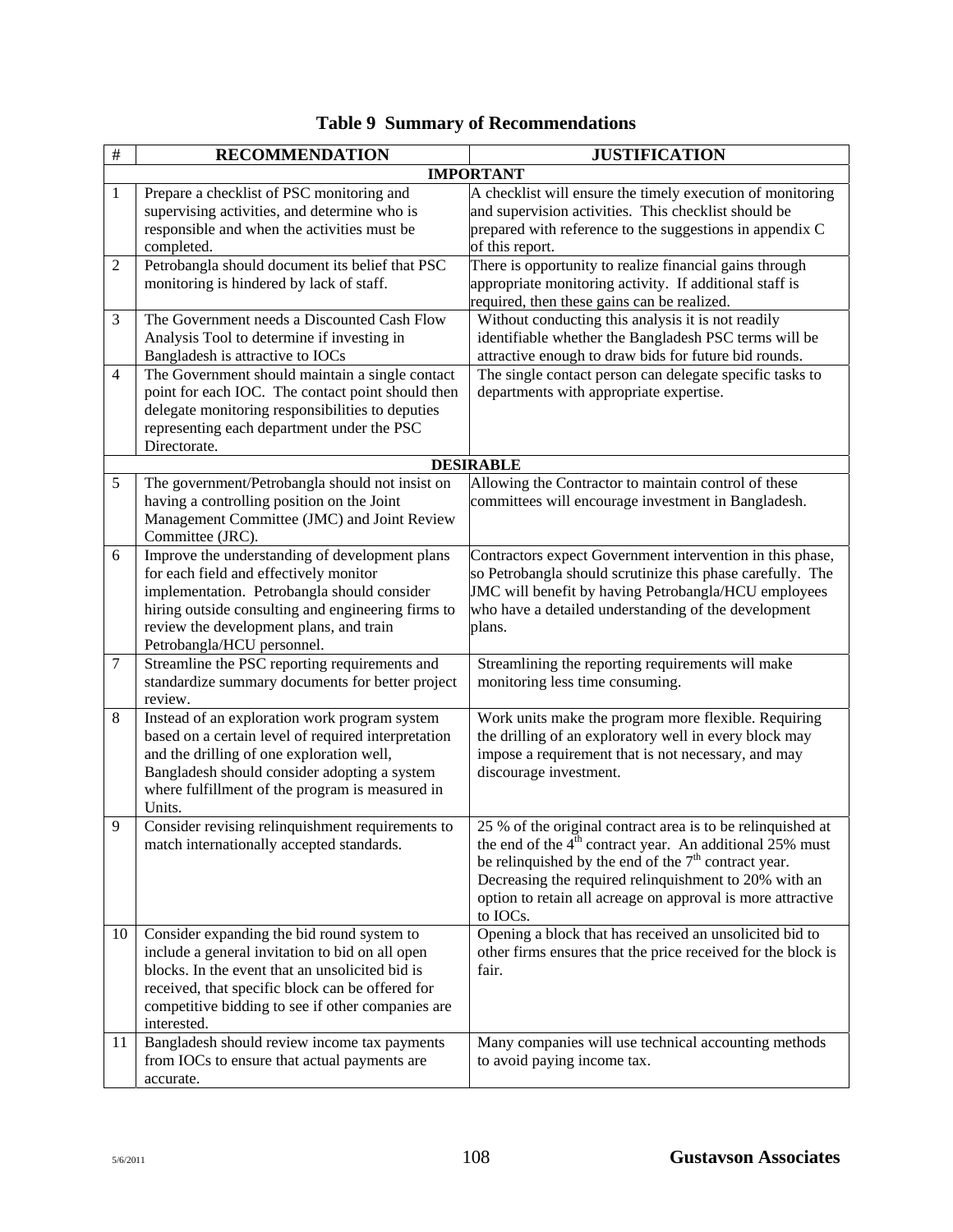| $\#$ | <b>RECOMMENDATION</b>                                                          | <b>JUSTIFICATION</b>                                                                                            |
|------|--------------------------------------------------------------------------------|-----------------------------------------------------------------------------------------------------------------|
| 12   | Based on domestic supply concerns, all associated                              | Associated gas going to market instead of being re-                                                             |
|      | gas should be delivered to market rather than re-                              | injected could alleviate some domestic supply concerns.                                                         |
|      | injected, <i>unless</i> the producer can show a                                |                                                                                                                 |
|      | demonstrated benefit to gas re-injection.                                      |                                                                                                                 |
| 13   | Petrobangla and the Government should have an                                  | This recommendation would alleviate domestic gas                                                                |
|      | aggressive incentive program related to bringing                               | supply concerns.                                                                                                |
|      | non-associated gas to market. Long time frames                                 |                                                                                                                 |
|      | for gas utilization studies should be allowed,                                 |                                                                                                                 |
|      | approximately 4-10 years.<br>Petrobangla should require that some of its       |                                                                                                                 |
| 14   | employees be implanted in Contractor's offices to                              | Many Petrobangla employees lack practical experience.<br>Petrobangla employees can gain practical experience by |
|      | learn the process of project development and                                   | working in Contractor's offices                                                                                 |
|      | execution.                                                                     |                                                                                                                 |
| 15   | Each meeting of the JRC or JMC should have a                                   | It takes a long time to approve and monitor PSCs in                                                             |
|      | constructive and conclusive result. Any                                        | Bangladesh. Meetings must have a conclusive result to                                                           |
|      | unresolved issues should immediately be referred                               | minimize delays associated with pending/unresolved                                                              |
|      | to the Secretary, Ministry of Energy and Mineral                               | issues.                                                                                                         |
|      | Resources.                                                                     |                                                                                                                 |
| 16   | Petrobangla, HCU and IOCs should cooperate and                                 | Furthering a healthy working relationship will instill trust                                                    |
|      | work in an open-minded and transparent manner.                                 | between both parties and make operations run more                                                               |
|      |                                                                                | smoothly.                                                                                                       |
| 17   | Use computer models to effectively monitor and                                 | Many financial gains may be realized by more accurate                                                           |
|      | simulate the operational and financial                                         | monitoring through a computer based monitoring                                                                  |
|      | performance of PSC contractors.                                                | platform.                                                                                                       |
| 18   | Establish a computerized PSC data bank, as                                     | A computerized data bank will enable better comparisons                                                         |
| 19   | recommended several years ago.<br>All Petrobangla offices should have internet | between proposed and previous projects.                                                                         |
|      | access.                                                                        | Internet access is essential for accessing current<br>information.                                              |
| 20   | Computer based file and data sharing over the                                  | This recommendation will facilitate clear communication                                                         |
|      | internet or through a WAN linking PSC                                          | between Petrobangla and Contractors.                                                                            |
|      | contractors and the PSC Directorate would be a                                 |                                                                                                                 |
|      | great breakthrough.                                                            |                                                                                                                 |
| 21   | Petrobangla/HCU should install standard software                               |                                                                                                                 |
|      | used in Petroleum Industries. Relevant personnel                               | This is essential for monitoring and financial management                                                       |
|      | should be trained to handle the software                                       | of the PSCs.                                                                                                    |
|      | effectively                                                                    |                                                                                                                 |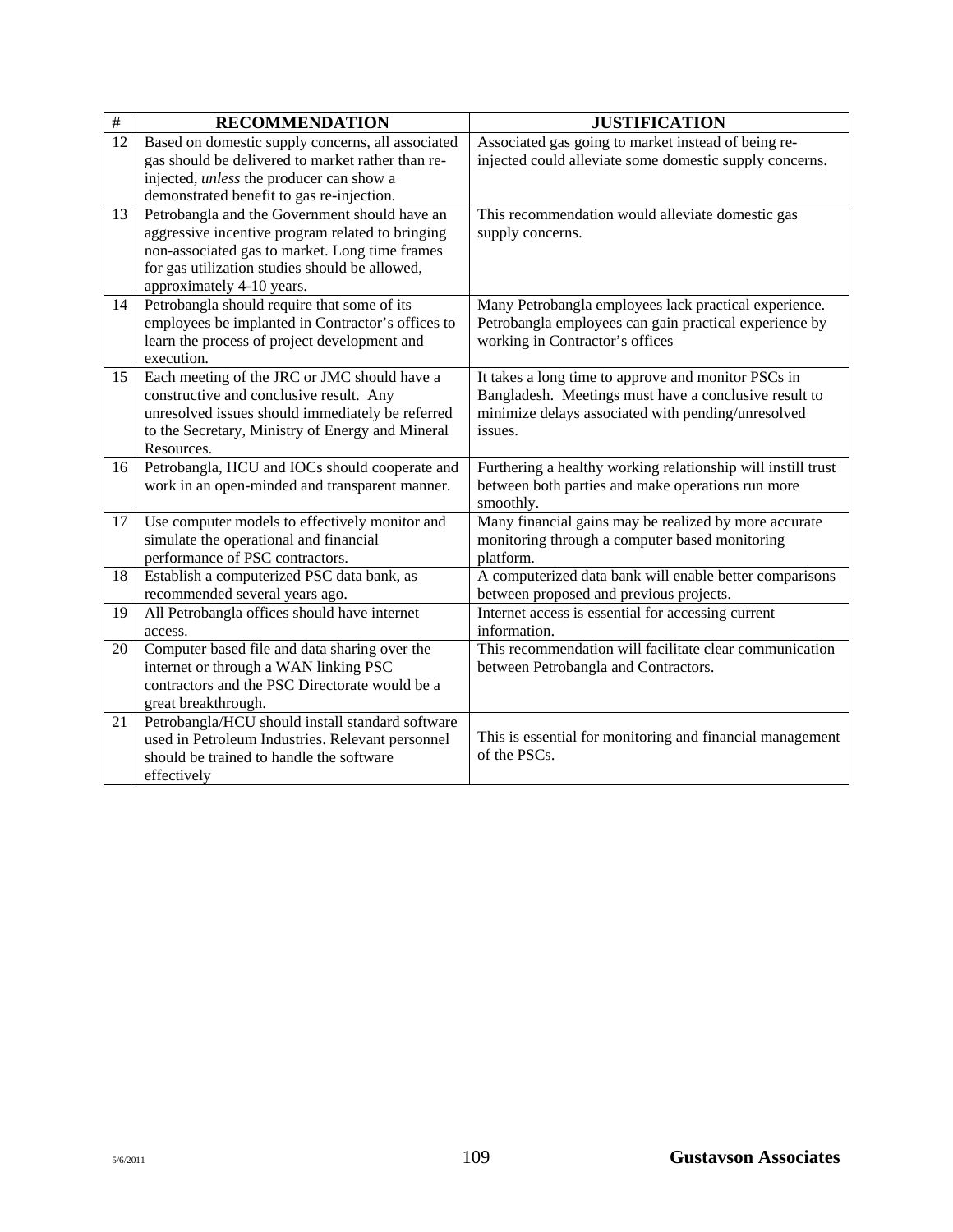### **APPENDIX A- GAS PRICE SUBSIDY**

All gas produced in Bangladesh must be offered for sale to Petrobangla. There are two conflicting forces that cause Petrobangla to lose money as a result of operations. The price that Petrobangla pays for gas must be high enough that oil companies have an incentive to explore for and develop gas in the country. On the other hand, the delivered price of gas is kept low so that gas customers do not endure financial hardship. Consequently, Petrobangla pays a higher price for its gas purchases from IOCs than it receives for sale of its gas.

In the case of a production sharing contract, Petrobangla does not pay for all of the gas production, since it is entitled to receive a share of production without payment in the form of profit gas. This means that Petrobangla's overall cost of gas acquisition from a given PSC becomes lower when its share of production (from profit gas) is higher. There is a "break-even" share of production, above which Petrobangla receives enough revenue from gas sales to cover the total cost of acquiring and transporting gas, thereby earning an operating profit. If its production share is below this level, then it will incur an operating loss. The breakeven share is determined by the price received from gas sales, the cost of transporting gas, and the price paid to the IOC for its share of profit gas and gas to which it is entitled for cost recovery.

An example of how Petrobangla's production share varies over time is shown in Figure 1. The figure describes the situation of a particular PSC. Petrobangla's share is low during initial production, because the contractor receives a significant amount of cost recovery gas as reimbursement for exploration and development capital costs. Petrobangla's share increases immediately after these costs have been recovered. However, its share then declines as field production falls, which leads to gradually increasing shares of production be allocated to cover operating costs.

The implication of this time profile of Petrobangla's production share is that it may incur an operating loss during the early production from a PSC, and also late in the life of a PSC, while earning an operating profit during the middle period of production, as shown on the figure.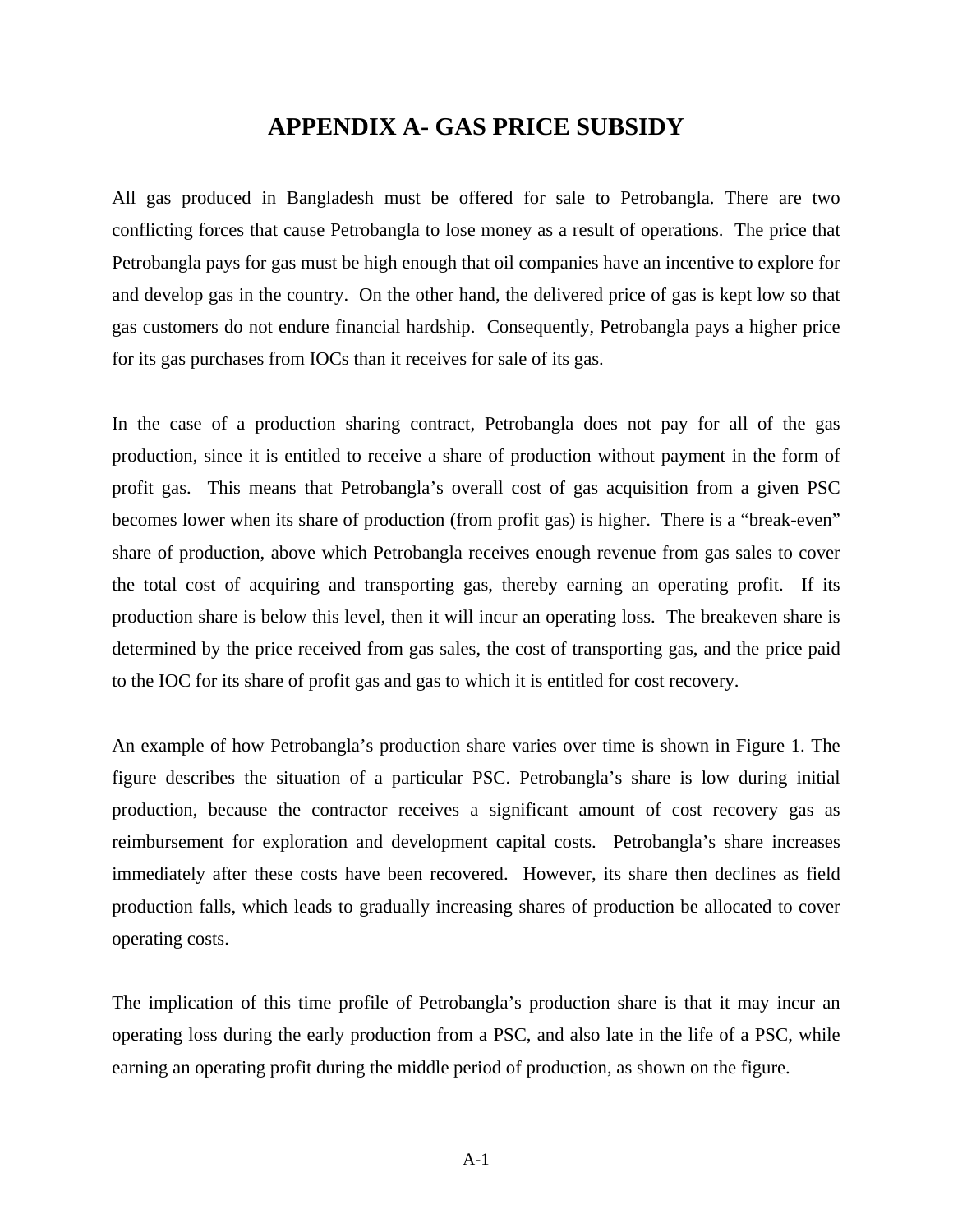

**Figure 1 Example of Petrobangla PSC production share** 

The government of Bangladesh has created a price deficit fund to cover Petrobangla's losses. It directs funds to Petrobangla, as discussed in the main body of this report. In effect, the price deficit fund is a mechanism for subsidizing the price paid by end-users of gas at a level that is not high enough to cover the actual exploration, development, production and transportation costs of that gas.

Petrobangla has been suffering financial crises in managing IOCs gas as a single buyer due to the absence of a transparent method of computation of gas tariffs and distribution of gas revenues among the stakeholders (e.g. Petrobangla as the buyer of IOCs gas, national gas production companies for the price of gas supplied by them, transmission and distribution companies for their services, and National Board of Revenue for government taxes). Bangladesh Energy Regulatory Commission (BERC) has started fixing consumers tariffs since 2008. Petrobangla has not yet been pro-active to act as the up-stream regulator to fix the average wellhead price of gas. These issues are quite complicated and needs a separate study similar to the present report. Petrobangla has already initiate to implement such a study.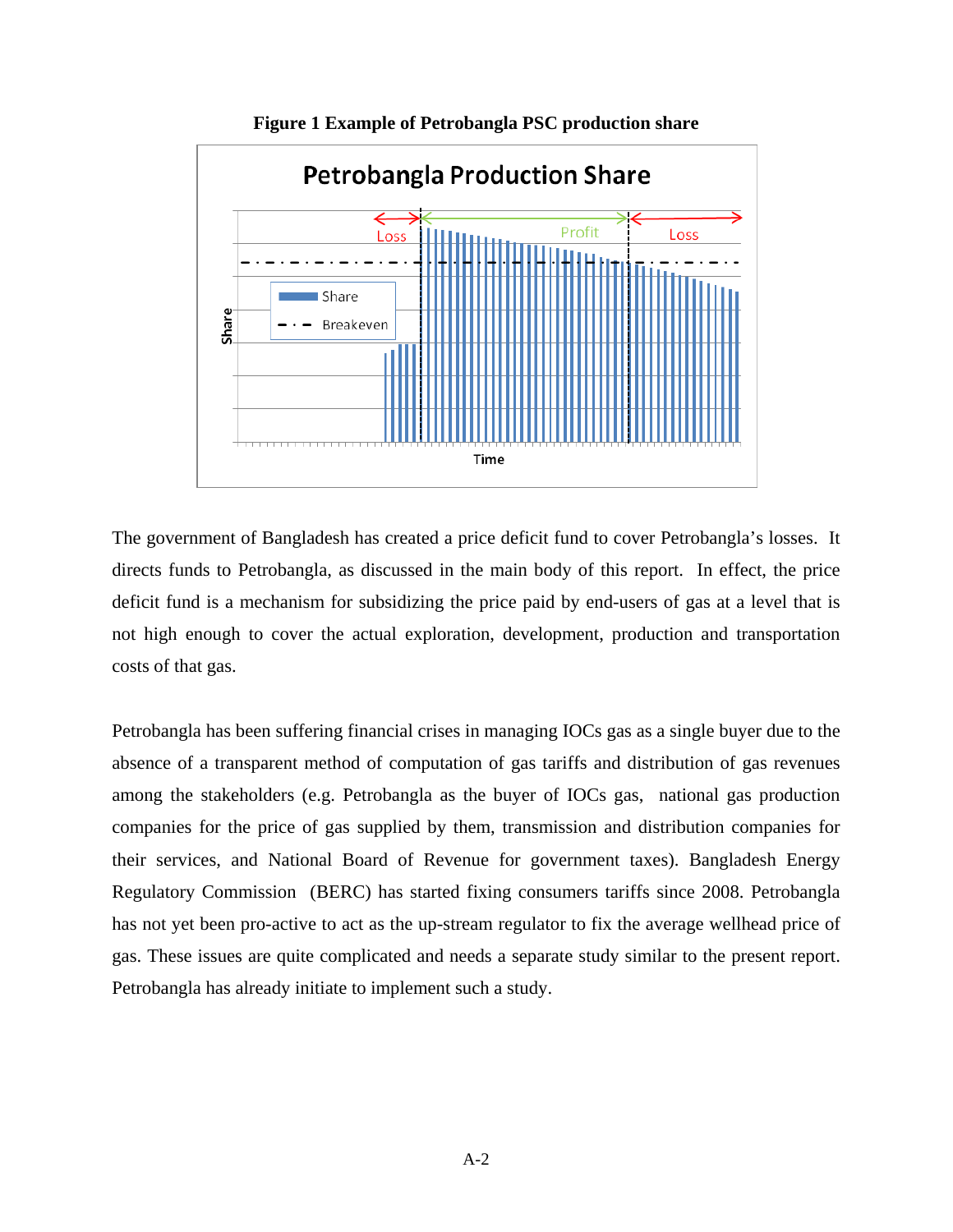## **APPENDIX B- DETAILS OF CHEVRON ARBITRATION**

Unocal Bangladesh filed an arbitration request at the International Center for Settlement of Investment Disputes (ICSID) against the government of Bangladesh on March 17, 2006 (ICSID Case No. ARB/06/10). The claim was US\$ 15.7 million at the time of the application. By 2009, the claim amount was reported to have increased to about US\$ 40 million. The life-time claim for all the three GPSAs have been reported as US\$ 240 million. On the basis of hearing both the parties, the International Center for Settlement of Investment Disputes (ICSID) Arbitration Tribunal has unanimously rejected the claim of the Claimants (Chevron companies) on the merits by its award dated May17, 2010. Salient points of the arbitration case are presented below.

On January 11, 1995 Occidental<sup>27</sup> signed two PSCs with Petrobangla for three Blocks: 12 and 13/14. Article 14.7.2 of both of the PSCs contains the following language: "Contractor will build and operate any required spur line from the fields from which it is producing Natural Gas in the Contract Area to the nearest agreed upon point of the transmission company's trunk Pipeline, which point shall become the Measurement Point."

Article 14.7.3 of both of the PSCs says that "The transmission company shall be entitled to receive four percent (4%) of Contractor's total Natural Gas measured at the Measurement Point during a Calendar Year under a delivery schedule to be agreed upon between Contractor and the transmission company to cover tariffs and losses incurred when Contractor uses a pipeline operated by the transmission company to supply Natural Gas to the Bangladesh domestic market."

On October 30, 1996 Occidental (Unocal/Chevron) the seller, signed a Gas Purchase and Sale Agreement (GPSA) with Petrobangla (buyer) for the supply of gas from the Jalalabad Gas field located in Block 12. Article 4.17 of the GPSA states that "As described in ARTICLE-14.7.3 of the PSC, if Buyer or any of its entity under it is the transmission company, Buyer shall be

l

<sup>&</sup>lt;sup>27</sup> The ownership was subsequently taken over by Unocal/Chevron.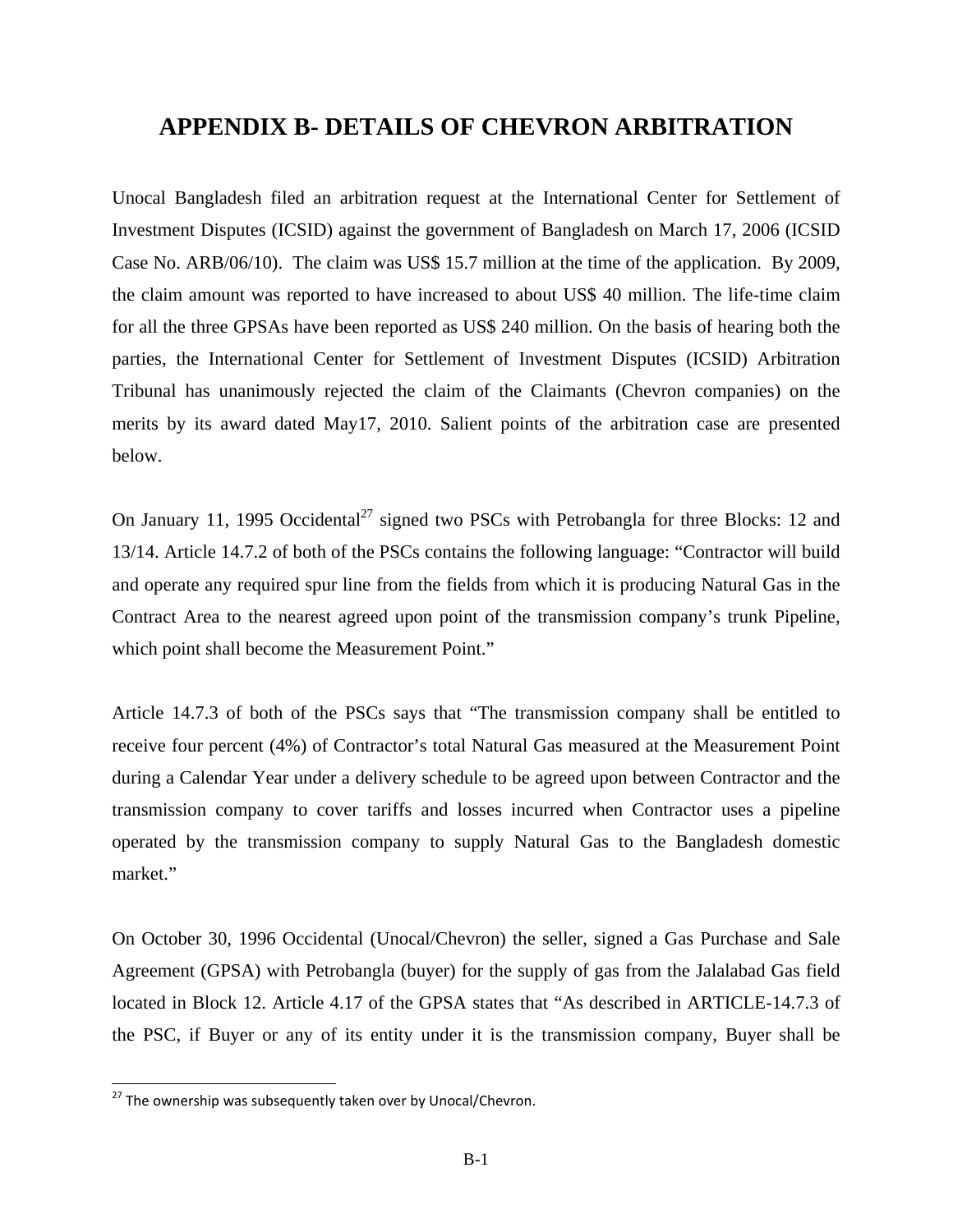entitled to receive four percent (4%) of Seller's total volume of Gas (cost recovery gas + profit gas) measured at the Measurement Point during a Contract year under a delivery schedule pursuant to the ARTICLE-4 on a Calendar Month basis to cover Tariffs and losses incurred when Seller uses Buyer's Trunk Pipelines and/or any other pipeline and associated facilities not built by Seller and owned and operated by Buyer to supply Gas to the Bangladesh domestic market."

Production in the Jalalabad Gas Field and corresponding sales of gas to Petrobangla started in February 1999. The gas was transported to the domestic market by a pipeline of Petrobangla's affiliate, GTCL. The first monthly invoice, for February 1999, was sent to Petrobangla on March 9, 1999.

Petrobangla deducted a 4% tariff according to Article 4.7 of the Jalalabad GPSA, and made a payment for the adjusted amount. The seller (Occidental) objected to Petrobangla's decision, which was the commencement of a dispute between Occidental (Unocal/Chevron) and Petrobangla.

Unocal was also party to disputes concerning the Mouavibazar and Bibiyana gas fields. On October 20, 2003, a Gas Purchase and Sale Agreement (GPSA) was signed by the Unocal (seller) with Petrobangla (buyer) for the supply of gas from Moulavibazar Gas Field located in Block 14. On November 8, 2004 a Gas Purchase and Sale Agreement (GPSA) was signed by Chevron (seller) with Petrobangla (buyer) for the supply of gas from the Bibiyana Gas Field located in Block 12. The same issue with the Jalalabad Gas Field gas supply was disputed for gas supplied from the Moulavibazar and Bibiyana Gas Fields. The JMCs were unable to resolve these disputes.

After hearing both the parties, the ICSID Arbitration Tribunal unanimously rejected the claim of the Claimants (Chevron companies) on the merits in determination of an award dated May 17, 2010.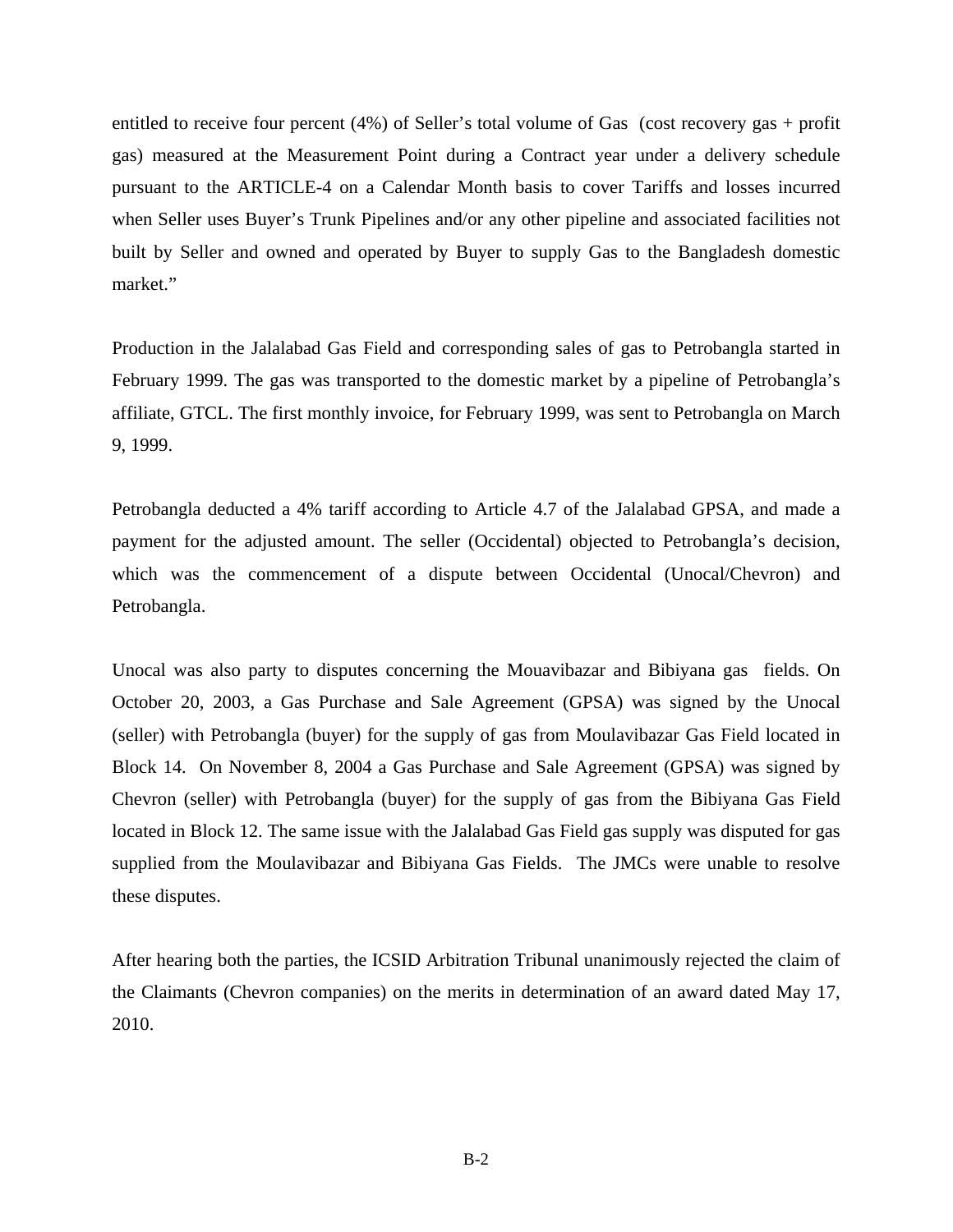# **APPENDIX C- SUGGESTIONS FOR MONITORING OF PSCs BASED ON 2008 MODEL**

This appendix lists the monitoring opportunities that are available according to the 2008 Model PSC, and makes preliminary suggestions about which agency should undertake particular monitoring tasks. It is recommended that a committee be constituted to review this list and agree on the monitoring responsibilities. Table 10 of the Summary Report, which was prepared as part of this project, also provides some suggestions about the distribution of responsibilities between Petrobangla and HCU. The institutional capabilities of both the HCU and Petrobangla should be kept in mind at the time of assigning responsibilities.

Regardless of who is responsible for conducting various monitoring activities, it is important that a simple and clear line of communication be maintained with the oil and gas companies. It is suggested that there be a single primary point of contact for PSC monitoring from the Bangladesh side.

| <b>PSC</b><br><b>Article</b> | What is supposed to happen according to<br>the PSC?                                                                                                                 | How will it be verified?                                                                                                           | Who will verify it? |
|------------------------------|---------------------------------------------------------------------------------------------------------------------------------------------------------------------|------------------------------------------------------------------------------------------------------------------------------------|---------------------|
| 2.4                          | Contractor shall employ state of the art<br>scientific methods, procedures,<br>technologies and equipment generally                                                 | Contractor will provide regular<br>(quarterly/annual?) reports                                                                     | <b>PB</b>           |
|                              | accepted in the Petroleum industry.                                                                                                                                 | Petrobangla participates in<br>JMC and JRC                                                                                         |                     |
| 2.7<br>Emergency             | Contractor shall notify Petrobangla of the<br>emergency within 72 hours and take all<br>actions deemed proper or advisable to                                       | Contractor must notify<br>Petrobangla.                                                                                             | <b>PB</b>           |
|                              | protect life, assets, equipment, interest of<br>Petrobangla and Contractor and the<br>environment.<br>Contractor may recover costs only if they                     | Petrobangla must investigate<br>the emergency site within ???<br>days of being notified, and<br>also assess whether the            |                     |
|                              | notify Petrobangla within 30 days of<br>actions taken, and can prove to the<br>satisfaction of Petrobangla that such actions<br>and costs were reasonably warranted | Contractor's response actions<br>and costs were reasonably<br>warranted                                                            |                     |
| $2.7$ Non-<br>Emergency      | Contractor shall conduct Petroleum<br>Operations in accordance with approved<br>Work Program and Budget (WPB)                                                       | Contractor must submit a<br>WPB, and regular reports of<br><b>Petroleum Operations</b><br>explaining any variances from<br>the WPB | <b>HCU/PB</b>       |
| 3.1                          | Contractor must operate within Contract<br>Area                                                                                                                     | PB must monitor location of<br>operations and compare with<br>contract area                                                        | PB                  |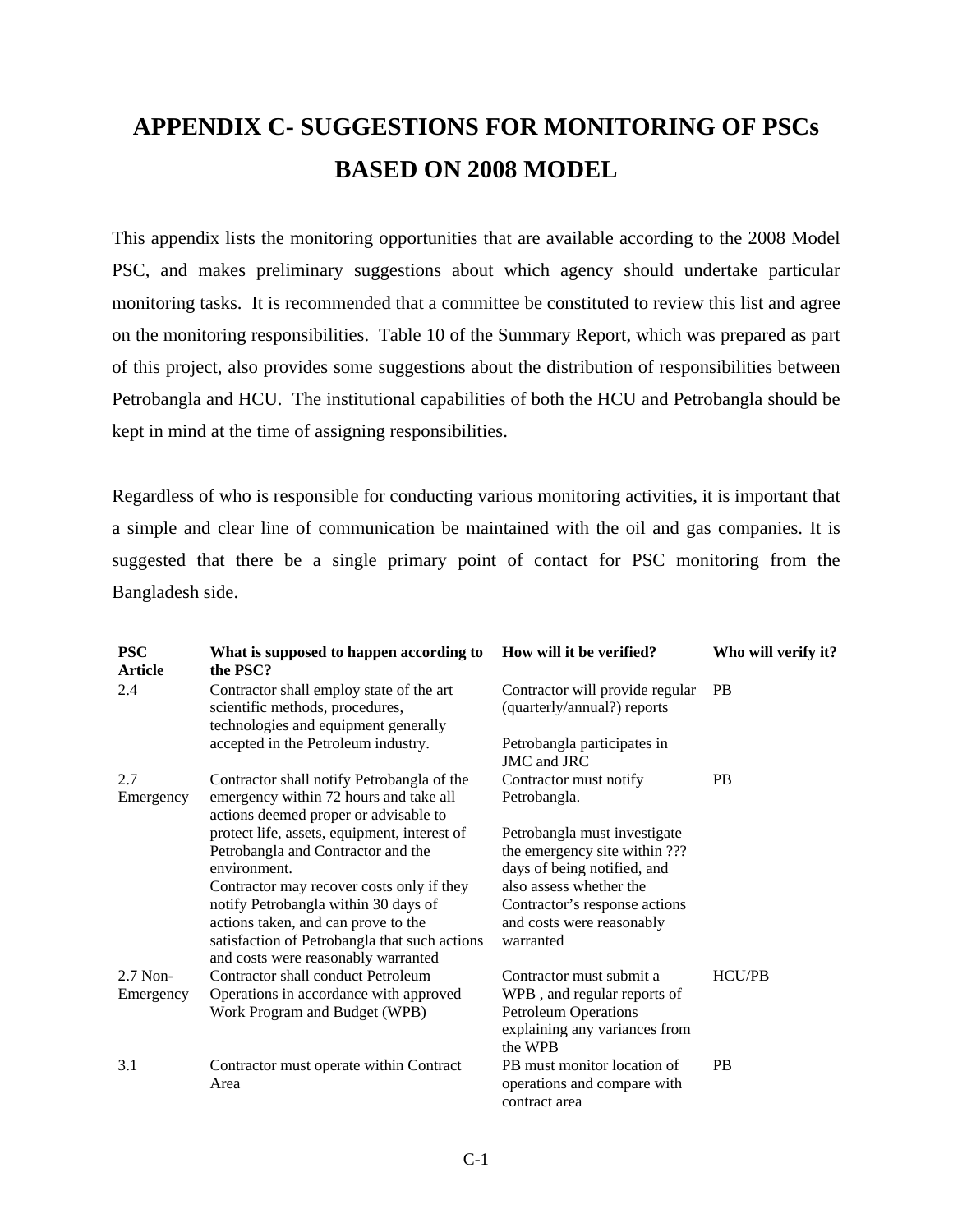| <b>PSC</b><br><b>Article</b> | What is supposed to happen according to<br>the PSC?                                                                                                                                                                                                                                                                                      | How will it be verified?                                                                           | Who will verify it? |
|------------------------------|------------------------------------------------------------------------------------------------------------------------------------------------------------------------------------------------------------------------------------------------------------------------------------------------------------------------------------------|----------------------------------------------------------------------------------------------------|---------------------|
| 3.2                          | Contractor has no rights to surface area,<br>sea-bed, sub-soil, or any natural resources<br>or aquatic resources                                                                                                                                                                                                                         | PB must monitor to ensure no<br>use of such resources                                              | <b>PB</b>           |
| $\overline{4}$               | Contract term                                                                                                                                                                                                                                                                                                                            | PB must establish schedule for<br>monitoring contract term                                         | <b>PB</b>           |
| 5.1                          | Contractor must relinquish certain acreage<br>at specified times                                                                                                                                                                                                                                                                         | PB must ensure<br>relinquishment according to<br>article                                           | PB                  |
| 5.2                          | Contractor must relinquish the rights to<br>conduct Petroleum Operations in a<br>Production Area, if normal production has                                                                                                                                                                                                               | Petroleum Operations must be<br>monitored every ??? days.                                          | <b>HCU/PB</b>       |
|                              | ceased for more than 180 consecutive days,<br>unless there is Force Majeure                                                                                                                                                                                                                                                              | WHAT FORM OF<br>MONITORING?<br><b>CONTRACTOR REPORTS?</b><br><b>SITE VISITS?</b>                   |                     |
| 5.3                          | Contractor may voluntarily relinquish part<br>or all of the Contract Area.                                                                                                                                                                                                                                                               | Contractor will notify HCU or<br>Petrobangla. WHICH ONE?                                           | HCU/PB              |
| 5.4                          | If Contractor desires to relinquish all of the<br>Contract Area, then it must pay Petrobangla<br>for any unfilled parts of the minimum<br>Exploration Program, specified in PSC<br>article 6.                                                                                                                                            | Compare actual work<br>undertaken with work<br>specified in minimum<br><b>Exploration Program.</b> | PB                  |
| 5.5                          | Contractor must give 90 days' notice of<br>proposed relinquishment                                                                                                                                                                                                                                                                       | PB must monitor contract area<br>for relinquishment                                                | <b>PB</b>           |
| 5.6                          | Relinquished acreage must conform to<br>certain shape and size requirements                                                                                                                                                                                                                                                              | HCU or PB must ensure<br>compliance                                                                | HCU/PB              |
| 5.7                          | Prior to relinquishment of any area,<br>Contractor must (a) clean-up the area, (b)<br>leave any exploratory or appraisal wells<br>technically capable of production in a<br>condition suitable for later testing and/or<br>recompletion, (c) take action necessary to<br>prevent hazards to the environment, human<br>life, or property. | HCU or PB must ensure<br>compliance                                                                | HCU/PB              |
| 6.1                          | Contractor must commence Exploration<br>Operations not later than 60 days after the<br>Effective Date, and continue Exploration<br>diligently for the duration of the<br>Exploration Period and any extensions                                                                                                                           | HCU or PB must ensure<br>compliance                                                                | <b>HCU/PB</b>       |
| 6.2                          | Contractor must carry out at least the<br>agreed Minimum Exploration Work<br>Program during the Initial Exploration<br>Period.                                                                                                                                                                                                           | HCU or PB must ensure<br>compliance                                                                | <b>HCU/PB</b>       |
| 6.3                          | Contractor must carry out at least the<br>agreed Minimum Exploration Work<br>Program during the first extension of the<br>Exploration Period.                                                                                                                                                                                            | HCU or PB must ensure<br>compliance                                                                | <b>HCU/PB</b>       |
| 6.4                          | Contractor must carry out at least the<br>agreed Minimum Exploration Work<br>Program during the second extension of the<br><b>Exploration Period.</b>                                                                                                                                                                                    | HCU or PB must ensure<br>compliance                                                                | HCU/PB              |
| 6.5                          | Contractor must use best endeavors to<br>achieve the objectives specified in an<br>extension according to PSC article 4.5                                                                                                                                                                                                                | HCU or PB must ensure<br>compliance                                                                | HCU/PB              |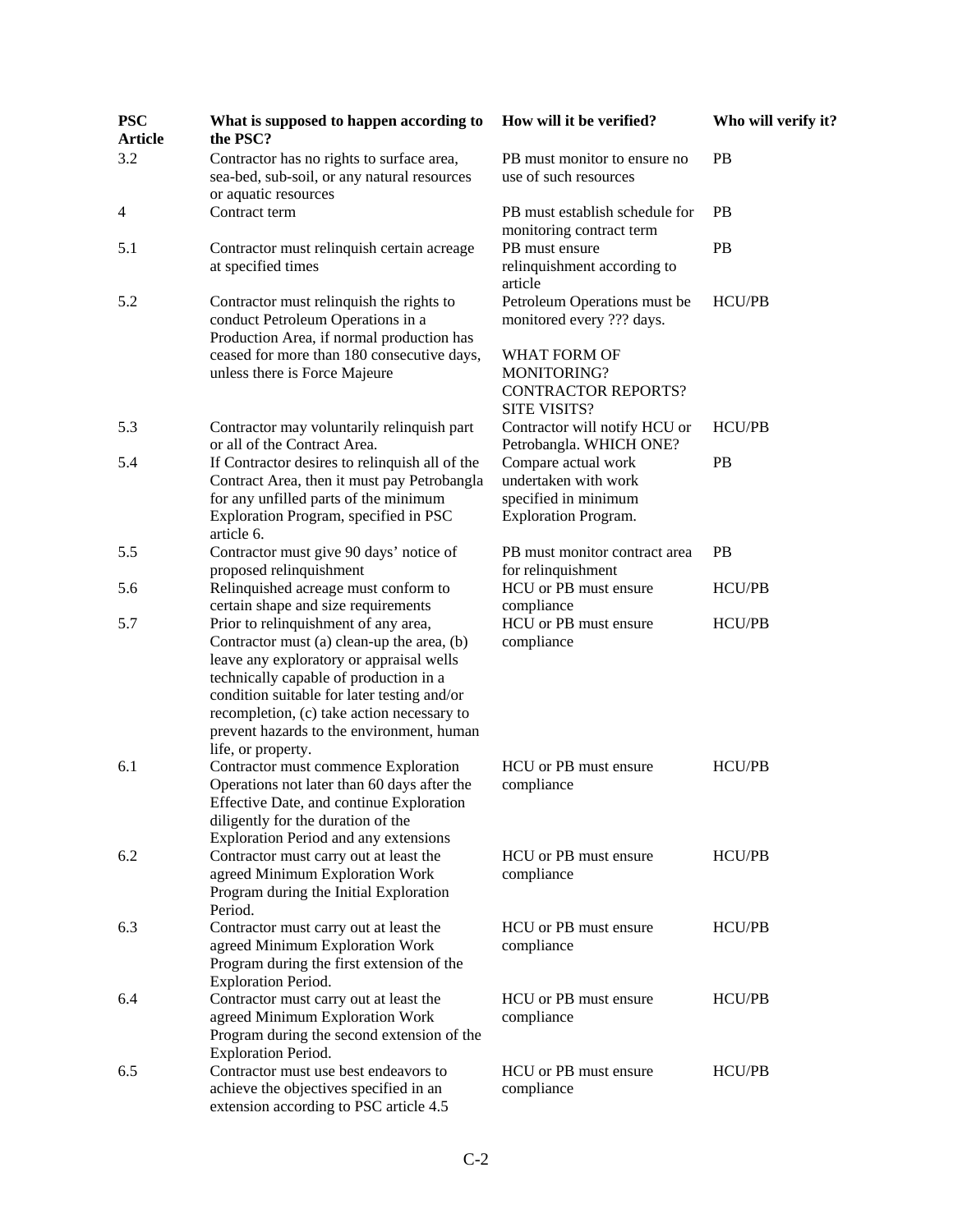| <b>PSC</b><br><b>Article</b> | What is supposed to happen according to<br>the PSC?                                                                                                                                                                                                | How will it be verified?                                                                                                                | Who will verify it?         |
|------------------------------|----------------------------------------------------------------------------------------------------------------------------------------------------------------------------------------------------------------------------------------------------|-----------------------------------------------------------------------------------------------------------------------------------------|-----------------------------|
| 6.6<br>6.7                   | <b>NA</b><br>Contractor must present a comprehensive<br>technical evaluation of the petroleum<br>potential of the Contract Area to<br>Petrobangla within 90 days after<br>completion of the Minimum Exploration<br>Program under 6.2, 6.3, and 6.4 | Contractor will make a<br>presentation to Petrobangla                                                                                   | <b>NA</b><br>PB             |
| 6.8a<br>6.8 <sub>b</sub>     | A Joint Review Committee (JRC) must be<br>established by the Government and the<br>Contractor promptly after the effective date.<br>Contractor must submit proposed Work Programs and Budgets (WPB) to the                                         | HCU or PB must ensure<br>establishment of JRC promptly<br>after effective date                                                          | <b>HCU/PB</b><br><b>JRC</b> |
|                              | JRC within 60 days after the Effective Date and at least 90 days prior to each<br>subsequent Contract Year                                                                                                                                         |                                                                                                                                         |                             |
| 6.8c                         | The JRC must offer an opinion about the WPB within 45 days of receipt                                                                                                                                                                              |                                                                                                                                         | <b>JRC</b>                  |
| 6.9                          | The Contractor must make any revisions<br>requested by the JRC within 15 days and<br>submit the WPB to Petrobangla for<br>approval                                                                                                                 | Petrobangla (PB) must ensure<br>receipt of the WPB within 15<br>days. (PB has members on the<br>JRC, so they can verify the<br>timing.) | <b>PB</b>                   |
| 6.10                         | PB must respond to the Contractor within<br>45 days of receiving WPB. If PB requests<br>changes, then Contractor and PB must<br>agree within 30 days, or else Contractor can<br>proceed with submitted WPB, as amended<br>with agreed changes.     | HCU/PB will monitor the<br>schedule                                                                                                     | <b>HCU/PB</b>               |
| 6.11                         | Contractor may make small changes to the<br>WPB that do not generally alter the general<br>objectives, after consultation with PB                                                                                                                  | HCU or PB must monitor<br>actual work program and<br>expenditures, and compare<br>them with the WPB                                     | <b>HCU/PB</b>               |
| 6.12                         | Upon expiration of any phase of the work<br>program, the Contractor may either : (a)<br>enter the next phase, or (b) terminate the<br>contract upon payment of liquidated<br>damages for unfulfilled Minimum Work<br>Obligations                   | HCU or PB will monitor<br>schedule and choices by<br>Contractor.                                                                        | <b>HCU/PB</b>               |
| $7.1 \& 7.2$                 | Contractor must provide PB with an<br>irrevocable and unconditional bank<br>guarantee securing Contractor's timely<br>performance of the Mandatory Work<br>Program and Minimum Exploration<br>Program                                              | PB must receive the bank<br>guarantee                                                                                                   | PB                          |
| $7.3 \& 7.4$                 | Bank guarantee shall be reduced in<br>accordance with schedule specified in this<br>section                                                                                                                                                        | PB countersigns completion<br>certificate prepared by<br>Contractor                                                                     | <b>PB</b>                   |
| 7.5                          | Contractor shall pay PB the amount of the<br>outstanding guarantee if it fails to perform<br>in accordance with the Minimum<br>Exploration Program in the Initial<br><b>Exploration Program or any extension</b>                                   | PB must monitor the actual<br>work undertaken and compare<br>it to the Minimum Exploration<br>Program                                   | PB                          |
| 7.6                          | The bank guarantee will not be affected by<br>any changes in the structure of the issuing<br>bank.                                                                                                                                                 | Not sure if this is enforceable.<br>What if bank goes bankrupt?                                                                         | NA.                         |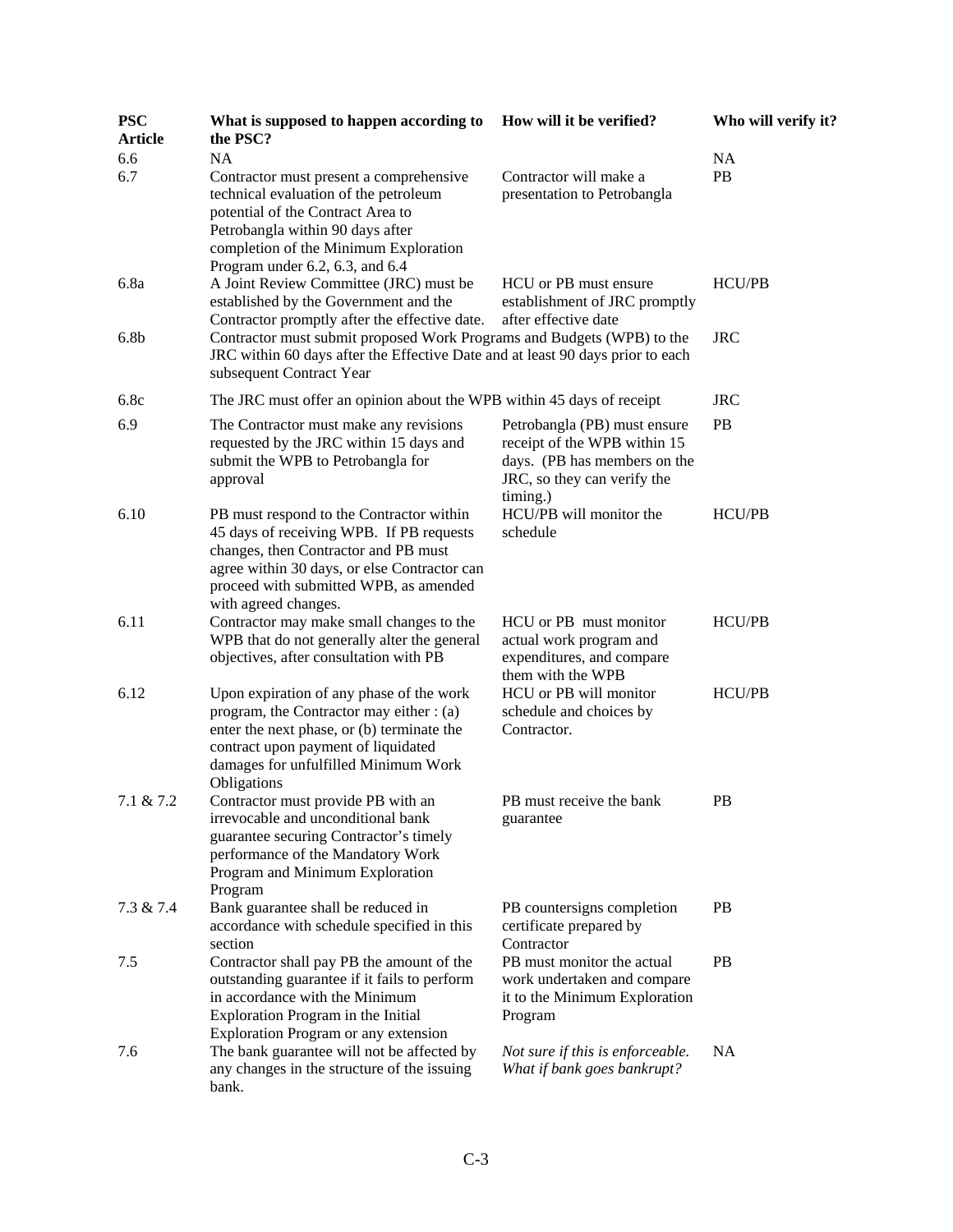| <b>PSC</b><br><b>Article</b> | What is supposed to happen according to<br>the PSC?                                                                                                                                                                                                | How will it be verified?                                                                                                                                                         | Who will verify it? |
|------------------------------|----------------------------------------------------------------------------------------------------------------------------------------------------------------------------------------------------------------------------------------------------|----------------------------------------------------------------------------------------------------------------------------------------------------------------------------------|---------------------|
| 7.7                          | Parent company of Contractor, or the<br>Contractor itself must deliver a financial                                                                                                                                                                 | PB must ensure that they<br>receive the guarantee.                                                                                                                               | <b>PB</b>           |
| 8.1                          | and performance guarantee to PB.<br>Contractor must notify PB immediately of<br>any discovery made in an Exploratory<br>Well, and must notify PB within 30 days<br>about whether it proposes to undertake an                                       | PB must monitor activities<br>during drilling of each<br>Exploratory Well.                                                                                                       | <b>PB</b>           |
|                              | Appraisal                                                                                                                                                                                                                                          | (Alternatively, could rely on<br>Contractor reports, but with<br>occasional audits by PB.)                                                                                       |                     |
| 8.2                          | Within 90 days of Contractor proposing to<br>undertake an Appraisal, the Contractor<br>must present an Appraisal Program to PB                                                                                                                     | PB will receive Appraisal<br>Program from Contractor.                                                                                                                            | <b>PB</b>           |
|                              | for approval.                                                                                                                                                                                                                                      | PB must monitor schedule<br>from Contractor proposal to<br>receipt of Appraisal Program.                                                                                         |                     |
| 8.3                          | PB may require Contractor to relinquish an<br>area including the geological structure or<br>feature containing the Discovery, if the                                                                                                               | PB must monitor activities<br>during drilling of each<br>Exploratory Well.                                                                                                       | PB                  |
|                              | Contractor does not notify Petrobangla that<br>it proposes to undertake an Appraisal                                                                                                                                                               | (Alternatively, could rely on<br>Contractor reports, but with<br>occasional audits by PB.)                                                                                       |                     |
| 8.4                          | Contractor must carry out the approved<br>Appraisal Program within its specified<br>timeframe                                                                                                                                                      | PB must track completion date<br>of Appraisal Program                                                                                                                            | <b>PB</b>           |
| 8.5 & 8.6                    | Contractor must submit a comprehensive<br>Evaluation Report to PB within 120 days<br>after completion of the Appraisal Program                                                                                                                     | PB must track completion date<br>of Appraisal Program, and<br>ensure receipt of the<br><b>Evaluation Report</b>                                                                  | <b>PB</b>           |
| 8.7                          | Contractor must submit a declaration of the<br>type of discovery to Petrobangla with the<br><b>Evaluation Report</b>                                                                                                                               | PB must ensure receipt of the<br>declaration of the discovery<br>type with the Evaluation<br>Report                                                                              | <b>PB</b>           |
| 8.8                          | Contractor may do additional Exploration<br>or Appraisal work outside the Appraisal<br>area in order to determine the type of<br>discovery                                                                                                         | PB must evaluate the request<br>from the Contractor, and agree<br>on a schedule for determining<br>the type of discovery                                                         | PB                  |
| 8.9                          | If Contractor declares that Discovery is a<br>Significant Discovery of Natural Gas, then<br>it may retain the Appraisal Area for a term<br>specified in this article                                                                               | PB must make note of<br><b>Contractor's Significant Gas</b><br>Discovery declaration, and<br>track the final date that<br>Contractor is entitled to retain<br>the Appraisal Area | PB                  |
| 8.10a                        | If Contractor declares a Commercial<br>Discovery (according to 8.7) then it must<br>submit a proposed Development Plan and<br>Budget (conforming to 8.11) and a<br>designation of the Production Area to PB<br>together with the Evaluation Report | PB must ensure receipt of the<br>Development Plan and Budget                                                                                                                     | <b>PB</b>           |
| 8.10b                        | If PB has objections to the Development<br>Plan and Budget, it must respond to<br>Contractor within 60 days of having<br>received it.                                                                                                              | PB must respond to Contractor<br>within 60 days of receipt of<br>Development Plan and<br>Budget, if it has objections                                                            | <b>PB</b>           |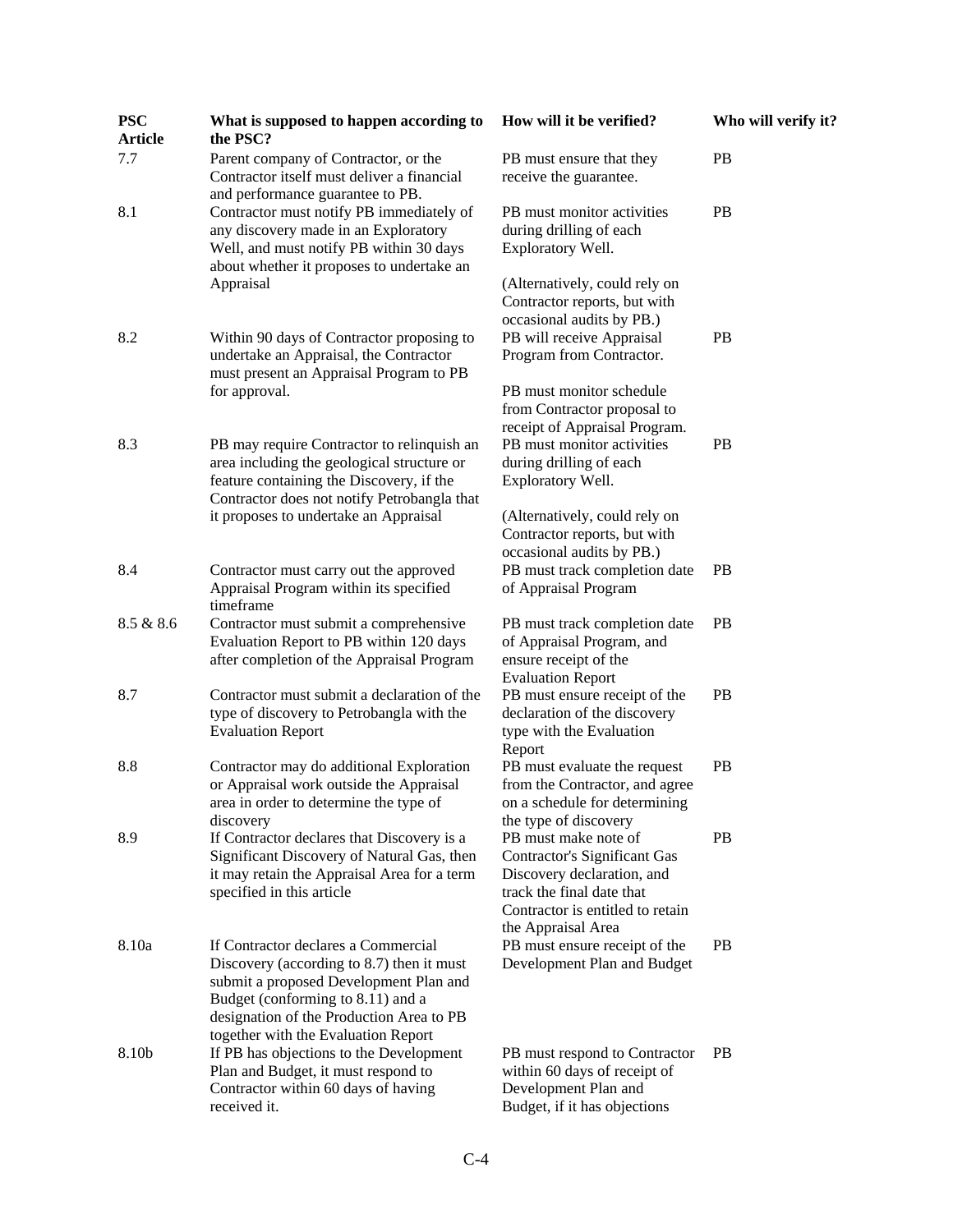| <b>PSC</b><br><b>Article</b> | What is supposed to happen according to<br>the PSC?                                                                                                                                                                                                                                                                                                                      | How will it be verified?                                                                                                                        | Who will verify it? |
|------------------------------|--------------------------------------------------------------------------------------------------------------------------------------------------------------------------------------------------------------------------------------------------------------------------------------------------------------------------------------------------------------------------|-------------------------------------------------------------------------------------------------------------------------------------------------|---------------------|
| 8.10c                        | Upon approval of the Development Plan,<br>the Contractor must develop the Discovery<br>promptly and diligently, in accordance with<br>international Petroleum Industry practice.                                                                                                                                                                                         | PB/HCU must monitor<br>development of the discovery                                                                                             | HCU/PB              |
| 8.11                         | See 8.10a                                                                                                                                                                                                                                                                                                                                                                |                                                                                                                                                 | NA                  |
| 8.12                         | If a Discovery extends beyond the Contract<br>Area into another awarded block, all<br>contractors in affected areas must propose a<br>joint development plan, and submit it to PB                                                                                                                                                                                        | PB must check whether any<br>Discovery extends beyond the<br><b>Contract Area</b>                                                               | PB                  |
| 8.13                         | If a Discovery extends beyond the Contract<br>Area into an open block, Contractor may<br>use seismic and other technical means to<br>define limits of the Discovery. Contractor<br>and PB will endeavor to obtain a<br>supplemental agreement with additional<br>profit share for PB. Boundary modification<br>must be submitted to PB for approval of the<br>Government | PB must check whether any<br>Discovery extends beyond the<br>Contract Area, and if so,<br>negotiate a supplemental<br>agreement with Contractor | PB                  |
| 9                            | Contractor has several rights, described in 9<br>sub-paragraphs                                                                                                                                                                                                                                                                                                          | Contractor would bring any<br>violations to the attention of<br>PSC administrator                                                               | <b>NA</b>           |
| 10.1                         | Contractor must establish and register a<br>subsidiary, or a branch or representative<br>office in Bangladesh within 180 days of the<br><b>Effective Date</b>                                                                                                                                                                                                            | Contractor should be required<br>to provide evidence. HCU???<br>Must ensure receipt of<br>evidence within 180 days                              | HCU/PB              |
| 10.2                         | Contractor must designate a representative<br>residing in Bangladesh who has full<br>authority including receipt of notices                                                                                                                                                                                                                                              | Contractor should be required<br>to provide evidence. HCU???<br>Must ensure receipt of<br>evidence within 180 days                              | <b>HCU/PB</b>       |
| 10.3                         | Contractor must provide all necessary funds<br>for Petroleum Operations                                                                                                                                                                                                                                                                                                  | WHY IS THIS PARAGRAPH<br>NECESSARY?                                                                                                             | <b>NA</b>           |
| 10.4                         | Contractor must conduct all operations<br>diligently and safely in accordance with<br>accepted international petroleum standards,<br>to maximize ultimate recovery of<br>Petroleum from the Contract Area                                                                                                                                                                | PB or HCU must review all<br>planning and operations.<br><b>MAXIMIZING RECOVERY</b><br><b>MAY NOT BE</b><br><b>ECONOMICAL</b>                   | <b>HCU/PB</b>       |
| 10.5                         | Contractor must ensure that all materials,<br>equipment, technology, and facilities<br>comply with generally accepted<br>engineering standards, and are kept in good<br>working order                                                                                                                                                                                    | Require Contractor to submit<br>reports to HCU/PB<br>demonstrating compliance<br>with accepted standards, and<br>regular maintenance            | <b>HCU/PB</b>       |
| 10.6                         | Contractor must pay due regard to<br>conservation, safety of life, property, crops,<br>fisheries, navigation, protection of the<br>environment, prevention of pollution, and<br>safety and health of personnel                                                                                                                                                           | Require Contractor to submit<br>reports to HCU/PB<br>demonstrating compliance                                                                   | HCU/PB              |
| 10.7                         | Contractor must evaluate all reservoirs<br>identified in logs of Exploratory or<br>Appraisal wells                                                                                                                                                                                                                                                                       | Contractor must submit<br>evaluation and well logs to<br>HCU or PB for review                                                                   | HCU/PB              |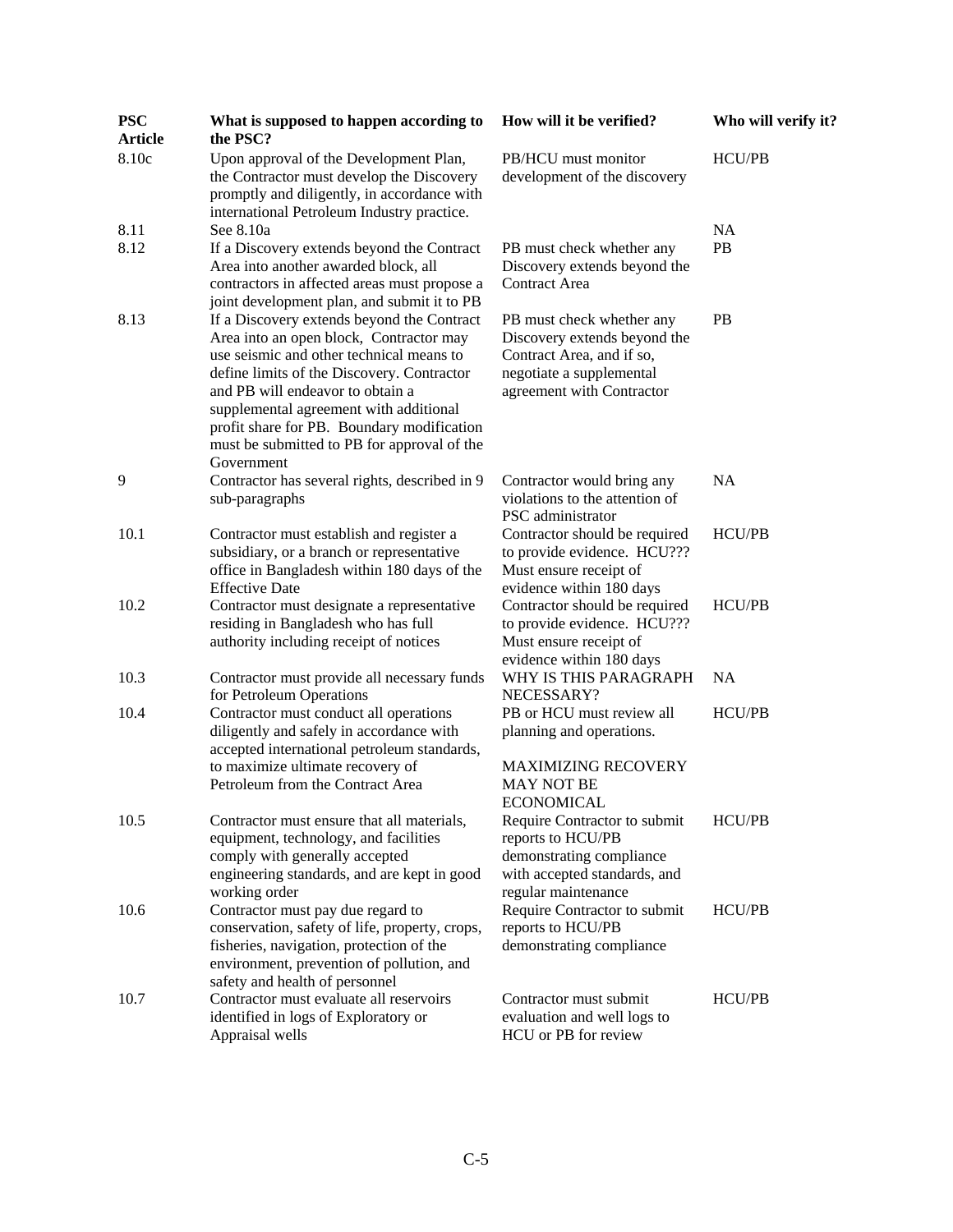| <b>PSC</b><br><b>Article</b> | What is supposed to happen according to<br>the PSC?                                                                                                                                                                                                                  | How will it be verified?                                                                                          | Who will verify it? |
|------------------------------|----------------------------------------------------------------------------------------------------------------------------------------------------------------------------------------------------------------------------------------------------------------------|-------------------------------------------------------------------------------------------------------------------|---------------------|
| 10.8                         | Contractor must ensure that any<br>Exploratory or Appraisal well that is<br>technically capable of production can be re-<br>entered for further testing and/or<br>completion                                                                                         | Contractor must submit<br>wellbore schematics for all<br>exploratory and appraisal<br>wells to HCU/PB.            | HCU/PB              |
| 10.9                         | Contractor must submit all original<br>geological, geophysical, drilling,<br>production, core samples, and other data,<br>together with analysis and interpretations to<br><b>PB</b>                                                                                 | PB must ensure receipt of this<br>info                                                                            | PB                  |
| 10.10                        | Contractor must notify PB in advance and<br>keep PB informed of all Petroleum<br>Operations, as well as keep full records                                                                                                                                            | PB will receive info from<br>Contractor                                                                           | PB                  |
| 10.11                        | Contractor must submit daily drilling<br>reports and monthly physical progress<br>reports to PB                                                                                                                                                                      | PB will receive info from<br>Contractor                                                                           | <b>PB</b>           |
| 10.12a                       | Contractor must submit "Employee's/Labor<br>Salary and Benefit Policy" and<br>"Procurement Procedures" to PB within 90<br>days of Effective Date                                                                                                                     | PB must ensure receipt of this<br>info                                                                            | PB                  |
| 10.12 <sub>b</sub>           | Contractor must submit manuals, technical<br>specifications, design criteria, design<br>documents, and construction records<br>relating to Petroleum Operations to PB<br>within 30 days of completion                                                                | PB must ensure receipt of this<br>info                                                                            | <b>PB</b>           |
| 10.13a                       | Except for the Exploration Period of<br>offshore blocks, Contractor must (i) submit<br>manpower requirements and org. chart to<br>PB together with its yearly WPB, and (ii)<br>obtain written approval from PB before<br>filling positions with expatriate personnel | PB must ensure receipt of this<br>info                                                                            | <b>PB</b>           |
| 10.13b                       | Contractor must develop and train<br>Bangladeshi personnel, and submit annual<br>development and training plans to PB                                                                                                                                                | PB must ensure receipt of this<br>info                                                                            | <b>PB</b>           |
| 10.13c                       | Contractor shall provide PB with details of<br>all payments, benefits and privileges<br>accorded to each classified category of<br>personnel, together with the yearly WPB                                                                                           | PB must ensure receipt of this<br>info                                                                            | <b>PB</b>           |
| 10.13d                       | Contractor shall adhere to hiring statistics<br>for Bangladeshi nationals                                                                                                                                                                                            | Contractor must present<br>reports with statistics about %<br>of Bangladeshi nationals in<br>their work force.    | <b>HCU/PB</b>       |
| 10.13e                       | Contractor must present a personnel plan to<br>the JRC or JMC at least annually                                                                                                                                                                                      | JRC or JMC must ensure<br>receipt of this info                                                                    | JRC/JMC             |
| 10.14                        | Contractor must give priority to local sub-<br>contractors                                                                                                                                                                                                           | Contractor must submit<br>purchasing information,<br>including quotes received from<br>multiple vendors to HCU/PB | HCU/PB              |
| 10.15                        | Contractor must give preference to locally<br>manufactured items                                                                                                                                                                                                     | Contractor must submit<br>purchasing information,<br>including quotes received from<br>multiple vendors to HCU/PB | HCU/PB              |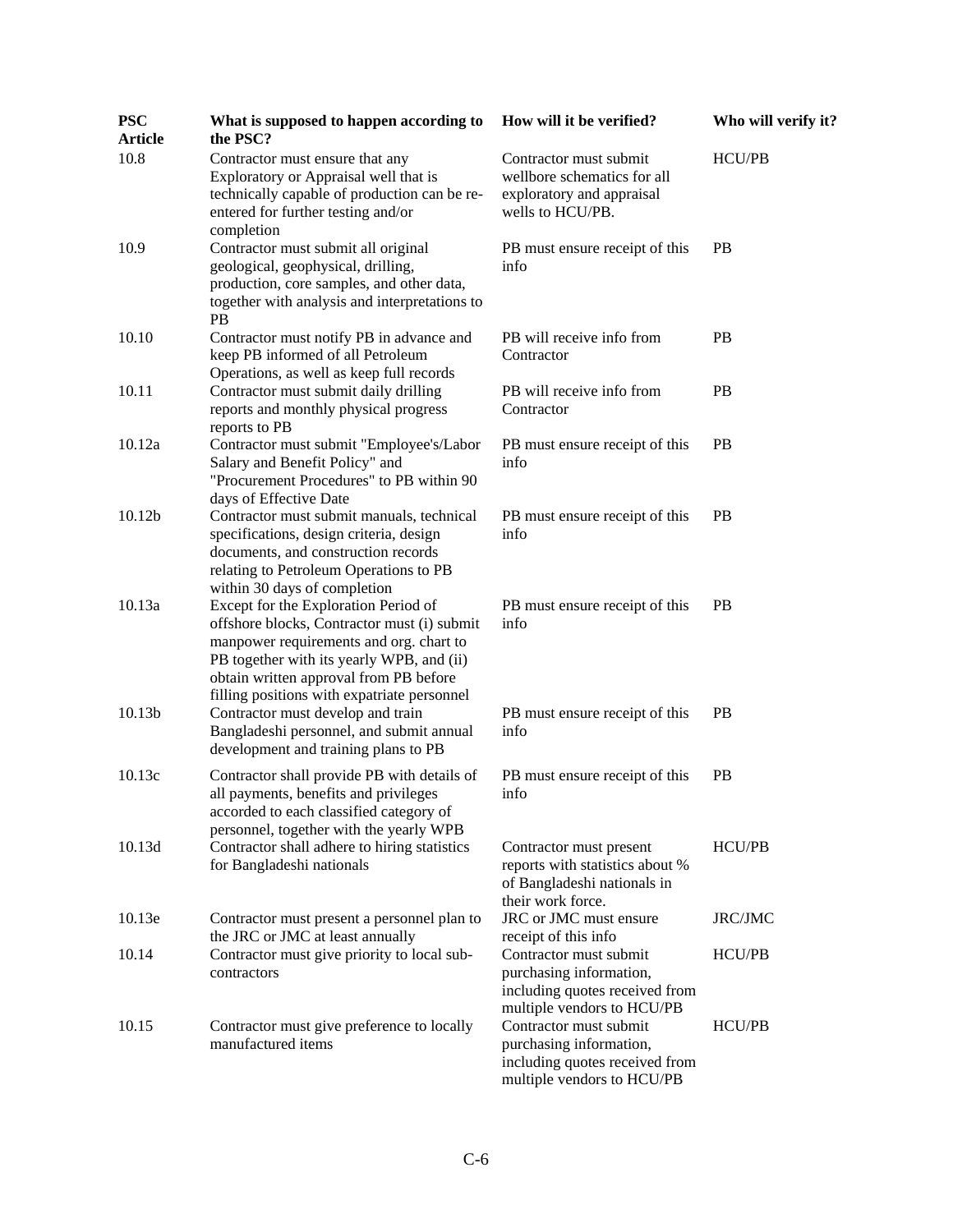| <b>PSC</b><br><b>Article</b> | What is supposed to happen according to<br>the PSC?                                                                                                                                                                                                                                            | How will it be verified?                                                                                                                                           | Who will verify it?                             |
|------------------------------|------------------------------------------------------------------------------------------------------------------------------------------------------------------------------------------------------------------------------------------------------------------------------------------------|--------------------------------------------------------------------------------------------------------------------------------------------------------------------|-------------------------------------------------|
| 10.16                        | Contractor must be mindful of the rights and interests of the People's<br>Republic of Bangladesh                                                                                                                                                                                               |                                                                                                                                                                    | <b>NA</b>                                       |
| 10.17                        | Contractor must allow inspections by PB<br>and/or the Government to occur                                                                                                                                                                                                                      | Inspections will not be<br>prevented                                                                                                                               | PB/Government                                   |
| 10.18                        | At PB's request, Contractor must negotiate<br>a technical assistance agreement with PB                                                                                                                                                                                                         | Negotiations will occur                                                                                                                                            | <b>PB</b>                                       |
| 10.19                        | Contractor shall obtain insurance coverage<br>and furnish policies/certificates showing<br>coverage to PB. Insurance must be with<br>local insurance companies if required<br>coverage is available.                                                                                           | Contractor delivers policy<br>information and/or certificates<br>to PB                                                                                             | <b>PB</b>                                       |
| 10.20                        | Contractor must require subcontractors to<br>carry insurance against the risks described<br>in 10.19                                                                                                                                                                                           | Contractor must deliver a list<br>of subcontractors and evidence<br>of their insurance to PB                                                                       | <b>PB</b>                                       |
| 10.21                        | Contractor must bear responsibility for loss<br>or damage to third parties caused by<br>wrongful or negligent acts, indemnifying<br>PB and the Government from related claims<br>and liabilities                                                                                               | PB must get evidence that they<br>and Government are<br>indemnified against claims and<br>liabilities caused by wrongful<br>or negligent acts by Contractor        | <b>PB</b>                                       |
| 10.22                        | If the Contractor consists of more than one<br>entity, the entities must designate one of<br>them as Operator (subject to approval by<br>PB). Contractor must provide PB with a<br>copy of the Operating Agreement.                                                                            | PB must be aware of multiple<br>entities, must receive a copy<br>of the Operating Agreement,<br>and must be informed of<br>change in Operator by the<br>Contractor | PB                                              |
| 10.23a                       | PB must approve any change of Operator<br>Contractor must abide by all environmental<br>laws and regulations. Contractor must<br>conduct appropriate environmental<br>assessment before undertaking Petroleum<br>Operations, and incorporate assessment<br>recommendations in its Work Program | Contractor must demonstrate<br>compliance before<br>commencement of Petroleum<br>Operations.                                                                       | HCU/PB/Ministry<br>of Environment and<br>Forest |
| 10.23 <sub>b</sub>           | Contractor must submit a disaster<br>management plan to the Ministry of<br>Environment and Forest prior to<br>undertaking Petroleum Operations                                                                                                                                                 | Contractor submits plan to<br>Ministry. Ministry informs<br>operating permit granting<br>agency.                                                                   | Ministry of<br>Environment and<br>Forest        |
|                              |                                                                                                                                                                                                                                                                                                | SHOULD REQUIRE A<br>PERMIT BEFORE<br>PETROLEUM OPERATIONS<br><b>CAN COMMENCE</b>                                                                                   |                                                 |
| 10.23c                       | Contractor must restore and reclaim<br>affected sites upon completion of activity                                                                                                                                                                                                              | HCU/PB conducts site visit<br>upon completion of Contractor<br>activity                                                                                            | <b>HCU/PB</b>                                   |
| 10.24a                       | Contractor must use good and modern oil<br>and gas field practices                                                                                                                                                                                                                             | Contractor and PB to consult                                                                                                                                       | <b>PB</b>                                       |
| 10.24b                       | Contractor must observe sound technical<br>and engineering practices in producing and<br>conserving petroleum deposits                                                                                                                                                                         | Contractor and PB to consult                                                                                                                                       | <b>PB</b>                                       |
| 10.24c                       | Contractor must not conflict with<br>international laws or conventions signed by                                                                                                                                                                                                               | Contractor and PB to consult                                                                                                                                       | <b>PB</b>                                       |
| 10.24d                       | Bangladesh<br>Contractor must take precautions to prevent<br>petroleum spills or waste                                                                                                                                                                                                         | Contractor and PB to consult                                                                                                                                       | <b>PB</b>                                       |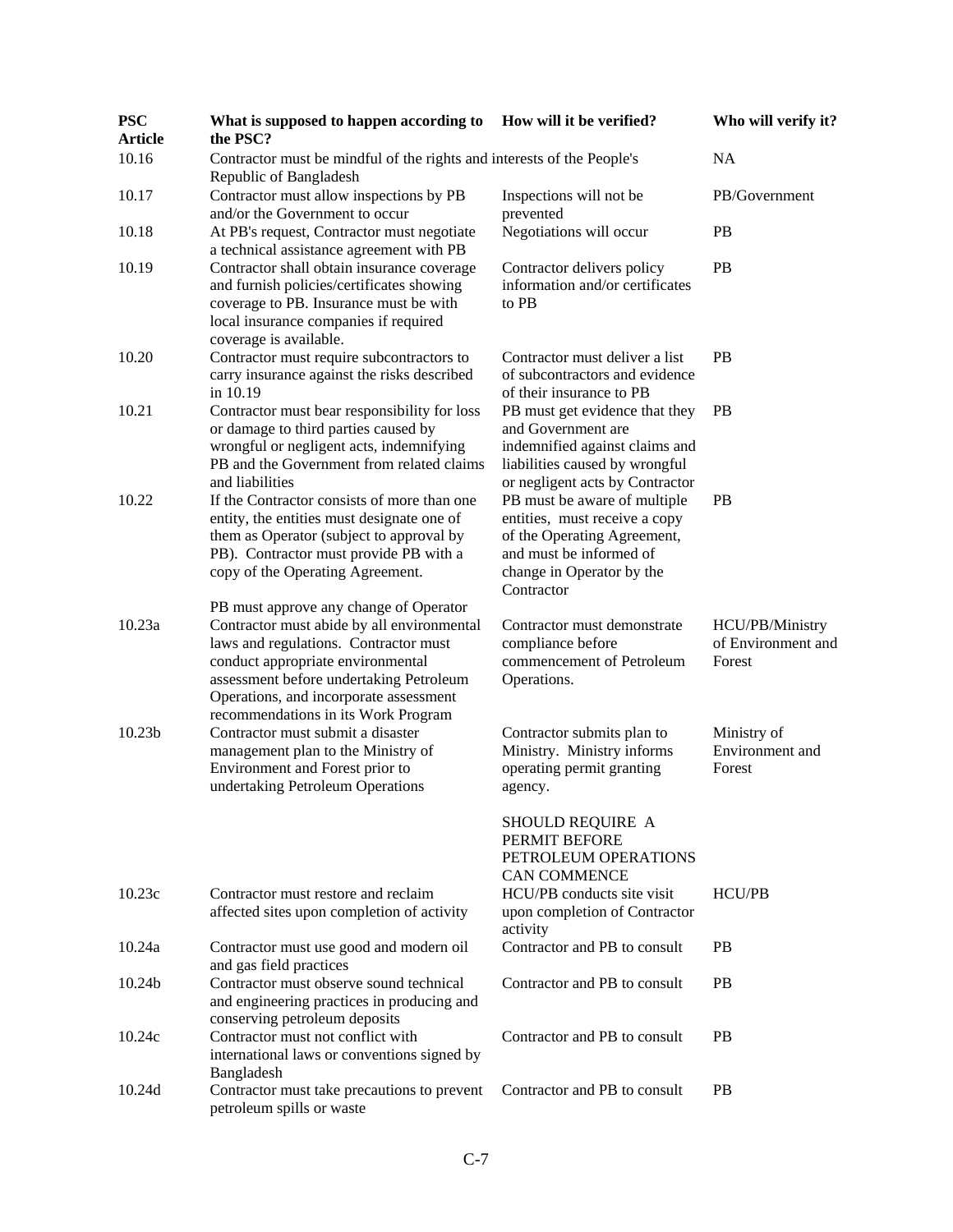| <b>PSC</b><br><b>Article</b> | What is supposed to happen according to<br>the PSC?                                                                                            | How will it be verified?                                                                  | Who will verify it? |
|------------------------------|------------------------------------------------------------------------------------------------------------------------------------------------|-------------------------------------------------------------------------------------------|---------------------|
| 10.24e                       | Contractor's operations must not interfere<br>unjustifiably with navigation or fishing                                                         | Contractor and PB to consult                                                              | <b>PB</b>           |
| 10.25                        | PB and Contractor must consult regularly<br>on good and modern petroleum practices                                                             | Regular consultation about<br>petroleum practices between<br>PB and Contractor            | <b>PB</b>           |
| 10.26                        | Contractor must consult with PB about<br>items in 10.24                                                                                        | Consultation between PB and<br>Contractor                                                 | PB                  |
| 10.27                        | Contractor shall pay compensation and may<br>not recover costs for damage caused by<br>inefficient, careless or negligent activities           | HOW TO DETERMINE<br>NEGLIGENCE?                                                           |                     |
| 11.1                         | PB and Government assist Contractor with<br>various items                                                                                      | Contractor will notify PB in<br>the event of non-compliance                               | <b>NA</b>           |
| 11.2                         | If requested, PB must assist Contractor to<br>recruit local personnel                                                                          | Contractor will notify HCU in<br>the event of non-compliance                              | <b>NA</b>           |
| 11.3                         | If requested, PB will provide Contractor<br>with data and samples, and assist with<br>purchase of data from relevant Government<br>departments | Contractor will notify HCU in<br>the event of non-compliance                              | <b>NA</b>           |
| 11.4                         | If requested, PB will render assistance for<br>the purpose of smooth implementation of<br>the Contract                                         | Contractor will notify HCU in<br>the event of non-compliance                              | <b>NA</b>           |
| 11.5                         | Contractor must pay for expenses incurred<br>by PB under Article 11                                                                            | PB will submit expenses to<br>Contractor.                                                 | PB                  |
|                              |                                                                                                                                                | HOW WILL CONTRACTOR<br>KNOW IF EXPENSES ARE<br><b>REASONABLE?</b>                         |                     |
| 12                           | JMC must be formed within 30 days after<br>declaration of first Commercial Discovery                                                           | PB must track schedule                                                                    | PB                  |
| 13.1                         | Contractor must present a detailed WPB to<br>the JMC within 60 days after PB's approval<br>of a Development Plan                               | PB must verify receipt of the<br><b>WPB</b>                                               | PB                  |
| $13.2 - 13.4$                | Contractor must present a Production<br>schedule and detailed WPB to the JMC no<br>later than September 1 of each subsequent<br>year           | PB must verify receipt of the<br>Production schedule and WPB                              | PB                  |
| 13.5                         | Contractor may not carry out Petroleum<br>Operations without written approval of<br>WPB by PB.                                                 | PB must give written approval<br>of WPBs.                                                 | HCU/PB              |
|                              | PB must give written approval of WPBs                                                                                                          | PB/HCU must compare actual<br>operations with WPB. HOW?                                   |                     |
| 13.6                         | Resolution procedure in the event that PB<br>does not approve entire proposed WPB                                                              | No verification necessary.<br>Contractor and PB will discuss                              | <b>NA</b>           |
| 13.7                         | Procedure for changes to WPB                                                                                                                   | PB must compare actual work<br>with WPB                                                   | PB                  |
| 13.8                         | Contractor must provide all funds for<br>implementation of WPB                                                                                 | WHY IS THIS PARAGRAPH<br>NECESSARY?                                                       |                     |
| 14                           | Production sharing                                                                                                                             | PB must monitor production<br>and production sharing<br>according to this article         | PB                  |
| 15                           | Natural Gas                                                                                                                                    | PB must monitor production<br>and price of natural gas sales<br>according to this article | <b>PB</b>           |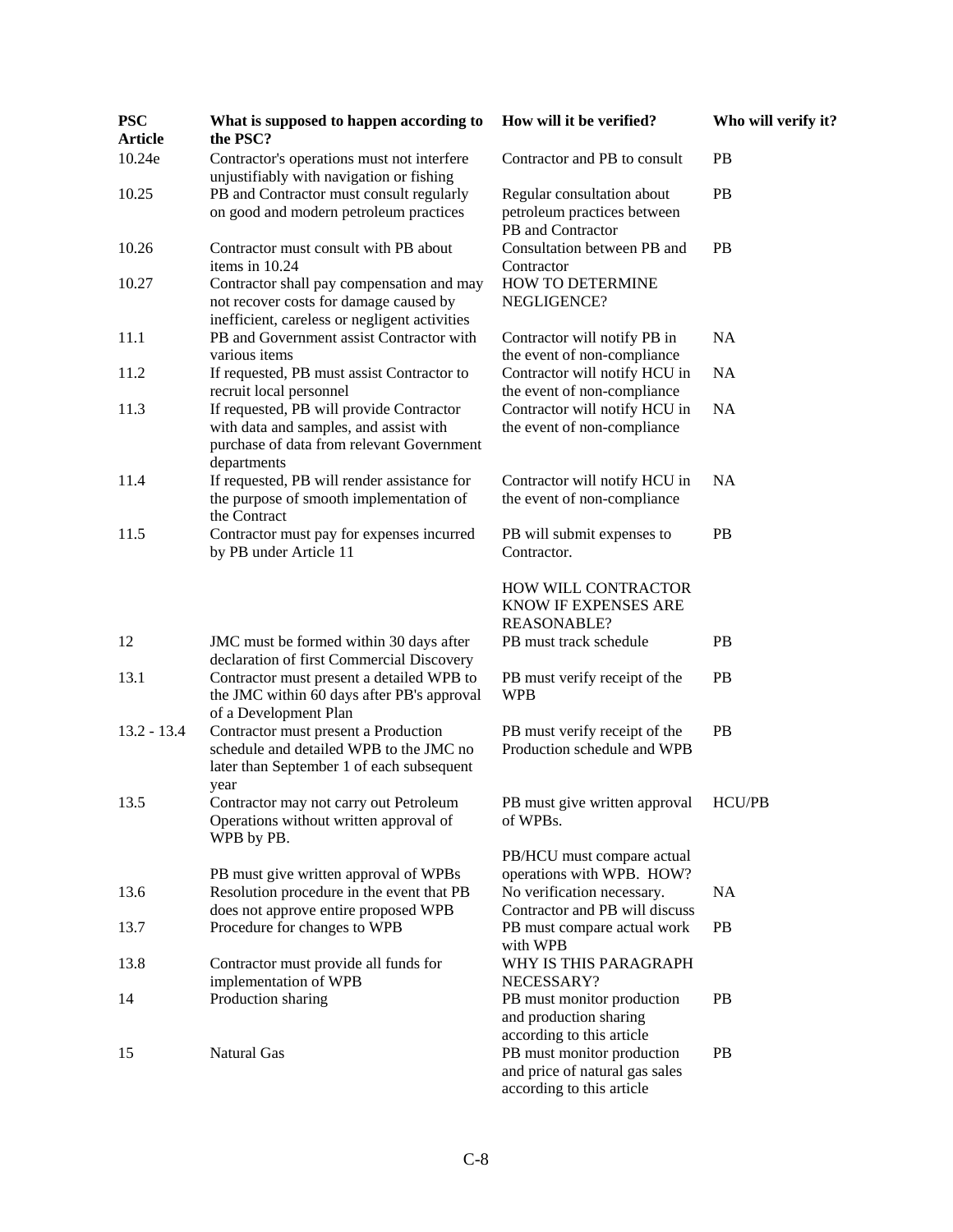| <b>PSC</b><br><b>Article</b> | What is supposed to happen according to<br>the PSC?                                                                                                       | How will it be verified?                                                                                   | Who will verify it?             |
|------------------------------|-----------------------------------------------------------------------------------------------------------------------------------------------------------|------------------------------------------------------------------------------------------------------------|---------------------------------|
| 16.1                         | Contractor may construct pipeline(s),<br>following declaration of Commercial<br>Discovery                                                                 | PB/HCU must monitor<br>pipeline construction, and<br>verify that Commercial<br>Discovery has been declared | HCU/PB                          |
| 16.2                         | Contractor may submit a Development Plan<br>for pipeline construction                                                                                     | Not necessary. Development<br>Plan for pipeline is optional                                                | <b>NA</b>                       |
| 16.3                         | PB must review pipeline Development Plan<br>if it is submitted                                                                                            | Contractor will submit plan to<br>PB. No verification necessary.                                           | <b>NA</b>                       |
| 16.4                         | Contractor must operate the pipeline<br>downstream (IS THIS A TYPO? SHOULD<br>IT BE UPSTREAM?) of the measurement                                         | PB/HCU must determine when<br>pipeline investment cost has<br>been recovered.                              | <b>HCU/PB</b>                   |
|                              | point until the pipeline cost is recovered.<br>PB may request Contractor to continue to<br>operate after cost recovery.                                   |                                                                                                            |                                 |
| 16.5                         | Payment for use of pipeline downstream of<br>the Measuring Point.                                                                                         | PB must monitor pipeline<br>volumes, and sources of<br>hydrocarbons into pipeline                          | PB                              |
|                              | Use of spare pipeline capacity                                                                                                                            |                                                                                                            |                                 |
| 16.6                         | PB has title to the pipeline(s)                                                                                                                           | <b>NA</b>                                                                                                  | <b>NA</b>                       |
| 16.7                         | PB must assist contractor in obtaining<br>ROW for pipeline and access roads                                                                               | NA                                                                                                         | <b>NA</b>                       |
| 17                           | Valuation of petroleum                                                                                                                                    | PB must ensure compliance<br>with this article                                                             | PB                              |
| 18.1                         | Petroleum must be measured at the<br><b>Measurement Point</b>                                                                                             | <b>NA</b>                                                                                                  | <b>NA</b>                       |
| 18.2                         | PB must determine the Measurement Point                                                                                                                   | PB selects the Measurement<br>Point                                                                        | <b>PB</b>                       |
| 18.3                         | Contractor must install and maintain<br>measurement equipment, and verify<br>accuracy at regular intervals and upon PB's<br>request                       | PB must conduct occasional<br>checks of meter accuracy                                                     | PB                              |
| 18.4                         | Contractor must make meter repairs upon<br>discovery of meter malfunctions or errors.                                                                     | PB must conduct occasional<br>checks of meter accuracy                                                     | PB                              |
| 18.5                         | Procedure for adjustments after discovery<br>of meter error                                                                                               | PB must ensure that error<br>correction procedure is<br>followed                                           | PB                              |
| 18.6                         | Measurement must be adjusted to standard<br>conditions                                                                                                    | PB must check procedure used<br>for adjustment                                                             | <b>PB</b>                       |
| 19.1 & 19.2                  | Government will hold Contractor harmless<br>from several items, but not others                                                                            | Not necessary. Contractor will<br>raise the issue if necessary                                             | <b>NA</b>                       |
| $19.3 - 19.7$                | Each Contractor entity is liable for<br>Bangladesh income taxes                                                                                           | Bangladesh income tax agency<br>must look for tax payments<br>from Contractor                              | Bangladesh income<br>tax agency |
| 19.5                         | Contractor entities must provide PB with<br>copies of receipts issued by the<br>Government for tax payments                                               | PB must look for income tax<br>payment receipts from<br>Contractor entities                                | <b>PB</b>                       |
| 19.8                         | PB will arrange for reimbursement of any<br>taxes or duties paid by the Contractor, but<br>for which the Contractor is held harmless                      | Not necessary. Contractor will<br>raise the issue if necessary                                             | <b>NA</b>                       |
| 20.1                         | Contractor must pay PB a Discovery Bonus<br>within 30 days after either the declaration<br>of a Commercial Discovery or approval of<br>a Development Plan | PB must look for payment of<br>Discovery Bonus                                                             | <b>PB</b>                       |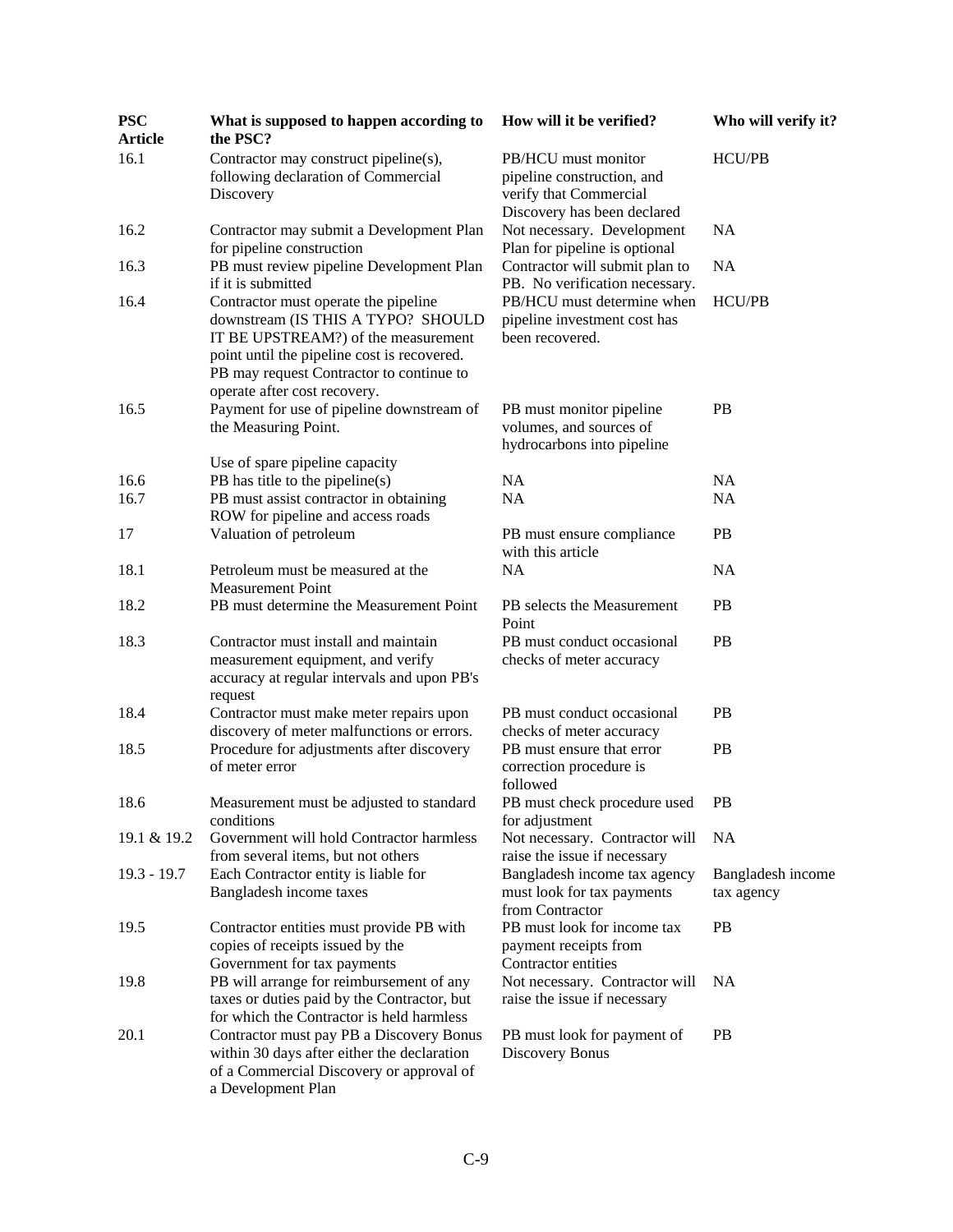| <b>PSC</b><br><b>Article</b> | What is supposed to happen according to<br>the PSC?                                                                                                                                                                                        | How will it be verified?                                                                                                               | Who will verify it? |
|------------------------------|--------------------------------------------------------------------------------------------------------------------------------------------------------------------------------------------------------------------------------------------|----------------------------------------------------------------------------------------------------------------------------------------|---------------------|
| 20.2 & 20.3                  | Contractor must pay PB Production<br><b>Bonuses</b>                                                                                                                                                                                        | PB must look for payment of<br><b>Production Bonuses</b>                                                                               | <b>PB</b>           |
| 20.4                         | At the end of each calendar year,<br>Contractor must pay PB an amount based<br>on profit hydrocarbon as a contribution<br>towards R&D activities                                                                                           | PB must look for payment of<br>R&D contributions                                                                                       | PB                  |
| 20.5                         | Bonuses and R&D contributions are not<br>recoverable costs                                                                                                                                                                                 | Contractor's PSC calculations<br>must be reviewed                                                                                      | <b>HCU/PB</b>       |
| 20.6                         | Contractor must pay PB a Contract Service<br>Fee on each anniversary of the Effective<br>Data                                                                                                                                              | PB must look for payment of<br><b>Contract Service Fee</b>                                                                             | PB                  |
| 21.1                         | PB gets title to all assets acquired and<br>owned by the Contractor in connection with<br><b>Petroleum Operations</b>                                                                                                                      | Contractor must provide PB<br>with a list of all assets<br>acquired and owned in<br>connection with Petroleum<br>Operations            | PB                  |
| 21.2                         | Contractor has exclusive use of all 21.1<br>assets as long as they are required for use in<br>Petroleum Operations. Contractor must<br>make assets available for use by others at<br>request of PB, if they are not exclusively<br>needed. | PB must assess whether assets<br>are available for other uses                                                                          | <b>PB</b>           |
| 21.3                         | PB has title to all original geological,<br>geophysical, geochemical, drilling,<br>engineering, well logs, production and<br>other data                                                                                                    | Contractor must provide PB<br>with a list of all data acquired<br>in connection with Petroleum<br>Operations                           | <b>PB</b>           |
| 21.4                         | Upon relinquishment of any part of the<br>Contract Area, Contractor must remove all<br>moveable property to a retained portion of<br>the Contract Area. Any unmoved property<br>must be handed over to PB free of charge.                  | PB must inventory any<br>property that is left behind in<br>relinquished areas. WHAT IF<br>THERE ARE ASSOCIATED<br><b>LIABILITIES?</b> | PB                  |
| 22.1                         | Contractor must make payments to PB in<br>US dollars, unless Contractor and PB agree<br>to another currency                                                                                                                                | If Contractor offers another<br>currency, PB must decide<br>whether to accept.                                                         | <b>PB</b>           |
| 22.2                         | PB must make payments to Contractor in<br>US dollars, except that a minimum of 7.5%<br>may be requested in local currency by the<br>Contractor to meet local expenses                                                                      | PB must verify that any local<br>currency payment request is at<br>least 7.5% of the total<br>requested amount                         | <b>PB</b>           |
| 22.3                         | Contractor may use all proceeds without<br>restriction                                                                                                                                                                                     | Not necessary                                                                                                                          | <b>NA</b>           |
| 22.4                         | Contractor must operate and maintain a<br>dollar or other foreign currency account in<br>Bangladesh, subject to applicable laws                                                                                                            | Contractor must provide<br>account details to HCU/PB                                                                                   | HCU/PB              |
| 22.5                         | All payments between PB and Contractor<br>must be made within 60 days of the end of<br>the month in which the obligations arise.                                                                                                           | PB must keep track of payable<br>and receivable timing                                                                                 | <b>PB</b>           |
| 22.6                         | With respect to foreign currency exchange,<br>Contractor is entitled to receive similar<br>treatment to any other international<br>petroleum exploration or production<br>company doing business in Bangladesh                             | Not necessary                                                                                                                          | NA                  |
| 22.7                         | Contractor must pay for goods, services,<br>and expenses in any currency from<br>accounts outside Bangladesh without                                                                                                                       | HCU/PB must verify currency<br>used for payments                                                                                       | HCU/PB              |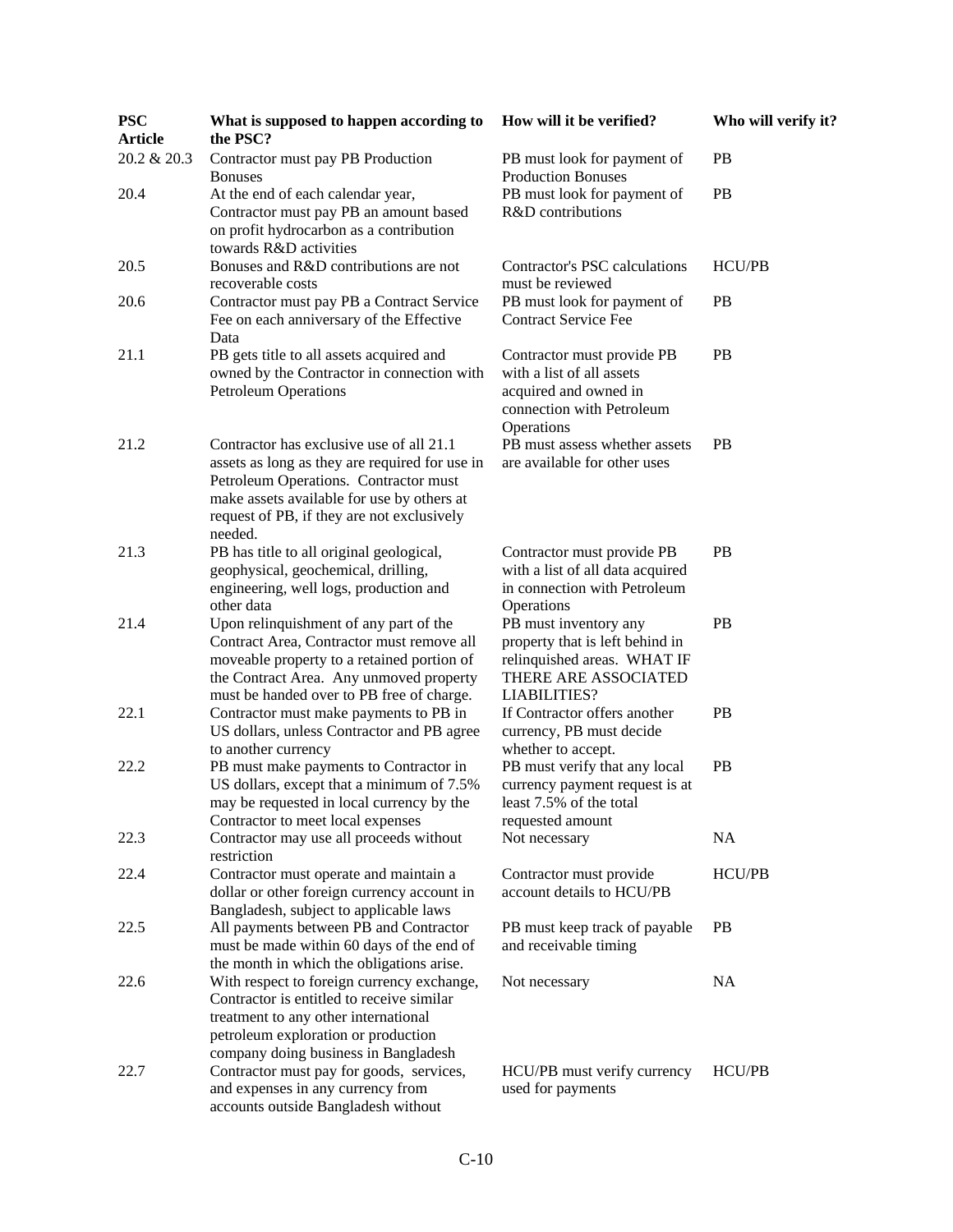| <b>PSC</b><br><b>Article</b> | What is supposed to happen according to<br>the PSC?                                                                                                              | How will it be verified?                                                                                                                   | Who will verify it? |
|------------------------------|------------------------------------------------------------------------------------------------------------------------------------------------------------------|--------------------------------------------------------------------------------------------------------------------------------------------|---------------------|
|                              | conversion into Taka. HOW DO THEY<br>PAY LOCAL COSTS?                                                                                                            |                                                                                                                                            |                     |
| 22.8                         | Article 22 also applies to foreign sub-<br>contractors working for the Contractor                                                                                | HCU/PB must verify currency<br>used for payments                                                                                           | <b>HCU/PB</b>       |
| 23.1                         | Contractor must keep accounting books in<br>English and in dollars, consistent with<br>practices generally used in the international<br>petroleum industry       | PB may conduct audits                                                                                                                      | <b>PB</b>           |
| 23.2                         | Contractor must provide PB with a monthly<br>return showing the amount of petroleum<br>produced and saved, within 15 days of the<br>end of the month.            | PB must ensure timely receipt<br>of the return from the<br>Contractor                                                                      | <b>PB</b>           |
| 23.3                         | Contractor must submit a balance sheet and<br>P&L to PB, certified by an independent<br>chartered accountant within 90 days of the<br>end of each calendar year. | PB must ensure timely receipt<br>of the balance sheet and P&L<br>from the Contractor                                                       | PB                  |
| 23.4                         | Contractor must submit statements required<br>by section 1.4 of the Accounting Procedure<br>to PB within 30 days of the end of each<br>quarter.                  | PB must ensure timely receipt<br>of the Accounting Procedure<br>section 1.4 statements from<br>the Contractor                              | <b>PB</b>           |
| 23.5                         | Contractor must provide PB with all other<br>financial information, reports and<br>statements required by the Accounting<br>Procedure.                           | PB must identify all other<br>submissions that are required<br>according to the Accounting<br>Procedure, and ensure timely<br>receipt.     | PB                  |
| 23.6                         | Contractor must make financial books,<br>accounts and records available for auditing<br>in Dhaka by PB or an independent auditor<br>selected by PB.              | PB or independent auditor<br>may request access to<br>Contractor's books, according<br>to Section 14 of the<br><b>Accounting Procedure</b> | PB                  |
| 23.7                         | PB may require Contractor's parent<br>company auditors to examine the books and<br>records of Contractor's affiliate.                                            | PB makes request to<br>Contractor                                                                                                          | PB                  |
| 24.1 to 24.6                 | PB may require Contractor to provide oil,<br>condensate and NGLs for Bangladesh<br>domestic use with terms specified in these<br>articles.                       | PB makes request to<br>Contractor                                                                                                          | PB                  |
| 24.7 & 24.8                  | PB may request that Contractor market PB's<br>share of oil, condensate or NGLs.                                                                                  | PB makes request to<br>Contractor                                                                                                          | <b>PB</b>           |
| 24.9                         | Contractor may not contract any part of<br>PB's oil, condensate or NGL for sale<br>without PB's prior specific consent                                           | PB must monitor sales of its<br>share of oil, condensate and<br><b>NGL</b>                                                                 | PB                  |
| 24.10                        | PB must give timely notice under this<br>article                                                                                                                 | Not necessary                                                                                                                              | NA                  |
| 25.1                         | Contractor must transfer its technology,<br>know-how and experience to PB.                                                                                       | PB must establish a means for<br>receipt of such information.                                                                              | PB                  |
| $25.2$ to<br>25.10           | Contractor must hire Bangladesh nationals,<br>offer training programs, and provide<br>training grants to PB.                                                     | PB must ensure that<br>Contractor satisfies the<br>requirements of Article 25                                                              | PB                  |
| 26.1                         | Contractor must prepare and maintain<br>accurate and current records of its<br>operations.                                                                       | PB must assess the quality of<br>documentation that it receives.                                                                           | <b>PB</b>           |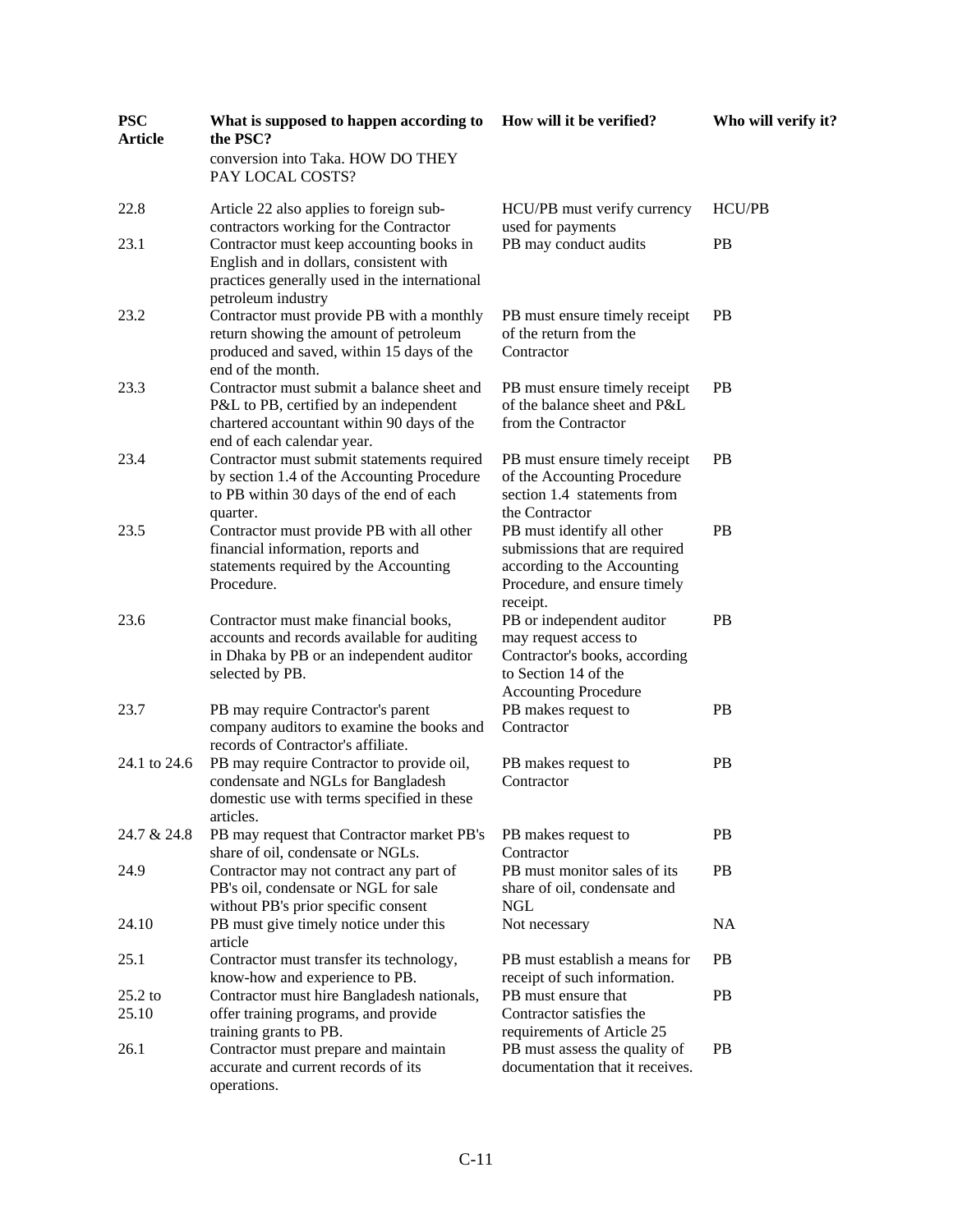| <b>PSC</b><br><b>Article</b> | What is supposed to happen according to<br>the PSC?                                                                                                                                                                                        | How will it be verified?                                                                        | Who will verify it? |
|------------------------------|--------------------------------------------------------------------------------------------------------------------------------------------------------------------------------------------------------------------------------------------|-------------------------------------------------------------------------------------------------|---------------------|
| 26.2                         | Contractor must save and keep a<br>representative sample of cores and cuttings.<br>PB may request that samples be delivered<br>to them.                                                                                                    | PB must monitor drilling<br>activity and request samples<br>within 60 months of drilling.       | <b>PB</b>           |
| 26.3                         | Before any export of rock samples outside<br>Bangladesh, Contractor must deliver<br>equivalent samples to PB.                                                                                                                              | Contractor must notify PB of<br>export of rock samples.                                         | Impossible?         |
| 26.4                         | Contractor must obtain permission from PB<br>before exporting originals of technical data<br>and records.                                                                                                                                  | Contractor must notify PB of<br>export of technical data and<br>samples.                        | Impossible?         |
| 26.5                         | PB is allowed full and complete access to<br>all assets, records and data kept by<br>Contractor.                                                                                                                                           | PB may request access,<br>without undue interference to<br>operations                           | PB                  |
| 26.6                         | Contractor must provide PB with all data as<br>soon as it is available.                                                                                                                                                                    | PB must monitor availability<br>of data                                                         | <b>PB</b>           |
| 26.7                         | Either party may disclose information<br>providing that it is subject to confidentiality<br>restrictions                                                                                                                                   | Either party must notify the<br>other of information<br>disclosure.                             | Impossible?         |
| 26.8                         | For the purpose of obtaining new offers on<br>relinquished areas, PB may reveal data for<br>those areas at any time.<br>For obtaining new offers on adjacent or<br>nearby areas, PB may reveal data that is no<br>less than 24 months old. | NA                                                                                              | <b>NA</b>           |
| 26.9                         | Data shall be maintained as strictly<br>confidential                                                                                                                                                                                       | $\overline{\mathcal{L}}$                                                                        | Impossible?         |
| 26.10                        | Contractor must not sell or trade data<br>relating to the Contract area                                                                                                                                                                    | $\overline{\cdot}$                                                                              | Impossible?         |
| 26.11                        | Contractor must not publish a compilation<br>of such data with prior written consent of<br>PB                                                                                                                                              | PB must monitor publication<br>of Bangladesh E&P data                                           | PB                  |
| 26.12                        | Contractor must deliver all original data to<br>PB at the end of the Contract term                                                                                                                                                         | Contractor must prepare an<br>inventory of all data as it is<br>gathered, and provide it to PB. | PB                  |
| 26.13                        | Contractor must obtain prior written<br>approval from PB before making any public<br>announcement or statement about<br><b>Petroleum Operations</b>                                                                                        | PB must monitor publications<br>for statements and<br>announcements.                            | PB                  |
| 27                           | Either party may claim force majeure                                                                                                                                                                                                       | PB must verify any Contractor<br>claim of force majeure                                         | <b>PB</b>           |
| 28.1                         | Government may terminate contract under<br>specified circumstances                                                                                                                                                                         | PB must monitor for specified<br>circumstances                                                  | PB                  |
| 28.2                         | Contractor may relinquish entire contract<br>area                                                                                                                                                                                          | Contractor must give notice to<br><b>PB</b>                                                     | <b>PB</b>           |
| 28.3                         | Either party may terminate the Contract in<br>the event of a material breach of the<br>contract, only after giving written notice                                                                                                          | PB must monitor for material<br>breaches of Contract                                            | PB                  |
| 28.4                         | Contractor's rights are terminated if<br>Government or PB terminates the contract                                                                                                                                                          | NA                                                                                              | NA                  |
| 29                           | Contract is governed by the law of<br>Bangladesh                                                                                                                                                                                           | NA                                                                                              | NA                  |
| 30.1                         | Parties shall make best efforts to settle<br>disputes amicably                                                                                                                                                                             | <b>NA</b>                                                                                       | <b>NA</b>           |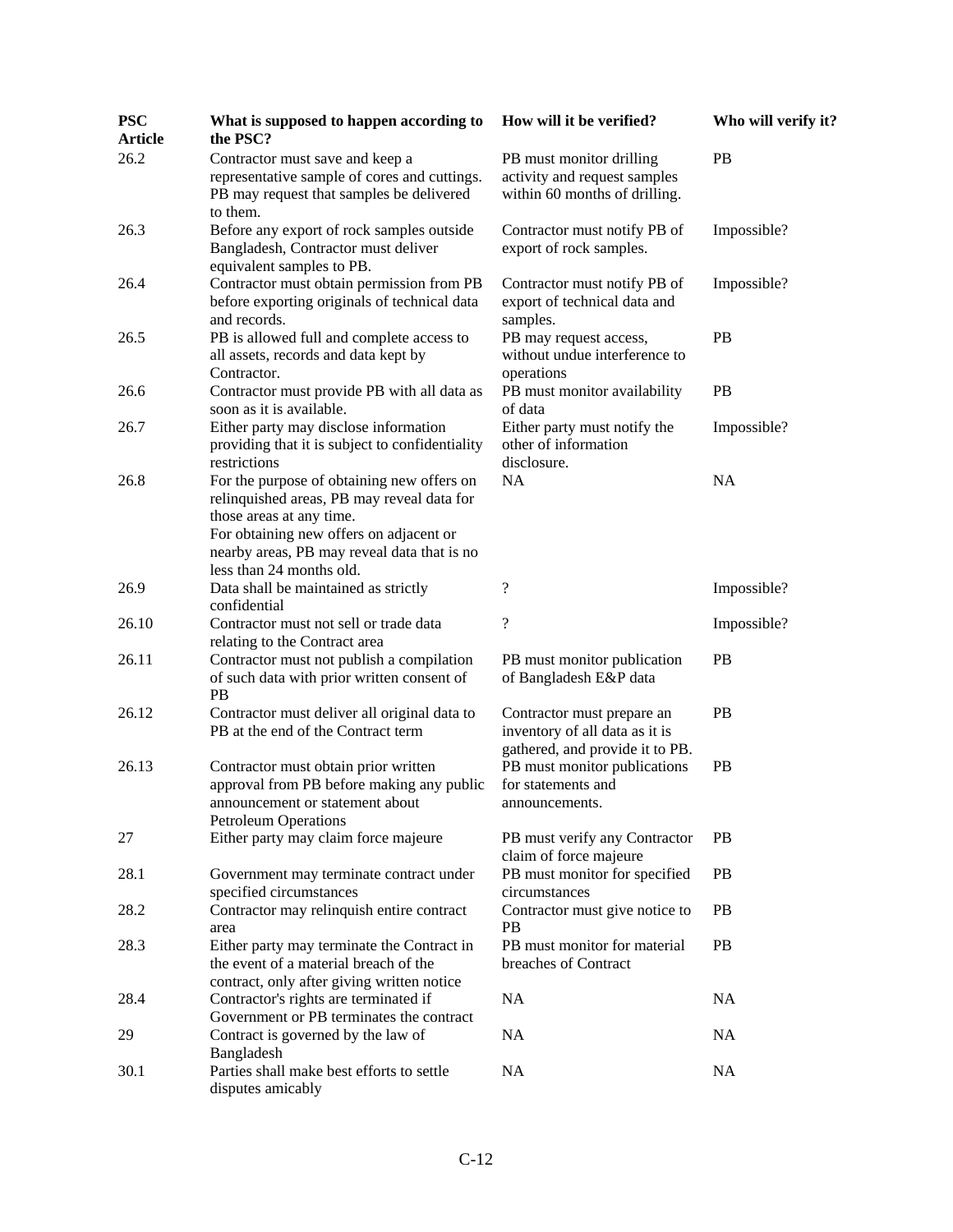| <b>PSC</b><br><b>Article</b> | What is supposed to happen according to<br>the PSC?                                                                                                                                                            | How will it be verified?                                                                                                           | Who will verify it? |
|------------------------------|----------------------------------------------------------------------------------------------------------------------------------------------------------------------------------------------------------------|------------------------------------------------------------------------------------------------------------------------------------|---------------------|
| 30.2 to 30.4                 | Either party may refer unresolved disputes<br>to a sole expert or sole arbitrator if not<br>resolved within 90 days                                                                                            | <b>NA</b>                                                                                                                          | <b>NA</b>           |
| 30.5 to<br>30.13             | Either party may refer dispute to an arbitral<br>tribunal if not resolved by a sole expert or                                                                                                                  | <b>NA</b>                                                                                                                          | <b>NA</b>           |
| 31                           | arbitrator within 60 days<br>All notices must be in English, and are<br>deemed given upon delivery of hard copies                                                                                              | NA                                                                                                                                 | <b>NA</b>           |
| 32.1                         | PB may assign any or all of its rights to any<br>company under its control                                                                                                                                     | <b>NA</b>                                                                                                                          | <b>NA</b>           |
| 32.2                         | With prior written approval from PB,<br>Contractor may assign any or all of its<br>rights to any of its affiliates                                                                                             | PB will receive request                                                                                                            | <b>PB</b>           |
| 32.3                         | With prior written approval from<br>Government, Contractor may assign any or<br>all of its rights to a non-affiliated third<br>party. Request must include specified<br>information.                           | Government will receive<br>request                                                                                                 | PB/Government       |
| 32.4                         | Contractor must seek consent of the<br>Government for specified changes in the<br>status of the entity comprising the<br>Contractor                                                                            | Government must monitor for<br>status changes                                                                                      | PB/Government       |
| 32.5                         | Contractor must submit terms and<br>conditions of assignment to<br>PB/Government before requesting approval<br>of assignment                                                                                   | PB/Government must assure<br>receipt of assignment terms<br>and conditions                                                         | PB/Government       |
| 32.6                         | Government may employ an independent<br>consultant, paid by the Contractor, to value<br>the assignment transaction                                                                                             | <b>NA</b>                                                                                                                          | <b>NA</b>           |
| 33.1                         | PB may unitize the contract area with<br>adjoining areas if they are part of a single<br>geological structure                                                                                                  | PB must ascertain whether<br>contract area is part of a single<br>geological structure that<br>extends beyond the contract<br>area | PB                  |
| 33.2 to 33.3                 | Contractor must respond to a unitization<br>request from PB by cooperating with<br>specified other party                                                                                                       | PB must monitor Contractor<br>response                                                                                             | PB                  |
| 33.4                         | PB may submit a development scheme for<br>the unit if Contractor does not respond<br>within requested time period.                                                                                             | PB must check schedule of<br>response concerning<br>development scheme for a unit                                                  | <b>PB</b>           |
| 33.5                         | Contractor must reimburse Government for<br>reasonable expenses associated with<br>obtaining an agreement, if unit extends<br>across international boundaries                                                  | PB requests compensation                                                                                                           | <b>PB</b>           |
| 34.1                         | Parties must comply with Bangladeshi law,<br>or good and modern international practice<br>in the absence of Bangladeshi law,<br>concerning abandonment obligations.                                            | PB must monitor<br>abandonment, and ensure<br>compliance with Bangladeshi<br>law and/or good and modern<br>international practice  | <b>PB</b>           |
| 34.2 & 34.3                  | Contractor must submit abandonment work<br>program and budget together with the<br>annual work program and budget to PB in<br>the year immediately prior to the planned<br>year of first commercial production | PB must confirm receipt of<br>abandonment work program<br>and budget                                                               | <b>PB</b>           |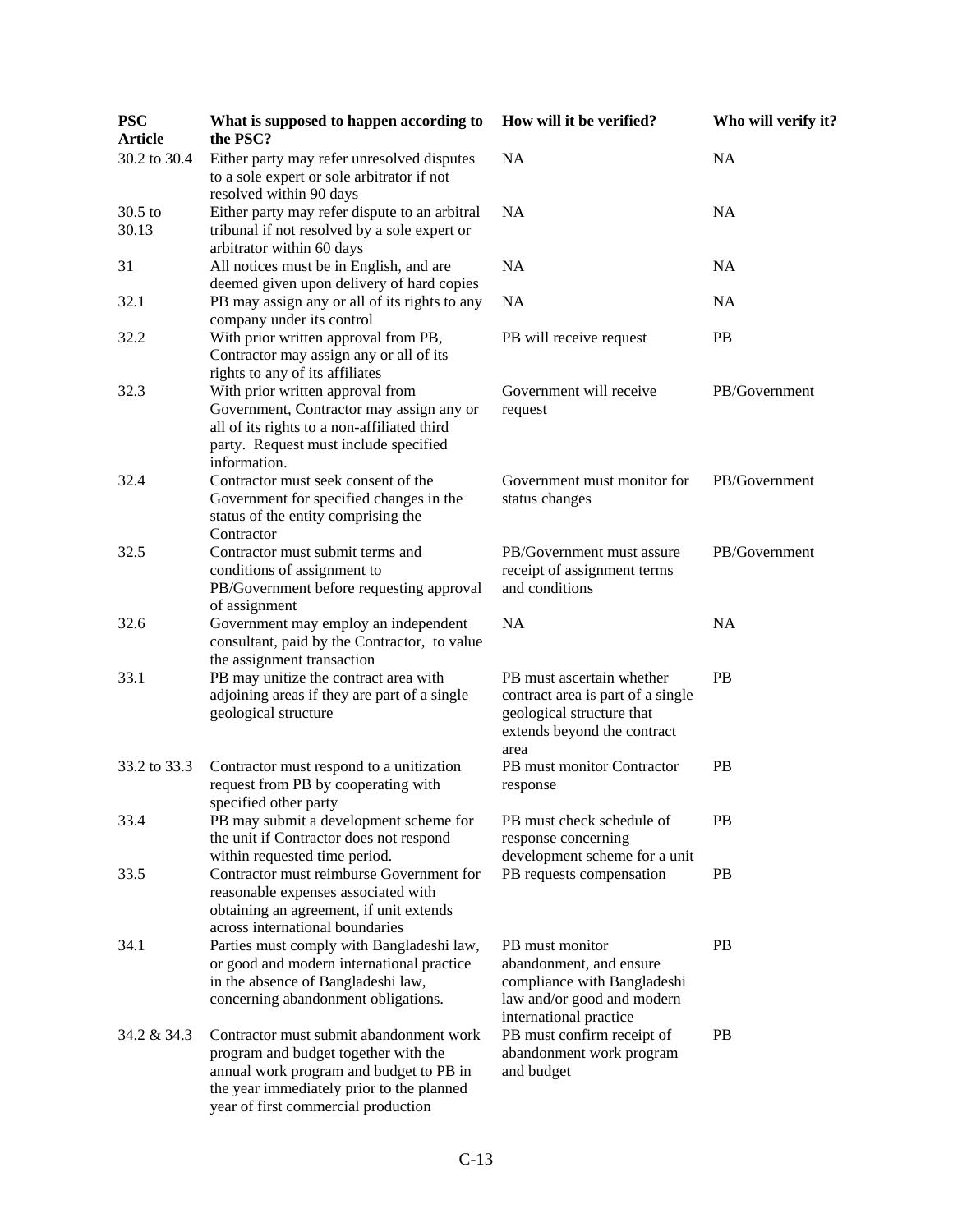| <b>PSC</b><br><b>Article</b> | What is supposed to happen according to<br>the PSC?                                                                                                                                                                                          | How will it be verified?                                                                                                           | Who will verify it? |
|------------------------------|----------------------------------------------------------------------------------------------------------------------------------------------------------------------------------------------------------------------------------------------|------------------------------------------------------------------------------------------------------------------------------------|---------------------|
| 34.4                         | Contractor must pay into an abandonment<br>fund held by Petrobangla annually starting<br>on the first anniversary of the first<br>commercial production                                                                                      | PB must ensure receipt of<br>abandonment fund payments                                                                             | <b>PB</b>           |
| 34.5                         | Contractor must obtain written consent<br>from PB before abandoning any well of<br>withdrawing any cemented string or other<br>permanent form of casing. Contractor must<br>report any salvage operation and associated<br>accounting to PB. | PB must monitor status of<br>wells, and ensure that it has<br>previously given abandonment<br>approval for any abandoned<br>wells. | <b>PB</b>           |
| 35                           | Effectiveness and amendment provisions                                                                                                                                                                                                       | PB must review this article to<br>ensure compliance                                                                                | <b>PB</b>           |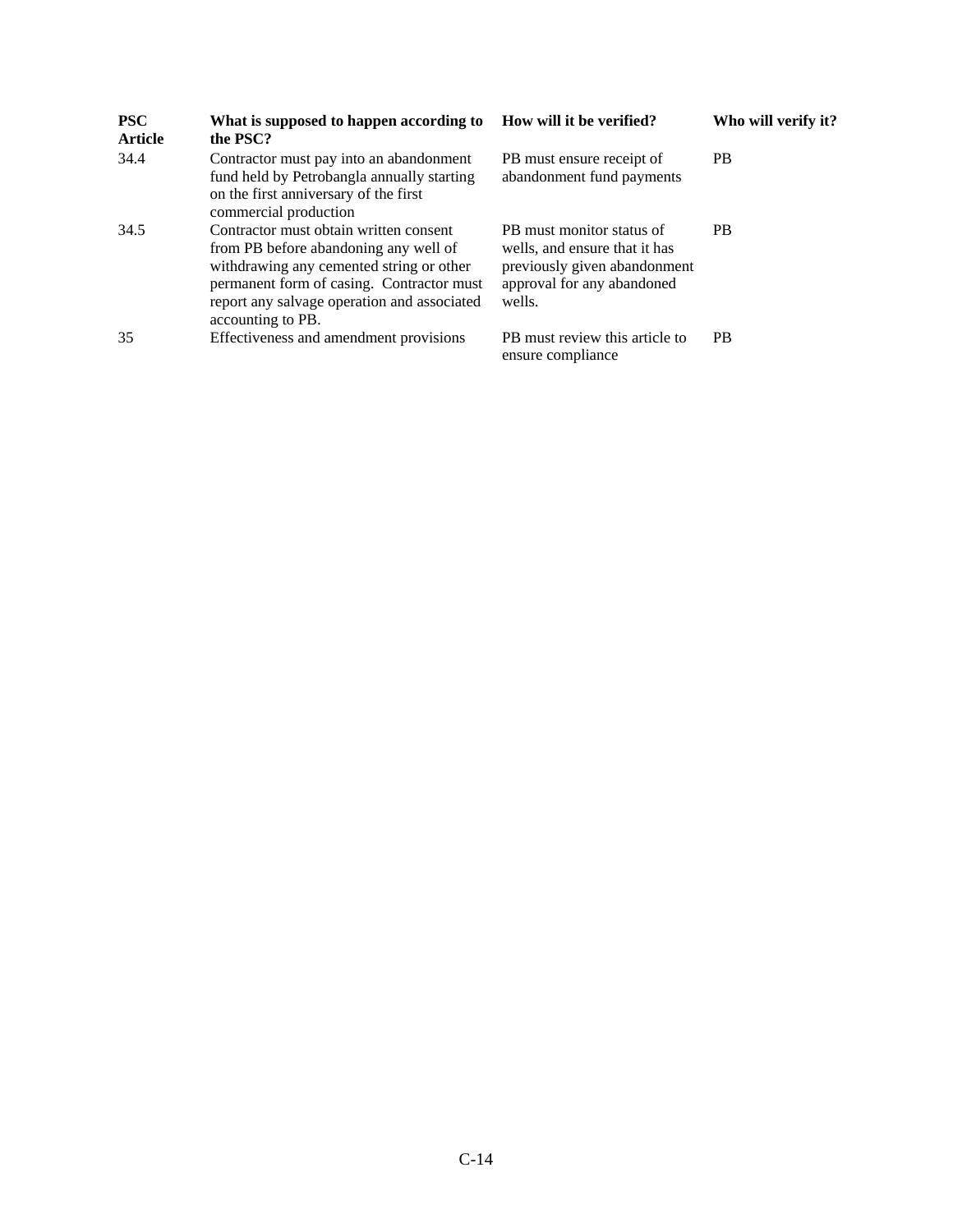## **APPENDIX D- Regional Comparison of PSCs: Bangladesh,**

## **Pakistan, Malaysia and India.**

|                   | <b>Title Pass Point</b>                                                                                                                                                                                                                                                                                                                                                                                                                                                                                                                                                                                           |
|-------------------|-------------------------------------------------------------------------------------------------------------------------------------------------------------------------------------------------------------------------------------------------------------------------------------------------------------------------------------------------------------------------------------------------------------------------------------------------------------------------------------------------------------------------------------------------------------------------------------------------------------------|
| <b>Bangladesh</b> | Each entity comprising Contractor shall receive during each Quarter at the<br>Measurement Point and may separately dispose of its individual share of the<br>Cost Recovery Petroleum and Profit Petroleum. Title and risk of loss shall<br>pass to each entity comprising Contractor at the outlet flange of such<br>Measurement Point. Subject only to Articles 15.5, 15.6 and 24, each entity<br>comprising Contractor shall have the right to export freely Petroleum<br>received.                                                                                                                             |
| <b>Pakistan</b>   | Title of Petroleum to which Contractor and GHPL are entitled under this<br>Agreement shall pass at the Measurement Point. Contractor shall be<br>responsible for all costs and risk upstream of the Measurement Point and<br>each Party shall be responsible for all costs and risks associated with such<br>Party's share downstream of the Measurement Point and where GHPL or its<br>nominee purchases all or some of Contractor's share of Petroleum then<br>GHPL or its nominee shall be responsible for all costs and risks downstream<br>of the Measurement Point in respect of Petroleum purchased. (2.6) |
| <b>Malaysia</b>   | Subject to Article 5.1(c), Article 5.10 and Article 15, Contractors are<br>authorized to market, lift and export Contractors' Portion of Cost Oil under<br>Article 5.1 (b) and Contractors' Portion of Profit Oil under Article 5.2 and<br>title thereto shall pass to Contractors upon delivery at the Point of Export or<br>Point of Sale                                                                                                                                                                                                                                                                       |
| India             | Title to Petroleum to which the Contractor is entitled under this Contract,<br>and title to Petroleum sold by the Companies shall pass to the relevant buyer<br>party at the Delivery Point. The Contractor shall be responsible for all costs<br>and risks prior to and including at the Delivery Point and each buyer party<br>shall be responsible for all costs and risks associated with such buyer party's<br>share after the Delivery Point.                                                                                                                                                               |

**Recommendation:** No Change Required.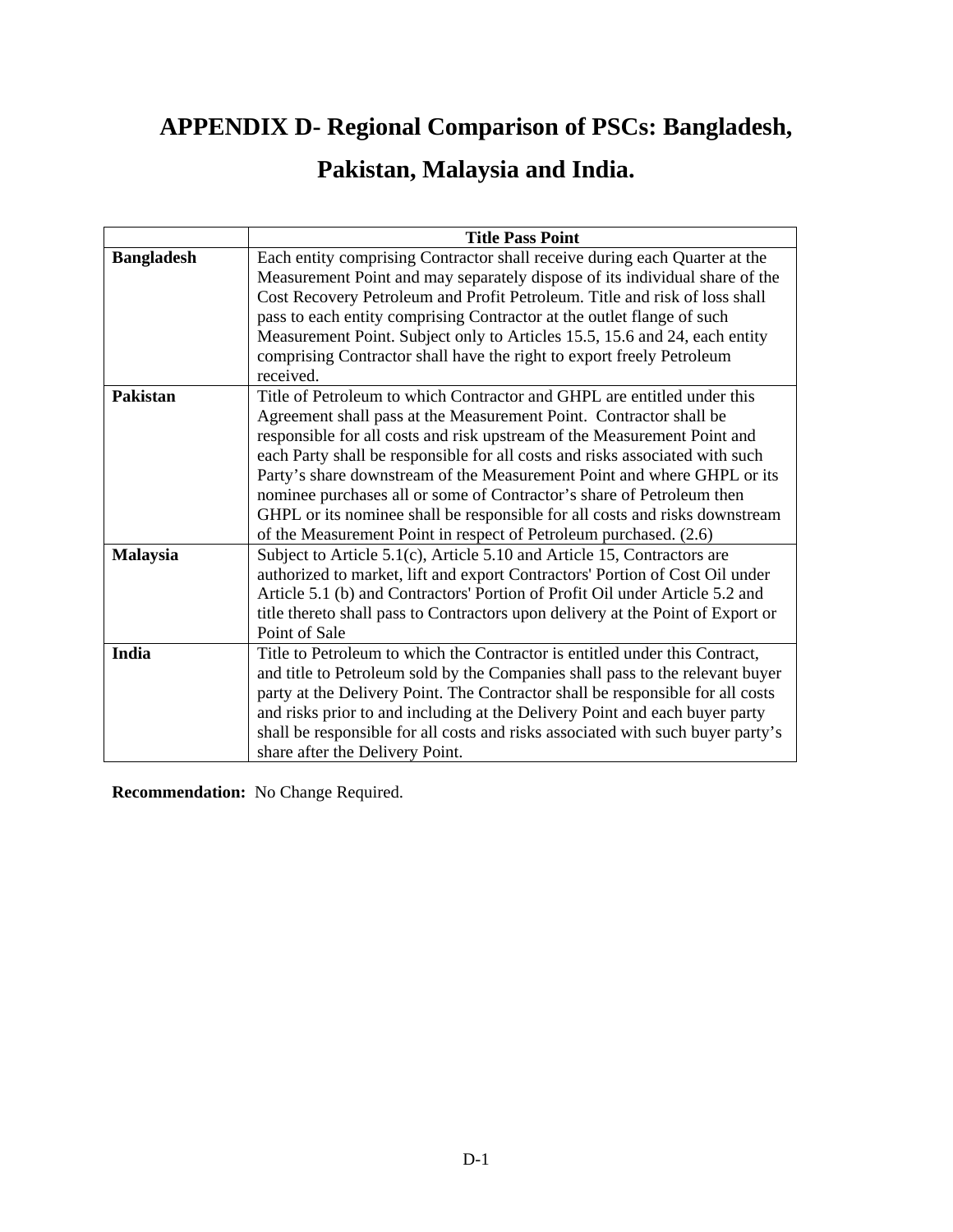|                   | <b>Appraisal Program</b>                                                      |
|-------------------|-------------------------------------------------------------------------------|
| <b>Bangladesh</b> | 1. Within thirty days of such Discovery, Contractor shall notify Petrobangla  |
|                   | whether or not Contractor proposes to undertake  appraisal.                   |
|                   | 2. If Contractor by its notice to Petrobangla indicates that Contractor       |
|                   | proposes to undertake an Appraisal of the Discovery, Contractor shall within  |
|                   | ninety days of that notice present to Petrobangla for approval                |
| <b>Pakistan</b>   | If Contractor notifies Directorate General of Petroleum Concessions that the  |
|                   | Discovery merits Appraisal, Contractor shall submit to the DGPC for           |
|                   | approval within six (6) Months from the date of the notice referred to in     |
|                   | Article 5.1, an Appraisal Programme which highlights the Appraisal Area       |
|                   | and provides for the Appraisal of the Discovery within a period of two (2)    |
|                   | Years from the date of approval of such Appraisal Programme, consisting of    |
|                   | the drilling of a minimum of one Appraisal Well to the estimated depth of     |
|                   | the reservoir discovered in the Discovery well. (5.3)                         |
| <b>Malaysia</b>   | No specific appraisal requirements, only procedure on discovery and           |
|                   | commerciality.                                                                |
| India             | 1. APPRAISAL MUST OCCUR WITHIN a period of eighteen (18) months               |
|                   | for on land and shallow water blocks and thirty (30) months for deepwater     |
|                   | blocks from the date on which the notice provided for in Article 10.1 (c) was |
|                   | delivered, whether such Discovery should be declared a Commercial             |
|                   | Discovery or not.                                                             |
|                   | 2. objectives: (i) determine without delay, and, in any event, within the     |
|                   | period specified in Article 10.5, whether such Discovery is a Commercial      |
|                   | Discovery and (ii) determine, with reasonable precision, the boundaries of    |
|                   | the area to be delineated as the Development Area.                            |

**Recommendation:** Notice period is sufficient, but period to present for approval appears to be shorter than regional competitors, especially India. Consider extending the approval period to somewhere between 6 and 18 months. Since Bangladesh requires similar information, this extension seems prudent.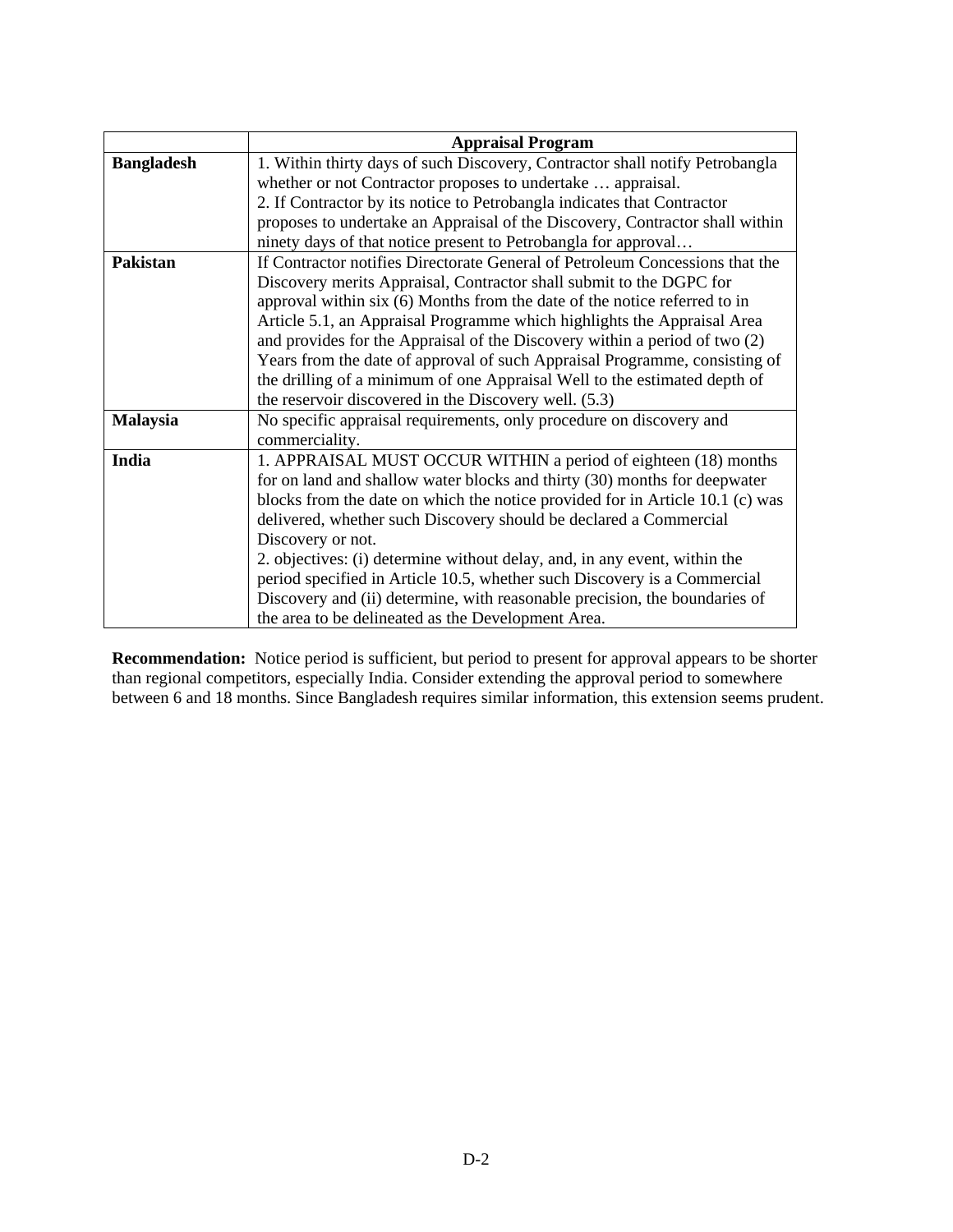|                   | <b>Exploration Requirements</b>                                                                                                              |
|-------------------|----------------------------------------------------------------------------------------------------------------------------------------------|
| <b>Bangladesh</b> | In addition to the bidded minimum work program in the Initial Exploration                                                                    |
|                   | Period specified below in Article 6.2.2 the Contractor shall be required to                                                                  |
|                   | undertake and complete the 2D seismic in grid size ofkm x                                                                                    |
|                   | km. covering the entire Contract Area and drilling of 1 (one)                                                                                |
|                   | exploration well up to the depth not less than 3300 meter tvd measured from                                                                  |
|                   | seabed (herein after referred to as "Mandatory Work Program") during the                                                                     |
|                   | Initial Exploration Period. The Mandatory Work Program should be carried                                                                     |
|                   | out earlier than or simultaneously with the bidded work program under                                                                        |
|                   | Article 6.2.2 below.                                                                                                                         |
| <b>Pakistan</b>   | Based on the DGPC's desired amount of development on a certain block,                                                                        |
|                   | they will set a minimum work unit bid for that block. Companies then bid                                                                     |
|                   | competitively to set the actual minimum work units to be conduct during the                                                                  |
|                   | exploration period.                                                                                                                          |
| <b>Malaysia</b>   | Contractors undertake to carry out during the Exploration Period the                                                                         |
|                   | following activities hereinafter referred to the "Minimum Work                                                                               |
|                   | Commitment":-                                                                                                                                |
|                   | (a) reprocessing of _______________ line-kilometers of existing 2D full-                                                                     |
|                   | fold high quality seismic data;                                                                                                              |
|                   | (b) acquisition and processing of line-kilometers of new                                                                                     |
|                   | 2D full-fold high quality seismic data and five thousand (5,000) line-                                                                       |
|                   | kilometers of new 3D full-fold high quality seismic data;                                                                                    |
|                   | (c) drilling of not less than __________________ firm Wildcat Wells with an<br>aggregate depth of not less than ________________ meters; and |
|                   | (d) a detailed and systematic review on the hydrocarbon potential of the                                                                     |
|                   | Contract Area through integrated geological, geophysical and geochemical                                                                     |
|                   | studies on a regional scale trend and prospect level. (3.5)                                                                                  |
| India             | 1. In addition to the Bid Work Programme Commitment in first Exploration                                                                     |
|                   | Phase specified below in Article 5.2.1 and 5.3, the Contractor Shall be                                                                      |
|                   | required to undertake and complete the 2D seismic API???, in grid size                                                                       |
|                   | of ________ LKM x ______________LKM covering the entire Contract Area (herein                                                                |
|                   | after referred to as Mandatory Work Programme) during first Exploration                                                                      |
|                   | Phase. $(5.2)$                                                                                                                               |
|                   | 2. Wells and 3D Seismic Negotiable.                                                                                                          |

**Recommendation:** The rigid requirement to commit a well is not competitive with regional counterparts. Consider changing this requirement to a negotiable standard to facilitate projects when drilling and exploration does not make technical or economic sense.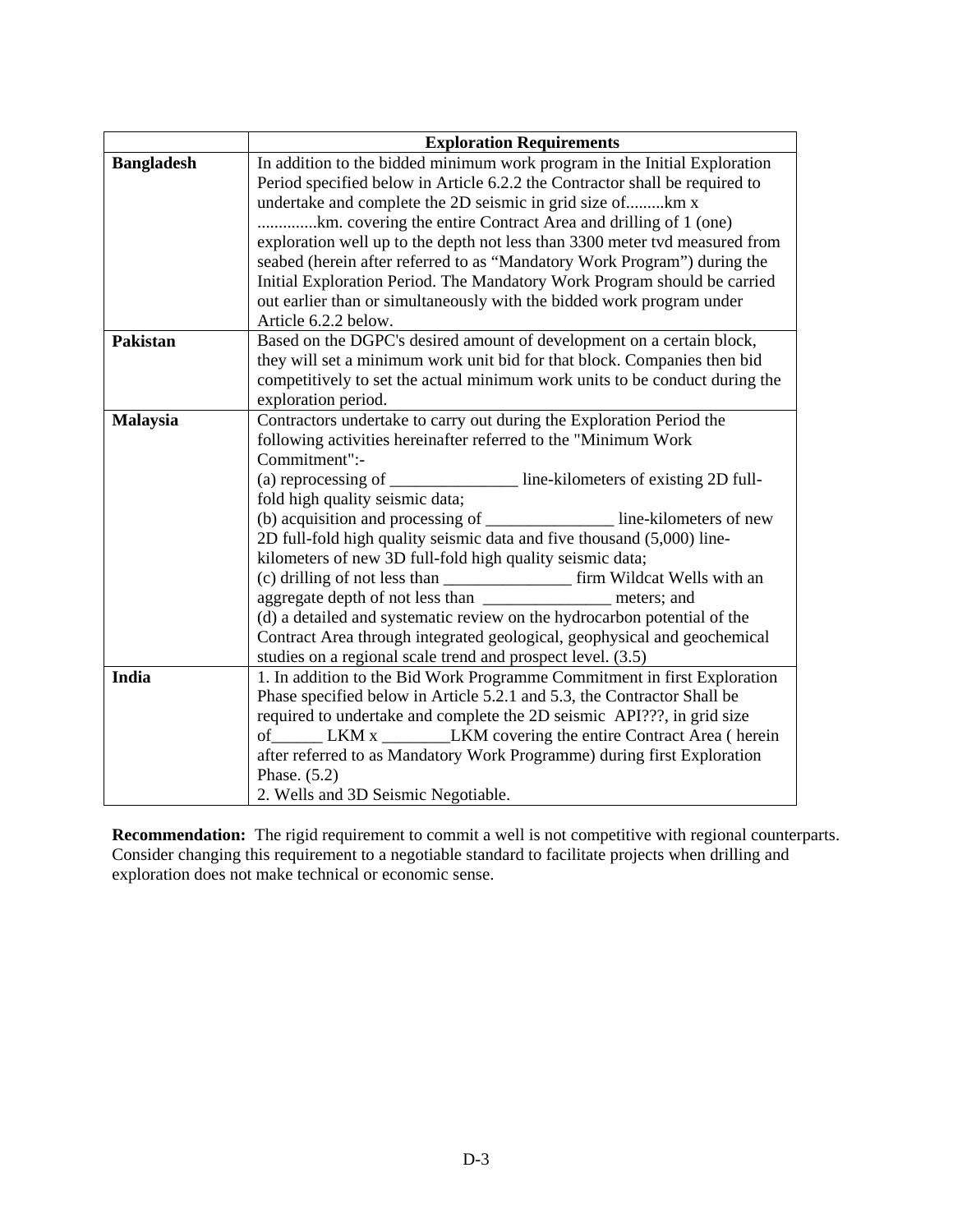|                   | <b>Development Program &amp; Budget</b>                                        |
|-------------------|--------------------------------------------------------------------------------|
| <b>Bangladesh</b> | The Development Plan shall be deemed approved if no written objections are     |
|                   | delivered to Contractor by Petrobangla within 60 days following                |
|                   | Petrobangla's receipt thereof.                                                 |
| <b>Pakistan</b>   | Each Development Plan requires approval of the DGPC in accordance with         |
|                   | the Rules. Such approval will not be unreasonably withheld or delayed. The     |
|                   | DGPC may only disapprove of the Development Plan, where such plan is not       |
|                   | materially in accordance with the terms and conditions of this Agreement       |
|                   | and the Rules. $(5.12)$                                                        |
| <b>Malaysia</b>   | The management committee examines the annual work programme and                |
|                   | budget and any proposed amendments or revisions to an appended work            |
|                   | programme and budget                                                           |
| India             | As soon as possible after the Effective Date and thereafter within ninety (90) |
|                   | days before commencement of each following Year, the Contractor shall          |
|                   | submit to the Management Committee the Work Programmes and the                 |
|                   | Budgets relating to Petroleum Operations to be carried out during the          |
|                   | relevant Year. Work Programme and Budgets for the Exploration Period           |
|                   | shall include work sufficient to meet the relevant Mandatory Work              |
|                   | Programme and Minimum Work Programme with respect to each                      |
|                   | Exploration Phase specified in this Article 5. (5.9)                           |

**Recommendation:** No change required, the language is favorable compared to the other countries in the region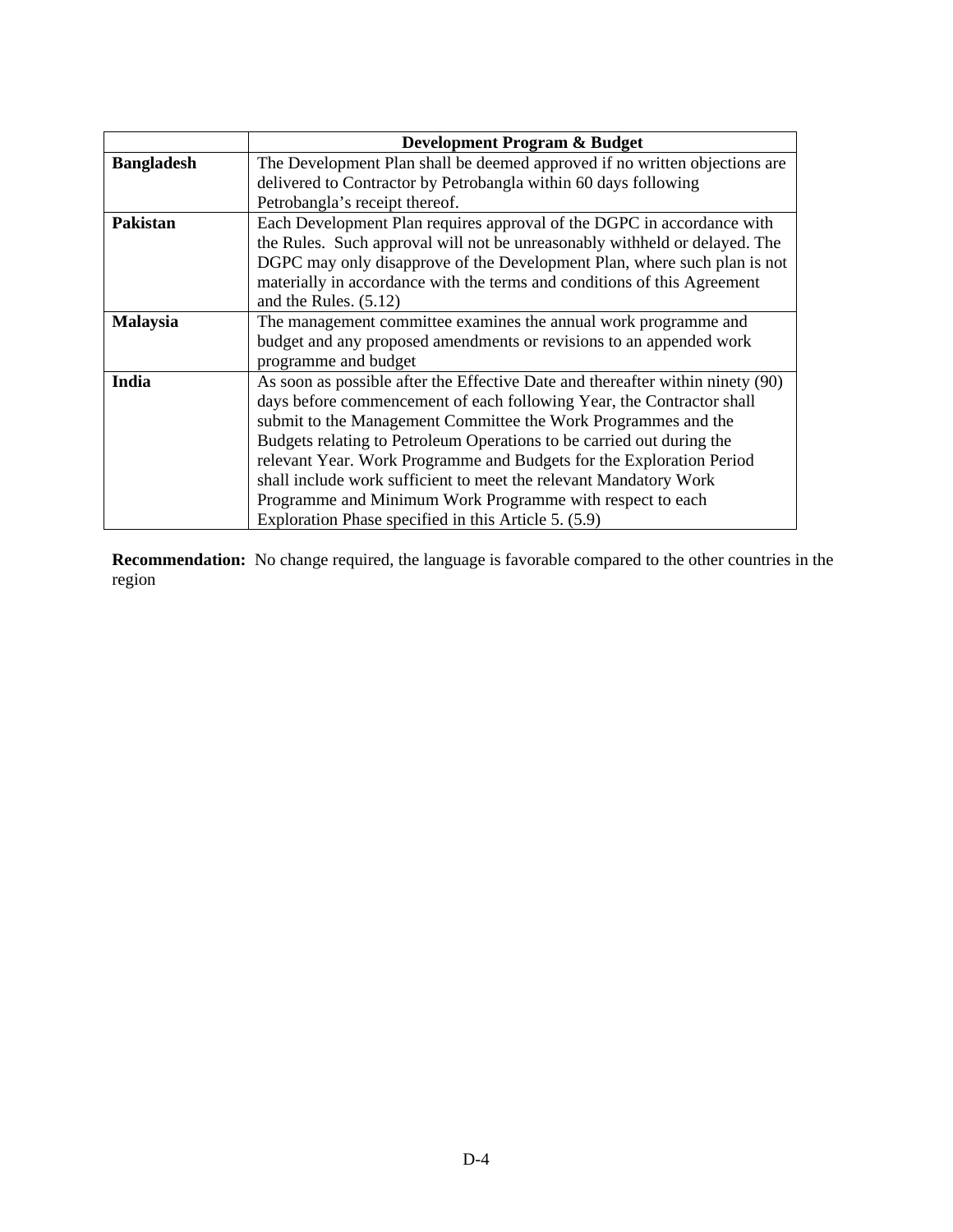|                   | <b>Annual Cost Ceiling</b>                                                      |
|-------------------|---------------------------------------------------------------------------------|
| <b>Bangladesh</b> | Operation hereunder with respect to the Contractor Area to the extent of        |
|                   | and out of a maximum of fifty-five percent (55%) per Calendar Year of all       |
|                   | Available Oil/Natural Gas/Condensate/NGL from the Contract Area                 |
| Pakistan          | Contractor shall recover Expenditure not excluded by the provisions of this     |
|                   | Agreement or the Accounting Procedure in respect of all Petroleum               |
|                   | Operations hereunder to the extent of and out of a maximum of 85% of all        |
|                   | Available Oil and all Available Gas (hereinafter referred to as "Cost"          |
|                   | Recovery Oil" and "Cost Recovery Gas" respectively). Available Oil and          |
|                   | Cost Recovery Oil shall include LPG and Condensate. Any Royalty                 |
|                   | payments as well as any payment referred to Article IX shall be part of the     |
|                   | Expenditure and shall be recoverable as Cost Recovery Oil or Cost Recovery      |
|                   | Gas. $(6.2)$                                                                    |
| <b>Malaysia</b>   | 30-70% Depending on the Revenue to Cost Ratio ( $R/C$ ) for both oil & gas.     |
| India             | "1. Exploration Costs incurred by the Contractor in the Contract Area up to     |
|                   | the date of first Commercial Production shall be aggregated, and the            |
|                   | Contractor shall be entitled to recover the aggregate of such Exploration       |
|                   | Costs out of the Cost Petroleum at the rate of one hundred percent (100%)       |
|                   | per annum of such Exploration Costs beginning from the date of such             |
|                   | Commercial Production. (15.2)                                                   |
|                   | 2. The maximum amount of Cost Petroleum to which the Contractor shall be        |
|                   | entitled, in accordance with the provisions of this Article, shall be X% (to be |
|                   | taken from the accepted bid) of the total value of the Petroleum Produced       |
|                   | and Saved from the Contract Area. (15.9)"                                       |

**Recommendation:** Bangladesh is not competitive with its counterparts in Asia. Petrobangla and the ministry should consult with an economist and determine if increasing this percentage could be done without compromising too much early cash flow.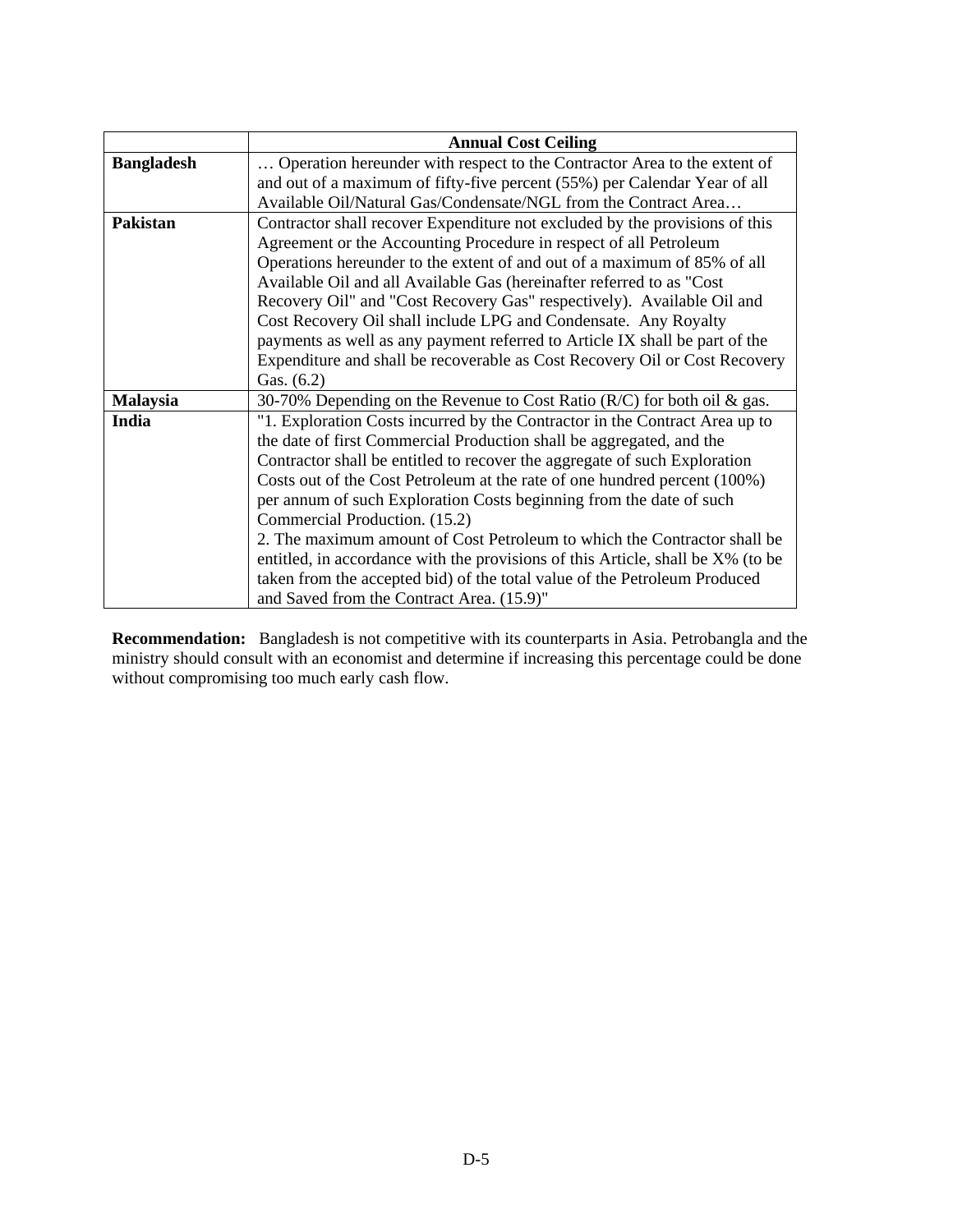|                   | <b>Abandonment Fund</b>                                                        |
|-------------------|--------------------------------------------------------------------------------|
| <b>Bangladesh</b> | 1. All costs incurred by Contractor for the Abandonment of Petroleum           |
|                   | facilities during the term of this Contract shall be cost recoverable          |
|                   | 2. Abandonment fund is based on a yearly formula in 34.4.2.                    |
| Pakistan          | For abandonment of any well, platform, facility or other asset related to      |
|                   | Petroleum Operations in the Contract Area, Contractor shall establish an       |
|                   | escrow account for the estimated cost of implementing Abandonment Plan         |
|                   | (Abandonment Costs). Unless otherwise agreed by GHPL and Contractor,           |
|                   | the full amount of the Abandonment Costs shall be placed in the escrow         |
|                   | account as per this Article 7.14.  Amounts contributed to the                  |
|                   | Abandonment Fund shall be recoverable for Cost Recovery Gas and Cost           |
|                   | Recovery Oil purposes, but disbursements from the Abandonment Fund shall       |
|                   | not be so recoverable (7.14)                                                   |
| <b>Malaysia</b>   | Yearly Payment = (Annual Production MOEB/Estimated Total Production            |
|                   | MOEB + Annual Production MOEB) x (Abandonment Cost Estimates -                 |
|                   | <b>Cumulative Contributions</b> )                                              |
| India             | The Contractor shall prepare a proposal for the restoration of site including  |
|                   | abandonment plan and requirement of funds for this and the annual              |
|                   | contribution. This will be submitted along with the annual Budget for the      |
|                   | consideration and approval of the Management Committee. The annual             |
|                   | contribution shall be deposited by the Contractor in the Site Restoration fund |
|                   | which will be established, in accordance with the scheme notified by the       |
|                   | Government. For this purpose, the annual contribution to Scheme shall be       |
|                   | calculated based on unit of production method i.e. Reserve to Production       |
|                   | Ratio.                                                                         |

**Recommendation:** The formula for the abandonment fund is competitive.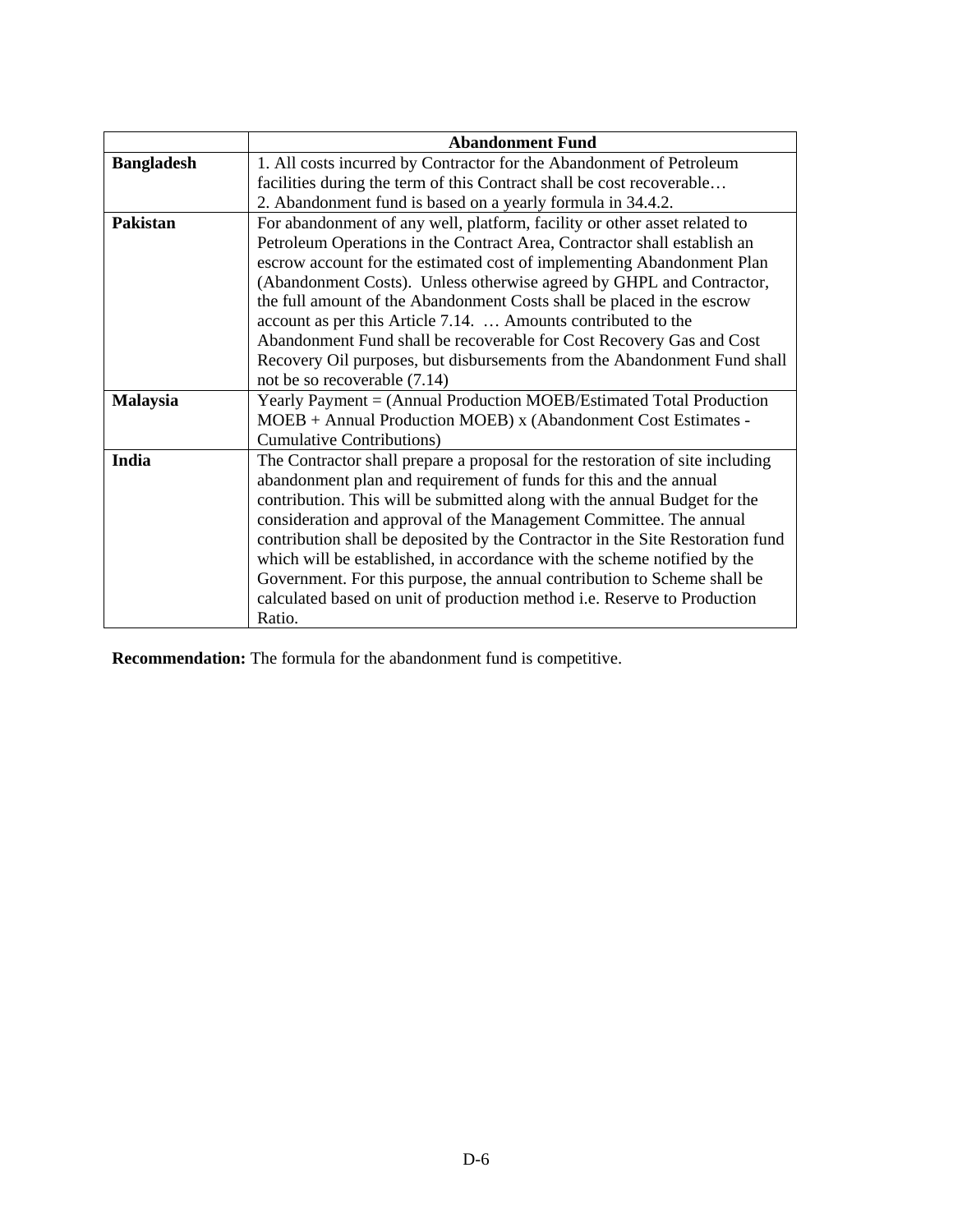|                   | <b>Domestic Market</b>                                                                                                                                                                                                                                                                                                                                                                                                                                                                                                                                                                                                                                                                                                                                                                                                                   |
|-------------------|------------------------------------------------------------------------------------------------------------------------------------------------------------------------------------------------------------------------------------------------------------------------------------------------------------------------------------------------------------------------------------------------------------------------------------------------------------------------------------------------------------------------------------------------------------------------------------------------------------------------------------------------------------------------------------------------------------------------------------------------------------------------------------------------------------------------------------------|
| <b>Bangladesh</b> | Petrobangla generally has the right of first refusal on all gas sold by the IOC.                                                                                                                                                                                                                                                                                                                                                                                                                                                                                                                                                                                                                                                                                                                                                         |
| <b>Pakistan</b>   | If the Government does not require Contractor to meet the internal Petroleum<br>requirements of Pakistan, then Contractor is entitled to sell Contractor's<br>share of Petroleum produced from the Contract Area in Pakistan or<br>elsewhere at Contractor's election.<br>Government may require Contractor to provide the Natural Gas Production<br>from a Lease area to meet Pakistan's internal requirements in accordance<br>with L-15 principle as laid down in the Government policy, provided,<br>however, such requirement be notified in writing to Contractor in accordance<br>with the Rules and not later than six (6) months after completion of the<br>Appraisal Programme as per Article 5.4 so that Contractor can take into<br>account this requirement when evaluating the commerciality of the<br>Discovery. $(10.1)$ |
| Malaysia          | Contractors shall :-<br>(a) be subject to any prohibition imposed by Government authority on the<br>export of Petroleum produced from the Contract Area to any country;<br>(c) in times of general shortage of supplies of Petroleum in countries which<br>are from time to time members of ASEAN Council on Petroleum (ASCOPE)<br>or its successor, or to Malaysian refineries, whether a supply emergency has<br>been declared under Article 14 or not, give preference to prospective buyers<br>(whether Related Companies or third parties) in such countries and to<br>Malaysian refineries provided that the prices and other terms of purchase<br>offered are competitive. (5.10)                                                                                                                                                 |
| India             | 1. Until such time as the total availability of Crude Oil and Condensate from<br>all Petroleum production activities in India meets the total national demand<br>as determined by the Government, each Company comprising the<br>Contractor, shall sell in the domestic market in India (domestic sale<br>obligation) all of the Company's entitlement to Crude Oil and Condensate<br>from the Contract Area<br>2. Until such time as the total availability of Natural Gas from all Petroleum<br>production activities in India meets the total national demand as determined<br>by the Government, each Company comprising the Contractor, shall sell in<br>the domestic market in India (domestic sale obligation) all of the Company's<br>entitlement to Natural Gas from the Contract Area.                                         |

**Recommendation:** While the clauses textually are not very different, the reality on the ground is that Bangladesh requires all gas be used in the domestic market. Adopting an approach more like India would make the process more transparent and clear up any confusion that gas might be exported.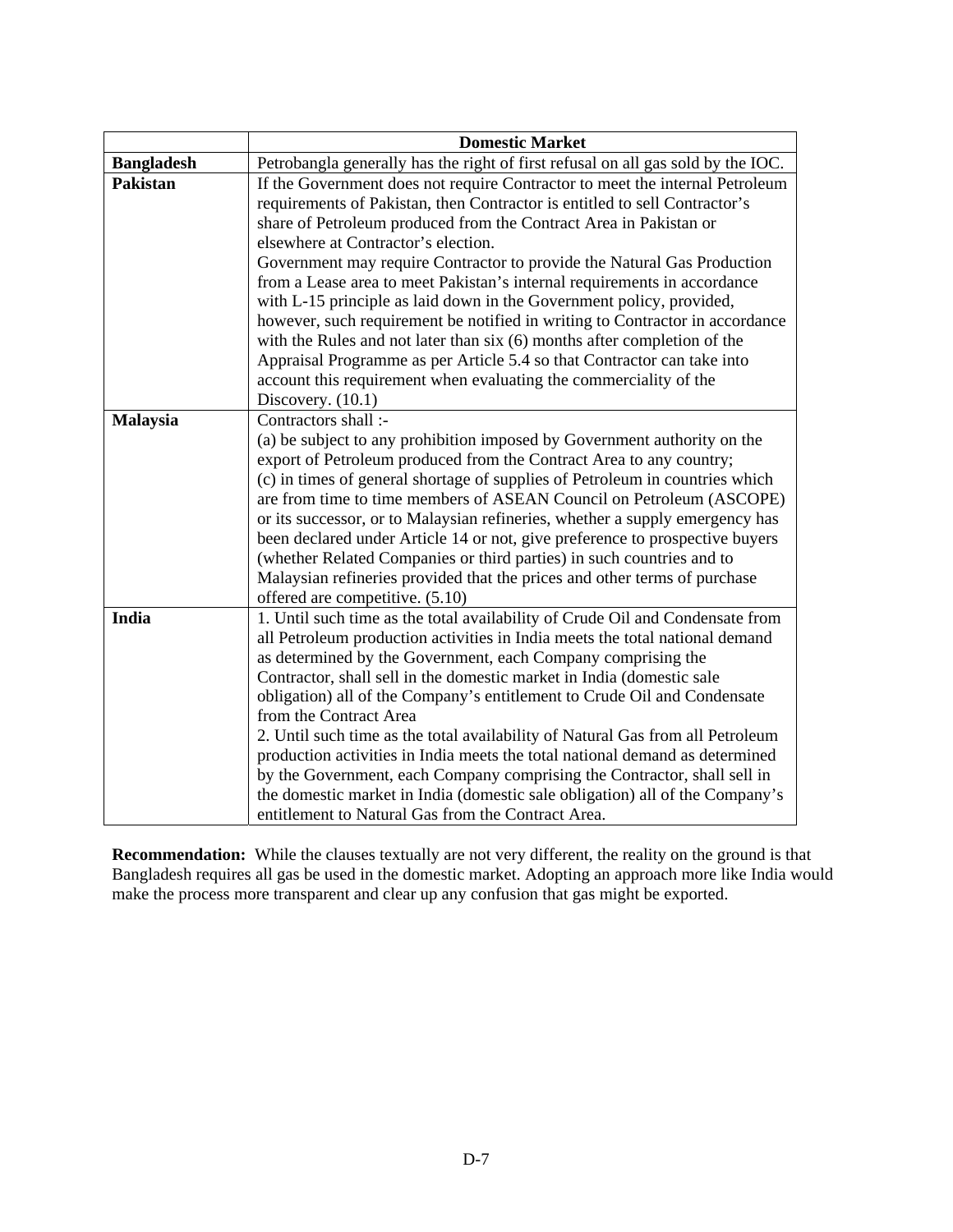|                          | <b>O&amp;G Pricing</b>                                                          |
|--------------------------|---------------------------------------------------------------------------------|
| Bangladesh <sup>28</sup> | \$3.5 per Mcf (price according to data from Cairn on sales to Petrobangla). 1   |
|                          | $mcf = .96$ MMbtu.                                                              |
| <b>Pakistan</b>          | The wellhead price of gas effective from 1 January 2010 was in the range        |
|                          | US\$2.49 per MMbtu to US\$3.9223 per MMbtu depending on location and            |
|                          | field. This is set by the Gas Regulatory Authority.                             |
| <b>Malaysia</b>          | 1. For the purpose of Article 5.3 the base price shall be United States Dollars |
|                          | twenty five (US\$25.00) per Barrel. The base price shall be increased by four   |
|                          | per cent (4%) each year commencing on the first anniversary of the Effective    |
|                          | Date. (5.3.1)                                                                   |
|                          | 2. For the purpose of this Article 8.7, the base price shall be United States   |
|                          | Dollars one and cents eighty (US\$1.80) per mmBtu. The base price shall be      |
|                          | increased by four per cent (4%) each year commencing on the first               |
|                          | anniversary of the Effective Date. (8.7)                                        |
|                          | 3. Petronas report gas prices as high as \$9.10 per MMbtu with averages         |
|                          | falling at about \$5.00 per MMbtu (Jakarta Post)                                |
| India                    | India's gas price varies from \$4.20 an MMbtu to \$6 an MMbtu depending on      |
|                          | the field. (Reuters)                                                            |

**Recommendation:** Bangladesh may not be competitive with other countries on the basis of its low gas price, and high costs. However, a comparative economic analysis of all of the terms of each PSC is necessary to confirm this.

l

 $^{28}$  Offshore gas pricing was not available for comparison between countries.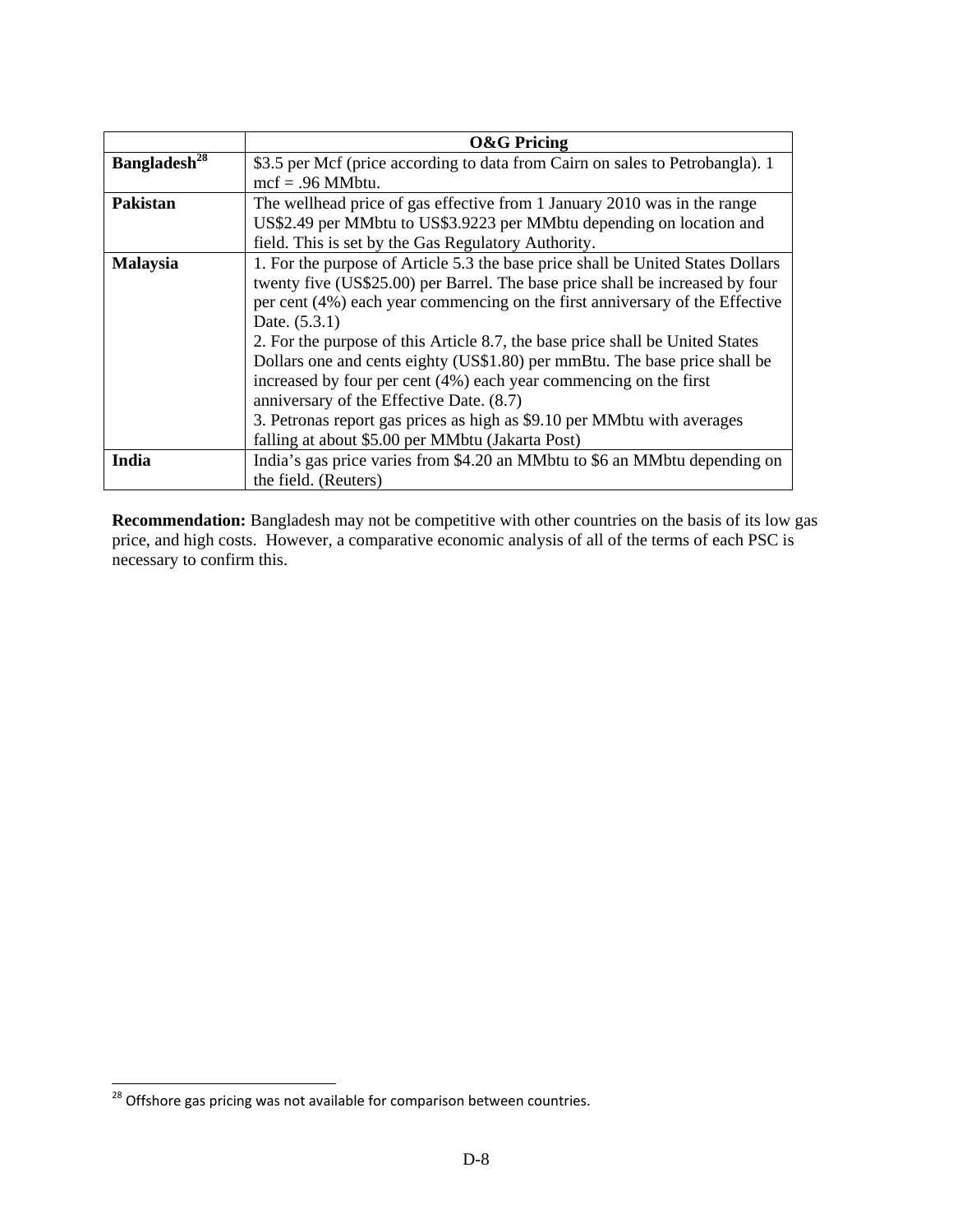|                                      | <b>Non Associated Gas</b>                                                                                                                                                                                                                                                                                                                                                                                                                                                                                                                                                                                                                                                                                                                                                                               |
|--------------------------------------|---------------------------------------------------------------------------------------------------------------------------------------------------------------------------------------------------------------------------------------------------------------------------------------------------------------------------------------------------------------------------------------------------------------------------------------------------------------------------------------------------------------------------------------------------------------------------------------------------------------------------------------------------------------------------------------------------------------------------------------------------------------------------------------------------------|
| <b>Bangladesh</b><br><b>Pakistan</b> | Bangladesh has no specific policy on non-associated natural gas, only<br>policies pertaining to development of commercial discoveries and maximum<br>per year production. Appraisal must be complete in under three years. After<br>successful appraisal there is 30 days to give notice and 120 days to submit<br>the evaluation report for approval.<br>Non-associated gas in treated as if it were a commercial discovery of gas and<br>subject to the obligation to submit notice within 6 months of the drilling of                                                                                                                                                                                                                                                                                |
|                                      | the appraisal well, which confirmed commerciality. The contractor then has<br>another 12 months to submit its development plan.                                                                                                                                                                                                                                                                                                                                                                                                                                                                                                                                                                                                                                                                         |
| <b>Malaysia</b>                      | Where Non-associated Gas is discovered and such discovery is, in the<br>reasonable opinion of Contractors, substantial, Contractors and PETRONAS<br>shall, by agreement between them, define the extent of the Gas Field from<br>which such discovery was made, and Contractors, upon making written<br>application within forty-five (45) days of such discovery, shall, subject to<br>agreement on the extent of such Gas Field, be allowed to hold the Gas Field<br>for a period of five (5) years from the date of its first discovery. The purpose<br>of this holding period is for the Contractors to submit for the approval of<br>PETRONAS a comprehensive Development Plan for the implementation of<br>a viable gas supply project based on normally acceptable commercial<br>considerations. |
| India                                | The Contractor will have a two $(2)$ years period, from the date of approval of<br>the Development Plan by the Management Committee or Government, to tie-<br>up the market(s) for sale of Non-associated Natural Gas.                                                                                                                                                                                                                                                                                                                                                                                                                                                                                                                                                                                  |
| <b>Recommendation</b>                | The period after notice to determine development and marketing strategy for<br>non-associated gas in Malaysia and India are more favorable. However,<br>given the government's heavy interest in seeing gas projects through to<br>development, no change is necessary. The Pakistan contract is actually very<br>similar.                                                                                                                                                                                                                                                                                                                                                                                                                                                                              |

**Recommendation:** The period after notice to determine development and marketing strategy for nonassociated gas in Malaysia and India are more favorable. However, given the government's heavy interest in seeing gas projects through to development, no change is necessary. The Pakistan contract is actually very similar.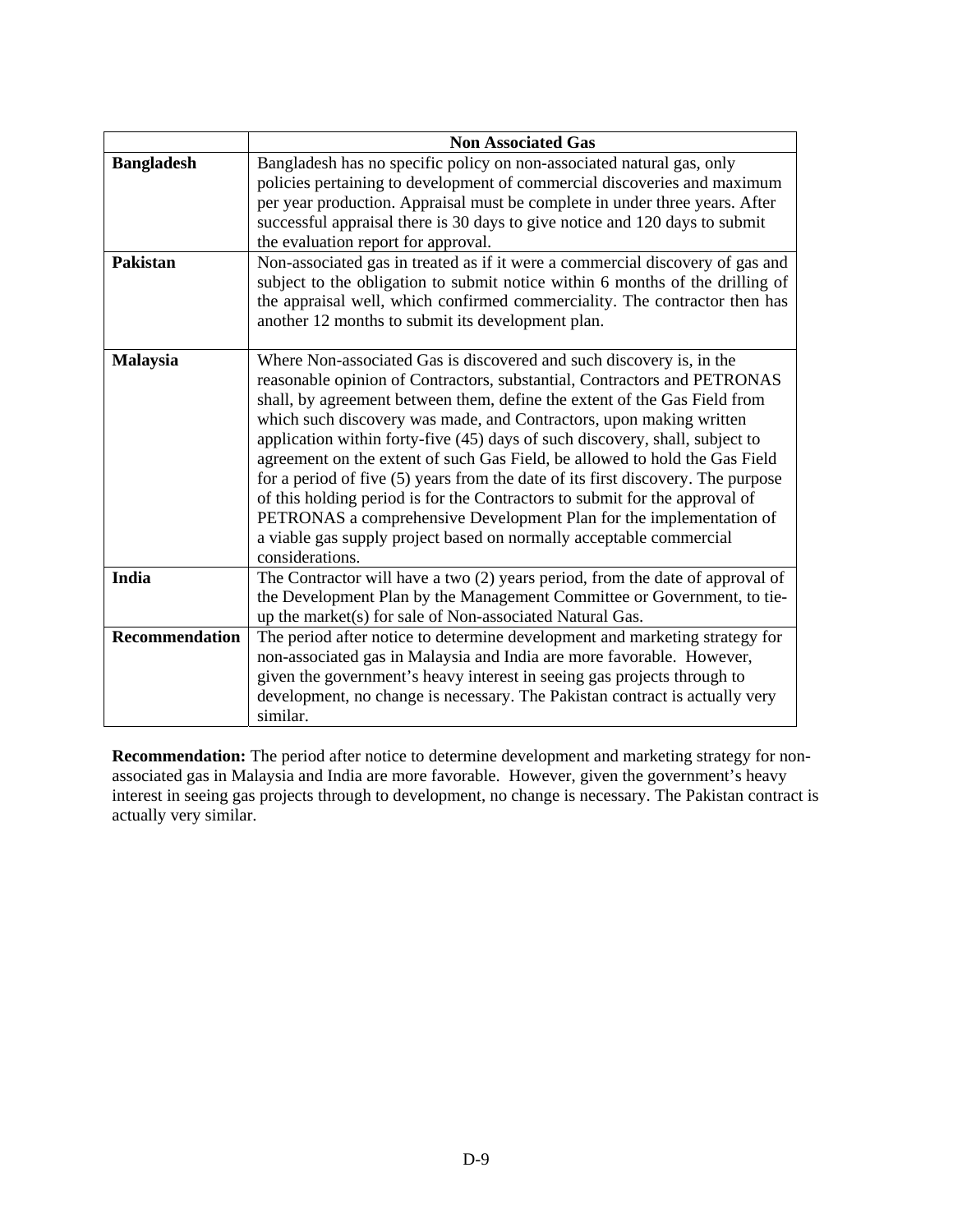|                   | <b>Associated Gas</b>                                                                                                                    |
|-------------------|------------------------------------------------------------------------------------------------------------------------------------------|
| <b>Bangladesh</b> | "Contractor must use Associated Gas the purpose of increasing the recovery                                                               |
|                   | of Oil, when indicated by good international reservoir practices, but may also                                                           |
|                   | use Associated Gas for petroleum operations. If gas is not required for these                                                            |
|                   | purposes, and it is not economic for Contractor to recover the gas                                                                       |
|                   | economically, then it must be offered to Petrobangla at no charge."                                                                      |
| Pakistan          | Associated Gas which is not used in the Petroleum Operations, and the                                                                    |
|                   | processing and utilization of which, in the opinion of Contractor, is not                                                                |
|                   | economical, shall be returned to the subsurface structure, or may be flared                                                              |
|                   | with the prior approval of DGPC in accordance with the Rules. In the event                                                               |
|                   | Contractor elects not to process and sell Associated Gas and if it is not                                                                |
|                   | required for the Petroleum Operations, GHPL may elect to off-take such                                                                   |
|                   | Associated Gas at the Measurement Point and use either itself or through its                                                             |
|                   | designee. $\dots$ (11.2)                                                                                                                 |
| <b>Malaysia</b>   | Subject to approval of PETRONAS, Contractors shall be given priority to                                                                  |
|                   | use Associated Gas produced in the Contract Area for Petroleum Operations                                                                |
|                   | within the Contract Area including re-injection for pressure maintenance or                                                              |
|                   | re-cycling operations to effect maximum economic recovery of Crude Oil                                                                   |
|                   | and the cost of such operations shall be regarded as an allowable cost for the                                                           |
|                   | calculation of Cost Oil in accordance with Article 5.1(b). Subject to the                                                                |
|                   | preceding sentence, Contractors shall collect all Associated Gas that is                                                                 |
|                   | produced in association with Crude Oil and which is agreed with<br>PETRONAS to be capable of being exploited commercially by Contractors |
|                   | for supply to agreed Natural Gas project                                                                                                 |
| India             | 1. Based on the principle of full utilization and minimum flaring of                                                                     |
|                   | associated natural gas (ANG), a proposed development plan for an Oil                                                                     |
|                   | Discovery shall, to the extent practicable, include a plan for utilization of the                                                        |
|                   | ANG including estimated quantities to be flared, re-injected, and to be used                                                             |
|                   | for Petroleum Operations                                                                                                                 |
|                   | 2. Where the Contractor is of the view that the Excess ANG cannot be                                                                     |
|                   | commercially exploited and chooses not to exploit the said Excess ANG, or                                                                |
|                   | is unable to find a market for the Excess ANG pursuant to Article 2 1.4.3, the                                                           |
|                   | Government shall be entitled to take and utilize such Excess ANG free of                                                                 |
|                   | any cost/charge.                                                                                                                         |

**Recommendation:** No change required.

|                   | <b>Income Tax</b>                                                                                                                                            |
|-------------------|--------------------------------------------------------------------------------------------------------------------------------------------------------------|
| <b>Bangladesh</b> | 27.5% for publicly traded companies, and 37.5% for other companies.                                                                                          |
| Pakistan          | The sum of payments to the Government and taxes on income shall be forty<br>percent (40%) of the profit and gains in accordance with the Ordinance<br>(14.1) |
| <b>Malaysia</b>   | 38% for crude, gas and condensate.                                                                                                                           |
| India             | 42.23%, but there is evidence that the fiscal system provides for multi-year<br>tax holidays, decreasing the impact of the tax.                              |

**Recommendation:** The income tax in Bangladesh is very competitive compared to the other three countries. This may offset losses due to price and export inflexibility, but should be examined by an economist.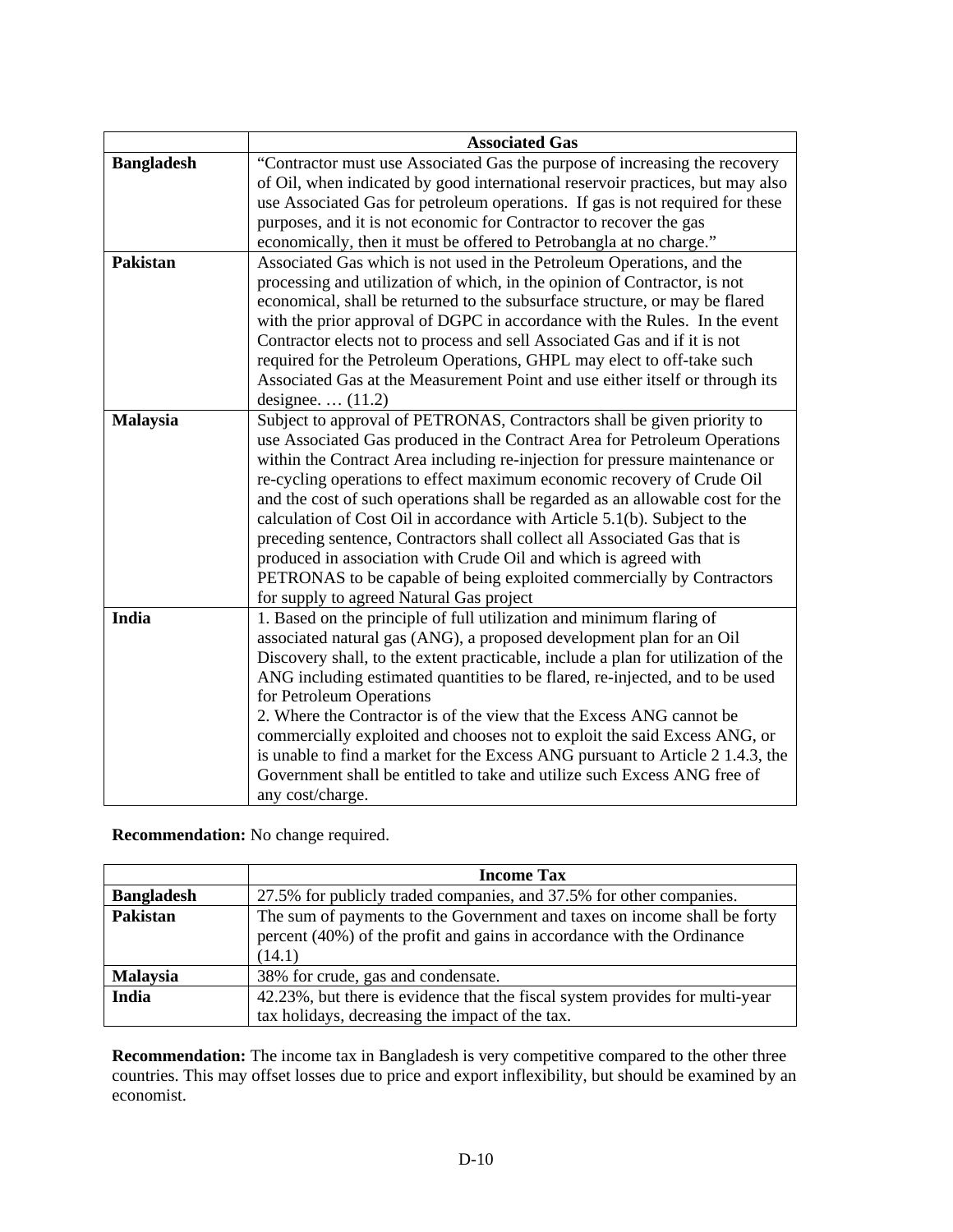|                   | <b>Management Committee</b>                                                    |
|-------------------|--------------------------------------------------------------------------------|
| <b>Bangladesh</b> | 8 Members                                                                      |
|                   | 3 appointed by Petrobangla                                                     |
|                   | 1 appointed by Government                                                      |
|                   | 4 appointed by Contractor                                                      |
| <b>Pakistan</b>   | GHPL shall nominate two $(2)$ members and two $(2)$ alternate members on the   |
|                   | Management Committee whereas Contractor shall nominate three (3)               |
|                   | members and three alternate members on the Management Committee                |
|                   | among which at least one (1) member will be appointed by the Operator and      |
|                   | if Contractor comprises more than one entity at least another one (1) member   |
|                   | will be coming from a Contracting Company other than the Operator.             |
| <b>Malaysia</b>   | For the purpose of this Contract there shall be a committee consisting of four |
|                   | (4) representatives from PETRONAS, one (1) of whom shall be the chairman       |
|                   | and four (4) representatives from Contractors formally nominated by            |
|                   | PETRONAS and Contractors respectively. (4.2)                                   |
| India             | Government shall nominate two (2) members representing Government in           |
|                   | the Management Committee, whereas each Company constituting the                |
|                   | Contractor shall nominate one (1) member each to represent Company in the      |
|                   | Management Committee provided that in case the Contractor constitutes          |
|                   | only one Company, that Company shall have two (2) members.                     |

**Recommendation:** Bangladesh is the same competitively with India and Malaysia, but to gain a competitive advantage Bangladesh would need to come in line with Pakistan and give the Contractor control of the management committee.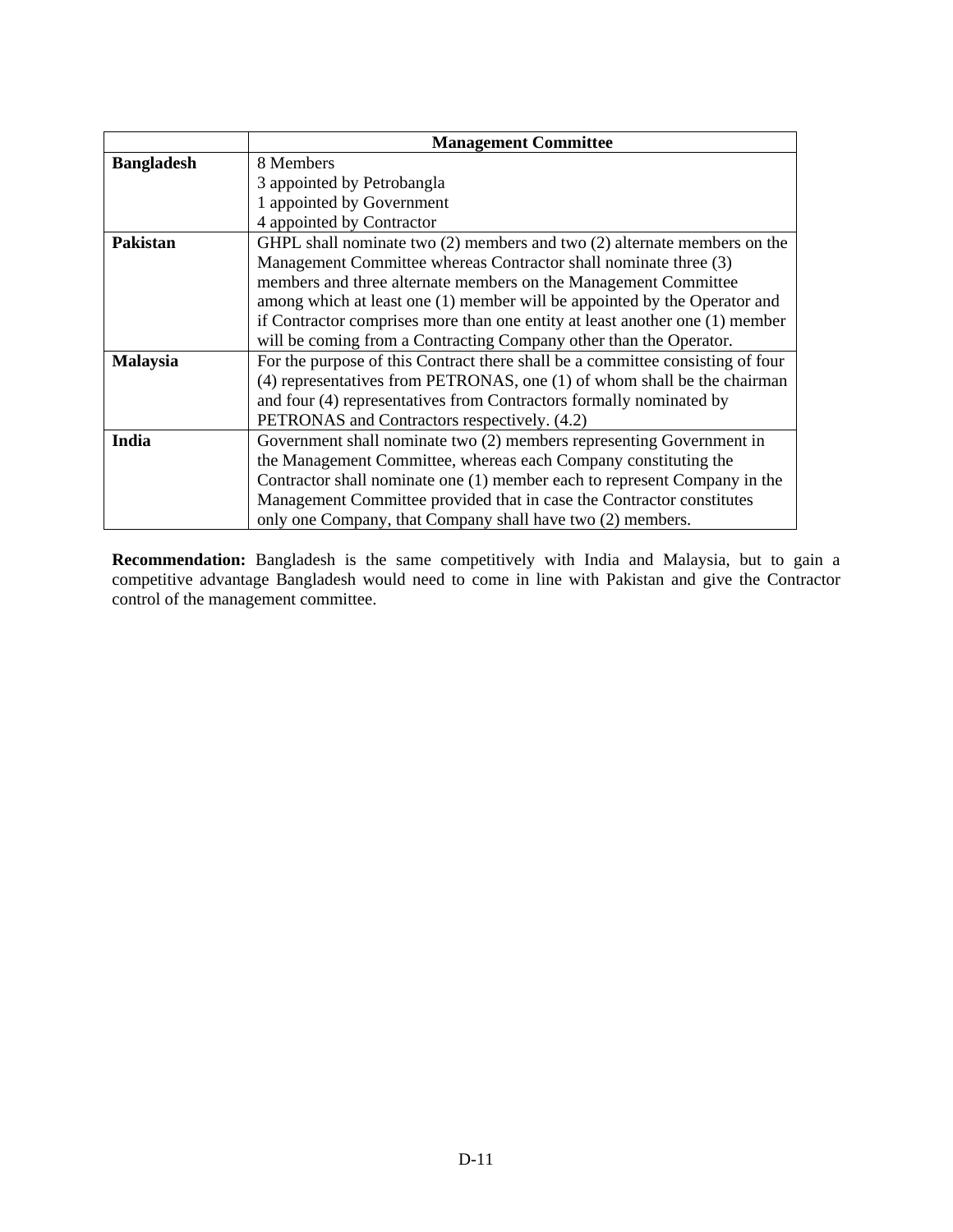|                   | <b>Training</b>                                                                                                                                            |
|-------------------|------------------------------------------------------------------------------------------------------------------------------------------------------------|
| <b>Bangladesh</b> | Training clauses in Bangladesh Model PSC encourage use of local                                                                                            |
|                   | personnel, have a monetary requirement to commit to training annually, and                                                                                 |
|                   | suggestions to cooperate with Petrobangla companies.                                                                                                       |
| <b>Pakistan</b>   | 1. employ Pakistani Subcontractors having the required skills or expertise, to                                                                             |
|                   | the maximum extent possible, insofar as their services are available on                                                                                    |
|                   | comparable standards with those obtained elsewhere on competitive terms;                                                                                   |
|                   | provided that where no such Subcontractors are available, preference shall be                                                                              |
|                   | given to non-Pakistani Subcontractors who will use Pakistani goods to the                                                                                  |
|                   | maximum extent possible;                                                                                                                                   |
|                   | 2. co-operate with domestic companies in Pakistan to enable them to develop                                                                                |
|                   | skills and technology to service the Petroleum industry; and                                                                                               |
|                   | 3. Operator on behalf of Contractor agrees to employ to the maximum extent                                                                                 |
|                   | possible qualified nationals of Pakistan in its Petroleum Operations and to                                                                                |
|                   | provide their schooling and training for staff positions, including                                                                                        |
|                   | administrative and executive management positions.                                                                                                         |
|                   | 4. An annual programme for employment and training of nationals of                                                                                         |
|                   | Pakistan shall be established by Contractor and submitted for approval to the                                                                              |
|                   | DGPC. Such programme shall be included in the annual work programme                                                                                        |
|                   | and budget.                                                                                                                                                |
|                   | 5. Such training programme shall cover both technical and management                                                                                       |
|                   | disciplines (including but not limited to geology, geophysics, engineering,                                                                                |
|                   | project management, accounting, economics and legal) and shall include on-                                                                                 |
|                   | the-job training and participation in in-house seminars.                                                                                                   |
|                   | 6. Contractor shall spend on training a minimum amount of Twenty                                                                                           |
|                   | Thousand US Dollars (\$20,000) per Contract Year during Exploration Period                                                                                 |
|                   | and One Hundred Thousand US Dollars (\$100,000) per Contract Year during                                                                                   |
|                   | the Development and Production phases.                                                                                                                     |
| <b>Malaysia</b>   | 26.2                                                                                                                                                       |
|                   | Contractors shall undertake the development and training of their Malaysian<br>personnel (including the training of Malaysians for specific task of taking |
|                   | over positions held by expatriate personnel) for all positions including                                                                                   |
|                   | administrative, technical and executive management positions. Contractors                                                                                  |
|                   | shall prepare and submit yearly to PETRONAS for its approval plans and                                                                                     |
|                   | programmes for such development and training.                                                                                                              |
|                   | 26.3                                                                                                                                                       |
|                   | If requested by PETRONAS, Contractors shall as part of Petroleum                                                                                           |
|                   | Operations endeavour to provide a reasonable number of PETRONAS'                                                                                           |
|                   | personnel with on-the-job training and where appropriate and practicable                                                                                   |
|                   | with training in their training institutions, based on a mutually agreed                                                                                   |
|                   | programme.                                                                                                                                                 |
|                   | 26.4                                                                                                                                                       |
|                   | Contractors shall also submit to PETRONAS together with their submission                                                                                   |
|                   | of the yearly Work Programme and Budget, the details of all payments,                                                                                      |
|                   | benefits and privileges accorded for each classified category of Contractors'                                                                              |
|                   | personnel (both expatriate and Malaysian).                                                                                                                 |
|                   | 26.5                                                                                                                                                       |
|                   | Contractors shall provide a minimum of _________<br>for training of                                                                                        |
|                   | PETRONAS' personnel in respect of Petroleum Operations. PETRONAS                                                                                           |
|                   | and Contractors shall develop and agree on a suitable training programme for                                                                               |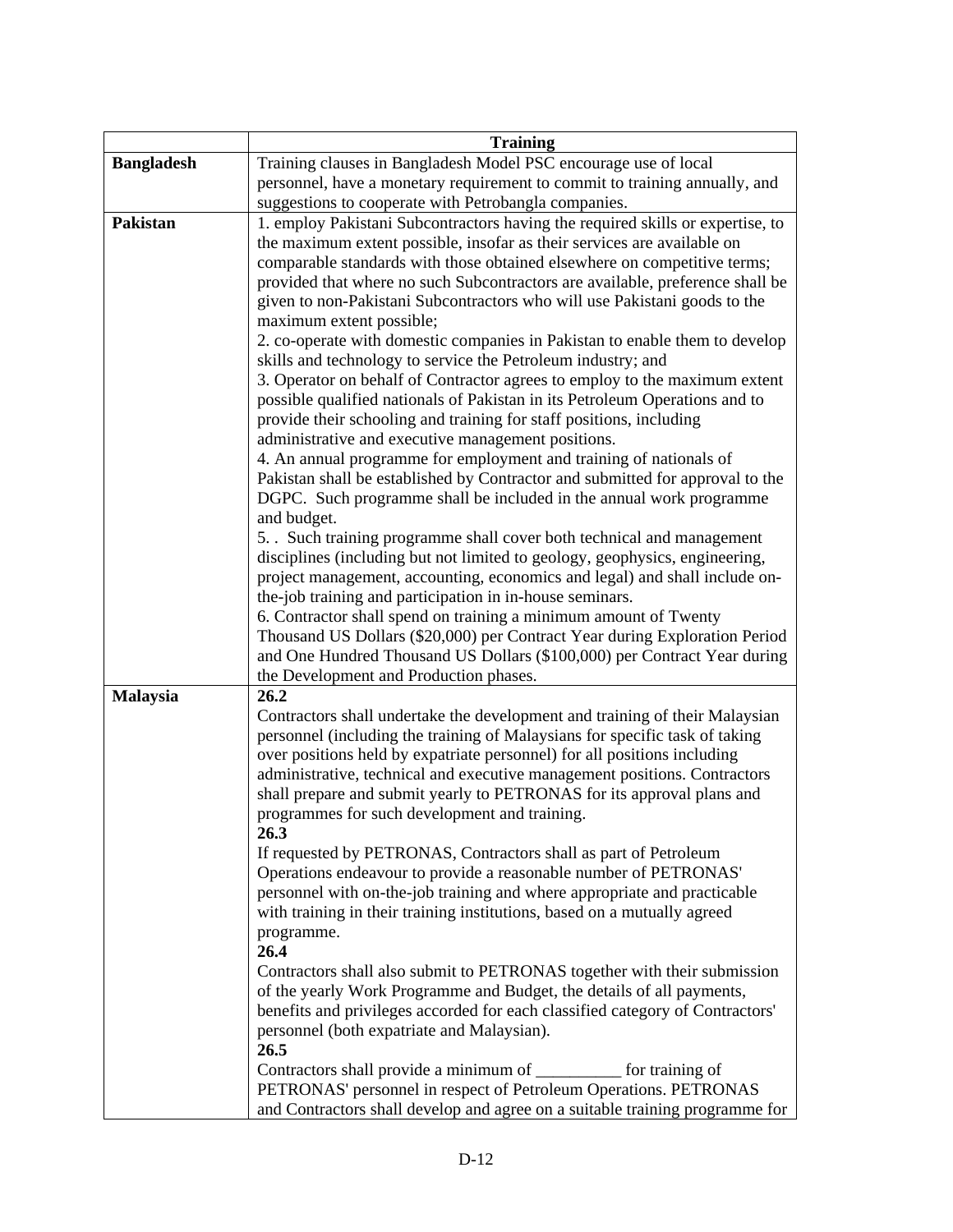|       | such personnel. Contractors shall bear all expenses relating to such training<br>and such expenses shall be cost recoverable.     |
|-------|-----------------------------------------------------------------------------------------------------------------------------------|
| India | India uses a generic provision requiring on the job training and technical<br>assistance to Indian companies working on projects. |

**Recommendation:** Bangladesh is competitive in this area to their detriment. While Bangladesh has very low training requirements, thus decreasing IOC expenditures, coming in line with Pakistan would greatly help develop the ability to reinvest in the future.

|                   | <b>Dispute Resolution</b>                                                     |
|-------------------|-------------------------------------------------------------------------------|
| <b>Bangladesh</b> | 1. By agreement to sole expert, or sole arbitrator.                           |
|                   | 2. UNCITRAL administration, UNCITRAL Rules, and Procedure by the              |
|                   | Bangladesh Arbitration Act of 2001.                                           |
| Pakistan          | Controlling procedural law is Pakistan Arbitration law, substantive law is    |
|                   | Pakistan, and the forum is International Chamber of Commerce in Pakistan      |
|                   | or Abroad.                                                                    |
| <b>Malaysia</b>   | 1. The place of arbitration shall be Kuala Lumpur. The arbitration shall be   |
|                   | conducted in accordance with the Rules of Arbitration of the Kuala Lumpur     |
|                   | Regional Arbitration Centre. The language of the arbitration shall be the     |
|                   | English language.                                                             |
|                   | 2. This Contract shall be governed by and construed in accordance with the    |
|                   | laws of Malaysia. 24.1                                                        |
| India             | 1. This Contract shall be governed and interpreted in accordance with the     |
|                   | laws of India.                                                                |
|                   | 2. The decision of the arbitral tribunal shall be pronounced within four (4)  |
|                   | months unless otherwise extended by the Parties, and, in case of difference   |
|                   | among the arbitrators the decision of the majority shall be final and binding |
|                   | on the Parties.                                                               |

**Recommendation:** Bangladesh is competitive with its regional peers, but should add reference to some sort of international law standard to reassure companies regarding investment security.

|                   | <b>Production Rate</b>                                                                                                                                                                                                                                                                                                                                                                                                                                                                                                                                                                                                        |
|-------------------|-------------------------------------------------------------------------------------------------------------------------------------------------------------------------------------------------------------------------------------------------------------------------------------------------------------------------------------------------------------------------------------------------------------------------------------------------------------------------------------------------------------------------------------------------------------------------------------------------------------------------------|
| <b>Bangladesh</b> | The contractor has the right to produce annually up to 7.5% (or for offshore                                                                                                                                                                                                                                                                                                                                                                                                                                                                                                                                                  |
|                   | fields such greater percentage as may be agreed with Petrobangla) of proven                                                                                                                                                                                                                                                                                                                                                                                                                                                                                                                                                   |
|                   | recoverable gas reserves for each gas field.                                                                                                                                                                                                                                                                                                                                                                                                                                                                                                                                                                                  |
| <b>Pakistan</b>   | No ascertainable limit in the law other than the requirement that good oilfield                                                                                                                                                                                                                                                                                                                                                                                                                                                                                                                                               |
|                   | practices be used.                                                                                                                                                                                                                                                                                                                                                                                                                                                                                                                                                                                                            |
| <b>Malaysia</b>   | Without prejudice to the generality of the foregoing provisions, PETRONAS<br>shall have the right to review the proposed level of production in respect of<br>any proposed or approved annual Work Programme and may, upon written<br>notification, request Contractors to increase or decrease the rate of<br>production from any producing Oil Field(s) for any of the following reasons:<br>(i) to optimize oil and gas recovery (ii) to minimize gas wastage pursuant to<br>Article 8.4; (iii) for safety considerations; (iv) for operational considerations;<br>and $(v)$ for national interest considerations. $(3.3)$ |
| India             | Not available.                                                                                                                                                                                                                                                                                                                                                                                                                                                                                                                                                                                                                |

**Recommendation:** Bangladesh should adopt the Malaysian standard because of its increased flexibility and to avoid conducting operations outside of best engineering practices.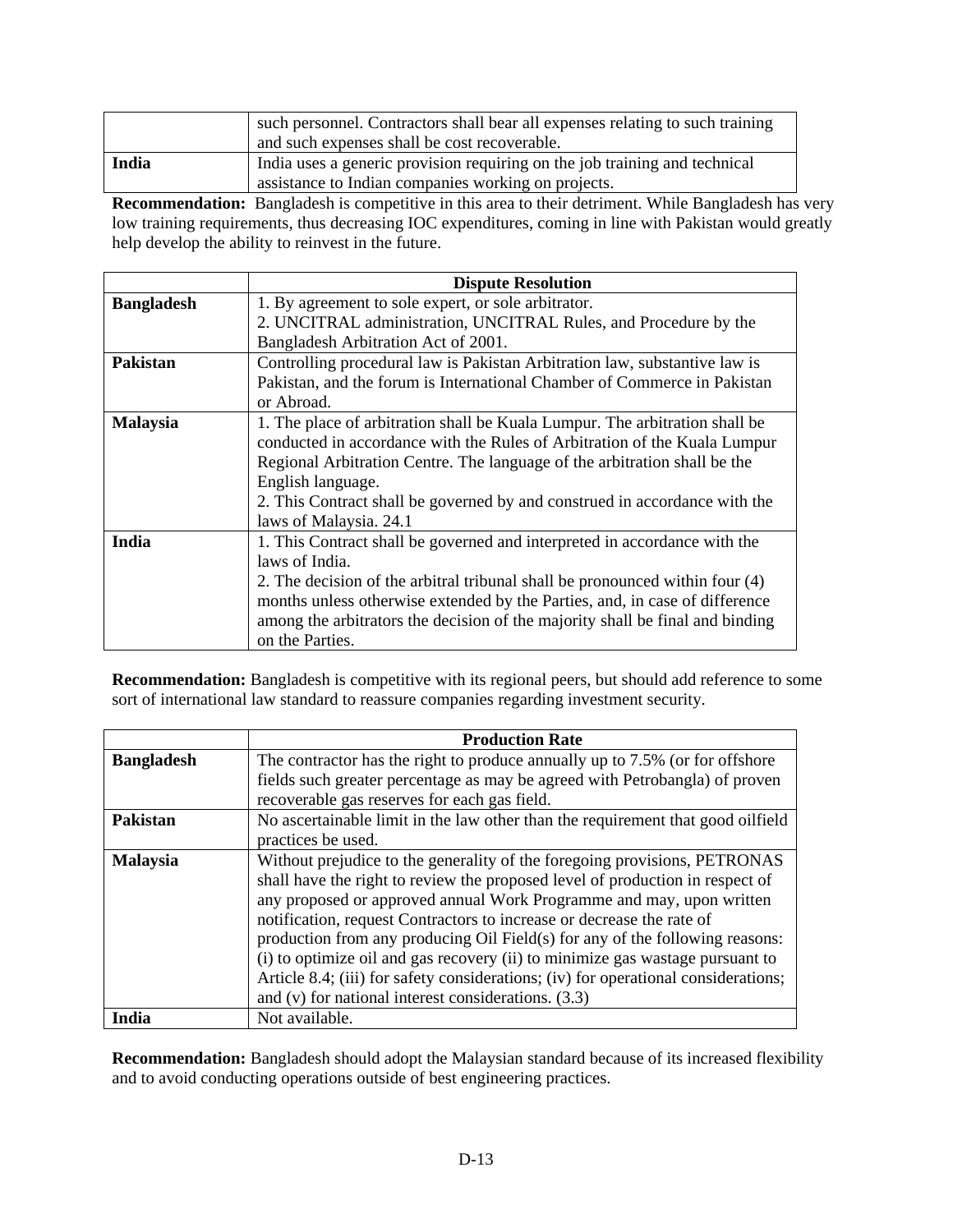|                       | <b>Work Units</b>                                                                                                                                                                                                                                                                                                                                                                                                                                                                               |
|-----------------------|-------------------------------------------------------------------------------------------------------------------------------------------------------------------------------------------------------------------------------------------------------------------------------------------------------------------------------------------------------------------------------------------------------------------------------------------------------------------------------------------------|
| <b>Bangladesh</b>     | Not available.                                                                                                                                                                                                                                                                                                                                                                                                                                                                                  |
| <b>Pakistan</b>       | Value of work units US\$10,000. Extensive points system based on 3D, depth                                                                                                                                                                                                                                                                                                                                                                                                                      |
|                       | of wells and 2D surveys.                                                                                                                                                                                                                                                                                                                                                                                                                                                                        |
| <b>Malaysia</b>       | Not available.                                                                                                                                                                                                                                                                                                                                                                                                                                                                                  |
| India                 | For the purposes of this Article, as well as Article 16, costs, expenditure,<br>sales and income shall be converted into production unit equivalents,  both<br>in physical and monetary terms, using the relevant prices established<br>pursuant to Article 19 for Crude Oil and Article 21 for Natural Gas. The<br>costs, expenditure, sales and income for the purpose of this Article, as well<br>as Article 16, will be on accrual basis as per generally accepted accounting<br>practices. |
| <b>Recommendation</b> | The absence of work units is not a competitive disadvantage because they are<br>also not available in Malaysia, and not used in the same way in India as they<br>are in Pakistan. However, adoption of work units may be a good way to<br>avoid rigid exploration programs that require drilling a well and definite<br>amounts of 3D seismic.                                                                                                                                                  |

|                       | <b>Pre PSC Contract Rights</b>                                                  |
|-----------------------|---------------------------------------------------------------------------------|
| <b>Bangladesh</b>     | No licensing opportunities outside the production-sharing contract. Joint       |
|                       | Venture arrangements and concession have been the only other types of           |
|                       | contracts used.                                                                 |
| <b>Pakistan</b>       | Allows for the application of both exclusive and non-exclusive                  |
|                       | Reconnaissance licenses, which typically carry large relinquishment             |
|                       | requirements after 2-3 years.                                                   |
| <b>Malaysia</b>       | The Petroleum Management Unit has the authority to negotiate contracts          |
|                       | outside of the PSC for reconnaissance purposes, but will only use the PSC       |
|                       | for fiscal negotiations resulting in actual production.                         |
| India                 | India has no alternative form to a PSC except in the case of coal bed           |
|                       | methane, which is a royalty/tax type contract.                                  |
| <b>Recommendation</b> | Bangladesh may want to consider offering a reconnaissance license similar       |
|                       | to that used in Pakistan. Some companies prefer to study the area without the   |
|                       | obligations of a full production-sharing contract and extensive work            |
|                       | obligations. Since the industry varies on its desire to enter these agreements, |
|                       | the possibility should be evaluated on a case-by-case basis.                    |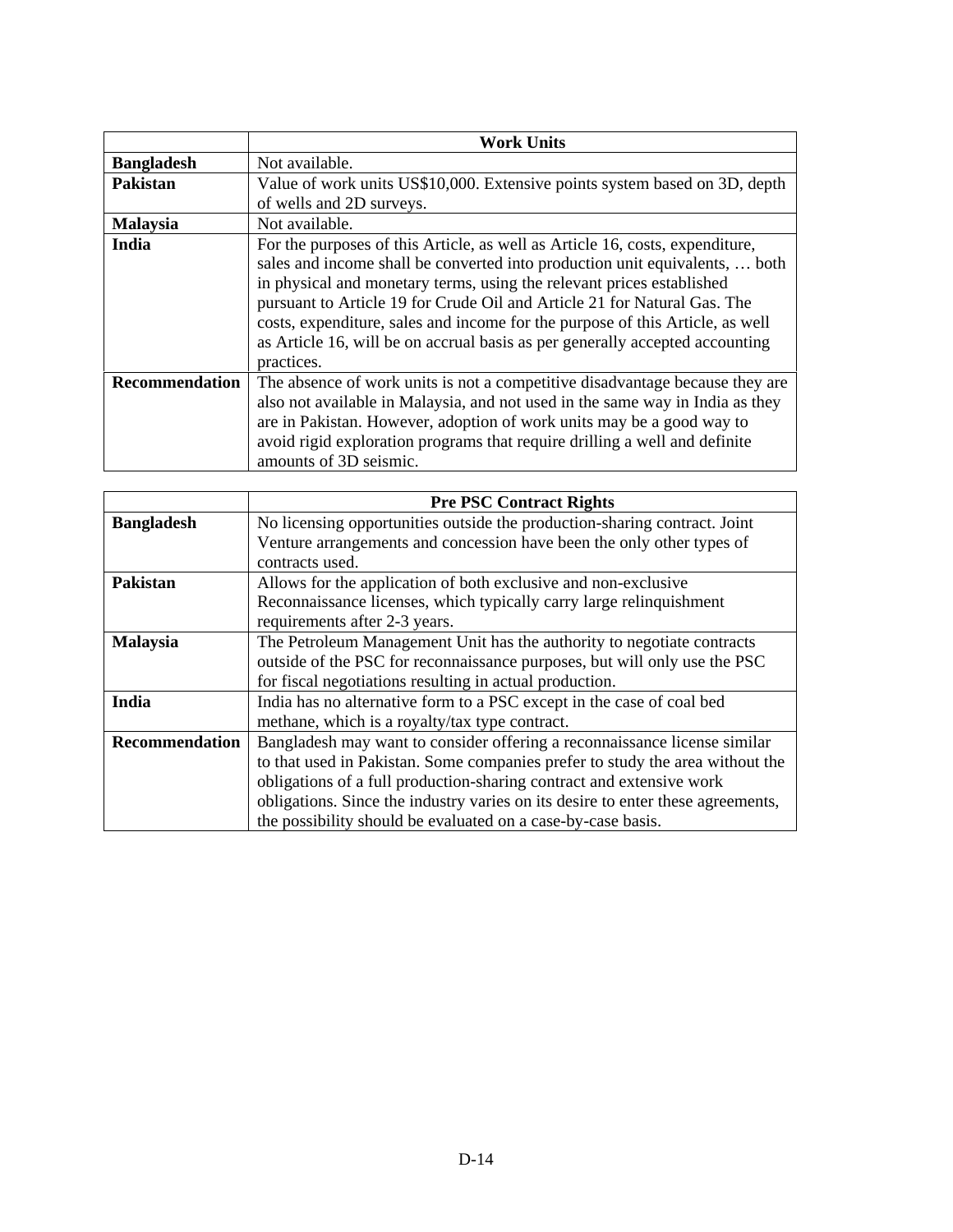|                   | <b>Allowable Cost Override</b>                                               |
|-------------------|------------------------------------------------------------------------------|
| <b>Bangladesh</b> | It is recognized by Petrobangla and Contractor that the details of a Work    |
|                   | Program may require changes in the light of changing circumstances. Thus     |
|                   | Contractor may without the prior approval of Petrobangla make minor          |
|                   | changes, provided that such changes shall not increase or decrease the       |
|                   | approved Budget for any affected expenditure items by more than ten          |
|                   | percent (10%) and do not substantially alter the general objectives of the   |
|                   | Work Program. Petrobangla shall be notified of such changes as soon as       |
|                   | possible. Any other changes shall require the prior written approval of      |
|                   | Petrobangla. Any decision by Petrobangla on such request for approval shall  |
|                   | be communicated to Contractor within sixty (60) days of receipt of the same. |
| <b>Pakistan</b>   | (a) if necessary to carry out an approved work programme Contractor is       |
|                   | authorized to make Expenditure in excess of the budget adopted therefore up  |
|                   | to but not exceeding ten percent (10%) of such budget, provided that such    |
|                   | actual or foreseen excess Expenditure shall be reported promptly to the      |
|                   | Management Committee, giving the details and justification for such excess   |
|                   | Expenditure                                                                  |
| Malaysia          | thus Contractors may without the prior approval of PETRONAS make minor       |
|                   | changes, provided that such changes shall not increase or decrease the       |
|                   | approved Budget for any affected expenditure items by more than ten per      |
|                   | cent (10%) and do not substantially alter the general objectives of the Work |
|                   | Programme. (3.3)                                                             |
| India             | The Contractor acknowledges that the cost estimates for Minimum Work         |
|                   | Programme are the realistic estimate of expenditure. For the purposes of     |
|                   | allowing cost recovery under Article 15 herein read with Section 3 of the    |
|                   | Accounting Procedure, the cost estimates given by the Contractor in the bid  |
|                   | documents towards the Minimum Work Programme in both the Exploration         |
|                   | Phases shall be taken as Bench Mark. Any material difference over the        |
|                   | Bench Mark shall not be allowed for cost recovery unless the Government on   |
|                   | the recommendation of the Management Committee agrees that the               |
|                   | difference is due to change in circumstances after the Contract comes into   |
|                   | effect. For the above purpose, an itemized break-up of the cost estimates    |
|                   | given by the Contractor in the bid documents is placed at Appendix-H to this |
|                   | Contract.                                                                    |

**Recommendation :** No change required, the new PSC remedies the generous standard in the old contracts.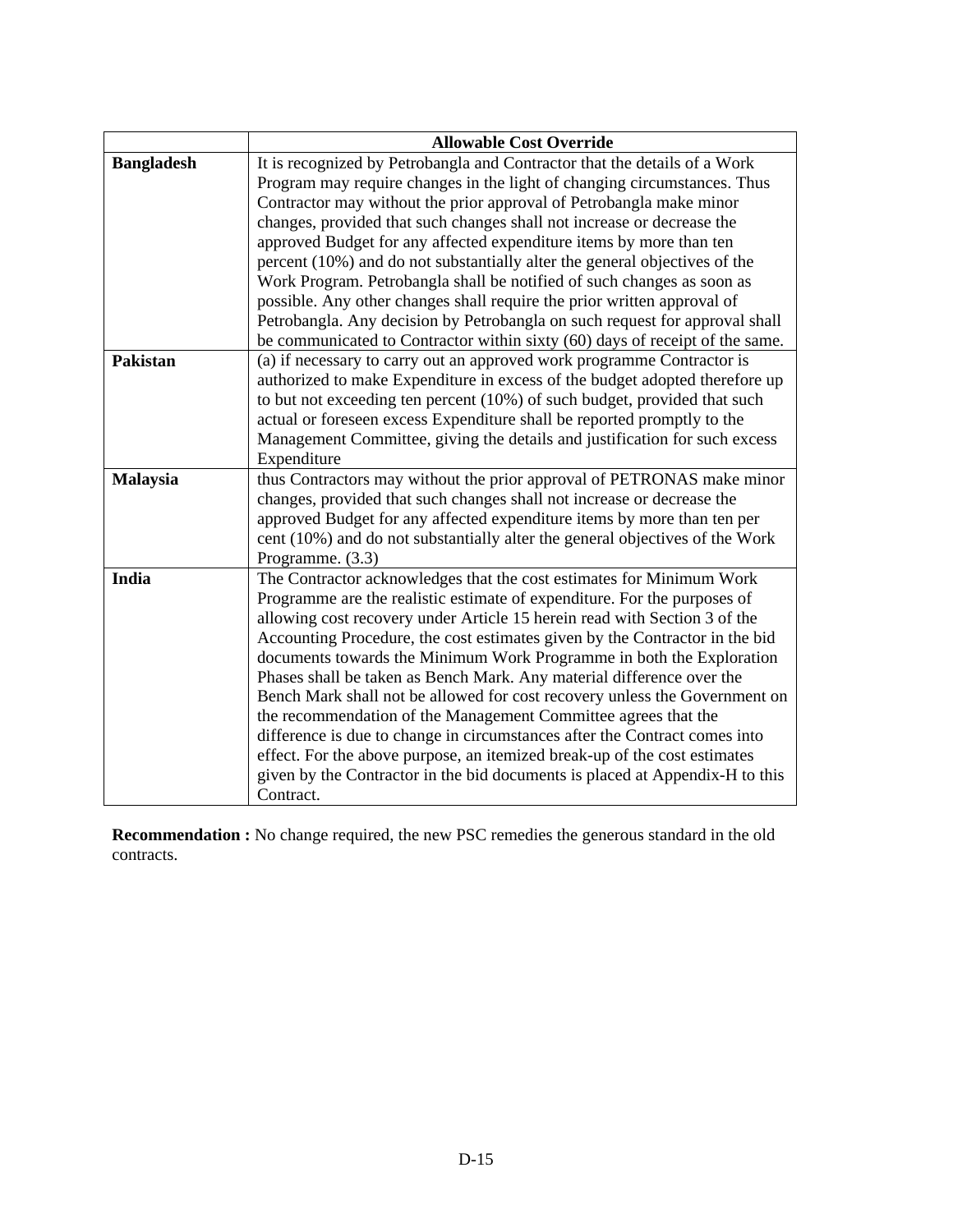|                   | <b>Auditing</b>                                                               |
|-------------------|-------------------------------------------------------------------------------|
| <b>Bangladesh</b> | Audits are carried out by Petrobangla on an ongoing basis, but are not        |
|                   | generally conducted by an outside auditing firm. There is no reference in the |
|                   | PSC to a cost recoverable 3rd party auditor.                                  |
| Pakistan          | A third party auditor is allowed as a recoverable expense but must be         |
|                   | approved by the management committee.                                         |
| <b>Malaysia</b>   | No specific audit system is covered in the PSC.                               |
| India             | The annual audit of accounts shall be carried out on behalf of the Contractor |
|                   | by an independent firm of chartered accountants, registered in India in       |
|                   | accordance with the generally accepted auditing and accounting practices in   |
|                   | India.                                                                        |

**Recommendation:** Bangladesh should emulate Pakistan. In the case that a 3rd party auditor is needed, it should be subject to consent and cost recovery. The Auditing report that will be prepared as the next deliverable in this project will make recommendations concerning PSC auditing in Bangladesh.

|                   | Relinquishment                                                                                                                                                                                                                                                                                                                                                                                                                                                                                                               |
|-------------------|------------------------------------------------------------------------------------------------------------------------------------------------------------------------------------------------------------------------------------------------------------------------------------------------------------------------------------------------------------------------------------------------------------------------------------------------------------------------------------------------------------------------------|
| <b>Bangladesh</b> | Under the 2008 model contract, a 25% relinquishment of the original                                                                                                                                                                                                                                                                                                                                                                                                                                                          |
|                   | contract area is required after four years, and another 25% after six years for                                                                                                                                                                                                                                                                                                                                                                                                                                              |
|                   | Type-A blocks; similarly after five and seven years for Type-B blocks.                                                                                                                                                                                                                                                                                                                                                                                                                                                       |
| Pakistan          | • onshore licenses: 30% of the original area at the end of Phase I, 20% of the<br>remaining area at the end of Phase II and 10% of the remaining area on or<br>before the second renewal; and<br>• offshore licenses: 30% of the original area at the end of Phase I, 30% of the<br>remaining area at the end of Phase II and 20% of the remaining area at the<br>end of the first renewal (Note: the foregoing figures are for shallow water.<br>For deep water and ultra-deep water the requirement is 30% of the original |
|                   | area at the end of the initial term and 20% of the remaining area at the end of<br>the first renewal.                                                                                                                                                                                                                                                                                                                                                                                                                        |
| <b>Malaysia</b>   | There is no standardized relinquishment requirement, only voluntary<br>relinquishment based on non-commerciality.                                                                                                                                                                                                                                                                                                                                                                                                            |
| India             | If at the end of the first Exploration Phase, the Contractor elects, pursuant to<br>Article 3.4, to continue Exploration Operations in the Contract Area in the<br>second Exploration Phase, the Contractor shall retain up to sixty per cent<br>(60%) of the original Contract Area, including any Development and<br>Discovery Area (4.1)                                                                                                                                                                                  |

**Recommendation:** Consider revising relinquishment requirements to comparative international standards. Decreasing the required relinquishment to 20 % with an option to retain all acreage on approval is much more attractive.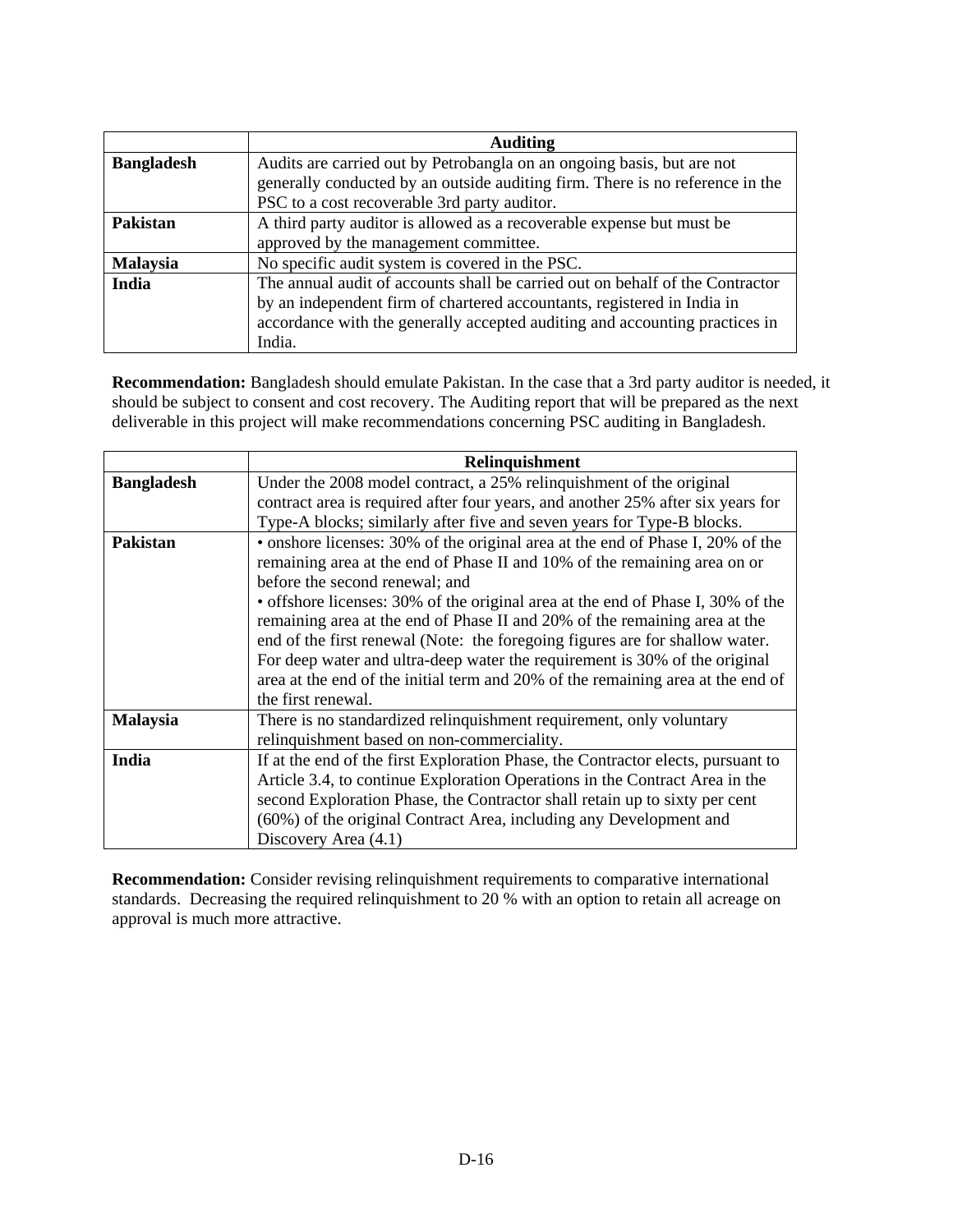|                   | <b>Minimum Bid Standards</b>                                                                                                                                                                                                                                                                                                         |
|-------------------|--------------------------------------------------------------------------------------------------------------------------------------------------------------------------------------------------------------------------------------------------------------------------------------------------------------------------------------|
| <b>Bangladesh</b> | Bidders must have existing daily production of 25,000 barrels to qualify                                                                                                                                                                                                                                                             |
|                   | for offshore bid rounds.                                                                                                                                                                                                                                                                                                             |
| <b>Pakistan</b>   | where an applicant does not have the requisite past operating experience it<br>must produce an agreement with an internationally renowned E&P service<br>company acceptable to DGPC or a high caliber management team with a<br>proven track record of overseeing and managing operations in the<br>international petroleum industry |
| <b>Malaysia</b>   | Not available.                                                                                                                                                                                                                                                                                                                       |
| India             | experience of the bidding company as an operator in oil/gas field projects<br>during the last 10 years [for onshore blocks bid, and shallow water,<br>deepwater (greater than 400 meters) and ultra-deepwater (depths greater<br>than 1,000 meters) block bids, as an operator for offshore projects                                 |

**Recommendation:** While its peers do not state a production minimum in any of the materials reviewed, there seems to be less flexibility in Bangladesh. Instead of a hard and fast 25,000 bbl/d requirement, Bangladesh may want to consider adopting the clause used in India. The emphasis on experience is more important that production levels.

|                   | <b>Production Share of Profit Hydrocarbons</b>                            |
|-------------------|---------------------------------------------------------------------------|
| <b>Bangladesh</b> | Onshore-20-45% to the contractor depending on the amount of gas           |
|                   | produced.                                                                 |
|                   | Offshore-25-50% to the contractor depending on the amount of gas          |
|                   | produced.                                                                 |
| <b>Pakistan</b>   | Shallow Gas-Contractor's share depending on the amount produced is 20-    |
|                   | $80\%$ .                                                                  |
|                   | Ultra Deep Water Gas-Contractor's share depending the amount produced is  |
|                   | 40-95%.                                                                   |
| <b>Malaysia</b>   | Under 30 million BOE, or .75 Tcf cumulative production: 30-80% to         |
|                   | Contractor depending on Revenue vs. Cost Ratio.                           |
|                   | Over 30 Million BOE, or .75 Tcf cumulative production: 10-40% to          |
|                   | Contractor depending on Revenue vs. Cost Ratio.                           |
| India             | Based on investment multiples of 0, 1.5, and 3.5 with a basement share of |
|                   | 30% to contractor at the highest multiple.                                |

**Recommendation:** Bangladesh may not be competitive with other countries on the basis of its low Contractor share of profit petroleum. However, a comparative economic analysis of all of the terms of each PSC is necessary to confirm this.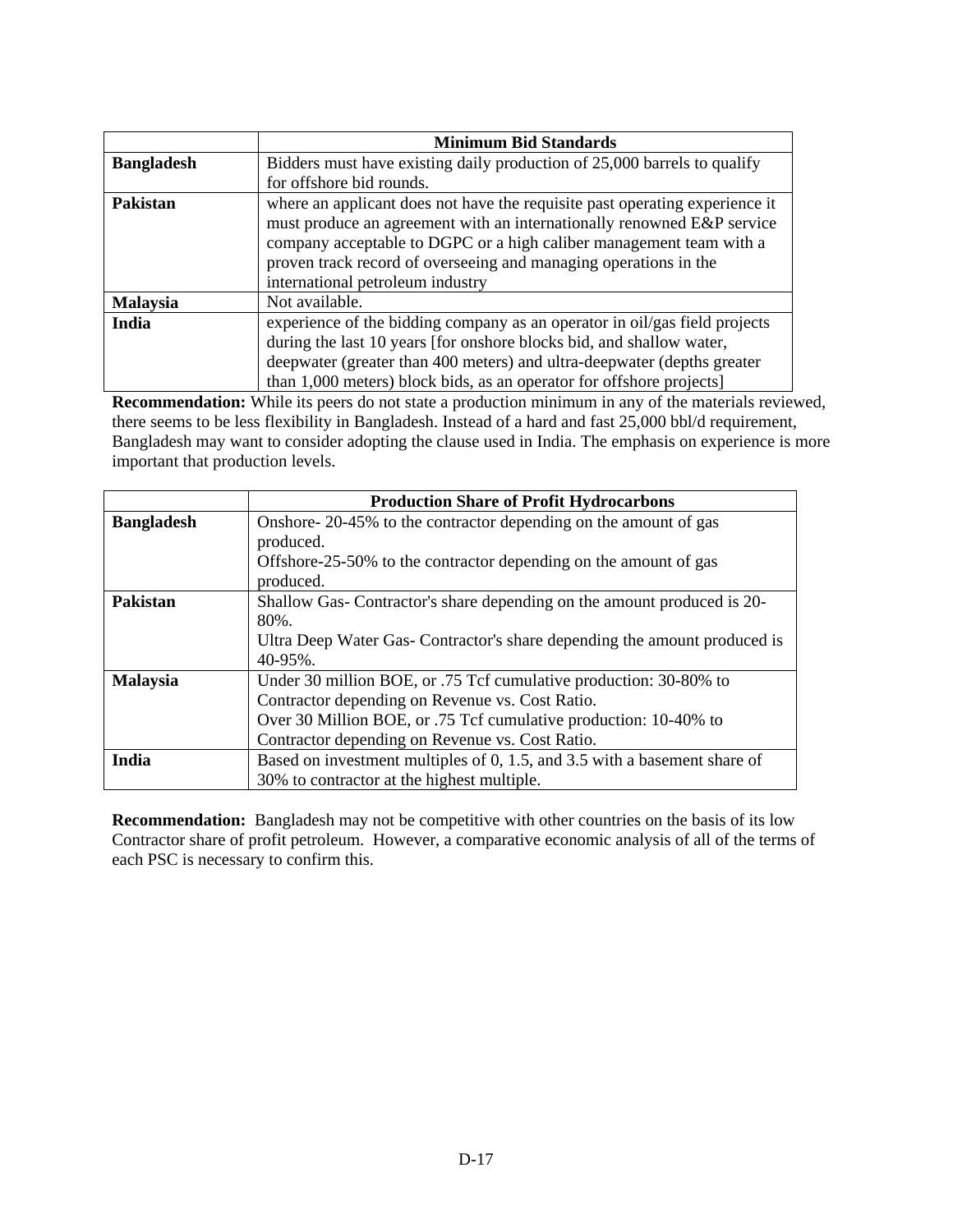|                   | <b>Bonus/Royalty</b>                                                       |
|-------------------|----------------------------------------------------------------------------|
| <b>Bangladesh</b> | No royalty, discovery bonus, production bonus.                             |
| Pakistan          | Royalty is based on a percentage of production but is deductible from      |
|                   | Income Tax calculation, production bonus.                                  |
| <b>Malaysia</b>   | Royalty payable on quarterly basis, no bonuses are included in most recent |
|                   | version of the Malaysian PSC.                                              |
| India             | Royalty of 5-12.5% depending on depth and type of petroleum.               |

**Recommendation:** The lack of a royalty in Bangladesh makes it competitive with its peers. Bangladesh also appropriately avoid bonuses, which is competitive with its peers.

|                   | <b>Ring Fencing</b>                                                           |
|-------------------|-------------------------------------------------------------------------------|
| <b>Bangladesh</b> | The ring fence for cost recovery is around the entire contract area.          |
| Pakistan          | The ring fence for cost recovery is on a contract area basis.                 |
| <b>Malaysia</b>   | Based on Thresh Hold Volume (THV), which takes into account the general       |
|                   | geologic reservoir that the contract is drawing from. This can lead to two or |
|                   | more contracts combining for the purpose of ring fencing.                     |
| India             | Around the contract area, no distinction between oil and gas.                 |
| Recommendation    | Bangladesh is competitive with its peer group on the issue of ring fencing.   |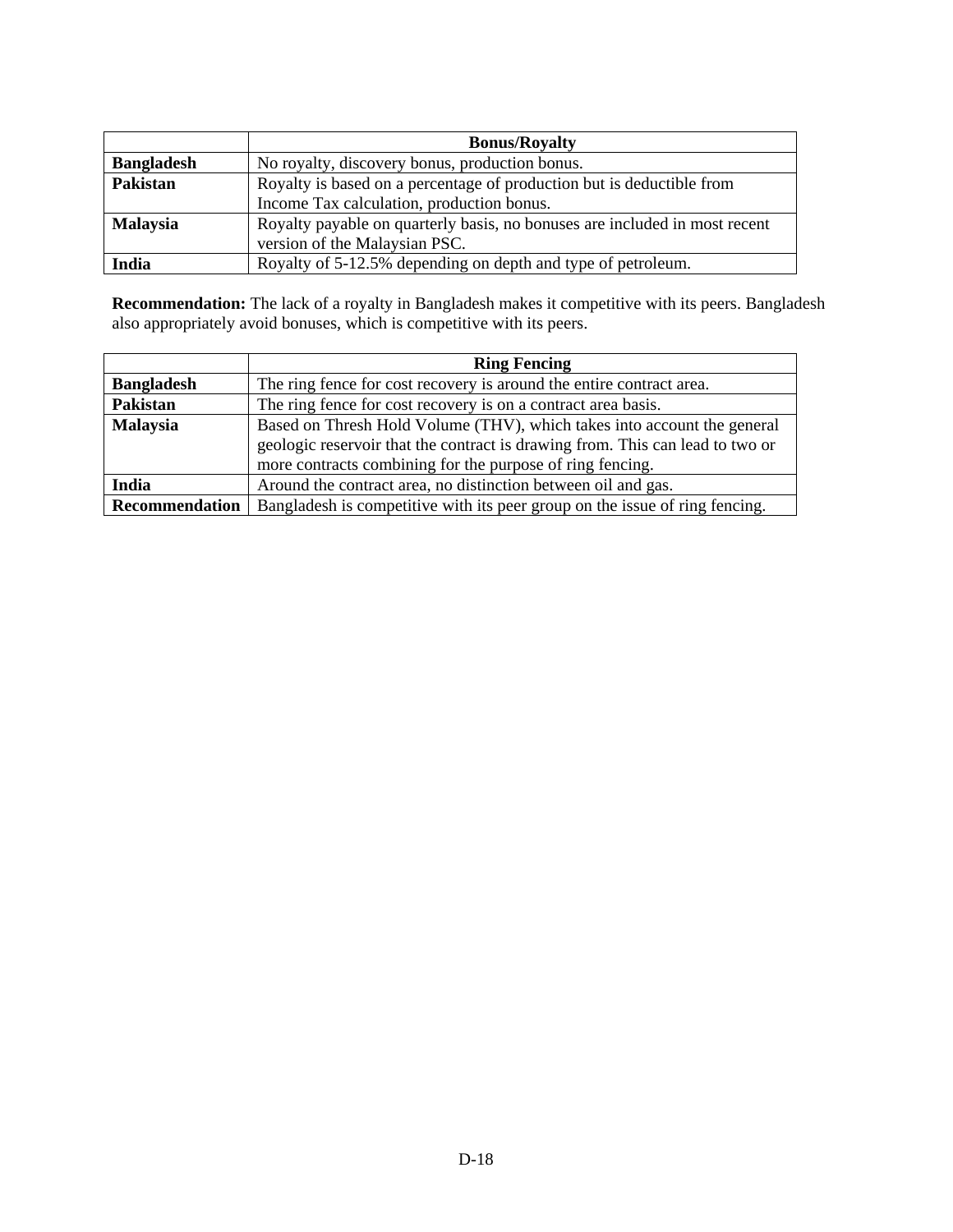|                   | <b>Insurance</b>                                                                                                                                                                                                                                                                                                                                                                                                                                                                                                                                                                                                                                                                                                                                                                                                                                                                                                                                                                                                                                                                                                                                                                                                                                                                                                                                                                    |
|-------------------|-------------------------------------------------------------------------------------------------------------------------------------------------------------------------------------------------------------------------------------------------------------------------------------------------------------------------------------------------------------------------------------------------------------------------------------------------------------------------------------------------------------------------------------------------------------------------------------------------------------------------------------------------------------------------------------------------------------------------------------------------------------------------------------------------------------------------------------------------------------------------------------------------------------------------------------------------------------------------------------------------------------------------------------------------------------------------------------------------------------------------------------------------------------------------------------------------------------------------------------------------------------------------------------------------------------------------------------------------------------------------------------|
| <b>Bangladesh</b> | The contractor has an obligation to obtain insurance for petroleum operations<br>in such amounts and against such risks as are specified in the contract and<br>specifically agreed by Petrobangla. It must furnish to Petrobangla certificates<br>evidencing that such coverage is in effect. The insurance policy must include<br>Petrobangla as additionally insured and must waive subrogation against<br>Petrobangla. The contractor must also require its subcontractors to obtain<br>insurance.                                                                                                                                                                                                                                                                                                                                                                                                                                                                                                                                                                                                                                                                                                                                                                                                                                                                              |
| Pakistan          | Insurance must be obtained by using good industry practice for the IOC and<br>all its subcontractors.                                                                                                                                                                                                                                                                                                                                                                                                                                                                                                                                                                                                                                                                                                                                                                                                                                                                                                                                                                                                                                                                                                                                                                                                                                                                               |
| Malaysia          | 1. wells, equipment, facilities, goods, materials and supplies in use or in the<br>course of construction or in Contractors' custody, the costs of which are<br>recoverable as Cost Oil or Cost Gas as the case may be, to be insured against<br>such risks of loss and damage for such amount and with such reputable<br>insurer or insurers as may be agreed with PETRONAS. (18.1)<br>2. In the case of Petroleum that has been produced to the surface Contractors<br>shall insure against such risks of loss and damage for such amount and with<br>such insurer or insurers as may be agreed with PETRONAS and shall<br>nominate PETRONAS and Contractors as joint beneficiaries under such<br>insurances. (18.3)                                                                                                                                                                                                                                                                                                                                                                                                                                                                                                                                                                                                                                                              |
| India             | The said insurance shall, without prejudice to the generality of the foregoing,<br>cover:<br>(a) loss or damage to all installations, equipment and other assets for so long<br>as they are used in or in connection with Petroleum Operations; provided,<br>however, that if for any reason the Contractor fails to insure any such<br>installation, equipment or assets, it shall replace any loss thereof or repair<br>any damage caused thereto;<br>(b) loss, damage or injury caused by pollution in the course of or as a result<br>of Petroleum Operations;<br>(c) loss of property or damage or bodily injury suffered by any third party in<br>the course of or as a result of Petroleum Operations for which the Contractor<br>may be liable;<br>(d) any claim for which the Government may be liable relating to the loss of<br>property or damage or bodily injury suffered by any third party in the course<br>of or as a result of Petroleum Operations for which the Contractor is liable to<br>indemnify the Government, or the State Government;<br>(e) with respect to Petroleum Operations offshore, the cost of removing<br>wrecks and cleaning up operations following any accident in the course of or<br>as a result of Petroleum Operations; and<br>(f) the Contractors and/or the Operators liability to its employees engaged in<br>Petroleum Operations. |

**Recommendation:** The detailed list used in India is likely the most appealing to the NOC, while the IOC prefers to select its own policies. For that reason Bangladesh is competitive with its peers.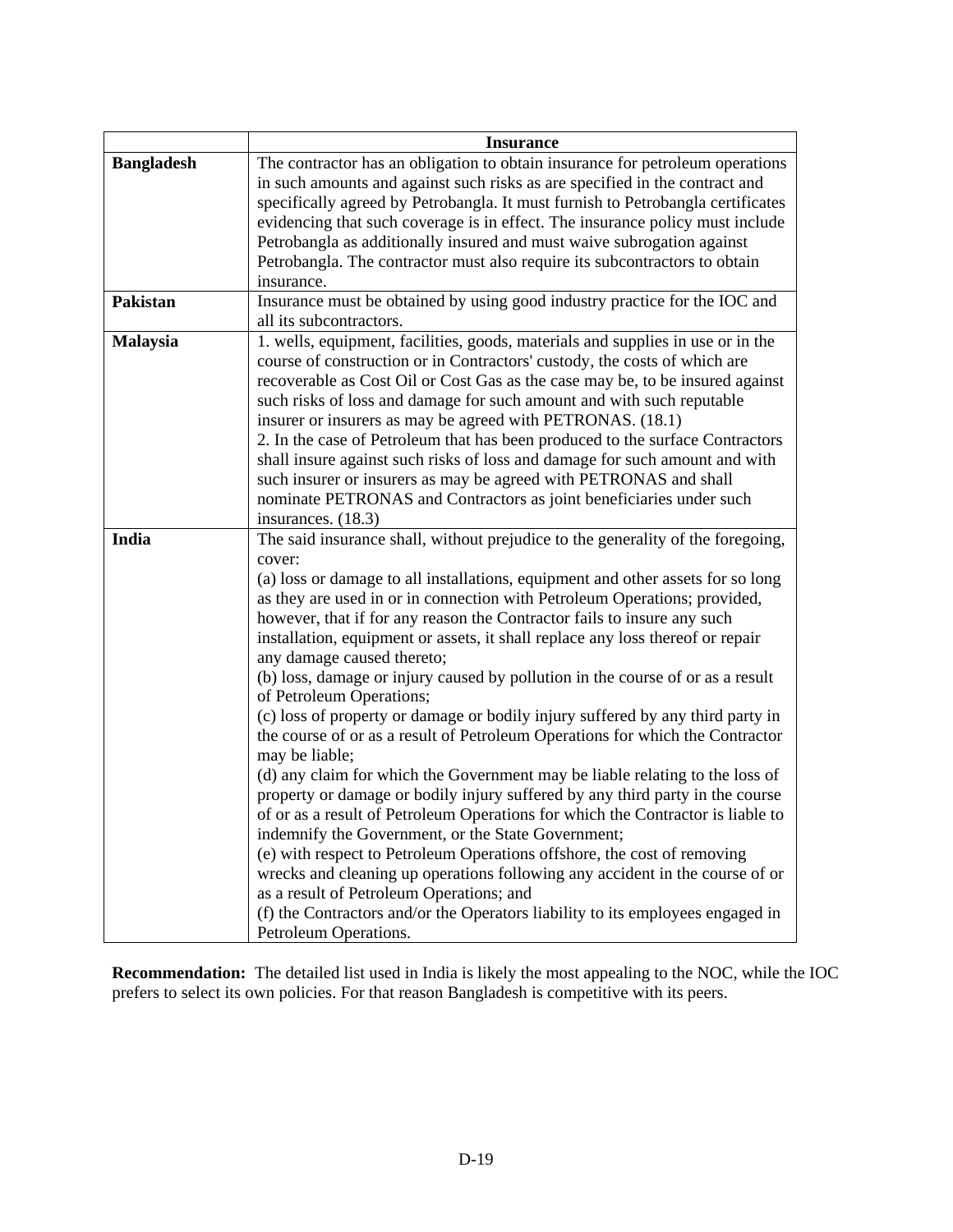|                   | <b>Environmental Liability</b>                                                  |
|-------------------|---------------------------------------------------------------------------------|
| <b>Bangladesh</b> | Environmental liability based on negligence or reckless behavior is             |
|                   | potentially subject to consequential damages.                                   |
| <b>Pakistan</b>   | Under its licensing and supervisory authority, the Ministry of Petroleum and    |
|                   | Natural Resources is responsible for the prevention of pollution and            |
|                   | prevention of damage to the environment, imposing penalties in case the         |
|                   | licensee does not comply with the regulations.                                  |
| <b>Malaysia</b>   | The 1997 model contract includes general environmental obligations              |
|                   | requiring the operator to take the necessary precautions for the protection of  |
|                   | navigation and fishing and ensure the conservation of living marine             |
|                   | resources.                                                                      |
| India             | 1. (b) take necessary and adequate steps to:                                    |
|                   | (i) prevent Environmental Damage and, where some adverse impact on the          |
|                   | environment is unavoidable, to minimize such damage and the consequential       |
|                   | effects thereof on property and people; (14.1)                                  |
|                   | 2. If the Contractor fails to comply with the provisions of paragraph (b)(i) of |
|                   | Article 14.1 or contravenes any relevant law, and such failure or               |
|                   | contravention results in any Environmental Damage, the Contractor shall         |
|                   | forthwith take all necessary and reasonable measures to remedy the failure      |
|                   | and the effects thereof. (14.2)                                                 |

**Recommendation:** Of the 4 countries, the possibility of consequential damages in the Bangladesh contract in the event of a blow out or other typical problem make it the least desirable contract for an IOC. The remediation approach taken in the Indian contract is the most appealing to IOCs.

|                   | <b>Definition of Petroleum</b>                                                  |
|-------------------|---------------------------------------------------------------------------------|
| <b>Bangladesh</b> | "Petroleum" means:                                                              |
|                   | i) any naturally occurring hydrocarbon, whether in a gaseous, liquid or solid   |
|                   | state:                                                                          |
|                   | ii) any naturally occurring mixture of hydrocarbons, whether in a gaseous,      |
|                   | liquid or solid state; or                                                       |
|                   | iii) any naturally occurring mixture of a hydrocarbon or hydrocarbons,          |
|                   | whether in a gaseous, liquid or solid state, and one or more of the following:, |
|                   | hydrogen sulphide, nitrogen, helium and carbon dioxide.                         |
| Pakistan          | "Petroleum" means all liquid and gaseous hydrocarbons existing in their         |
|                   | natural condition in the strata, as well as all substances, including sulfur,   |
|                   | produced in association with such hydrocarbons, but excluding basic             |
|                   | sediments and water.                                                            |
| <b>Malaysia</b>   | Petroleum means any Crude Oil and Natural Gas existing in its natural           |
|                   | condition and casing head petroleum spirit including bituminous shales and      |
|                   | other stratified deposits from which oil can be extracted. (1.1)                |
| India             | Petroleum means Crude Oil and/or Condensate and/or Natural Gas existing         |
|                   | in their natural condition but excluding helium occurring in association with   |
|                   | Petroleum or shale.                                                             |

**Recommendation:** No change needed.